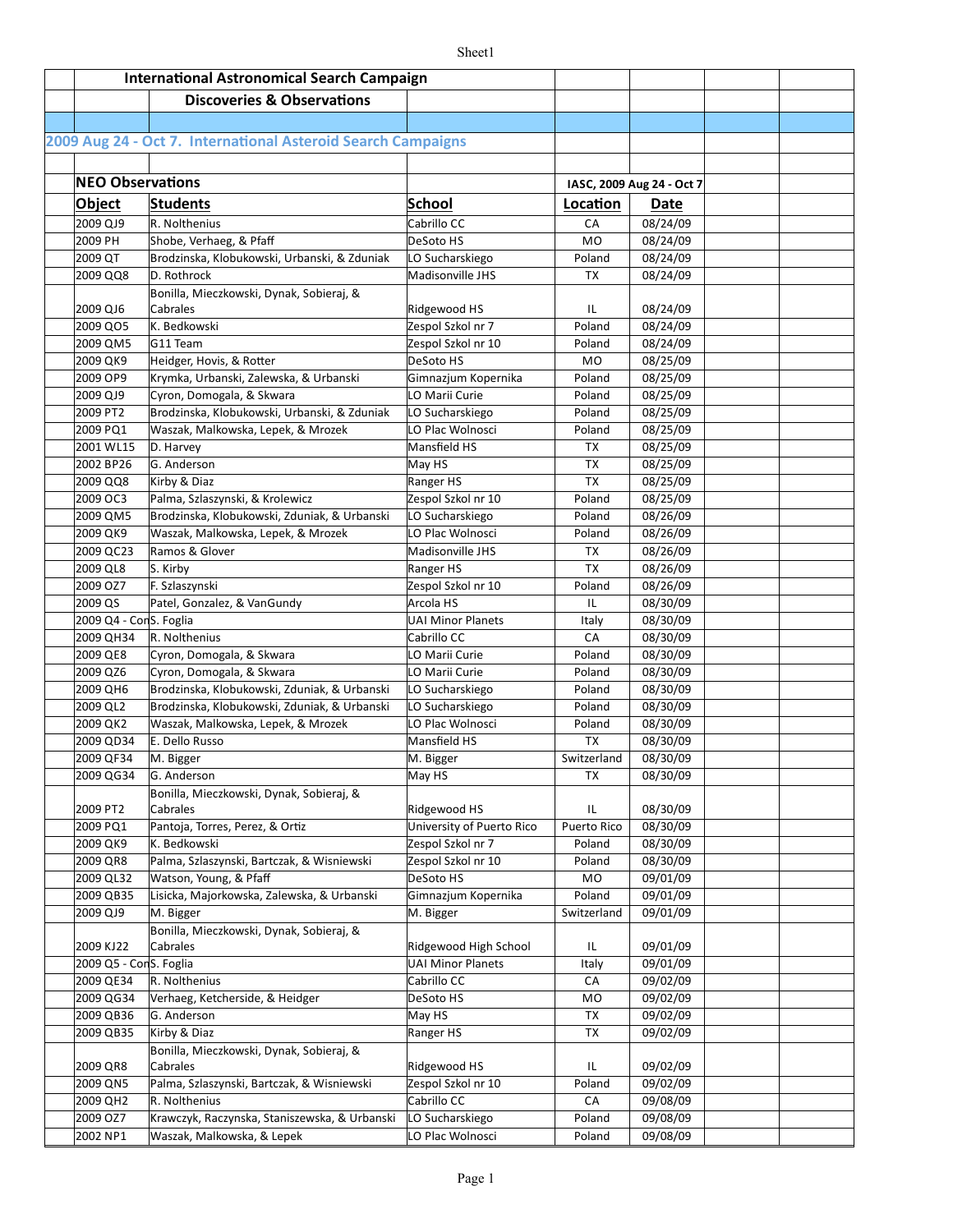| 2009 SM104 T. Morin      |                                                                             | Belmont High School                              | NΗ              | 10/11/09                  |  |
|--------------------------|-----------------------------------------------------------------------------|--------------------------------------------------|-----------------|---------------------------|--|
| <b>Object</b>            | <b>Students</b>                                                             | <b>School</b>                                    | Location        | Date                      |  |
| <b>NEO Observations</b>  |                                                                             | NEO Confirmation, All-Texas, 2009 Oct 12 - Dec 4 |                 |                           |  |
|                          | NEO Confirmation Campaign - All-Texas Asteroid Search Campaign              |                                                  |                 |                           |  |
|                          |                                                                             |                                                  |                 |                           |  |
| 2009 Oct 12 - Dec 4      |                                                                             |                                                  |                 |                           |  |
|                          |                                                                             |                                                  |                 |                           |  |
|                          | S. Foglia, K. Dankov, & R. Nolthenius                                       |                                                  | CA              |                           |  |
| 2009 SL104               |                                                                             | <b>IASC Spotters</b><br>Cabrillo CC              |                 | 09/27/09                  |  |
| 2009 SS104               | S. Foglia & K. Dankov                                                       |                                                  | <b>IASC</b>     | 09/27/09                  |  |
| 2009 SR104               | S. Foglia, K. Dankov, R.D. Brown, J. Goldstein, S.<br>Brown                 | Neoga HS                                         | IL              | 09/27/09                  |  |
| 2009 SM104               | S. Foglia, K. Dankov, S. Kirby, & R. Diaz                                   | Ranger HS                                        | TX              | 09/27/09                  |  |
|                          |                                                                             |                                                  | <b>IASC</b>     | 09/18/09                  |  |
| 2009 SK1                 | S. Foglia & K. Dankov                                                       | <b>IASC Spotters</b>                             |                 |                           |  |
| 2009 SY                  | Foglia, Dankov, Carrion, & Resto                                            | Gimnazjum Kopernika<br>University of Puerto Rico | Puerto Rico     | 09/18/09<br>09/18/09      |  |
| 2009 SW                  | Foglia, Dankov, Lisicka, Majorkowska, Krymka, &<br>Urbanski                 |                                                  | Poland          |                           |  |
| 2009 ST                  | S. Foglia & K. Dankov                                                       | <b>IASC Spotters</b>                             | <b>IASC</b>     | 09/18/09                  |  |
| 2009 RB4                 | K. Dankov & S. Foglia                                                       | <b>IASC Spotters</b>                             | <b>IASC</b>     | 09/15/09                  |  |
| 2009 RA4                 | K. Dankov & S. Foglia                                                       | <b>IASC Spotters</b>                             | <b>IASC</b>     | 09/15/09                  |  |
| 2009 RZ3                 | K. Dankov & S. Foglia                                                       | <b>IASC Spotters</b>                             | <b>IASC</b>     | 09/15/09                  |  |
| 2009 RT1                 | S. Foglia                                                                   | <b>UAI Minor Planets</b>                         | Italy           | 09/13/09                  |  |
| 2009 RM                  | K. Dankov                                                                   | Academy of Science                               | <b>Bulgaria</b> | 09/11/09                  |  |
| 2009 RN                  | K. Dankov, A. Salinas, & S. Ramos                                           | Madisonville JHS                                 | <b>TX</b>       | 09/11/09                  |  |
| 2009 QV38                | S. Foglia                                                                   | <b>UAI Minor Planets</b>                         | Italy           | 09/02/09                  |  |
| 2009 QB36                | S. Foglia                                                                   | <b>UAI Minor Planets</b>                         | Italy           | 08/30/09                  |  |
|                          |                                                                             |                                                  |                 |                           |  |
| Object                   | <b>Students</b>                                                             | School                                           | Location        | Date                      |  |
| <b>NEO Confirmations</b> |                                                                             |                                                  |                 | IASC, 2009 Aug 24 - Oct 7 |  |
|                          |                                                                             |                                                  |                 |                           |  |
| 2009 SC229               | Palma, Szlaszynski, Bartczak, & Wisniewski                                  | Zespol Szkol nr 10                               | Poland          | 10/01/09                  |  |
| 2009 SO103               | K. Waszak, I. Malkowska, & M. Lepek                                         | LO Plac Wolnosci                                 | Poland          | 10/01/09                  |  |
| 2009 SC100               | Brodzinska, Krawczyk, Urbanski, & Urbanski                                  | LO Sucharskiego                                  | Poland          | 10/01/09                  |  |
| 2009 SL104               | Ketcherside, Hovis, & Shobe                                                 | DeSoto HS                                        | <b>MO</b>       | 10/01/09                  |  |
| 2009 SU104               | K. Zavala                                                                   | Madisonville JHS                                 | TX              | 09/30/09                  |  |
| 2009 SR103               | M. Mayer                                                                    | Josef Effner Gymnasium                           | Germany         | 09/30/09                  |  |
| 2009 SQ                  | Palma, Szlaszynski, & Bartczak                                              | Zespol Szkol nr 10                               | Poland          | 09/19/09                  |  |
| 2009 RU1                 | Ketcherside, Rotter, & Hovis                                                | DeSoto HS                                        | MO              | 09/18/09                  |  |
| 2009 RZ3                 | Waszak, Malkowska, & Lepek                                                  | LO Plac Wolnosci                                 | Poland          | 09/18/09                  |  |
| 2009 SK2                 | Lisicka, Majorkowska, Krymka, & Urbanski                                    | Gimnazjum Kopernika                              | Poland          | 09/18/09                  |  |
| 2009 SK                  | Staniszewska                                                                | LO Sucharskiego                                  | Poland          | 09/18/09                  |  |
|                          | Brodzinska, Krawczyk, Raczynska, &                                          |                                                  |                 |                           |  |
| 2009 SQ                  | Kirby & Diaz                                                                | Ranger HS                                        | TX              | 09/15/09                  |  |
| 2006 BC10                | Torres, Gonzalez, Carrion, Garcia, Perez, & Resto University of Puerto Rico |                                                  | Puerto Rico     | 09/15/09                  |  |
|                          |                                                                             |                                                  |                 |                           |  |
| 2009 RG2                 | M. Duke                                                                     | Ridgewood HS                                     | ΙL              | 09/15/09                  |  |
| 2009 RU1                 | Brodzinska, Krawczyk, Urbanski, & Urbanski                                  | LO Sucharskiego                                  | Poland          | 09/15/09                  |  |
| 2000 VH61                | Lisicka, Majorkowska, Krymka, & Urbanski                                    | Gimnazjum Kopernika                              | Poland          | 09/15/09                  |  |
| 2009 QF34                | Lisicka, Majorkowska, Krymka, & Urbanski                                    | Gimnazjum Kopernika                              | Poland          | 09/12/09                  |  |
| 2009 QF31                | Palma, Szlaszynski, & Bartczak                                              | Zespol Szkol nr 10                               | Poland          | 09/12/09                  |  |
| 2009 PH                  | K. Bedkowski & J. Zaborowski                                                | Zespol Szkol nr 7                                | Poland          | 09/12/09                  |  |
| 2009 QA35                | Cabrales                                                                    | Ridgewood HS                                     | IL              | 09/11/09                  |  |
|                          | Bonilla, Mieczkowski, Dynak, Sobieraj, &                                    |                                                  |                 |                           |  |
| 2009 QC23                | Palma, Szlaszynski, & Bartczak                                              | Zespol Szkol nr 10                               | Poland          | 09/11/09                  |  |
| 2009 QC36                | S. Kirby                                                                    | Ranger HS                                        | TX              | 09/11/09                  |  |
| 2006 VV2                 | K. Bedkowski                                                                | Zespol Szkol nr 7                                | Poland          | 09/11/09                  |  |
| 2009 QG34                | Lisicka, Majorkowska, Krymka, & Urbanski                                    | Gimnazjum Kopernika                              | Poland          | 09/10/09                  |  |
| 2009 ML1                 | Pfaff, Shobe, & Heidger                                                     | DeSoto HS                                        | MO              | 09/10/09                  |  |
| 2009 R1 - ComK. Dankov   |                                                                             | Academy of Science                               | Bulgaria        | 09/10/09                  |  |
| 2009 QC36                | Palma, Szlaszynski, Bartczak, & Wisniewski                                  | Zespol Szkol nr 10                               | Poland          | 09/10/09                  |  |
| 2009 QF31                | A. Carrion                                                                  | University of Puerto Rico                        | Puerto Rico     | 09/09/09                  |  |
| 2009 QB36                | Lisicka, Majorkowska, Wisniewska, & Urbanski                                | Gimnazjum Kopernika                              | Poland          | 09/09/09                  |  |
| 2009 QA35                | Pannill & Schmidt                                                           | Meredith College                                 | <b>NC</b>       | 09/08/09                  |  |
| 2009 QF31                | D. Glover                                                                   | Madisonville JHS                                 | TX              | 09/08/09                  |  |
|                          |                                                                             |                                                  |                 |                           |  |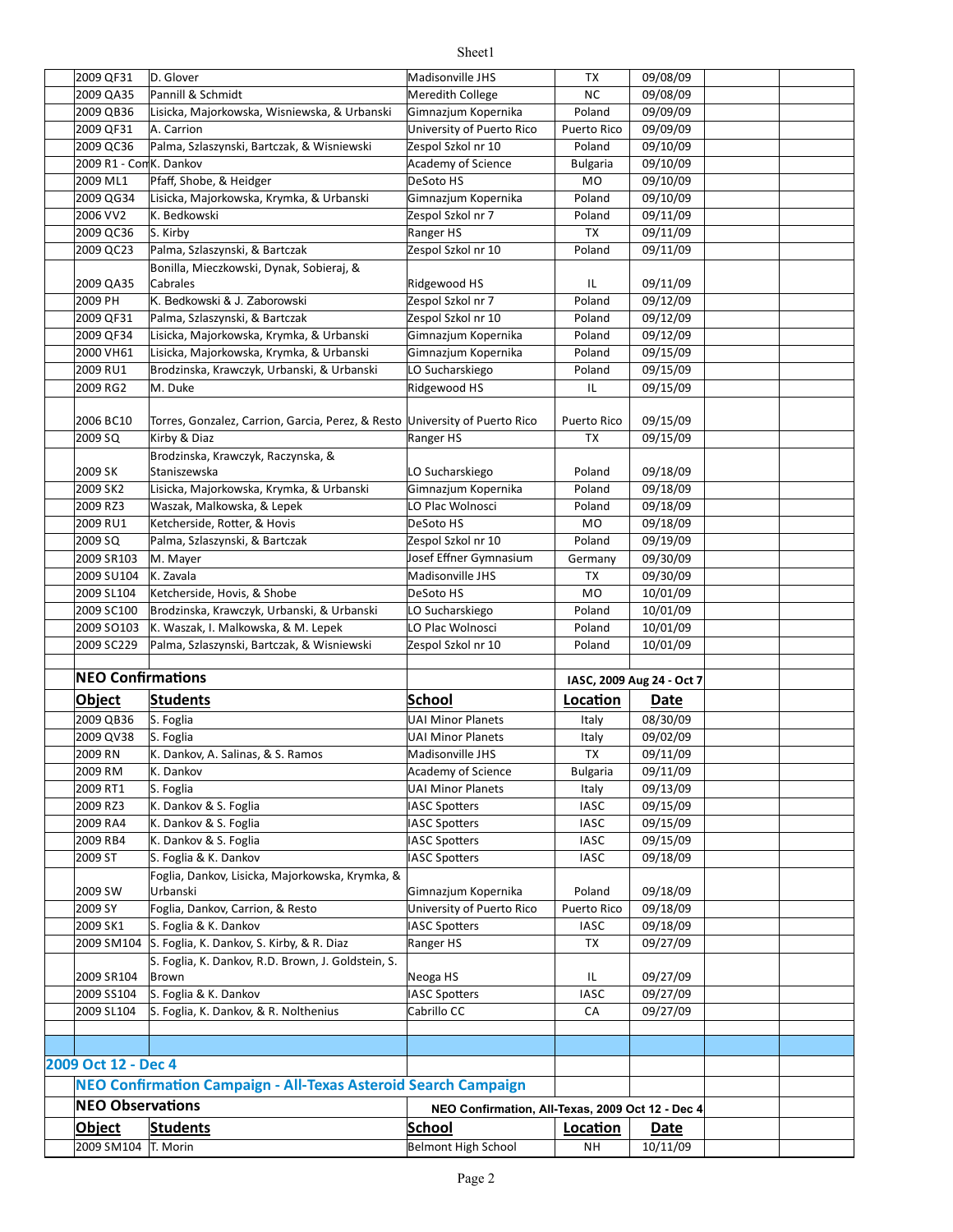| 2009 SG           | Akopyan, Aberasturi, Burns, & Chavez          | Cordova High School              | CA              | 10/11/09 |  |
|-------------------|-----------------------------------------------|----------------------------------|-----------------|----------|--|
| 2009 RA4          | $\overline{G}$ . Reagan                       | Folsom Lake College              | CA              | 10/11/09 |  |
| 2009 SM           | Pannill & Schmidt                             | Meredith College                 | <b>NC</b>       | 10/11/09 |  |
|                   |                                               | Zespó <sup>3</sup> Szkól nr 10 w |                 |          |  |
| 2009 SF2          | Lecinska, Orszt, Mg. Orlowska & Ma. Orlowska  | Toruniu                          | Poland          | 10/11/09 |  |
| 2009 QZ34         | Adams, Kunkel, & Shubitz                      | Colleyville Heritage HS          | <b>TX</b>       | 10/11/09 |  |
| 2009 SW17         | R. Coplan                                     | Tarrant County CC                | <b>TX</b>       | 10/11/09 |  |
| 2009 NH           | L. Sheldon                                    | Robert Lee High School           | <b>TX</b>       | 10/11/09 |  |
| 2009 TT           | Cummins, Dunn, & Menuka                       | <b>Mountain View CC</b>          | <b>TX</b>       | 10/18/09 |  |
|                   |                                               | Northfield Mount Hermon          |                 |          |  |
| 2009 QB35         | Schurman, Mah, Bey, Korman, & Grevelink       | ΗS                               | МA              | 10/18/09 |  |
| 2009 SC229        | Glidewell, Morgan, & Stipe                    | Colleyville Heritage HS          | <b>TX</b>       | 10/18/09 |  |
| 2009 TJ4          | Sewell, Keller, & Lebouef                     | El Campo High School             | TX              | 10/18/09 |  |
| 2009 TF10         | Von Tungeln & Vandiver                        | Vernon High School               | TX              | 10/18/09 |  |
| 2009 UP1          | T. Morin                                      | <b>Belmont High School</b>       | NΗ              | 10/18/09 |  |
| 2009 TF8          | M. Sawberger                                  | <b>Tarrant County CC</b>         | TX              | 10/18/09 |  |
| 2009 SG18         | Miller & Reagan                               | Cordova High School              | CA              | 10/18/09 |  |
| 2009 TE10         | H. Chun                                       | Cranston High School East        | RI.             | 10/18/09 |  |
| 2009 SM103        | Brodzinska, Krawczyk, Urbanski, & Urbanski    | LO w Sierpcu                     | Poland          | 10/18/09 |  |
| 2009 UQ           | N. Saito                                      | Shizuoka University              |                 | 10/18/09 |  |
|                   |                                               |                                  | Japan           |          |  |
| 2009 RN           | C. Hafey                                      | Brookhkaven College              | TX              | 10/21/09 |  |
| 2009 UK14         | H. Chun                                       | Cranston High School East        | RI.             | 10/25/09 |  |
|                   |                                               | First Language &                 |                 |          |  |
| 2009 TN8          | Nedelchev, Stankova, & Radeva                 | <b>Mathematics School</b>        | <b>Bulgaria</b> | 10/25/09 |  |
|                   | Brodzinska, Krawczyk, M. Urbanski, & J.       | Liceum Ogolnoksztalcace w        |                 |          |  |
| 2009 UD19         | Urbanski                                      | Sierpcu                          | Poland          | 10/25/09 |  |
| 2009 TK8          | Pannill & Schmidt                             | Meredith College                 | <b>NC</b>       | 10/25/09 |  |
| 2009 UA19         | Morin & Booth                                 | Plymouth State University        | MA              | 10/25/09 |  |
| 2009 TF10         | M. Hayase                                     | Shizuoka University              | Japan           | 10/25/09 |  |
|                   |                                               | Zespó <sup>3</sup> Szkól nr 10 w |                 |          |  |
| 2009 UG           | Lecinska, Orszt, Mg. Orlowska, & Ma. Orlowska | Toruniu                          | Poland          | 10/25/09 |  |
| 2009 RN           | G. Anderson                                   | May High School                  | TX              | 10/25/09 |  |
| 2009 UP5          | C. Terpe                                      | Folsom Lake College              | CA              | 10/25/09 |  |
|                   |                                               | First Language &                 |                 |          |  |
| 2009 UH14         | Lazarov, Nedelchev, & Radeva                  | <b>Mathematics School</b>        | <b>Bulgaria</b> | 11/01/09 |  |
| 2009 UX17         | Y. Muramatsu                                  | Shizuoka University              | Japan           | 11/01/09 |  |
|                   |                                               | Thomas Jefferson High            |                 |          |  |
| 2009 UY19         | D. Hsu                                        | School                           | VA              | 11/01/09 |  |
|                   |                                               | Gimnazjum Miejskie im. M.        |                 |          |  |
| 2009 UL28         | Jankowski, Lewandowski, Woznicki, & Woznicki  | Kopernika                        | Poland          | 11/01/09 |  |
|                   |                                               | Madisonville Junior High         |                 |          |  |
| 2009 UW18         | Roberts, Mosley, & Rothrock                   | School                           | TX              | 11/01/09 |  |
| 2009 UE19         | Kirby & Diaz                                  | Ranger High School               | TX              | 11/01/09 |  |
|                   | Brodzinska, Krawczyk, M. Urbanski, & J.       | Liceum Ogolnoksztalcace w        |                 |          |  |
| 2009 UO3          | Urbanski                                      | Sierpcu                          | TX              | 11/01/09 |  |
| 2009 UP5          | C. Hafey                                      | <b>Brookhkaven College</b>       | TX              | 11/01/09 |  |
| 2009 TK8          | Chavez, Ladd, Aberasturi, & Voetsch           | Cordova High School              | <b>TX</b>       | 11/02/09 |  |
| 2009 UH14         | H. Chun                                       | Cranston High School East        | RI              | 11/02/09 |  |
|                   |                                               | First Language &                 |                 |          |  |
| 2009 UY19         | Gospodinova, Lazarov, Nedelchev, & Radeva     | Mathematics School               | <b>Bulgaria</b> | 11/02/09 |  |
|                   | Brodzinska, Krawczyk, M. Urbanski, & J.       | Liceum Ogolnoksztalcace w        |                 |          |  |
| 2009 US19         | Urbanski                                      | Sierpcu                          | Poland          | 11/02/09 |  |
|                   |                                               | Northfield Mount Hermon          |                 |          |  |
| 2009 TF10         | Mah, Muhlenfeld, & Korman                     | High School                      | МA              | 11/02/09 |  |
| 2009 ST103        | Morin, Morrison, & Breen                      | Plymouth State University        | NΗ              | 11/02/09 |  |
|                   |                                               | Thomas Jefferson High            |                 |          |  |
| 2009 SM103 D. Hsu |                                               | School                           | VA              | 11/02/09 |  |
|                   |                                               | Gimnazjum Miejskie im. M.        |                 |          |  |
| 2009 UX87         | Jankowski, Lewandowski, Woznicki, & Woznicki  | Kopernika                        | Poland          | 11/02/09 |  |
|                   |                                               | Zespó <sup>3</sup> Szkól nr 10 w |                 |          |  |
| 2009 UV87         | Palma, Dombrowska, Lisiewicz, & Prebski       | Toruniu                          | Poland          | 11/02/09 |  |
| 2009 UQ           | C. Logan                                      | <b>Bullard High School</b>       | TX              | 11/06/09 |  |
|                   |                                               |                                  |                 |          |  |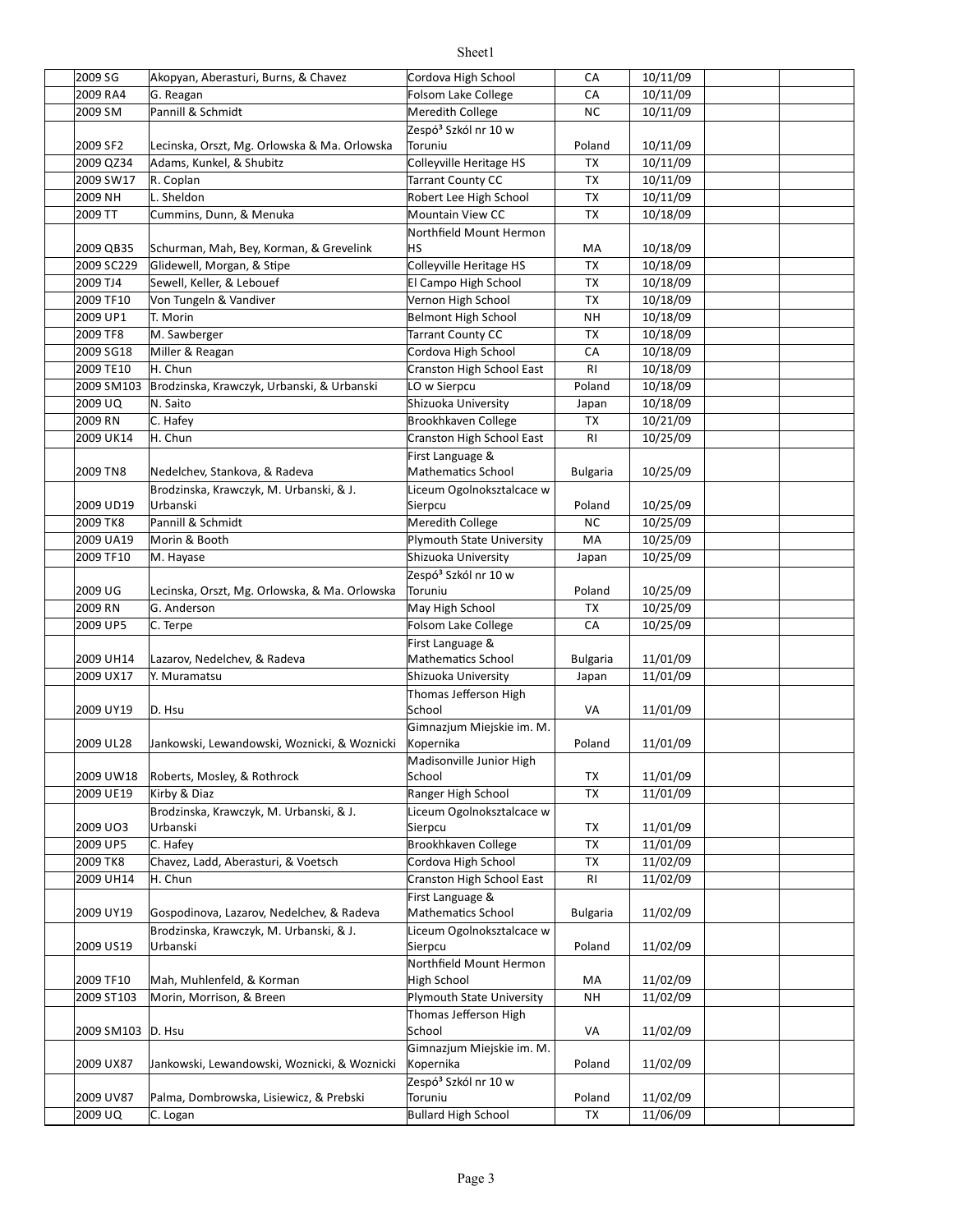#### 2009 SC229 TX 11/06/09 Roberts, Hightower, & Rothrock 2009 SP171 Hafey, Reith, & Wicker Brookhkaven College 11/06/09 2009 TM10 Rheyta, Cervantes, & Larwood School School School TX 11/06/09 2009 UM3 S. Kirby **Ranger High School TX 11/06/09** 2009 RN R. Coplan **Tarrant County CC** TX 11/06/09 2009 VW Xalkiewski, B. Sobczuk, & W. Sobczuk Toruniu National Poland 11/12/09 2009 RM Lazarov, Christov, & Radeva **Mullace Mathematics School** Bulgaria 11/12/09 2009 VS Morin, Breen, & Foutain **National State University** NH 11/12/09 2009 UY19 H. Chun Channel Cranston High School East RI 11/12/09 2009 RN TX 11/12/09 Hafey, Reith, & Wicker Brookhkaven College 2009 VX Shizuoka University Japan 11/12/09 Ishizaki & Matsumoto 2009 TF10 Brodzinska, Krawczyk, Nowicki, & Rosikiewicz Sierpcu and Poland 11/14/09 2009 WB59 Morin, Beaupre, & Perry Network High School NH 11/14/09 2009 TL4 H. Chun Chun Cranston High School East RI 11/14/09 2009 TL4 Sulliams, Williams, Sadler, Freeland, & Kunkel May High School TX 11/14/09 2009 VR25 G. Reagan Cordova High School CA 11/20/09 2009 TB8 H. Chun Channel Cranston High School East RI 11/20/09 2009 VZ Lazarov, Christov, Gospodinova, & Radeva Mathematics School | Bulgaria | 11/20/09 2009 WD Koshino & Yoshida Shizuoka University Japan 11/20/09 2009 UY19 | Zolkiewski, B. Sobczuk, & W. Sobczuk | Toruniu | Poland | 11/20/09 2009 WJ6 |Lewandowski, Woznicki, Woznicki, & Ryczkowski |Kopernika | Poland | 11/20/09 2009 WN Lewandowski, Woznicki, Woznicki, & Ryczkowski Kopernika Poland 11/20/09 2009 UN H. Pack MA 11/20/09 2009 WN Shizuoka University Japan 11/21/09 2009 WM8 Harmon, Turner, Sarma, & Hsu School School National Management of the USA 11/21/09 2009 UM3 Roberts & Mosley Notes and School School TX 11/21/09 2009WY7 Kirby & Diaz Ranger High School TX 11/21/09 2009 WO8 L. Sheldon **Robert Lee High School** TX 11/21/09 2009 WF Mickea, Stricland, & Caldwell North Vernon High School TX 11/21/09 2009 WD MA 11/22/09 DiTommaso, Colona, Sucese, Jelly, & Adams 2009 VP Kirby & Diaz Ranger High School TX 11/22/09 |2009 WJ1 || C. Logan || C. Logan || C. Logan || C. Logan || C. Logan || C. Logan || C. Logan || C. Logan || C. Logan || C. Logan || C. Logan || C. Logan || C. Logan || C. Logan || C. Logan || C. Logan || C. Logan || C. Lo 2009 WE Roberts & Mosley Contract Contract School Contract TX 11/22/09 2009 WN6 G. Anderson **May High School** TX 11/22/09 2009 SM103 Morin, Perry, & Smith Belmont High School NH 11/28/09 2009 WG104 |Nedelchev & Lazarov Mathematics School | Bulgaria | 11/28/09 2009 WX51 Lazarov & Nedelchev **Charlotter Mathematics School** Bulgaria 21/28/09 2009 WN25 Krawczyk, Nowicki, Mlotkowski, & Rosikiewicz Sierpcu and the Poland 11/28/09 2009 WB105 Collins, Delgado, & Fernandez College College TX 11/28/09 2009 WH106 |Satsukawa, Murayama, & Hasegawa Shizuoka University Japan 11/28/09 2009 WA Lewandowski, Woznicki, Ryczkowski, & Urbanski Kopernika Poland | 11/28/09 2009 WC11 Gadzinski, Lewandowski, Woznicki, & Urbanski Kopernika Narol (11/28/09) Madisonville Junior High **School** Colleyville Heritage High School Zespó<sup>3</sup> Szkól nr 10 w Toruniu First Language & Mathematics School Morin, Breen, & Foutain H. Chun Liceum Ogolnoksztalcace w **Sierpcu** H. Chun H. Chun First Language & Mathematics School Koshino & Yoshida Zespó<sup>3</sup> Szkól nr 10 w Toruniu Gimnazjum Miejskie im. M. Gimnazjum Miejskie im. M. Northfield Mount Hermon High School Ito & Harada Thomas Jefferson High School Madisonville Junior High School Northfield Mount Hermon High School Madisonville Junior High School First Language & Mathematics School First Language & Mathematics School Liceum Ogolnoksztalcace w Sierpcu Mountain View Community College Gimnazjum Miejskie im. M. Gimnazjum Miejskie im. M. Kopernika Liceum Ogolnoksztalcace w

Sheet1

2009 WP106 Krawczyk, Nowicki, Mlotkowski, & Rosikiewicz Sierpcu Stand | 11/28/09

**Sierpcu**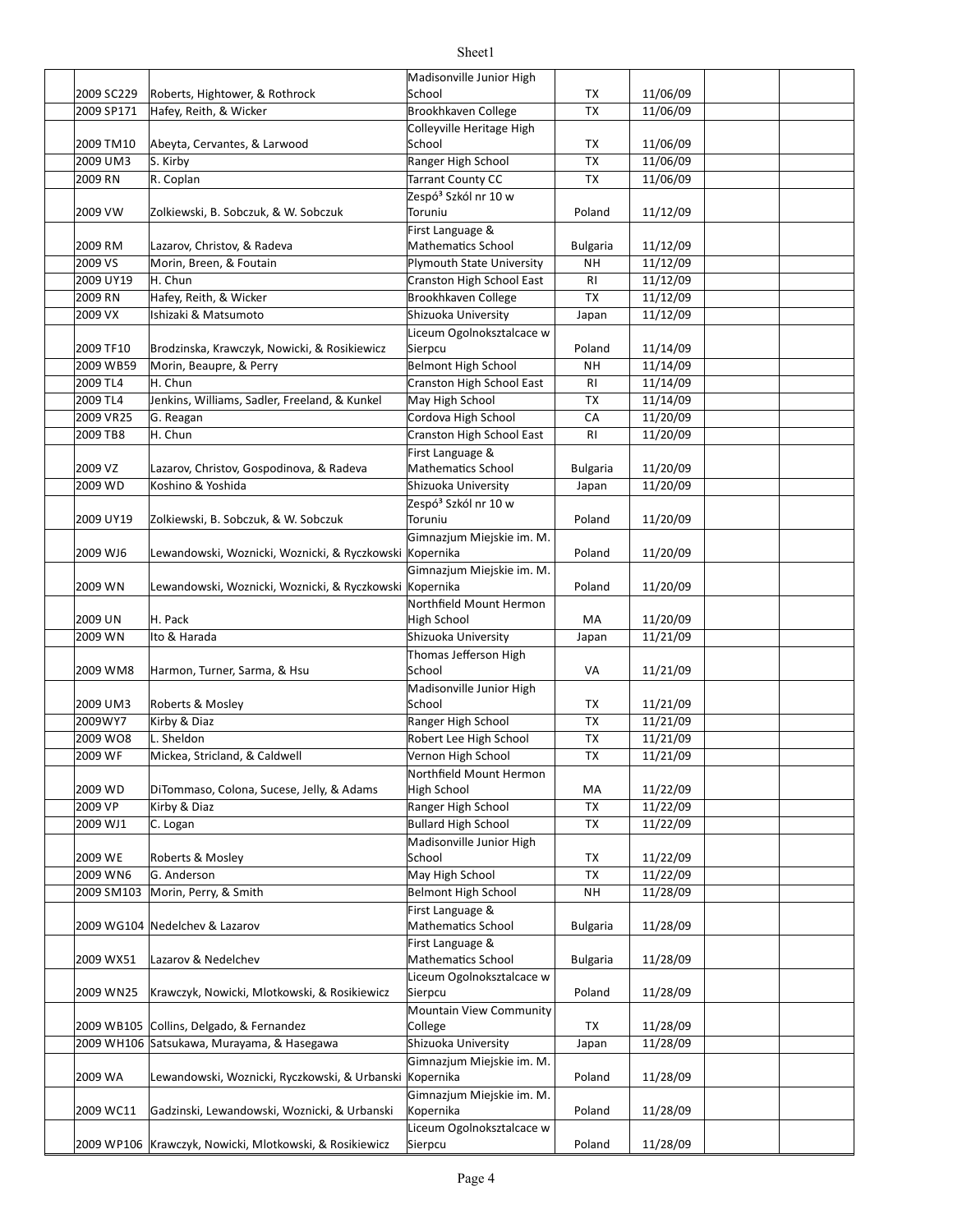| 2009 QB35                 | C. Logan                                                | <b>Bullard High School</b>                            | TX                             | 11/29/09    |  |
|---------------------------|---------------------------------------------------------|-------------------------------------------------------|--------------------------------|-------------|--|
|                           |                                                         | Colleyville Heritage High                             |                                |             |  |
| 2009 WL1                  | B. Haag                                                 | School                                                | TX                             | 11/29/09    |  |
| 2009 WG106 G. Anderson    |                                                         | May High School                                       | <b>TX</b>                      | 11/29/09    |  |
| 2009 WF104 Kirby & Diaz   |                                                         | Ranger High School                                    | TX                             | 11/29/09    |  |
| 2009 WY51                 | Kirby & Diaz                                            | Ranger High School                                    | TX                             | 11/29/09    |  |
|                           | 2009 WN106 Tubbs & Caldwell                             | Vernon High School                                    | TX                             | 11/29/09    |  |
| 1993 RA                   | Morin, Liu, & Caouette                                  | <b>Belmont High School</b>                            | NΗ                             | 12/01/09    |  |
|                           |                                                         | First Language &                                      |                                |             |  |
| 2008 WB59                 | Nedelchev & Lasarov                                     | <b>Mathematics School</b>                             | <b>Bulgaria</b>                | 12/01/09    |  |
| 2009 VA1                  | Krawczyk, Nowicki, Mlotkowski, & Rosikiewicz            | Liceum Ogolnoksztalcace w<br>Sierpcu                  | Poland                         | 12/01/09    |  |
| 2009 WW25                 | Hsu, Harmon, & Kim                                      | Thomas Jefferson High<br>School                       | VA                             | 12/01/09    |  |
|                           |                                                         |                                                       |                                |             |  |
| <b>NEO Confirmations</b>  |                                                         |                                                       | All-Texas, 2009 Oct 12 - Dec 4 |             |  |
| Object                    | Students                                                | School                                                | Location                       | Date        |  |
| 2009 TA1                  | Dankov & Watanabe                                       | Shizuoka University                                   | Japan                          | 10/11/09    |  |
| 2009 VS25                 | Foglia, Menuka, Vidana, & Dunn                          | <b>Mountain View CC</b>                               | TX                             | 11/12/09    |  |
| 2009 VA26                 | Turner, Sarma, Chae, Hsu, Harmon, & Kim                 | Thomas Jefferson HS                                   | VA                             | 11/12/09    |  |
|                           |                                                         | Gimnazjum Miejskie im. M.                             |                                |             |  |
| 2009 VR25                 | Lewandowski, Woznicki, Woznicki, & Ryczkowski Kopernika |                                                       | Poland                         | 11/12/09    |  |
|                           |                                                         | Zespó <sup>3</sup> Szkól nr 10 w                      |                                |             |  |
| 2009 VZ25                 | Foglia, Zolkiewski, Sobczuk, & Sobczuk                  | Toruniu                                               | Poland                         | 11/20/09    |  |
| 2009 WS25                 | Foglia & Sheldon                                        | Robert Lee High School                                | TX                             | 11/21/09    |  |
| 2009 WQ25                 | Foglia & Sheldon                                        | Robert Lee High School                                | TX                             | 11/22/09    |  |
| 2009 WR25                 | Devore & Logan                                          | <b>Bullard High School</b>                            | TX                             | 11/22/09    |  |
| 2009 WB52                 | Foglia, Morin, Perry, & Anderson                        | <b>Belmont High School</b>                            | NΗ                             | 11/23/09    |  |
| 2009 WD52                 | Foglia & Chun                                           | Cranston High School East                             | <b>RI</b>                      | 11/23/09    |  |
|                           |                                                         |                                                       |                                |             |  |
|                           | <b>Main Belt Asteroid Discoveries</b>                   |                                                       | All-Texas, 2009 Oct 12 - Dec 4 |             |  |
|                           |                                                         |                                                       |                                |             |  |
|                           |                                                         |                                                       |                                |             |  |
| Object                    | Students                                                | <b>School</b>                                         | Location                       | Date        |  |
| 2009 TH <sub>2</sub>      | Dankov, Hsu, Chae, & Hennig                             | Thomas Jefferson HS                                   | VA                             | 10/11/09    |  |
| 2009 TD2                  | K. Dankov                                               | Bulgarian Academy of<br>Science                       | <b>Bulgaria</b>                | 10/11/09    |  |
| 2009 TH5                  | Dankov, Pannill, & Schmidt                              | Meredith College                                      | ΝC                             | 10/11/09    |  |
| 2009 TS10                 |                                                         |                                                       | <b>NC</b>                      |             |  |
| 2009 UX2                  | Dankov, Pannill, & Schmidt<br>Dankov, Kirby, & Diaz     | Meredith College                                      |                                | 10/11/09    |  |
|                           |                                                         | Ranger High School                                    | TX                             | 10/18/09    |  |
| 2009 UA6                  | Foglia, Anderson, McAbee, Craig, & Kilgo                | May High School                                       | TX                             | 10/18/09    |  |
| 2009 UZ5                  | Dankov & Sawberger                                      | <b>Tarrant County CC</b>                              | <b>TX</b>                      | 10/18/09    |  |
|                           |                                                         | Bulgarian Academy of                                  |                                |             |  |
| 2009 UC18                 | K. Dankov                                               | Science                                               | <b>Bulgaria</b>                | 10/18/09    |  |
| 2009 UN14                 | Dankov, Kirby, & Diaz                                   | Ranger High School                                    | TX                             | 10/18/09    |  |
|                           |                                                         | Bulgarian Academy of                                  |                                |             |  |
| 2009 UM20                 | K. Dankov<br>Dankov & Chun                              | Science                                               | <b>Bulgaria</b>                | 10/25/09    |  |
| 2009 UG129                |                                                         | Cranston High School East<br>Madisonville Junior High | RI                             | 10/25/09    |  |
| 2009 VN                   | Foglia, Roberts, Hightower, & Rothrock                  | School                                                | TХ                             | 11/06/09    |  |
| 2009 VV40                 | Foglia, Menuka, Vidana, & Dunn                          | Mountain View CC                                      | TX                             | 11/12/09    |  |
|                           |                                                         | Zespó <sup>3</sup> Szkól nr 10 w                      |                                |             |  |
| 2009 WY24                 | Foglia, Zolkiewski, Sobczuk, & Sobczuk                  | Toruniu                                               | Poland                         | 11/20/09    |  |
| 2009 US93                 | Dankov & Texas Astronomical Society                     | <b>Texas Astronomical Society</b>                     | <b>TX</b>                      | 11/21/09    |  |
|                           | 2009 WO235 Foglia & Wilson (Bill) Livingood             | House Sergeant at Arms                                | Vashington, D                  | 12/06/09    |  |
|                           |                                                         |                                                       |                                |             |  |
|                           | <b>Virtual Impactor Observations</b>                    |                                                       |                                |             |  |
|                           |                                                         |                                                       | All-Texas, 2009 Oct 12 - Dec 4 |             |  |
| Object                    | <b>Students</b>                                         | <b>School</b>                                         | Location                       | <b>Date</b> |  |
| 2009 TE10                 | H. Chun                                                 | Cranston High School East                             | <b>RI</b>                      | 10/18/09    |  |
|                           |                                                         |                                                       |                                |             |  |
|                           |                                                         |                                                       |                                |             |  |
| 2009 Dec 14 - 2010 Jan 29 | <b>All-China Asteroid Search Campaign</b>               |                                                       |                                |             |  |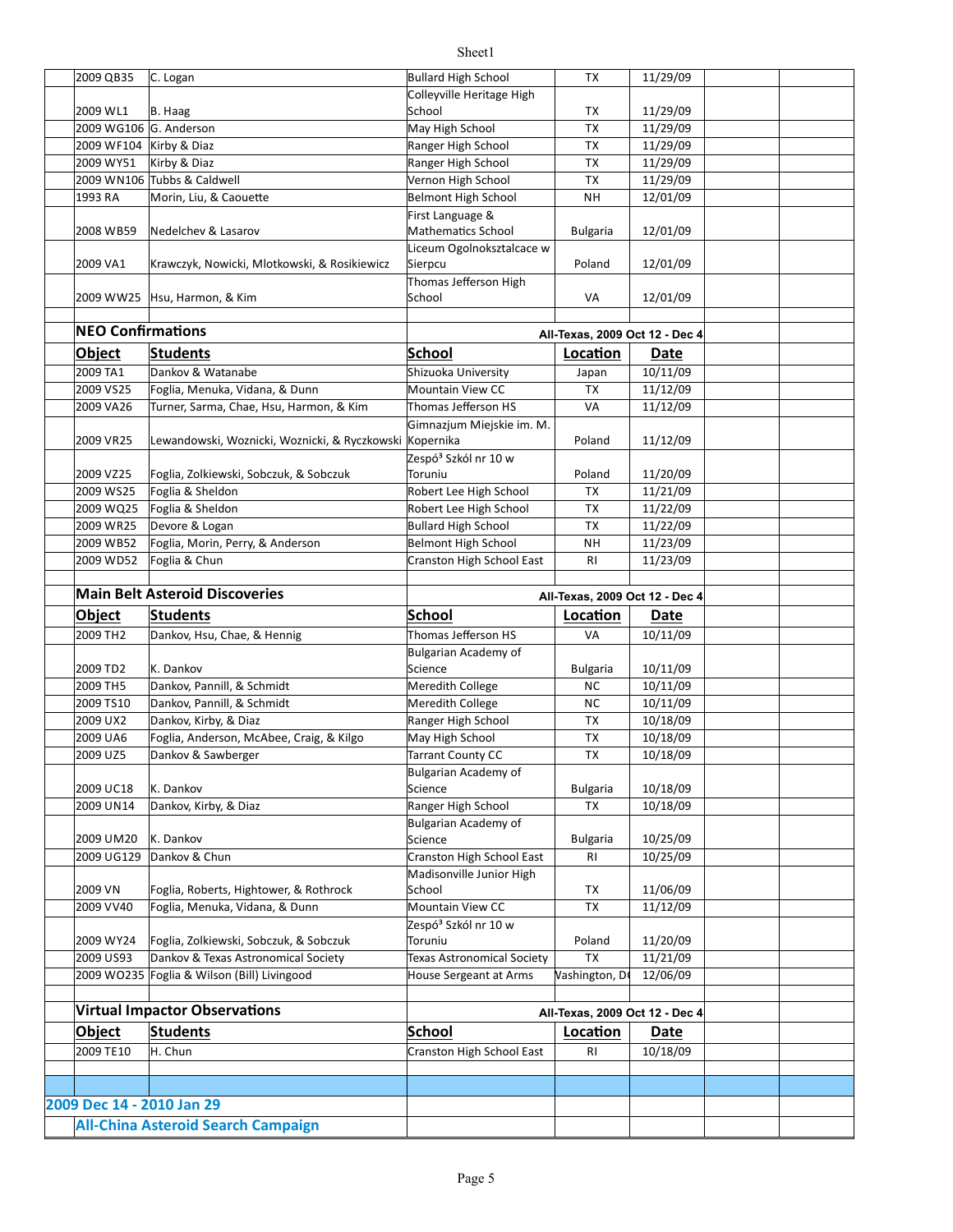|                         | <b>All-Portugal Asteroid Search Campaign</b> |                                                                   |          |          |  |
|-------------------------|----------------------------------------------|-------------------------------------------------------------------|----------|----------|--|
|                         | <b>Oil City High School (HOU Project)</b>    |                                                                   |          |          |  |
|                         |                                              |                                                                   |          |          |  |
| <b>NEO Observations</b> |                                              | All-China, All-Portugal, Oil City (HOU) 2009 Dec 14 - 2010 Jan 29 |          |          |  |
| <b>Object</b>           | <b>Students</b>                              | School                                                            | Location | Date     |  |
|                         |                                              | Beijing<br>No. 35<br>Middle                                       |          |          |  |
| 2009 SD229              | Wang, Zhang, & Song                          | School                                                            | China    | 12/11/09 |  |
| 2009 UZ17               | Wang, Li, Z.Wang                             | Middle<br><b>Beijing</b><br>No.<br>35<br>School                   | China    | 12/11/09 |  |
|                         |                                              | 35<br>Middle<br><b>Beijing</b><br>No.                             |          |          |  |
| 2009 XO                 | Wang, Yin, & Zhang                           | School<br>Beida Resource Middle                                   | China    | 12/11/09 |  |
| 2009 SL104              | Shan, Geng, & Wang                           | School                                                            | China    | 12/11/09 |  |
| 2009 WR6                | Butchart, Crandell, & Davis                  | Oil City High School                                              | PA       | 12/11/09 |  |
| 2009 RD1                | He & Gao                                     | Beijing 101 High School                                           | China    | 12/12/09 |  |
| 2009 VN1                | He & Gao                                     | Beijing 101 High School                                           | China    | 12/12/09 |  |
| 2004 TB18               | Jiang, Liu, & Zhou                           | <b>Beijing Normal University</b>                                  | China    | 12/12/09 |  |
| 2009 WN                 | Zhang, Yin, & Zhou                           | <b>Beijing Normal University</b>                                  | China    | 12/12/09 |  |
|                         |                                              | Escola Básica 2,3 Matilde                                         |          |          |  |
| 2009 SV171              | Furtado & Teixeira                           | Rosa Araújo                                                       | Portugal | 12/12/09 |  |
|                         |                                              | Escola Secundária 2,3 de                                          |          |          |  |
| 2006 WY2                | Manghnani & Rodrigues                        | Alvide                                                            | Portugal | 12/12/09 |  |
|                         |                                              | Escola Secundária e B3                                            |          |          |  |
| 2004 XJ3                | Moreno, Fontes, & Mascarenhas                | Fernão de Magalhães                                               | Portugal | 12/12/09 |  |
| 2009 WW25               | L. Pessoa                                    | Colégio da Bafureira                                              | Portugal | 12/12/09 |  |
| 1999 RH33               | N. Figueiredo                                | Escola Básica Duarte Lopes                                        | Portugal | 12/12/09 |  |
|                         |                                              | Escola Básica 2,3 D.                                              |          |          |  |
|                         |                                              | Martinho Vaz de Castelo                                           |          |          |  |
| 2009 XV                 | Ferreira, Freitas, & Baptista                | <b>Branco</b>                                                     | Portugal | 12/12/09 |  |
|                         |                                              | Escola Secondary de                                               |          |          |  |
| 2009 WR6                | M. Calado                                    | Sacavém                                                           | Portugal | 12/16/09 |  |
| 2009 SO103              | Bickel, Crandell, & Davis                    | Oil City High School                                              | PA       | 12/16/09 |  |
|                         |                                              | Escola Básica 2,3 Matilde                                         |          |          |  |
| 2009 WX51               | Alves & Silva                                | Rosa Araújo                                                       | Portugal | 12/17/09 |  |
|                         |                                              | Escola Básica 2,3 D.                                              |          |          |  |
|                         |                                              | Martinho Vaz de Castelo                                           |          |          |  |
| 2009 TK8                | Pereira, Lopes, & Pinto                      | <b>Branco</b>                                                     | Portugal | 12/17/09 |  |
|                         |                                              | Escola Secundária                                                 |          |          |  |
| 2009 WZ104 C. Miranda   |                                              | Sebastião e Silva                                                 | Portugal | 12/17/09 |  |
| 2009 WW25               | Bickel, Butchart, & Crandell                 | Oil City High School                                              | PA       | 12/17/09 |  |
| 2009 XD                 | He, Zhang, & Wang                            | Beijing 101 High School                                           | China    | 12/17/09 |  |
| 2009 XP2                | Zhang, Wang, & He                            | Beijing 101 High School                                           | China    | 12/17/09 |  |
|                         |                                              | Beijing No. 35 Middle                                             |          |          |  |
| 1998 WT7                | S. Wang & P. Wang                            | School                                                            | China    | 12/18/09 |  |
|                         |                                              |                                                                   |          |          |  |
| 2002 NP1                | J.Zheng, Ling, & Shi                         | Nanjing No.1 Middle School                                        | China    | 12/18/09 |  |
|                         |                                              | <b>Beihang University High</b>                                    |          |          |  |
| 2009 SM103              | Wang & Shi                                   | School                                                            | China    | 12/18/09 |  |
| 1985 WA                 | Fernandes, Bulcão, Adaixo, Serra, & Pereira  | Colégio Campo de Flores                                           | Portugal | 12/29/09 |  |
| 2006 BN6                | Bickle, Butchart, Crandell, & Davis          | Oil City High School                                              | PA       | 12/29/09 |  |
| 2006 UR                 | Bickle, Butchart, Crandell, & Davis          | Oil City High School                                              | PA       | 12/29/09 |  |
|                         |                                              |                                                                   |          |          |  |
| 2002 LV                 | Zheng, Ling, & Shi                           | Nanjing No.1 Middle School                                        | China    | 12/29/09 |  |
| 2002 YN2                | Zhongni & Qin                                | China Hands-On Universe                                           | China    | 12/29/09 |  |
|                         |                                              | Duzhou Primary School,                                            |          |          |  |
|                         |                                              | Shipai, Dongguan,                                                 |          |          |  |
| 2007 HZ                 | He, Wang, & Zhong                            | Guandong                                                          | China    | 12/29/09 |  |
| 207 UR3                 | Zhongni & Qin                                | China Hands-On Universe                                           | China    | 12/29/09 |  |
| 2009 XR2                | Zhang & Wang                                 | Beijing 101 High School                                           | China    | 12/29/09 |  |
|                         |                                              | Beijing No. 35 Middle                                             |          |          |  |
| 2009 XT6                | Li, Zhang, M. Wang, & S. Wang                | School                                                            | China    | 12/29/09 |  |
| 2004 AR1                | Santiago                                     | Escola Básica Duarte Lopes                                        | Portugal | 12/29/09 |  |
| 2009 VD118              | Ying, Fang, & Zhou                           | Zhejiang Normal University                                        | China    | 12/29/09 |  |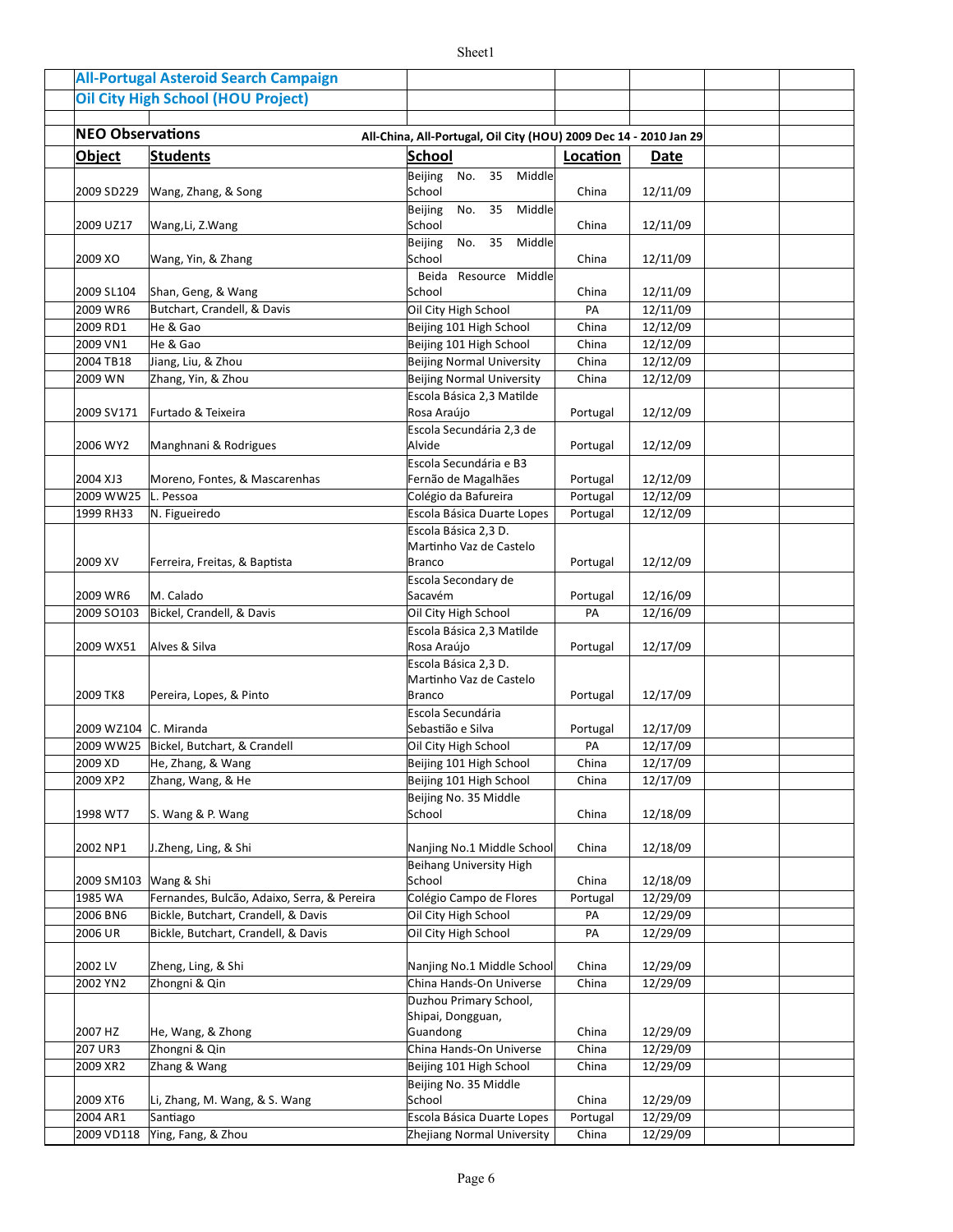| 2009 VD118             | Wang, Zhong, & He                               | Duzhou Primary School,<br>Shipai, Dongguan,<br>Guandong | China    | 12/29/09 |  |
|------------------------|-------------------------------------------------|---------------------------------------------------------|----------|----------|--|
| 2009 YG                | F. Ma                                           | China Hands-On Universe                                 | China    | 12/29/09 |  |
|                        |                                                 | Zhongguancun Middle                                     |          |          |  |
| 2009 YG                | Li, Li, & Wang                                  | School Of Beijing                                       | China    | 12/29/09 |  |
| 2009 YG                | Q. Chen                                         | Dongguan Middle School-<br>SSL School                   | China    | 12/29/09 |  |
| 2009 WR6               | Alves & Silva                                   | Escola Básica 2,3 Matilde<br>Rosa Araújo                | Portugal | 12/29/09 |  |
| 2006 AO4               | Manghnani, Rodrigues, Vides, & Borges           | Escola Secundária 2,3 de<br>Alvide                      | Portugal | 12/29/09 |  |
| 2009 XC2               | N. Correia                                      | Escola Secundária Maria<br>Lamas                        | Portugal | 12/29/09 |  |
| 2005 MC                | L. Pessoa                                       | Colégio da Bafureira                                    | Portugal | 12/29/09 |  |
|                        |                                                 | Duzhou Primary School,                                  |          |          |  |
|                        |                                                 | Shipai, Dongguan,                                       |          |          |  |
| 1993 RA                | Wang, He, & Zhong                               | Guandong                                                | China    | 01/03/10 |  |
| 1993 RA                | Zheng, Chen, & Ying                             | Zhejiang Normal University                              | China    | 01/03/10 |  |
| 2009 SM103             | Zhao, Zhang, Jiu, & Zhou                        | China Hands-On Universe                                 | China    | 01/03/10 |  |
|                        |                                                 | Beijing No. 35 Middle                                   |          |          |  |
| 2009 SM103 P. Wang     |                                                 | School                                                  | China    | 01/03/10 |  |
|                        |                                                 | Duzhou Primary School,                                  |          |          |  |
|                        |                                                 | Shipai, Dongguan,                                       |          |          |  |
| 2009 SO103             | Wang, He, & Zhong                               | Guandong                                                | China    | 01/03/10 |  |
| 2009 SO103             | Li, Li, & Wang                                  | Zhongguancun Middle<br>School                           | China    | 01/03/10 |  |
|                        |                                                 | Renmin University High                                  |          |          |  |
| 2009 WZ104 Yin & Zhang |                                                 | School                                                  | China    | 01/03/10 |  |
|                        | 2009 WZ104 Zhang & Wang                         | Beijing 101 High School                                 | China    | 01/03/10 |  |
|                        |                                                 | Beihang University High                                 |          |          |  |
| 2009 WZ104 Y. Wang     |                                                 | School                                                  | China    | 01/03/10 |  |
| 2009 XR3               | S. Bruschy                                      | Escola Secundária da<br>Cidadela                        | Portugal | 01/03/10 |  |
|                        |                                                 | Escola Secondary de                                     |          |          |  |
| 2009 XT6               | M. Calado                                       | Sacavém                                                 | Portugal | 01/03/10 |  |
|                        |                                                 | Escola Secundária Maria                                 |          |          |  |
| 2009 XT6               | N. Correia                                      | Lamas                                                   | Portugal | 01/03/10 |  |
| 2009 QB35              | Vides, Gouveia, & Manghnani                     | Escola Secundária 2,3 de<br>Alvide                      | Portugal | 01/03/10 |  |
|                        |                                                 | Escola Secundária Augusto                               |          |          |  |
| 2006 KZ37              | Bessa, Ramos, & Mendes                          | Gomes                                                   | Portugal | 01/03/10 |  |
|                        |                                                 | Escola Básica 2,3 D.                                    |          |          |  |
|                        | Gregorian, Carneiro, Cordeiro, Inverno, Luis, & | Martinho Vaz de Castelo                                 |          |          |  |
| 2002 YN2               | Pereira                                         | <b>Branco</b>                                           | Portugal | 01/03/10 |  |
| 2005 XD50              | C. Miranda                                      | Escola Secundária<br>Sebastião e Silva                  | Portugal | 01/03/10 |  |
|                        |                                                 | Escola Secundária de                                    |          |          |  |
| 2009 RN                | Silva, Fonseca, Pereira, Queirós, & Queirós     | Marco de Canaveses                                      | Portugal | 01/03/10 |  |
| 2009 YF                | Ma & Zhao                                       | China Hands-On Universe                                 | China    | 01/03/10 |  |
|                        |                                                 |                                                         |          |          |  |
| 2009 YF                | Zheng, Ling, & Shi                              | Nanjing No.1 Middle School                              | China    | 01/03/10 |  |
|                        |                                                 | Beihang University High                                 |          |          |  |
| 2009 YF                | Y. Wang                                         | School                                                  | China    | 01/03/10 |  |
|                        |                                                 | Escola Básica 2,3 Matilde                               |          |          |  |
| 2009 XB2               | Alves, Silva, & Furtado                         | Rosa Araújo                                             | Portugal | 01/03/10 |  |
| 2009 XN14              | Colégio da Bafureira                            | Colégio da Bafureira                                    | Portugal | 01/03/10 |  |
| 2005 MC                |                                                 | Escola Secundária Augusto                               |          |          |  |
|                        | Sousa, Carvalho, & Ferreira                     | Gomes                                                   | Portugal | 01/03/10 |  |
|                        | 2009 WM139 Bickel, Butchart, Crandell, & Davis  | Oil City High School                                    | PA       | 01/03/10 |  |
| 2007 UR3               | Wang, Zhang, Li, & Zhang                        | Beijing No. 35 Middle<br>School                         | China    | 01/04/10 |  |
| 2007 UR3               | Yang, Zheng, & Chen                             | Zhejiang Normal University                              | China    | 01/04/10 |  |
| 2009 NH                | Gao, Zhongni, & Qin                             | China Hands-On Universe                                 | China    | 01/04/10 |  |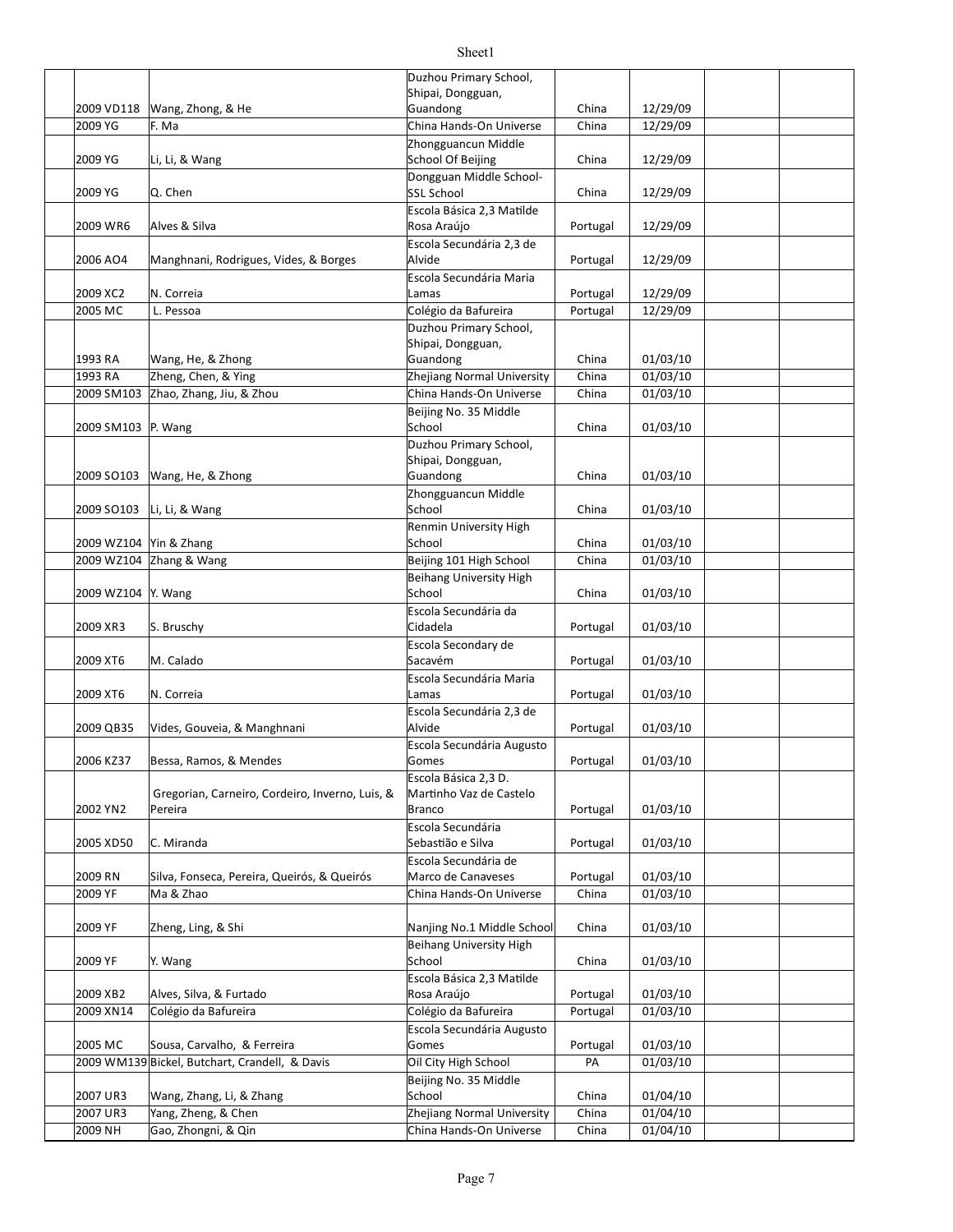| 2009 NH               | M. Zhou                                            | Purdue University                                | IN                | 01/04/10             |  |
|-----------------------|----------------------------------------------------|--------------------------------------------------|-------------------|----------------------|--|
|                       |                                                    | Renmin University High                           |                   |                      |  |
| 2009 UK               | Yin & Zhang                                        | School                                           | China             | 01/04/10             |  |
| 2009 UK               | Zhang & Wang                                       | Beijing 101 High School                          | China             | 01/04/10             |  |
|                       |                                                    | Daqing Petroleum High                            |                   |                      |  |
| 2009 UK               | Fu & Wang                                          | School                                           | China             | 01/04/10             |  |
| 2009 YL6              | Bickle, Butchart, Crandell, & Davis                | Oil City High School                             | PA                | 01/04/10             |  |
|                       |                                                    | Dongguan Middle School-<br><b>SSL School</b>     |                   |                      |  |
|                       | 2009 WM139 Liu, Liu, & Chen                        | Duzhou Primary School,                           | China             | 01/04/10             |  |
|                       |                                                    | Shipai, Dongguan,                                |                   |                      |  |
|                       | 2009 WM139 Wang, He, & Zhong                       | Guandong                                         | China             | 01/04/10             |  |
| 2009 XR2              | Zhao & Gao                                         | China Hands-On Universe                          | China             | 01/04/10             |  |
|                       |                                                    | Duzhou Primary School,                           |                   |                      |  |
|                       |                                                    | Shipai, Dongguan,                                |                   |                      |  |
| 2009 XR2              | Wang, He, & Zhong                                  | Guandong                                         | China             | 01/04/10             |  |
| 2009 WL6              | Bickle, Butchart, Crandell, & Davis                | Oil City High School                             | PA                | 01/04/10             |  |
|                       | Gouveia, Manghnani, Borges, Rodrigues, &           | Escola Secundária 2,3 de                         |                   |                      |  |
| 2009 WL6              | Borrego                                            | Alvide                                           | Portugal          | 01/06/10             |  |
| 1995 SA               | P. Miguel & A. Diogo                               | Escola Básica Duarte Lopes                       | Portugal          | 01/06/10             |  |
|                       |                                                    | Escola Secundária                                |                   |                      |  |
| 2009 TF10<br>2009 TB8 | C. Miranda                                         | Sebastião e Silva                                | Portugal          | 01/06/10             |  |
|                       | Zhang & Wang                                       | Beijing 101 High School                          | China<br>China    | 01/06/10             |  |
| 2009 UW18             | Zhang & Wang                                       | Beijing 101 High School<br>Daqing Petroleum High |                   | 01/06/10             |  |
| 2009 UW18             | Fu & Wang                                          | School                                           | China             | 01/06/10             |  |
| 2009 UW18             | Zhang & Wang                                       | Beijing 101 High School                          | China             | 01/06/10             |  |
|                       |                                                    | Escola Secundária da                             |                   |                      |  |
| 2009 XT6              | S. Bruschy                                         | Cidadela                                         | Portugal          | 01/06/10             |  |
|                       |                                                    | Escola Secundária Maria                          |                   |                      |  |
| 2009 XD               | N. Correia                                         | Lamas                                            | Portugal          | 01/06/10             |  |
|                       |                                                    | Escola Secundária e B3                           |                   |                      |  |
|                       | 2009 WZ104 Guedes, Guimarães, & Pires              | Fernão de Magalhães                              | Portugal          | 01/06/10             |  |
|                       |                                                    | Escola Secundária Augusto                        |                   |                      |  |
| 2009 XV               | Rocha, Esteves, Miranda, & Sousa                   | Gomes                                            | Portugal          | 01/06/10             |  |
|                       |                                                    | Escola Básica 2,3 D.                             |                   |                      |  |
|                       | Direitinho, Moura, Neves, Gomes, Santos, &         | Martinho Vaz de Castelo                          |                   |                      |  |
| 2006 AT2              | Sítima                                             | <b>Branco</b>                                    | Portugal          | 01/06/10             |  |
| 2009 OP9              |                                                    | Escola Secundária de<br>Marco de Canaveses       |                   |                      |  |
| 2009 VT               | Pereira, Queirós, & Queirós<br>Zheng, Yang, & Chen | Zhejiang Normal University                       | Portugal<br>China | 01/06/10<br>01/06/10 |  |
|                       |                                                    | Beijing No. 35 Middle                            |                   |                      |  |
| 2009 VT               | Wang & Zhang                                       | School                                           | China             | 01/06/10             |  |
| 2009 VT               | N. Zhong                                           | China Hands-On Universe                          | China             | 01/06/10             |  |
|                       |                                                    | Zhongguancun Middle                              |                   |                      |  |
|                       | 2009 WG106 Li, Li, & Wang                          | School                                           | China             | 01/06/10             |  |
|                       |                                                    | Daqing Petroleum High                            |                   |                      |  |
| 2009 WG106 Fu & Wang  |                                                    | School                                           | China             | 01/06/10             |  |
| 2009 WG106 M. Zhou    |                                                    | <b>Purdue University</b>                         | IN                | 01/06/10             |  |
|                       |                                                    | Renmin University High                           |                   |                      |  |
| 2009 VO24             | Yin & Zhang                                        | School                                           | China             | 01/10/10             |  |
| 2009 VO24             | M. Jiang                                           | <b>Beijing Normal University</b>                 | China             | 01/10/10             |  |
| 2009 VO24             | Wang, He, & Zhong                                  | Duzhou Primary School                            | China             | 01/10/10             |  |
|                       |                                                    | Escola Secundária da                             |                   |                      |  |
| 2010 AJ               | S. Bruschy                                         | Cidadela                                         | Portugal          | 01/10/10             |  |
| 2010 AE               | Sara, Nicole, & Rita                               | Escola Básica Duarte Lopes                       | Portugal          | 01/10/10             |  |
|                       |                                                    | Escola Secundária Maria                          |                   |                      |  |
| 2010 AE3              | Correia & Coelho                                   | Lamas                                            | Portugal          | 01/10/10             |  |
|                       |                                                    | Escola Secundária e B3                           |                   |                      |  |
|                       | 2009 WA105 Moreno, Rodrigues, & Guedes             | Fernão de Magalhães                              | Portugal          | 01/13/10             |  |
| 2009 SL104            | Liliana, David, & Miguel                           | Escola Básica Duarte Lopes                       | Portugal          | 01/13/10             |  |
|                       |                                                    | Escola Secundária de                             |                   |                      |  |
| 2010 AE30             | Silva, Monteiro, & Fonseca                         | Marco de Canaveses                               | Portugal          | 01/13/10             |  |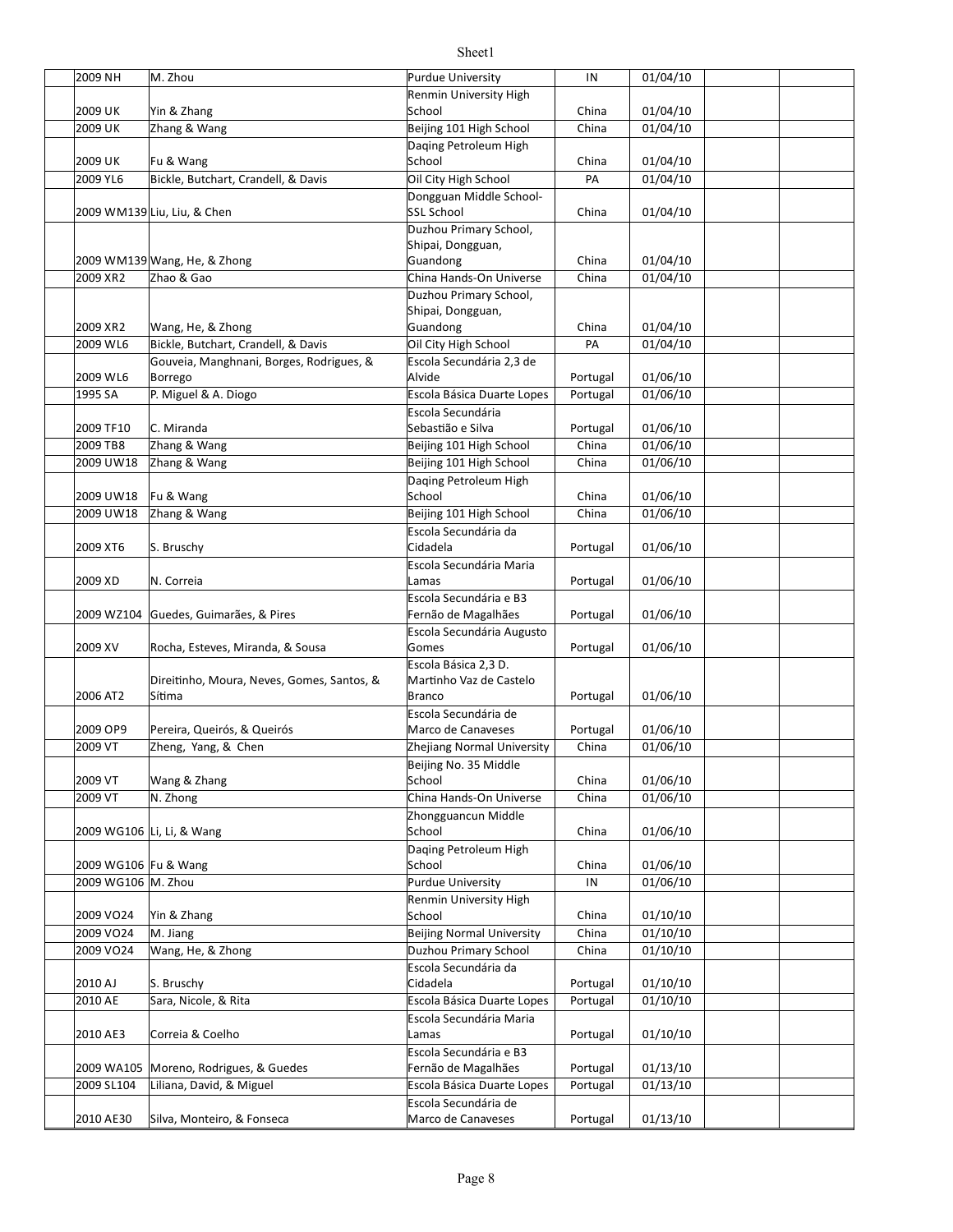| Object<br>2009 XD2       | <b>Main Belt Asteroid Discoveries</b><br><b>Students</b><br>Wang, Wang, & Zhang | All-China, All-Portugal, Oil City (HOU) 2009 Dec 14 - 2010 Jan 29<br><b>School</b><br>35<br>Beijing<br>No.<br>Middle<br>School | Location<br>China | Date<br>12/11/09     |  |
|--------------------------|---------------------------------------------------------------------------------|--------------------------------------------------------------------------------------------------------------------------------|-------------------|----------------------|--|
|                          |                                                                                 |                                                                                                                                |                   |                      |  |
|                          |                                                                                 |                                                                                                                                |                   |                      |  |
|                          |                                                                                 |                                                                                                                                |                   |                      |  |
|                          |                                                                                 |                                                                                                                                |                   |                      |  |
| 2010 AG40                | Zhou, Fang, Ying, Yang, Zheng, & Chen                                           | Zhejiang Normal University                                                                                                     | China             | 01/13/10             |  |
| 2010 AE40                | Y. Wang                                                                         | School                                                                                                                         | China             | 01/13/10             |  |
|                          |                                                                                 | Beihang University High                                                                                                        |                   |                      |  |
| 2010 AE40                | M. Zhou                                                                         | Purdue University                                                                                                              | IN                | 01/13/10             |  |
| 2010 AE40                | Gao, Zhong, & Qin                                                               | China Hands-On Universe                                                                                                        | China             | 01/13/10             |  |
| 2010 AG40                | Bulcão, Yen, & Urgueira                                                         | Colégio Campo de Flores                                                                                                        | Portugal          | 01/13/10             |  |
| C/2010 A4                | S. Bruschy                                                                      | Escola Secundária da<br>Cidadela                                                                                               | Portugal          | 01/13/10             |  |
| 2010 AJ30                | Silva & Mateus                                                                  | Marco de Canaveses                                                                                                             | Portugal          | 01/10/10             |  |
|                          |                                                                                 | Escola Secundária de                                                                                                           |                   |                      |  |
| 2009 XH8                 | L. Pessoa                                                                       | Colégio da Bafureira                                                                                                           | Portugal          | 12/16/09             |  |
| 2009 XL8                 | Borrego, Borges, Rodrigues, & Manghnani                                         | Alvide                                                                                                                         | Portugal          | 12/16/09             |  |
|                          |                                                                                 | Escola Secundária 2,3 de                                                                                                       |                   |                      |  |
| 2009 XA2                 | Yang, Fang, & Zhou                                                              | Zhejiang Normal University                                                                                                     | China             | 12/12/09             |  |
| 2009 XZ1                 | Li, Li, & Wang                                                                  | Zhongguancun Middle<br>School                                                                                                  | China             | 12/12/09             |  |
| 2009 XQ1                 | Wang, Wang, & Zhang                                                             | School                                                                                                                         | China             | 12/11/09             |  |
|                          |                                                                                 | Beijing<br>35 Middle<br>No.                                                                                                    |                   |                      |  |
| Object                   | <b>Students</b>                                                                 | <b>School</b>                                                                                                                  | Location          | Date                 |  |
| <b>NEO Confirmations</b> |                                                                                 | All-China, All-Portugal, Oil City (HOU) 2009 Dec 14 - 2010 Jan 29                                                              |                   |                      |  |
|                          |                                                                                 |                                                                                                                                |                   |                      |  |
| 2010 AF40                | Bickel, Butchart, Crandell, & Davis                                             | Oil City High School                                                                                                           | PA                | 01/14/10             |  |
| 2010 AE30                | Zheng, Ling, & Shi                                                              | Nanjing No.1 Middle School                                                                                                     | China             | 01/14/10             |  |
|                          |                                                                                 |                                                                                                                                |                   |                      |  |
| 2010 AE30                | Zhongni & Qin                                                                   | China Hands-On Universe                                                                                                        | China             | 01/14/10             |  |
| 2009 XR2                 | Cheng, Yang, & Zheng                                                            | <b>Purdue University</b><br>Zhejiang Normal University                                                                         | China             | 01/14/10             |  |
| 2009 XR2<br>2009 XR2     | J. Gao<br>M. Zhou                                                               |                                                                                                                                | China             | 01/14/10<br>01/14/10 |  |
|                          | 2009 WZ104 Zheng, Ling, & Shi                                                   | Nanjing No.1 Middle School<br>China Hands-On Universe                                                                          | China<br>China    | 01/14/10             |  |
|                          |                                                                                 |                                                                                                                                |                   |                      |  |
|                          | 2009 WZ104 Wang, He, & Zhong                                                    | Guandong                                                                                                                       | China             | 01/14/10             |  |
|                          |                                                                                 | Shipai, Dongguan,                                                                                                              |                   |                      |  |
| 2009 UK                  | C. Miranda                                                                      | Sebastião e Silva<br>Duzhou Primary School,                                                                                    | Portugal          | 01/14/10             |  |
|                          |                                                                                 | Escola Secundária                                                                                                              |                   |                      |  |
| 2010 AB3                 | Bickel, Butchart, Crandell, & Davis                                             | Oil City High School                                                                                                           | PA                | 01/13/10             |  |
| 2010 AL30                | Zhang, Wang, Wang, Yang, & Zhang                                                | School                                                                                                                         | China             | 01/13/10             |  |
|                          |                                                                                 | Beijing No. 35 Middle                                                                                                          |                   |                      |  |
| 2010 AJ30                | Zhang & Wang                                                                    | Beijing 101 High School                                                                                                        | China             | 01/13/10             |  |
| 2010 AF30                | Wang, He, & Zhong                                                               | Guandong                                                                                                                       | China             | 01/13/10             |  |
|                          |                                                                                 | Duzhou Primary School,<br>Shipai, Dongguan,                                                                                    |                   |                      |  |
| 2010 AF30                | Zhong & Qin                                                                     | China Hands-On Universe                                                                                                        | China             | 01/13/10             |  |
| 2010 AF30                | Wang, Qiang, & Song                                                             | School                                                                                                                         | China             | 01/13/10             |  |
|                          |                                                                                 | Beijing No. 35 Middle                                                                                                          |                   |                      |  |
| 2009 XR2                 | Wang, He, & Zhong                                                               | Guandong                                                                                                                       | China             | 01/13/10             |  |
|                          |                                                                                 | Shipai, Dongguan,                                                                                                              |                   |                      |  |
| 2009 XR2                 | Zheng, Ling, & Shi                                                              | Nanjing No.1 Middle School<br>Duzhou Primary School,                                                                           | China             | 01/13/10             |  |
|                          |                                                                                 |                                                                                                                                |                   |                      |  |
| 2009 WL1                 | Wang & Fu                                                                       | School                                                                                                                         | China             | 01/13/10             |  |
|                          |                                                                                 | Daqing Petroleum High                                                                                                          |                   |                      |  |
| 2009 WL1                 | Y. Wang                                                                         | School                                                                                                                         | China             | 01/13/10             |  |
| 2009 WL1                 | Wang, He, & Zhong                                                               | Guandong<br>Beihang University High                                                                                            | China             | 01/13/10             |  |
|                          |                                                                                 | Shipai, Dongguan,                                                                                                              |                   |                      |  |
|                          |                                                                                 | Duzhou Primary School,                                                                                                         |                   |                      |  |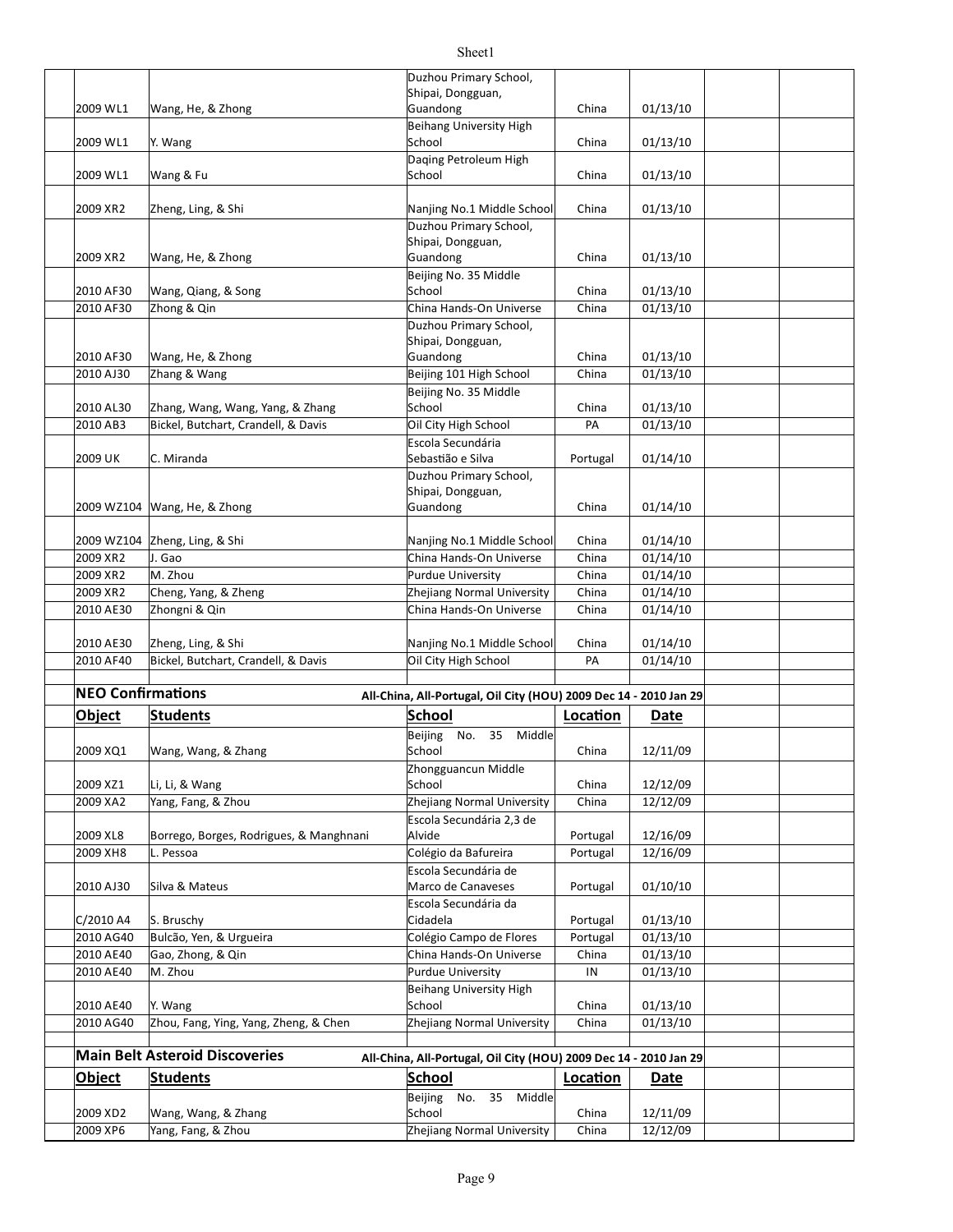| 2009 XQ6                | Yang, Fang, & Zhou                            | Zhejiang Normal University       | China                           | 12/12/09 |  |
|-------------------------|-----------------------------------------------|----------------------------------|---------------------------------|----------|--|
| 2010 AG60               | Zhong & Qin                                   | China Hands-On Universe          | China                           | 01/13/10 |  |
|                         |                                               |                                  |                                 |          |  |
| 2010 AH60               | Zhou, Fang, & Ying                            | Zhejiang Normal University       | China                           | 01/14/10 |  |
|                         |                                               |                                  |                                 |          |  |
|                         |                                               |                                  |                                 |          |  |
| 2010 Feb 1 - Mar 17     |                                               |                                  |                                 |          |  |
|                         | <b>International Asteroid Search Campaign</b> |                                  |                                 |          |  |
|                         | <b>NASA WISE Asteroid Search Campaign</b>     |                                  |                                 |          |  |
| <b>NEO Observations</b> |                                               |                                  | IASC, WISE, 2010 Feb 1 - Mar 17 |          |  |
|                         |                                               |                                  |                                 |          |  |
| <b>Object</b>           | <b>Students</b>                               | <b>School</b>                    | Location                        | Date     |  |
| 2010 AE                 | T. Morin                                      | <b>Plymouth State University</b> | <b>NH</b>                       | 01/31/10 |  |
| 2004 XD50               | Wade & Caldwell                               | Vernon High School               | <b>TX</b>                       | 01/31/10 |  |
|                         |                                               | Theodore Roosevelt High          |                                 |          |  |
| 2010 BG2                | A. Liff                                       | School                           | OН                              | 01/31/10 |  |
|                         |                                               | <b>Sturgis Charter Public</b>    |                                 |          |  |
| 2010 BC3                | K. Krafton                                    | School                           | МA                              | 01/31/10 |  |
|                         |                                               | First Language &                 |                                 |          |  |
| 2002 AJ129              | Nedelchev & Radeva                            | <b>Mathematics School</b>        | <b>Bulgaria</b>                 | 01/31/10 |  |
| 2006 UR                 | Pulkowski & Kelley                            | Rock Valley College              | IL                              | 01/31/10 |  |
|                         |                                               | Zespół Szkól nr 10 w             |                                 |          |  |
| 2010 AJ30               | G11 Team A                                    | Toruniu                          | Poland                          | 02/01/10 |  |
|                         |                                               | Unversidade Federal de São       |                                 |          |  |
| 2009 SX1                | V. Lyra                                       | Carlos                           | Brazil                          | 02/01/10 |  |
| 2010 BU2                | Boysselle, Asif, Kothakapu, & Ward            | Broad Run High School            | VA                              | 02/01/10 |  |
|                         |                                               | Madisonville Junior High         |                                 |          |  |
| 2010 AN61               | Ray & Glover                                  | School                           | ТX                              | 02/07/10 |  |
|                         |                                               | Theodore Roosevelt High          |                                 |          |  |
| 2010 AM60               | K. Steinhilber                                | School                           | OН                              | 02/07/10 |  |
|                         |                                               | <b>Sturgis Charter Public</b>    |                                 |          |  |
| 2101 AO60               | K. Krafton                                    | School                           | MA                              | 02/07/10 |  |
|                         |                                               | Unversidade Federal de São       |                                 |          |  |
| 2010 BQ                 | UFS Car Team                                  | Carlos                           | Brazil                          | 02/07/10 |  |
| 2010 AE                 | Stoyanova & Marinova                          | Vaptzarov Language School        | <b>Bulgaria</b>                 | 02/07/10 |  |
| 2009 WZ104 G. Hinkle    |                                               | Drury University                 | MO                              | 02/07/10 |  |
|                         |                                               | First Language &                 |                                 |          |  |
| 2009 WC26               | Nedelchev, Lazarov, & Radeva                  | Mathematics School               | <b>Bulgaria</b>                 | 02/07/10 |  |
| 2005 ED318              | Harper, Harper, Jenkins, & Sadler             | May High School                  | <b>TX</b>                       | 02/07/10 |  |
|                         |                                               | Lincoln Way North High           |                                 |          |  |
| 2009 UV18               | Timola, Stolarz, & Pomykalski                 | School                           | IL                              | 02/07/10 |  |
| 2010 BB                 | Bellemo, Boudreau, & Biggs                    | <b>Belmont High School</b>       | NΗ                              | 02/08/10 |  |
| 2010 A060               | E. Keo                                        | Kikapoo National School          | ΚS                              | 02/08/10 |  |
| 2010 AH30               | Wacker, Sutt, & Horst                         | Hoyleton Public School           | IL                              | 02/08/10 |  |
|                         |                                               | Theodore Roosevelt High          |                                 |          |  |
| 2010 BT3                | A. Patel                                      | School                           | OН                              | 02/08/10 |  |
|                         |                                               | Collin County College --         |                                 |          |  |
| 2009 WL1                | Golynskiy, Joseph, & Boysselle                | <b>Spring Creek</b>              | ТX                              | 02/08/10 |  |
| 2010 BB3                | Biggs, Beaudreau, & Bellomo                   | <b>Belmont High School</b>       | <b>NH</b>                       | 02/11/10 |  |
|                         |                                               | Unversidade Federal de São       |                                 |          |  |
| 2010 CL1                | UFSCar Team                                   | Carlos                           | Brazil                          | 02/11/10 |  |
|                         |                                               | Castleknock Community            |                                 |          |  |
| 2010 AL60               | R. O'Connell                                  | College                          | Ireland                         | 02/11/10 |  |
| 2010 CN                 | Zidarova, Jordanova, & Marinova               | Vaptzarov Language School        | <b>Bulgaria</b>                 | 02/11/10 |  |
| 2010 BT3                | Nedelchev & Radeva                            | IT High School                   | <b>Bulgaria</b>                 | 02/11/10 |  |
|                         |                                               | First Language &                 |                                 |          |  |
| 2010 AO60               | Lazarov, Gospodinova, & Radeva                | <b>Mathematics School</b>        | <b>Bulgaria</b>                 | 02/11/10 |  |
| 2010 CL                 | T. Morin                                      | Plymouth State University        | NΗ                              | 02/12/10 |  |
|                         |                                               | Theodore Roosevelt High          |                                 |          |  |
| 2005 RQ6                | M. Boyce                                      | School                           | OН                              | 02/12/10 |  |
|                         |                                               | Castleknock Community            |                                 |          |  |
| 2010 BK2                | R. O'Connell                                  | College                          | Ireland                         | 02/12/10 |  |
| 2010 CJ1                | Marinov, Zidarova, & Marinova                 | Vaptzarov Language School        | <b>Bulgaria</b>                 | 02/12/10 |  |
| 2010 CR                 | G. Hinkle                                     | Drury University                 | MO                              | 02/12/10 |  |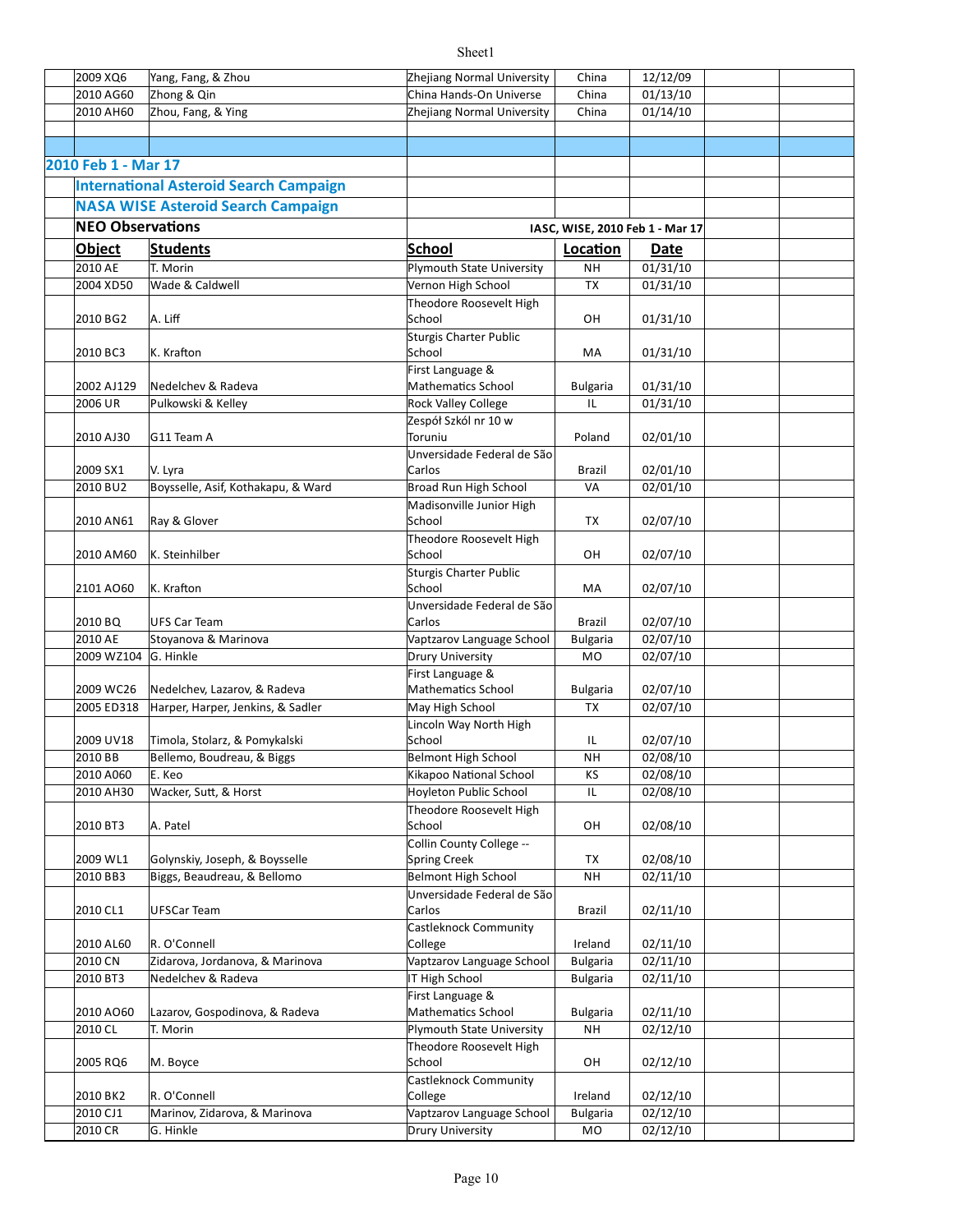| 2010 AO60              | K. Krafton                                                 | <b>Sturgis Charter Public</b><br>School            | МA                           | 02/14/10             |  |
|------------------------|------------------------------------------------------------|----------------------------------------------------|------------------------------|----------------------|--|
|                        |                                                            | Sturgis Charter Public                             |                              |                      |  |
| 2010 CM1               | K. Krafton                                                 | School<br>First Language &                         | MA                           | 02/14/10             |  |
| 209 CQ5                | <b>B.</b> Nedelchev                                        | <b>Mathematics School</b>                          | <b>Bulgaria</b>              | 02/14/10             |  |
| 2010 BT3               | M. Ford                                                    | Kikapoo National School                            | КS                           | 02/14/10             |  |
|                        |                                                            | Colleyville Heritage High                          |                              |                      |  |
| 2002 XY38              | Leininger, Cero, Horner, & Hughes                          | School                                             | TX                           | 02/17/10             |  |
|                        |                                                            | Madisonville Junior High                           |                              |                      |  |
| 2010 CN                | D. Rothrock                                                | School                                             | TX                           | 02/17/10             |  |
| 2010 CB19              | Solis, Hake, Hake, Wacker, Horst, & Huge                   | Hoyleton Public School                             | IL                           | 02/17/10             |  |
| 2006 BN6               | Kothakapu & Mir                                            | Broad Run High School                              | VA                           | 02/17/10             |  |
| 2010 CC19              | Golynskiy, Joseph, & Boysselle                             | Collin County College --<br><b>Spring Creek</b>    | TX                           | 02/17/10             |  |
| 2010 BC3               | Hoette, Brown, Luberda, & Merino                           | Yerkes Observatory                                 | WI                           | 02/18/10             |  |
|                        |                                                            | Sturgis Charter Public                             |                              |                      |  |
| 2010 CS19              | K. Krafton                                                 | School                                             | MA                           | 02/18/10             |  |
|                        |                                                            | Castleknock Community                              |                              |                      |  |
| 2010 CN                | R. O'Connell                                               | College                                            | Ireland                      | 02/18/10             |  |
| 2009 XC2               | Nedelchev & Radeva                                         | IT High School                                     | <b>Bulgaria</b>              | 02/18/10             |  |
| 2010 CM44              | Nedelchev, lazarov, Gospodinova, & Radeva                  | IT High School                                     | <b>Bulgaria</b>              | 02/18/10             |  |
|                        |                                                            | Zespół Szkól nr 10 w                               |                              |                      |  |
| 2010 CH55              | G11 Team B                                                 | Toruniu                                            | Poland                       | 02/18/10             |  |
|                        |                                                            | First Language &                                   |                              |                      |  |
| 2003 UL12<br>2010 CS19 | Nedelchev & Radeva<br>Bennett, Franco, & Collins           | <b>Mathematics School</b><br>Mountain View College | <b>Bulgaria</b><br><b>TX</b> | 02/18/10<br>02/18/10 |  |
| 2010 CP19              | Bennett, Franco, & Collins                                 | Mountain View College                              | TX                           | 02/18/10             |  |
|                        | Dalla-Costa, Gonçalves, Lyra, Martins, Paiva, &            | Unversidade Federal de São                         |                              |                      |  |
| 2001 WN5               | Prando                                                     | Carlos                                             | Brazil                       | 02/18/10             |  |
| 2009 UV18              | G. Hinkle                                                  | Drury University                                   | MO                           | 02/18/10             |  |
| P2010 A2               | M. Ford                                                    | Kikapoo National School                            | KS                           | 02/19/10             |  |
|                        |                                                            | Colleyville Heritage High                          |                              |                      |  |
| 2010 CD55              | Huq, Collins, McMonagle, & Harty                           | School                                             | TX                           | 02/19/10             |  |
|                        |                                                            | Lincoln Way North High                             |                              |                      |  |
| 2010 CK1               | Schuit, Swiderski, Pomykalski, Timola, & Roney             | School                                             | IL                           | 02/19/10             |  |
| W008JYV                | R. O'Connell                                               | Castleknock Community<br>College                   |                              |                      |  |
| 2010 CF19              | Wacker, Martin, & Huge                                     | Hoyleton Public School                             | Ireland<br>IL                | 02/19/10<br>02/19/10 |  |
| 2010 DL                | Sikes, Sotelo, Pandey, Appiah, & Sachedina                 | Mountain View College                              | <b>TX</b>                    | 02/19/10             |  |
| W008RKO                | Ford, Campbell, & Keo                                      | Kikapoo National School                            | KS                           | 02/24/10             |  |
| 2010 DU1               | G. Anderson                                                | May High School                                    | TX                           | 02/24/10             |  |
|                        |                                                            | Colleyville Heritage High                          |                              |                      |  |
| 2010 CF19              | Cervantes, Riley, Virani, & Ganda                          | School                                             | ТX                           | 02/24/10             |  |
| 2010 CD19              | Evans & Fass                                               | Broad Run High School                              | VA                           | 02/24/10             |  |
| 2010 DA                | S. Brown                                                   | Yerkes Observatory                                 | WI                           | 02/24/10             |  |
|                        |                                                            | Lincoln Way North High                             |                              |                      |  |
| 2010 CD55              | Ronan, Ruane, Schlomas, Shake, & Roberts                   | School                                             | IL                           | 02/24/10             |  |
| 2010 DX1               | Tubbs & Caldwell                                           | Vernon High School                                 | TX                           | 02/24/10             |  |
| 2005 MC                | K. Krafton                                                 | Sturgis Charter Public<br>School                   | MA                           | 02/29/10             |  |
|                        |                                                            | Unversidade Federal de São                         |                              |                      |  |
| 2006 BN6               | Kroth, Silva, Goncalves, Lyra, & Prando                    | Carlos                                             | Brazil                       | 02/29/10             |  |
|                        |                                                            | <b>Castleknock Community</b>                       |                              |                      |  |
| 2006 BT7               | R. O'Connell                                               | College                                            | Ireland                      | 02/29/10             |  |
| 2005 MC                | Rotter, Young, & Shobe                                     | DeSoto High School                                 | OH                           | 02/29/10             |  |
| P2010 A2               | Nedelchev & Radeva                                         | IT High School                                     | <b>Bulgaria</b>              | 02/29/10             |  |
|                        |                                                            | Zespół Szkól nr 10 w                               |                              |                      |  |
| <b>W008RK0</b>         | G11 Team D                                                 | Toruniu                                            | Poland                       | 02/29/10             |  |
| 2010 DA<br>2006 EE1    | Appiah, Sachedina, Dhungana, Sotelo, & Sikes<br>Keo & Ford | Mountain View College                              | TX<br>KS                     | 02/29/10             |  |
| 2010 CL18              | G. Anderson                                                | Kikapoo National School<br>May High School         | TX                           | 03/04/10<br>03/04/10 |  |
|                        |                                                            | Colleyville Heritage High                          |                              |                      |  |
| 2000 JA3               | Mudd, Stobaugh, Shadden, & Stuart                          | School                                             | TX                           | 03/04/10             |  |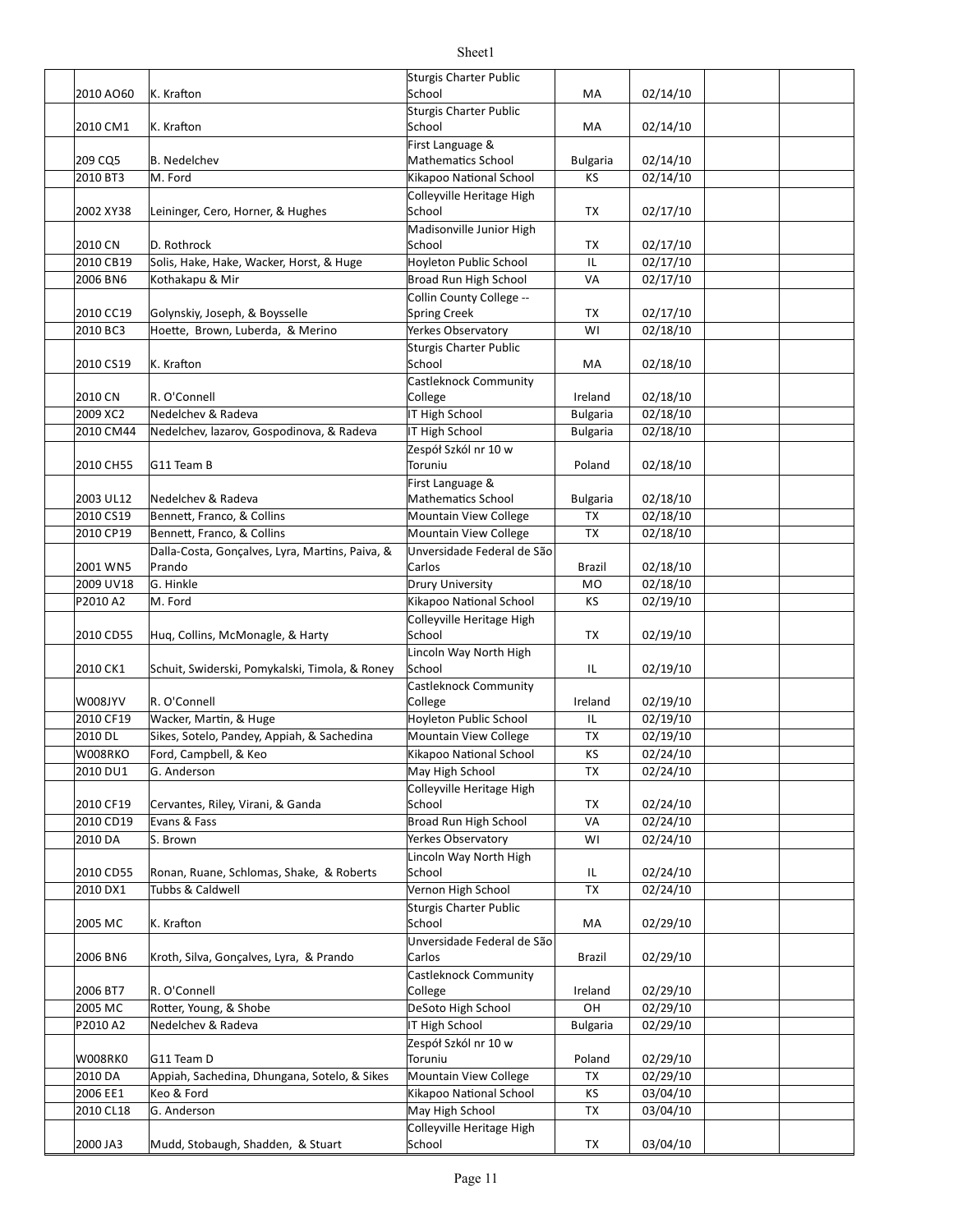| 2010 CD19  | V. Hoette                                       | Yerkes Observatory            | WI              | 03/04/10 |  |
|------------|-------------------------------------------------|-------------------------------|-----------------|----------|--|
| 2010 CL1   |                                                 | Vernon High School            |                 |          |  |
|            | Tubbs & Caldwell                                |                               | TX              | 03/04/10 |  |
| 2010 CR1   | Z. Harker                                       | <b>Rock Valley College</b>    | IL              | 03/04/10 |  |
|            |                                                 | <b>Sturgis Charter Public</b> |                 |          |  |
| 2004 TR13  | K. Krafton                                      | School                        | MA              | 03/04/10 |  |
|            |                                                 | Unversidade Federal de São    |                 |          |  |
| 2002 CF26  | Kroth, Silva, Gonçalves, Lyra, Paiva, & Martins | Carlos                        | <b>Brazil</b>   | 03/04/10 |  |
|            |                                                 | Unversidade Federal de São    |                 |          |  |
| 2002 CF26  |                                                 | Carlos                        | Brazil          |          |  |
|            | Kalmus, Ferreira, & Dalla-Costa                 |                               |                 | 03/04/10 |  |
|            |                                                 | <b>Castleknock Community</b>  |                 |          |  |
| P2010 A2   | R. O'Connell                                    | College                       | Ireland         | 03/04/10 |  |
| 2007 UR3   | Nedelchev & Radeva                              | IT High School                | <b>Bulgaria</b> | 03/04/10 |  |
|            |                                                 | First Language &              |                 |          |  |
| 2002 AJ129 | Lazarov & Radeva                                | Mathematics School            | <b>Bulgaria</b> | 03/04/10 |  |
|            |                                                 | Theodore Roosevelt High       |                 |          |  |
| 2010 CN    | P. Butkovic                                     | School                        | OН              | 03/04/10 |  |
| 2004 RA11  | Triplett, Mata, Nam, Bennett, & Guerrero        | Mountain View College         | <b>TX</b>       | 03/04/10 |  |
|            |                                                 | <b>Castleknock Community</b>  |                 |          |  |
| W008URE    | R. O'Connell                                    | College                       | Ireland         | 03/05/10 |  |
|            |                                                 |                               |                 |          |  |
| 2000 AD6   | Marinov, Jordanova, & Dimitrova                 | Vaptzarov Language School     | <b>Bulgaria</b> | 03/05/10 |  |
| 2010 XC2   | Nedelchev & Radeva                              | IT High School                | <b>Bulgaria</b> | 03/05/10 |  |
| 2010 CL1   | Nedelchev & Radeva                              | IT High School                | <b>Bulgaria</b> | 03/05/10 |  |
|            |                                                 | First Language &              |                 |          |  |
| 2009 XR2   | Nedelchev & Radeva                              | Mathematics School            | <b>Bulgaria</b> | 03/05/10 |  |
| 2010 CL1   | Sikes, Bio, & Dhungana                          | <b>Mountain View College</b>  | <b>TX</b>       | 03/05/10 |  |
| 2010 CO44  | Tubbs & Caldwell                                | Vernon High School            | <b>TX</b>       | 03/05/10 |  |
|            |                                                 | Sturgis Charter Public        |                 |          |  |
|            | K. Krafton                                      | School                        | MA              |          |  |
| 2010 CL18  |                                                 |                               |                 | 03/05/10 |  |
|            |                                                 | <b>Sturgis Charter Public</b> |                 |          |  |
| 2010 EK2   | Krafton & Shannon                               | School                        | MA              | 03/05/10 |  |
|            |                                                 | Unversidade Federal de São    |                 |          |  |
| 2000 WQ19  | <b>UFSCar Team</b>                              | Carlos                        | <b>Brazil</b>   | 03/05/10 |  |
|            |                                                 | Unversidade Federal de São    |                 |          |  |
| 2010 CR1   | UFSCar Team                                     | Carlos                        | Brazil          | 03/05/10 |  |
|            |                                                 | Lincoln Way North High        |                 |          |  |
| 2010 CM44  | Ronan, Roney, Ruane, Shuit, & Swiderski         | School                        | IL              | 03/05/10 |  |
| 2004 XD50  | G. Anderson                                     | May High School               | <b>TX</b>       | 03/05/10 |  |
|            |                                                 | Collin County College --      |                 |          |  |
|            |                                                 |                               |                 |          |  |
| 2004 XD50  | Golynskiy, Joseph, & Boysselle                  | <b>Spring Creek</b>           | TX              | 03/06/10 |  |
| W008QFL    | G. Anderson                                     | May High School               | <b>TX</b>       | 03/06/10 |  |
|            |                                                 | Collin County College --      |                 |          |  |
| W008WVT    | Golynskiy, Joseph, & Boysselle                  | <b>Spring Creek</b>           | TX              | 03/06/10 |  |
|            |                                                 | Lincoln Way North High        |                 |          |  |
| 2002 NA31  | Tinley, Timola, Stolarz, Shake, & Pomykalski    | School                        | IL              | 03/06/10 |  |
|            |                                                 | Madisonville Junior High      |                 |          |  |
| 2009 XB2   | Hightower & Bonds                               | School                        | TX              | 03/06/10 |  |
| W008WVT    | Tubbs & Caldwell                                | Vernon High School            | <b>TX</b>       | 03/07/10 |  |
|            |                                                 |                               |                 |          |  |
|            |                                                 | Collin County College --      |                 |          |  |
| 2009 XC2   | Boysselle, Golynskiy, & Joseph                  | <b>Spring Creek</b>           | TX              | 03/07/10 |  |
| 2010 DX1   | Watson, Hovis, & Rotter                         | DeSoto High School            | OH              | 03/07/10 |  |
|            |                                                 | First Language &              |                 |          |  |
| 2010 AJ    | Nedelchev, Lazarov, & Radeva                    | <b>Mathematics School</b>     | <b>Bulgaria</b> | 03/07/10 |  |
| 2009 UV18  | Brown, Mills, & Hoette                          | Yerkes Observatory            | WI              | 03/07/10 |  |
|            |                                                 | Madisonville Junior High      |                 |          |  |
| 1996 BA1   | <b>Hightower &amp; Bonds</b>                    | School                        | ТX              | 03/07/10 |  |
| 2010 CL18  | Z. Harker                                       | <b>Rock Valley College</b>    | IL              | 03/07/10 |  |
|            |                                                 | <b>Castleknock Community</b>  |                 |          |  |
| W00900H    | R. O'Connell                                    | College                       |                 | 03/07/10 |  |
|            |                                                 |                               | Ireland         |          |  |
| 2010 DM56  | V. Hoette                                       | Yerkes Observatory            | WI              | 03/07/10 |  |
|            |                                                 | <b>Sturgis Charter Public</b> |                 |          |  |
| P2010 A2   | K. Krafton                                      | School                        | МA              | 03/07/10 |  |
| 2010 DA    | Nedelchev & Radeva                              | IT High School                | <b>Bulgaria</b> | 03/09/10 |  |
|            |                                                 | Zespół Szkól nr 10 w          |                 |          |  |
|            | 2009 WN105 G11 Team C                           | Toruniu                       | Poland          | 03/09/10 |  |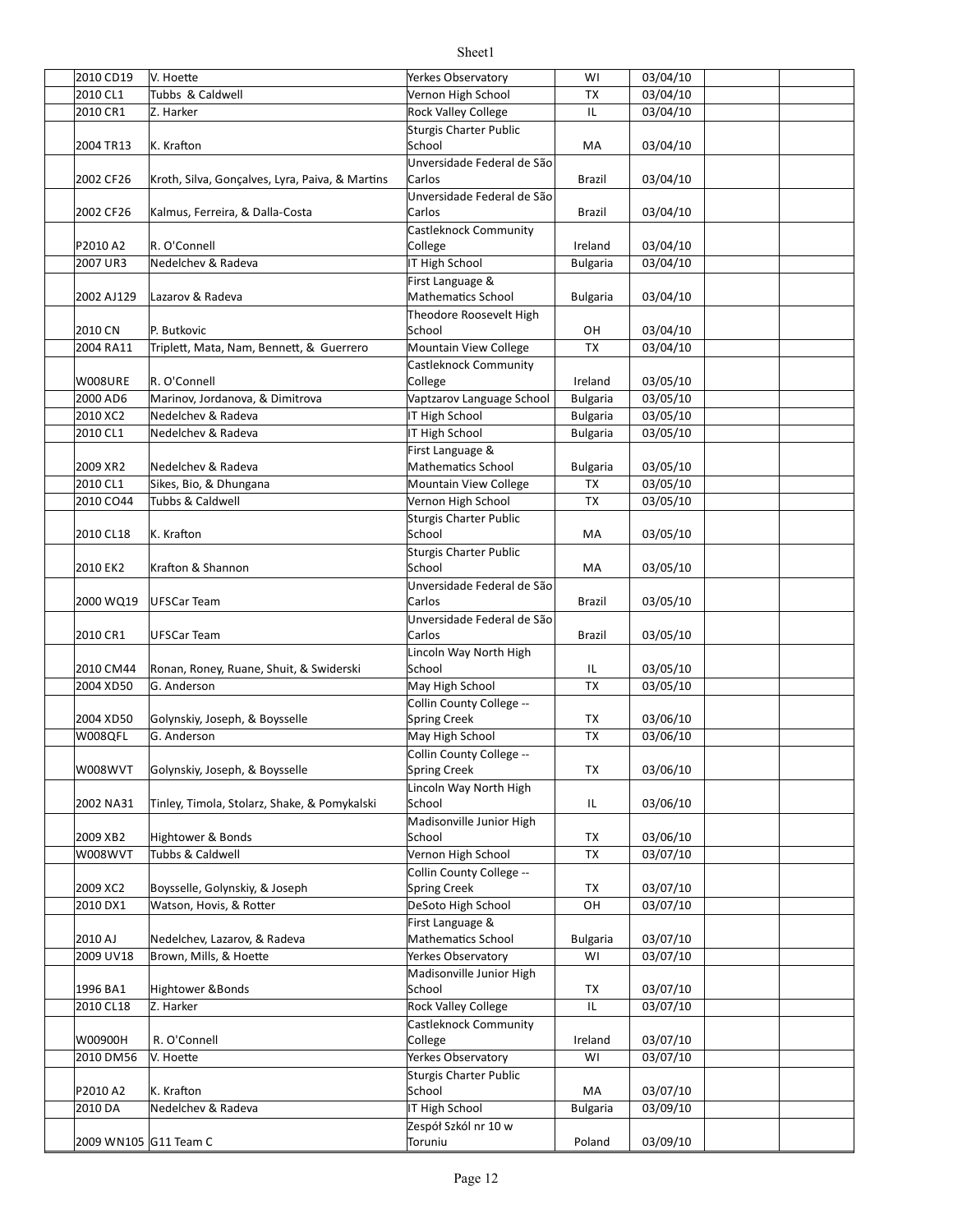|                           |                                                                              | Sheet1                                                 |                                 |                      |  |
|---------------------------|------------------------------------------------------------------------------|--------------------------------------------------------|---------------------------------|----------------------|--|
| BX98669                   | G. Hinkle                                                                    | <b>Drury University</b>                                | M <sub>O</sub>                  | 03/12/10             |  |
|                           |                                                                              | First Language &                                       |                                 |                      |  |
| 2010 CM44                 | Nedelchev, Christov, & Radeva                                                | Mathematics School                                     | <b>Bulgaria</b>                 | 03/12/10             |  |
|                           |                                                                              |                                                        |                                 |                      |  |
|                           |                                                                              | IASC, WISE, 2010 Feb 1 -                               |                                 |                      |  |
| <b>NEO Confirmations</b>  |                                                                              | <b>Mar 17</b>                                          |                                 |                      |  |
| Object                    | <b>Students</b>                                                              | School                                                 | Location                        | Date                 |  |
|                           | Costa, Prando, Kalmus, Ferreira, Lyra, Martins, & Unversidade Federal de São |                                                        |                                 |                      |  |
| 2008 CN1 (RelPaiva        |                                                                              | Carlos                                                 | Brazil                          | 02/01/10             |  |
| 2010 CN                   | L. Tubbs                                                                     | Vernon High School                                     | TX                              | 02/07/10             |  |
|                           |                                                                              | <b>Astronomical Research</b>                           |                                 |                      |  |
|                           | W008ANJ (CoHolmes & Devore; Foglia                                           | Institute                                              | IL                              | 02/07/10             |  |
|                           | Wisniewski, Reklin, Krzemien, Zolkiewski, &                                  | Zespół Szkól nr 10 w                                   |                                 |                      |  |
| 2010 CO1                  | Sobczuk                                                                      | Toruniu                                                | Poland                          | 02/07/10             |  |
| 2010 DZ1                  | L. Tubbs                                                                     | Vernon High School                                     | TX                              | 02/19/10             |  |
|                           |                                                                              | Theodore Roosevelt High                                |                                 |                      |  |
| 2010 DX1                  | A. Patel                                                                     | School                                                 | OН                              | 02/19/10             |  |
|                           |                                                                              | Castleknock Community                                  |                                 |                      |  |
| P/2010 A2 (CdR. O'Connell |                                                                              | College                                                | Ireland                         | 03/04/10             |  |
|                           |                                                                              | Castleknock Community                                  |                                 |                      |  |
| C/2010 D2 (CdR. O'Connell |                                                                              | College                                                | Ireland                         | 03/05/10             |  |
|                           | C/2010 D4 (CdGolynskiy, Joseph, A. Boysselle                                 | Collin County College --<br>Spring Creek               | TX                              | 03/06/10             |  |
|                           |                                                                              |                                                        |                                 |                      |  |
|                           | <b>Main Belt Asteroid Discoveries</b>                                        |                                                        | IASC, WISE, 2010 Feb 1 - Mar 17 |                      |  |
|                           |                                                                              |                                                        |                                 |                      |  |
| <b>Object</b>             | <b>Students</b>                                                              | School                                                 | Location                        | Date                 |  |
|                           | Wisniewski, Reklin, Krzemien, Zolkiewski, &                                  | Zespół Szkól nr 10 w                                   |                                 |                      |  |
| 2010 CH1                  | Sobczuk                                                                      | Toruniu                                                | Poland                          | 02/07/10             |  |
| 2010 CW18                 | Harper, Harper, Jenkins, & Sadler                                            | May High School                                        | TX                              | 02/07/10             |  |
| 2010 CX18<br>2010 CM18    | Harper, Harper, Jenkins, & Sadler                                            | May High School                                        | TX<br><b>NH</b>                 | 02/07/10<br>02/11/10 |  |
|                           | Biggs, Beaudreau, & Bellomo                                                  | <b>Belmont High School</b><br>Collin County College -- |                                 |                      |  |
| 2010 CK12                 | Boysselle, Golynskiy, & Joseph                                               | Spring Creek                                           | TX                              | 02/12/10             |  |
| 2010 CG138                | Marinov, Zidarova, & Marinova                                                | Vaptzarov Language School                              | <b>Bulgaria</b>                 | 02/12/10             |  |
|                           |                                                                              | Sturgis Charter Public                                 |                                 |                      |  |
| 2010 CK141                | K. Krafton                                                                   | School                                                 | МA                              | 02/14/10             |  |
|                           |                                                                              | Sturgis Charter Public                                 |                                 |                      |  |
| 2010 CM141   K. Krafton   |                                                                              | School                                                 | МA                              | 02/14/10             |  |
| 2010 DA2                  | S. Foglia                                                                    | <b>UAI Minor Planets</b>                               | Italy                           | 02/18/10             |  |
| 2010 DB2                  | S. Foglia                                                                    | <b>UAI Minor Planets</b>                               | Italy                           | 02/18/10             |  |
| 2010 CH69                 | <b>B.</b> Holmes                                                             | <b>ARI Observatory</b>                                 | IL                              | 02/15/10             |  |
| 2010 DE76                 | Sikes, Sotelo, Pandey, Appiah, & Sachedina                                   | Mountain View College                                  | <b>TX</b>                       | 02/19/10             |  |
|                           |                                                                              |                                                        |                                 |                      |  |
|                           | <b>Virtual Impactor Observations</b>                                         |                                                        | IASC, WISE, 2010 Feb 1 - Mar 17 |                      |  |
| Object                    | <b>Students</b>                                                              | <b>School</b>                                          | Location                        | Date                 |  |
| 2010 CA                   | <b>B.</b> Nedelchev                                                          | IT High School                                         | <b>Bulgaria</b>                 | 02/14/10             |  |
| 2010 DA                   | Brown & Hoette                                                               | Yerkes Observatory                                     | WI                              | $\frac{0}{2}$ /18/10 |  |
|                           |                                                                              | Sturgis Charter Public                                 |                                 |                      |  |
| 2010 CS19                 | K. Krafton                                                                   | School                                                 | МA                              | 02/18/10             |  |
| 2010 CS19                 | Bennett, Franco, & Collins                                                   | Mountain View College                                  | TX                              | 02/18/10             |  |
|                           |                                                                              |                                                        |                                 |                      |  |
|                           |                                                                              |                                                        |                                 |                      |  |
| 2010 Mar 8 - May 7        |                                                                              |                                                        |                                 |                      |  |
|                           | <b>International Asteroid Search Campaign</b>                                |                                                        |                                 |                      |  |
|                           | <b>NASA WISE Asteroid Search Campaign</b>                                    |                                                        |                                 |                      |  |
|                           | <b>WISE-Faulkes NEO Confirmation Campaign</b>                                |                                                        |                                 |                      |  |
|                           |                                                                              |                                                        |                                 |                      |  |
|                           |                                                                              |                                                        |                                 |                      |  |
| <b>NEO Observations</b>   |                                                                              | IASC, NASA WISE, WISE-Faulkes 2010 Mar 8 - May 7       |                                 |                      |  |
| Object                    | <b>Students</b>                                                              | School                                                 | Location                        | Date                 |  |
| 2010 FO                   | Nedelchev, Lazarov, & Radeva                                                 | Joliot-Curie School                                    | <b>Bulgaria</b>                 | 03/19/10             |  |
| 2010 EJ43                 | Bedkowski & Palczewska                                                       | ZSO nr 7 w Szczecinie                                  | Poland                          | 03/19/10             |  |

 $\overline{\phantom{a}}$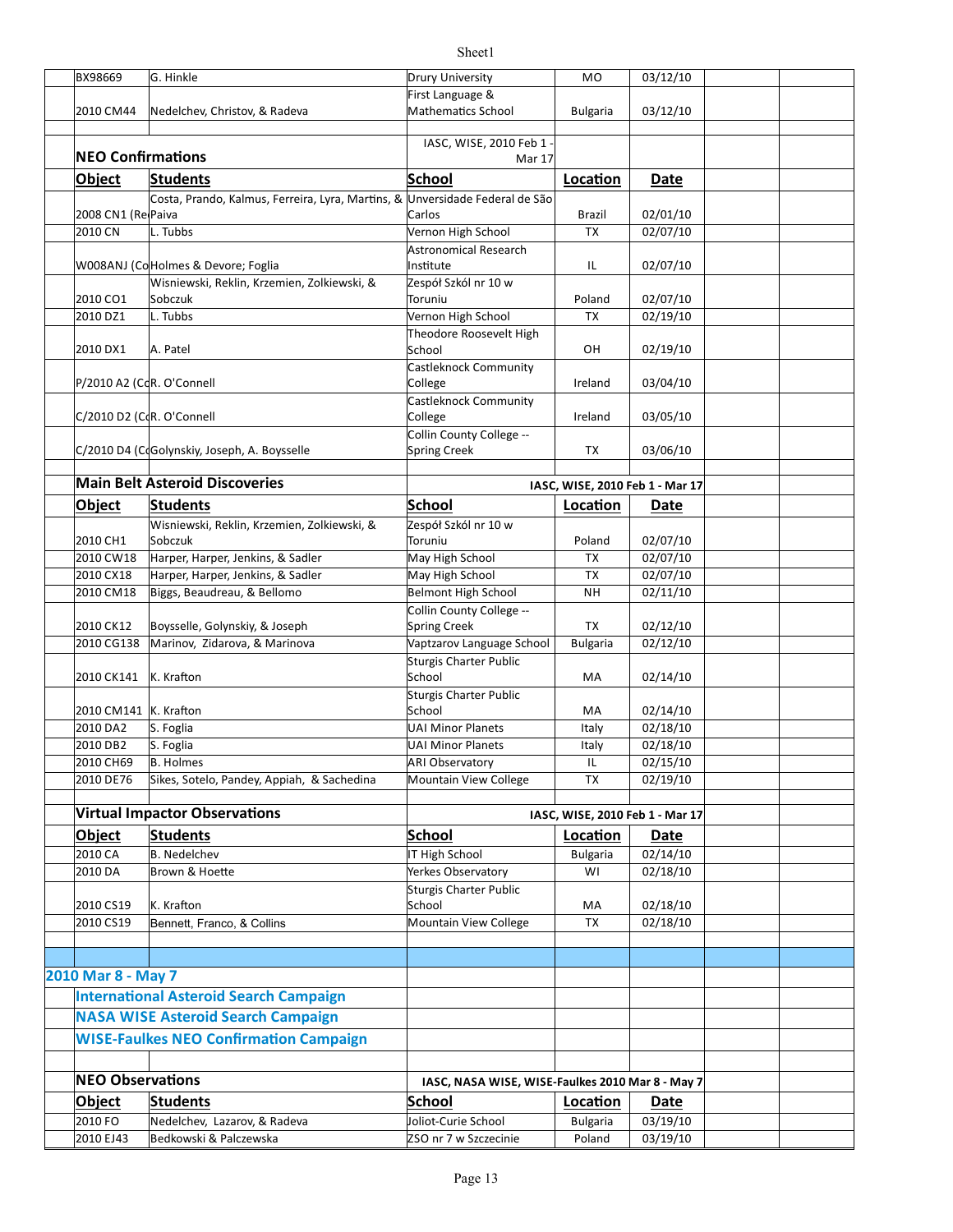| 2010 FS    | Jaszak, Koleniec, Wilczewski, & Maslanka                        | LO w Bydgoszczy                                 | Poland          | 03/19/10 |  |
|------------|-----------------------------------------------------------------|-------------------------------------------------|-----------------|----------|--|
| 2010 EZ45  | Gwiazda, Szczepanska, & Dluzewska                               | XXVII LO w Warszawie                            | Poland          | 03/19/10 |  |
|            | Stankiewicz, Stankiewicz, Wojciechowski, &                      |                                                 |                 |          |  |
| 2010 FM    | Kulpa                                                           | LO A Mickiewicza                                | Poland          | 03/19/10 |  |
|            |                                                                 | Zespół Szkól nr 10 w                            |                 |          |  |
| 2010 EX11  | G11 Team C                                                      | Toruniu                                         | Poland          | 03/19/10 |  |
|            | Lanuszny, Misiek, Golonka, Wdowczyk, WoŸniak, VIII LO im. Marii |                                                 |                 |          |  |
| 2010 EG21  | & K. <sup>-</sup> ak                                            | Sk <sup>3</sup> odowskiej-Curie                 | Poland          | 03/19/10 |  |
| 2010 FB    | Pannill & Schmidt                                               | Meredith College                                | NC              | 03/19/10 |  |
| 2010 EH43  | Kirby & Diaz                                                    | Ranger High School                              | <b>TX</b>       | 03/19/10 |  |
| 2007 TD14  | Romano & Pereira                                                | J.W. Dodd Middle School                         | <b>NY</b>       | 03/19/10 |  |
|            |                                                                 | Lincoln Way North High                          |                 |          |  |
| 2010 FL    | Timola, Swiderski, Roney, Schuit, & Roberts                     | School                                          | IL              | 03/19/10 |  |
| 2010 CM44  | J. Reith & C. Hafey                                             | Brookhaven College                              | TX              | 03/19/10 |  |
| 2010 FL    | Lazarov & Nedelchev                                             | Joliot-Curie School                             | <b>Bulgaria</b> | 03/23/10 |  |
| 2010 FD7   | Bedkowski & Palczewska                                          | ZSO nr 7 w Szczecinie                           | Poland          | 03/23/10 |  |
|            |                                                                 |                                                 |                 |          |  |
| 2010 EW45  | Jaszak, Koleniec, Lebioda, Waszak, & Wojewoda                   | I LO w Bydgoszczy                               | Poland          | 03/23/10 |  |
| 2010 EG21  | Gut, Poradzisz, & Tomal                                         | Zespól Szkol w Libiazu                          | Poland          | 03/23/10 |  |
|            | Brodzinska, Krawczyk, Nowicki, Mlotkowski,                      |                                                 |                 |          |  |
| 2010 CM44  | Rosikiewicz, & Urbanski                                         | LO im. mjra H. Sucharskiego                     | Poland          | 03/23/10 |  |
|            |                                                                 | VIII LO im. Marii                               |                 |          |  |
| 2010 EX11  | Domogala, Barcik, Bazela, & Kumor                               | Sk <sup>3</sup> odowskiej-Curie                 | Poland          | 03/23/10 |  |
|            |                                                                 | Dartoford-Thomas                                |                 |          |  |
| 2010 EZ45  | TJHSST & P. Walsh (DGS)                                         | Jefferson Team                                  | U.K.-U.S.       | 03/23/10 |  |
| 2010 FR    | M. Ladd (CHS)                                                   | Stroud-Cordova Team                             | U.K.-U.S.       | 03/23/10 |  |
| 2010 EH43  | Charette, Reynolds, Dietman, & Park (CHHS)                      |                                                 | U.K.-U.S.       | 03/23/10 |  |
| 2010 FW9   | Draszkiewicz, Osiñski, Ossowski, & Biesiekierski                | Kingsley-Colleyville Team<br>I LO A Mickiewicza |                 | 03/23/10 |  |
| 2010 FV9   | S. Kirby                                                        |                                                 | Poland          |          |  |
|            |                                                                 | Ranger High School                              | TX              | 03/23/10 |  |
|            |                                                                 | Lincoln Way North High                          |                 |          |  |
| 2010 FA10  | Pomykalski, Stolarz, Swiderski, Roney, & Schuit                 | School<br>Whitchurch-Belmont Team               | IL<br>U.K.-U.S. | 03/23/10 |  |
| 2010 CC180 | Morin & Biggs (BHS)                                             |                                                 |                 | 03/24/10 |  |
| 2000 CO101 | S. Rowley                                                       | Jesuit College Preparatory<br>School            | TX              | 03/24/10 |  |
|            |                                                                 | Dartford-Thomas Jefferson                       |                 |          |  |
| 2010 FL    | P. Walsh (DGS)                                                  | Team                                            | U.K.-U.S.       | 03/24/10 |  |
|            |                                                                 | Howenstine High Magnet                          |                 |          |  |
| 2010 FK    | Riley, Solis, Cole, Topete, & Llamas                            | School                                          | AZ              | 03/24/10 |  |
|            |                                                                 | Beijing Normal University                       |                 |          |  |
| 2010 CD10  | Shi & Wang                                                      | High School                                     | China           | 03/27/10 |  |
|            |                                                                 | Renmin University High                          |                 |          |  |
| 2010 CD10  | Yin & Zhang                                                     | School                                          | China           | 03/27/10 |  |
|            | Kopycinska, Mazurek, Przygucki, Woznicki,                       | Gimnazjum Miejskie im. M.                       |                 |          |  |
| 2010 EE43  | Urbanski, & Urbanski                                            | Kopernika                                       | Poland          | 03/27/10 |  |
|            |                                                                 | Dartford-Thomas Jefferson                       |                 |          |  |
| C2007 Q3   | D. Hsu (TJHSST) & P. Walsh (DGS)                                | Team                                            | U.K.-U.S.       | 03/27/10 |  |
|            |                                                                 | Dartford-Thomas Jefferson                       |                 |          |  |
| 2010 EE43  | P. Walsh (DGS); Hsu & Harmon (TJHSST)                           | Team                                            | U.K.-U.S.       | 03/27/10 |  |
| C2007 Q3   | Morin & Drew (BHS)                                              | Whitchurch-Belmont Team                         | U.K.-U.S.       | 03/27/10 |  |
|            |                                                                 |                                                 |                 |          |  |
| 2009 WF104 | Jaszak, Koleniec, Lebioda, Waszak, & Wojewoda                   | LO w Bydgoszczy                                 | Poland          | 03/27/10 |  |
| 2010 EK44  | L. Gut, Poradzisz, Tomal, E. Gut, & Czubala                     | Zespól Szkol w Libiazu                          | Poland          | 03/27/10 |  |
| 2010 FR    | Swoczyna & Dluzewska                                            | XXVII LO w Warszawie                            | Poland          | 03/27/10 |  |
|            |                                                                 | VIII LO im. Marii                               |                 |          |  |
| 2010 FX9   | Golonka, Misiek, Wdowczyk, WoŸniak, & K. ak                     | Sk <sup>3</sup> odowskiej-Curie                 | Poland          | 03/27/10 |  |
|            |                                                                 | Al Akhawayn University in                       |                 |          |  |
| 2010 FW9   | Garara, Abarbou, Boualila, Ouaazki, & Eloussi                   | Ifrane                                          | Morocco         | 03/27/10 |  |
|            |                                                                 | Tarrant County College - NE                     |                 |          |  |
| 2010 FA10  | M. Santamaria                                                   | Campus                                          | TX              | 03/27/10 |  |
|            |                                                                 | Dartford-Thomas Jefferson                       |                 |          |  |
| 2010 EE43  | P. Walsh (DGS); Hsu & Harmon (TJHSST)                           | Team                                            | U.K.-U.S.       | 03/30/10 |  |
|            |                                                                 | Dartford-Thomas Jefferson                       |                 |          |  |
| 2001 CV26  | Hsu & Harmon (TJHSST)                                           | Team                                            | U.K.-U.S.       | 03/30/10 |  |
| 2001 CV26  | G. Reagan (CHS) & G. Pitty (DGS)                                | Stroud-Cordova Team                             | U.K.-U.S.       | 03/30/10 |  |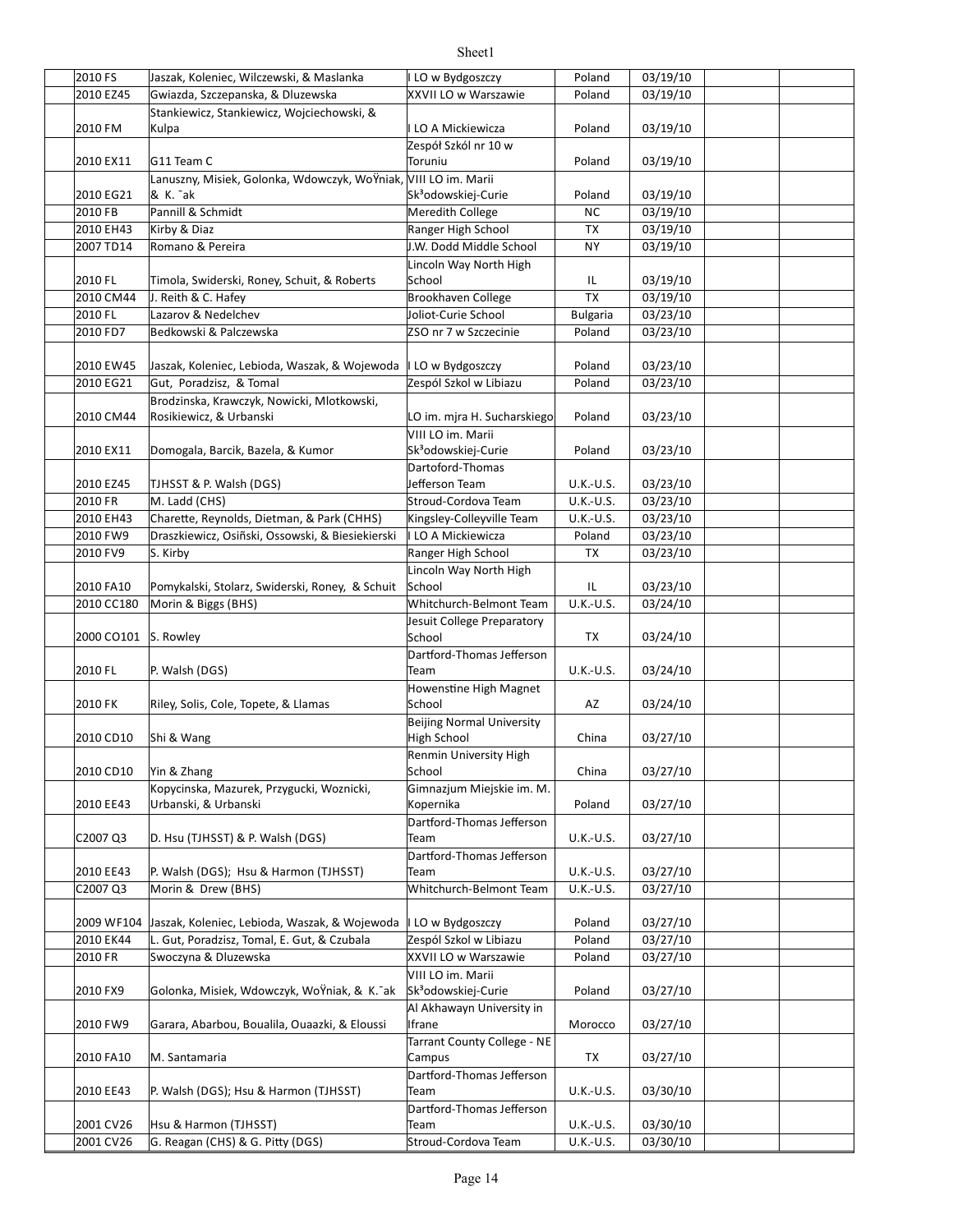| 2001 CV26  | Biggs & Barnaby (BHS)                                           | Whitchurch-Belmont Team          | U.K.-U.S.       | 03/30/10 |  |
|------------|-----------------------------------------------------------------|----------------------------------|-----------------|----------|--|
| 2010 EF44  | Adams, Stuart, Warnock, & Dimarco (CHHS)                        | Kingsley-Colleyville Team        |                 | 03/30/10 |  |
|            |                                                                 |                                  | U.K.-U.S.       |          |  |
| 2008 EE    | Nedelchev & Radeva                                              | Joliot-Curie School              | <b>Bulgaria</b> | 03/30/10 |  |
|            |                                                                 |                                  |                 |          |  |
| 2009 WC26  | Jaszak, Koleniec, Lebioda, Waszak, & Wojewoda   LO w Bydgoszczy |                                  | Poland          | 03/30/10 |  |
|            |                                                                 |                                  |                 |          |  |
| 2003 HS42  | Jaszak, Koleniec, Lebioda, Waszak, & Wojewoda   LO w Bydgoszczy |                                  | Poland          | 03/30/10 |  |
| 2010 DB34  | Dluzewska & Gwiazda                                             | XXVII LO w Warszawie             | Poland          | 03/30/10 |  |
|            | H. Witulska, M. Draszkiewicz, S. Dabrowska, & A.                |                                  |                 |          |  |
| 2009 CB3   | Stankiewicz                                                     | I LO A Mickiewicza               | Poland          | 03/30/10 |  |
|            | Witulska, Draszkiewicz, Dabrowska, &                            |                                  |                 |          |  |
| 2010 FS9   | Stankiewicz                                                     | I LO A Mickiewicza               | Poland          | 03/30/10 |  |
|            |                                                                 | Beijing Normal University        |                 |          |  |
| 2010 CD19  | Y. Yang                                                         | High School                      | China           | 03/30/10 |  |
|            |                                                                 | Renmin University High           |                 |          |  |
| 2010 CD19  | Yin & Zhang                                                     | School                           | China           | 03/30/10 |  |
| 2010 CD19  | Wang, He, & Zhong                                               | Duzhou Primary School            | China           | 03/30/10 |  |
|            |                                                                 | Zespół Szkól nr 10 w             |                 |          |  |
| 2010 FL48  | Dumala, Rozniakowski, Sobczak, & Zakierska                      | Toruniu                          | Poland          | 03/30/10 |  |
|            | Kopycinska, Mazurek, Przygucki, Woznicki, K.                    | Gimnazjum Miejskie im. M.        |                 |          |  |
| 2002 NW16  | Urbanski, & J. Urbanski                                         | Kopernika                        | Poland          | 03/30/10 |  |
|            | Krawczyk, Kosmider, Nowicki, Mlotkowski,                        |                                  |                 |          |  |
| 1989 JA    | Rosikiewicz, & Urbanski                                         | LO im. mjra H. Sucharskiego      | Poland          | 03/30/10 |  |
|            |                                                                 | VIII LO im. Marii                |                 |          |  |
| 2007 EP88  | Domogala, Barcik, Bazela, & Kumor                               | Sk <sup>3</sup> odowskiej-Curie  | Poland          | 03/30/10 |  |
|            |                                                                 | Al Akhawayn University in        |                 |          |  |
| 2010 FF7   | Garara, Abarbou, Boualila, Ouaazki, & Eloussi                   | Ifrane                           | Morocco         | 03/30/10 |  |
| 2010 CN44  | Gwiazda & Swoczyna                                              | XXVII LO w Warszawie             | Poland          | 03/30/10 |  |
|            |                                                                 |                                  |                 |          |  |
|            |                                                                 | <b>Beijing Normal University</b> |                 |          |  |
| 2006 BT7   | Y. Wang                                                         | High School                      | China           | 03/30/10 |  |
| 2006 BT7   | Wang, He, & Zhong                                               | Duzhou Primary School            | China           | 03/30/10 |  |
| 2006 BT7   | Chen & Liu                                                      | Dongguan Middle School           | China           | 03/30/10 |  |
|            | Brodzinska, Krawczyk, Kosmider, Nowicki,                        |                                  |                 |          |  |
| 1998 KN3   | Stachurski, & Urbanski                                          | LO im. mjra H. Sucharskiego      | Poland          | 04/01/10 |  |
|            |                                                                 | Lincoln Way North High           |                 |          |  |
| 2010 EX11  | Swiderski, Shuit, Tinley, Roberts, & Piper                      | School                           | IL              | 04/01/10 |  |
| 2010 CM44  | Bedkowski, Palczewska, & Zaborowski                             | ZSO nr 7 w Szczecinie            | Poland          | 04/04/10 |  |
| 2010 DJ56  | L. Gut, Poradzisz, Czubala, Tomal, & E. Gut                     | Zespól Szkol w Libiazu           | Poland          | 04/04/10 |  |
| 2005 YU55  | Gwiazda, Pietraszewski, & Swoczyna                              | XXVII LO w Warszawie             | Poland          | 04/04/10 |  |
| 1999 TA10  | Chen & Liu                                                      | Dongguan Middle School           | China           | 04/04/10 |  |
|            |                                                                 | <b>Beijing Normal University</b> |                 |          |  |
| 1999 TA10  | Wang & Shi                                                      | High School                      | China           | 04/04/10 |  |
|            |                                                                 | Beihang University High          |                 |          |  |
| 1999 TA10  | Shi & Wang                                                      | School                           | China           | 04/04/10 |  |
| 2010 CH55  | G. Bansal                                                       | Modern School                    | India           | 04/04/10 |  |
|            | Kopycinska, Krymka, Przygucki, Woznicki, K.                     | Gimnazjum Miejskie im. M.        |                 |          |  |
| 2004 TB18  | Urbanski, & J. Urbanski                                         |                                  |                 | 04/04/10 |  |
|            |                                                                 | Kopernika                        | Poland          |          |  |
| 2010 CC180 | Schmidt, Pannill, Partlo, Hyatt, & Aldridge                     | Meredith College                 | <b>NC</b>       | 04/04/10 |  |
|            |                                                                 | Cracow Pedagogical               |                 |          |  |
| 2009 UV18  | Ogloza, Wojtycza, Zmijewska, & Wisniewska                       | University                       | Poland          | 04/04/10 |  |
|            | Witulska, Dreszkiewicz, Dabrowska, &                            |                                  |                 |          |  |
| 2010 CL18  | Stankiewicz                                                     | I LO A Mickiewicza               | Poland          | 04/04/10 |  |
|            |                                                                 | VIII LO im. Marii                |                 |          |  |
| 2010 FC    | Domogala, Barcik, Bazela, & Kumor                               | Sk <sup>3</sup> odowskiej-Curie  | Poland          | 04/04/10 |  |
|            |                                                                 | Howenstine High Magnet           |                 |          |  |
| 2010 DB34  | Solis, Topete, Riley, Sullivan, & Llamas                        | School                           | AZ              | 04/04/10 |  |
|            |                                                                 | Lincoln Way North High           |                 |          |  |
| 2010 FX9   | Hoette, P. Piper, M. Piper, M. Piper, & A. Piper                | School                           | IL.             | 04/04/10 |  |
|            | Krawczyk, Kosmider, Nowicki, Mlotkowski,                        |                                  |                 |          |  |
| 20A0 EK44  | Rosikiewicz, & Urbanski                                         | LO im. mjra H. Sucharskiego      | Poland          | 04/06/10 |  |
|            |                                                                 | Thomas Jefferson High            |                 |          |  |
| 2010 GJ7   | D. Hsu                                                          | School                           | VA              | 04/09/10 |  |
| 1998 FW4   | Nedelchev & Radeva                                              | Joliot-Curie School              | <b>Bulgaria</b> | 04/09/10 |  |
|            |                                                                 |                                  |                 |          |  |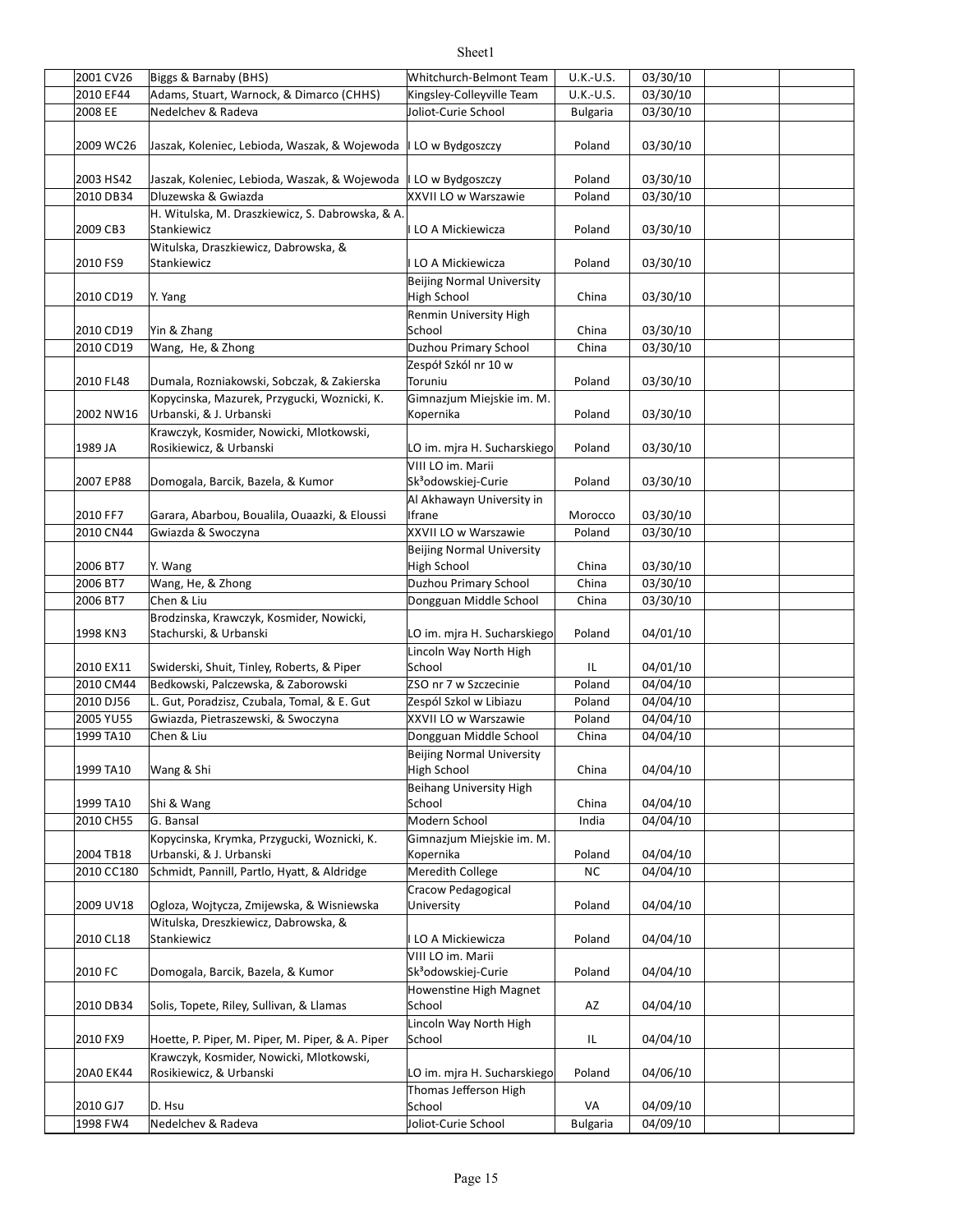|                       | Kopycinska, Krymka, Przygucki, Woznicki, K.                                            | Gimnazjum Miejskie im. M.                              |                  |                      |  |
|-----------------------|----------------------------------------------------------------------------------------|--------------------------------------------------------|------------------|----------------------|--|
| 2003 BQ35             | Urbanski, & J. Urbanski                                                                | Kopernika                                              | Poland           | 04/09/10             |  |
| 2010 GT7              | Garara, Ouaazki, Eloussi, Abarbou, & Boualila                                          | Al Akhawayn University in<br>Ifrane                    | Morocco          | 04/09/10             |  |
|                       | P. Piper, S. Piper, Me. Piper, Ma. Piper, & A.                                         | Lincoln Way North High                                 |                  |                      |  |
| 2010 GA7              | Piper                                                                                  | School                                                 | IL               | 04/09/10             |  |
| 2010 GA6              | Jaszak, Koleniec, Lebioda, Waszak, & Wojewoda                                          | I LO w Bydgoszczy                                      | Poland           | 04/09/10             |  |
| 2010 EK43             | Osiñska, Witulska, Dabrowska, & Stankiewicz                                            | I LO A Mickiewicza                                     | Poland           | 04/09/10             |  |
| 2010 FH81             | G. Bansal                                                                              | Modern School                                          | India            | 04/09/10             |  |
| 2004 XL35             | Schmidt, Pannill, Partlo, Hyatt, & Aldridge                                            | Meredith College                                       | NC               | 04/09/10             |  |
| 2010 GB6              | Garara, Abbadi, Boualila, Eloussi, & Ouaazk                                            | Al Akhawayn University in<br>Ifrane                    | Morocco          | 04/09/10             |  |
| 2010 EK44             | McDonald, Aruzza, Watson, Watterson, &<br>Pospick                                      | Highland Park High School                              | TX               | 04/09/10             |  |
| 2010 GA6              | Wang & Shi                                                                             | <b>Beijing Normal University</b><br><b>High School</b> | China            | 04/09/10             |  |
| 2010 GS7              | Lazarov & Radeva                                                                       | Joliot-Curie School                                    | <b>Bulgaria</b>  | 04/10/10             |  |
| 2010 GJ7              | Gut, Poradzisz, & Czubala                                                              | Zespól Szkol w Libiazu                                 | Poland           | 04/10/10             |  |
| 2003 CA               | Krawczyk, Kosmider, Nowicki, Mlotkowski,<br>Rosikiewicz, & Urbanski                    | LO im. mjra H. Sucharskiego                            | Poland           | 04/10/10             |  |
| 2010 CL18             | Graff, Nelson, Stipe, & Zimmerer (CHHS)                                                | Kingsley-Colleyville Team                              | U.K.-U.S.        | 04/10/10             |  |
| 2010 GB6              | Gwiazda & Swoczyna                                                                     | XXVII LO w Warszawie                                   | Poland           | 04/10/10             |  |
| 2010 GD6              | D <sup>1</sup> Browska, Osiñska, Witulska, & Stankiewicz                               | I LO A Mickiewicza                                     | Poland           | 04/10/10             |  |
| 2004 OB               | Hafey & Wicker                                                                         | Brookhaven College                                     | <b>TX</b>        | 04/10/10             |  |
|                       |                                                                                        | <b>Beijing Normal University</b>                       |                  |                      |  |
| 2010 GC6              | Wang & Shi                                                                             | High School<br>Daqing Petroleum High                   | China            | 04/10/10             |  |
| 2010 GC6              | Fu & Wang                                                                              | School<br>Dartford-Thomas Jefferson                    | China            | 04/10/10             |  |
| 2009 KD5              | Hsu & Harmon (TJHSST)                                                                  | Team                                                   | U.K.-U.S.        | 04/11/10             |  |
| 2009 KD5              | Cero, Harty, Walsh, & Israel (CHHS)                                                    | Kingsley-Colleyville Team                              | U.K.-U.S.        | $\frac{04}{11}{10}$  |  |
|                       |                                                                                        | <b>Beijing Normal University</b>                       |                  |                      |  |
| 2002 WQ               | Wang & Shi                                                                             | <b>High School</b>                                     | China            | 04/11/10             |  |
| 2010 GS7              | Koleniec & Wojewoda                                                                    | I LO w Bydgoszczy                                      | Poland           | 04/12/10             |  |
| 2010 GB6              | Gut, Tomal, Poradzisz, & Czubala                                                       | Zespól Szkol w Libiazu                                 | Poland           | 04/12/10             |  |
|                       |                                                                                        | <b>Beijing Normal University</b>                       |                  |                      |  |
| 2010 GV23             | Wang & Shi                                                                             | High School<br>VIII LO im. Marii                       | China            | 04/12/10             |  |
| 2005 YU55             | Domogala, Barcik, Bazela, & Kumor                                                      | Sk <sup>3</sup> odowskiej-Curie                        | Poland           | 04/12/10             |  |
| 2010 GX23             | Schmidt, Pannill, Partlo, Hyatt, & Aldridge                                            | Meredith College                                       | <b>NC</b>        | 04/12/10             |  |
| 2010 GR7              | Schmidt, Pannill, Partlo, Hyatt, & Aldridge                                            | Meredith College                                       | ΝC               | 04/12/10             |  |
|                       |                                                                                        | Al Akhawayn University in                              |                  |                      |  |
| 2010 GZ6              | Garara, Ouaazki, Eloussi, Abarbou, & Boualila<br>McDonald, Eckeberger, Ryan, Watson, & | Ifrane                                                 | Morocco          | 04/12/10             |  |
| 2010 CL18             | Dawkins                                                                                | Highland Park High School                              | TХ               | 04/12/10             |  |
| 2010 GY6              | Kindle & Swiney                                                                        | Tarrant County College - NE<br>Campus                  | TX               | 04/13/10             |  |
|                       | S. Rowley                                                                              | Jesuit College Preparatory<br>School                   |                  |                      |  |
| 2010 BV23             | Giroux, Haag, Hilburn, & Kunkel (CHHS)                                                 | Kingsley-Colleyville Team                              | TX               | 04/13/10<br>04/14/10 |  |
| 2010 GZ33<br>2010 GD6 | Nedelchev, Lazarov, & Radeva                                                           | Joliot-Curie School                                    | U.K.-U.S.        |                      |  |
|                       |                                                                                        | Cracow Pedagogical                                     | <b>Bulgaria</b>  | 04/14/10             |  |
|                       |                                                                                        |                                                        |                  |                      |  |
| 2010 CH18<br>2010 GB6 | Ogloza, Wojtycza, Wisniewska, & Lewczuk<br>Jaszak, Lebioda, & Wojewoda                 | University<br>I LO w Bydgoszczy                        | Poland<br>Poland | 04/14/10<br>04/14/10 |  |
| 2010 GF30             | Witulska, D <sup>1</sup> browska, Osiñska, & Stankiewicz                               | I LO A Mickiewicza                                     | Poland           | 04/14/10             |  |
|                       |                                                                                        |                                                        |                  |                      |  |
| 2010 FL               | Wang & Shi                                                                             | <b>Beijing Normal University</b><br>High School        | China            | 04/14/10             |  |
| 2005 YU55             | G. Bansa                                                                               | Modern School                                          | India            | 04/14/10             |  |
| 2010 FV9              | Ma. Orlowskie & Mg. Orlowskie                                                          | Zespół Szkól nr 10 w<br>Toruniu                        | Poland           | 04/14/10             |  |
|                       | Kopycinska, Krymka, Przygucki, Woznicki, K.                                            | Gimnazjum Miejskie im. M.                              |                  |                      |  |
| 2010 GA34             | Urbanski, & J. Urbanski                                                                | Kopernika                                              | Poland           | 04/14/10             |  |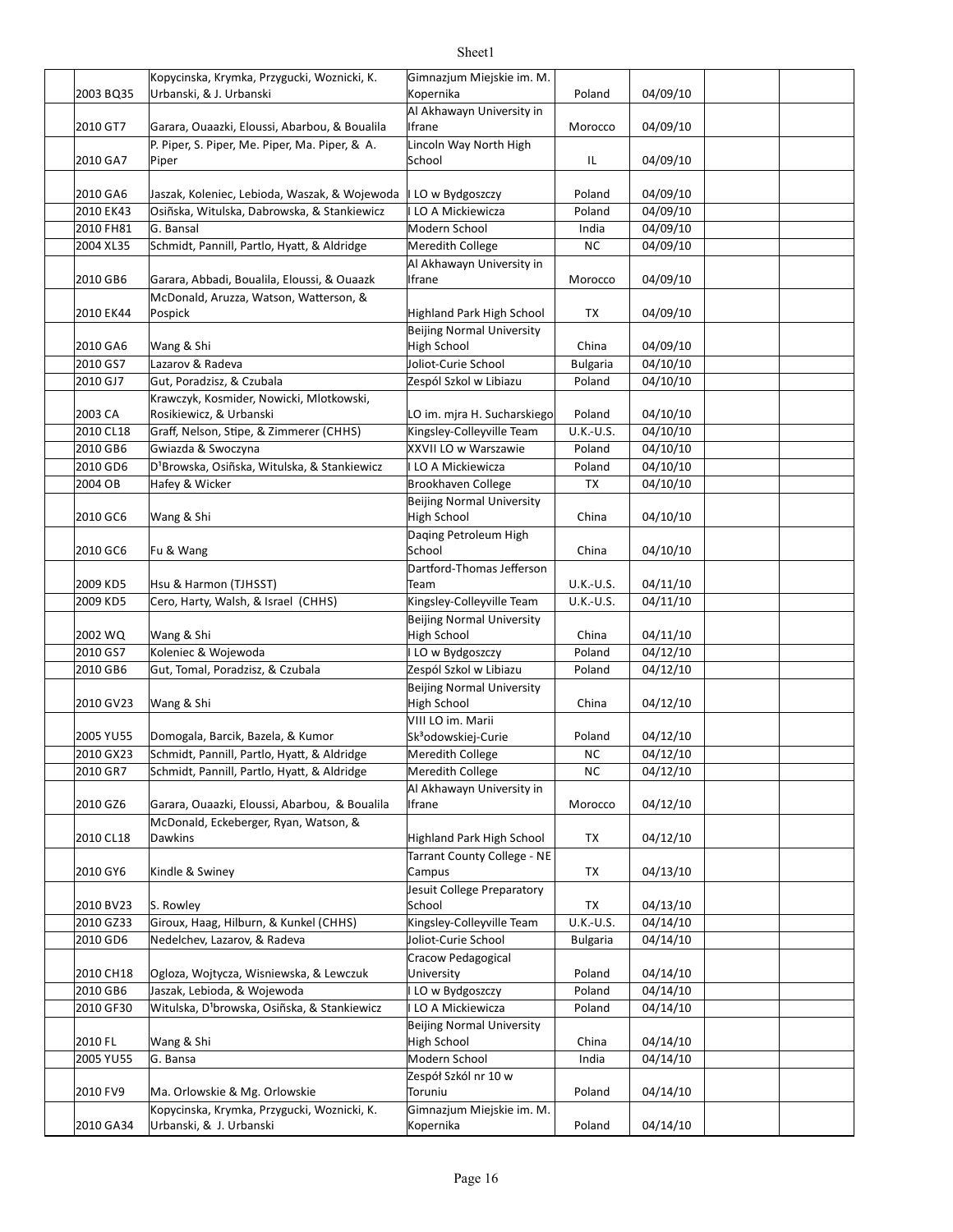| 2010 GE35                | Golonka, Misiek, Wdowczyk, WoYniak, & K. ak                          | VIII LO im. Marii<br>Sk <sup>3</sup> odowskiej-Curie | Poland          | 04/14/10 |  |
|--------------------------|----------------------------------------------------------------------|------------------------------------------------------|-----------------|----------|--|
|                          |                                                                      | <b>Beijing Normal University</b>                     |                 |          |  |
| 2003 CA                  | Wang & Shi                                                           | <b>High School</b>                                   | China           | 04/15/10 |  |
| 2010 GX23                | G. Bansal & U. Bansal                                                | Modern School                                        | India           | 04/15/10 |  |
|                          | Porebski, Ma.O rlowska, Mg. Orlowska, Lecinska, Zespół Szkól nr 10 w |                                                      |                 |          |  |
| 2010 GU6                 | Orszt, & Lisiewicz                                                   | Toruniu                                              | Poland          | 04/15/10 |  |
|                          | Krawczyk, Kosmider, Nowicki, Mlotkowski,                             |                                                      |                 |          |  |
| 2010 GT7                 | Rosikiewicz, & Urbanski                                              | LO im. mjra H. Sucharskiego                          | Poland          | 04/15/10 |  |
|                          |                                                                      | VIII LO im. Marii                                    |                 |          |  |
| 2010 CL18                | Domogala, Barcik, Bazela, & Kumor                                    | Sk <sup>3</sup> odowskiej-Curie                      | Poland          | 04/15/10 |  |
| 2000 CO101               | Reith & Hafey                                                        | Brookhaven College                                   | TX              | 04/15/10 |  |
|                          |                                                                      | Tarrant County College - NE                          |                 |          |  |
| 2010 GC35                | C. Swiney                                                            | Campus                                               | TX              | 04/15/10 |  |
|                          |                                                                      | Jesuit College Preparatory                           |                 |          |  |
| 2005 YU55                | S. Rowley                                                            | School                                               | TX              | 04/15/10 |  |
|                          |                                                                      | Howenstine High Magnet                               |                 |          |  |
| 2010 GL23                | Solis, Topete, Llamas, Sullivan, & Riley                             | School                                               | TX              | 04/15/10 |  |
|                          |                                                                      | Lincoln Way North High                               |                 |          |  |
| 2010 GS7                 | Pomykalski & Piper                                                   | School                                               | IL              | 04/15/10 |  |
|                          |                                                                      | Cracow Pedagogical                                   |                 |          |  |
| 2010 EZ45                | Ogloza, Wojtycza, Wisniewska, & Lewczuk                              | University                                           | Poland          | 04/17/10 |  |
|                          | Bedkowski, Lysakowski, Palczewska, &                                 |                                                      |                 |          |  |
| 2010 GK65                | Zaborowski                                                           | ZSO nr 7 w Szczecinie                                | Poland          | 04/17/10 |  |
| 2010 GE35                | Gwiazda & Swoczyna                                                   | XXVII LO w Warszawie                                 | Poland          | 04/17/10 |  |
| 2010 GZ6                 | G. Bansal                                                            | Modern School                                        | India           | 04/17/10 |  |
|                          | Krawczyk, Kosmider, Nowicki, Mlotkowski,                             |                                                      |                 |          |  |
| 2010 GT6                 | Rosikiewicz, & Urbanski                                              | LO im. mjra H. Sucharskiego                          | Poland          | 04/17/10 |  |
|                          |                                                                      | VIII LO im. Marii                                    |                 |          |  |
| 2010 GS7                 | Golonka, Misiek, Wdowczyk, WoŸniak, & K. ak                          | Sk <sup>3</sup> odowskiej-Curie                      | Poland          | 04/17/10 |  |
| 2010 GC35                | M. Cubbit (TKS)                                                      | Kingsley-Colleyville Team                            | U.K.-U.S.       | 04/18/10 |  |
| 2010 CV180               | Wicker, Reith, & Hafey                                               | Brookhaven College                                   | TX              | 04/18/10 |  |
| 2010 GD6                 | Kirby & Diaz                                                         | Ranger High School                                   | TX              | 04/18/10 |  |
| 2010 GB6                 | McDonald, Lively, Chapple, Watson, & Dawkins                         | Highland Park High School                            | TX              | 04/18/10 |  |
|                          |                                                                      | Lincoln Way North High                               |                 |          |  |
| 2010 GH30                | Roberts, Pomykalski, Roney, Schuit, & Stolarz                        | School                                               | IL              | 04/18/10 |  |
| 2006 CX10                | B. Nedelchev, I. Lazarov, & V. Radeva                                | Joliot-Curie School                                  | <b>Bulgaria</b> | 04/19/10 |  |
|                          |                                                                      |                                                      |                 |          |  |
| 2010 GO67                | Jaszak, Koleniec, Lebioda, Waszak, & Wojewoda                        | I LO w Bydgoszczy                                    | Poland          | 04/19/10 |  |
|                          | Kopycinska, Krymka, Przygucki, Woznicki, K.                          | Gimnazjum Miejskie im. M.                            |                 |          |  |
| 2010 GE35                | Urbanski, & J. Urbanski                                              | Kopernika                                            | Poland          | 04/19/10 |  |
| 2010 GE35                | Dixon & Cubbit (TKS)                                                 | Kingsley-Colleyville Team                            | U.K.-U.S.       | 04/21/10 |  |
|                          |                                                                      | <b>Beijing Normal Unversity</b>                      |                 |          |  |
| 2005 YU55                | Wang & Shi                                                           | <b>High School</b>                                   | China           | 04/21/10 |  |
| 2010 GA7                 | G. Bansal                                                            | Modern School                                        | China           | 04/21/10 |  |
|                          | Krawczyk, Kosmider, Nowicki, Mlotkowski,                             |                                                      |                 |          |  |
| 2010 HC                  | Rosikiewicz, & Urbanski                                              | LO im. mjra H. Sucharskiego                          | Poland          | 04/21/10 |  |
|                          |                                                                      | VIII LO im. Marii                                    |                 |          |  |
| 2010 GS7                 | Domogala, Barcik, Bazela, & Kumor                                    | Sk <sup>3</sup> odowskiej-Curie                      | Poland          | 04/21/10 |  |
| 2010 GZ6                 | Schmidt, Pannill, Partlo, Hyatt, & Aldridge                          | Meredith College                                     | <b>NC</b>       | 04/21/10 |  |
| 2010 GH30                | Wicker & Hafey                                                       | <b>Brookhaven College</b>                            | TX              | 04/21/10 |  |
|                          |                                                                      | Tarrant County College - NE                          |                 |          |  |
| 2010 GD25                | M. Santamaria                                                        | Campus                                               | ТX              | 04/21/10 |  |
|                          | McDonald, Eckeberger, Ritzman, Stringer, & Del                       |                                                      |                 |          |  |
| 2010 GA24                | Monte                                                                | Highland Park High School                            | TX              | 04/21/10 |  |
|                          |                                                                      | Howenstine High Magnet                               |                 |          |  |
| 2010 GU21                | Riley, Solis, Llamas, Sullivan, & Topete                             | School                                               | AZ              | 04/21/10 |  |
|                          |                                                                      |                                                      |                 |          |  |
| <b>NEO Confirmations</b> |                                                                      | IASC, NASA WISE, WISE-Faulkes 2010 Mar 8 - May 7     |                 |          |  |
| <b>Object</b>            | <b>Students</b>                                                      | <b>School</b>                                        | Location        | Date     |  |
| 2010 FS                  | Jaszak, Koleniec, Wilczewski, & Maslanka                             | LO w Bydgoszczy                                      | Poland          | 03/19/10 |  |
| 2010 FC6                 | Moreno, Bernal, & Loiza                                              | Panamerican School                                   | Panama          | 03/19/10 |  |
| 2010 FF7                 | Romano & Pereira                                                     | Freeport High School                                 | <b>NY</b>       | 03/19/10 |  |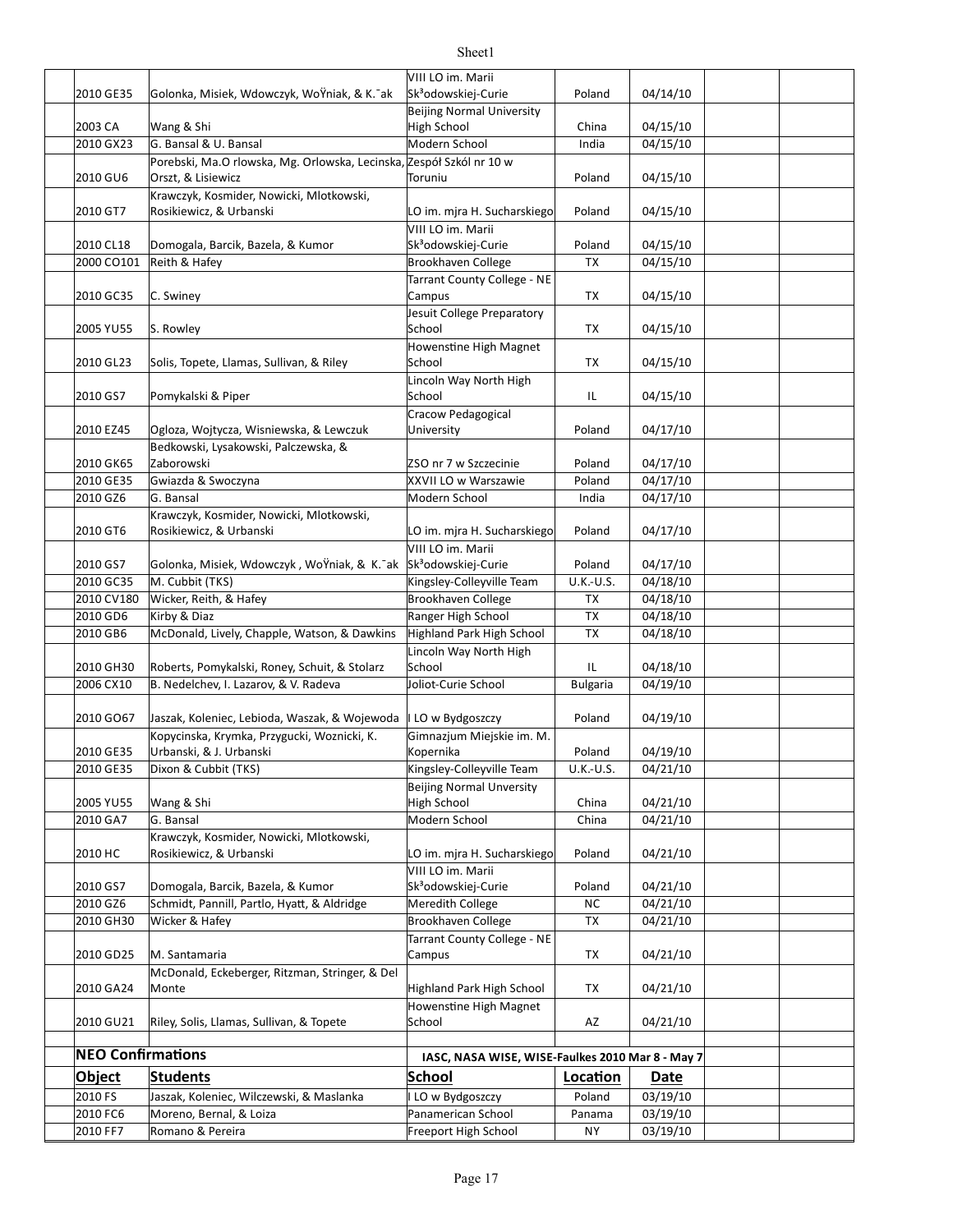|                         |                                                                             | Thomas Jefferson High                            |                 |                      |  |
|-------------------------|-----------------------------------------------------------------------------|--------------------------------------------------|-----------------|----------------------|--|
| 2007 Q3 (ComD. Hsu      |                                                                             | School                                           | VA              | 03/27/10             |  |
| 2010 GZ5                | Jaszak, Koleniec, Lebioda, Waszak, & Wojewoda                               | I LO w Bydgoszczy                                | Poland          | 04/04/10             |  |
|                         |                                                                             | Al Akhawayn University in                        |                 |                      |  |
| 2010 GU5                | Elarabi, Abbadi, Garara, & Eloussi                                          | Ifrane                                           | Morocco         | 04/04/10             |  |
| 2010 GU6                | G. Pitty                                                                    | Dartford Grammar School                          | England         | 04/06/10             |  |
|                         | 2010 G1 (Com Hafey, Reith, & Wicker                                         | Brookhaven College                               | TX              | 04/06/10             |  |
| 2010 GT6                | Ament, Christensen, & Ferguson                                              | Young Adults Project                             | VA              | 04/06/10             |  |
| 2010 GU21               | D. Hsu                                                                      | Thomas Jefferson High<br>School                  | VA              | 04/09/10             |  |
| 2010 GM23               | Bedkowski & Zaborowski                                                      | ZSO nr 7 w Szczecinie                            | Poland          | 04/09/10             |  |
| 2010 GW23               | Gwiazda & Swoczyna                                                          | XXVII LO w Warszawie                             | Poland          | 04/09/10             |  |
| 2010 FF10               | Krawczyk, Kosmider, Nowicki, Mlotkowski,<br>Rosikiewicz, & Urbanski         | LO im. mjra H. Sucharskiego                      | Poland          | 04/09/10             |  |
|                         |                                                                             | Tarrant County College - NE                      |                 |                      |  |
| 2010 GV23               | Kindle & Swiney                                                             | Campus                                           | TX              | 04/09/10             |  |
| 2010 GJ30               | S. Kirby                                                                    | Ranger High School                               | <b>TX</b>       | 04/11/10             |  |
| 2010 GH30               | Dixon & Cubbit                                                              | The Kingsley School                              | England         | 04/11/10             |  |
|                         |                                                                             | Jesuit College Preparatory                       |                 |                      |  |
| 2010 GH30               | S. Rowley                                                                   | School                                           | TX              | 04/11/10             |  |
| 2010 GE30               | Bryan, Hernandez, Meadows, Naisan, & Milton                                 | Young Adults Project                             | VA              | 04/11/10             |  |
| 2010 GO33               | Kopycinska, Krymka, Przygucki, Woznicki, K.<br>Urbanski, & J. Urbanski      | Gimnazjum Miejskie im. M.<br>Kopernika           | Poland          | 04/12/10             |  |
| 2010 GP33               | Garara, Ouaazki, Abbadi, Elarabi, & Eloussi                                 | Al Akhawayn University in<br>Ifrane              | Morocco         | 04/12/10             |  |
| 2010 GQ33               | Shuit & Piper                                                               | Lincoln Way North High<br>School                 | IL              | 04/12/10             |  |
| 2010 GE35               | Solis, Topete, Riley, Sullivan, & Llamas                                    | Howenstine High Magnet<br>School                 | AZ              | 04/13/10             |  |
|                         |                                                                             |                                                  |                 |                      |  |
| 2010 GC35               | A. Bryan, H. Hernandez, E. Meadows, & R. Torelli Young Adults Project       | Meredith College                                 | VA<br><b>NC</b> | 04/13/10             |  |
| 2010 GW64<br>2010 GL65  | Schmidt, Pannill, Partlo, Hyatt, & Aldridge<br>Castle & Hitchman            | The Kingsley School                              | England         | 04/14/10<br>04/15/10 |  |
| 2010 GM65               | Castle & Hitchman                                                           | The Kingsley School                              | England         | 04/15/10             |  |
| 2010 GH65               | V.Pereira                                                                   | Freeport High School                             | <b>NY</b>       | 04/15/10             |  |
|                         |                                                                             |                                                  |                 |                      |  |
|                         | 2010 H2 (ComJaszak, Koleniec, Lebioda, Waszak, & Wojewoda   LO w Bydgoszczy |                                                  | Poland          | 04/17/10             |  |
| 2010 H1 (ComA. Ekwerike |                                                                             | Science Medicine Research                        | TX              | 04/17/10             |  |
|                         |                                                                             | Jesuit College Preparatory                       |                 |                      |  |
| 2010 GW47 S. Rowley     |                                                                             | School                                           | TX              | 04/18/10             |  |
|                         | 2010 H4 (ComGwiazda & Swoczyna                                              | XXVII LO w Warszawie                             | Poland          | 04/21/10             |  |
|                         | <b>Main Belt Asteroid Discoveries</b>                                       | IASC, NASA WISE, WISE-Faulkes 2010 Mar 8 - May 7 |                 |                      |  |
| <b>Object</b>           | <b>Students</b>                                                             | School                                           | Location        | <b>Date</b>          |  |
| 2010 FB7                | S. Foglia                                                                   | <b>UAI Minor Planets</b>                         | Italy           | 03/17/10             |  |
| 2010 FX6                | T. Vorobjov                                                                 | SciBuff                                          | Netherlands     | 03/17/10             |  |
| 2010 FC10               | T. Vorobjov                                                                 | SciBuff                                          | Netherlands     | 03/17/10             |  |
| 2010 FB29               | T. Vorobjov                                                                 | SciBuff                                          | Netherlands     | 03/19/10             |  |
| 2010 GG28               | Akopyan & Ladd                                                              | Cordova High School                              | CA              | 04/06/10             |  |
| 2010 GY109              | Nedelchev & Radeva                                                          | Joliot-Curie School                              | <b>Bulgaria</b> | 04/09/10             |  |
| 2010 GX142              | T. Vorobjov                                                                 | SciBuff                                          | Netherlands     | 04/10/10             |  |
| 2010 GW142 T. Vorobjov  |                                                                             | SciBuff                                          | Netherlands     | 04/10/10             |  |
| 2010 GO131              | T. Vorobjov                                                                 | SciBuff                                          | Netherlands     | 04/10/10             |  |
| 2010 GE65               | Wang & Shi                                                                  | <b>Beijing Normal University</b><br>High School  | China           | 04/12/10             |  |
| 2010 GG65               | Kindle & Swiney                                                             | Tarrant County College - NE<br>Campus            | TX              | 04/13/10             |  |
|                         | <b>Virtual Impactor Observations</b>                                        | IASC, NASA WISE, WISE-Faulkes 2010 Mar 8 - May 7 |                 |                      |  |
| <b>Object</b>           | <b>Students</b>                                                             | <b>School</b>                                    | Location        | Date                 |  |
|                         |                                                                             | Jesuit College Preparatory                       |                 |                      |  |
| 2000 CO101 S. Rowley    |                                                                             | School                                           | TX              | 03/24/10             |  |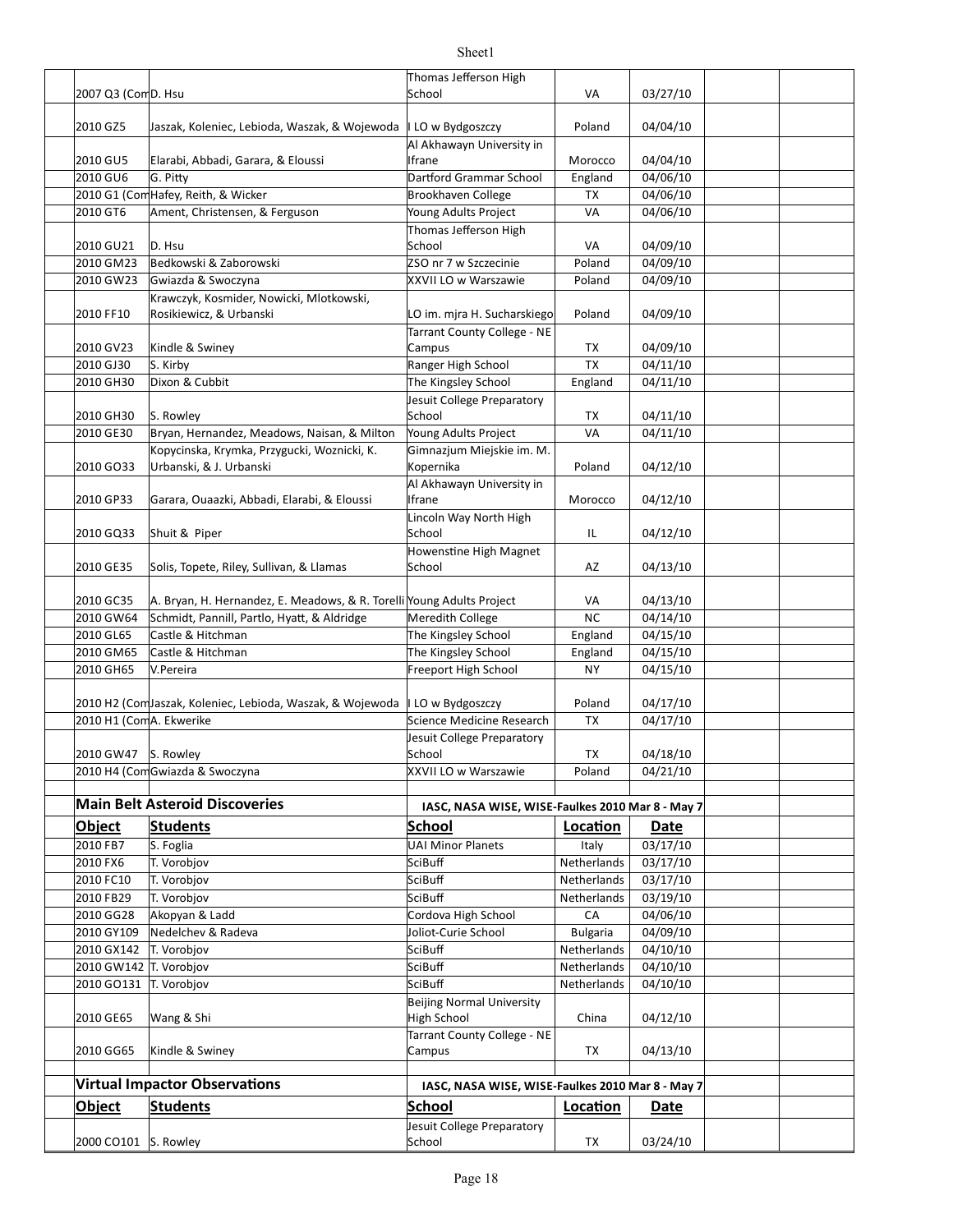| 2010 May 17 - Jun 30    |                                                 |                             |                                       |          |  |
|-------------------------|-------------------------------------------------|-----------------------------|---------------------------------------|----------|--|
|                         | <b>International Asteroid Search Campaign</b>   |                             |                                       |          |  |
|                         |                                                 |                             |                                       |          |  |
|                         | <b>All-India Asteroid Search Campaign</b>       |                             |                                       |          |  |
|                         |                                                 |                             |                                       |          |  |
| <b>NEO Observations</b> |                                                 |                             | IASC, All-India, 2010 May 17 - Jun 30 |          |  |
| Object                  | <b>Students</b>                                 | <b>School</b>               | Location                              | Date     |  |
|                         | Kudnalia, Narang, Arora, Chyanica, Srivastav, & | Hillwoods Academy, Preet    |                                       |          |  |
| 2010 EH20               | Kundalia                                        | Vihar                       | India                                 | 05/15/10 |  |
|                         |                                                 | Delhi Public School,        |                                       |          |  |
| 2010 GU21               | Batra, Mann, & Dahiya                           | Sonepat                     | India                                 | 05/15/10 |  |
| 2010 JK41               | S. Goyal                                        | Space Club Alpha            | India                                 | 05/20/10 |  |
| 2010 JG                 | Jyoti, Perla, Nagella, Manjunath, & Ratheesh    | Space Centre-1              | India                                 | 05/20/10 |  |
|                         |                                                 | Greeway Modern School,      |                                       |          |  |
| 2010 GA34               | Kumar, Chaterjee, Gari, Singh, & Nigam          | Dilshad Garden              | India                                 | 05/20/10 |  |
|                         |                                                 | Universidade Eduardo        |                                       |          |  |
| 2004 JX20               | Orquídia, Chimene, & Matola                     | Mondlane                    | Mozambique                            | 05/20/10 |  |
|                         |                                                 | Ghana Astronomy &           |                                       |          |  |
| 2010 JG88               | Amartey, Abotsi, & Yeboah                       | Observation Assn.           | Ghana                                 | 05/20/10 |  |
|                         |                                                 | Instituto Superior          |                                       |          |  |
| 2010 JL41               | Penhor & Carvalho                               | Politécnico                 | Sao Tome                              | 05/20/10 |  |
| 2010 GH30               | P. Dhaval                                       | Fergusson College, Pune     | India                                 | 05/22/10 |  |
|                         |                                                 | Delhi Public School,        |                                       |          |  |
| 2010 JL77               | Kanti, Jain, Srivastava, Sinha, & Rahman        | Gurgaon                     | India                                 | 05/22/10 |  |
|                         |                                                 | Varna High School of        |                                       |          |  |
| 2010 JG88               | Gospodinova & Radeva                            | <b>Natural Sciences</b>     | <b>Bulgaria</b>                       | 05/22/10 |  |
| 2010 JV34               | Millan, Baez, & Pereira                         | Freeport High School        | <b>United States</b>                  | 05/22/10 |  |
|                         | Kopycinska, Przygucki, Woznicki, Urbanski,      | Gimnazjum Miejskie im. M.   |                                       |          |  |
| 2010 JK41               | Zielinska, & Urbanski                           | Kopernika                   | Poland                                | 05/22/10 |  |
| 2010 KP10               | A. Ekwerike                                     | Science Medicine Research   | <b>United States</b>                  | 05/22/10 |  |
|                         |                                                 | Konstantin Preslavsky       |                                       |          |  |
| 2010 JF88               | Ibryamov & Radeva                               | University                  | <b>Bulgaria</b>                       | 05/22/10 |  |
| 2010 JF88               | McNeely & McNeely                               | QuarkNet                    | <b>United States</b>                  | 05/22/10 |  |
|                         |                                                 | <b>IASC Volunteer - Tom</b> |                                       |          |  |
| 2010 JL41               | T. Lesniewski                                   | Lesniewski                  | <b>United States</b>                  | 05/22/10 |  |
| 2010 JN71               | A. Pundir                                       | Indirpauram School          | India                                 | 05/23/10 |  |
|                         |                                                 | Bal Bharti Public School,   |                                       |          |  |
| 2010 FO92               | Chawla, Chopra, Goel, Saini, & Bansal           | Rajinder Nagar              | India                                 | 05/23/10 |  |
|                         |                                                 | Hillwoods Academy, Preet    |                                       |          |  |
| 2010 JH88               | Kundalia, Kundalia, & Shriwastva                | Vihar                       | India                                 | 05/23/10 |  |
|                         |                                                 | Delhi Public School,        |                                       |          |  |
| 2010 KB8                | Bhardawaj, Jaiswal, Batra, & Mann               | Sonepat                     | India                                 | 05/23/10 |  |
| 2010 JV34               | S. Goyal                                        | Space Club Alpha            | India                                 | 05/23/10 |  |
|                         |                                                 | Greeway Modern School,      |                                       |          |  |
| 2010 KP10               | G. Kumar                                        | Dilshad Garden              | India                                 | 05/23/10 |  |
|                         |                                                 | Ghana Astronomy &           |                                       |          |  |
| 2008 JV19               | Amartey, Abotsi, & Yeboah                       | Observation Assn.           | Ghana                                 | 05/23/10 |  |
|                         |                                                 | Escola Superior Pedagógica  |                                       |          |  |
| 2010 JL77               | E. Soma                                         | do Bié                      | Angola                                | 05/23/10 |  |
|                         | Kopycinska, Przygucki, Woznicki, Urbanski,      | Gimnazjum Miejskie im. M.   |                                       |          |  |
| 2010 JV34               | Zielinska, & Urbanski                           | Kopernika                   | Poland                                | 05/23/10 |  |
| 2010 JG88               | A. Ekwerike                                     | Science Medicine Research   | <b>United States</b>                  | 05/23/10 |  |
|                         |                                                 | Al Akhawayn University in   |                                       |          |  |
| 2010 GA34               | Garara, Eloussi, Abbadi, Elarabi, & Karmouche   | Ifrane                      | Morocco                               | 05/23/10 |  |
|                         |                                                 | Konstantin Preslavsky       |                                       |          |  |
| 2010 GH30               | Ibryamov, Tsonev, & Radeva                      | University                  | <b>Bulgaria</b>                       | 05/23/10 |  |
| 2010 KD                 | Marinovq, Dimitrova, & Marinova                 | Vaptzarov Language School   | <b>Bulgaria</b>                       | 05/23/10 |  |
| 2010 JM41               | McNeely & McNeely                               | QuarkNet                    | <b>United States</b>                  | 05/23/10 |  |
|                         |                                                 | <b>IASC Volunteer - Tom</b> |                                       |          |  |
| 2010 JH87               | T. Lesniewski                                   | Lesniewski                  | <b>United States</b>                  | 05/23/10 |  |
| 2010 JG88               | Paranjpye, Chhabra, & Bhandare                  | Fergusson College, Pune     | India                                 | 05/24/10 |  |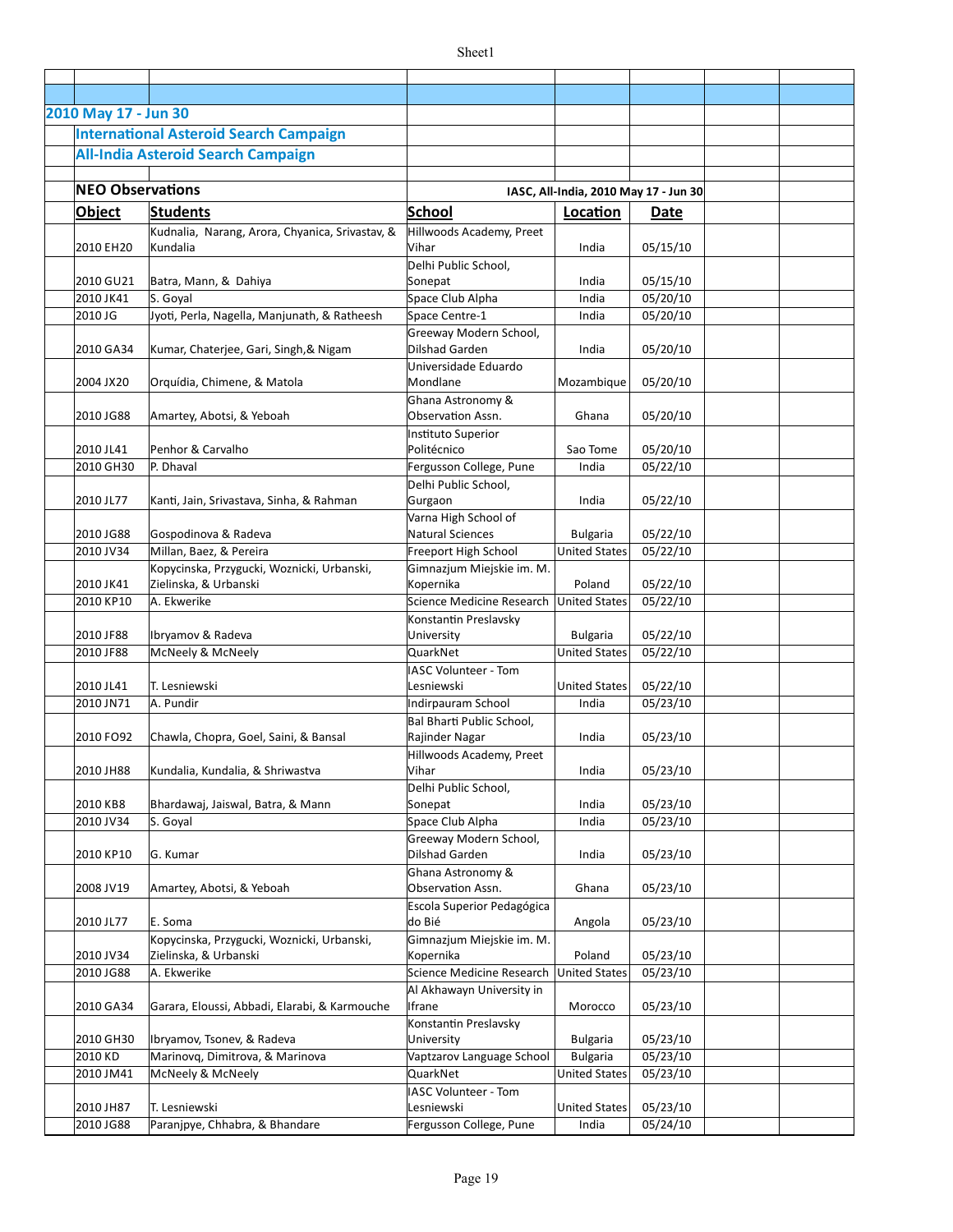|            |                                               | Delhi Public School,        |                      |          |  |
|------------|-----------------------------------------------|-----------------------------|----------------------|----------|--|
| 2010 EC135 | Jaiswal, Bhardwaj, Batra, & Mann              | Sonepat                     | India                | 05/24/10 |  |
|            |                                               | Amity International School, |                      |          |  |
| 2010 JV34  | Jain, Aggarwal, Gupta, Gill, Mittal, & Mehta  | Saket                       | India                | 05/24/10 |  |
| 2010 GG7   |                                               |                             |                      |          |  |
|            | S. Goyal                                      | Space Club Alpha            | India                | 05/24/10 |  |
|            |                                               | Ghana Astronomy &           |                      |          |  |
| 2010 CL18  | Amartey, Abotsi, & Yeboah                     | Observation Assn.           | Ghana                | 05/24/10 |  |
|            |                                               | Escola Superior Pedagógica  |                      |          |  |
| 2010 JG    | E. Soma                                       | do Bié                      | Angola               | 05/24/10 |  |
|            | Kopycinska, Przygucki, Woznicki, Urbanski,    | Gimnazjum Miejskie im. M.   |                      |          |  |
| 2010 JH87  | Zielinska, & Urbanski                         | Kopernika                   | Poland               | 05/24/10 |  |
|            |                                               | Al Akhawayn University in   |                      |          |  |
| 2010 KQ10  | Garara, Abbadi, Eloussi, Ouaazki, & Karmouche | Ifrane                      | Morocco              | 05/24/10 |  |
|            |                                               | Delhi Public School,        |                      |          |  |
| 2010 JN71  | Jain, Kanti, Srivastava, Rahman, & Sinha      | Gurgaon                     | India                | 05/24/10 |  |
|            |                                               | Bal Bharti Public School,   |                      |          |  |
| 2010 KB8   | Chawla, Saini, Aggarwal, Goel, & Bansal       | Rajinder Nagar              | India                | 05/24/10 |  |
| 2010 KD    | Jyoti, Manjunath, Nagella, & Ratheesh         | Space Centre-1              | India                | 05/24/10 |  |
|            |                                               | Instituto Superior          |                      |          |  |
| 2010 JH88  | Carvalho & Penhor                             | Politécnico                 | Sao Tome             | 05/24/10 |  |
|            |                                               |                             |                      |          |  |
|            |                                               | Varna High School of        |                      |          |  |
| 2006 QA58  | Gospodinova & Radeva                          | <b>Natural Sciences</b>     | <b>Bulgaria</b>      | 05/24/10 |  |
| 2010 JG88  | Chhabra, Bhandare, & Paranjpye                | Fergusson College, Pune     | India                | 05/24/10 |  |
| 2010 GA34  | N. Gupta                                      | Indirpauram School          | India                | 05/24/10 |  |
|            |                                               | Bal Bharti Public School,   |                      |          |  |
| 2010 KV39  | Chawla, Saini, Bansal, Aggarwal, & Goel       | Rajinder Nagar              | India                | 05/24/10 |  |
|            |                                               | Hillwoods Academy, Preet    |                      |          |  |
| 2010 KK37  | Kundalia, Shriwastva, & Kundalia              | Vihar                       | India                | 05/24/10 |  |
|            |                                               | Delhi Public School,        |                      |          |  |
| 2009 KD5   | Bhardwaj, Mann, Batra, & Dahiya               | Sonepat                     | India                | 05/24/10 |  |
| 2010 JV34  | Jordanova & Marinova                          | Vaptzarov Language School   | <b>Bulgaria</b>      | 05/24/10 |  |
|            |                                               | IASC Volunteer - Tom        |                      |          |  |
| 2004 JX20  | T. Lesniewski                                 | Lesniewski                  | <b>United States</b> | 05/24/10 |  |
|            |                                               | Greeway Modern School,      |                      |          |  |
| 2010 KK37  | Kumar & Chaterjee                             | <b>Dilshad Garden</b>       | India                | 05/24/10 |  |
|            |                                               |                             |                      |          |  |
|            |                                               | Universidade Eduardo        |                      |          |  |
| 2010 GA34  | Mapsanganhe, Paulo, & Mangela                 | Mondlane                    | Mozambique           | 05/24/10 |  |
|            |                                               | Greeway Modern School,      |                      |          |  |
| 2001 WN5   | Kumar & Singh                                 | Dilshad Garden              | India                | 06/01/10 |  |
|            |                                               | Universidade Eduardo        |                      |          |  |
| 2010 KU10  | Mapsanganhe, Paulo, & Mangela                 | Mondlane                    | Mozambique           | 06/01/10 |  |
|            |                                               | Escola Superior Pedagógica  |                      |          |  |
| 2007 JZ20  | Bhardwaj, Mann, & Batra                       | do Bié                      | Angola               | 06/01/10 |  |
| 2004 TB18  | Chhabra, Paranjpye, Bhandare, & Dhiwar        | Fergusson College, Pune     | India                | 06/02/10 |  |
| 2008 JV19  | Chhabra, Paranjpye, Bhandare, & Dhiwar        | Fergusson College, Pune     | India                | 06/02/10 |  |
|            |                                               | Delhi Public School,        |                      |          |  |
| 2009 JO2   | Jain, Kanti, Srivastava, Rahman, & Sinha      | Gurgaon                     | India                | 06/02/10 |  |
|            |                                               | Delhi Public School,        |                      |          |  |
| 1998 MQ    | Jain, Rahman, Srivastava, Sinha, & Kanti      | Gurgaon                     | India                | 06/02/10 |  |
| 2010 EC135 | Siddhant                                      | Indirpauram School          | India                | 06/02/10 |  |
|            |                                               | Bal Bharti Public School,   |                      |          |  |
|            |                                               |                             |                      |          |  |
| 2010 CL18  | Chawla, Bansal, Aggarwal, Saini, & Goel       | Rajinder Nagar              | India                | 06/02/10 |  |
|            |                                               | Varna High School of        |                      |          |  |
| 2010 CH18  | Iordanov, Gospodinova, & Radeva               | <b>Natural Sciences</b>     | <b>Bulgaria</b>      | 06/02/10 |  |
|            | Kopycinska, Przygucki, Woznicki, Urbanski,    | Gimnazjum Miejskie im. M.   |                      |          |  |
| 2000 HD74  | Zielinska, & Urbanski                         | Kopernika                   | Poland               | 06/02/10 |  |
| 2004 XD50  | A. Ekwerike                                   | Science Medicine Research   | <b>United States</b> | 06/02/10 |  |
|            |                                               | Konstantin Preslavsky       |                      |          |  |
| 2010 JF87  | Ibriamov & Radeva                             | University                  | <b>Bulgaria</b>      | 06/02/10 |  |
| 2010 JH88  | Marinov, Dimitriva, & Marinova                | Vaptzarov Language School   | <b>Bulgaria</b>      | 06/02/10 |  |
| 2002 YF4   | McNeely & McNeely                             | QuarkNet                    | <b>United States</b> | 06/02/10 |  |
|            |                                               | IASC Volunteer - Tom        |                      |          |  |
| 2003 KR18  | T. Lesniewski                                 | Lesniewski                  | <b>United States</b> | 06/02/10 |  |
|            |                                               |                             |                      |          |  |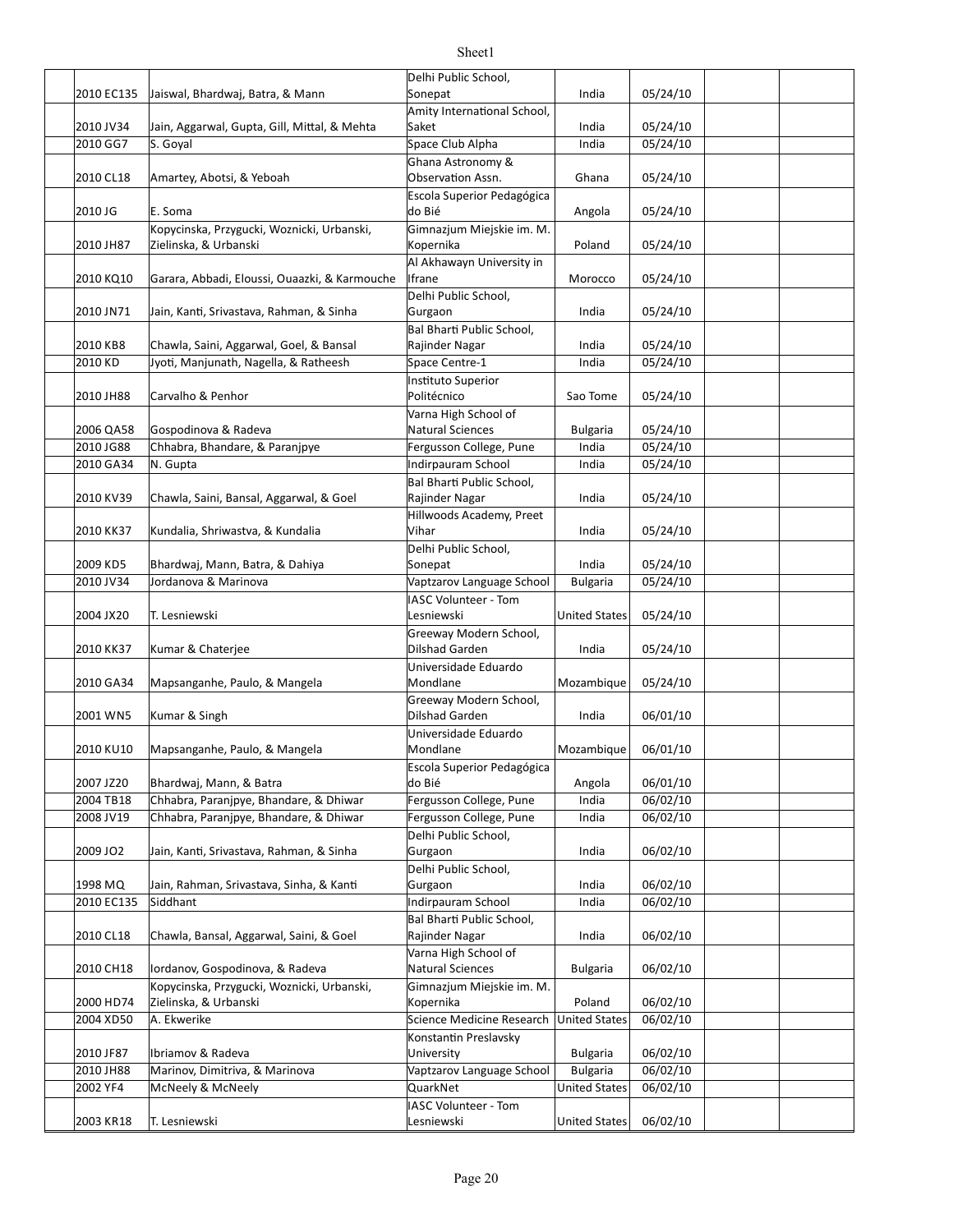|            | Kopycinska, Przygucki, Woznicki, Woznicki,                               | Gimnazjum Miejskie im. M.                   |                      |          |  |
|------------|--------------------------------------------------------------------------|---------------------------------------------|----------------------|----------|--|
| 2010 JU34  | Urbanski, & Urbanski                                                     | Kopernika                                   | Poland               | 06/03/10 |  |
| 2010 GA34  | Chawla, Saini, Aggarwal, Goel, & Bansal                                  | Bal Bharti Public School,<br>Rajinder Nagar | India                | 06/03/10 |  |
|            |                                                                          | Instituto Superior                          |                      |          |  |
| 2009 SO103 | L. Carvalho                                                              | Politécnico                                 | Sao Tome             | 06/03/10 |  |
|            |                                                                          | Varna High School of                        |                      |          |  |
| 2003 NZ6   | Nedelchev, Gospodinova, Yordanov, & Radeva                               | Natural Sciences                            | <b>Bulgaria</b>      | 06/03/10 |  |
| 2009 JO2   | Dimitriva & Marinova                                                     | Vaptzarov Language School                   | <b>Bulgaria</b>      | 06/03/10 |  |
| 2010 KP10  | A. Bhandare                                                              | Fergusson College, Pune                     | India                | 06/04/10 |  |
|            |                                                                          | Delhi Public School,                        |                      |          |  |
| 2010 KK37  | Jain, Kanti, Srivastava, Rahman, & Sinha                                 | Gurgaon                                     | India                | 06/04/10 |  |
| 2010 KP10  | Gupta & Gaurav                                                           | Indirpauram School                          | India                | 06/04/10 |  |
|            |                                                                          | Bal Bharti Public School,                   |                      |          |  |
| 2010 JK41  | Chawla, Saini, Bansal, Goel, & Aggarwal                                  | Rajinder Nagar                              | India                | 06/04/10 |  |
|            |                                                                          | Hillwoods Academy, Preet                    |                      |          |  |
| 2008 GG2   | Kundalia, Srivastva, & Kundalia                                          | Vihar                                       | India                | 06/04/10 |  |
|            |                                                                          | Amity International School,                 |                      |          |  |
|            | Jain, Aggarwal, Gupta, Gill, Mittal, & Mehta                             |                                             |                      |          |  |
| 2010 GR75  |                                                                          | Saket                                       | India                | 06/04/10 |  |
| 2010 JK41  | Abotsi, Yeboah, Tetteh, Larbi, Abotsi, & Lomotey Observation Association | Ghana Astronomy &                           |                      | 06/07/10 |  |
|            |                                                                          |                                             | Ghana                |          |  |
|            | lordanov, Kolev, Keremedchiev, Kalcheva, &<br>Radeva                     | Varna High School of<br>Natural Sciences    |                      | 06/07/10 |  |
| 2010 JF87  |                                                                          |                                             | <b>Bulgaria</b>      |          |  |
| 2010 DJ56  | Baez & Pereira                                                           | Freeport High School                        | <b>United States</b> | 06/07/10 |  |
|            |                                                                          | Konstantin Preslavsky                       |                      |          |  |
| 2010 KK37  | Kalcheva & Radeva                                                        | University                                  | <b>Bulgaria</b>      | 06/07/10 |  |
| 2010 LJ14  | Paranjpye, Bhandare, & Dhiwar                                            | Fergusson College, Pune                     | India                | 06/10/10 |  |
|            |                                                                          | Amity International School,                 |                      |          |  |
| 2010 KD    | Jain, Aggarwal, Gupta, Gill, Mittal, & Mehta                             | Saket                                       | India                | 06/10/10 |  |
|            |                                                                          | Bal Bharti Public School,                   |                      |          |  |
| 2008 JV19  | I. Garg                                                                  | Pitam Pura                                  | India                | 06/10/10 |  |
|            | Toshkov, Mircheva, Ivanova, Stoyanova, &                                 |                                             |                      |          |  |
| 2008 N1    | Marinova                                                                 | Vaptzarov Language School                   | <b>Bulgaria</b>      | 06/10/10 |  |
| 2010 LF    | N. Gupta                                                                 | Indirpauram School                          | India                | 06/10/10 |  |
| 2010 GH30  | Goyal & Goyal                                                            | Space Club Alpha                            | India                | 06/10/10 |  |
|            |                                                                          | Varna High School of                        |                      |          |  |
| 2010 LF14  | lordanov & Radeva                                                        | Natural Sciences                            | <b>Bulgaria</b>      | 06/13/10 |  |
|            | Bonislawska, Kopycinska, Przygucki, Woznicki,                            | Gimnazjum Miejskie im. M.                   |                      |          |  |
| 2010 FC81  | Zielinska, & Urbanski                                                    | Kopernika                                   | Poland               | 06/13/10 |  |
|            |                                                                          | Al Akhawayn University in                   |                      |          |  |
| 2010 LM34  | Garara, Abbadi, Eloussi, El Arabi, & Karmouche                           | Ifrane                                      | Morocco              | 06/13/10 |  |
|            |                                                                          | Konstantin Preslavsky                       |                      |          |  |
| 2010 LK34  | Ibryamov & Radeva                                                        | University                                  | <b>Bulgaria</b>      | 06/13/10 |  |
|            | Zidarova, Stoyanova, Jordanova, Toshkov,                                 |                                             |                      |          |  |
| 2010 LF    | Mircheva, & Marinova                                                     | Vaptzarov Language School                   | <b>Bulgaria</b>      | 06/13/10 |  |
| 1996 TO5   | McNeely & McNeely                                                        | QuarkNet                                    | <b>United States</b> | 06/13/10 |  |
| 2010 LF14  | Paranjpye, Bhandare, Sen, & Dhiwar                                       | Fergusson College, Pune                     | India                | 06/14/10 |  |
|            |                                                                          | Delhi Public School,                        |                      |          |  |
| 2010 JV39  | Jain, Kanti, Srivastava, Rahman, & Sinha                                 | Gurgaon                                     | India                | 06/14/10 |  |
| 2010 LK34  | Pindir, Gupta, & Gaurav                                                  | Indirpauram School                          | India                | 06/14/10 |  |
|            |                                                                          | Bal Bharti Public School,                   |                      |          |  |
| 2010 KK37  | Garg, Nanda, & Singh                                                     | Pitam Pura                                  | India                | 06/16/10 |  |
|            |                                                                          | Delhi Public School,                        |                      |          |  |
| 2010 LL34  | Jain, Kanti, Srivastava, Rahman, & Sinha                                 | Gurgaon                                     | India                | 06/17/10 |  |
|            | Bonislawska, Kopycinska, Przygucki, Woznicki,                            | Gimnazjum Miejskie im. M.                   |                      |          |  |
| 2010 LE68  | Zielinska, & Urbanski                                                    | Kopernika                                   | Poland               | 06/17/10 |  |
|            |                                                                          |                                             |                      |          |  |
|            | Ibryamov, Cankov, & Radeva                                               | Konstantin Preslavsky                       |                      |          |  |
| 2010 LK61  |                                                                          | University                                  | <b>Bulgaria</b>      | 06/17/10 |  |
| 2010 EV45  | D. Paranjpye                                                             | Fergusson College, Pune                     | India                | 06/17/10 |  |
| 2010 LN14  | Goyal & Goyal                                                            | Space Club Alpha                            | India                | 06/17/10 |  |
|            |                                                                          | Greenway Modern School,                     |                      |          |  |
| 2010 DE    | Singh & Kumar                                                            | <b>Dilshad Garden</b>                       | India                | 06/17/10 |  |
|            |                                                                          | Ghana Astronomy &                           |                      |          |  |
| 2010 LF14  | Abotsi, Amartey, Tetteh, & Larbi                                         | Observation Assn.                           | Ghana                | 06/17/10 |  |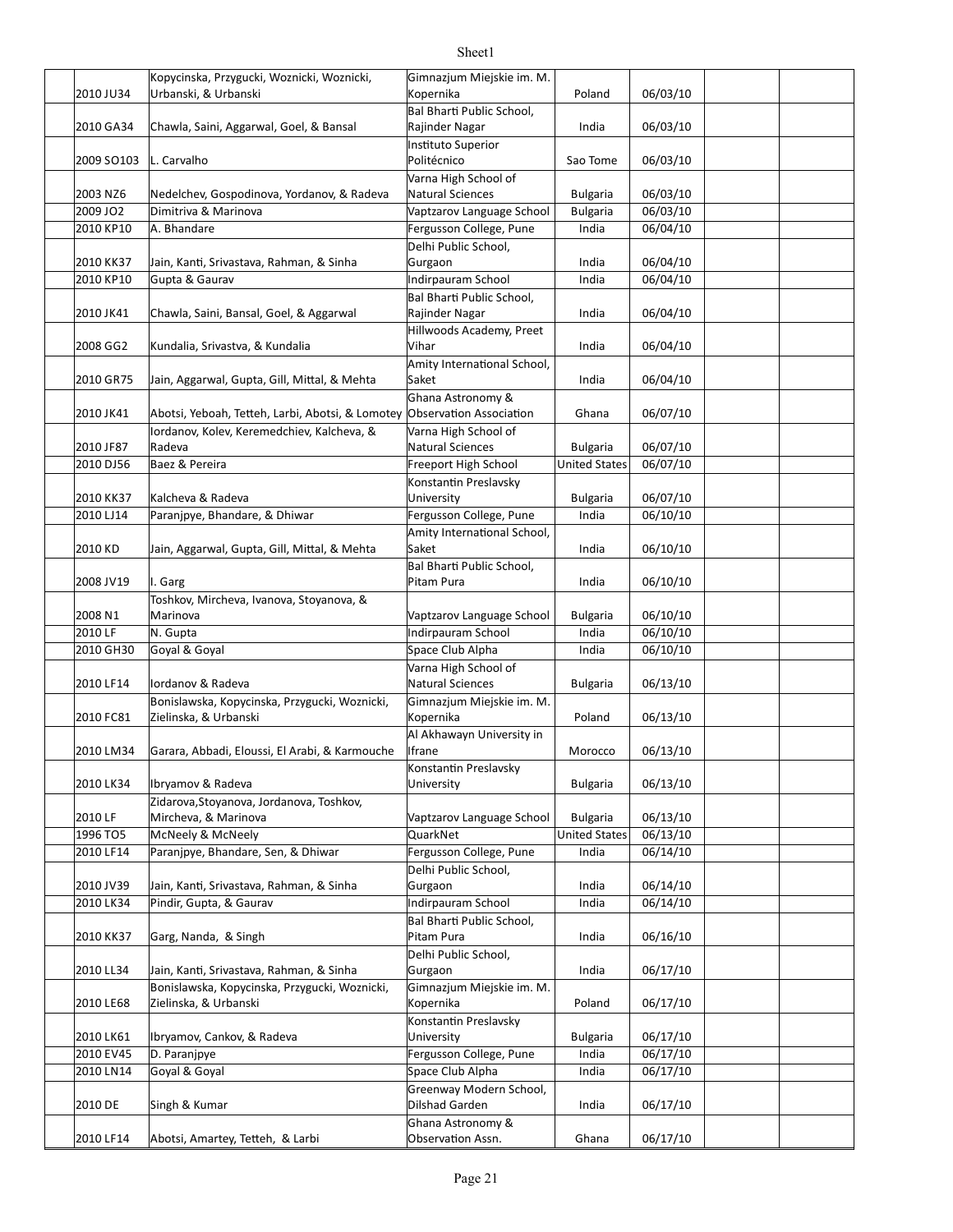|                          |                                               | Konstantin Preslavsky       |                                       |          |  |
|--------------------------|-----------------------------------------------|-----------------------------|---------------------------------------|----------|--|
| 2010 LK61                | Ibryamov, Cankov, & Radeva                    | University                  | <b>Bulgaria</b>                       | 06/17/10 |  |
| 2008 N1                  | N. Gupta                                      | Indirpauram School          | India                                 | 06/18/10 |  |
|                          |                                               | Bal Bharti Public School,   |                                       |          |  |
| 2010 LK34                | Chawla, Saini, Bansal, Aggarwal, & Goel       | Rajinder Nagar              | India                                 | 06/18/10 |  |
|                          |                                               | Delhi Public School.        |                                       |          |  |
|                          |                                               |                             | India                                 |          |  |
| 2010 MB                  | Bhardwaj, Mann, Batra, & Dahiya               | Sonepat                     |                                       | 06/18/10 |  |
|                          |                                               | Amity International School, |                                       |          |  |
| 2010 LK61                | Jain, Aggarwal, Gupta, Gill, Mittal, & Mehta  | Saket                       | India                                 | 06/20/10 |  |
| 2010 LE68                | Goyal & Goyal                                 | Space Club Alpha            | India                                 | 06/20/10 |  |
|                          |                                               | Greenway Modern School,     |                                       |          |  |
| 2010 LN14                | Kumar & Singh                                 | Dilshad Garden              | India                                 | 06/23/10 |  |
|                          |                                               | Instituto Superior          |                                       |          |  |
| 2010 LM68                | Carvalho & Penhor                             | Politécnico                 | Sao Tome                              | 06/23/10 |  |
|                          |                                               | Varna High School of        |                                       |          |  |
| 2010 MP1                 | Nedelchev, Iordanov, & Radeva                 | <b>Natural Sciences</b>     | <b>Bulgaria</b>                       | 06/23/10 |  |
| 2010 LM34                | <b>B.</b> Collins                             | <b>IASC Volunteer</b>       | <b>United States</b>                  | 06/23/10 |  |
| 2010 EC135               | N. Gupta                                      | Indirpauram School          | India                                 | 06/25/10 |  |
|                          |                                               | Delhi Public School,        |                                       |          |  |
| 2004 JX20                | Mann & Bhardwaj                               | Sonepat                     | India                                 | 06/25/10 |  |
|                          |                                               | Greenway Modern School,     |                                       |          |  |
| 2010 GA34                | Singh & Kumar                                 | Dilshad Garden              | India                                 | 06/25/10 |  |
|                          |                                               | Varna High School of        |                                       |          |  |
| 2010 LM68                | Nedelchev, Iordanov, & Radeva                 | Natural Sciences            | <b>Bulgaria</b>                       | 06/25/10 |  |
|                          | Kopycinska, Lewandowski, Przygucki, Urbanski, | Gimnazjum Miejskie im. M.   |                                       |          |  |
| 2010 MH1                 | Woznicki, & Urbanski                          | Kopernika                   | Poland                                | 06/25/10 |  |
|                          |                                               | Konstantin Preslavsky       |                                       |          |  |
| 2010 MW1                 | Ibriamov, Conev, & Radeva                     | University                  | <b>Bulgaria</b>                       | 06/25/10 |  |
| 2010 MC                  | Adey, Fletcher, McNeely, & Sobecki            | QuarkNet                    | <b>United States</b>                  | 06/25/10 |  |
|                          | Dhiwar & Sen                                  |                             |                                       |          |  |
| 2009 KD5                 |                                               | Fergusson College, Pune     | India                                 | 06/26/10 |  |
| 2006 HR29                | N. Gupta                                      | Indirpauram School          | India                                 | 06/26/10 |  |
|                          |                                               | Bal Bharti Public School,   |                                       |          |  |
| 2010 MP1                 | Chawla & Aggarwal                             | Rajinder Nagar              | India                                 | 06/26/10 |  |
|                          |                                               | Delhi Public School,        |                                       |          |  |
| 2010 CL18                | Mann & Bhardwaj                               | Sonepat                     | India                                 | 06/26/10 |  |
| 2010 EV45                | Goyal & Goyal                                 | Space Club Alpha            | India                                 | 06/26/10 |  |
|                          |                                               | Greenway Modern School,     |                                       |          |  |
| 2007 ML13                | Singh & Kumar                                 | Dilshad Garden              | India                                 | 06/26/10 |  |
| 1998 XM2                 | <b>B.</b> Collins                             | <b>IASC Volunteer</b>       | <b>United States</b>                  | 06/26/10 |  |
|                          |                                               | Instituto Superior          |                                       |          |  |
| 2004 JX20                | Penhor & Carvalho                             | Politécnico                 | Sao Tome                              | 06/27/10 |  |
| 2010 MW1                 | Zidarova, Toshkov, & Marinova                 | Vaptzarov Language School   | <b>Bulgaria</b>                       | 06/27/10 |  |
| 2006 SZ217               | Adey, Fletcher, McNeely, & Sobecki            | QuarkNet                    | <b>United States</b>                  | 06/27/10 |  |
|                          |                                               | IASC Volunteer - Tom        |                                       |          |  |
| 2010 MS1                 | T. Lesniewski                                 | Lesniewski                  | <b>United States</b>                  | 06/27/10 |  |
| 2006 KL21                | <b>B.</b> Collins                             | IASC Volunteer - Bill       | <b>United States</b>                  | 06/27/10 |  |
|                          |                                               |                             |                                       |          |  |
| <b>NEO Confirmations</b> |                                               |                             |                                       |          |  |
|                          |                                               |                             | IASC, All-India, 2010 May 17 - Jun 30 |          |  |
| <b>Object</b>            | <b>Students</b>                               | <b>School</b>               | Location                              | Date     |  |
| 2010 JF87                | Sanyal & Milind                               | Gyan Bharti, Saket          | India                                 | 05/15/10 |  |
|                          |                                               | Amity International School, |                                       |          |  |
| 2010 KA8                 | Jain, Aggarwal, Gupta, Gill, Mittal, & Mehta  | Saket                       | India                                 | 05/20/10 |  |
|                          |                                               | <b>Instituto Superior</b>   |                                       |          |  |
| 2010 KJ37                | Penhor & Carvalho                             | Politécnico                 | Sao Tome                              | 05/23/10 |  |
| 2010 KB61                | N. Gupta                                      | Indirpauram School          | India                                 | 06/01/10 |  |
|                          |                                               | Greenway Modern School,     |                                       |          |  |
| 2010 LN14                | Singh, Kumar, Chaterjee, & Gari               | Dilshad Garden              | India                                 | 06/07/10 |  |
|                          |                                               | Bal Bharti Public School,   |                                       |          |  |
| 2010 LM34                | Chawla, Saini, Aggarwal, Bansal, & Chopra     |                             | India                                 | 06/10/10 |  |
|                          |                                               | Rajinder Nagar              |                                       |          |  |
| 2010 LA64                | <b>B.</b> Collins                             | <b>IASC Volunteer</b>       | <b>United States</b>                  | 06/14/10 |  |
|                          |                                               | Delhi Public School,        |                                       |          |  |
| 2010 MB                  | Dahiya, Mann, & Batra                         | Sonepat                     | India                                 | 06/16/10 |  |
|                          |                                               | Instituto Superior          |                                       |          |  |
| 2010 MQ                  | Penhor & Carvalho                             | Politécnico                 | Sao Tome                              | 06/17/10 |  |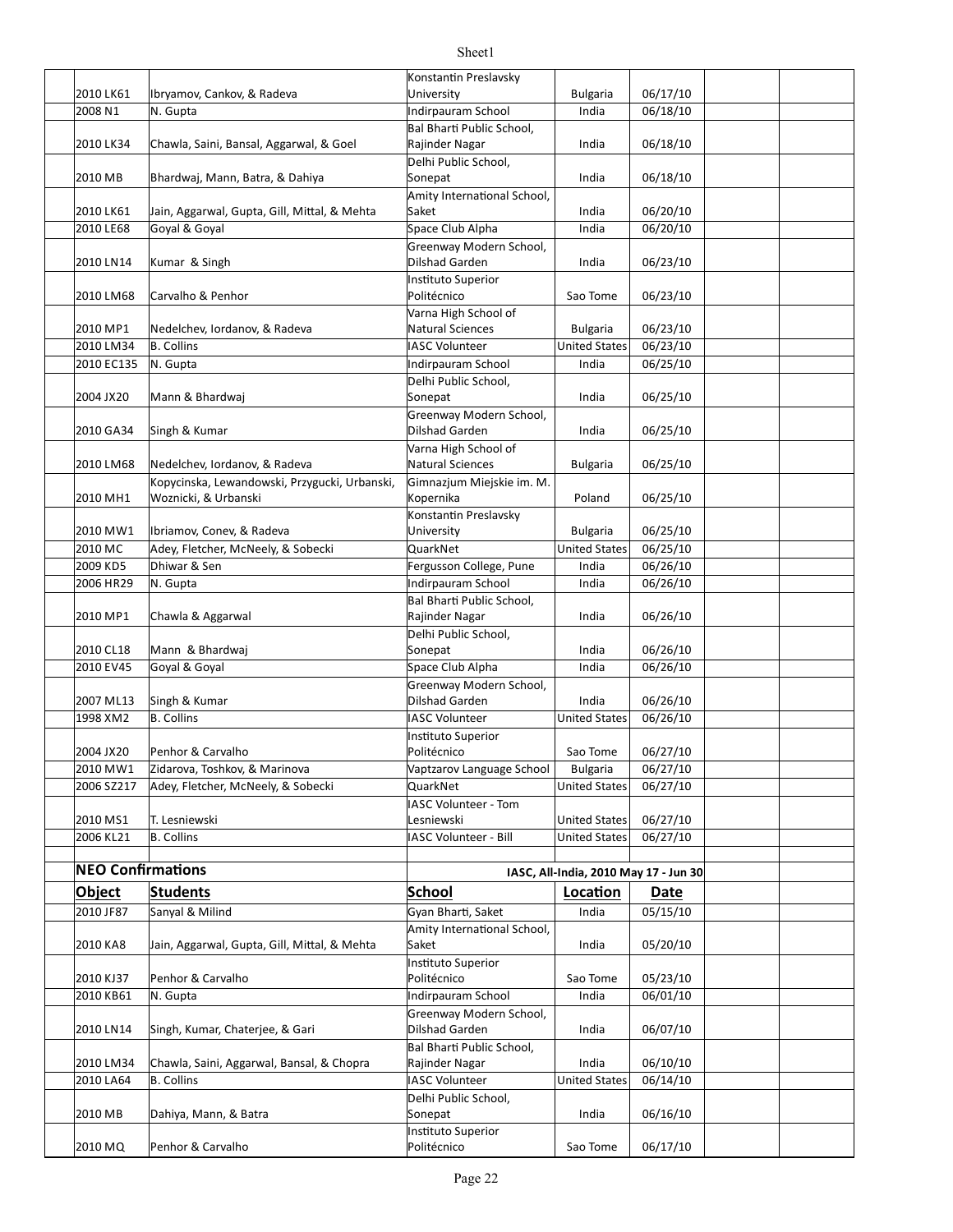|                         |                                                  | Varna High School of       |                                       |             |  |
|-------------------------|--------------------------------------------------|----------------------------|---------------------------------------|-------------|--|
| 2010 MC                 | Nedelchev & Radeva                               | <b>Natural Sciences</b>    | <b>Bulgaria</b>                       | 06/17/10    |  |
| 2010 MF1                | Stoyanova, Marinov, Ivanova, & Marinova          | Vaptzarov Language School  | <b>Bulgaria</b>                       | 06/19/10    |  |
| 2010 MH1                | <b>B. Collins</b>                                | <b>IASC Volunteer</b>      | <b>United States</b>                  | 06/19/10    |  |
|                         |                                                  | Bal Bharti Public School,  |                                       |             |  |
| 2010 MG1                | Chawla, Chopra, Goel, Aggarwal, Saini, & Bansal  | Rajinder Nagar             | India                                 | 06/20/10    |  |
|                         |                                                  |                            |                                       |             |  |
|                         | <b>Main Belt Asteroid Discoveries</b>            |                            | IASC, All-India, 2010 May 17 - Jun 30 |             |  |
| <b>Object</b>           | <b>Students</b>                                  | School                     | Location                              | <b>Date</b> |  |
| 2010 LM109              | A. McNeely & M. McNeely                          | QuarkNet                   | <b>United States</b>                  | 06/13/10    |  |
|                         | Kopycinska, Lewandowski, Przygucki, Urbanski,    | Gimnazjum Miejskie im. M.  |                                       |             |  |
| 2010 MN2                | Woznicki, & Urbanski                             | Kopernika                  | Poland                                | 06/18/10    |  |
|                         |                                                  |                            |                                       |             |  |
|                         | <b>Virtual Impactor Observations</b>             |                            | IASC, All-India, 2010 May 17 - Jun 30 |             |  |
|                         |                                                  |                            |                                       |             |  |
| <b>Object</b>           | <b>Students</b>                                  | School                     | Location                              | Date        |  |
|                         | Kopycinska, Lewandowski, Przygucki, Urbanski,    | Gimnazjum Miejskie im. M.  |                                       |             |  |
| 2010 MF1                | Woznicki, Urbanski                               | Kopernika                  | Poland                                | 06/27/10    |  |
|                         |                                                  |                            |                                       |             |  |
|                         |                                                  |                            |                                       |             |  |
| 2010 Jul 2 - Aug 18     |                                                  |                            |                                       |             |  |
|                         | <b>International Asteroid Search Campaign</b>    |                            |                                       |             |  |
|                         | <b>All-India Asteroid Search Campaign</b>        |                            |                                       |             |  |
|                         |                                                  |                            |                                       |             |  |
| <b>NEO Observations</b> |                                                  |                            |                                       |             |  |
|                         |                                                  |                            | IASC, All-India, 2010 Jul 2 - Aug 18  |             |  |
| <b>Object</b>           | <b>Students</b>                                  | School                     | Location                              | Date        |  |
|                         | Harapanhalli, Harapanhalli, Somayajulu, Sinha, & | DAV Public School,         |                                       |             |  |
| 2010 LF14               | Ridhi                                            | Safilguda, Hyderabad       | India                                 | 06/30/10    |  |
|                         |                                                  | Bhaskaracharya Astro       |                                       |             |  |
|                         |                                                  | Research Centre,           |                                       |             |  |
| 2010 KA8                | Jawale, Nisang, & Darade                         | Ahmednagar                 | India                                 | 07/05/10    |  |
| 2010 NB                 | Adey, Fletcher, McNeely, & Sobecki               | IASC QuarkNet              | <b>United States</b>                  | 07/05/10    |  |
| 2002 JE9                | M. Mitra                                         | SPACE Club Gamma, Delhi    | India                                 | 07/05/10    |  |
|                         | Harapanhalli, Harapanhalli, Somayajulu, Sinha, & | DAV Public School,         |                                       |             |  |
| 2010 NA                 | Ridhi                                            | Safilguda, Hyderabad       | India                                 | 07/05/10    |  |
| 2010 MF1                | A. Raina                                         | SPACE Club Beta, Delhi     | India                                 | 07/06/10    |  |
|                         |                                                  | Shri Natesan Vidyasala     |                                       |             |  |
| 2010 MW1                | Anandhi, Subramanian, & Srivatsan                | Secondary School           | India                                 | 07/06/10    |  |
| 2010 MF1                | Raina, Kumar, Datanwala, & Mitra                 | SPACE Club Beta, Delhi     | India                                 | 07/06/10    |  |
| 2010 NM                 | Jain & Kesari                                    | SPACE 1, Delhi             | India                                 | 07/07/10    |  |
|                         |                                                  | Bhaskaracharya Astro       |                                       |             |  |
|                         |                                                  | Research Centre,           |                                       |             |  |
| 2010 NL                 | Jawale, Sonawane, Kulkarni, & Darade             | Ahmednagar                 | India                                 | 07/07/10    |  |
| <b>20A0 NH</b>          | Dasgupta & Mitra                                 | SPACE Club Gamma, Delhi    | India                                 | 07/07/10    |  |
|                         |                                                  | Meridian (Madhapur),       |                                       |             |  |
| 2010 DB34               | Singh & Sharma                                   | Hyderabad                  | India                                 | 07/07/10    |  |
|                         |                                                  | Ryan International School, |                                       |             |  |
| 2010 MF1                | A. Singh                                         | Rohini                     | India                                 | 07/09/10    |  |
|                         |                                                  | Shri Natesan Vidyasala     |                                       |             |  |
| 2010 GA34               | Anandhi, Amruthavarshini, & Shivmahadev          | Secondary School           | India                                 | 07/09/10    |  |
|                         |                                                  | Bhaskaracharya Astro       |                                       |             |  |
|                         |                                                  | Research Centre,           |                                       |             |  |
| 2010 LK61               | Jawale, Gore, Darade, & Sonawane                 | Ahmednagar                 | India                                 | 07/10/10    |  |
| 2010 LM34               | Nair & Dasgupta                                  | SPACE Club Gamma, Delhi    | India                                 | 07/10/10    |  |
|                         |                                                  | Navrachana                 |                                       |             |  |
| 2010 NK1                | Shah, Patel, & Shastri                           | School, Vadodara           | India                                 | 07/14/10    |  |
|                         |                                                  |                            |                                       | 07/14/10    |  |
| 2010 LA64               | Kumar & Mitra                                    | SPACE Club Gamma, Delhi    | India                                 |             |  |
| 2003 DA                 | Narang, Paranjape, & Srivastava                  | SPACE 2, Delhi             | India                                 | 07/14/10    |  |
|                         |                                                  | Meridian School, Banjara   |                                       |             |  |
| 2010 MF1                | Srihari, Puneetsingh, & Safarali                 | Hills, Hyderabad           | India                                 | 07/14/10    |  |
|                         |                                                  | DAV Public School,         |                                       |             |  |
| 2003 EN16               | Preetham, Arun, Anantham, & Ram                  | Hyderabad                  | India                                 | 07/15/10    |  |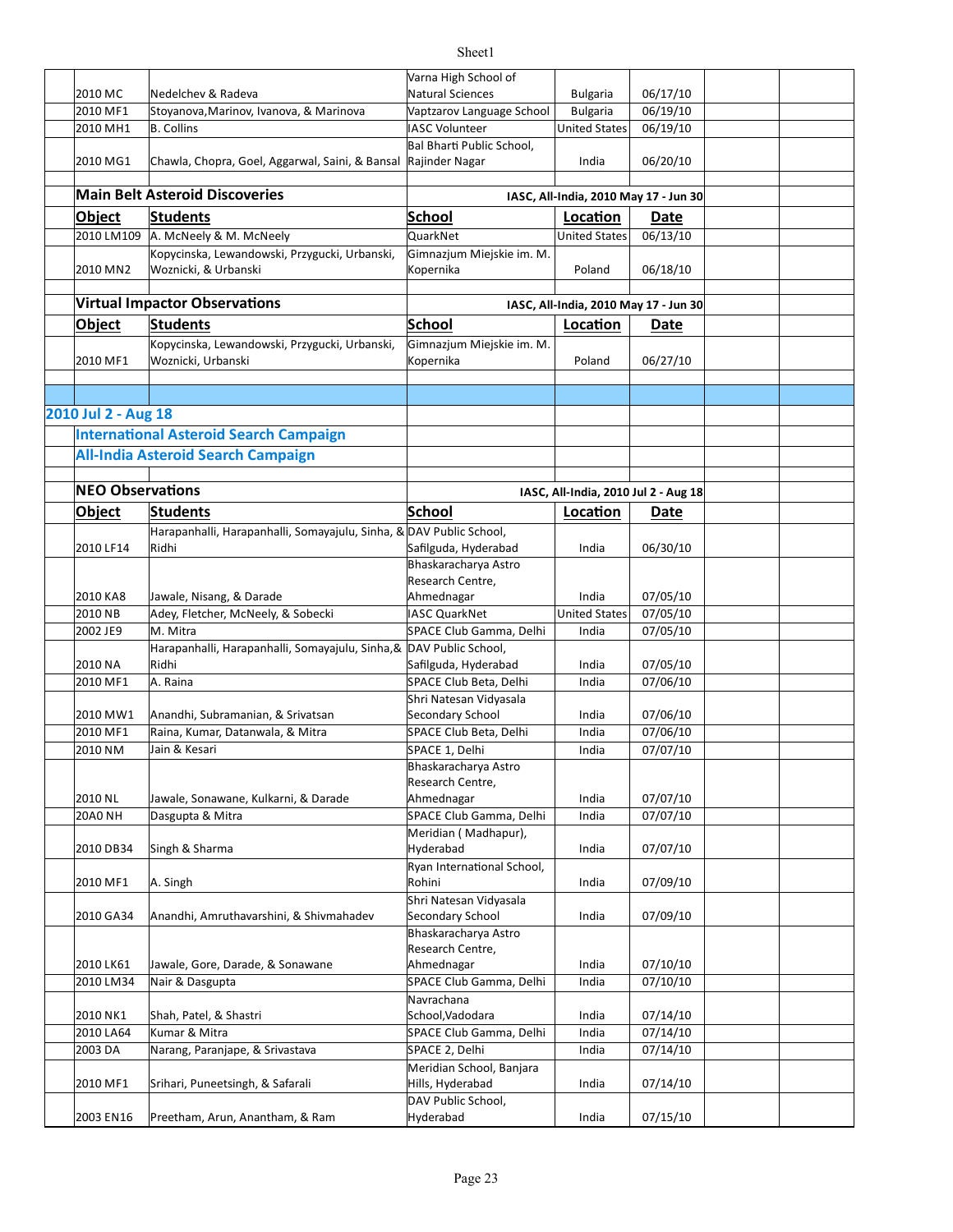|            | Anandhi, Amruthavarshini, Praveni,              | Shri Natesan Vidyasala       |                      |          |  |
|------------|-------------------------------------------------|------------------------------|----------------------|----------|--|
| 2010 NK10  | Subramaniam, & Srivatsan                        | Secondary School             | India                | 07/15/10 |  |
| 2010 NK1   | Aishwarya & Majumder                            | Apeejay School, Kolkata      | India                | 07/18/10 |  |
|            |                                                 | Jubilee Hills Public School, |                      |          |  |
| 2010 NG1   | Harshendra, Kapil, Mayank, Swecha, & Anusha     | Hyderabad                    | India                | 07/19/10 |  |
|            |                                                 | Hyderabad Public School,     |                      |          |  |
| 2010 NK1   | Singh & Sharma                                  | Ramanthapur                  | India                | 07/19/10 |  |
|            |                                                 |                              |                      |          |  |
|            |                                                 | Navrachana                   |                      |          |  |
| 2010 NB2   | Jhaveri, Shah, & Shastri                        | School, Vadodara             | India                | 07/19/10 |  |
|            |                                                 | Bhaskaracharya Astro         |                      |          |  |
|            |                                                 | Research Centre,             |                      |          |  |
| 2010 NH    | Jawale, Sonawane, Kulkarni, & Darade            | Ahmednagar                   | India                | 07/19/10 |  |
| 2010 MF1   | McNeely, Adey, Sobecki, & Fletcher              | <b>IASC QuarkNet</b>         | <b>United States</b> | 07/24/10 |  |
|            |                                                 | Hyderabad Public School,     |                      |          |  |
| 2004 BW58  | Singh & Sharma                                  | Ramanthapur                  | India                | 07/24/10 |  |
|            |                                                 | Navrachana                   |                      |          |  |
| 2010 EC135 | Shah, Shastri, & Jhaveri                        | School, Vadodara             | India                | 07/24/10 |  |
|            |                                                 | Ryan International School,   |                      |          |  |
| 2009 WC26  | A. Singh                                        | Rohini                       | India                | 07/24/10 |  |
|            | Anandhi, Mani, Shivmahadev, &                   | Shri Natesan Vidyasala       |                      |          |  |
| 2007 ML13  | Amruthavarshini                                 | Secondary School             | India                | 07/24/10 |  |
|            |                                                 | Navrachana                   |                      |          |  |
| 2010 EH20  | Zaveri, Shah, Jhaveri, Shastri, & Patel         | School, Vadodara             | India                | 08/01/10 |  |
|            |                                                 | Bhaskaracharya Astro         |                      |          |  |
|            |                                                 | Research Centre,             |                      |          |  |
| 20A0 CJ171 | Kulkarni & Nisang                               | Ahmednagar                   | India                | 08/01/10 |  |
| 2010 NK1   | Dasgupta & Mitra                                | SPACE Club Gamma, Delhi      | India                | 08/01/10 |  |
|            |                                                 | Hyderabad Public School,     |                      |          |  |
| 2010 EV45  | Singh & Sharma                                  | Ramanthapur                  | India                | 08/03/10 |  |
| 2010 OB    | Devgun, Dhawan, & Sharma                        | Astronomica, Delhi           | India                | 08/03/10 |  |
| 2010 MF1   | M. Mitra                                        | SPACE Club Beta, Delhi       | India                | 08/04/10 |  |
|            |                                                 | Shri Natesan Vidyasala       |                      |          |  |
|            |                                                 | Secondary School             |                      |          |  |
| 2010 OP1   | Sridevi, Sundari, Anandhi, & Aditya             |                              | India                | 08/04/10 |  |
|            |                                                 | Hyderabad Public School,     |                      |          |  |
| 2010 PP2   | Singh & Sharma                                  | Ramanthapur                  | India                | 08/06/10 |  |
| 2010 PQ2   | Devgun, Dhawan, & Sharma                        | Astronomica, Delhi           | India                | 08/06/10 |  |
|            |                                                 | Bhaskaracharya Astro         |                      |          |  |
|            |                                                 | Research Centre,             |                      |          |  |
| 2010 OB    | Gore, Jawale, Kulkarni, Sonawane, & Nisang      | Ahmednagar                   | India                | 08/06/10 |  |
| 2004 YG1   | Raina & Mitra                                   | SPACE Club Gamma, Delhi      | India                | 08/06/10 |  |
| 2010 ON101 | Narang, Paranjape, & Srivastava                 | SPACE 2, Delhi               | India                | 08/06/10 |  |
|            | 2010 MW1 Datanwala & Mitra                      | SPACE Club Beta, Delhi       | India                | 08/06/10 |  |
|            |                                                 | Shri Natesan Vidyasala       |                      |          |  |
| 2007 RN7   | Anandhi, Sujatha, Sridevi, Sundari, & Srivatsan | Secondary School             | India                | 08/06/10 |  |
| 2008 VQ4   | Devgun, Dhawan, & Sharma                        | Astronomica, Delhi           | India                | 08/07/10 |  |
|            |                                                 | Navrachana                   |                      |          |  |
| 2007 RN7   | Anandhi, Sujatha, Sridevi, Sundari, & Srivatsan | School, Vadodara             | India                | 08/07/10 |  |
| 2010 PJ9   | A. Raina                                        | SPACE Club Gamma, Delhi      | India                | 08/08/10 |  |
| 2010 PL9   | Jain & Kesari                                   | SPACE 1, Delhi               | India                | 08/08/10 |  |
|            |                                                 | Shri Natesan Vidyasala       |                      |          |  |
| 2010 PM9   | Sridevi, Sundari, Anandhi, Sujatha, & Praveni   | Secondary School             | India                | 08/08/10 |  |
|            |                                                 | Hyderabad Public School,     |                      |          |  |
|            |                                                 | Ramanthapur                  |                      | 08/09/10 |  |
| 2010 PL9   | Majumder, Aishwarya, Singh, & Sharma            |                              | India                |          |  |
| 2010 PP2   | P. Sharma                                       | Astronomica, Delhi           | India                | 08/09/10 |  |
|            |                                                 | Navrachana                   |                      |          |  |
| 2010 PM9   | Shastri, Jhaveri, Shah, Patel, & Zaveri         | School, Vadodara             | India                | 08/09/10 |  |
|            |                                                 | Bhaskaracharya Astro         |                      |          |  |
|            |                                                 | Research Centre,             |                      |          |  |
| 2010 OB    | Y. Jawale                                       | Ahmednagar                   | India                | 08/09/10 |  |
| 2010 PQ2   | A. Raina                                        | SPACE Club Gamma, Delhi      | India                | 08/09/10 |  |
| 2010 OC    | Datanwala & Mitra                               | SPACE Club Beta, Delhi       | India                | 08/09/10 |  |
| 2010 MF1   | Narang, Paranjape, & Srivastava                 | SPACE 2, Delhi               | India                | 08/10/10 |  |
|            |                                                 | Shri Natesan Vidyasala       |                      |          |  |
| 2010 PQ2   | Anandhi, Sundari, Sridevi, Srivatsan, & Praveni | Secondary School             | India                | 08/10/10 |  |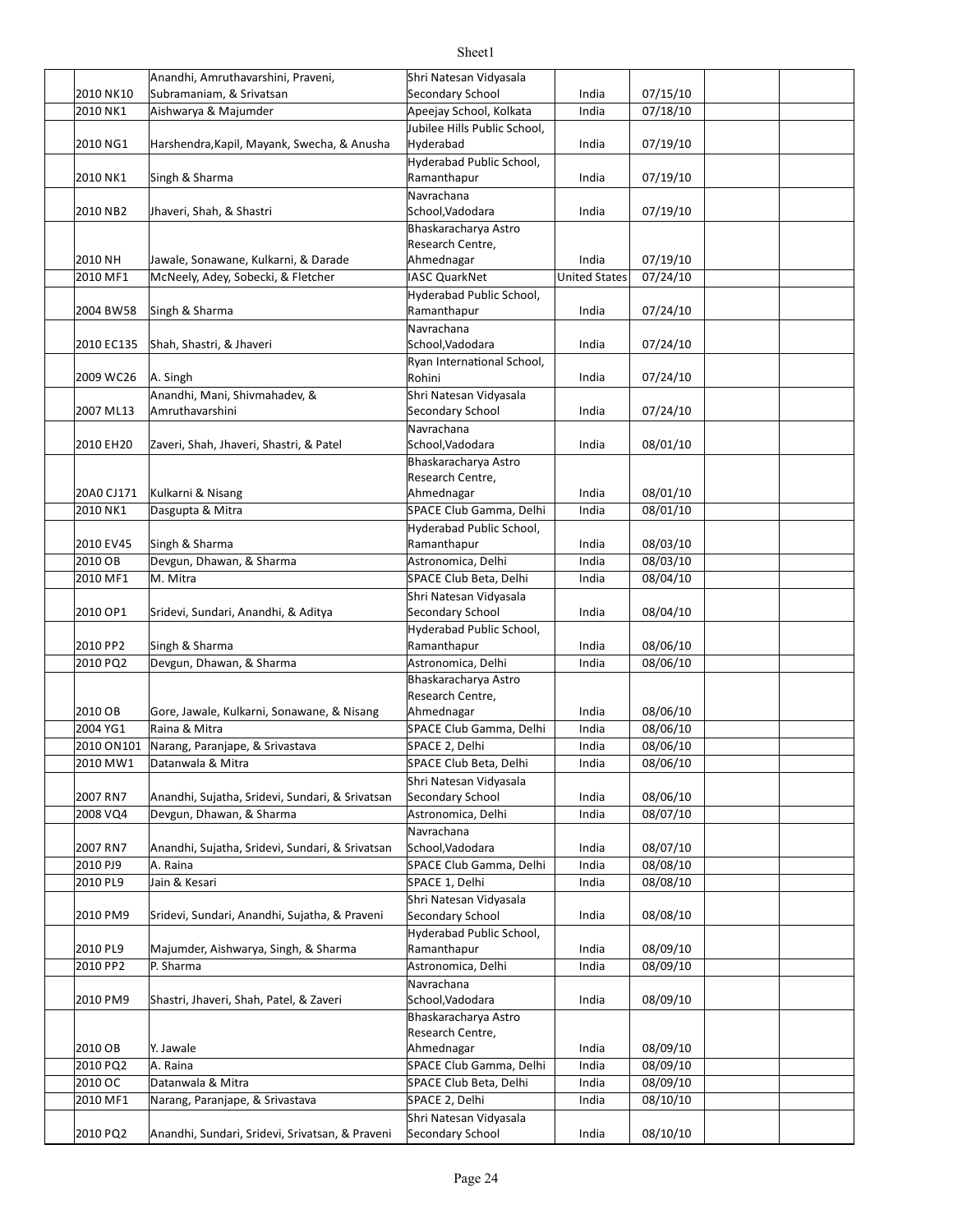|                          |                                                                          | Meridian School, Banjara                          |                                      |                      |  |
|--------------------------|--------------------------------------------------------------------------|---------------------------------------------------|--------------------------------------|----------------------|--|
| 2010 PP2                 | Safarali, Puneeth, & Hari                                                | Hills, Hyderabad                                  | India                                | 08/10/10             |  |
| 2010 PK9                 | Naidu, Bhattam, Vaishnavi, Vignesh, & Anand                              | St. Joseph Public School,<br>Hyderabad            | India                                | 08/10/10             |  |
| 2010 OR1                 | Singh & Sharma                                                           | Hyderabad Public School,<br>Ramanthapur           | India                                | 08/12/10             |  |
| 2010 PM9                 | Sharma, Devgun, Dhawan, Arora                                            | Astronomica, Delhi                                | India                                | 08/12/10             |  |
|                          |                                                                          | Navrachana                                        |                                      |                      |  |
| 2004 LJ                  | Shah, Shastri, & Patel                                                   | School, Vadodara                                  | India                                | 08/12/10             |  |
| 2009 EO2                 | M. Mitra                                                                 | SPACE Club Beta, Delhi                            | India                                | 08/12/10             |  |
| <b>NEO Confirmations</b> |                                                                          |                                                   |                                      |                      |  |
|                          |                                                                          | <b>School</b>                                     | IASC, All-India, 2010 Jul 2 - Aug 18 |                      |  |
| <b>Object</b>            | <b>Students</b>                                                          | Ryan International School,                        | Location                             | Date                 |  |
| 2010 NB                  | A. Singh                                                                 | Rohini                                            | India                                | 07/02/10             |  |
| 2010 NG                  | Sharma, Devgun, & Dhawan                                                 | Astronomica, Delhi                                | India                                | 07/05/10             |  |
|                          |                                                                          | Ryan International School,                        |                                      |                      |  |
| 2010 NM                  | Singh & Wadhwa                                                           | Rohini                                            | India                                | 07/06/10             |  |
| 2010 NN                  | Adey, Fletcher, McNeely, & Sobecki                                       | <b>IASC QuarkNet</b>                              | <b>United States</b>                 | 07/07/10             |  |
| 2010 NG1                 | Shah, Shastri, & Jhaveri                                                 | Navrachana<br>School, Vadodara                    | India                                | 07/07/10             |  |
| 2010 NV1                 | Anandhi, Shivmahadev, Pragadesh, Praveni, &<br>Aditya                    | Shri Natesan Vidyasala<br>School                  | India                                | 07/10/10             |  |
| 2004 RR109               | Sharma, Dhawan, Devgun, & Arora                                          | Astronomica, Delhi                                | India                                | 07/14/10             |  |
|                          |                                                                          | Ryan International School,                        |                                      |                      |  |
| 2010 NB2                 | A. Singh                                                                 | Rohini                                            | India                                | 07/15/10             |  |
| 2010 OA                  | Anand, Vaishnavi, Raja, & Prerna                                         | St. Joseph Public School,<br>Hyderabad            | India                                | 07/18/10             |  |
|                          |                                                                          | The Jain International                            |                                      |                      |  |
| 2010 OB                  | Vasistha, Aggrawal, Gupta, & Nishita                                     | School, Hyderabad                                 | India                                | 07/19/10             |  |
| 2010 OE22<br>2010 OR1    | Datanwala & Mitra<br>A. Raina                                            | SPACE Club Beta, Delhi<br>SPACE Club Gamma, Delhi | India<br>India                       | 07/23/10<br>07/23/10 |  |
|                          |                                                                          | Bhaskaracharya Astro                              |                                      |                      |  |
|                          |                                                                          | Research Centre,                                  |                                      |                      |  |
| 2010 OE22                | Nisang, Jawale, & Kulkarni                                               | Ahmednagar                                        | India                                | 07/24/10             |  |
| 2010 OL100               | Narang, Paranjape, & Srivastava                                          | SPACE 2, Delhi                                    | India                                | 08/01/10             |  |
| 2010 OF101               | Anandhi, Sundari, Sridevi, Subramanian,<br>Amrutha, & Varshini           | Shri Natesan Vidyasala<br>Secondary School        | India                                | 08/02/10             |  |
| 2010 PJ                  | Shah, Shastri, Jhaveri, Patel, & Zaveri                                  | Navrachana<br>School, Vadodara                    | India                                | 08/03/10             |  |
|                          |                                                                          | Ryan International School,                        |                                      |                      |  |
| 2010 PP2                 | A. Singh                                                                 | Rohini                                            | India                                | 08/04/10             |  |
| 2008 VQ4                 | Devgun, Dhawan, & Sharma                                                 | Astronomica, Delhi                                | India                                | 08/12/10             |  |
| 2007 RN7                 | Anandhi, Sujatha, Sridevi, Sundari, & Srivatsan                          | Navrachana<br>School, Vadodara                    | India                                | 08/12/10             |  |
|                          | <b>Main Belt Asteroid Discoveries</b>                                    |                                                   |                                      |                      |  |
|                          |                                                                          |                                                   | IASC, All-India, 2010 Jul 2 - Aug 18 |                      |  |
| <b>Object</b>            | <b>Students</b>                                                          | <b>School</b>                                     | Location                             | Date                 |  |
| 2010 LM109               | A. McNeely & M. McNeely<br>Kopycinska, Lewandowski, Przygucki, Urbanski, | QuarkNet<br>Gimnazjum Miejskie im. M.             | <b>United States</b>                 | 06/13/10             |  |
| 2010 MN2                 | Woznicki, & Urbanski                                                     | Kopernika<br>Varna High School of                 | Poland                               | 06/18/10             |  |
| 2010 MR4                 | Nedelchev, Iordanov, & Radeva                                            | <b>Natural Sciences</b>                           | <b>Bulgaria</b>                      | 06/18/10             |  |
| 2010 PO24                | Singh & Wadhwa                                                           | Ryan International School,<br>Rohini              | India                                | 08/06/10             |  |
|                          |                                                                          | Ryan International School,                        |                                      |                      |  |
| 2010 PL26                | Singh & Wadhwa                                                           | Rohini                                            | India                                | 08/06/10             |  |
| 2010 PU57                | Narang, Paranjape, & Srivastava                                          | SPACE 2, Delhi                                    | India                                | 08/08/10             |  |
| 2010 PV57                | Narang, Paranjape, & Srivastava                                          | SPACE 2, Delhi                                    | India                                | 08/08/10             |  |
|                          | <b>Virtual Impactor Observations</b>                                     |                                                   | IASC, All-India, 2010 Jul 2 - Aug 18 |                      |  |
| <b>Object</b>            | <b>Students</b>                                                          | <b>School</b>                                     | Location                             | <b>Date</b>          |  |
|                          |                                                                          |                                                   |                                      |                      |  |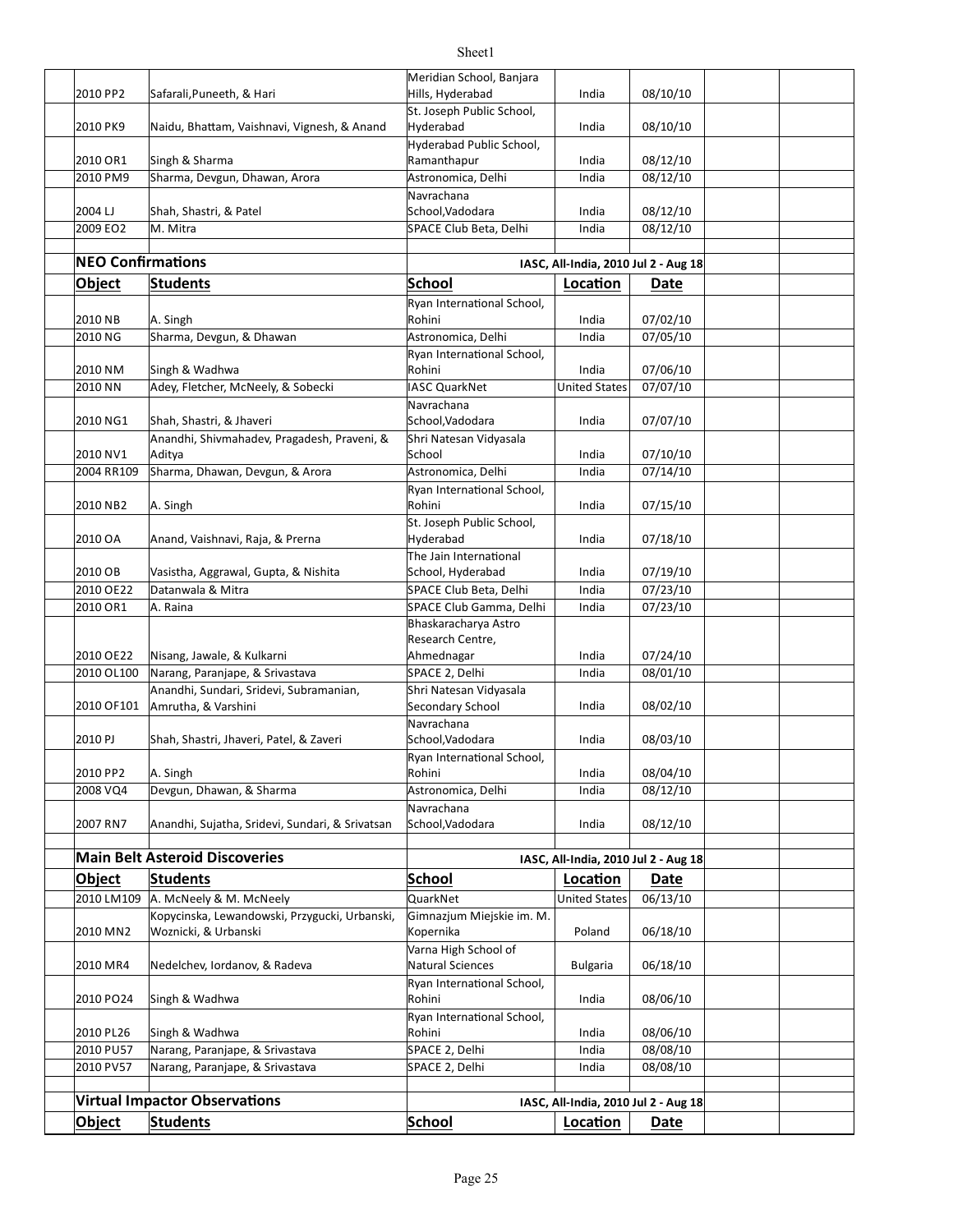| 2010 MF1                | Kopycinska, Lewandowski, Przygucki, Urbanski,<br>Woznicki, Urbanski     | Gimnazjum Miejskie im. M.<br>Kopernika            | Poland                               | 06/27/10             |  |
|-------------------------|-------------------------------------------------------------------------|---------------------------------------------------|--------------------------------------|----------------------|--|
| 2010 NB2                | Jhaveri, Shah, & Shastri                                                | Navrachana<br>School, Vadodara                    | India                                | 07/19/10             |  |
|                         |                                                                         |                                                   |                                      |                      |  |
| 2010 Aug 23 - Oct 8     |                                                                         |                                                   |                                      |                      |  |
|                         | <b>International Asteroid Search Campaign</b>                           |                                                   |                                      |                      |  |
|                         | <b>NASA WISE Asteroid Search Campaign</b>                               |                                                   |                                      |                      |  |
|                         |                                                                         |                                                   |                                      |                      |  |
| <b>NEO Observations</b> |                                                                         |                                                   | IASC, NASA WISE, 2010 Aug 23 - Oct 8 |                      |  |
| <b>Object</b>           | Students                                                                | School                                            | Location                             | Date                 |  |
| 2010 MF1                | Dimitrov, Ibriamov, & Radeva                                            | Konstantin Preslavsky<br>University               | <b>Bulgaria</b>                      | 08/22/10             |  |
| 2010 PY75               | Gospodinova & Radeva                                                    | First Language School                             | <b>Bulgaria</b>                      | 08/22/10             |  |
| 2010 PS66               | Silva, Goncalves, Ribeiro, Kroth, Lyra, & Palaro                        | Universidade Federal de<br>São Carlos             | Brazil                               | 08/22/10             |  |
| 2010 PS66               | Kalmus, Matos, Dalla-Costa, Franco, & Tavares                           | Universidade Federal de<br>São Carlos             | Brazil                               | 08/22/10             |  |
|                         | Nandhi, Sujatha, Shiv, Mahadev, Amrutha, &                              | Shri Natesan Vidyasala                            |                                      |                      |  |
| 2007 LL                 | Varshini                                                                | Secondary School                                  | India                                | 08/22/10             |  |
| 2010 PR66               | A.E. Martinez                                                           | Secundaria Benito Juarez<br>Konstantin Preslavsky | Mexico                               | 08/22/10             |  |
| 2010 OC                 | Ibryamov & Radeva                                                       | University                                        | <b>Bulgaria</b>                      | 08/23/10             |  |
| 2004 BO41               | Gospodinova & Radeva                                                    | First Language School                             | <b>Bulgaria</b>                      | 08/23/10             |  |
| 2010 PS65               | Kukawa, Abraham, & Campbell                                             | Delta State University                            | MS                                   | 08/23/10             |  |
| 2010 OD101              | Pannill & Partlo                                                        | Meredith College                                  | <b>NC</b>                            | 08/23/10             |  |
|                         |                                                                         | Lincoln Way North High                            |                                      |                      |  |
| 2000 PQ27<br>2005 GE59  | P. Piper<br>Rodriguez, Bennett, Vega, & Elliot                          | School                                            | IL<br>TX                             | 08/23/10<br>08/23/10 |  |
| 2010 PR66               | S. Caldwell                                                             | Mountain View College<br>Vernon High School       | ТX                                   | 08/23/10             |  |
|                         |                                                                         | Universidade Federal de                           |                                      |                      |  |
| 2010 MF1                | Silva, Goncalves, Ribeiro, Lyra, Palaro, & Kalmus                       | São Carlos                                        | Brazil                               | 08/24/10             |  |
| 2010 MF1                | Matos, Dalla-Costa, Franco, Tavares, Zaparolli, &<br><b>Barbosa</b>     | Universidade Federal de<br>São Carlos             | Brazil                               | 08/24/10             |  |
| 2010 PR66               | Bydgoszcz, Jaszak, Ciurko, & Wojewoda                                   | Liceum Ogólnokształcące                           | Poland                               | 08/24/10             |  |
| 2009 WC26               | A. McNeely & M. McNeely                                                 | Bremen High School                                | IN                                   | 08/24/10             |  |
| 2000 PQ27               | Anandhi, Praveni, Pragadeesh, Amrutha, &<br>Varshini                    | Shri Natesan Vidyasala<br>Secondary School        | India                                | 08/24/10             |  |
| 2003 YO3                | Ibryamov & Radeva                                                       | Konstantin Preslavsky<br>University               | <b>Bulgaria</b>                      | 08/26/10             |  |
| 2006 BN6                | Gospodinova & Radeva                                                    | First Language School                             | <b>Bulgaria</b>                      | 08/26/10             |  |
| 2007 TY18               | Pandey, Veon, & Vega                                                    | Mountain View College                             | TX                                   | 08/26/10             |  |
| 2010 PY22               | Ogg & Harris                                                            | Madisonville High School                          | TX                                   | 08/26/10             |  |
| 2009 WC26               | S. Caldwell                                                             | Vernon High School                                | TX                                   | 08/26/10             |  |
| 2004 SC56               | S. Kirby                                                                | Ranger High School<br>Universidade Federal de     | TX                                   | 08/26/10             |  |
| 2010 PY75               | Capobianco, Ribeiro, Silva, Prando, & Tavares                           | São Carlos                                        | Brazil                               | 08/27/10             |  |
| 2010 PY75               | Franco, Lyra, Braga, Wel, & Goncalves                                   | Universidade Federal de<br>São Carlos             | Brazil                               | 08/27/10             |  |
| 2010 PM9                | A. McNeely & M. McNeely                                                 | Bremen High School                                | IN                                   | 08/27/10             |  |
| 2010 PY22               | Anandhi, Mani, Shiv, & Mahadev                                          | Shri Natesan Vidyasala<br>Secondary School        | India                                | 08/27/10             |  |
| 2010 ON101              | Ibryamov & Radeva                                                       | Konstantin Preslavsky<br>University               | <b>Bulgaria</b>                      | 08/28/10             |  |
| 2003 FC5                | Kukawa, Roberson, Campbell, & Abraham                                   | Delta State University                            | ΜS                                   | 08/28/10             |  |
| 2010 PY22               | Bennett, Vega, & Fraser                                                 | Mountain View College                             | TX                                   | 08/28/10             |  |
| 2010 NK1                | S. Caldwell                                                             | Vernon High School                                | TX                                   | 08/28/10             |  |
| 2010 PD57               | Gospodinova & Radeva<br>Silva, Goncalves, Zaparolli, Oliveira, Torigoe, | First Language School<br>Universidade Federal de  | <b>Bulgaria</b>                      | 08/28/10             |  |
| 2010 PD57               | Matos, & Paiva<br>Ribeiro, Wel, Franco, Tavares, Capobianco,            | São Carlos<br>Universidade Federal de             | Brazil                               | 08/31/10             |  |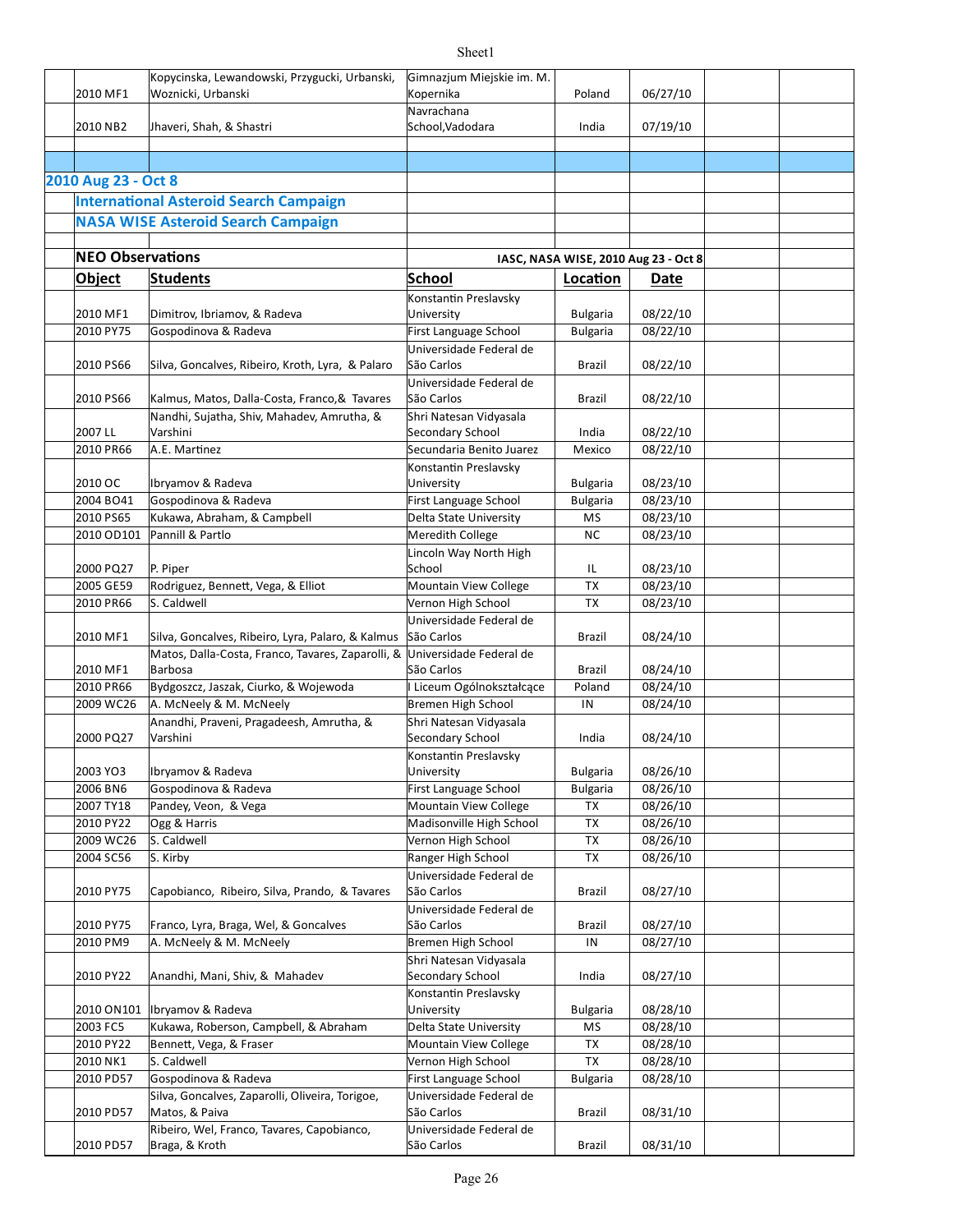#### 2010 MF1 | Rokita, Sobczuk, Szulc, & Kiljan | Toruniu | Toruniu | Poland | 08/31/10 2010 PS65 Banandhi, Shiv, Mahadev, & Sridevi Statem Secondary School Show and a Research 108/31/10 2010 OB A.E. Mar[nez Mexico 08/31/10 Secundaria Benito Juarez 2010 RY3 Sandoval, Sanchez, & Romero School School AZ 09/05/10 2010 P02 Stolarz, Shake, DePorto, Wiggs, & Piper School Stolar School II (199/05/10 2010 RB Elliot, Barajas, & Morris Mountain View College TX 09/05/10 2010 RZ11 Ogg & Rothrock Madisonville High School TX 09/05/10 2010 PS65 1st Period **Demonity Community Properties Accord Properties Community Properties Accord Properties Co** 2010 RS3 Gospodinova & Radeva **First Language School** Bulgaria 09/06/10 2010 QA5 Pannill & Partlo Neredith College NC 09/06/10 2010 RT3 Bydgoszcz, Jaszak, Ciurkom & Wojewoda |I Liceum Ogólnokształcące | Poland | 09/07/10 2010 MW1 Stolarz, Shake, DePorto, Wiggs, & Piper School Stolar School Stolar (199/07/10 2010 RF12 Huerta, Ortega, & Fraser Mountain View College TX 09/07/10 2010 RX30 K. Ogg **COMEN COMEN COMEN COMEN COMEN COMEN COMEN COMEN COMEN COMEN COMEN COMEN COMEN COMEN COMEN COMEN COMEN COMEN COMEN COMEN COMEN COMEN COMEN COMEN COMEN COMEN COMEN COMEN COMEN COMEN COMEN COMEN COMEN COMEN** 2010 RV11 N. Dye Vernon High School TX 09/07/10 2010 RX30 Poland 09/08/10 Ibryamov & Radeva 2010 RX30 Gospodinova & Radeva **First Language School** Bulgaria 09/08/10 2010 RT3 Kukawa, Lorenz, Roberson, McKnight, & Krugler |Delta State University | MS | 09/08/10 2010 RE31 Pannill & Partlo **Network College** NC 09/08/10 2010 RK42 Randazzo, Ryder, Hutchins, & Dull College of Idaho College of International College of Idaho College of Idaho 2010 RM42 Rokita, Sobczuk, Szulc, & Kiljan Marthur Mortoniu all Poland | 09/08/10 2010 RX3 Bydgoszcz, Jaszak, Ciurko, Lebioda, & Wojewoda |I Liceum Ogólnokształcące | Poland | 09/08/10 2010 RF42 Yotov & Saynova Notel Society Society Scotland | 09/08/10 2010 RZ11 | A.E. Martinez Mexico 1 | Mexico | Mexico | 09/08/10 2010 RF12 S. Kirby **Cannet Communist Communist Communist Ranger High School TX** 09/08/10 2010 RJ4 | Ibryamov & Radeva University Bulgaria 09/09/10 2010 RC12 Gospodinova & Radeva First Language School Bulgaria 09/09/10 2010 OE22 Pannill & Partlo **Network College** NC 09/09/10 2010 RK42 Poland 09/09/10 Rokita, Sobczuk, Szulc, & Kiljan 2010 RM42 Bydgoszcz, Jaszak, Ciurko, Lebioda, & Wojewoda |I Liceum Ogólnokształcące | Poland | 09/09/10 2010 RQ30 SAnderson, Blankinship, Cathey, & Jones May High School TX 7 09/09/10 2010 RU30 T. Boatman Vernon High School TX 09/09/10 2010 RL43 Kirby & Dowell **Example 2010** Ranger High School TX 109/09/10 2010 RA AZ 09/09/10 Palmer, Topete, & Jamison 2010 RX45 Brazil 09/12/10 Silva, Zaparolli, Oliveira, Ribeiro, & Wel 2010 RX45 Franco, Tavares, Capobianco, Braga, & Kroth São Carlos Santos Razil | 09/12/10 2010 RS3 Randazzo, Rider, Hutchins, & Dull College of Idaho | ID | 09/12/10 2010 RJ43 Poland 09/12/10 Rokita, Sobczuk, Szulc, & Kiljan 2010 PR66 Gurnicz, DeViney, & Lara Mountain View College | TX | 09/12/10 2010 RA | Ibryamov & Radeva University Bulgaria 09/13/10 2010 RJ53 D. Rothrock Madisonville High School TX 09/13/10 2010 RJ4 S. Keeling Same Section Contract Community School TX 109/13/10 2010 RL43 IL 09/13/10 Luberda & Hoefe Yerkes Observatory 2010 RS80 Randazzo, Rider, Hutchins, & Dull College of Idaho 1D | 09/15/10 2010 RA91 | Rokita, Sobczuk, Szulc, & Kiljan | Toruniu | Toruniu | Poland | 09/15/10 Zespół Szkól nr 10 w Toruniu Shri Natesan Vidyasala Secondary School Howenstine High Magnet School Lincoln Way North High School Ogg & Rothrock Gospodinova & Radeva Pannill & Partlo Lincoln Way North High School Konstantin Preslavsky University Gospodinova & Radeva Pannill & Partlo Zespół Szkól nr 10 w Toruniu Edinburgh Astronomical Society Konstantin Preslavsky University Pannill & Partlo Zespół Szkól nr 10 w Toruniu Kirby & Dowell Howenstine High Magnet School Universidade Federal de São Carlos Universidade Federal de São Carlos Zespół Szkól nr 10 w Toruniu Konstantin Preslavsky University D. Rothrock Zespół Szkól nr 10 w Toruniu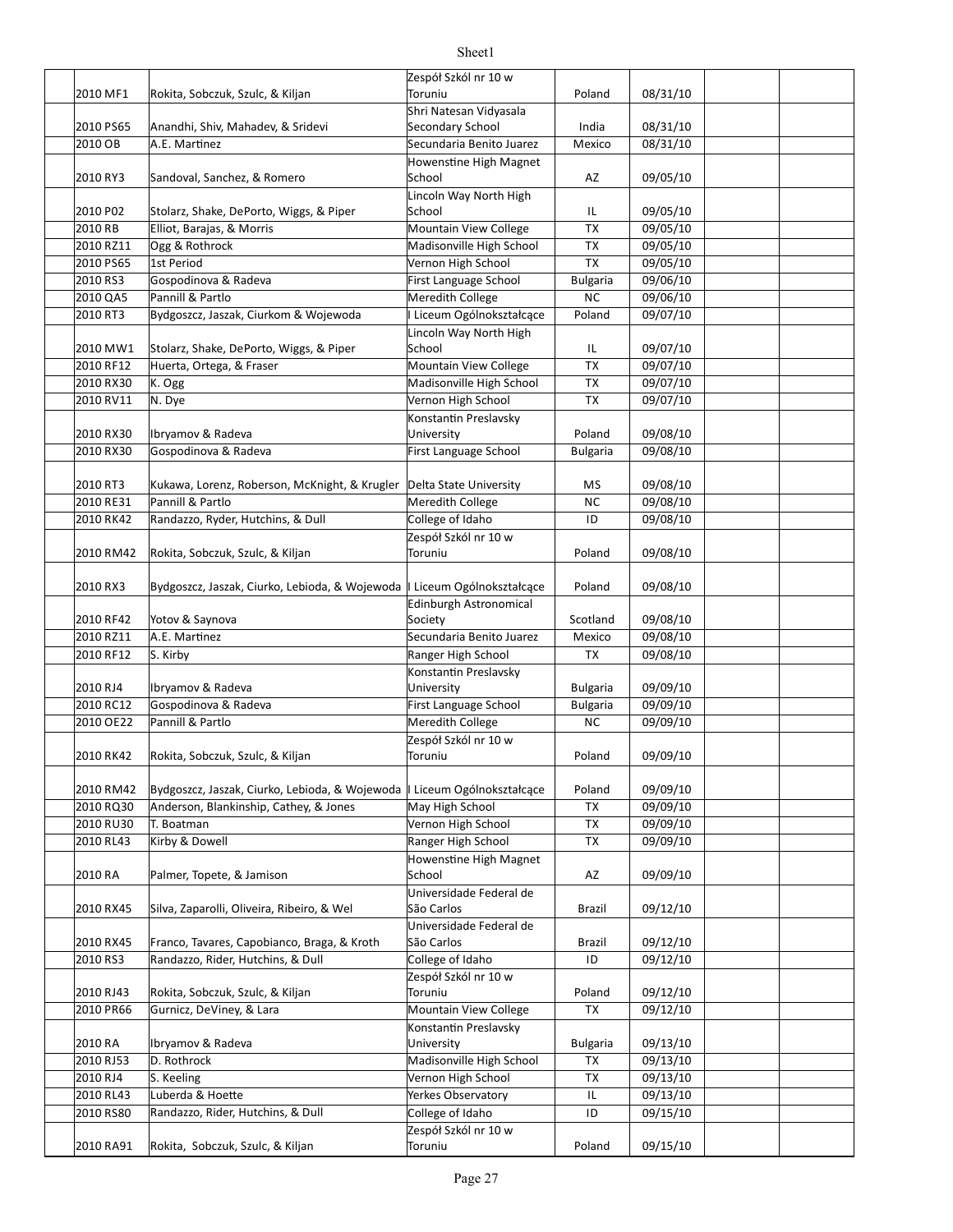| 2010 RP80                | Bydgoszcz, Jaszak, Ciurko, Lebioda, & Wojewoda   Liceum Ogólnokształcące |                                       | Poland                               | 09/15/10 |  |
|--------------------------|--------------------------------------------------------------------------|---------------------------------------|--------------------------------------|----------|--|
| 2010 RQ64                | A. McNeely & M. McNeely                                                  | Bremen High School                    | IN                                   | 09/15/10 |  |
|                          |                                                                          |                                       |                                      |          |  |
| 2010 RM80                | Bydgoszcz, Jaszak, Ciurko, Lebioda, & Wojewoda   Liceum Ogólnokształcące |                                       | Poland                               | 09/17/10 |  |
| 2010 RA91                | Zhang & Payapilly                                                        | Team NENU                             | China & India                        | 09/17/10 |  |
|                          |                                                                          | Konstantin Preslavsky                 |                                      |          |  |
| 2010 RN80                | Ibryamov & Radeva                                                        | University                            | <b>Bulgaria</b>                      | 09/18/10 |  |
| 2010 RT3                 | Kukawa, Abraham, Roberson, & Lorenz                                      | Delta State University                | MS                                   | 09/18/10 |  |
| 2010 RP64                | Silva, Zaparolli, Tavares, Braga, Kroth, Silva,<br>Martins, & Prando     | Universidade Federal de<br>São Carlos | Brazil                               | 09/18/10 |  |
| 2010 RA91                | Chaing & Regino                                                          | Vernon High School                    | <b>TX</b>                            | 09/18/10 |  |
|                          |                                                                          | Konstantin Preslavsky                 |                                      |          |  |
| 2010 JE                  | Ibryamov & Radeva                                                        | University                            | <b>Bulgaria</b>                      | 09/21/10 |  |
| 2010 RP80                | Gospodinova & Radeva                                                     | First Language School                 | <b>Bulgaria</b>                      | 09/21/10 |  |
|                          |                                                                          | Zespół Szkól nr 10 w                  |                                      |          |  |
| 2010 RN80                | Rokita, Sobczuk, Szulc, & Kiljan                                         | Toruniu                               | Poland                               | 09/21/10 |  |
| 2010 SJ                  | Lagunez, Robertson, & Hafey                                              | Brookhaven College                    | TX                                   | 09/21/10 |  |
|                          |                                                                          | Howenstine High Magnet                |                                      |          |  |
| 2010 RM42                | Palmer, Youngblood, & Jamison                                            | School                                | AZ                                   | 09/21/10 |  |
| P2010R2                  | Frase, Naseem, & Ortega                                                  | Mountain View College                 | <b>TX</b>                            | 09/21/10 |  |
| 2002 TY57                | Cathey, Jones, Fleenor, & Cox                                            | May High School                       | <b>TX</b>                            | 09/21/10 |  |
|                          |                                                                          | Shri Natesan Vidyasala                |                                      |          |  |
| 2010 SF                  | Anandhi                                                                  | Secondary School                      | India                                | 09/23/10 |  |
| 2010 RN80                | C. Hafey                                                                 | Brookhaven College                    | <b>TX</b>                            | 09/23/10 |  |
| 2005 WK4                 | A. Ekwerike                                                              | Science Research Medicine             | TX                                   | 09/23/10 |  |
| 2010 RN80                | Luberda & Hoette                                                         | Yerkes Observatory                    | WI                                   | 09/23/10 |  |
|                          |                                                                          | Konstantin Preslavsky                 |                                      |          |  |
| 2010 RP80                | Ibryamov & Radeva                                                        | University                            | <b>Bulgaria</b>                      | 09/23/10 |  |
| 2010 OD101               | Gospodinova, Nedelchev, & Radeva                                         | First Language School                 | <b>Bulgaria</b>                      | 09/25/10 |  |
| 1997 GH28                | Kukawa, Roberson, & Lorenz                                               | Delta State University                | MS                                   | 09/25/10 |  |
|                          | Wellichan, Zaparolli, Torigoe, Matos, Ribeiro,                           | Universidade Federal de               |                                      |          |  |
| 2002 TY57                | Silva, & Scaloppi                                                        | São Carlos                            | Brazil                               | 09/25/10 |  |
|                          |                                                                          | Universidade Federal de               |                                      |          |  |
| 2001 TY57                | Braga, Tavares, Capobianco, & Franco                                     | São Carlos                            | Brazil                               | 09/25/10 |  |
| 2010 OC                  | Bydgoszcz, Jaszak, Ciurko, Lebioda, & Wojewoda   Liceum Ogólnokształcące |                                       | Poland                               | 09/25/10 |  |
| 2003 YO3                 | C. Hafey                                                                 | Brookhaven College                    | <b>TX</b>                            | 09/25/10 |  |
| 2010 RC130               | DeLeon, Rodriguez, & Huerta                                              | Mountain View College                 | <b>TX</b>                            | 09/25/10 |  |
| 2000 TJ1                 | J. Bhalero                                                               | Mountain View College                 | TX                                   | 09/25/10 |  |
| 2010 SV3                 | Pennartz & Campbell                                                      | Vernon High School                    | <b>TX</b>                            | 09/25/10 |  |
| 2005 RR6                 | B. Pennartz                                                              | Vernon High School                    | ТX                                   | 09/25/10 |  |
|                          |                                                                          | Konstantin Preslavsky                 |                                      |          |  |
| 2010 RN80                | Ibryamov & Radeva                                                        | University                            | <b>Bulgaria</b>                      | 09/27/10 |  |
|                          |                                                                          | Konstantin Preslavsky                 |                                      |          |  |
| 2001 TX44                | Ibryamov & Radeva                                                        | University                            | <b>Bulgaria</b>                      | 09/27/10 |  |
| 2010 MF1                 | Gospodinova & Radeva                                                     | First Language School                 | <b>Bulgaria</b>                      | 09/27/10 |  |
| 2010 WT1                 | Gospodinova & Radeva                                                     | First Language School                 | <b>Bulgaria</b>                      | 09/27/10 |  |
| 2010 RT80                | Kukawa, Abraham, Roberson, & Lorenz                                      | Delta State University                | ΜS                                   | 09/27/10 |  |
| 2010 RC12                | P. Randazzo, M. Rider, R. Hutchins, & E. Dull                            | College of Idaho                      | ID                                   | 09/27/10 |  |
|                          |                                                                          |                                       |                                      |          |  |
| 2010 RB130               | Bydgoszcz, Jaszak, Ciurko, Lebioda, & Wojewoda                           | I Liceum Ogólnokształcące             | Poland                               | 09/27/10 |  |
|                          |                                                                          | <b>Edinburgh Astronomical</b>         |                                      |          |  |
| 2010 RM42                | V. Yotov & D. Saynova                                                    | Society                               | Scotland                             | 09/27/10 |  |
|                          |                                                                          | Lincoln Way North High                |                                      |          |  |
| 2010 RE12                | DePorto, Stolarz, Wiggs, Shake, & Piper                                  | School                                | IL.                                  | 09/27/10 |  |
| 2010 RV30                | DeLeon, Pargas, & Rodriguez                                              | Mountain View College                 | TX                                   | 09/27/10 |  |
| <b>NEO Confirmations</b> |                                                                          |                                       |                                      |          |  |
|                          |                                                                          |                                       | IASC, NASA WISE, 2010 Aug 23 - Oct 8 |          |  |
| <b>Object</b>            | <b>Students</b>                                                          | <b>School</b>                         | Location                             | Date     |  |
| 2009 ME9                 | Bydgoszcz, Jaszak, Ciurko, & Wojewoda                                    | Liceum Ogólnokształcące               | Poland                               | 08/31/10 |  |
| 2010 RC12                | Kukawa & Lorenz                                                          | Delta State University                | ΜS                                   | 09/04/10 |  |
| 2010 RQ30                | Randazzo, Ryder, & Dull                                                  | College of Idaho                      | ID                                   | 09/04/10 |  |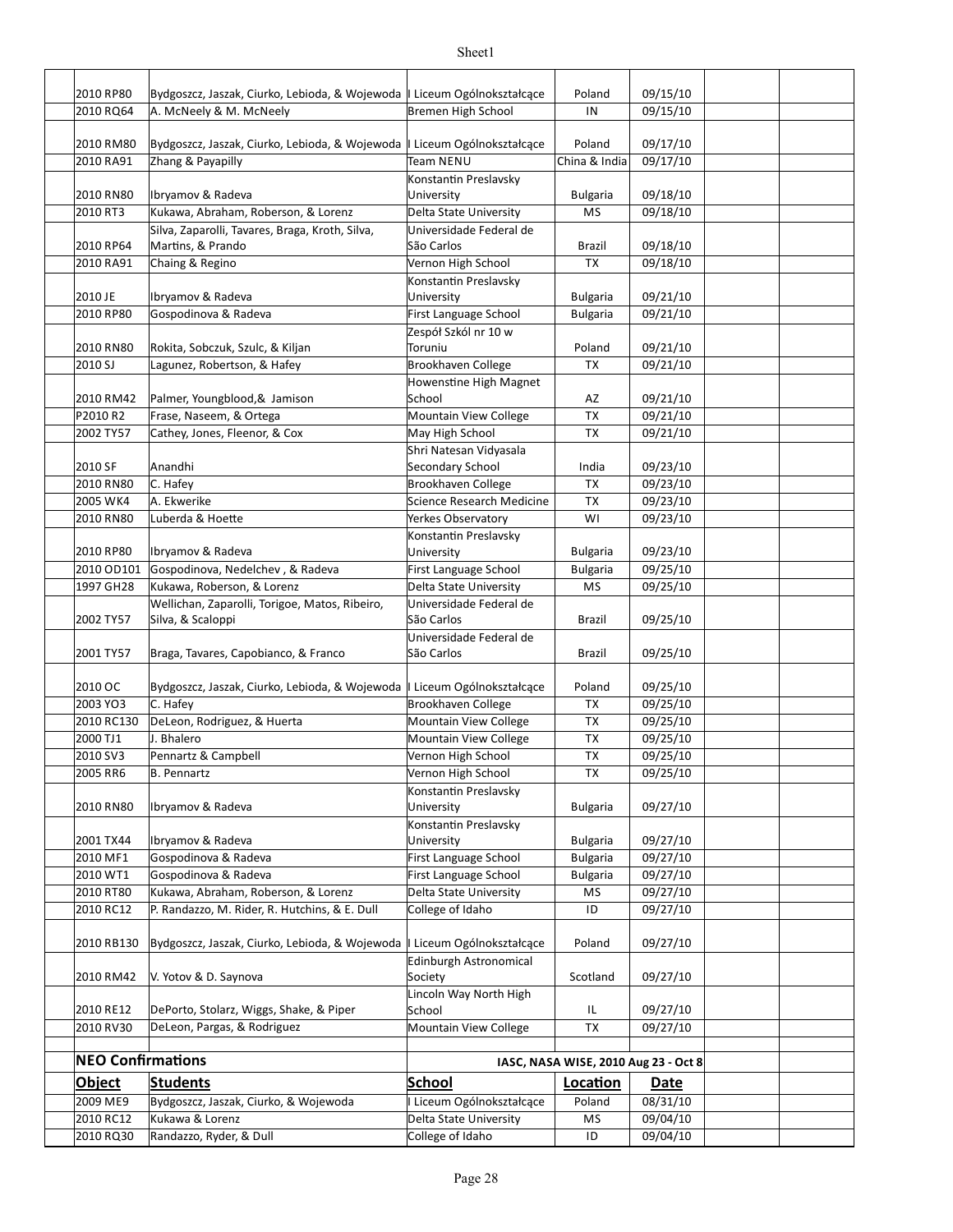|                         | 2010 R1 (Com Bydgoszcz, Jaszak, Ciurko, & Wojewoda   | Liceum Ogólnokształcące       | Poland                               | 09/05/10 |  |
|-------------------------|------------------------------------------------------|-------------------------------|--------------------------------------|----------|--|
| 2010 RG42               | Cathey, Ringler, Jones, Sharrer, & Anderson          | May High School               | TX                                   | 09/05/10 |  |
| 2010 RG42               | Singleton, Fleenor, Cox, & Blankinship               | May High School               | TX                                   | 09/05/10 |  |
| 2010 RS30               | S. Kirby                                             | Ranger High School            | <b>TX</b>                            | 09/05/10 |  |
|                         |                                                      | Konstantin Preslavsky         |                                      |          |  |
| RR86A02                 | Ibryamov & Radeva                                    | University                    | <b>Bulgaria</b>                      | 09/06/10 |  |
|                         |                                                      |                               |                                      |          |  |
|                         |                                                      |                               |                                      |          |  |
| 2010 RJ42               | Kukawa, Lorenz, Roberson, McKnight, & Krugler        | Delta State University        | ΜS                                   | 09/06/10 |  |
| 2010 RG31               | Randazzo, Ryder, Hutchins, & Dull                    | College of Idaho              | Idaho                                | 09/06/10 |  |
|                         |                                                      | Zespół Szkól nr 10 w          |                                      |          |  |
| 2010 RK43               | Rokita, Sobczuk, Szulc, & Kiljan                     | Toruniu                       | Poland                               | 09/07/10 |  |
|                         |                                                      | Edinburgh Astronomical        |                                      |          |  |
| 2010 RL43               | Yotov & Saynova                                      | Society                       | Scotland                             | 09/07/10 |  |
|                         |                                                      | Shri Natesan Vidyasala        |                                      |          |  |
| 2010 RL42               | Anandhi                                              | Secondary School              | India                                | 09/07/10 |  |
| 2010 RO80               | Pannill & Partlo                                     | Meredith College              | <b>NC</b>                            | 09/12/10 |  |
| 2010 RT80               | A. McNeely & M. McNeely                              | Bremen High School            | IN                                   | 09/12/10 |  |
|                         |                                                      | Edinburgh Astronomical        |                                      |          |  |
| 2010 RQ80               | Yotov & Saynova                                      | Society                       | Scotland                             | 09/12/10 |  |
| 2010 RP80               | C. Garza                                             | Vernon High School            | TX                                   | 09/12/10 |  |
| 2010 RR80               | Kirby & Crawford                                     | Ranger High School            | <b>TX</b>                            | 09/12/10 |  |
| 2010 SV3                | Nedelchev & Radeva                                   | First Language School         | <b>Bulgaria</b>                      | 09/17/10 |  |
|                         | 2010 R2 (Com Rodriguez, Pargas, & Fraser             | Mountain View College         | TX                                   | 09/17/10 |  |
| 2010 SD12               | A.E. Martinez                                        | Secundaria Benito Juarez      | Mexico                               | 09/18/10 |  |
|                         |                                                      | Howenstine High Magnet        |                                      |          |  |
| 2010 SX3                | Palmer, Youngblood, & Jamison                        | School                        | AZ                                   | 09/18/10 |  |
|                         |                                                      | Lincoln Way North High        |                                      |          |  |
|                         | 2010 BK118   DePorto, Stolarz, Wiggs, Shake, & Piper | School                        | IL                                   | 09/21/10 |  |
|                         | P/2010 R2 (CoFrase, Naseem, & Ortega                 | Mountain View College         | TX                                   | 09/21/10 |  |
| 2010 OC127 K. Ogg       |                                                      | Madisonville High School      | TX                                   | 09/28/10 |  |
|                         |                                                      |                               |                                      |          |  |
|                         |                                                      |                               |                                      |          |  |
|                         | <b>Main Belt Asteroid Discoveries</b>                |                               | IASC, NASA WISE, 2010 Aug 23 - Oct 8 |          |  |
|                         |                                                      |                               |                                      |          |  |
| Object                  | <b>Students</b>                                      | <b>School</b>                 | Location                             | Date     |  |
| 2010 RJ31               | T. Vorobjov                                          | <b>IASC Astronomer</b>        | England                              | 09/01/10 |  |
| 2010 RK5                | T. Vorobjov                                          | <b>IASC Astronomer</b>        | England                              | 09/01/10 |  |
| 2010 RR52               | Zhang & Payapilly                                    | Team NENU                     | China, India                         | 09/06/10 |  |
| 2010 RZ69               | T. Vorobjov                                          | <b>IASC Astronomer</b>        | England                              | 09/07/10 |  |
| 2010 RV63               | Amaya, Lagunez, Reith, & Hafey                       | Brookhaven College            | TX                                   | 09/08/10 |  |
| 2010 RW63               | Amaya, Lagunez, Reith, & Hafey                       | Brookhaven College            | TX                                   | 09/08/10 |  |
| 2010 RC70               | T. Vorobjov                                          | <b>IASC Astronomer</b>        | England                              | 09/08/10 |  |
| 2010 RB70               | T. Vorobjov                                          | IASC Astronomer               | England                              | 09/08/10 |  |
| 2010 RJ137              | A.E. Martinez                                        | Secundaria Benito Juarez      | Mexico                               | 09/08/10 |  |
| 2010 RV70               | Randazzo, Ryder, Hutchins, & Dull                    | College of Idaho              | ID                                   | 09/09/10 |  |
| 2010 RZ80               | T. Boatman                                           | Vernon High School            | TX                                   | 09/09/10 |  |
| 2010 RP96               | T. Vorobjov                                          | <b>IASC Astronomer</b>        | England                              | 09/09/10 |  |
| 2010 RJ130              | T. Vorobjov                                          | <b>IASC Astronomer</b>        | England                              | 09/09/10 |  |
| 2010 RG140              | T. Vorobjov                                          | <b>IASC Astronomer</b>        | England                              | 09/12/10 |  |
| 2010 RN80               | L. Elenin & S. Foglia                                | <b>IASC Astronomers</b>       | Russian, Italy                       | 09/12/10 |  |
| 2010 RG119              | Lagunez, Amaya, Reith, & Hafey                       | Brookhaven College            | <b>TX</b>                            | 09/12/10 |  |
| 2010 RP121              | T. Vorobiov                                          | <b>IASC Astronomer</b>        | England                              | 09/12/10 |  |
| 2010 RO121              | T. Vorobjov                                          | <b>IASC Astronomer</b>        | England                              | 09/12/10 |  |
| 2010 RT154              | A. McNeely & M. McNeely                              | Bremen High School            | IN                                   | 09/15/10 |  |
|                         |                                                      |                               |                                      |          |  |
|                         | <b>Virtual Impactor Observations</b>                 |                               | IASC, NASA WISE, 2010 Aug 23 - Oct 8 |          |  |
|                         |                                                      |                               |                                      |          |  |
| <b>Object</b>           | <b>Students</b>                                      | School                        | Location                             | Date     |  |
|                         |                                                      | <b>Edinburgh Astronomical</b> |                                      |          |  |
| 2010 PR66               | Yotov & Saynova                                      | Society                       | Scotland                             | 08/27/10 |  |
|                         |                                                      |                               |                                      |          |  |
|                         |                                                      |                               |                                      |          |  |
| 2010 Oct 18 - DCampaign | <b>International Asteroid Search</b>                 |                               |                                      |          |  |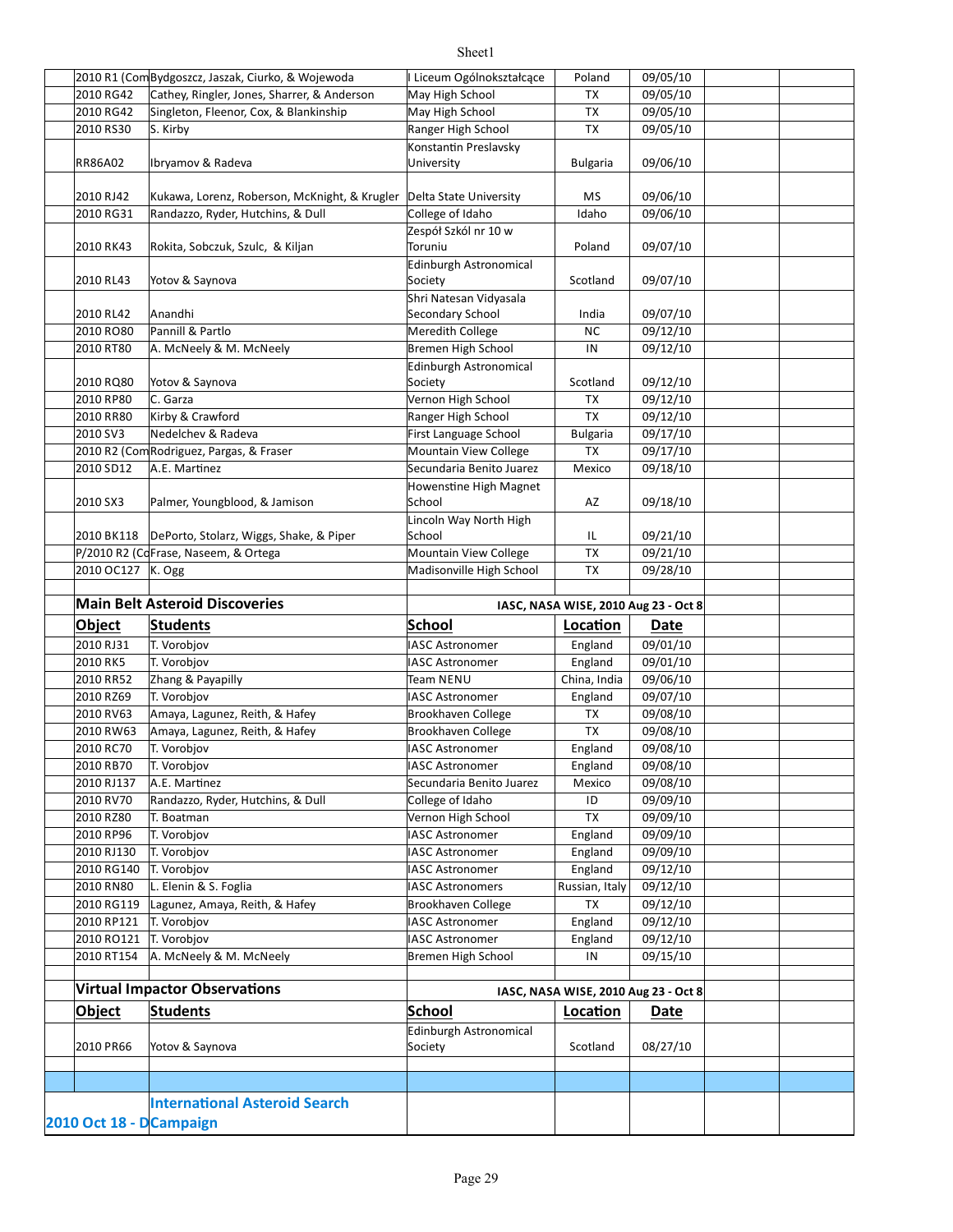|                         | <b>WISE Faulkes Asteroid Search</b>                      |                                                           |                 |          |  |
|-------------------------|----------------------------------------------------------|-----------------------------------------------------------|-----------------|----------|--|
|                         | <b>Campaign</b>                                          |                                                           |                 |          |  |
|                         | <b>NEO+ Confirmation Campaign</b>                        |                                                           |                 |          |  |
|                         | <b>Pan-STARRS Asteroid Search</b>                        |                                                           |                 |          |  |
|                         |                                                          |                                                           |                 |          |  |
| 2010 Oct 25 - DCampaign |                                                          |                                                           |                 |          |  |
| <b>NEO Observations</b> |                                                          |                                                           |                 |          |  |
|                         |                                                          | IASC, WISE-Faulkes, NEO+, Pan-STARRS, 2010 Oct 18 - Dec 3 |                 |          |  |
| Object                  | <b>Students</b>                                          | School                                                    | Location        | Date     |  |
|                         |                                                          | Konstantin Preslavsky                                     |                 |          |  |
| 2010 TC54               | Ibryamov & Radeva                                        | University                                                | <b>Bulgaria</b> | 01/16/10 |  |
|                         |                                                          | High School of Natural                                    |                 |          |  |
| 2010 TK19               | Iordanov & Radeva                                        | <b>Sciences</b>                                           | <b>Bulgaria</b> | 01/16/10 |  |
| 2010 TQ19               | Iordanov & Radeva                                        | 5th Language School                                       | <b>Bulgaria</b> | 01/17/10 |  |
| 2010 TX54               | Iordnaov, Ilieva, & Radeva                               | First Language School                                     | <b>Bulgaria</b> | 01/17/10 |  |
| 2010 RK43               | Nedelchev & Radeva                                       | <b>High Mathematical School</b>                           | <b>Bulgaria</b> | 01/17/10 |  |
|                         |                                                          | Castleknock Community                                     |                 |          |  |
| 2010 SS16               | Castleknock Community College                            | College                                                   | Ireland         | 01/17/10 |  |
|                         |                                                          | Theodore Roosevelt High                                   |                 |          |  |
| 2010 TC55               | Seitz, Caddiell, Marks, Ford, & Bouchonville             | School                                                    | OH-US           | 01/17/10 |  |
| 2010 RP80               | M. Kelly                                                 | Chaparral High School                                     | CO-US           | 01/17/10 |  |
| 2010 TJ7                | Alff, Guarienti, & Figueiro                              | Colegia Militar de Porto<br>Alegre                        | Brazil          | 01/17/10 |  |
| 2010 TF54               | V. Narang                                                | S.P.A.C.E.                                                | India           | 01/17/10 |  |
|                         |                                                          |                                                           |                 |          |  |
| 2010 TZ54               | Pitty & Buckley                                          | Dartford - Thomas Jefferson                               | UK-US           | 01/17/10 |  |
|                         |                                                          |                                                           |                 |          |  |
| 2010 TW54               | Pitty & Buckley                                          | Dartford - Thomas Jefferson                               | UK-US           | 01/17/10 |  |
| 2010 TZ54               | Koch & Mendoza                                           | Glenlola - Colleyville                                    | UK-US           | 01/17/10 |  |
| 2010 TW54               | Barton, Black, Wilde, Skates & Schafer                   | Glenlola - Colleyville                                    | UK-US           | 10/17/10 |  |
| 2010 TZ54               | I. Stuart                                                | Stroud - Bremen                                           | UK-US           | 10/17/10 |  |
| 2010 TW54               | I. Stuart                                                | Stroud - Bremen                                           | UK-US           | 10/17/10 |  |
|                         | Kopycinska, Narodzonek, Peplinski, Woznicki,             | Gimnazjum Miejskie im. M.                                 |                 |          |  |
| 2010 SK15               | Urbanski                                                 | Kopernika                                                 | Poland          | 10/17/10 |  |
| P2010R2<br>2010 TJ7     | Iordanov, Deneva, & Radeva<br>Iordanov, Deneva, & Radeva | 5th Language School<br>High Mathematical School           | <b>Bulgaria</b> | 10/18/10 |  |
|                         |                                                          |                                                           | <b>Bulgaria</b> | 10/18/10 |  |
| C2010 U2                | Pitty & Moy                                              | Dartford - Thomas Jefferson                               | UK-US           | 10/18/10 |  |
| P2010 P4                | Koch & Mendoza                                           | Glenlola - Colleyville                                    | UK-US           | 10/18/10 |  |
| P2010 P4                | I. Stuart                                                | Stroud - Bremen                                           | UK-US           | 10/18/10 |  |
| 2010 TJ54               | Iordanov, Deneva, & Radeva                               | First Language School                                     | <b>Bulgaria</b> | 10/20/10 |  |
| 2010 TP55               | M. Kelly                                                 | Chaparral High School                                     | CO-US           | 10/20/10 |  |
|                         |                                                          | Castleknock Community                                     |                 |          |  |
| 2010 UB                 | Castleknock Community College                            | College                                                   | Ireland         | 10/20/10 |  |
| 2010 UC                 | Trajanov & Radeva                                        | 5th Language School                                       | <b>Bulgaria</b> | 10/22/10 |  |
| 2010 TD55               | First Language School                                    | First Language School                                     | Bulgaria        | 10/22/10 |  |
|                         |                                                          | Konstantin Preslavsky                                     |                 |          |  |
| 2010 TF54               | Ibryamov & Radeva                                        | University                                                | <b>Bulgaria</b> | 10/22/10 |  |
|                         |                                                          | Konstantin Preslavsky                                     |                 |          |  |
| 2010 TY54               | Ibryamov & Radeva                                        | University                                                | <b>Bulgaria</b> | 10/22/10 |  |
| 2010 UB                 | Marinov, Dimitrova, & Marinova                           | Vaptzarov Language School                                 | <b>Bulgaria</b> | 10/22/10 |  |
| 2010 TJ7                | Iordanov & Radeva                                        | High School of Natural<br>Sciences                        | <b>Bulgaria</b> | 10/22/10 |  |
| 2010 TU149              | Luberda & Hoette                                         | Yerkes Observatory                                        | WI-US           | 10/22/10 |  |
| 2010 TV149              | Shintaku & Mochizuki                                     | Shizuoka University                                       | Japan           | 10/22/10 |  |
|                         |                                                          |                                                           |                 |          |  |
| 2010 RK42               | A. Herman & G. Pitty                                     | Dartford - Thomas Jefferson                               | UK-US           | 10/22/10 |  |
| 2010 OC                 | G. Reagan                                                | King's Bruton - Cordova                                   | UK-US           | 10/22/10 |  |
| 2010 SD13               | Trajanov & Radeva                                        | 5th Language School                                       | <b>Bulgaria</b> | 10/27/10 |  |
| 2010 HQ80               | Iordanov, Keremedchiev, & Radeva                         | First Language School                                     | <b>Bulgaria</b> | 10/27/10 |  |
| 2010 TH19               | Ibryamov, Nedelchev, & Radeva                            | High Mathematical School                                  | <b>Bulgaria</b> | 10/27/10 |  |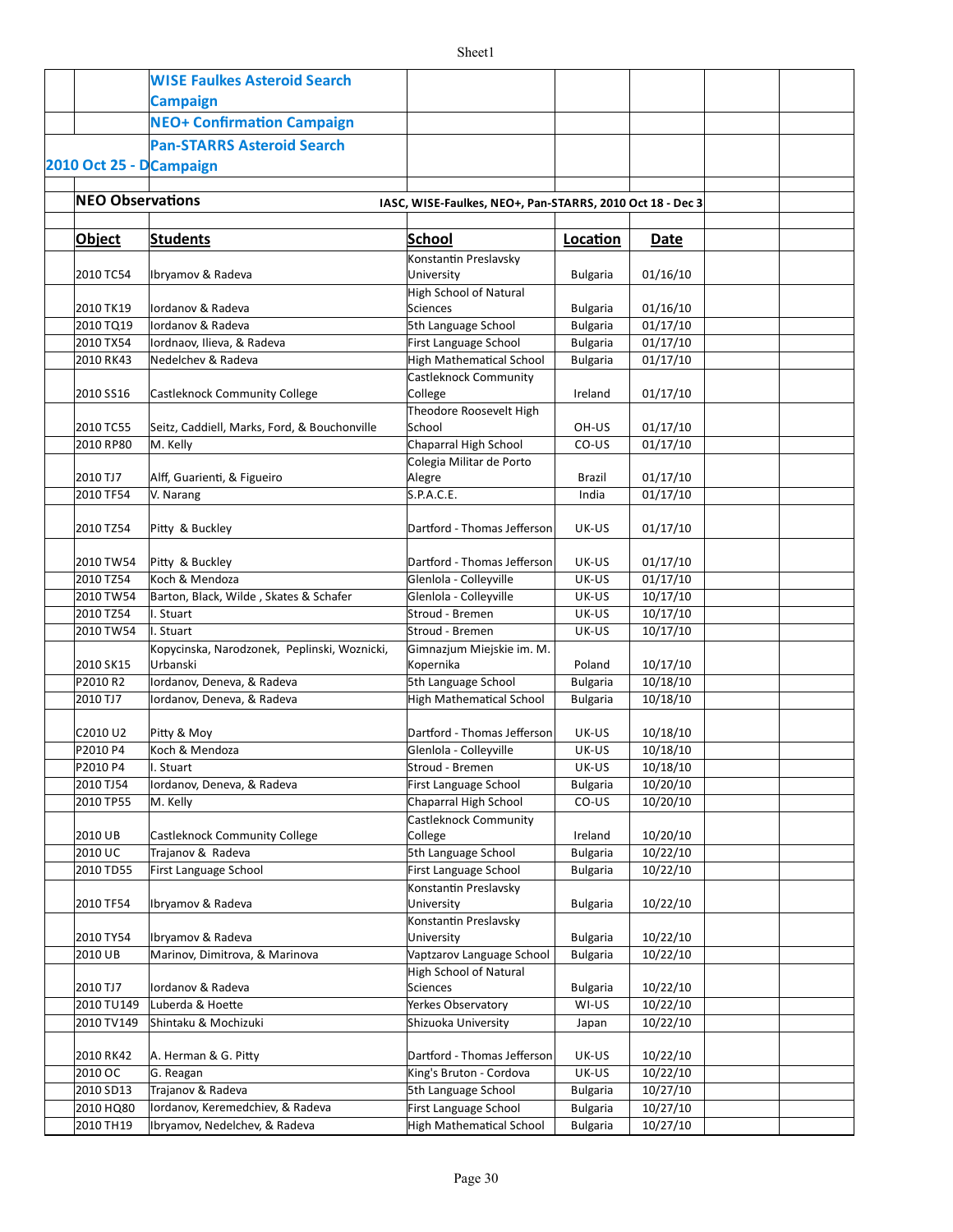|            |                                                      | Castleknock Community           |                 |          |  |
|------------|------------------------------------------------------|---------------------------------|-----------------|----------|--|
| 2010 TJ7   | Castleknock Community College                        | College                         | Ireland         | 10/27/10 |  |
|            |                                                      | Theodore Roosevelt High         |                 |          |  |
| 2010 RK43  | J. Ford                                              | School                          | OH-US           | 10/27/10 |  |
| 2010 TC55  | Deal & Kelly                                         | Chaparral High School           | CO-US           | 10/27/10 |  |
|            | Golebiewski, Ikier, Mysera, Narodzonek,              | Gimnazjum Miejskie im. M.       |                 |          |  |
| 2010 TV149 | Peplinski, & Urbanski                                | Kopernika                       | Poland          | 10/28/10 |  |
|            |                                                      | Colegia Militar de Porto        |                 |          |  |
| 2010 TC55  | Alff & Bruscato                                      | Alegre                          | Brazil          | 10/28/10 |  |
|            |                                                      |                                 |                 |          |  |
| 2010 UD    | G. Pitty                                             | Dartford - Thomas Jefferson     | UK-US           | 10/28/10 |  |
| 2010 UX6   | Traianov, Nedelchev, & Radeva                        | 5th Language School             | <b>Bulgaria</b> | 10/29/10 |  |
| 2010 TC55  | Popov, Nedelchev, & Radeva                           | First Language School           | <b>Bulgaria</b> | 10/29/10 |  |
| 2010 UC7   | Popov, Nedelchev, & Radeva                           | <b>High Mathematical School</b> | <b>Bulgaria</b> | 10/29/10 |  |
|            |                                                      | <b>Castleknock Community</b>    |                 |          |  |
| 2010 TY54  | Castleknock Community College                        | College                         | Ireland         | 10/29/10 |  |
| 2010 TJ54  | M. Kelly                                             | Chaparral High School           | CO-US           | 10/29/10 |  |
|            |                                                      | Al Akhawayn University in       |                 |          |  |
| 2010 UB7   | Garara, Abbadi, Abarbou, Ouaazki, & Karmouche Ifrane |                                 | Morocco         | 10/29/10 |  |
|            | Golebiewski, Meller, Mysera, Narodzonek,             | Gimnazjum Miejskie im. M.       |                 |          |  |
| 2002 VE68  | Peplinski, & Urbanski                                | Kopernika                       | Poland          | 10/29/10 |  |
|            |                                                      | Konstantin Preslavsky           |                 |          |  |
| 2010 TL    | Ibryamov & Radeva                                    | University                      | <b>Bulgaria</b> | 10/29/10 |  |
| 2010 TK54  | Dimitrova, Jordanova, & Marinova                     | Vaptzarov Language School       | <b>Bulgaria</b> | 10/29/10 |  |
|            |                                                      | <b>High School of Natural</b>   |                 |          |  |
| 2010 UK    | Jordanov & Radeva                                    | <b>Sciences</b>                 | <b>Bulgaria</b> | 10/29/10 |  |
|            |                                                      |                                 |                 |          |  |
| P2010 P4-a | G. Pitty                                             | Dartford - Thomas Jefferson     | UK-US           | 10/29/10 |  |
| 2010 TF54  | G. Anderson                                          | May High School                 | TX-US           | 10/31/10 |  |
| 2010 RT80  | Jesko, McAbee, Williams, & Anderson                  | May High School                 | TX-US           | 10/31/10 |  |
|            |                                                      | Benedikt Stattler               |                 |          |  |
| 2010 UD    | Brunnhofer, Kollross, & Rabenbauer                   | Gymnasium                       | Germany         | 10/31/10 |  |
| 2010 UD    | Logan, Martin, & Dahms                               | <b>Bullard High School</b>      | TX-US           | 10/31/10 |  |
| 2010 RT80  | C. Hafey                                             | Brookhaven College              | TX-US           | 10/31/10 |  |
| 2010 UH7   | B. Nedelchev, I. Traganov, & V. Radeva               | 5th Language School             | <b>Bulgaria</b> | 10/31/10 |  |
| 2010 RN80  | B. Nedelchev & V. Radeva                             | First Language School           | <b>Bulgaria</b> | 10/31/10 |  |
| 2010 TJ7   | B. Nedelchev, I. Popov, & V. Radeva                  | <b>High Mathematical School</b> | <b>Bulgaria</b> | 10/31/10 |  |
|            |                                                      | <b>Castleknock Community</b>    |                 |          |  |
| 2010 UX6   | Castleknock Community College                        | College                         | Ireland         | 10/31/10 |  |
|            |                                                      | Theodore Roosevelt High         |                 |          |  |
| 2010 TC55  | G. Byerly                                            | School                          | OH-US           | 10/31/10 |  |
| 2010 UB7   | J. Deal                                              | Chaparral High School           | CO-US           | 10/31/10 |  |
|            |                                                      | Al Akhawayn University in       |                 |          |  |
| 2010 UM7   | Karmouche, Abarbou, Garara, & El Ouahdi              | Ifrane                          | Morocco         | 10/31/10 |  |
| 2010 UJ7   | Lee County High School                               | Lee County High School          | GA-US           | 10/31/10 |  |
|            | Golebiewski, Ikier, Michalski, Narodzonek,           | Gimnazjum Miejskie im. M.       |                 |          |  |
| 2010 SK15  | Peplinski, & Urbanski                                | Kopernika                       | Poland          | 10/31/10 |  |
|            |                                                      | <b>Benedikt Stattler</b>        |                 |          |  |
| 2010 UD    | Brunnhofer, Kollross, & Rabenbauer                   | Gymnasium                       | Germany         | 10/31/10 |  |
|            |                                                      |                                 |                 |          |  |
| 2010 U1    | P. Walsh                                             | Dartford - Thomas Jefferson     | UK-US           | 11/01/10 |  |
| 2010 VQ    | G. Reagan                                            | Folsom Lake College             | UK-US           | 11/03/10 |  |
| 2010 UY7   | Breen & TMorin                                       | Plymouth State University       | NH-US           | 11/03/10 |  |
| 2010 RN80  | Larson & Hoette                                      | Yerkes Observatory              | WI-US           | 11/03/10 |  |
| 2010 RM42  | Suzuki & Harada                                      | Shizuoka University             | Japan           | 11/03/10 |  |
|            | Golebiewski, Ikier, Kopycinska, Narodzonek,          | Gimnazjum Miejskie im. M.       |                 |          |  |
| 2010 UQ7   | Peplinski, & Urbanski                                | Kopernika                       | Poland          | 11/04/10 |  |
|            |                                                      | Gimnazjum im. Ks.               |                 |          |  |
| 2010 UX6   | Gatnar, Krzeminska, & Goralczyk                      | Walentego                       | Poland          | 11/04/10 |  |
|            |                                                      | Cracow Pedagogical              |                 |          |  |
| 2010 RN80  | Tokarz, Fedyk, & Ogłoza                              | University                      | Poland          | 11/04/10 |  |
| 2010 TJ7   | Dhiwar, Sen, Bhandare, Paranjpye, & Chhabra          | Fergusson College               | India           | 11/04/10 |  |
| 2010 TJ54  | Dimitrova, Marinov, Marinova                         | Vaptzarov Language School       | <b>Bulgaria</b> | 11/04/10 |  |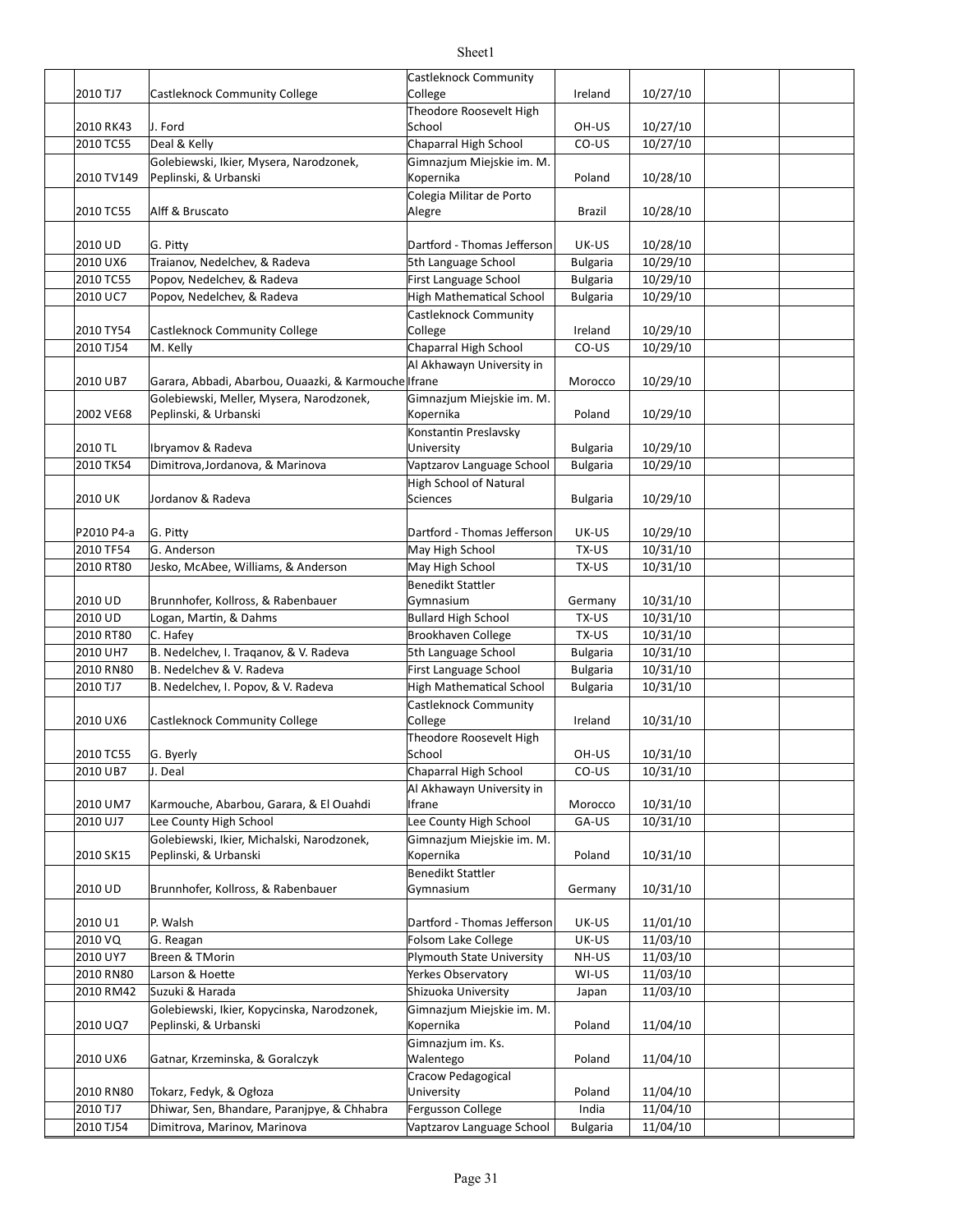|            |                                              | High School of Natural        |                 |          |  |
|------------|----------------------------------------------|-------------------------------|-----------------|----------|--|
| 2010 UE7   | Neelchev, Krasimirov, & Radeva               | <b>Sciences</b>               | <b>Bulgaria</b> | 11/04/10 |  |
| 2010 TC55  | P. Walsh                                     | Dartford - Thomas Jefferson   | UK-US           | 11/04/10 |  |
| 2010 TC55  | Schafer, Stuart, & Whiting                   | Glenlola - Colleyville        | UK-US           | 11/04/10 |  |
| 2010 TC55  | T. Morin                                     | Whitchurch - Belmont          | UK-US           | 11/04/10 |  |
| 2010 TC55  | Keremedchiev, Nedelchev, & Radeva            | High Mathematical School      | <b>Bulgaria</b> | 11/06/10 |  |
|            |                                              | <b>Castleknock Community</b>  |                 |          |  |
| 2010 UH7   | Castleknock Community College                | College                       | Ireland         | 11/06/10 |  |
| 2010 VB    | K. Harris                                    | Lee County High School        | GA-US           | 11/06/10 |  |
| 2010 VT11  | T. Morin                                     | Whitchurch - Belmont          | UK-US           | 11/06/10 |  |
| 2010 VP    | T. Morin                                     | Whitchurch - Belmont          | UK-US           | 11/06/10 |  |
| 2010 VO    | T. Morin                                     | Dartford - Thomas Jefferson   | UK-US           | 11/06/10 |  |
|            |                                              |                               |                 |          |  |
| 2010 VT11  | P. Walsh                                     | Dartford - Thomas Jefferson   | UK-US           | 11/06/10 |  |
| 2010 VP    | P. Walsh                                     | Dartford - Thomas Jefferson   | UK-US           | 11/06/10 |  |
| 2010 VP    | G. Reagan                                    | King's Bruton - Cordova       | UK-US           | 11/06/10 |  |
| 2010 VB    | Nedelchev, Popov, Iordanov, & Radeva         | 5th Language School           | <b>Bulgaria</b> | 11/07/10 |  |
| 2010 VR21  | Nedelchev, Iordanov, & Radeva                | First Language School         | <b>Bulgaria</b> | 11/07/10 |  |
| 2010 VC1   | Nedelchev, Popov, Iordanov, & Radeva         | High Mathematical School      | <b>Bulgaria</b> | 11/07/10 |  |
|            |                                              | Castleknock Community         |                 |          |  |
| 2010 VY    | Castleknock Community College                | College                       | Ireland         | 11/07/10 |  |
|            |                                              | Theodore Roosevelt High       |                 |          |  |
| 2010 TY54  | A. Marks                                     | School                        | OH-US           | 11/07/10 |  |
|            |                                              | Al Akhawayn University in     |                 |          |  |
| 2010 SH15  | Garara, Abarbou, Rifi, Abbadi, & Eloussi     | Ifrane                        | Morocco         | 11/07/10 |  |
| 2010 VQ    | Pannill & Partlo                             | Meredith College              | NC-US           | 11/07/10 |  |
| 2010 VO1   | K. Harris                                    | Lee County High School        | GA-US           | 11/07/10 |  |
|            | Golebiewski, Ikier, Narodzonek, Peplinski,   | Gimnazjum Miejskie im. M.     |                 |          |  |
| 2010 VZ    | Woznicki, & Urbanski                         | Kopernika                     | Poland          | 11/07/10 |  |
|            |                                              | Cracow Pedagogical            |                 |          |  |
| 2010 VT11  | Waluś, Łuszczak & Ogłoza                     | University                    | Poland          | 11/07/10 |  |
|            |                                              | Colegio Militar de Porto      |                 |          |  |
| 2010 TV149 | G. Bruscato                                  | Alegre                        | Brazil          | 11/07/10 |  |
| 2010 VH1   | Larson, Hoette, & Berthoud                   | Yerkes Observatory            | WI-US           | 11/07/10 |  |
| 2010 VE1   | Mori & Bannai                                | Shizuoka University           | Japan           | 11/07/10 |  |
|            | Golebiewski, Ikier, Narodzonek, Mysera,      | Gimnazjum Miejskie im. M.     |                 |          |  |
| 2010 VN1   | Peplinski, & Urbanski                        | Kopernika                     | Poland          | 11/08/10 |  |
|            |                                              | Gimnazjum im. Ks.             |                 |          |  |
| 2010 VB1   | Kowalczyk, Lew, Aleksandrowicz, & Gottscholl | Walentego                     | Poland          | 11/08/10 |  |
|            |                                              | Cracow Pedagogical            |                 |          |  |
| 2010 VM1   | Wojtycza, Pa, Makaruk, & Ogloza              | University                    | Poland          | 11/08/10 |  |
| 2010 RK43  | F. Bressiani                                 | Grupo Escoteiro Harmonia      | <b>Brazil</b>   | 11/08/10 |  |
|            |                                              | Colegio Militar de Porto      |                 |          |  |
| 2010 SV3   | Hagemaister & Bruscato                       | Alegre                        | Brazil          | 11/08/10 |  |
|            |                                              | Konstantin Preslavsky         |                 |          |  |
| 2010 TH19  | Ibryamov & Radeva                            | University                    | <b>Bulgaria</b> | 11/08/10 |  |
| 2010 UH7   | Zidarova, Mircheva, Dimitrova, & Marinova    | Vaptzarov Language School     | <b>Bulgaria</b> | 11/08/10 |  |
|            |                                              | High School of Natural        |                 |          |  |
| 2010 VG1   | Keremedchiev & Radeva                        | Sciences                      | <b>Bulgaria</b> | 11/08/10 |  |
| 2010 UD8   | Morin & Deshaies                             | Whitchurch - Belmont          | UK-US           | 11/08/10 |  |
| 2010 UA7   | Shumaker, Bush, Palla, Alavi, & Richter      | Glenlola - Colleyville        | UK-US           | 11/08/10 |  |
| 2010 VQ21  | Kirby, Dowell, Larue, & Pattenaude           | Ranger High School            | TX-US           | 11/08/10 |  |
| 2010 TV149 | Kathke & Hoffmueller                         | Luitpold Gymnasium            | Germany         | 11/08/10 |  |
| 2010 TV149 | Kirby, Leggett, Larue, & Pattenaude          | Ranger High School            | TX-US           | 11/08/10 |  |
| 2010 VQ21  | Ha. Harper, Hu. Harper, & Anderson           | May High School               | TX-US           | 11/08/10 |  |
| 2010 TV149 | G. Anderson                                  | May High School               | TX-US           | 11/08/10 |  |
|            |                                              | Colleyville Heritage High     |                 |          |  |
| 2010 TV149 | Apodaca, Tyler, Barowitz, Hyland, & Martin   | School                        | TX-US           | 11/08/10 |  |
| 2010 VQ21  | M. Langohr                                   | <b>Tarrant County College</b> | TX-US           | 11/08/10 |  |
| 2010 VQ21  | T. Thommes                                   | Neckargemund Gymnasium        | Germany         | 11/08/10 |  |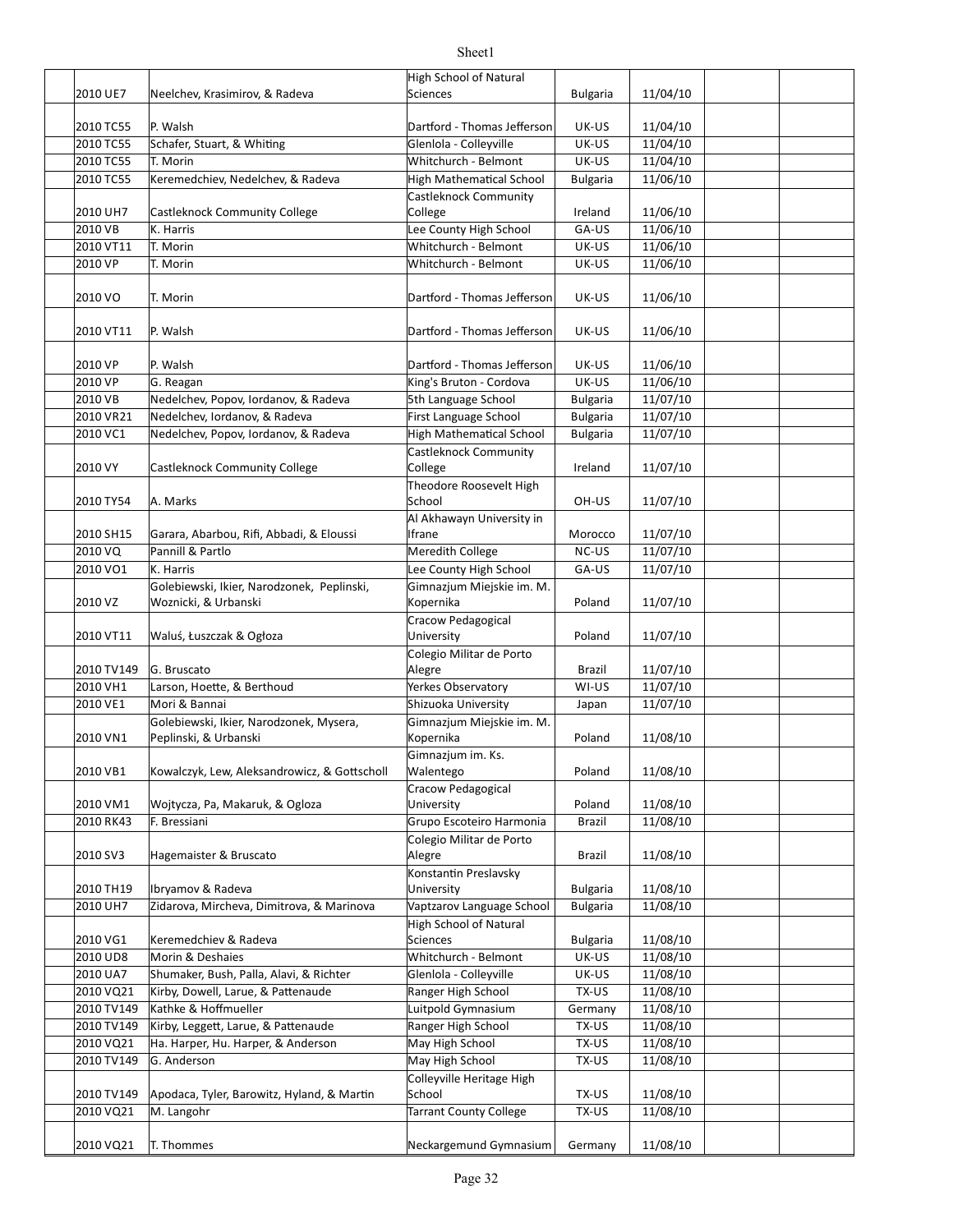| 2010 VG1                 | Keremedchiev, Kolev, Yordanov, & Radeva                                 | 5th Language School                                       | <b>Bulgaria</b>                    | 11/09/10             |  |
|--------------------------|-------------------------------------------------------------------------|-----------------------------------------------------------|------------------------------------|----------------------|--|
| 2010 SD13                | Keremedchiev & Radeva                                                   | First Language School                                     | <b>Bulgaria</b>                    | 11/09/10             |  |
|                          | Yordanov, Keremedchiev, Antonova, Kolev, &                              |                                                           |                                    |                      |  |
| 2010 UH7                 | Radeva                                                                  | <b>High Mathematical School</b>                           | <b>Bulgaria</b>                    | 11/09/10             |  |
|                          |                                                                         | Castleknock Community                                     |                                    |                      |  |
| 2010 VT11                | Castleknock Community College                                           | College                                                   | Ireland                            | 11/09/10             |  |
| 2010 VB1                 | Golebiewski, Ikier, Mysera, Peplinski, Woznicki,<br>& Urbanski          | Gimnazjum Miejskie im. M.<br>Kopernika                    | Poland                             | 11/09/10             |  |
| 2010 VY                  | Rodriguez, Naseem, & Pargas                                             | Mountain View College                                     | TX-US                              | 11/10/10             |  |
| 2010 VF1                 | H. Chun                                                                 | Cranston High School East                                 | RI-US                              | 11/10/10             |  |
| 2010 VZ                  | Keremedchiev & Radeva                                                   | 5th Language School                                       | <b>Bulgaria</b>                    | 11/11/10             |  |
| 2010 VD72                | Keremedchiev, Trajanov, & Radeva                                        | First Language School                                     | <b>Bulgaria</b>                    | 11/11/10             |  |
| 2010 RO82                | Antonova & Radeva                                                       | <b>High Mathematical School</b>                           | <b>Bulgaria</b>                    | 11/11/10             |  |
|                          |                                                                         | Al Akhawayn University in                                 |                                    |                      |  |
| 2010 TV149               | Quaazki, Eloussi, Garara, Abarbou, & Abbadi                             | Ifrane                                                    | Morocco                            | 11/11/10             |  |
| 2010 VM65                | Pannill & Partlo                                                        | Meredith College                                          | NC-US                              | 11/11/10             |  |
| 2010 VS71                | Howard, Harris, Crofoot, Farrell, & Barbaro                             | Lee County High School                                    | GA-US                              | 11/11/10             |  |
|                          | Golebiewski, Ikier, Mysera, Peplinski, Woznicki,                        | Gimnazjum Miejskie im. M.                                 |                                    |                      |  |
| 2010 VY71                | & Urbanski                                                              | Kopernika                                                 | Poland                             | 11/11/10             |  |
| 2010 UD8                 | Gatnar, Krzeminska, & Goralczyk                                         | Gimnazjum im. Ks.<br>Walentego                            | Poland                             | 11/11/10             |  |
|                          |                                                                         | <b>High School of Natural</b>                             |                                    |                      |  |
| 2010 VG1                 | Keremedchiev, Kolev, & Radeva                                           | <b>Sciences</b>                                           | <b>Bulgaria</b>                    | 11/11/10             |  |
| 2010 VB1                 | G. Reagan                                                               | King's Bruton - Cordova                                   | UK-US                              | 11/11/10             |  |
| 2010 UZ6                 | G. Reagan                                                               | King's Bruton - Cordova                                   | UK-US                              | 11/11/10             |  |
| 2010 OA                  | Keremedchiev, Nedelchev, & Radeva                                       | <b>High Mathematical School</b>                           | <b>Bulgaria</b>                    | 11/12/10             |  |
|                          |                                                                         | <b>Castleknock Community</b>                              |                                    |                      |  |
| 2010 VQ98                | Castleknock Community College                                           | College                                                   | Ireland                            | 11/12/10             |  |
|                          | Golebiewski, Ikier, Kopycinska, Peplinski,                              | Gimnazjum Miejskie im. M.                                 |                                    |                      |  |
| 2010 UX6                 | Woznicki, & Urbanski                                                    | Kopernika                                                 | Poland                             | 11/12/10             |  |
|                          |                                                                         | Cracow Pedagogical                                        |                                    |                      |  |
| 2010 TN54                | Podgorna, Wojtycza, Olesek, Kasperek, & Ogloza University               |                                                           | Poland                             | 11/12/10             |  |
| 2010 PM10                | Chhabra, Bhandare, Paranjpye, Dhiwar, & Sen                             | Fergusson College                                         | India                              | 11/12/10             |  |
|                          |                                                                         | Colegio Militar de Porto                                  |                                    |                      |  |
| 2010 TF54                | G. Bruscato                                                             | Alegre                                                    | Brazil                             | 11/12/10             |  |
| 2008 WH60                | Keremedchiev, Ibryamov, & Radeva                                        | Konstantin Preslavsky<br>University                       | <b>Bulgaria</b>                    | 11/12/10             |  |
|                          |                                                                         | Konstantin Preslavsky                                     |                                    |                      |  |
| 2010 JE                  | Keremedchiev, Ibryamov, & Radeva                                        | University                                                | <b>Bulgaria</b>                    | 11/12/10             |  |
| 2010 TH19                | Jordanova, Dimitrova, & Marinova                                        | Vaptzarov Language School                                 | <b>Bulgaria</b>                    | 11/12/10             |  |
| 2010 TX54                | Marinov, Jordanova, & Marinova                                          | Vaptzarov Language School                                 | <b>Bulgaria</b>                    | 11/12/10             |  |
|                          |                                                                         | High School of Natural                                    |                                    |                      |  |
| 2010 VA12                | Keremedchiev, Jordanov, & Radeva                                        | Sciences                                                  | <b>Bulgaria</b>                    | 11/12/10             |  |
|                          |                                                                         | <b>High School of Natural</b>                             |                                    |                      |  |
| 2010 UH7                 | Keremedchiev, Jordanov, & Radeva                                        | <b>Sciences</b>                                           | <b>Bulgaria</b>                    | 11/12/10             |  |
|                          |                                                                         | Thomas Jefferson High                                     |                                    |                      |  |
| 2010 VA76                | Carter & Walsh                                                          | School                                                    | OH-US                              | 11/12/10             |  |
| 2010 VD72                | Naseem, Prewitt, & Fraser                                               | Mountain View College                                     | TX-US                              | 11/12/10             |  |
| 2010 VE68                | G. Reagan                                                               | Cordova High School                                       | CA-US                              | 11/12/10             |  |
| 2010 VP21                | G. Reagan                                                               | Folsom Lake College                                       | CA-US                              | 11/12/10             |  |
| 2010 VY71                | H. Chun                                                                 | Cranston High School East                                 | RI-US                              | 11/12/10             |  |
| 2010 VW75                | H. Chun                                                                 | Cranston High School East                                 | RI-US                              | 11/12/10             |  |
| 2010 VZ<br>2010 SD13     | Antonova, Iordanov, & Radeva<br>Keremedchiev, Kolev, Iordanov, & Radeva | 5th Language School                                       | <b>Bulgaria</b>                    | 11/15/10<br>11/15/10 |  |
| 2001 VB2                 | Antonova, Iordanov, & Radeva                                            | First Language School<br><b>High Mathematical School</b>  | <b>Bulgaria</b><br><b>Bulgaria</b> | 11/15/10             |  |
|                          |                                                                         | Theodore Roosevelt High                                   |                                    |                      |  |
| 2002 VE68                | T. Bouchonville                                                         | School                                                    | OH-US                              | 11/15/10             |  |
| 2010 VY71                | Pannill & Partlo                                                        | Meredith College                                          | NC-US                              | 11/15/10             |  |
|                          | Golebiewski, Ikier, Narodzonek, Mysera,                                 | Gimnazjum Miejskie im. M.                                 |                                    |                      |  |
| 2010 VZ71                | Peplinski, & Urbanski                                                   | Kopernika                                                 | Poland                             | 11/15/10             |  |
|                          |                                                                         |                                                           |                                    |                      |  |
| <b>NEO Confirmations</b> |                                                                         | IASC, WISE-Faulkes, NEO+, Pan-STARRS, 2010 Oct 18 - Dec 3 |                                    |                      |  |
| <b>Object</b>            | <b>Students</b>                                                         | <b>School</b>                                             | Location                           | <b>Date</b>          |  |
|                          |                                                                         |                                                           |                                    |                      |  |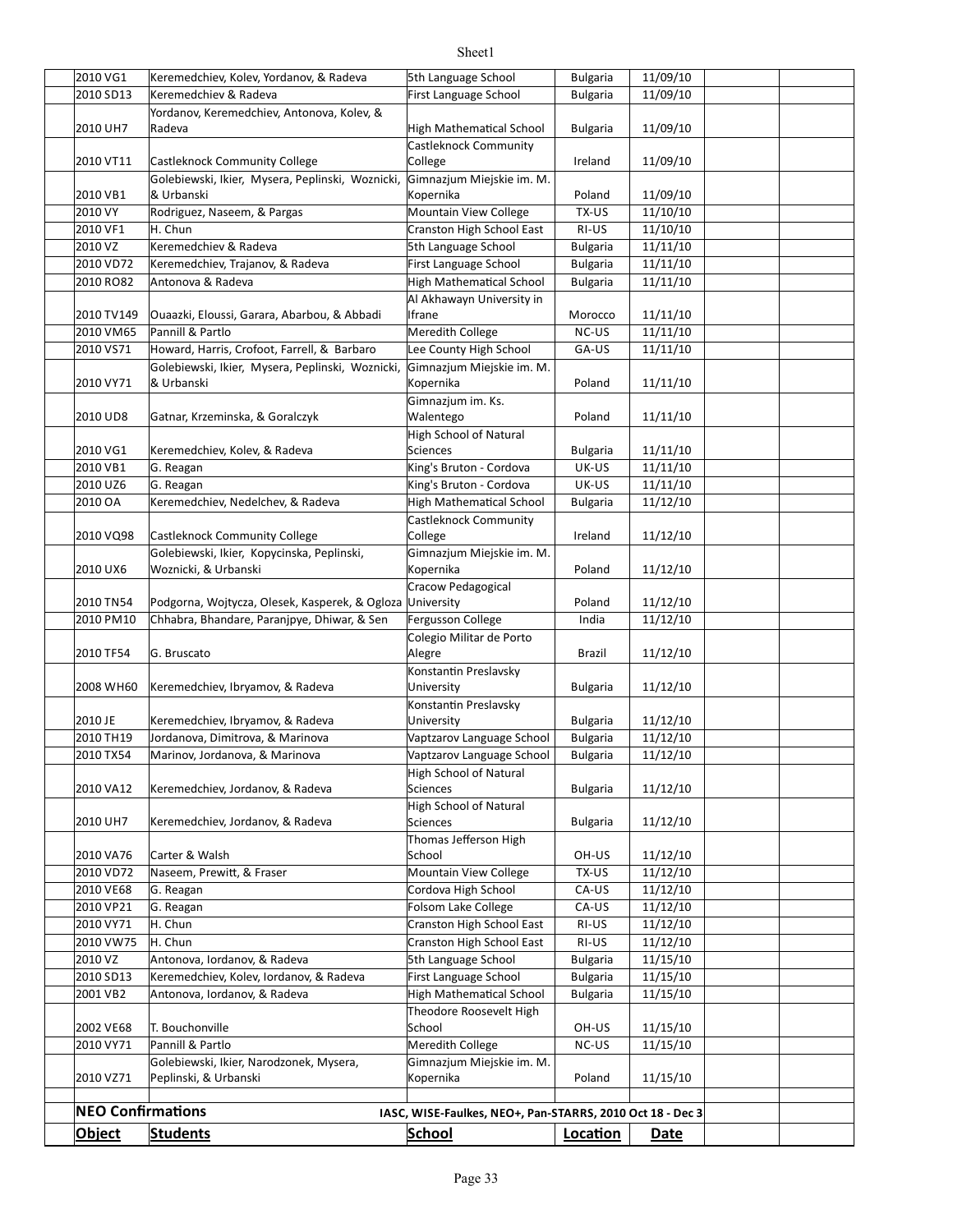#### 2010 UD Kowalczyk, Lew, Aleksandrowicz, & Gottscholl Walentego and Poland 10/17/10 P2010 U2 Bhandare, Paranjpye, & Chhabra Fergusson College | India | 10/17/10 2010 UC WI-US 10/17/10 Luberda & Hoefe Yerkes Observatory 2010 TX168 Peplinski, & Urbanski Kopernika Poland 10/20/10 2010 UF7 Fraser, Rogriguez, & Pargas Manual Mountain View College TX-US 10/29/10 2010 UE7 T. Morin **Definition Community Community** Belmont High School NH-US 10/29/10 2010 UM7 5th Language School Bulgaria 10/30/10 Iordanov, Ibryamov, & Radeva 2010 UQ7 F. Bressiani Santonia (Grupo Escoteiro Harmonia | Brazil | 10/30/10 2010 UR7 Müller, Bruder, & Stöckler Neckargemund Gymnasium | Germany | 10/30/10 2010 UX4 D. Graser Carries Connection Connection (Neckargemund Gymnasium | Germany | 10/30/10 2010 UX7 Jordanova, Dimitrova, & Marinova Vaptzarov Language School | Bulgaria | 10/31/10 2010 UC8 H. Chun **Cranston High School East RI-US** 10/31/10 2010 UV7 M. Langohr **Tarrant County College** TX-US 10/31/10 2010 UK8 Escondon, Ferguson, & Castillo Madisonville High School TX-US 10/31/10 P2010 U1 P. Walsh Dartford Grammar School England 11/01/10 2010 UB8 Pitty & Walsh **Dartford Grammar School** England 11/01/10 2010 VL1 Nedelchev & Radeva Sth Language School Bulgaria 11/03/10 2010 VA1 Tokarz, Fedyk, Wojtycza, Olesek, & Ogloza University Poland 11/03/10 2010 VC1 Brazil 11/03/10 F. Bressiani Grupo Escoteiro Harmonia C/2010 U3 Castleknock Community College College College COLL Treland 11/03/10 2010 VD1 Dhiwar, Sen, Bhandare, Paranjpye, & Chhabra Fergusson College | 11/03/10 2010 VJ1 Brazil 11/03/10 2010 VZ Elliott, Ortega, & Hicks Mountain View College TX-US 11/04/10 2010 VT21 Ibryamov & Radeva University Bulgaria 11/06/10 2010 VS21 Keremedchiev & Radeva **Bulgaria** Sciences **Research State State State 11/06/10** 2010 VN65 |lbryamov & Radeva University Bulgaria 11/08/10 2010 VD72 Keremedchiev, Yordanov, Kolev, & Radeva Sthanguage School Bulgaria 11/09/10 2010 VZ71 Pannill & Partlo **Network College** NC-US 11/09/10 **Main Belt Asteroid Discoveries Object Students School Loca'on Date** 2010 RJ137 | A.E. Martinez Mexico 1 | Mexico | C9/08/10 2010 TL78 A. Ekwerike **Space Medicine Research TX-US** 09/15/10 2010 UR2 Y. Yatsuyanagi Nashiyati Shizuoka University Japan 10/17/10 2010 UN8 C. Pannill **Example 2010** UNE-US NC-US 10/27/10 2010 UJ98 Narang & Mitra 10/29 S.P.A.C.E. 10 | India | 10/29/10 2010 VO63 Belmont High School NH-US 11/06/10 Drew, Duclos , & Debonee 2010 XC68 M. Pietsch, L. Biederer, W. Dorsch Ettal Ettal Stermany 12/05/10 2010 RR52 Team NENU India & China 09/06/10 Z. Zhang & A. Payapilly **2010 Dec 13 - 2011 Jan 21 All-Portugal Asteroid Search Campaign All-China Asteroid Search Campaign NEO+ Confirmation Campaign NEO Observations All-Portugal, All-China, NEO+, 2010 Dec 13 - 2011 Jan 21 Object Students School Loca'on Date** 2010 RO82 Portugal 12/14/10 Gimnazjum im. Ks. Walentego Golebiewski, Ikier, Michalski, Narodzonek, Gimnazjum Miejskie im. M. Kopernika H. Chun Pitty & Walsh Nedelchev & Radeva Cracow Pedagogical University Castleknock Community College G. Bruscato Colegio Militar de Porto Alegre Konstantin Preslavsky University **High School of Natural Sciences** Konstantin Preslavsky University Pannill & Partlo IASC, WISE-Faulkes, NEO+, Pan-STARRS, 2010 Oct 18 - Dec 3 A. Ekwerike Y. Yatsuyanagi C. Pannill Benediktiner Gymnasium **F**ttal S. Bruschy Escola Secundária da Cidadela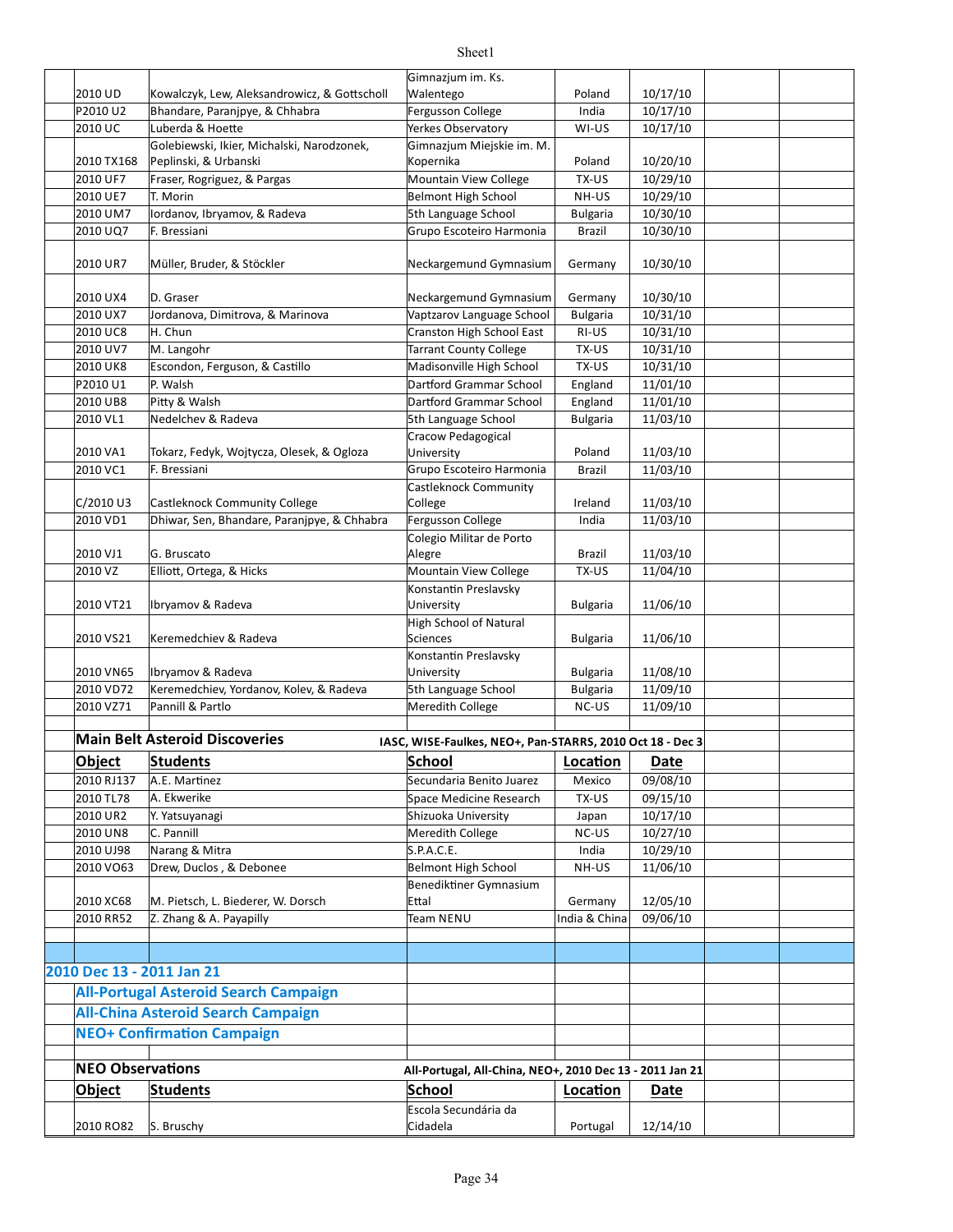|                        |                                                                       | Escola Secundária da            |          |          |  |
|------------------------|-----------------------------------------------------------------------|---------------------------------|----------|----------|--|
| 2010 XO10              | S. Bruschy                                                            | Cidadela                        | Portugal | 12/14/10 |  |
|                        |                                                                       | Escola Secundária de            |          |          |  |
| 2010 RR179             | M. Calado, T. Fontinha, & P. Leal                                     | Sacavém                         | Portugal | 12/14/10 |  |
|                        |                                                                       | Escola Secundária 2,3 de        |          |          |  |
| 2010 SD13              | R. Costa, M. Figueiredo, R. Argêncio, & T. Santos                     | Alvide                          | Portugal | 12/14/10 |  |
|                        |                                                                       | Escola Secundária Maria         |          |          |  |
| 2010 VZ                | N. Correia & A. Faria                                                 | Lamas                           | Portugal | 12/14/10 |  |
|                        |                                                                       | Escola Secundária Maria         |          |          |  |
| 2010 XX58              | N. Correia, T. Alves, & A. Faria                                      | Lamas                           | Portugal | 12/14/10 |  |
|                        | P. Gomes, B. Gouveia, R. Sousa, X. Guerra, I.                         |                                 |          |          |  |
| 2010 XC15              | Martins, & M. Takimura                                                | Colégio Campo de Flores         | Portugal | 12/14/10 |  |
|                        |                                                                       | Escola Básica 2,3 D.            |          |          |  |
|                        |                                                                       | Martinho Vaz de Castelo         |          |          |  |
| 2010 XF3               | M. Sítima, N. Gomes, & T. Santos                                      | <b>Branco</b>                   | Portugal | 12/14/10 |  |
|                        |                                                                       | Escola Básica 2,3 D.            |          |          |  |
|                        |                                                                       | Martinho Vaz de Castelo         |          |          |  |
| 2010 XZ58              | L.Sousa, D. Martins, & M. Ramos                                       | <b>Branco</b>                   | Portugal | 12/14/10 |  |
|                        |                                                                       | Escola Secundária               |          |          |  |
|                        |                                                                       |                                 |          |          |  |
| 2010 VY190             | C. Miranda                                                            | Sebastião e Silva               | Portugal | 12/14/10 |  |
|                        |                                                                       | Escola Secundária               |          |          |  |
| 2010 VY139             | C. Miranda                                                            | Sebastião e Silva               | Portugal | 12/14/10 |  |
|                        | M. Mateus, M. Lima, A. Pereira, A. Queirós, & C. Escola Secundária do |                                 |          |          |  |
| 2010 WQ7               | Monteiro                                                              | Marco de Canaveses              | Portugal | 12/14/10 |  |
|                        |                                                                       | Escola Secundária do            |          |          |  |
| 2010 XO56              | A. Pereira & A. Queirós                                               | Marco de Canaveses              | Portugal | 12/14/10 |  |
|                        |                                                                       | Agrupamento de Escolas de       |          |          |  |
| 2010 XB24              | C. Tiago & S. Tiago                                                   | S. João Da Talha                | Portugal | 12/14/10 |  |
|                        |                                                                       |                                 |          |          |  |
|                        |                                                                       | Agrupamento de Escolas de       |          |          |  |
| 2010 XK52              | C. Tiago & S. Tiago                                                   | S. João Da Talha                | Portugal | 12/14/10 |  |
| 2010 XT45              | L. Ying, M. Zheng, H. Fang, C. Zhou, & Z.Yang                         | Zhejiang Normal University      | China    | 12/14/10 |  |
| 2010 VB140             | H. Fang, C. Zhou, L. Ying, Z. Yang, & M. Zheng                        | Zhejiang Normal University      | China    | 12/14/10 |  |
| 2010 XG25              | Y. Liu & S. Wang                                                      | Northeastern University         | China    | 12/14/10 |  |
| 2010 XG25              | K. Zheng                                                              | Beijing 101 High School         | China    | 12/14/10 |  |
|                        |                                                                       |                                 |          |          |  |
| 2010 XG25              | T. Ji, D. Lu, Y. Wu, & D. Wang                                        | Tian Yi High School             | China    |          |  |
|                        |                                                                       |                                 |          | 12/14/10 |  |
|                        |                                                                       | Escola Básica 2,3 de            |          |          |  |
| 2010 XG3               | P. Coelho                                                             | Alapraia                        | Portugal | 12/14/10 |  |
|                        |                                                                       | Escola Secundária de            |          |          |  |
| 2010 XG11              | M. Calado                                                             | Sacavém                         | Portugal | 12/15/10 |  |
|                        |                                                                       | Escola Básica 2,3 Matilde       |          |          |  |
| 2010 XN25              | C. Alves, A. Teixeira, & P. Furtado                                   | Rosa Araújo                     | Portugal | 12/15/10 |  |
|                        |                                                                       | Escola Secundária 2,3 de        |          |          |  |
| 2010 WG3               | R. Guerra, T. Santos, & A. Costa                                      | Alvide                          | Portugal | 12/15/10 |  |
|                        |                                                                       | Escola Secundária Maria         |          |          |  |
| 2010 XV58              | N. Correia & A. Faria                                                 | Lamas                           | Portugal | 12/15/10 |  |
| 2010 VS21              | I. Pinheiro, J. Cunha, T. Pereira, & A. Fontoura                      | ESB3 Fernão de Magalhães        | Portugal | 12/15/10 |  |
|                        |                                                                       |                                 |          |          |  |
|                        |                                                                       |                                 |          |          |  |
| 2010 XU45              | João & Daniel                                                         | Escola Básica Duarte Lopes      | Portugal | 12/15/10 |  |
|                        |                                                                       | Escola Básica 2,3 D.            |          |          |  |
|                        |                                                                       | Martinho Vaz de Castelo         |          |          |  |
| 2009 SM103             | M. Batista, V. Guerra, & R. Sequeira                                  | <b>Branco</b>                   | Portugal | 12/15/10 |  |
|                        | D. Salazar, D. Oliveira, J. Silva, J. Azevedo, J.                     | Escola Básica 2,3               |          |          |  |
| 2010 XR45              | Guimarães, & L. Carvalho                                              | Bernardino Machado              | Portugal | 12/15/10 |  |
| 2010 WC9               | Y. Zhang, T. Zhang, X. Dong, & K. Zheng                               | Beijing 101 High School         | Portugal | 12/15/10 |  |
| 2010 XL56              | Y. Zhang, T. Zhang, X. Dong, & K. Zheng                               | Beijing 101 High School         | Portugal | 12/15/10 |  |
| 2010 XC15              | Y. Zhang, T. Zhang, X. Dong, & K. Zheng                               | Beijing 101 High School         | Portugal | 12/15/10 |  |
|                        |                                                                       | Escola Básica 2,3 de            |          |          |  |
| 2010 WN65              | P. Coelho                                                             | Alapraia                        | Portugal |          |  |
|                        |                                                                       |                                 |          | 12/16/10 |  |
|                        | Y. Zhang, K. Zheng, X. Miao, Y. Zhang, D. Wang,                       |                                 |          |          |  |
| 2010 XF3               | & T. Zhang                                                            | Beijing 101 High School         | China    | 12/16/10 |  |
|                        |                                                                       | Escola Secundária de            |          |          |  |
| 2010 NW117   M. Calado |                                                                       | Sacavém                         | Portugal | 12/19/10 |  |
| 2010 XC25              | M. Calado                                                             | Escola Secundária de<br>Sacavém | Portugal | 12/19/10 |  |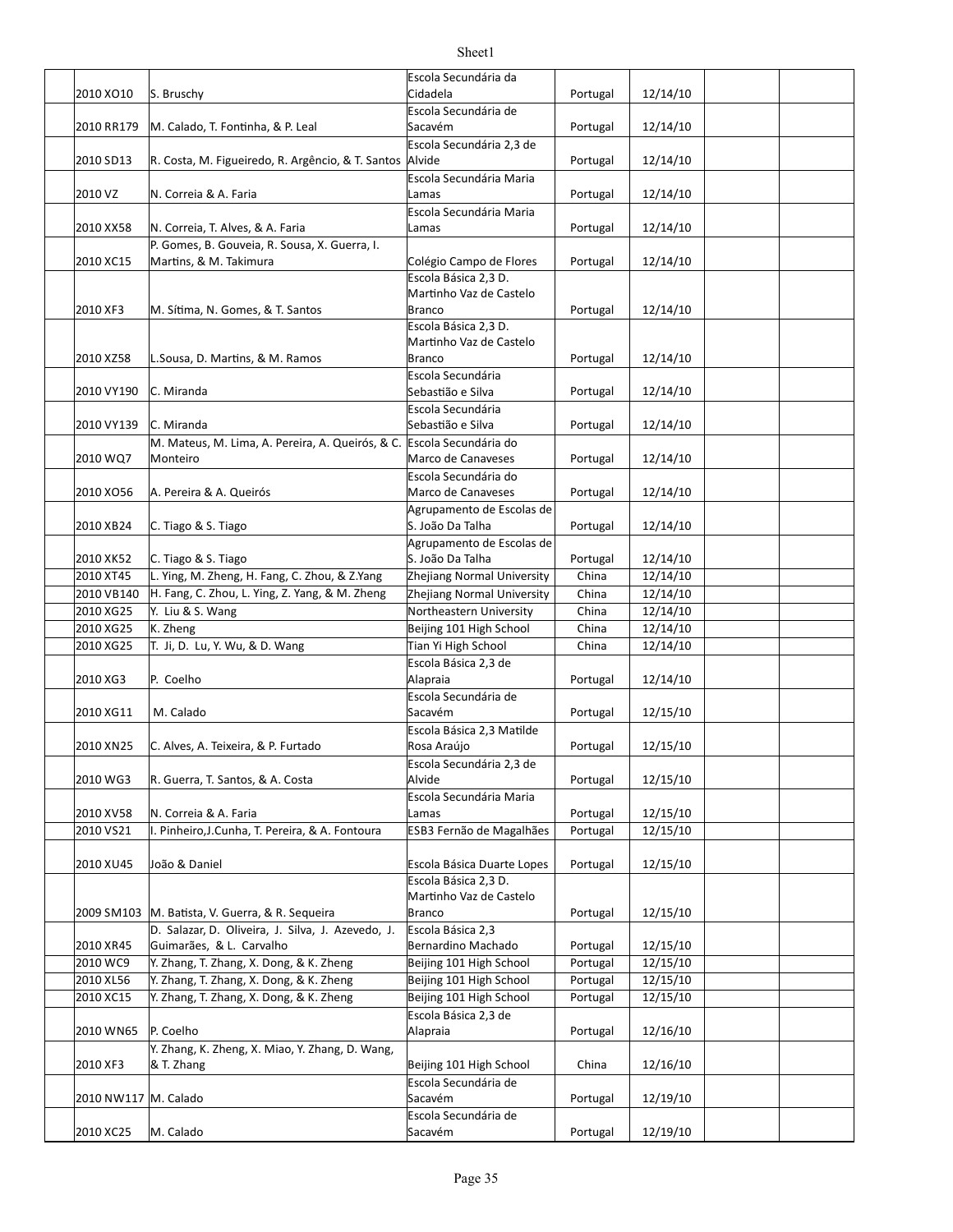|            |                                                            | Escola Básica 2,3 Matilde  |          |          |  |
|------------|------------------------------------------------------------|----------------------------|----------|----------|--|
| 2010 SD13  | C. Alves, A. Teixeira, & P. Furtado                        | Rosa Araújo                | Portugal | 12/19/10 |  |
|            |                                                            | Escola Básica 2,3 Matilde  |          |          |  |
| 2010 XC15  | C. Alves, A. Teixeira, & P. Furtado                        | Rosa Araújo                | Portugal | 12/19/10 |  |
|            |                                                            | Escola Secundária 2,3 de   |          |          |  |
| 2010 XF3   | R. Guerra & A. Costa                                       | Alvide                     | Portugal | 12/19/10 |  |
|            |                                                            | Escola Secundária Maria    |          |          |  |
| 2010 XR45  | N. Correia & A. Faria                                      | Lamas                      | Portugal | 12/19/10 |  |
|            |                                                            |                            |          |          |  |
| 2010 WP8   | Liliana & Nicole                                           | Escola Básica Duarte Lopes | Portugal | 12/19/10 |  |
|            |                                                            | Escola Secundária          |          |          |  |
| 2010 WJ    | C. Miranda                                                 | Sebastião e Silva          | Portugal | 12/19/10 |  |
|            |                                                            | Escola Secundária do       |          |          |  |
| 2010 WL    | S. Silva & M. Mateus                                       | Marco de Canaveses         | Portugal | 12/19/10 |  |
|            | M. Pereira, M. Shcherbata, P. Azevedo, P.                  | Escola Básica 2,3          |          |          |  |
| 2010 RN80  | Oliveira, P. Ferreira, & R. Freitas                        | Bernardino Machado         | Portugal | 12/19/10 |  |
|            | Y. Zhang, T. Zhang, K. Zheng, X. Miao, Y. Zhang,           |                            |          |          |  |
| 2005 WE    | & D. Wang                                                  | Beijing 101 High School    | China    | 12/19/10 |  |
|            | Y. Zhang, T. Zhang, X. Miao, Y. Zhang, K. Zheng, &         |                            |          |          |  |
| 2010 XC24  | D. Wang                                                    | Beijing 101 High School    | China    | 12/19/10 |  |
| 2010 LR68  | Z. Yang, L. Ying, H. Fang, C. Zhou, & M. Zheng             | Zhejiang Normal University | China    | 12/19/10 |  |
| 2010 CF41  | Z. Yang, L. Ying, H. Fang, C. Zhou, & M. Zheng             | Zhejiang Normal University | China    | 12/19/10 |  |
| 2005 GC120 | I. Pinheiro, J. Cunha, T. Pereira, & A. Fontoura           | ESB3 Fernão de Magalhães   | Portugal | 12/19/10 |  |
| 2005 GC120 | J. Vieira, S. Anjos, M. Alves, & C. Miranda                | ESB3 Fernão de Magalhães   | Portugal | 12/19/10 |  |
|            | P. Mascarenhas, J. Rodrigues, T. Fontes, N.                |                            |          |          |  |
| 2005 GC120 | Ferreira, A. Paiva, & P. Melão                             | ESB3 Fernão de Magalhães   | Portugal | 12/19/10 |  |
|            |                                                            | Escola Secundária do       |          |          |  |
| 2010 XX58  | D. Fonseca                                                 | Marco de Canaveses         | Portugal | 12/19/10 |  |
|            |                                                            | Escola Secundária da       |          |          |  |
| 2000 AD205 | S. Bruschy                                                 | Cidadela                   | Portugal | 01/02/11 |  |
|            | R. Pimenta, R. Silva, R. Costa; T. Santos, F.              | Escola Secundária 2,3 de   |          |          |  |
| 2010 YH    | Araújo, C. Martins, & M. Figueiredo                        | Alvide                     | Portugal | 01/02/11 |  |
|            |                                                            | Escola Secundária Maria    |          |          |  |
| 2010 WJ    | N. Correia & A. Faria                                      | Lamas                      | Portugal | 01/02/11 |  |
|            |                                                            |                            |          |          |  |
| 2010 WL    | Joana & Gabriela                                           | Escola Básica Duarte Lopes | Portugal | 01/02/11 |  |
| 2010 XC24  | R. Sousa & P. Gomes                                        | Colégio Campo de Flores    | Portugal | 01/02/11 |  |
|            |                                                            | Escola Básica 2,3 D.       |          |          |  |
|            |                                                            | Martinho Vaz de Castelo    |          |          |  |
| 2007 EM88  | C. Direitinho                                              | Branco                     | Portugal | 01/02/11 |  |
|            | M. Pinto, C. Mota, F. Egidio, F. Oliveira, L.              | Escola Secundária          |          |          |  |
| 2008 WH60  | Martins, & J. Fernandes                                    | Sebastião e Silva          | Portugal | 01/02/11 |  |
|            |                                                            | Escola Secundária do       |          |          |  |
| 2010 SA12  | S. Silva                                                   | Marco de Canaveses         | Portugal | 01/02/11 |  |
|            | A. Fonseca, A. Cunha, A. Machado, A. Oliveira,             | Escola Básica 2,3          |          |          |  |
| 00596      | C. Nogueira, & C. Carvalho                                 | Bernardino Machado         | Portugal | 01/02/11 |  |
| 2010 LR68  | T. Jif, D. Lu, Y. Wu, & D. Wang                            | Tian Yi High School        | China    | 01/02/11 |  |
|            |                                                            | Beijing Shi-Jia Primary    |          |          |  |
| 2010 LR68  | X.Fu                                                       | School                     | China    | 01/02/11 |  |
|            |                                                            | Beihang University High    |          |          |  |
| 2010 LR68  | M. Zhuo                                                    | School                     | China    | 01/02/11 |  |
|            |                                                            | Beijing No. 35 Middle      |          |          |  |
| 2010 WB9   | W. Zhao, S. Wang, Z. Peng, Y. Li, Y. Zhang, & J. Lu School |                            | China    | 01/02/11 |  |
|            |                                                            | Zhongguancun Middle        |          |          |  |
| 2010 WH    | Y. Wu, X. Shi, Z. Chen, & T. Shen                          | School                     | China    | 01/02/11 |  |
|            |                                                            | Peking University High     |          |          |  |
| 2010 WH    | R. Li                                                      | School                     | China    | 01/02/11 |  |
| 2010 YS    | T. Ji, D. Lu, Y. Wu, & D. Wang                             | Tian Yi High School        | China    | 01/02/11 |  |
|            |                                                            | Beijing No. 35 Middle      |          |          |  |
| 2010 YD    | M. Wang, P. Wang, & Z. Liu                                 | School                     | China    | 01/02/11 |  |
|            |                                                            | Beijing Education Network  |          |          |  |
| 2010 YD    | Q. Qin                                                     | & Information Center       | China    | 01/02/11 |  |
|            |                                                            | Beihang University High    |          |          |  |
| 2010 YD    | M. Zhuo                                                    | School                     | China    | 01/02/11 |  |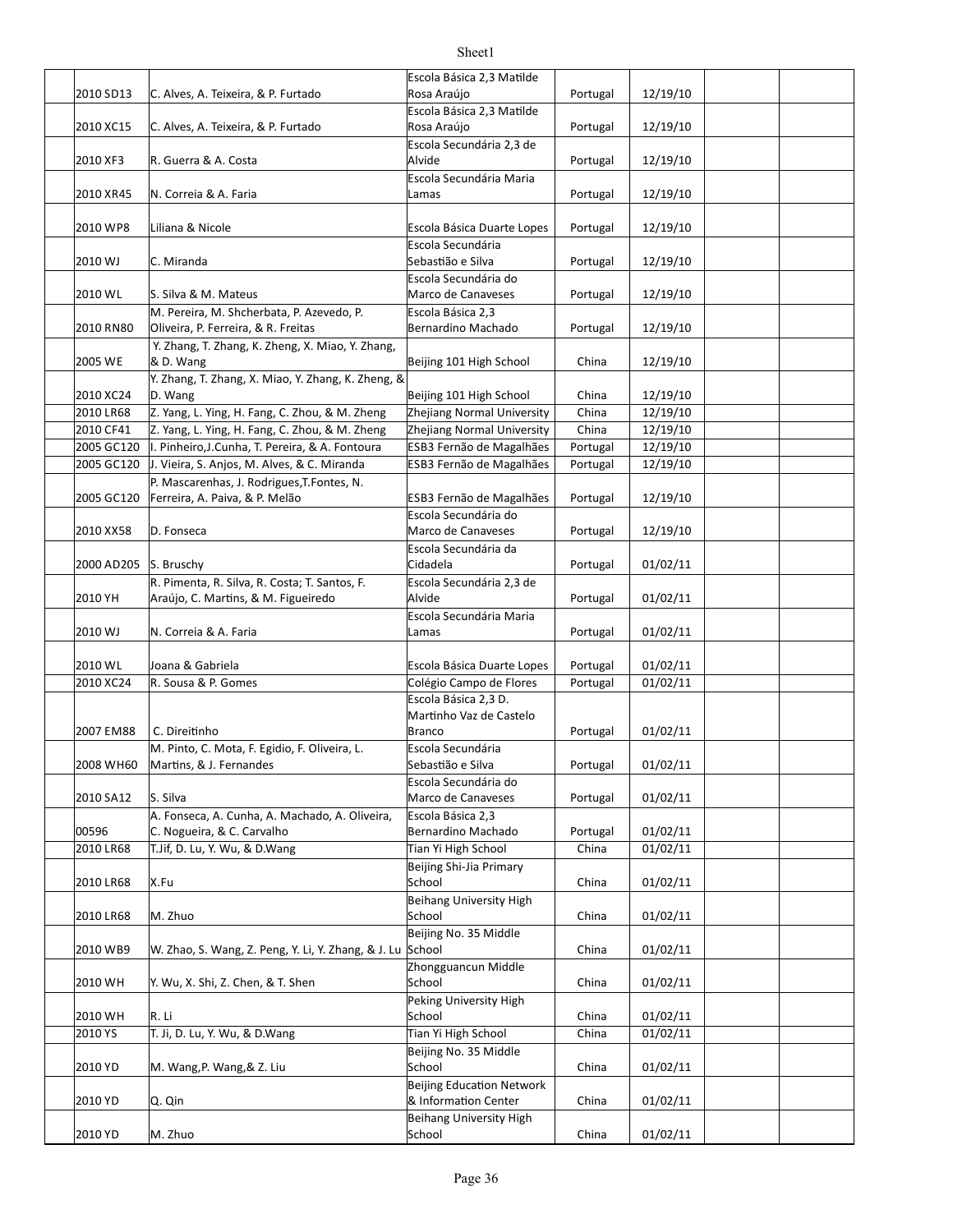|            |                                                                               | Escola Secundária da                            |             |          |  |
|------------|-------------------------------------------------------------------------------|-------------------------------------------------|-------------|----------|--|
| 2010 UE7   | S. Bruschy                                                                    | Cidadela                                        | Portugal    | 01/03/11 |  |
|            |                                                                               | Escola Secundária de                            |             |          |  |
| 2010 YO    | M. Calado                                                                     | Sacavém                                         | Portugal    | 01/03/11 |  |
|            |                                                                               | Escola Secundária 2,3 de                        |             |          |  |
| 2010 XX58  | C. Martins, M. Figueiredo, K. Vieira, & F. Araujo                             | Alvide                                          | Portugal    | 01/03/11 |  |
|            |                                                                               | Escola Secundária Maria                         |             |          |  |
| 2010 XZ    | N. Correia, A. Faria, & E. Lucas                                              | Lamas                                           | Portugal    | 01/03/11 |  |
| 2007 SV11  | I. Pinheiro, J. Cunha, T. Pereira, & A. Fontoura                              | ESB3 Fernão de Magalhães                        | Portugal    | 01/03/11 |  |
|            |                                                                               |                                                 |             |          |  |
| 2010 RP80  | Jessica & Filipe                                                              | Escola Básica Duarte Lopes                      | Portugal    | 01/03/11 |  |
|            |                                                                               |                                                 |             |          |  |
| 2010 XW58  | Catarina, Joana, & Gabriela                                                   | Escola Básica Duarte Lopes                      | Portugal    | 01/03/11 |  |
|            |                                                                               | Escola Secundária Augusto                       |             |          |  |
| 2010 XN25  | K. Almeida, R.Bessa, J. Cleto, & C. Cruz                                      | Gomes                                           | Portugal    | 01/03/11 |  |
|            |                                                                               | Escola Básica 2,3 D.                            |             |          |  |
|            |                                                                               | Martinho Vaz de Castelo                         |             |          |  |
| 2001 JW2   | C. Direitinho                                                                 | <b>Branco</b>                                   | Portugal    | 01/03/11 |  |
|            |                                                                               | Escola Secundária                               |             |          |  |
| 2007 FA    | C. Miranda                                                                    | Sebastião e Silva                               | Portugal    | 01/03/11 |  |
|            | S. Silva                                                                      | Escola Secundária do<br>Marco de Canaveses      |             |          |  |
| 2010 VY139 |                                                                               |                                                 | Portugal    | 01/03/11 |  |
| 2010 TC47  | M. Martins, P. Vieira, B. Almeida, I. Caldeira, C.<br>Gonçalves, & F. Zgardan | Colégio Campo de Flores                         | Portugal    | 01/05/11 |  |
|            |                                                                               | Escola Básica 2,3 D.                            |             |          |  |
|            |                                                                               | Martinho Vaz de Castelo                         |             |          |  |
| 2010 TY54  | C. Direitinho                                                                 | <b>Branco</b>                                   | Portugal    | 01/05/11 |  |
|            |                                                                               | Escola Secundária do                            |             |          |  |
| 2010 XJ    | S. Silva                                                                      | Marco de Canaveses                              | Portugal    | 01/05/11 |  |
|            |                                                                               | Escola Básica 2,3 de                            |             |          |  |
| 2010 XG11  | R. Cristovão & D. Laranjo                                                     | Alapraia                                        | Portugal    | 01/05/11 |  |
| 2010 XC15  | T. Ji, D. Lu, Y. Wu, & D. Wang                                                | Tian Yi High School                             | China       | 01/05/11 |  |
|            |                                                                               | Daging Petroleum High                           |             |          |  |
| 2010 XC15  | Y. Fu & J. Wang                                                               | School                                          | China       | 01/05/11 |  |
|            |                                                                               | Zhongguancun Middle                             |             |          |  |
| 2010 TH19  | Y. Wu, X. Shi, Z. Chen, & T. Shen                                             | School                                          | China       | 01/05/11 |  |
|            |                                                                               | Peking University High                          |             |          |  |
| 2010 TH19  | R. Li                                                                         | School                                          | China       | 01/05/11 |  |
| 2010 TH19  | L. Zheng                                                                      | Beijing 101 High School                         | China       | 01/05/11 |  |
|            |                                                                               | Beijing Shi-Jia Primary                         |             |          |  |
| 2010 WL    | X. Fu & Y. Zheng                                                              | School                                          | China       | 01/05/11 |  |
|            |                                                                               | Beijing No. 35 Middle                           |             |          |  |
| 2010 WL    | J. Lu, Z. Liu, Y. Zhang, & Y. Li                                              | School                                          | China       | 01/05/11 |  |
|            | Y. Zhang, T. Zhang, X. Dong, D. Wang, Y. Zhang, &                             |                                                 |             |          |  |
| 2010 LR68  | X. Miao                                                                       | Beijing 101 High School                         | China       | 01/05/11 |  |
|            |                                                                               | Lycee Cantonal de                               |             |          |  |
| 2010 XB24  | M. Ory                                                                        | Porrentruy                                      | Switzerland | 01/05/11 |  |
|            |                                                                               | Escola Secundária 2,3 de                        |             |          |  |
| 2011 AN1   | A. Costa                                                                      | Alvide                                          | Portugal    | 01/06/11 |  |
|            |                                                                               | Escola Básica 2,3 D.<br>Martinho Vaz de Castelo |             |          |  |
| 2010 YH    | C. Direitinho                                                                 | <b>Branco</b>                                   | Portugal    | 01/06/11 |  |
| 2010 SD13  | Y. Zhang                                                                      | Beijing 101 High School                         | China       | 01/06/11 |  |
|            |                                                                               | Zhongguancun Middle                             |             |          |  |
| 2010 SD13  | Y. Wu, X. Shi, Z. Chen, & T. Shen                                             | School                                          | China       | 01/06/11 |  |
|            |                                                                               | Peking University High                          |             |          |  |
| 2010 SD13  | R. Li                                                                         | School                                          | China       | 01/06/11 |  |
|            |                                                                               | Beijing No. 35 Middle                           |             |          |  |
| 2010 XX58  | M. Wang, S. Wang, W. Zhao, & Z. Peng                                          | School                                          | China       | 01/06/11 |  |
| 2010 XX58  | K. Zheng                                                                      | Beijing 101 High School                         | China       | 01/06/11 |  |
|            |                                                                               | <b>Beijing Education Network</b>                |             |          |  |
| 2010 XX58  | Q. Qin                                                                        | & Information Center                            | China       | 01/06/11 |  |
| 2010 XL69  | T. Ji, D. Lu£, Y. Wu, & D. Wang                                               | China Hands-On Universe                         | China       | 01/06/11 |  |
| 2010 XL69  | Y. Zhang                                                                      | Beijing 101 High School                         | China       | 01/06/11 |  |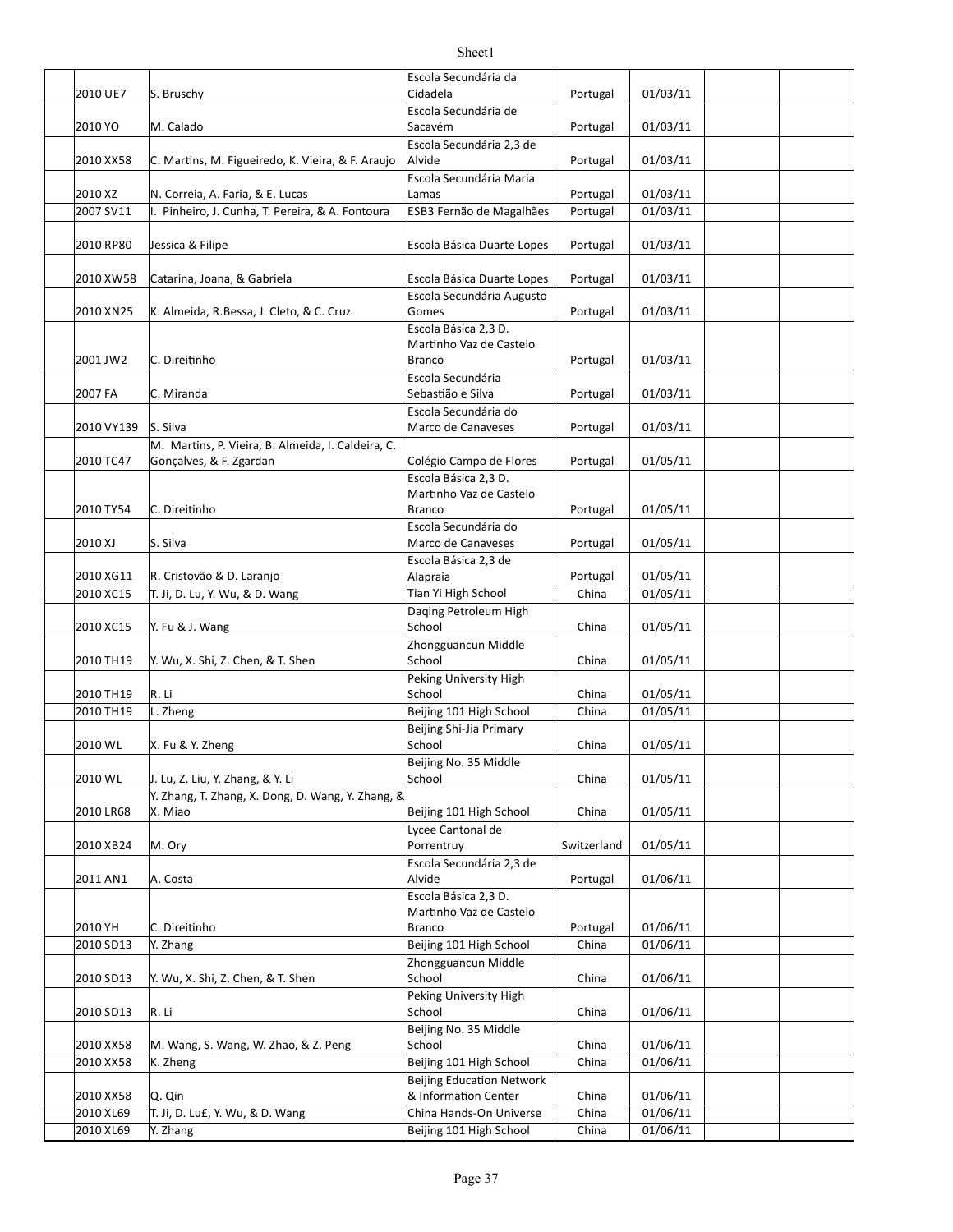|                           |                                                                                            | Beijing No. 35 Middle                                    |                      |                      |                         |                          |
|---------------------------|--------------------------------------------------------------------------------------------|----------------------------------------------------------|----------------------|----------------------|-------------------------|--------------------------|
| 2010 XL69                 | M. Wang                                                                                    | School<br>Escola Secundária da                           | China                | 01/06/11             |                         |                          |
| 2010 VY190                | S. Bruschy                                                                                 | Cidadela                                                 | Portugal             | 01/09/11             |                         |                          |
|                           | R. Guerra, R. Costa, K. Manghnani, C. Martins, R. Escola Secundária 2,3 de                 |                                                          |                      |                      |                         |                          |
| 2011 AB3                  | Pimenta, & R.Silva<br>B. Silva, M. Takimura, J. Rodrigues, I. Martins, C.                  | Alvide                                                   | Portugal             | 01/09/11             |                         |                          |
| 2010 TY54                 | Martins, & R. Sousa                                                                        | Colégio Campo de Flores                                  | Portugal             | 01/09/11             |                         |                          |
|                           |                                                                                            | Escola Básica 2,3 D.                                     |                      |                      |                         |                          |
| 2011 AH3                  | C. Direitinho                                                                              | Martinho Vaz de Castelo<br><b>Branco</b>                 | Portugal             | 01/09/11             |                         |                          |
|                           |                                                                                            | Escola Secundária                                        |                      |                      |                         |                          |
| 2010 UX6                  | C. Miranda                                                                                 | Sebastião e Silva                                        | Portugal             | 01/09/11             |                         |                          |
| 2011 AG3                  | C. Mota, M. Pinto, J. Fernandes, F. Oliveira, T.<br>Vasconcelos, & F. Egidio               | Escola Secundária<br>Sebastião e Silva                   | Portugal             | 01/09/11             |                         |                          |
|                           |                                                                                            | Escola Secundária do                                     |                      |                      |                         |                          |
| 2010 YW<br>2010 TH19      | S. Silva, A. Pereira, & A. Queirós<br>T. Ji, D. Lu£, Y. Wu, D. Wang                        | Marco de Canaveses<br>Tian Yi High School                | Portugal<br>China    | 01/09/11<br>01/09/11 |                         |                          |
| 2010 TH19                 | K. Zheng                                                                                   | Beijing 101 High School                                  | China                | 01/09/11             |                         |                          |
|                           |                                                                                            | <b>Beijing Education Network</b>                         |                      |                      |                         |                          |
| 2010 TH19                 | Q. Qin                                                                                     | & Information Center                                     | China                | 01/09/11             |                         |                          |
| 2010 XB24                 | T. Ji, D. Luf, Y. Wu, & D. Wang                                                            | Tian Yi High School                                      | China                | 01/09/11             |                         |                          |
|                           |                                                                                            | Beijing No. 35 Middle<br>School                          |                      | 01/09/11             |                         |                          |
| 2010 XB24                 | M. Wang & S. Wang                                                                          | Beijing No. 35 Middle                                    | China                |                      |                         |                          |
| 2010 SD13                 | Y. Li & Y. Zhang                                                                           | School                                                   | China                | 01/09/11             |                         |                          |
| 2010 SD13                 | X. Fu, S. Shi, R. Liu, & Y. Zheng                                                          | Beijing Shi-Jia Primary<br>School                        | China                | 01/09/11             |                         |                          |
|                           |                                                                                            | Beijing No. 35 Middle                                    |                      |                      |                         |                          |
| 2010 WQ7<br>2010 WQ7      | M. Wang, Y. Li, Y. Zhang, Y. Li, & S. Wang<br>K. Zheng                                     | School<br>Beijing 101 High School                        | China<br>China       | 01/09/11<br>01/09/11 |                         |                          |
|                           |                                                                                            | Beijing No. 35 Middle                                    |                      |                      |                         |                          |
| 2011 AC3                  | M. Wang, S. Wang, Y. L i, & Y. Zhang                                                       | School                                                   | China                | 01/09/11             |                         |                          |
| 2011 AC3                  | J. Hou                                                                                     | Beijing Shi-Jia Primary<br>School                        | China                | 01/09/11             |                         |                          |
|                           |                                                                                            | <b>Beihang University High</b>                           |                      |                      |                         |                          |
| 2011 AC3                  | M. Zhuo                                                                                    | School                                                   | China                | 01/09/11             |                         |                          |
| <b>NEO Confirmations</b>  |                                                                                            | All-Portugal, All-China, NEO+, 2010 Dec 13 - 2011 Jan 21 |                      |                      |                         |                          |
| <b>Object</b>             | <b>Students</b>                                                                            | School                                                   | Location             | <b>Date</b>          |                         |                          |
| 2010 XZ67                 | C. Zhou, Z. Yang, M. Zheng, L. Ying, & H. Fang                                             | Zhejiang Normal University                               | China                | 12/16/10             |                         |                          |
|                           |                                                                                            | Beijing No. 35 Middle                                    |                      |                      |                         |                          |
| 2010 YH                   | W. Zhao, S. Wang, & Z. Peng                                                                | School                                                   | China                | 12/17/10             |                         |                          |
| 2011 AM1<br>2011 AC3      | R. Sousa, C. Gonçalves, & J. Rodrigues<br>I. Pinheiro, J. Cunha, T. Pereira, & A. Fontoura | Colégio Campo de Flores<br>ESB3 Fernão de Magalhães      | Portugal<br>Portugal | 01/03/11<br>01/04/11 |                         |                          |
|                           |                                                                                            | Escola Secundária                                        |                      |                      |                         |                          |
| 2011 AH3                  | C. Miranda                                                                                 | Sebastião e Silva                                        | Portugal             | 01/05/11             |                         |                          |
| 2011 AN16                 | I. Pinheiro, J. Cunha, T. Pereira, & A. Fontoura                                           | ESB3 Fernão de Magalhães                                 | Portugal             | 01/09/11             |                         |                          |
|                           |                                                                                            | Escola Secundária do                                     |                      |                      |                         |                          |
| 2011 AM16                 | S. Silva & A. Pereira                                                                      | Marco de Canaveses<br>Beijing No. 35 Middle              | Portugal             | 01/09/11             |                         |                          |
| 2011 AG5                  | M. Wang                                                                                    | School                                                   | China                | 01/09/11             |                         |                          |
| 2011 AG5                  | Y. Zhang, X. Miao, T. Zhang, D. Wang, & X. Dong                                            | Beijing 101 High School                                  | China                | 01/09/11             |                         |                          |
|                           | <b>Main Belt Asteroid Observations</b>                                                     | All-Portugal, All-China, NEO+, 2010 Dec 13 - 2011 Jan 21 |                      |                      |                         |                          |
|                           |                                                                                            |                                                          |                      |                      | <b>IASC</b>             | <b>Student</b>           |
|                           |                                                                                            |                                                          |                      |                      | Designatio Designatio   |                          |
| <b>Image Set Students</b> |                                                                                            | <b>School</b>                                            | Location             | <b>Date</b>          | $\overline{\mathbf{n}}$ | $\underline{\mathsf{n}}$ |
| 2010 XT45                 | Ying, Zheng, Fang, Zhou, & Yang                                                            | Zhejiang Normal University                               | China                | 12/14/10             | TOV3FF                  | K05Q42H                  |
| 2010 XN25                 | Alves, Teixeira, & Furtado                                                                 | Escola Básica 2,3 Matilde<br>Rosa Araújo                 | Portugal             | 12/15/10             | TOV3FQ                  | MRA0001                  |
|                           |                                                                                            | Escola Secundária Maria                                  |                      |                      |                         |                          |
| 2010 XV58                 | Correia & Faria                                                                            | Lamas                                                    | Portugal             | 12/15/10             | TOV3FW                  | <b>EML003</b>            |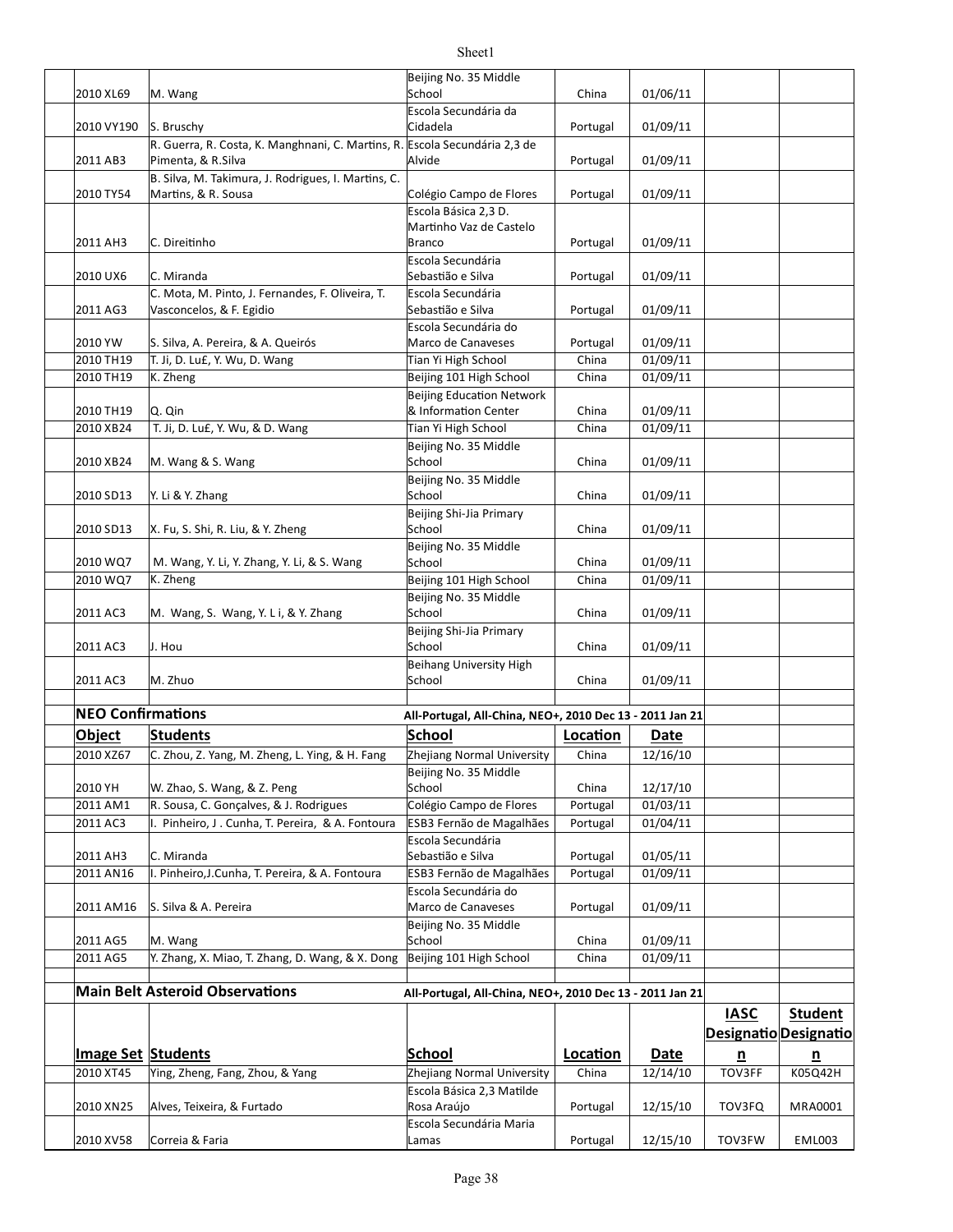|                         |                                                              | Escola Secundária Augusto                              |                                  |                      |               |                |
|-------------------------|--------------------------------------------------------------|--------------------------------------------------------|----------------------------------|----------------------|---------------|----------------|
| 2010 XN56               | Bessa & Almeida                                              | Gomes                                                  | Portugal                         | 12/15/10             | TOV3G6        | EDL0005        |
| 2010 XA59               | Martins, Palmeirim, Vieira, Almeida, Zgardan, &<br>Rodrigues | Colégio Campo de Flores                                | Portugal                         | 12/15/10             | <b>TOV3G8</b> | EAG001         |
|                         | Pimenta, Silva, Costa, Santos, Araújo, Martins, &            | Escola Secundária 2,3 de                               |                                  |                      |               |                |
| 2010 YH                 | Figueiredo                                                   | Alvide                                                 | Portugal                         | 01/02/11             | TOV3IM        | K04RG9T        |
|                         |                                                              | Beijing No. 35 Middle                                  |                                  |                      |               |                |
| 2010 WB9                | Zhao, Wang, Peng, Li, Zhang, & Lu                            | School                                                 | China                            | 01/02/11             | TOV3IZ        | 5550003        |
|                         |                                                              | Beijing No. 35 Middle                                  |                                  |                      |               |                |
| 2010 YD                 | Wang, Wang, & Liu                                            | School                                                 | China                            | 01/02/11             | <b>TOV3IT</b> | WMX0005        |
| 2010 YD                 | Q. Qin                                                       | <b>Beijing Education Network</b><br>& Information Ctr. | China                            | 01/02/11             | <b>TOV3IT</b> | WMX0005        |
|                         |                                                              | <b>Beihang University High</b>                         |                                  |                      |               |                |
| 2010 YD                 | M. Zhuo                                                      | School                                                 | China                            | 01/02/11             | <b>TOV3IT</b> | WMX0005        |
| 2010 XZ                 | Correia, Faria, & Lucas                                      | Escola Secundária Maria<br>Lamas                       | Portugal                         | 01/03/11             | TOV3J4        | K03UZ5W        |
| 2010 XZ                 | Correia, Faria, & Lucas                                      | Escola Secundária Maria<br>Lamas                       | Portugal                         | 01/03/11             | TOV3J7        | <b>EML003</b>  |
|                         |                                                              | Escola Secundária                                      |                                  |                      |               |                |
| SA814F8                 | C. Miranda                                                   | Sebastião e Silva                                      | Portugal                         | 01/05/11             | <b>TOV3JY</b> | CMM0004        |
|                         |                                                              | Escola Secundária do                                   |                                  |                      |               |                |
| 2010 VY71               | S. Silva<br>Guerra, Costa, Manghnani, Martins, Pimenta, &    | Marco de Canaveses                                     | Portugal                         | 01/06/11             | TOV3JT        | SMC0031        |
| 2011 AB3                | Silva                                                        | Escola Secundária 2,3 de<br>Alvide                     | Portugal                         | 01/09/11             | TOV3KR        | ESA0001        |
| SA8526E                 | Takimura, Martins, Alves, Guerra, & Silva                    | Colégio Campo de Flores                                | Portugal                         | 01/09/11             | TOV3LB        | CCF00003       |
|                         |                                                              | Escola Secundária                                      |                                  |                      |               |                |
| 2010 UX6                | C. Miranda                                                   | Sebastião e Silva                                      | Portugal                         | 01/09/11             | TOV3LJ        | CEL0003        |
|                         |                                                              | Escola Secundária do                                   |                                  |                      |               |                |
| SA852F7                 | Silva & Pereira                                              | Marco de Canaveses                                     | Portugal                         | 01/09/11             | TOV3M5        | SMC0038        |
|                         |                                                              | Escola Básica 2,3 de                                   |                                  |                      |               |                |
| 2010 YH                 | Alves, Teixeira, & Furtado                                   | Alapraia                                               | Portugal                         | 01/09/11             | TOV3KO        | <b>MRA0004</b> |
|                         |                                                              |                                                        |                                  |                      |               |                |
|                         |                                                              |                                                        |                                  |                      |               |                |
| 2011 Jan 24 - Mar 11    |                                                              |                                                        |                                  |                      |               |                |
|                         | <b>International Asteroid Search Campaign -1</b>             |                                                        |                                  |                      |               |                |
|                         | <b>International Asteroid Search Campaign -2</b>             |                                                        |                                  |                      |               |                |
| <b>NEO Observations</b> |                                                              | IASC, 2011 Jan 24 - Mar 11                             |                                  |                      |               |                |
| Object                  | <b>Students</b>                                              | <b>School</b>                                          | Location                         | Date                 |               |                |
|                         |                                                              | VII LO im. Dabrowki w ZSO                              |                                  |                      |               |                |
| 2002 TD60               | B. Kaczmarek & D. Hewelt                                     | nr 10 w Poznaniu                                       | Poland                           | 01/21/11             |               |                |
| 2010 VX39               | L.Gut, W.Tomal, & D.Poradzisz                                | Zespół Szkół w Libiążu                                 | Poland                           | 01/21/11             |               |                |
| 2011 AL1                | A.Moreno, M. De Castro, & G. Sagel                           | Pan American School                                    | Panama                           | 01/21/11             |               |                |
|                         |                                                              | <b>High Mathematical School</b>                        |                                  |                      |               |                |
| 2010 TH19               | B. Nedelchev& V. Radeva                                      | 'Dr. Peter Beron", Varna                               | <b>Bulgaria</b>                  | 01/21/11             |               |                |
|                         |                                                              | Konstantin Preslavsky                                  |                                  |                      |               |                |
| 2010 WP8                | S. Ibryamov & V. Radeva                                      | University, Shumen                                     | <b>Bulgaria</b>                  | 01/21/11             |               |                |
|                         | 2010 NW117 E. Escondon, A. Castillo, & E. Martinez           | Madisonville High School                               | Texas (US)                       | 01/21/11             |               |                |
|                         |                                                              | <b>High School of Natural</b>                          |                                  |                      |               |                |
| 2011 AN16               | C. Yordanov & V. Radeva                                      | Sciences, Varna                                        | <b>Bulgaria</b>                  | 01/21/11             |               |                |
|                         |                                                              | The Language School                                    |                                  |                      |               |                |
|                         |                                                              | "Frederic Joilot Curie",                               |                                  |                      |               |                |
| 1994 VA1<br>2010 XG3    | B. Nedelchev & V. Radeva<br>Z. Zhang & A. Payapilly          | Varna<br>Team NENU                                     | <b>Bulgaria</b><br>China & India | 01/21/11<br>01/21/11 |               |                |
|                         | R. Pimenta, T. Santos, C. Martins, R. Costa, R.              | Escola Secundária 2,3 de                               |                                  |                      |               |                |
| 2010 OC101              | Silva, & K. Manghnani                                        | Alvide                                                 | Portugal                         | 01/21/11             |               |                |
|                         |                                                              | Escola Secundária Maria                                |                                  |                      |               |                |
| 4887                    | N. Correia, A. Faria, & E. Lucas                             | Lamas                                                  | Portugal                         | 01/21/11             |               |                |
| 2011 AA23               | J.M. Biets                                                   | Dutch Meteor Society                                   | Belgium                          | 01/21/11             |               |                |
|                         |                                                              |                                                        |                                  |                      |               |                |
|                         |                                                              | <b>VIII Liceum</b>                                     |                                  |                      |               |                |
| 2010 XZ                 | K. Domogala, M. Gozdzikowski, J. Janiec, & P.<br>Kolarczyk   | Ogólnokształcące im. Marii<br>Skłodowskiej-Curie       |                                  | 01/23/11             |               |                |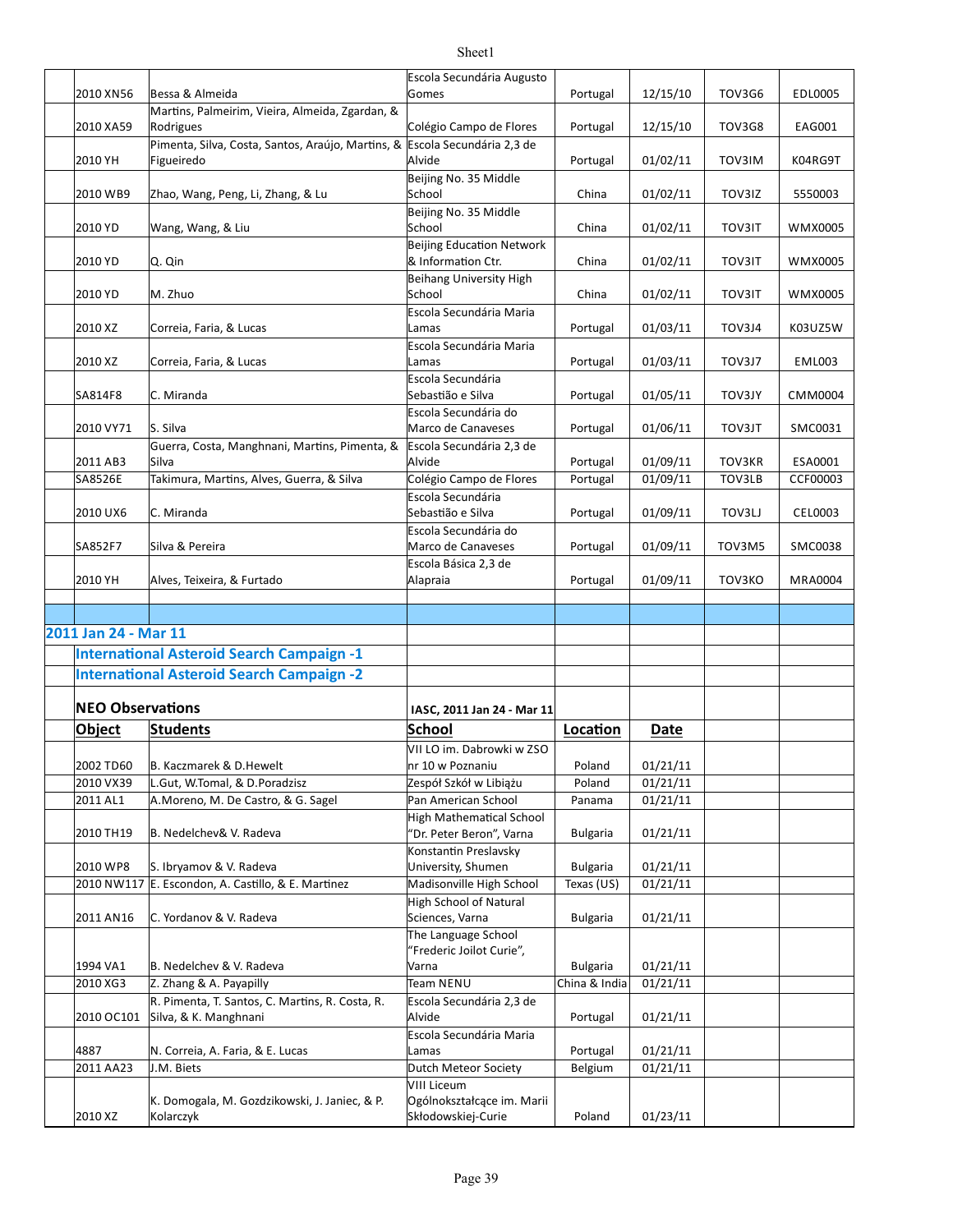|            | B. Biliñski, D.Jacyna, M. Kozowski, & M.                                    |                                                       |                 |          |  |
|------------|-----------------------------------------------------------------------------|-------------------------------------------------------|-----------------|----------|--|
| 2011 AL1   | Puchalski                                                                   | LO im Adama Mickiewicza                               | Poland          | 01/23/11 |  |
|            |                                                                             |                                                       |                 |          |  |
| 2011 AL1   | M. Rutkowska & P. Samoraj                                                   | LO im Adama Mickiewicza                               | Poland          | 01/23/11 |  |
|            | A. von Pechmann, B. West, W. Barnard, S.                                    |                                                       |                 |          |  |
| 2011 BX10  | Walker, & L. Szabo                                                          | Young Harris College                                  | Georgia (US)    | 01/25/11 |  |
| 2010 XD25  | A.Moreno, M. De Castro, & G. Sagel                                          | Pan American School                                   | Panama          | 01/25/11 |  |
|            |                                                                             | <b>High Mathematical School</b>                       |                 |          |  |
| 2011 AN16  | B. Nedelchev & V. Radeva                                                    | "Dr. Peter Beron", Varna                              | <b>Bulgaria</b> | 01/25/11 |  |
|            |                                                                             | Konstantin Preslavsky                                 |                 |          |  |
| 2010 BJ10  | S. Ibryamov & V. Radeva                                                     | University, Shumen                                    | <b>Bulgaria</b> | 01/25/11 |  |
| 2011 AM24  | E. Martinez                                                                 | Madisonville High School                              | Texas (US)      | 01/25/11 |  |
|            |                                                                             | <b>High School of Natural</b>                         |                 |          |  |
| 2010 VY139 | C. Iordanov & V.Radeva                                                      | Sciences, Varna                                       | <b>Bulgaria</b> | 01/25/11 |  |
|            |                                                                             | The Language School                                   |                 |          |  |
|            |                                                                             | "Frederic Joilot Curie",                              |                 |          |  |
| 2010 XX72  | J. Keremedchiev & V. Radeva                                                 | Varna                                                 | <b>Bulgaria</b> | 01/25/11 |  |
|            |                                                                             | <b>Student Astronomical</b><br>Society (University of |                 |          |  |
| 2011 BU10  | S. Ibryamov                                                                 | Shumen)                                               | <b>Bulgaria</b> | 01/25/11 |  |
| 2011 AF37  | I. Tsonev, D. Markishka, & P. Markishki                                     | Mathematical School                                   | <b>Bulgaria</b> | 01/25/11 |  |
|            |                                                                             | Ryan International School,                            |                 |          |  |
| 2011 BG10  | A. Singh & Y. Khera                                                         | Rohini                                                | India           | 01/25/11 |  |
| 2011 BG10  | M. Bigger                                                                   | Marcel Bigger                                         | Switzerland     | 01/25/11 |  |
|            | R. Costa, K. Manghnani, C.Martins, R. Pimenta,                              | Escola Secundária 2,3 de                              |                 |          |  |
| 2011 BF10  | R. Silva, & R. Guerra                                                       | Alvide                                                | Portugal        | 01/25/11 |  |
|            |                                                                             | Escola Secundária Maria                               |                 |          |  |
| 2011 AL5   | N. Correia                                                                  | Lamas                                                 | Portugal        | 01/25/11 |  |
|            |                                                                             | Escola Básica 2,3                                     |                 |          |  |
| 2011 AL24  | C.Gonçalves, R. Sousa & F. do Ó                                             | Bernardino Machado                                    | Portugal        | 01/25/11 |  |
| 2011 BY10  | J.M.Biets                                                                   | Dutch Meteor Society                                  | Belgium         | 01/25/11 |  |
|            | G. Gonçalves, E. Kroth, V. Martins, K. Palaro, & E. Universidade Federal de |                                                       |                 |          |  |
| 2011 AV55  | Ribeiro                                                                     | São Carlos                                            | Brazil          | 01/25/11 |  |
|            |                                                                             | Vaptzarov Language School,                            |                 |          |  |
| 2011 AO4   | M. Yordanova, D. Atanasova, & A. Marinova                                   | Shumen                                                | <b>Bulgaria</b> | 01/25/11 |  |
| 2010 WJ    | A. Moreno, M. De Castro, & G. Sagel                                         | Pan American School                                   | Panama          | 01/29/11 |  |
| 2011 AM24  | K. Ogg                                                                      | Madisonville High School                              | Texas (US)      | 01/29/11 |  |
|            |                                                                             | <b>High School of Natural</b>                         |                 |          |  |
| 2011 BA12  | J.Keremdchiev & V.Radeva                                                    | Sciences, Varna                                       | <b>Bulgaria</b> | 01/29/11 |  |
|            |                                                                             | <b>Student Astronomical</b>                           |                 |          |  |
|            |                                                                             | Society (University of                                |                 |          |  |
| 2011 BX18  | S. Ibryamov                                                                 | Shumen)                                               | <b>Bulgaria</b> | 01/29/11 |  |
| 2011 YB    | M. Bigger                                                                   | Marcel Bigger                                         | Switzerland     | 01/29/11 |  |
|            |                                                                             | São Paulo State University                            |                 |          |  |
| 2010 WJ    | F.B. Ribeiro                                                                | (UNESP) at Rio Claro                                  | Brazil          | 01/29/11 |  |
| 2011 BX10  | Z. Zhang & A. Payapilly                                                     | Team NENU                                             | China & India   | 01/29/11 |  |
| 2011 BY11  | D. Markishka, I. Tsonev, & P. Markishki                                     | <b>Mathematical School</b>                            | <b>Bulgaria</b> | 01/29/11 |  |
|            |                                                                             | VII LO im. Dabrowki w ZSO                             |                 |          |  |
| 2011 BA12  | I. Senftleben, N. Anna, & N. Paulewicz                                      | nr 10 w Poznaniu                                      | Poland          | 01/30/11 |  |
|            |                                                                             | <b>VIII Liceum</b>                                    |                 |          |  |
|            | K. Domogala, J. Janiec, M. Gozdzikowski, & P.                               | Ogólnokształcące im. Marii                            |                 |          |  |
| 2010 UX6   | Kolarczyk                                                                   | Skłodowskiej-Curie                                    | Poland          | 01/30/11 |  |
| 2010 VY190 | A. Moreno, D. Estrada, & G. Sagel                                           | Pan American School                                   | Panama          | 01/31/11 |  |
|            |                                                                             | <b>High Mathematical School</b>                       |                 |          |  |
| 2010 XY82  | B. Nedelchev & V. Radeva                                                    | 'Dr. Peter Beron", Varna                              | <b>Bulgaria</b> | 01/31/11 |  |
|            |                                                                             | Konstantin Preslavsky                                 |                 |          |  |
| 2011 BR15  | S. Ibryamov & V. Radeva                                                     | University, Shumen                                    | <b>Bulgaria</b> | 01/31/11 |  |
|            |                                                                             | The Language School                                   |                 |          |  |
|            |                                                                             | "Frederic Joilot Curie",                              |                 |          |  |
| 2011 AA37  | B. Nedelchev, J. Keremedchiev, & V. Radeva                                  | Varna                                                 | <b>Bulgaria</b> | 01/31/11 |  |
|            |                                                                             | <b>Student Astronomical</b>                           |                 |          |  |
|            |                                                                             | Society (University of                                |                 |          |  |
| 2011 BV10  | S. Ibryamov                                                                 | Shumen)                                               | <b>Bulgaria</b> | 01/31/11 |  |
|            |                                                                             |                                                       |                 |          |  |
| 2011 BX10  | J. Colwell, D. Oesterle, A. Phillips, & B. Yarbrough Young Harris College   |                                                       | Georgia (US)    | 01/31/11 |  |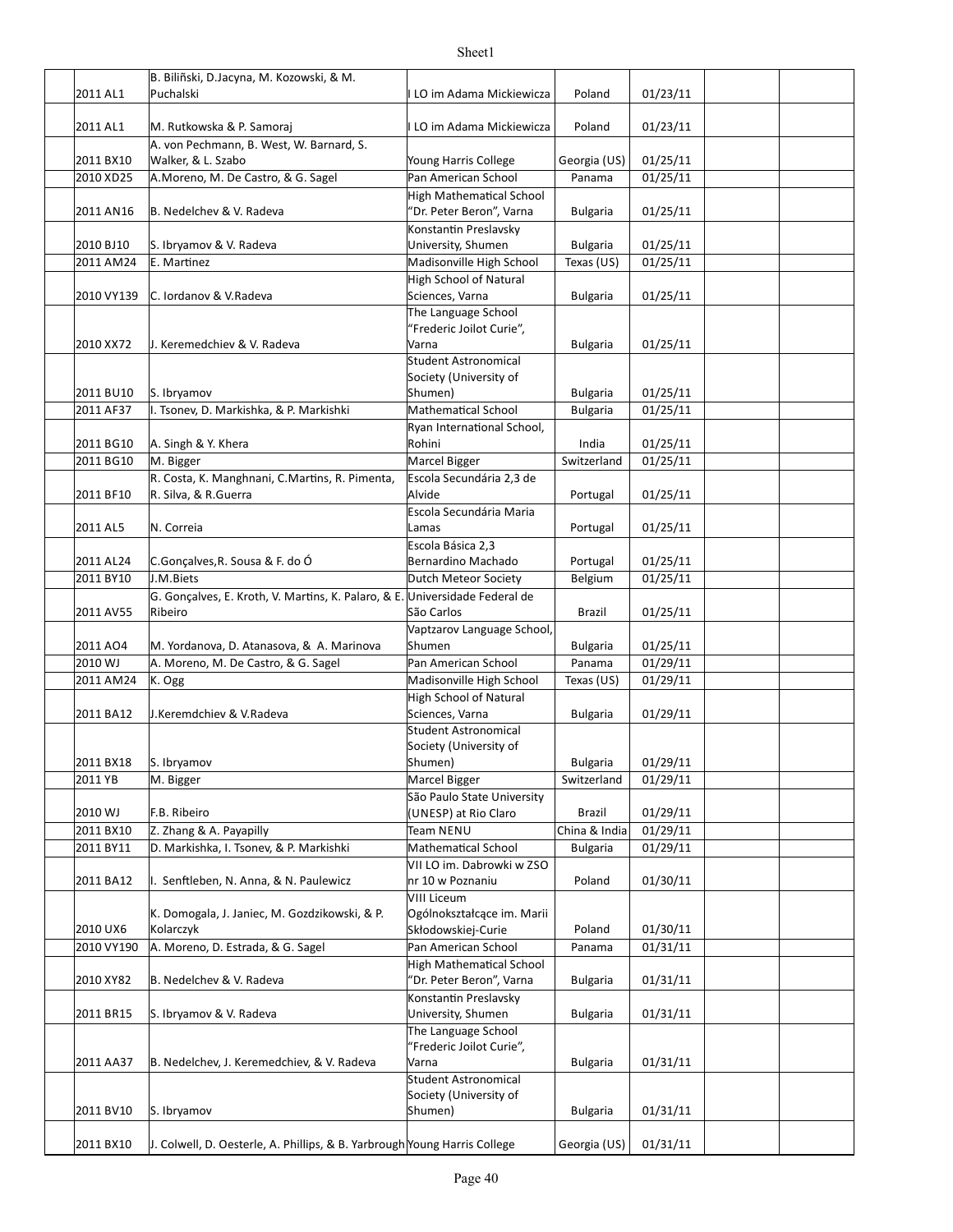| 2011 BV11 | A. Moreno, D. Estrada, & M. De Castro         | Pan American School             | Panama               | 01/31/11 |  |
|-----------|-----------------------------------------------|---------------------------------|----------------------|----------|--|
| 2010 WE9  | K. Ogg                                        | Madisonville High School        | Texas $(US)$         | 01/31/11 |  |
| 2010 RP80 | <b>B.</b> Collins                             | <b>IASC Astronomer</b>          | <b>United States</b> | 01/31/11 |  |
| 2011 BA12 | Z. Zhang & A. Payapilly                       | Team NENU                       | China & India        | 01/31/11 |  |
|           | D. Markishka, I. Tsonev, & P. Markishki       | <b>Mathematical School</b>      |                      |          |  |
| 2011 BX11 |                                               |                                 | <b>Bulgaria</b>      | 01/31/11 |  |
|           |                                               | Escola Secundária Maria         |                      |          |  |
| 2010 BV15 | N. Correia & A. Faria                         | Lamas                           | Portugal             | 01/31/11 |  |
|           |                                               | Vaptzarov Language School,      |                      |          |  |
| 2010 RN82 | D. Atanasova, M. Dimitrova, & A. Marinova     | Shumen                          | <b>Bulgaria</b>      | 01/31/11 |  |
| 2011 BR15 | K. Ogg, A. Castillo, & E. Escondon            | Madisonville High School        | Texas (US)           | 02/08/11 |  |
| 2011 AN16 | <b>B.</b> Collins                             | <b>IASC Astronomer (Bill)</b>   | <b>United States</b> | 02/08/11 |  |
|           |                                               | <b>High School of Natural</b>   |                      |          |  |
| 2010 WE9  | C. Iordanov & J. Keremedciev                  | Sciences, Varna                 | <b>Bulgaria</b>      | 02/08/11 |  |
|           |                                               | The Language School             |                      |          |  |
|           |                                               | "Frederic Joilot Curie",        |                      |          |  |
|           |                                               |                                 |                      |          |  |
| 2011 CY3  | J. Keremedchiev & V. Radeva                   | Varna                           | <b>Bulgaria</b>      | 02/08/11 |  |
| 2011 CY3  | M. Bigger                                     | Marcel Bigger                   | Switzerland          | 02/08/11 |  |
| 2010 AO60 | J.M. Biets                                    | <b>Dutch Meteor Society</b>     | Belgium              | 02/08/11 |  |
|           | V. Tomova, H. Gurova, V. Trendafilova, & A.   | Vaptzarov Language School,      |                      |          |  |
| 2011 AO52 | Marinova                                      | Shumen                          | <b>Bulgaria</b>      | 02/08/11 |  |
|           |                                               | VII LO im. Dabrowki w ZSO       |                      |          |  |
| 2011 BJ24 | D. Hewelt                                     | nr 10 w Poznaniu                | Poland               | 02/09/11 |  |
|           |                                               | <b>VIII Liceum</b>              |                      |          |  |
|           | K. Domogala, M. Gozdzikowski, J. Janiec, & P. | Ogólnokształcące im. Marii      |                      |          |  |
| 2011 BX10 | Kolarczyk                                     | Skłodowskiej-Curie              | Poland               | 02/09/11 |  |
|           |                                               |                                 |                      |          |  |
| 2011 CZ3  | L. Gut & D. Poradzisz                         | Zespół Szkół w Libiążu          | Poland               | 02/10/11 |  |
| 2011 BC40 | <b>B.</b> West                                | Young Harris College            | Georgia (US)         | 02/10/11 |  |
|           |                                               | Konstantin Preslavsky           |                      |          |  |
| 2011 CJ22 | S. Ibryamov & V.Radeva                        | University, Shumen              | Poland               | 02/10/11 |  |
| 2011 BF39 | J. Kent                                       | Broad Run High School           | Virginia (US)        | 02/10/11 |  |
| 2009 BH81 | A. Castillo, E. Escondon, & L. Ragsdale       | Madisonville High School        | Texas (US)           | 02/10/11 |  |
| 2011 BA12 | <b>B.</b> Collins                             | IASC Astronomer (Bill)          | <b>United States</b> | 02/10/11 |  |
|           |                                               |                                 |                      |          |  |
|           |                                               | <b>High School of Natural</b>   |                      |          |  |
| 2011 CA4  | J. Kertemedchiev & V. Radeva                  | Sciences, Varna                 | <b>Bulgaria</b>      | 02/10/11 |  |
|           |                                               | The Language School             |                      |          |  |
|           |                                               | "Frederic Joilot Curie",        |                      |          |  |
| 2011 CY6  | V. Radeva                                     | Varna                           | <b>Bulgaria</b>      | 02/10/11 |  |
| 2011 BB19 | Z. Zhang & A. Payapilly                       | Team NENU                       | China & India        | 02/10/11 |  |
| 2010 XY82 | E. Tal                                        | <b>Bareket Observatory</b>      | Israel               | 02/10/11 |  |
| 2011 AA23 | M. Bigger                                     | Marcel Bigger                   | Switzerland          | 02/10/11 |  |
|           |                                               | Escola Básica 2,3 D.            |                      |          |  |
|           |                                               | Martinho Vaz de Castelo         |                      |          |  |
| 2011 CC22 | I. Marquel & D. Martins                       | Branco                          | Portugal             | 02/10/11 |  |
|           |                                               | Escola Básica 2,3               |                      |          |  |
| 2011 CY7  | S. Pereira, V. Castro, & C. Andrade           | Bernardino Machado              | Portugal             | 02/10/11 |  |
|           |                                               |                                 |                      |          |  |
| 2011 CP14 | J.M. Biets                                    | Dutch Meteor Society            | Belgium              | 02/10/11 |  |
|           |                                               | VII LO im. Dabrowki w ZSO       |                      |          |  |
| 2011 CZ6  | B. Kaczmarek & D. Hewelt                      | nr 10 w Poznaniu                | Poland               | 02/12/11 |  |
|           |                                               | <b>VIII Liceum</b>              |                      |          |  |
|           | K. Domogala, M. Gozdzikowski, J. Janiec, & P. | Ogólnokształcące im. Marii      |                      |          |  |
| 2011 AO52 | Kolarczyk                                     | Skłodowskiej-Curie              | Poland               | 02/12/11 |  |
|           | S. Dabrowska, D. Jacyna, M. Puchalski, M.     |                                 |                      |          |  |
| 2011 CY7  | Rutkowska, P. Samoraj, & K. Baranowski        | I LO im Adama Mickiewicza       | Poland               | 02/12/11 |  |
| 2009 CA2  | L. Gut & D. Poradzisz                         | Zespół Szkół w Libiążu          | Poland               | 02/12/11 |  |
|           |                                               | Vaptzarov Language School,      |                      |          |  |
| 2011 CY7  | M. Osman, G. Angelova, & A. Marinova          | Shumen                          | <b>Bulgaria</b>      | 02/12/11 |  |
|           |                                               |                                 |                      |          |  |
|           |                                               | <b>High Mathematical School</b> |                      |          |  |
| 2002 TD60 | B. Nedelchev & V. Radeva                      | "Dr. Peter Beron", Varna        | Bulgaria             | 02/15/11 |  |
|           |                                               | Konstantin Preslavsky           |                      |          |  |
| 2008 EE   | S. Ibryamov & V.Radeva                        | University, Shumen              | <b>Bulgaria</b>      | 02/15/11 |  |
| 2004 BW58 | J. Kent                                       | Broad Run High School           | Virginia (US)        | 02/15/11 |  |
| 2003 MC7  | L. Ragsdale                                   | Madisonville High School        | Texas (US)           | 02/15/11 |  |
| 2011 CM50 | <b>B.</b> Collins                             | IASC Astronomer (Bill)          | <b>United States</b> | 02/15/11 |  |
|           |                                               |                                 |                      |          |  |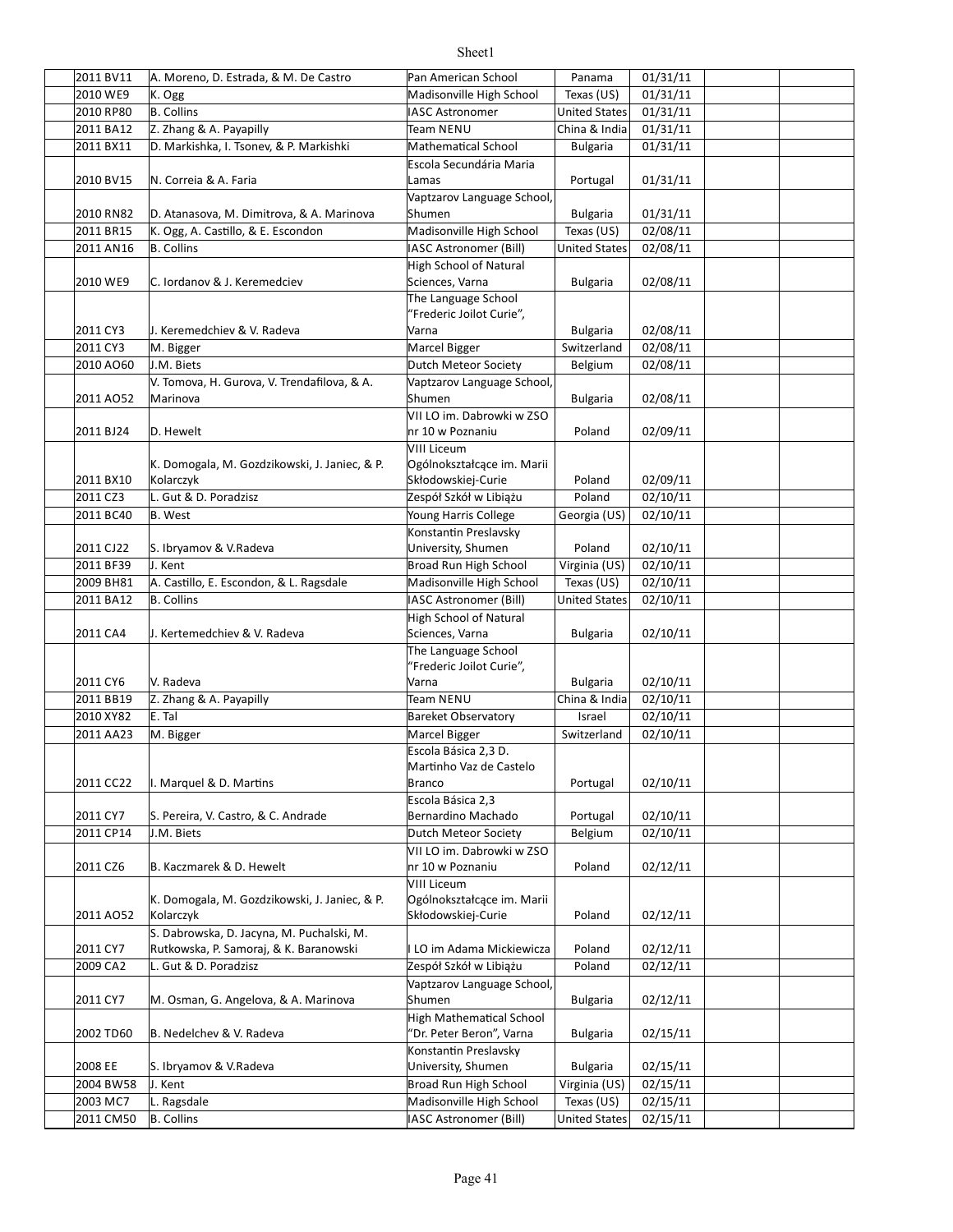|           |                                                         | High School of Natural             |                                |                      |  |
|-----------|---------------------------------------------------------|------------------------------------|--------------------------------|----------------------|--|
| 2011 CY46 | C. Iordanov, J. Keremedchiev, & V. Radeva               | Sciences, Varna                    | <b>Bulgaria</b>                | 02/15/11             |  |
|           |                                                         | The Language School                |                                |                      |  |
|           |                                                         | "Frederic Joilot Curie",           |                                |                      |  |
| 2011 CH50 | C. Iordanov & V. Radeva                                 | Varna                              | <b>Bulgaria</b>                | 02/15/11             |  |
| 2011 CY7  | Z. Zhang & A. Payapilly                                 | <b>Team NENU</b>                   | China & India                  | 02/15/11             |  |
|           |                                                         | <b>Student Astronomical</b>        |                                |                      |  |
|           |                                                         | Society (University of<br>Shumen)  |                                |                      |  |
| 2011 CZ6  | S. Ibryamov                                             | Marcel Bigger                      | <b>Bulgaria</b><br>Switzerland | 02/15/11<br>02/15/11 |  |
| 2011 CJ50 | M. Bigger                                               |                                    |                                |                      |  |
|           | R. Silva, R. Costa, T. Santos, P. Vides, C. Martins, K. | Escola Secundária 2,3 de<br>Alvide |                                |                      |  |
| 2011 CB50 | Manghnani, & M. Figueiredo                              | VII LO im. Dabrowki w ZSO          | Portugal                       | 02/15/11             |  |
| 1990 SB   | D. Hewelt & I. Senftleben                               | nr 10 w Poznaniu                   | Poland                         | 02/19/11             |  |
|           |                                                         | <b>VIII Liceum</b>                 |                                |                      |  |
|           | K. Domogala, M. Gozdzikowski, J. Janiec, & P.           | Ogólnokształcące im. Marii         |                                |                      |  |
| 2010 XP51 | Kolarczyk                                               | Skłodowskiej-Curie                 | Poland                         | 02/19/11             |  |
|           | S. Dabrowska, D. Jacyna, M. Puchalski, M.               |                                    |                                |                      |  |
| 2011 AA37 | Rutkowska, P.Samoraj, & K. Baranowski                   | I LO im Adama Mickiewicza          | Poland                         | 02/19/11             |  |
| 2011 CG2  | L. Gut, D. Poradzisz, & R. Czubala                      | Zespół Szkół w Libiążu             | Poland                         | 02/19/11             |  |
|           |                                                         | High Mathematical School           |                                |                      |  |
| 2009 BH81 | N. Laskov & V. Radeva                                   | "Dr. Peter Beron", Varna           | <b>Bulgaria</b>                | 02/19/11             |  |
|           |                                                         | Escola Secundária Maria            |                                |                      |  |
| 2010 WQ7  | N. Correia & A. Faria                                   | Lamas                              | Portugal                       | 02/19/11             |  |
|           |                                                         | Escola Básica 2,3 D.               |                                |                      |  |
|           |                                                         | Martinho Vaz de Castelo            |                                |                      |  |
| 2011 BX10 | M. Pereira, D. Magalhães, & A. Gregorian                | <b>Branco</b>                      | Portugal                       | 02/19/11             |  |
| 2010 TH19 | J.M. Biets                                              | Dutch Meteor Society               | Belgium                        | 02/19/11             |  |
|           | E. Anunciado, V. Lyra, V. Martins, K. Palaro, & V.      | Universidade Federal de            |                                |                      |  |
| 2010 XY82 | Welichan                                                | São Carlos                         | <b>Brazil</b>                  | 02/19/11             |  |
|           |                                                         | Vaptzarov Language School,         |                                |                      |  |
| 2011 AN16 | G. Nikolova & A. Marinova                               | Shumen                             | <b>Bulgaria</b>                | 02/19/11             |  |
|           |                                                         | Konstantin Preslavsky              |                                |                      |  |
| 5447      | S. Ibryamov & V. Radeva                                 | University, Shumen                 | <b>Bulgaria</b>                | 02/20/11             |  |
| 2011 AG5  | M. Zoepfl, M. Sarman, & R. Aleemi                       | Broad Run High School              | Virginia (US)                  | 02/20/11             |  |
| 2011 BJ24 | A. Costello, K. Ogg, & B. Ferguson                      | Madisonville High School           | Texas (US)                     | 02/20/11             |  |
| 2010 XZ67 | <b>B.</b> Collins                                       | IASC Astronomer (Bill)             | <b>United States</b>           | 02/20/11             |  |
|           |                                                         | The Language School                |                                |                      |  |
|           |                                                         | "Frederic Joilot Curie",           |                                |                      |  |
| 2011 AN16 | C. Iordanov & V. Radeva                                 | Varna                              | <b>Bulgaria</b>                | 02/20/11             |  |
|           |                                                         | <b>Student Astronomical</b>        |                                |                      |  |
|           |                                                         | Society (University of             |                                |                      |  |
| 2011 BK24 | S. Ibryamov                                             | Shumen)                            | <b>Bulgaria</b>                | 02/20/11             |  |
| 2011 CL50 | D. Markishka, I. Tsonev, & P. Markishki                 | Mathematical School                | <b>Bulgaria</b>                | 02/20/11             |  |
| 2011 AM24 | Bareket & T. Shaulov                                    | <b>Bareket Observatory</b>         | Israel                         | 02/20/11             |  |
|           |                                                         | Escola Secundária Maria            |                                |                      |  |
| 2009 DV42 | N. Correia & A. Faria                                   | Lamas                              | Portugal                       | 02/20/11             |  |
|           |                                                         | Escola Básica 2,3 D.               |                                |                      |  |
|           |                                                         | Martinho Vaz de Castelo            |                                |                      |  |
| 2011 AO52 | J. Inverno, F. Cordeiro, & S. Nytsulenko                | <b>Branco</b>                      | Portugal                       | 02/20/11             |  |
|           |                                                         | Escola Básica 2,3                  |                                |                      |  |
| 2011 BR15 | S. Pereira, V. Castro, & C. Andrade                     | Bernardino Machado                 | Portugal                       | 02/20/11             |  |
| 2011 BX10 | J.M. Biets                                              | Dutch Meteor Society               | Belgium                        | 02/20/11             |  |
|           | M. Osman, G. Angelova, V. Tomova, M.                    | Vaptzarov Language School,         |                                |                      |  |
| 2010 XZ67 | Dimitrova, & A. Marinova                                | Shumen                             | <b>Bulgaria</b>                | 02/20/11             |  |
|           |                                                         | VII LO im. Dabrowki w ZSO          |                                |                      |  |
| 2011 BR15 | I. Senftleben, B. Kaczmarek, & D. Hewelt                | nr 10 w Poznaniu                   | Poland                         | 03/01/11             |  |
|           |                                                         | VII LO im. Dabrowki w ZSO          |                                |                      |  |
| 2011 AO52 | I. Senftleben                                           | nr 10 w Poznaniu                   | Poland                         | 03/01/11             |  |
|           |                                                         | <b>VIII Liceum</b>                 |                                |                      |  |
|           | K. Domogala, M. Gozdzikowski, J. Janiec, & P.           | Ogólnokształcące im. Marii         |                                |                      |  |
| 2011 AL52 | Kolarczyk                                               | Skłodowskiej-Curie<br>VIII Liceum  | Poland                         | 03/01/11             |  |
|           | K. Domogala, M. Gozdzikowski, J. Janiec, & P.           | Ogólnokształcące im. Marii         |                                |                      |  |
| 2011 CP14 | Kolarczyk                                               | Skłodowskiej-Curie                 | Poland                         | 03/01/11             |  |
|           |                                                         |                                    |                                |                      |  |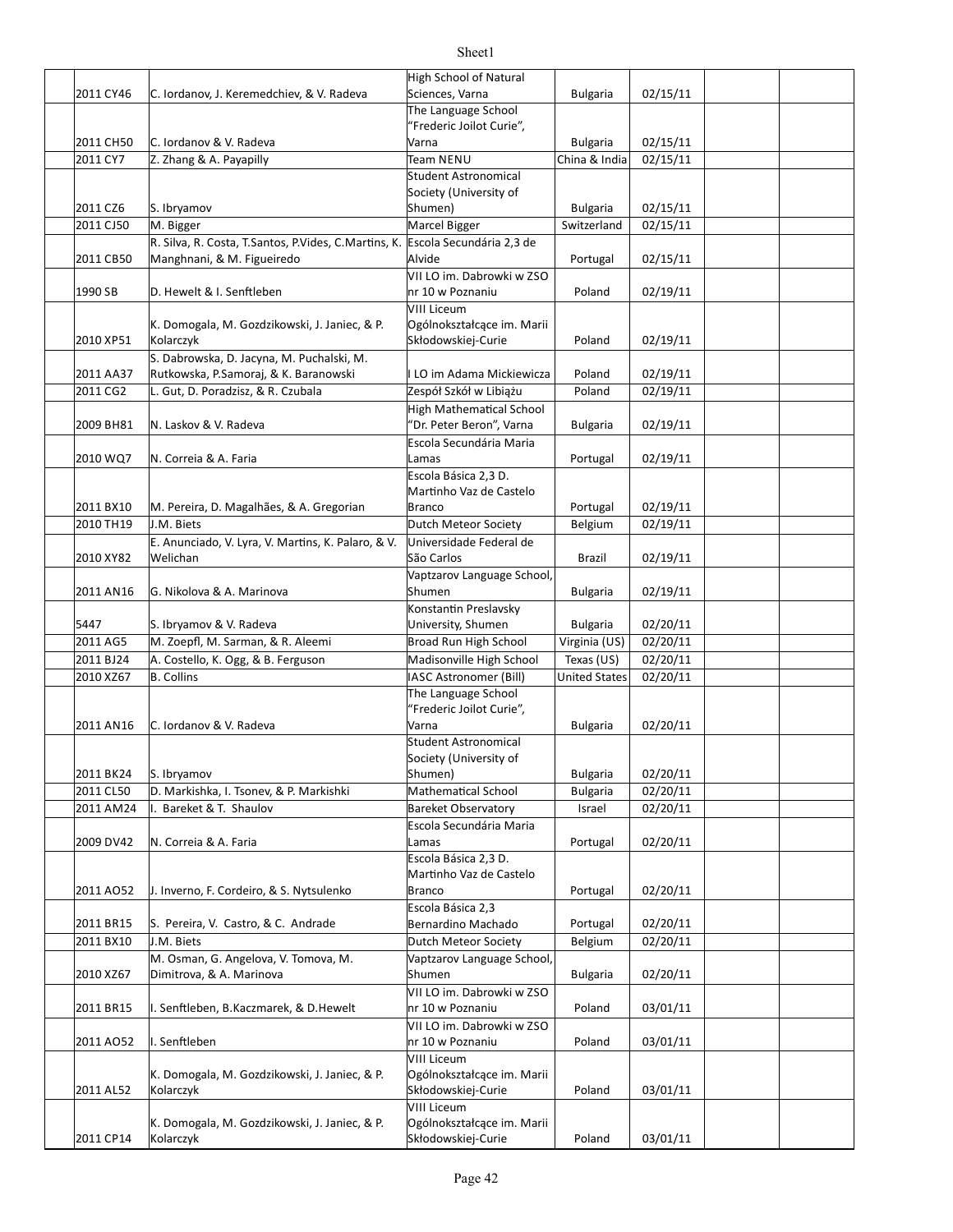|            | S. Dabrowska, D. Jacyna, A. Kucinska, M.                            |                                                 |                 |          |  |
|------------|---------------------------------------------------------------------|-------------------------------------------------|-----------------|----------|--|
| 2011 BN59  | Puchalski, M. Rutkowska, & P. Samoraj                               | LO im Adama Mickiewicza                         | Poland          | 03/01/11 |  |
| 2011 BK24  | L. Gut, D. Poradzisz, K. Synal, Czubala, M.<br>Stachura, & W. Tomal | Zespół Szkół w Libiążu                          | Poland          | 03/01/11 |  |
| 2011 DD5   | <b>B.</b> West                                                      | Young Harris College                            | Georgia (US)    | 03/01/11 |  |
| 2011 DO    | C. Milner & J. Reategui                                             | Broad Run High School                           | Virginia (US)   | 03/01/11 |  |
|            |                                                                     | High School of Natural                          |                 |          |  |
| 2011 DS9   | C. Jordanov, Zh. Keremedchiev, & V. Radeva                          | Sciences, Varna                                 | <b>Bulgaria</b> | 03/01/11 |  |
|            |                                                                     | The Language School                             |                 |          |  |
|            |                                                                     | "Frederic Joilot Curie",                        |                 |          |  |
| 2011 DW4   | A. Antonova & V. Radeva                                             | Varna                                           | <b>Bulgaria</b> | 03/01/11 |  |
|            |                                                                     | <b>Student Astronomical</b>                     |                 |          |  |
| 2011 DW    | S. Ibryamov & Y. Nikolova                                           | Society (University of<br>Shumen)               | <b>Bulgaria</b> | 03/01/11 |  |
| 2011 DU9   | D. Markishka, I. Tsonev, & P. Markishki                             | <b>Mathematical School</b>                      | <b>Bulgaria</b> | 03/01/11 |  |
|            | R. Costa, T. Santos, K. Manghnani, C. Martins, R.                   | Escola Secundária 2,3 de                        |                 |          |  |
| 2011 BN24  | Silva, R.Guerra, & A. Costa                                         | Alvide                                          | Portugal        | 03/01/11 |  |
|            |                                                                     | Escola Secundária Maria                         |                 |          |  |
| 2011 BX11  | N. Correia & A. Faria                                               | Lamas                                           | Portugal        | 03/01/11 |  |
|            |                                                                     | Escola Básica 2,3 D.                            |                 |          |  |
|            |                                                                     | Martinho Vaz de Castelo                         |                 |          |  |
| 2011 BJ24  | S. Carvalho, S. Abadesso, & D. Carlos                               | Branco                                          | Portugal        | 03/01/11 |  |
| 3960       | J.M. Biets                                                          | Dutch Meteor Society                            | Belgium         | 03/01/11 |  |
|            | G. Nikolova, D. Atanasova, M.Jordanova, & A.                        | Vaptzarov Language School,                      |                 |          |  |
| 2011 CY46  | Marinova                                                            | Shumen<br><b>VIII Liceum</b>                    | <b>Bulgaria</b> | 03/01/11 |  |
|            | K. Domogala, M. Gozdzikowski, J. Janiec, & P.                       | Ogólnokształcące im. Marii                      |                 |          |  |
| 2011 CP14  | Kolarczyk                                                           | Skłodowskiej-Curie                              | Poland          | 03/02/11 |  |
| 2011 BX10  | <b>B.</b> West                                                      | Young Harris College                            | Georgia (US)    | 03/02/11 |  |
| 2011 BK24  | A. Moreno, D. Estrada, M. De Castro & G. Sagel                      | Pan American School                             | Panama          | 03/02/11 |  |
|            |                                                                     | High Mathematical School                        |                 |          |  |
| 2011 AN16  | A. Antonova, B. Nedelchev, & V. Radeva                              | "Dr. Peter Beron", Varna                        | <b>Bulgaria</b> | 03/02/11 |  |
|            |                                                                     | Konstantin Preslavsky                           |                 |          |  |
| 2011 CG2   | S. Ibryamov & V. Radeva                                             | University, Shumen                              | Georgia (US)    | 03/02/11 |  |
|            |                                                                     | High School of Natural                          |                 |          |  |
| 2010 XG3   | B. Nedelchev & V. Radeva                                            | Sciences, Varna                                 | <b>Bulgaria</b> | 03/02/11 |  |
|            |                                                                     | The Language School                             |                 |          |  |
| 2011 DD5   | A. Antonova & V. Radeva                                             | "Frederic Joilot Curie",<br>Varna               | <b>Bulgaria</b> | 03/02/11 |  |
|            |                                                                     | Student Astronomical                            |                 |          |  |
|            |                                                                     | Society (University of                          |                 |          |  |
| 2011 DO    | S. Ibryamov & Y. Nikolova                                           | Shumen)                                         | <b>Bulgaria</b> | 03/02/11 |  |
| 2011 DS    | D. Markishka, I. Tsonev, & P. Markishki                             | Mathematical School                             | <b>Bulgaria</b> | 03/02/11 |  |
|            | T. Santos, K. Manghnani, C. Martins, R. Costa,                      | Escola Secundária 2,3 de                        |                 |          |  |
| 2011 DR    | R.Silva, R. Guerra, & A. Costa                                      | Alvide                                          | Portugal        | 03/02/11 |  |
|            |                                                                     | Escola Secundária Maria                         |                 |          |  |
| 2011 DU9   | N. Correia & A. Faria                                               | Lamas                                           | Portugal        | 03/02/11 |  |
|            |                                                                     | Escola Básica 2,3 D.<br>Martinho Vaz de Castelo |                 |          |  |
| 2010 RR179 | A. Simões, D. Silva, & D. Costa                                     | <b>Branco</b>                                   | Portugal        | 03/02/11 |  |
| 2011 DV10  | J.M. Biets                                                          | Dutch Meteor Society                            | Belgium         | 03/02/11 |  |
|            |                                                                     | Vaptzarov Language School,                      |                 |          |  |
| 2011 BZ59  | G. Nicolova, M. Dimitrova, & A. Marinova                            | Shumen                                          | <b>Bulgaria</b> | 03/02/11 |  |
| 2011 BJ24  | A. Moreno, D. Estrada, & G. Sagel                                   | Pan American School                             | Panama          | 03/03/11 |  |
|            |                                                                     | <b>High School of Natural</b>                   |                 |          |  |
| 2011 DD5   | B. Nedelchev, A. Antonova, & V. Radeva                              | Sciences, Varna                                 | <b>Bulgaria</b> | 03/03/11 |  |
|            |                                                                     | The Language School                             |                 |          |  |
|            |                                                                     | "Frederic Joilot Curie",                        |                 |          |  |
| 2011 DT9   | B. Nedelchev & V. Radeva                                            | Varna                                           | <b>Bulgaria</b> | 03/03/11 |  |
| 2011 DS9   | R. Guerra & A. Costa                                                | Escola Secundária 2,3 de<br>Alvide              | Portugal        | 03/03/11 |  |
|            |                                                                     | Escola Secundária Maria                         |                 |          |  |
| 2011 DS    | N. Correia & A. Faria                                               | Lamas                                           | Portugal        | 03/03/11 |  |
|            |                                                                     |                                                 |                 |          |  |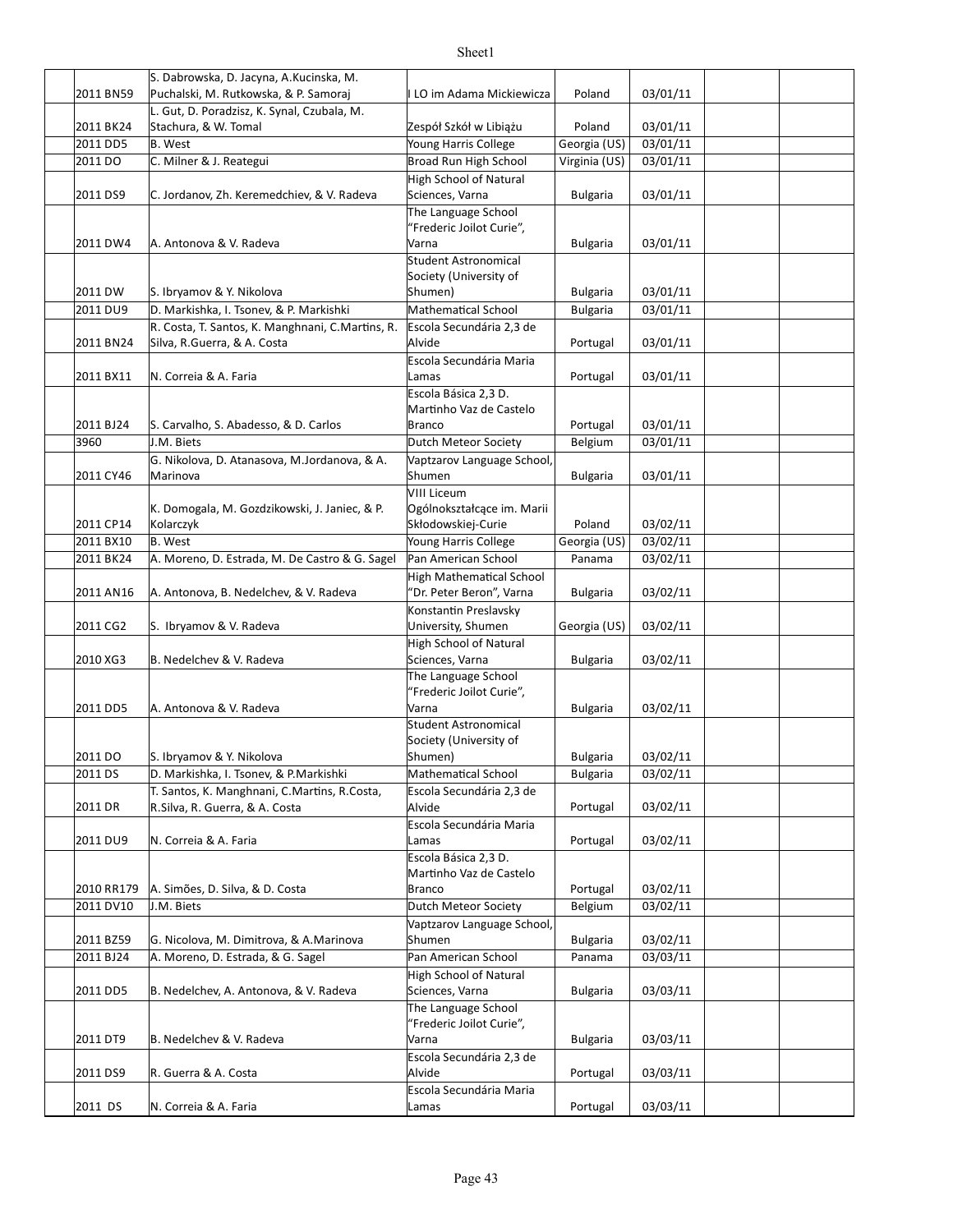|                          |                                                                         | Escola Básica 2,3 D.                          |                      |                    |          |  |
|--------------------------|-------------------------------------------------------------------------|-----------------------------------------------|----------------------|--------------------|----------|--|
| 2010 SR3                 | M. Cruz, P. Henriques, & C. Soares                                      | Martinho Vaz de Castelo<br><b>Branco</b>      | Portugal             | 03/03/11           |          |  |
|                          |                                                                         |                                               |                      |                    |          |  |
|                          |                                                                         |                                               |                      |                    |          |  |
| <b>NEO Confirmations</b> |                                                                         | IASC, 2011 Jan 24 - Mar 11                    |                      |                    |          |  |
| Object                   | <b>Students</b>                                                         | <b>School</b>                                 | Location             | Date               |          |  |
|                          |                                                                         | São Paulo State University                    |                      |                    |          |  |
| 2011 BA12                | F. Ribeiro                                                              | (UNESP) at Rio Claro                          | Brazil               | 01/25/11           |          |  |
| 2011 BO24                | J.M. Biets                                                              | Dutch Meteor Society                          | Belgium              | 01/29/11           |          |  |
|                          | A. von Pechmann, B. West, S. Walker, W.                                 |                                               |                      |                    |          |  |
| 2011 BF40                | Barnard, & L. Szabo                                                     | Young Harris College                          | Georgia (US)         | 01/30/11           |          |  |
|                          |                                                                         | VIII Liceum                                   |                      |                    |          |  |
|                          | K. Domogala, M. Gozdzikowski, J. Janiec, & P.                           | Ogólnokształcące im. Marii                    |                      |                    |          |  |
| 2009 BH81                | Kolarczyk                                                               | Skłodowskiej-Curie                            | Poland               | 01/31/11           |          |  |
|                          |                                                                         | <b>High Mathematical School</b>               |                      |                    |          |  |
| 2011 EA                  | A. Antonova & V. Radeva                                                 | "Dr. Peter Beron", Varna                      | <b>Bulgaria</b>      | 03/01/11           |          |  |
|                          |                                                                         | Konstantin Preslavsky                         |                      |                    |          |  |
| 2011 EJ                  | S. Ibryamov & V. Radeva                                                 | University, Shumen                            | <b>Bulgaria</b>      | 03/01/11           |          |  |
| 2011 EB7                 | D. Markishka, I. Tsonev, & P. Markishki                                 | <b>Mathematical School</b>                    | <b>Bulgaria</b>      | 03/03/11           |          |  |
|                          |                                                                         |                                               |                      |                    |          |  |
|                          | <b>Main Belt Asteroid Discoveries</b>                                   | IASC, 2011 Jan 24 - Mar 11                    |                      |                    |          |  |
| <b>Object</b>            | <b>Students</b>                                                         | <b>School</b>                                 | Location             | <b>Status</b>      | Date     |  |
|                          |                                                                         | Konstantin Preslavsky                         |                      |                    |          |  |
| TOV3M8                   | S. Ibryamov & V. Radeva                                                 | University, Shumen                            | <b>Bulgaria</b>      | Preliminary        | 01/25/11 |  |
|                          |                                                                         | Konstantin Preslavsky                         |                      |                    |          |  |
| TOV3MC                   | S. Ibryamov & V. Radeva                                                 | University, Shumen                            | <b>Bulgaria</b>      | Preliminary        | 01/25/11 |  |
|                          |                                                                         | Konstantin Preslavsky                         |                      |                    |          |  |
| TOV3MD                   | S. Ibryamov & V. Radeva                                                 | University, Shumen                            | <b>Bulgaria</b>      | Preliminary        | 01/25/11 |  |
|                          | R. Costa, K. Manghnani, C.Martins, R. Pimenta,                          | Escola Secundária 2,3 de                      |                      |                    |          |  |
| <b>TOV3MJ</b>            | R. Silva, & R. Guerra                                                   | Alvide                                        | Portugal             | Preliminary        | 01/25/11 |  |
|                          | R. Costa, K. Manghnani, C.Martins, R. Pimenta,                          | Escola Secundária 2,3 de                      |                      |                    |          |  |
| TOV3MI                   | R. Silva, & R. Guerra                                                   | Alvide                                        | Portugal             | Preliminary        | 01/25/11 |  |
|                          | R. Costa, K. Manghnani, C.Martins, R. Pimenta, Escola Secundária 2,3 de |                                               |                      |                    |          |  |
| 2011 BG16                | R. Silva, & R. Guerra                                                   | <b>Alvide</b>                                 | <b>Portugal</b>      | <b>Provisional</b> | 01/25/11 |  |
|                          | E. Anunciado, R. Capobianco, M. Franco, & G.                            | Universidade Federal de                       |                      |                    |          |  |
| TOV3MV                   | Gonçalves                                                               | São Carlos                                    | <b>Brazil</b>        | Preliminary        | 01/29/11 |  |
|                          | E. Kroth, V. Lyra, K. Palaro, G. Prando, & E.                           | Universidade Federal de                       |                      |                    |          |  |
| TOV3MV                   | Ribeiro                                                                 | São Carlos                                    | <b>Brazil</b>        | Preliminary        | 01/29/11 |  |
|                          |                                                                         | VII LO im. Dabrowki w ZSO                     |                      |                    |          |  |
| TOV3N1                   | I. Senftleben, N. Anna, & N. Paulewicz                                  | nr 10 w Poznaniu                              | Poland               | Preliminary        | 01/30/11 |  |
| TOV3N2                   | I. Senftleben, N. Anna, & N. Paulewicz                                  | VII LO im. Dabrowki w ZSO<br>nr 10 w Poznaniu | Poland               | Preliminary        | 01/30/11 |  |
|                          |                                                                         | <b>VIII Liceum</b>                            |                      |                    |          |  |
|                          | K. Domogala, M. Gozdzikowski, J. Janiec, & P.                           | Ogólnokształcące im. Marii                    |                      |                    |          |  |
| TOV3N8                   | Kolarczyk                                                               | Curie                                         | Poland               | Preliminary        | 01/31/11 |  |
| TOV3NS                   | Z. Zhang & A. Payapilly                                                 | <b>Team NENU</b>                              | China & India        | Preliminary        | 01/31/11 |  |
| TOV3NU                   | Z. Zhang & A. Payapilly                                                 | Team NENU                                     | China & India        | Preliminary        | 01/31/11 |  |
|                          |                                                                         | <b>Student Astronomical</b>                   |                      |                    |          |  |
| <b>TOV3NV</b>            | S. Ibryamov                                                             | Society (Univ. of Shumen)                     | <b>Bulgaria</b>      | Preliminary        | 01/31/11 |  |
|                          |                                                                         | <b>Student Astronomical</b>                   |                      |                    |          |  |
| TOV3NX                   | S. Ibryamov                                                             | Society (Univ. of Shumen)                     | <b>Bulgaria</b>      | Preliminary        | 01/31/11 |  |
| 2011 CQ47                | T. Vorobjov & M. Bigger                                                 | <b>IASC Astronomers</b>                       | and & Switzer        | <b>Provisional</b> | 02/10/11 |  |
|                          |                                                                         | Konstantin Preslavsky                         |                      |                    |          |  |
| TOV30R                   | S. Ibryamov & V. Radeva                                                 | University, Shumen                            | <b>Bulgaria</b>      | Preliminary        | 02/10/11 |  |
|                          |                                                                         | The Language School                           |                      |                    |          |  |
|                          |                                                                         | "Frederic Joilot Curie",                      |                      |                    |          |  |
| TOV30U                   | V. Radeva                                                               | Varna                                         | <b>Bulgaria</b>      | Preliminary        | 02/10/11 |  |
| TOV3P9                   | I. Garara & A. Karmouche                                                | Al Akhawayn University in<br>Ifrane           |                      |                    | 02/19/11 |  |
|                          |                                                                         |                                               | Morocco              | Preliminary        |          |  |
| TOV3PN                   | <b>B.</b> Collins                                                       | <b>IASC Astronomer (Bill)</b>                 | <b>United States</b> | Preliminary        | 03/01/11 |  |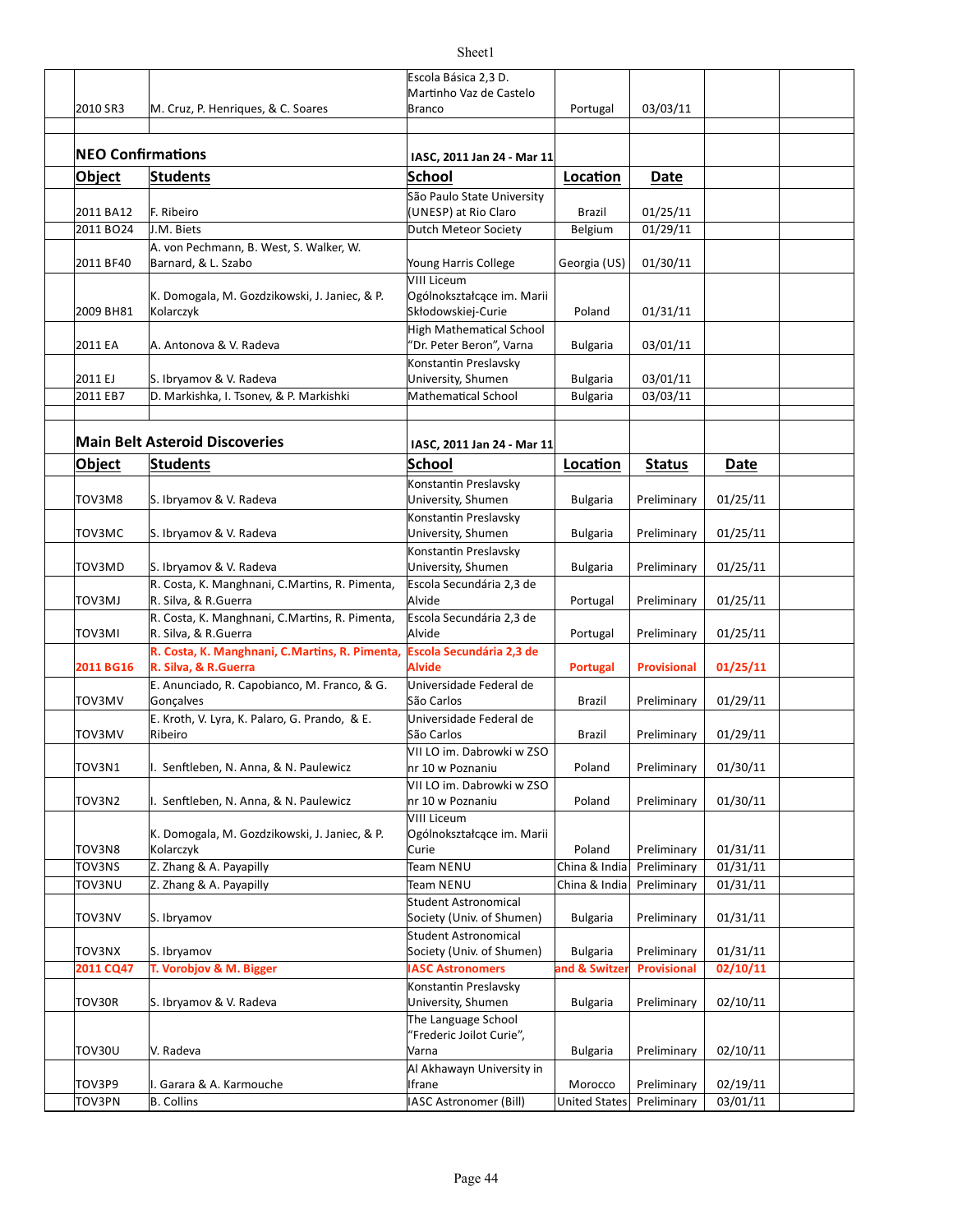|                         |                                                                                  | The Language School                                     |                                    |                            |          |  |
|-------------------------|----------------------------------------------------------------------------------|---------------------------------------------------------|------------------------------------|----------------------------|----------|--|
|                         |                                                                                  | "Frederic Joilot Curie",                                |                                    |                            |          |  |
| TOV3QO                  | A. Antonova & V. Radeva                                                          | Varna                                                   | <b>Bulgaria</b>                    | Preliminary                | 03/01/11 |  |
| <b>2011 EW5</b>         | C. Jordanov, Zh. Keremedchiev, & V. Radeva                                       | <b>High School of Natural</b><br><b>Sciences, Varna</b> | <b>Bulgaria</b>                    | <b>Provisional</b>         | 03/01/11 |  |
| TOV3Q5                  | M. Bigger                                                                        | Marcel Bigger                                           | Switzerland                        | Preliminary                | 03/01/11 |  |
| <b>TOV3Q6</b>           | M. Bigger                                                                        | Marcel Bigger                                           | Switzerland                        | Preliminary                | 03/01/11 |  |
|                         |                                                                                  | The Language School                                     |                                    |                            |          |  |
|                         |                                                                                  | "Frederic Joilot Curie",                                |                                    |                            |          |  |
| TOV3QY                  | A. Antonova & V. Radeva                                                          | Varna                                                   | <b>Bulgaria</b>                    | Preliminary                | 03/02/11 |  |
| TOV3R6                  | D. Markishka, I. Tsonev, & P. Markishki                                          | <b>Mathematical School</b>                              | <b>Bulgaria</b>                    | Preliminary                | 03/02/11 |  |
| TOV3RC                  | D. Markishka, I. Tsonev, & P. Markishki                                          | <b>Mathematical School</b>                              | <b>Bulgaria</b>                    | Preliminary                | 03/02/11 |  |
|                         | T. Santos, K. Manghnani, C.Martins, R.Costa,                                     | Escola Secundária 2,3 de                                |                                    |                            |          |  |
| TOV3RH                  | R.Silva, R. Guerra, & A. Costa                                                   | Alvide                                                  | Portugal                           | Preliminary                | 03/02/11 |  |
|                         |                                                                                  | Escola Secundária Maria                                 |                                    |                            |          |  |
| TOV3RI                  | N. Correia & A. Faria                                                            | Lamas                                                   | Portugal                           | Preliminary                | 03/02/11 |  |
|                         |                                                                                  | Vaptzarov Language School,                              |                                    |                            |          |  |
| <b>TOV3SF</b>           | G. Nicolova, M. Dimitrova, & A. Marinova                                         | Shumen                                                  | <b>Bulgaria</b>                    | Preliminary                | 03/02/11 |  |
|                         |                                                                                  | Vaptzarov Language School,                              |                                    |                            |          |  |
| <b>TOV3SI</b>           | G. Nicolova, M. Dimitrova, & A. Marinova                                         | Shumen                                                  | <b>Bulgaria</b>                    | Preliminary                | 03/02/11 |  |
|                         | Anunciado, Capobianco, Clementin, Gonalves,                                      | Universidade Federal de<br>São Carlos                   |                                    |                            |          |  |
| 2011 EN13               | Kroth, Martins, Palaro, & Ribeiro<br>Anunciado, Capobianco, Clementin, Gonalves, | Universidade Federal de                                 | <b>Brazil</b>                      | <b>Provisional</b>         | 03/02/11 |  |
| TOV3S7                  | Kroth, Martins, Palaro, & Ribeiro                                                | São Carlos                                              | Brazil                             | Preliminary                | 03/02/11 |  |
|                         | Anunciado, Capobianco, Clementin, Gonalves,                                      | Universidade Federal de                                 |                                    |                            |          |  |
| TOV3S4                  | Kroth, Martins, Palaro, & Ribeiro                                                | São Carlos                                              | Brazil                             | Preliminary                | 03/02/11 |  |
|                         | Anunciado, Capobianco, Clementin, Gonalves,                                      | Universidade Federal de                                 |                                    |                            |          |  |
| TOV3S5                  | Kroth, Martins, Palaro, & Ribeiro                                                | São Carlos                                              | Brazil                             | Preliminary                | 03/02/11 |  |
|                         | Anunciado, Capobianco, Clementin, Gonalves,                                      | Universidade Federal de                                 |                                    |                            |          |  |
| TOV3S1                  | Kroth, Martins, Palaro, & Ribeiro                                                | São Carlos                                              | Brazil                             | Preliminary                | 03/02/11 |  |
| 2011 EB7                | <b>T. Vorobjov</b>                                                               | <b>IASC Astronomer</b>                                  | <b>England</b>                     | <b>Provisional</b>         | 03/02/11 |  |
|                         |                                                                                  | High School of Natural                                  |                                    |                            |          |  |
| TOV3SO                  | B. Nedelchev, A. Antonova, & V. Radeva                                           | Sciences, Varna                                         | <b>Bulgaria</b>                    | Preliminary                | 03/03/11 |  |
|                         |                                                                                  | Student Astronomical                                    |                                    |                            |          |  |
|                         |                                                                                  | Society (University of                                  |                                    |                            | 03/03/11 |  |
| TOV3SN<br>A1SF11        | S. Ibryamov<br>D. Markishka, I. Tsonev, & P. Markishki                           | Shumen)<br>Mathematical School                          | <b>Bulgaria</b><br><b>Bulgaria</b> | Preliminary<br>Preliminary | 03/03/11 |  |
| A1SF12                  | M. Bigger                                                                        | Marcel Bigger                                           | Switzerland                        | Preliminary                | 03/03/11 |  |
|                         |                                                                                  | Escola Secundária Maria                                 |                                    |                            |          |  |
| TOV3T3                  | N. Correia & A. Faria                                                            | Lamas                                                   | Portugal                           | Preliminary                | 03/11/11 |  |
|                         |                                                                                  | VII LO im. Dabrowki w ZSO                               |                                    |                            |          |  |
| TOV3T6                  | I. Senftleben & D. Hewelt                                                        | nr 10 w Poznaniu                                        | Poland                             | Preliminary                | 03/13/11 |  |
| TOV3TD                  | D. Markishka, I. Tsonev, & P. Markishki                                          | <b>Mathematical School</b>                              | <b>Bulgaria</b>                    | Preliminary                | 03/13/11 |  |
|                         |                                                                                  |                                                         |                                    |                            |          |  |
|                         |                                                                                  |                                                         |                                    |                            |          |  |
| <b>2011 Mar - May</b>   |                                                                                  |                                                         |                                    |                            |          |  |
|                         | <b>International Asteroid Search Campaign</b>                                    |                                                         |                                    |                            |          |  |
|                         | <b>Mexico Asteroid Search Campaign</b>                                           |                                                         |                                    |                            |          |  |
|                         |                                                                                  |                                                         |                                    |                            |          |  |
|                         | <b>Africa-Asteroid Search Campaign</b>                                           |                                                         |                                    |                            |          |  |
|                         | <b>Xinlgong Asteroid Search Campaign</b>                                         |                                                         |                                    |                            |          |  |
|                         |                                                                                  |                                                         |                                    |                            |          |  |
| <b>NEO Observations</b> |                                                                                  | IASC, Mexico, Africa, Xinlgong2011 Mar - May            |                                    |                            |          |  |
| <b>Object</b>           | <b>Students</b>                                                                  | School                                                  | Location                           | Date                       |          |  |
|                         |                                                                                  | XXVII LO im Tadeusza                                    |                                    |                            |          |  |
| 2011 BR15               | <b>B.</b> Dluzewska                                                              | Czackiego                                               | Poland                             | 03/21/11                   |          |  |
|                         | P. Nowicki, R. Rosikiewicz, W. Kalinowski, M.                                    |                                                         |                                    |                            |          |  |
| 2011 EL51               | Kaminski, & Tybursk                                                              | Liceum Ogólnokształcące                                 | Poland                             | 03/21/11                   |          |  |
|                         | K. Bedkowski, A. Szkudlarek, P. Zydor, P.                                        | Zespół Szkół                                            |                                    |                            |          |  |
| 2011 EB12               | Woloszyk, & M. Oczeretko                                                         | Ogólnokształcących                                      | Poland                             | 03/21/11                   |          |  |
|                         |                                                                                  | Konstantin Preslavsky                                   |                                    |                            |          |  |
| 2002 SZ2                | S. Ibryamov & V. Radeva                                                          | University                                              | <b>Bulgaria</b>                    | 03/21/11                   |          |  |
| 2011 BK24               | B. Nedelchev & V. Radeva                                                         | <b>High Mathematical School</b><br>Dr. Peter Beron      | <b>Bulgaria</b>                    | 03/31/11                   |          |  |
|                         |                                                                                  |                                                         |                                    |                            |          |  |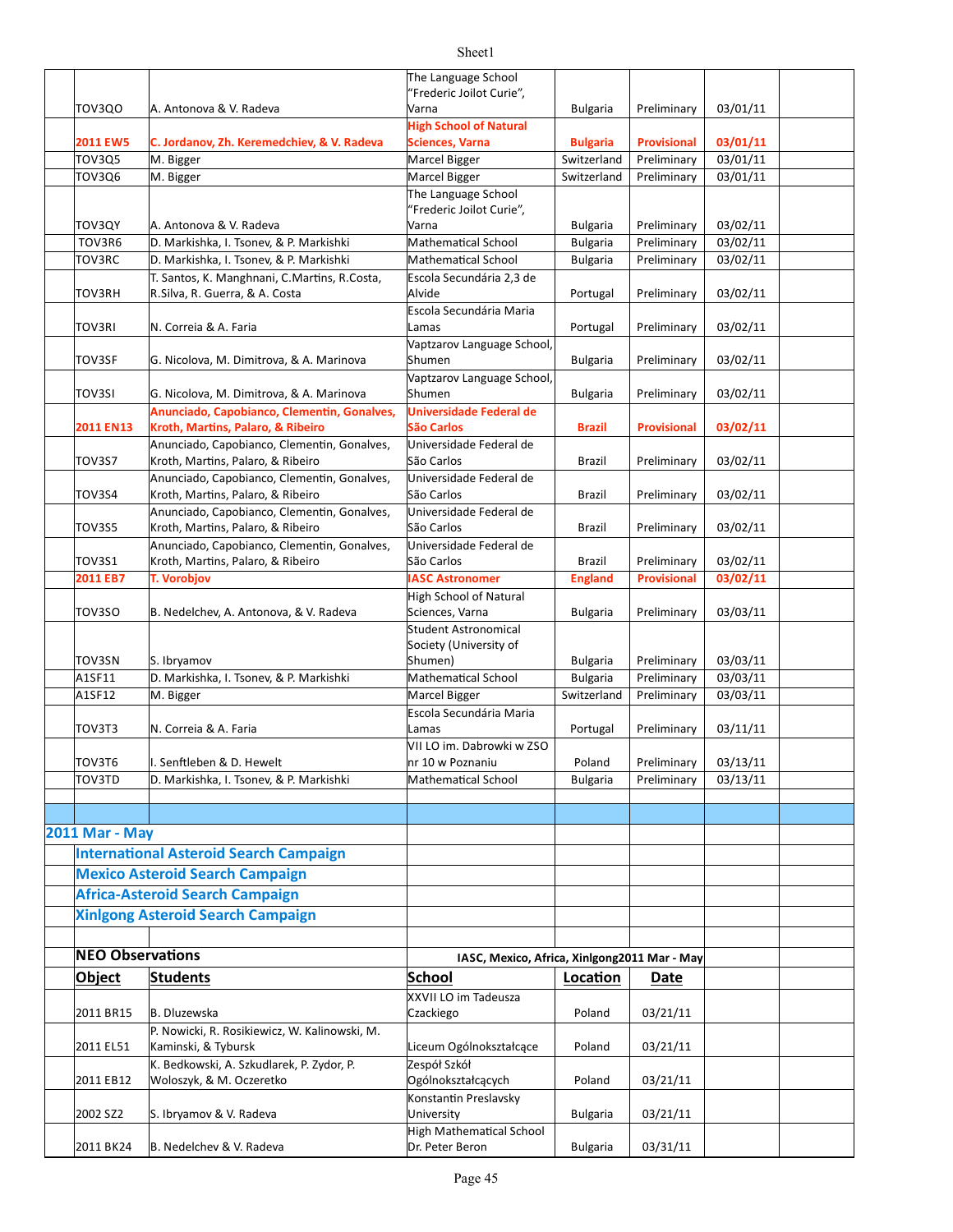|                        |                                                                                   | First Language School,                              |                      |                      |  |
|------------------------|-----------------------------------------------------------------------------------|-----------------------------------------------------|----------------------|----------------------|--|
| 2010 EE17              | B. Nedelchev & V. Radeva                                                          | Varna                                               | <b>Bulgaria</b>      | 03/31/11             |  |
|                        | M. Gwiazda, B. Swoczyna, J. Szczepanska, & B.                                     | XXVII LO im Tadeusza                                |                      |                      |  |
| 2011 FU9               | Dluzewska<br>P. Nowicki, R. Rosikiewicz, W. Kalinowski, T.                        | Czackiego                                           | Poland               | 04/02/11             |  |
| 2011 FB29              | Stachurski, & J. Tyburski                                                         | Liceum Ogólnokształcące                             | Poland               | 04/02/11             |  |
|                        | J.L. Garcia-Herrero, R. Iglesias-Buendia, A.                                      | Carmen Martin Gaite                                 |                      |                      |  |
| 2008 MN1               | Garcia-Colomo, & R. Cano-Fernandez                                                | School                                              | Spain                | 04/02/11             |  |
|                        |                                                                                   | Emiliano de Andrade                                 |                      |                      |  |
| 2011 FZ22              | M. Silva & M. Ávila                                                               | Emiliano de Andrade                                 | Portugal             | 04/02/11             |  |
| 2011 GP28              | D. Markishka, I. Tsonev, & P. Markishki                                           | <b>Mathematical School</b>                          | <b>Bulgaria</b>      | 04/06/11             |  |
| 2011 FS29              | A.E. Martinez                                                                     | Collegio Reforma                                    | Mexico               | 04/06/11             |  |
| 2011 GA3               | K. Gabryszewska, D. Gizynska, W. Kalinowski, T.<br>Stachurski, & J. Tyburski      | Liceum Ogólnokształcące                             | Poland               | 04/07/11             |  |
|                        |                                                                                   | High School of Natural                              |                      |                      |  |
| C2011 A3               | J. Keremedchiev & V. Radeva                                                       | <b>Sciences</b>                                     | <b>Bulgaria</b>      | 04/07/11             |  |
|                        | J.L. Garcia-Herrero, R. Iglesias-Buendia, & A.                                    | Carmen Martin Gaite                                 |                      |                      |  |
| 2011 GF                | Garcia-Colomo                                                                     | School                                              | Spain                | 04/07/11             |  |
| 2011 FS29              | M. Rider & B. Shinn                                                               | College of Idaho                                    | Idaho - USA          | 04/07/11             |  |
|                        | C. Crofoot, E. Haas, K Harris, E. Jackson, & B.                                   |                                                     |                      |                      |  |
| 2011 EO51              | Howard                                                                            | Lee County High School<br>Secundaria Tecnica Numero | Georgia - USA        | 04/07/11             |  |
| 2010 TH19              | A.G. Martinez & E. Martinez                                                       | 2 Jojutla                                           | Mexico               | 04/07/11             |  |
|                        |                                                                                   | Escola Secundária de                                |                      |                      |  |
| 2011 FR6               | J. Codeco, J. Ribeiro, & M. Morais                                                | Caldas das Taipas                                   | Portugal             | 04/07/11             |  |
| 2011 GZ2               | R. Paixão, D. Moutinho, P. Barqueiro, & I. Girio                                  | Escola 2,3/S da Belavista                           | Portugal             | 04/07/11             |  |
|                        | A. Hillenbrand, A. Sarmento, A. Pereira, C.                                       | Escola Secundária J.                                |                      |                      |  |
| 2011 GE3               | Martins, D. Silveira, M. Silva & R. Filipe                                        | Emiliano de Andrade                                 | Portugal             | 04/07/11             |  |
|                        |                                                                                   | High Mathematical School                            |                      |                      |  |
| 2010 XJ                | V. Radeva & J. Keremedchiev                                                       | Dr. Peter Beron                                     | <b>Bulgaria</b>      | 04/09/11             |  |
| 2011 DS9               | J. Keremedchiev & V. Radeva                                                       | First Language School,<br>Varna                     | <b>Bulgaria</b>      | 04/09/11             |  |
| 2011 GK44              | J. Trujillo, O. Morales, & F. Ruiz                                                | School Cbtis 136 Jojutla                            | Mexico               | 04/09/11             |  |
|                        | D. Kociszewski, B. Kubicki, W. Kalinowski, K.                                     |                                                     |                      |                      |  |
| 2011 GD3               | Przybyszewski, T. Stachur                                                         | Liceum Ogólnokształcące                             | Poland               | 04/09/11             |  |
|                        |                                                                                   | Escola Básica e Secundária                          |                      |                      |  |
| 2011 AN16              | J. Nolasco, H. Chaves, & G. Alves                                                 | de Santa Maria                                      | Portugal             | 04/10/11             |  |
|                        | J. Codeco, J. Ribeiro, C. Martins, F. Martins, R.                                 | Escola Secundária de                                |                      |                      |  |
| 1999 TK12<br>2011 GR59 | Meira, A. Marques, & S. Silva<br>R. Paixão, D. Moutinho, P. Barqueiro, & I. Girio | Caldas das Taipas<br>Escola 2,3/S da Belavista      | Portugal<br>Portugal | 04/10/11<br>04/10/11 |  |
|                        |                                                                                   |                                                     |                      |                      |  |
|                        |                                                                                   | Escola Secundária Jerónimo                          |                      |                      |  |
| 2011 GZ54              | A. Valadão, B. Paim, & I. Carvalho                                                | Emiliano de Andrade                                 | Portugal             | 04/10/11             |  |
| 2011 GQ59              | D. Fonseca & M. Lima                                                              | Escola Básica Duarte Lopes                          | Portugal             | 04/10/11             |  |
|                        |                                                                                   | First Language School,                              |                      |                      |  |
| 2011 GE3               | B. Nedelchev & V. Radeva                                                          | Varna                                               | <b>Bulgaria</b>      | 04/13/11             |  |
| 2011 GF                | A.G. Martinez & E. Martinez                                                       | Secundaria Tecnica Numero<br>2 Jojutla              | Mexico               | 04/13/11             |  |
|                        | M. Karel, S. Rhodes, J. Kypke, J. Bozne, E. Yanes,                                |                                                     |                      |                      |  |
| 2011 GB55              | R. Hargett, & M. Kukawa                                                           | Delta State University                              | lississippi - US     | 04/13/11             |  |
|                        |                                                                                   | <b>High Mathematical School</b>                     |                      |                      |  |
| 2011 GQ59              | B. Nedelchev & V. Radeva                                                          | Dr. Peter Beron                                     | <b>Bulgaria</b>      | 04/13/11             |  |
|                        |                                                                                   | First Language School,                              |                      |                      |  |
| 2011 GE3               | B. Nedelchev & V. Radeva                                                          | Varna                                               | <b>Bulgaria</b>      | 04/13/11             |  |
| 2011 GC55              | A.E. Martinez                                                                     | Preparatoria de Jojutla                             | Mexico               | 04/13/11             |  |
| 2011 GR59              | A.E. Martinez                                                                     | Secundaria Tecnica 27<br>Zacatepec                  | Mexico               | 04/13/11             |  |
|                        | W. Kalinowski, K. Przybyszewski, R. Rosikiewicz,                                  |                                                     |                      |                      |  |
| 2010 UF7               | T. Stachurski, & J. Tyburski                                                      | Liceum Ogólnokształcące                             | Poland               | 04/14/11             |  |
|                        |                                                                                   | High School of Natural                              |                      |                      |  |
| 2011 GK44              | V. Radeva                                                                         | Sciences                                            | <b>Bulgaria</b>      | 04/14/11             |  |
|                        |                                                                                   | Konstantin Preslavsky                               |                      |                      |  |
| 2011 GC60              | V. Radeva & S. Ibryamov                                                           | University                                          | <b>Bulgaria</b>      | 04/14/11             |  |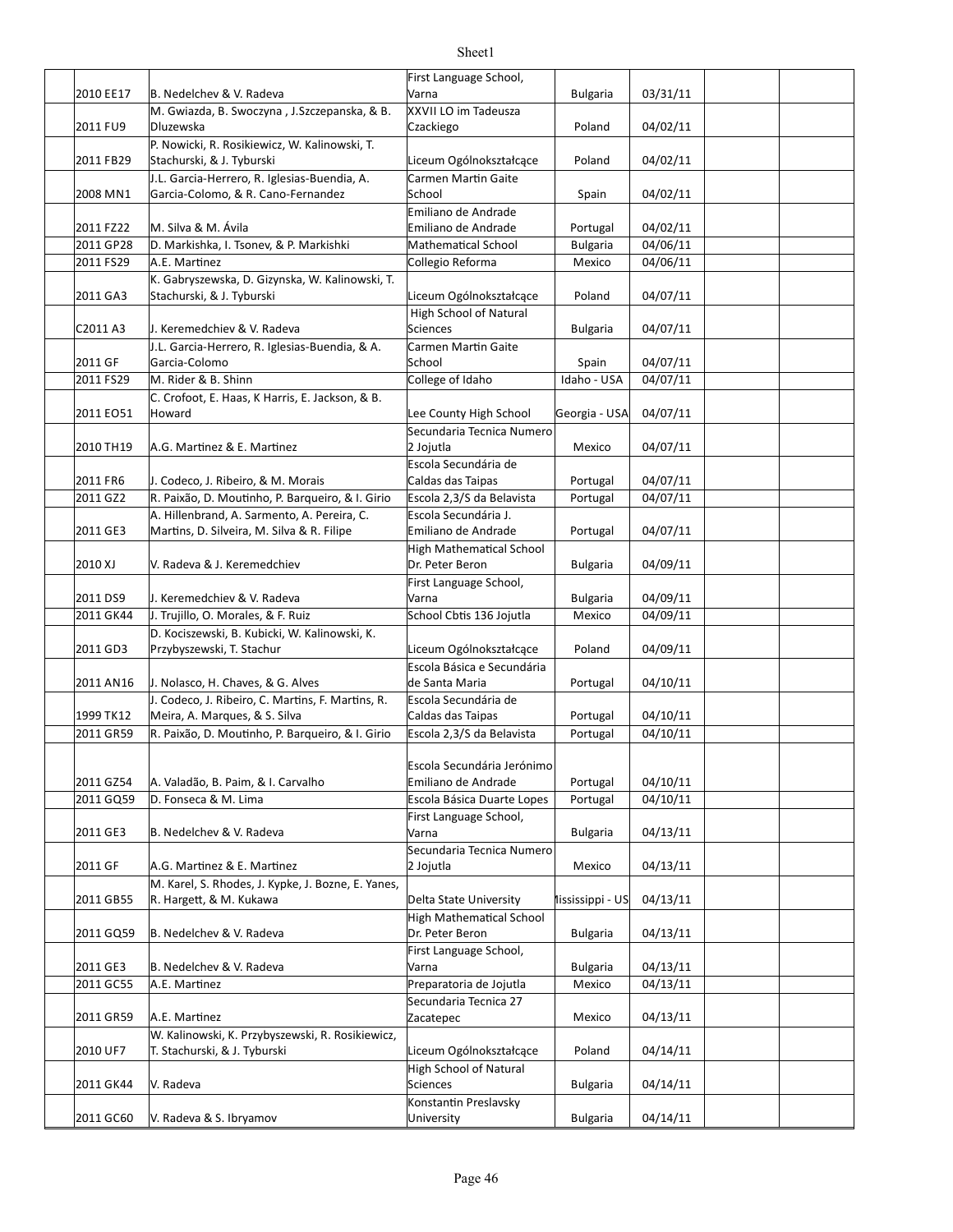|           |                                                                                  | High Mathematical School                            |                  |          |  |
|-----------|----------------------------------------------------------------------------------|-----------------------------------------------------|------------------|----------|--|
| 2011 DS9  | B. Nedelchev, I. Popov, N. Laskov, & V. Radeva                                   | Dr. Peter Beron                                     | <b>Bulgaria</b>  | 04/17/11 |  |
| 2011 AN16 | B. Nedelchev, J. Keremedchiev, I. Popov, N.<br>Laskov, & V. Radeva               | First Language School,<br>Varna                     | <b>Bulgaria</b>  | 04/17/11 |  |
|           |                                                                                  | Universidade Eduardo<br>Mondlane                    |                  |          |  |
| 2011 GR59 | C. Paulo & D. Mapsanganhe                                                        | Escola Básica e Secundária                          | Mozambique       | 04/17/11 |  |
| 2011 FY2  | J. Nolasco, G. Alves, & H. Chaves                                                | de Santa Maria                                      | Portugal         | 04/17/11 |  |
| 2011 GQ59 | J. Ribeiro, M. Morais, & J. Codeco                                               | Escola Secundária de<br>Caldas das Taipas           | Portugal         | 04/17/11 |  |
| 2011 GQ59 | W. Kalinowski, K. Przybyszewski, R. Rosikiewicz,<br>T. Stachurski, & J. Tyburski | Liceum Ogólnokształcące                             | Poland           | 04/21/11 |  |
|           |                                                                                  | Zespół Szkół                                        | Poland           |          |  |
| 2011 GC55 | A. Szkudlarek, P. Woloszyk, & M. Oczeretko                                       | Ogólnokształcących<br><b>High School of Natural</b> |                  | 04/21/11 |  |
| 2011 GB3  | J. Keremedchiev, B. Nedelchev, & V. Radeva                                       | Sciences                                            | <b>Bulgaria</b>  | 04/21/11 |  |
| 2011 GL44 | S. Ibryamov, B. Nedelchev, T. Atansova, D.<br>Ivanova, & V. Radeva               | Konstantin Preslavsky<br>University                 | <b>Bulgaria</b>  | 04/21/11 |  |
|           | J.L. Garcia-Herrero, R. Iglesias-Buendia, & A.                                   | Carmen Martin Gaite                                 |                  |          |  |
| 2011 GO65 | Garcia-Colomo                                                                    | School                                              | Spain            | 04/21/11 |  |
| 2011 GL62 | J. Thorn, R. Hargett, & M. Kukawa                                                | Delta State University                              | lississippi - US | 04/21/11 |  |
|           |                                                                                  |                                                     |                  |          |  |
|           |                                                                                  | Escola Secundária Jerónimo                          |                  |          |  |
| 2011 GC60 | M. Ávila, M. Silva, N. Sales & Q. Pereira                                        | Emiliano de Andrade                                 | Portugal         | 04/21/11 |  |
| 2011 GR59 | Filipe & Bilbao                                                                  | Escola Básica Duarte Lopes                          | Portugal         | 04/21/11 |  |
|           | W. Kalinowski, K. Przybyszewski, R. Rosikiewicz,                                 |                                                     |                  |          |  |
| 2010 JU39 | T. Stachurski, & J. Tyburski                                                     | Liceum Ogólnokształcące                             | Poland           | 04/29/11 |  |
| 2011 HS4  | R. Paixão, D. Moutinho, P. Barqueiro, & I. Girio Escola 2,3/S da Belavista       |                                                     | Portugal         | 04/29/11 |  |
|           |                                                                                  |                                                     |                  |          |  |
| 2011 HH1  | A. Pereira, A. Sarmento, M. Silva & R. Filipe                                    | Escola Secundária Jerónimo<br>Emiliano de Andrade   | Portugal         | 04/29/11 |  |
| 2011 HT   | Filipe & Bilbao                                                                  | Escola Básica Duarte Lopes                          | Portugal         | 04/29/11 |  |
| 2011 HS   | J. Barbosa, S. Santo, T. Dias, J. Leitão, P. Furtado,<br>M. Santiago & M. Pessoa | Escola Secundária Ensino<br>Básico de Matias Aires  | Portugal         | 04/29/11 |  |
|           |                                                                                  | High School of Natural                              |                  |          |  |
| 2011 GQ59 | B. Nedelchev, J. Keremedchiev, & V. Radeva                                       | Sciences                                            | <b>Bulgaria</b>  | 04/30/11 |  |
| 2011 GO65 | D. Ivanova, B. Nedelchev, T. Atanasova, & V.<br>Radeva                           | Konstantin Preslavsky<br>University                 | <b>Bulgaria</b>  | 04/30/11 |  |
| 2011 HS   | D. Markishka, I. Tsonev, & P. Markishki                                          | Mathematical School                                 | <b>Bulgaria</b>  | 04/30/11 |  |
| 2011 HL7  | B. Nedelchev, A. Antonova, & V. Radeva                                           | <b>High Mathematical School</b><br>Dr. Peter Beron  | <b>Bulgaria</b>  | 04/30/11 |  |
|           |                                                                                  | First Language School,                              |                  |          |  |
| 2011 HG   | B. Nedelchev & V. Radeva                                                         | Varna                                               | <b>Bulgaria</b>  | 04/30/11 |  |
| 2011 HP4  | A. Chaves, B.Nunes, C. Freitas, L. Almeida, & M.<br>Sousa                        | Escola Básica e Secundária<br>de Santa Maria        | Portugal         | 04/30/11 |  |
| 2011 HH   | A. Marques, S. Silva, R. Meira, M. Morais, & J.<br>Codeco                        | Escola Secundária de<br>Caldas das Taipas           | Portugal         | 04/30/11 |  |
| 2011 FB29 | R. Paixão, D. Moutinho, P. Barqueiro, & I. Girio                                 | Escola 2,3/S da Belavista                           | Portugal         | 04/30/11 |  |
| 2011 GZ54 | K. Pietraszewski & B.Dluzewska                                                   | XXVII LO im Tadeusza<br>Czackiego                   | Poland           | 05/04/11 |  |
|           | D. Gizynska, W. Kalinowski, R. Rosikiewicz, T.                                   |                                                     |                  |          |  |
| 2011 HC24 | Stachurski, & J. Tyburski                                                        | Liceum Ogólnokształcące                             | Poland           | 05/04/11 |  |
| 2011 HP   | J. Keremedciev, B. Nedelchev, & V. Radeva                                        | High School of Natural<br>Sciences                  | <b>Bulgaria</b>  | 05/04/11 |  |
| 2011 HL7  | S. Ibryamov, B. Nedelchev, T. Atanasova, & V.<br>Radeva                          | Konstantin Preslavsky<br>University                 | <b>Bulgaria</b>  | 05/04/11 |  |
| 2011 GQ65 | J.L. Garcia-Herrero, R. Iglesias-Buendia, & A.<br>Garcia-Colomo                  | Carmen Martin Gaite<br>School                       | Spain            | 05/04/11 |  |
| 2011 HO5  | M. Rider & B. Shinn                                                              | College of Idaho                                    | Idaho - USA      | 05/04/11 |  |
| 2011 GD62 | J. Pereira, B. Figueiredo, B. Laczkovits, & C.<br>Correia                        | Escola Secundária D. Inês<br>de Castro              | Portugal         | 05/04/11 |  |
| 2011 H04  | A. Silva, C. Martins, R. Meira, F. Martins, J.<br>Codeco                         | Escola Secundária de<br>Caldas das Taipas           | Portugal         | 05/04/11 |  |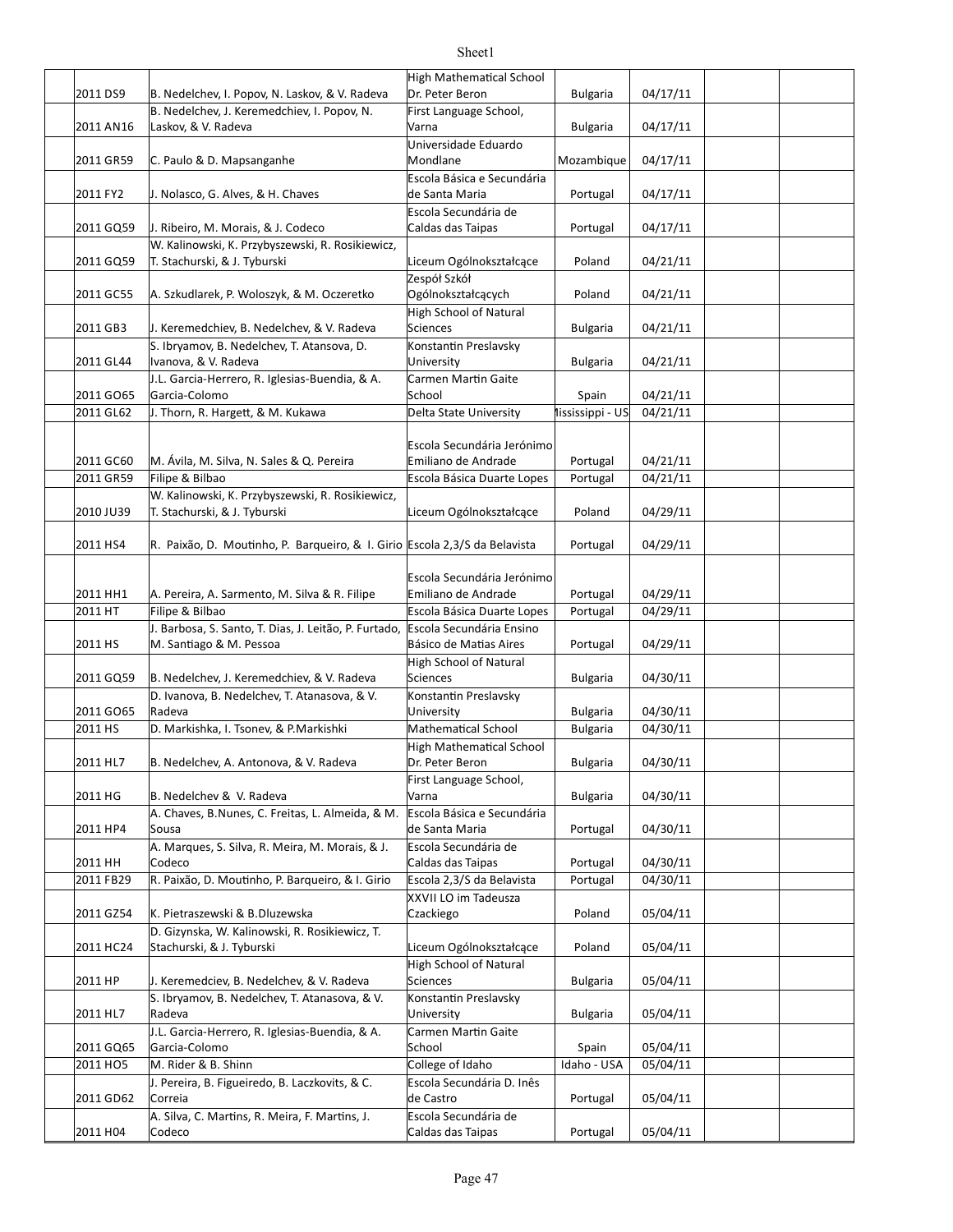#### 2011 HD63 B. Nedelchev & V. Radeva Sciences Bulgaria | 05/05/11 2011 JK B. Nedelchev & V. Radeva Bulgaria | Bulgaria | 05/05/11 **NEO Confirmations IASC, Mexico, Africa, Xinlgong2011 Mar - May Object Students School Loca'on Date** P1000BT J. Codeco, J. Ribeiro, & C. Martins Caldas das Taipas Portugal 04/02/11 SG9B12F C. Paulo & D. Mapsanganhe Mondlane Mondlane Mozambique 04/07/11  $P100$ JDM S. Ibryamov, T.Atanasova, D.Ivanova, & V.Radeva University Bulgaria | 04/13/11  $|\text{SG1065E}$  R. Paixão, D. Moutinho, P. Barqueiro, & I. Girio  $|\text{Escola 2,3/S}$  da Belavista Portugal  $|$  04/14/11 SJA96F4 | A. Nedyalkova & A. Marinova | Shumen | Bulgaria | 05/05/11 **Main Belt Asteroid Discoveries In the Set of the U.S. C. Mexico, Africa, Xinlgong2011 Mar - May Object Students School Loca'on Status Date** TOV3XQ V. Radeva, A. Antonova, & A. Deludis Sciences Sciences Bulgaria Preliminary 04/02/11 TOV3XY S. Ibryamov & V. Radeva Bulgaria Preliminary 8 University Bulgaria Preliminary 04/02/11 TOV3XO Portugal Preliminary 04/02/11 Básico de Ma[as Aires TOV3YQ V. Radeva & C. Jordanov  $\vert$ Varna  $\vert$  Bulgaria Preliminary | 04/06/11 TOV3Z1 C. Paulo & D. Mapsanganhe Mondlane Mondlane Mozambique Preliminary 04/07/11 **2011 GZ63 T. Vorobjov IASC Astronomer England Provisional 04/07/11** TOV3ZI E. Jimenez Collegio Reforma Mexico Preliminary 04/13/11 TOV3ZV A. Szkudlarek, P. Woloszyk, & M. Oczeretko Qgólnokształcacych Poland Preliminary 04/21/11 TOV3ZY Bulgaria Preliminary 04/21/11 Ivanova, & V. Radeva **2011** HC60 **B.** Nedelchev & V. Radeva **Bulgaria Bulgaria Bulgaria Provisional 04/30/11** TOV40M B. Nedelchev & V. Radeva Bulgaria Preliminary | 04/30/11 TOV40N B. Nedelchev & V. Radeva Bulgaria Preliminary | 04/30/11 TOV40Q G. Dimitrova, Y. Simeonova, & A. Marinova Shumen Bulgaria Preliminary 04/30/11 TOV40V Portugal Preliminary 05/05/11 TOV40Z Liceum Ogólnokształcące Poland Preliminary 05/05/11 **2011 JG4 A. Mar'nez Mexico Provisional 05/05/11 Numero 2 Jojutla** TOV40Y A. Mar[nez Mexico Preliminary 05/05/11 **2011 Mar - May 2011 May - Jun Xinlgong Asteroid Search Campaign India Asteroid Search Campaign - 1 India Asteroid Search Campaign - 2 NEO Observations Xinlgong, India, 2011 Mar - May - Jun Object Students School Loca'on Date** High School of Natural Sciences First Language School, Varna Escola Secundária de Caldas das Taipas Universidade Eduardo Mondlane Konstantin Preslavsky **University** Vaptzarov Language School, Shumen High School of Natural Sciences **Konstantin Preslavsky** University F. Rúben, M. Viegas, T. Simões, P. Vieira, & M. Pessoa Escola Secundária Ensino First Language School, Varna Universidade Eduardo Mondlane Zespół Szkół Ogólnokształcących S. Ibryamov, B. Nedelchev, T. Atansova, D. Konstantin Preslavsky University **First Language School, Varna** First Language School, Varna First Language School, Varna Vaptzarov Language School, Shumen J. Pereira, B. Figueiredo, B. Laczkovits, & C. Correia Escola Secundária D. Inês de Castro D. Gizynska, W. Kalinowski, R. Rosikiewicz, T. Stachurski, & J. Tyburski **Secundaria Tecnica**  Secundaria Tecnica Numero 2 Jojutla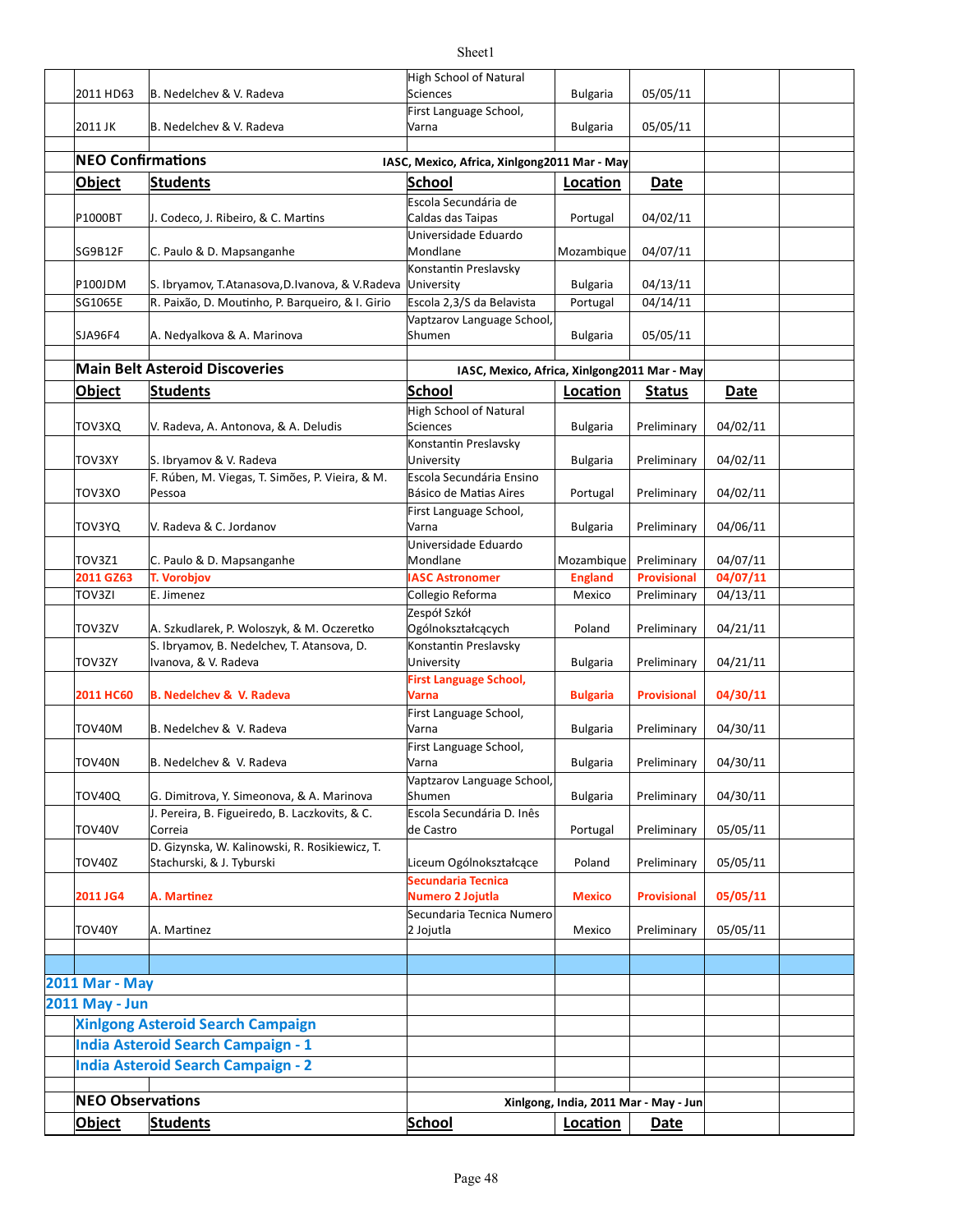#### 2011 GB3 |Y. Wang, R. Sun, R. Tao, & Y. Wu China | China | 05/05/11 2011 GB3 Y. Li China 05/05/11 2011 GB3 Y. Liu China Hands-On Universe China 05/05/11  $2011$  HN24 Y. Wang, R. Sun, R. Tao, & Y. Wu Elementary School China 05/05/11 2011 HN24 Y. Li China 05/05/11  $2011$  HN24  $\vert$ Y. Liu  $\vert$  China Hands-On Universe  $\vert$  China  $\vert$  05/05/11  $2011$  GA3 Y. Wang, R. Sun, R. Tao, & Y. Wu Elementary School China 05/05/11 2011 GA3 Y. Li China 05/05/11 2011 GA3 Y. Liu China Hands-On Universe China 05/05/11 2008 QD1 Y. Li China 05/05/11 2008 QD1 R. Tao, Y. Wu, Y. Zhang, & P. Sun Elementary School China 05/05/11 |2008 QD1 M. Jia China China Hands-On Universe China | 05/05/11 2011 JE1 Y. Li China 05/05/11 2011 JE1 R. Tao, Y. Wu, & R. Sun China Chementary School China 05/05/11 2011 JE1 | Y. Liu China Hands-On Universe China 05/05/11 2006 UQ217 Y. Liu China Hands-On Universe China 05/18/11 2006 UQ217 Y. Li China (195/18/11 China 05/18/11 China 05/18/11 2006 UQ217 P.Sun China China China China China China O5/18/11 2006 UQ217 T. Ji, D. Lu, Y. Wu, & D. Wang Tian Yi High School China 05/18/11 2011 GC60 A. Arora & D. Darpan **India 1991 State Around A.** Arora X. D. Darpan India 195/17/11 2004 FU4 R. Arora & Y. Gupta Step by Step School, Noida India 05/17/11 2006 OY10 S. Arya, S. Kesari, R. Jain, & P. Kumar S.P.A.C.E. - Team I India | 05/17/11 2011 JR13 R. Batra & V. Wadhwa India 05/17/11 2000 JE5 C. Betrabet Sohna Rd, Gurgaon India 05/17/11 2007 LQ19 A. Gosain & P. Lekhi India 1 Delhi - Team I India 1 05/17/11 2005 WD1 S. Arora & S. Gupta India 05/17/11 2011 HP N. Spoorthi, K. Nanda, & D. Ronak Star Gazing Club, N.I.T., Karn India 05/17/11 |2004 JO2 | K. Jain & V. Sharma Mayur Vihar India | 05/17/11 2011 EB41 T. Tiku & H. Nabeel India 05/17/11 2006 SV134 J. Gambhir, B. Aggarwal, & S. Bindal India 05/17/11 2010 WQ7 | J. Gambhir, B. Aggarwal, & S. Bindal | Vasundhara- Team II | India | 05/17/11 2001 QP181 C. Singh India 05/18/11 School, Vikas Puri 2011 HQ R. Thadani & A. Panda **India 1988** School, Vasant Vihar | India | 05/18/11 2000 YH4 M.Kumar & S.Verma Sachool, Dwarka Mudia 1 05/18/11 2011 GQ65 K. Sharma & A. Prakash **India** 1 Uthar, Saket **India** 1 05/18/11 Zhongguancun No. 3 Elementary School Beijing No. 35 Middle School Zhongguancun No. 3 Elementary School Beijing No. 35 Middle School Zhongguancun No. 3 Elementary School Beijing No. 35 Middle School Beijing No. 35 Middle School Zhongguancun No. 3 Elementary School Beijing No. 35 Middle School Zhongguancun No. 3 Elementary School Beijing No. 35 Middle School Zhongguancun No. 3 Elementary School Ryan International School, Vasant Kunj Bal Bharati Public School, Pitampura Ryan International School, Navy Children School, New Delhi - Team I Apeejay School, Sheikh Sarai **Star Gazing Club, N.I.T., Karr** Ryan International School, Mayur Vihar Bal Bharati Public School, Noida Amity International, Vasundhara-Team I Amity International, Vasundhara- Team II K.R. Mangalam World Tagore International Indraprastha International School, Dwarka Birla Vidya Niketan, Pushp Vihar, Saket Bal Bharati Public School,

Sheet1

Ganga Ram Hospital Marg,

New Delhi 

 $2011$  HL7 P. Chawla & A. Aggarwal  $\blacksquare$  New Delhi India  $\blacksquare$  05/18/11  $|2011$  HT  $|$  S. Shekhar, A. Gupta, & I. Jain  $\overline{a}$  Astronomicans Team I India  $|$  05/18/11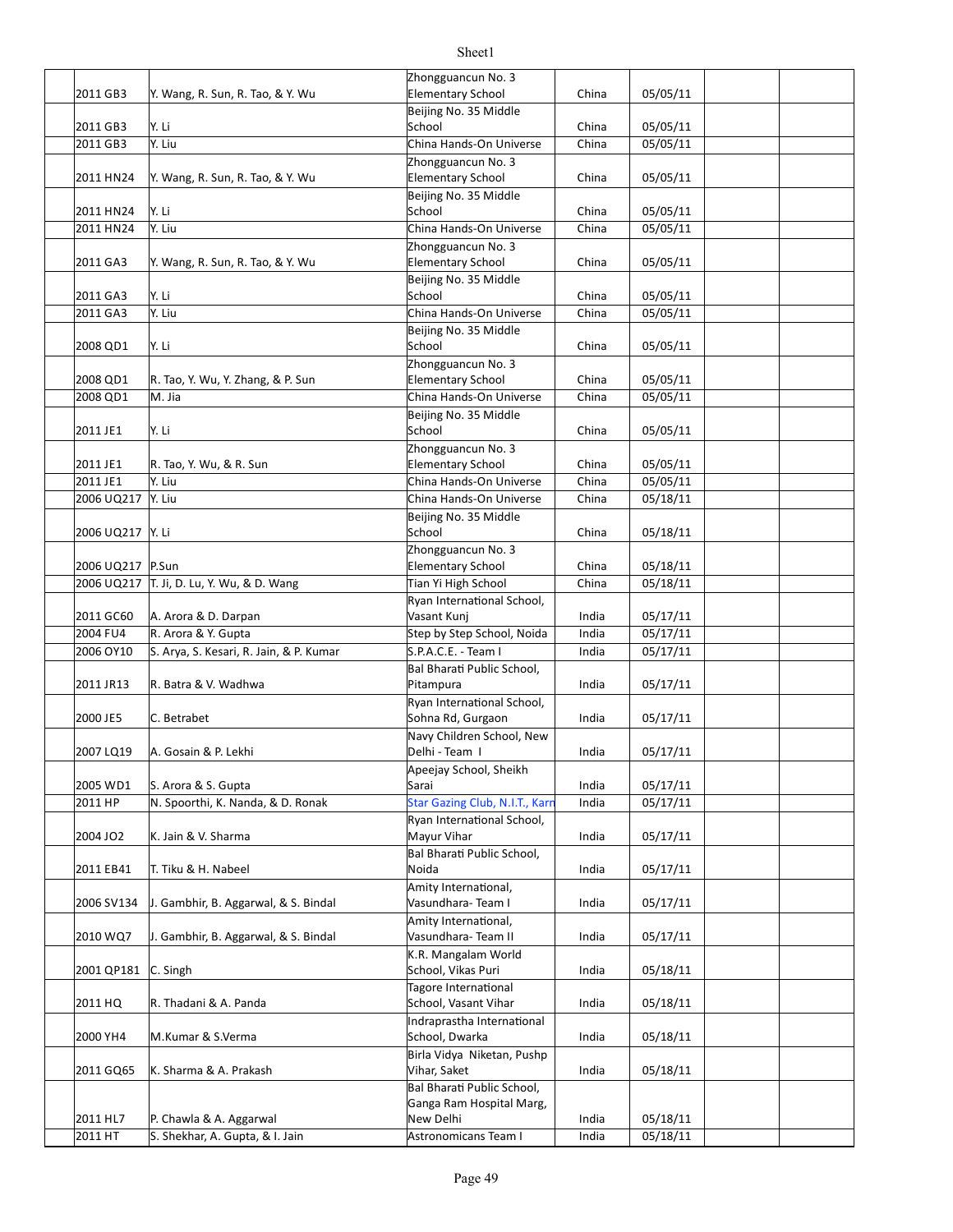| 2011 HT   | S. Shekhar, A. Gupta, & I. Jain         | Astronomicans Team I                | India | 05/18/11 |  |
|-----------|-----------------------------------------|-------------------------------------|-------|----------|--|
|           |                                         | Ryan International School,          |       |          |  |
| 2011 FZ2  | D. Bansal & A. Arora                    | Vasant Kunj                         | India | 05/22/11 |  |
| 2011 GD68 | R. Arora & Y. Gupta                     | Step by Step School, Noida          | India | 05/22/11 |  |
| 2011 JA   | S. Kesari, S. Arya, R. Jain, & P. Kumar | S.P.A.C.E. - Team I                 | India | 05/22/11 |  |
|           |                                         | Ryan International School,          |       |          |  |
| 2011 HL7  | C. Betrabet & U. Bhatia                 | Sohna Rd, Gurgaon                   | India | 05/22/11 |  |
|           |                                         | Navy Children School, New           |       |          |  |
| 2010 TU5  | P. Lekhi & A. Gosain                    | Delhi - Team I                      | India | 05/22/11 |  |
|           |                                         | Apeejay School, Sheikh              |       |          |  |
| 2008 GV20 | S. Gupta & S. Arora                     | Sarai                               | India | 05/22/11 |  |
|           |                                         | Ryan International School,          |       |          |  |
| 2011 AO52 | K Jain & V. Sharma                      | Mayur Vihar                         | India | 05/22/11 |  |
|           |                                         |                                     |       |          |  |
| 2011 HB53 | T. Tiku & H. Nabee                      | Bal Bharati Public School,<br>Noida |       |          |  |
|           |                                         |                                     | India | 05/22/11 |  |
|           |                                         | Tagore International                |       |          |  |
| 2011 GQ65 | R. Thadani & A. Panda                   | School, Vasant Vihar                | India | 05/22/11 |  |
|           |                                         | Amity International,                |       |          |  |
| 2011 HQ   | J. Gambhir & B. Aggarwal                | Vasundhara-Team I                   | India | 05/22/11 |  |
| 2011 JE1  | Y. Jawale                               | <b>Bhaskaracharya Astronomy</b>     | India | 05/22/11 |  |
|           |                                         | Indraprastha World School,          |       |          |  |
| 2011 JR13 | A. Kaur & I. Anand                      | Paschim Vihar                       | India | 05/25/11 |  |
|           |                                         | Indraprastha International          |       |          |  |
| 2011 KE   | M.Kumar & S.Verma                       | School, Dwarka                      | India | 05/25/11 |  |
|           |                                         | Birla Vidya Niketan, Pushp          |       |          |  |
| 2011 HP   | K. Sharma & A. Prakash                  | Vihar, Saket                        | India | 05/25/11 |  |
|           |                                         | Bal Bharati Public School,          |       |          |  |
|           |                                         | Ganga Ram Hospital Marg,            |       |          |  |
| 2011 HL7  | P. Chawla & A. Aggarwal                 | New Delhi                           | India | 05/25/11 |  |
|           |                                         | Bhaskaracharya Astronomy            |       |          |  |
| 2011 AO52 | Y. Jawale                               | Research Center                     | India | 05/25/11 |  |
| 2011 GQ65 | S. Shekhar, A. Gupta, & I. Jain         | Astronomicans Team I                | India | 05/25/11 |  |
|           |                                         | Ryan International School,          |       |          |  |
| 2011 KE   | D. Bansal & A. Arora                    | Vasant Kunj                         | India | 05/30/11 |  |
|           |                                         | GD Goenka Public School,            |       |          |  |
| 2011 JR13 | S. Jain & S. Gupta                      | Ghaziabad                           | India | 05/30/11 |  |
|           |                                         | Ryan International School,          |       |          |  |
| 2011 KN9  | A. Arora & D. Bansal                    | Vasant Kunj                         | India | 05/31/11 |  |
|           |                                         |                                     |       |          |  |
| 2011 KK15 | P. Kumar, R. Jain, S. Arya, & S. Kesari | S.P.A.C.E. - Team I                 | India | 05/31/11 |  |
|           |                                         | Bal Bharati Public School,          |       |          |  |
| 2011 KC15 | R. Batra & V. Wadhwa                    | Pitampura                           | India | 05/31/11 |  |
|           |                                         | Bal Bharati Public School,          |       |          |  |
| 2011 KL12 | T. Tiku & H. Nabeel                     | Noida                               | India | 05/31/11 |  |
| 2011 KG4  | Y. Jawale                               | <b>Bhaskaracharya Astronomy</b>     | India | 05/31/11 |  |
|           |                                         | Indraprastha International          |       |          |  |
| 2011 HS   | S. Verma & M. Kumar                     | School, Dwarka                      | India | 05/31/11 |  |
|           |                                         | Bal Bharati Public School,          |       |          |  |
|           |                                         | Ganga Ram Hospital Marg,            |       |          |  |
| 2011 HQ   | P. Chawla & A. Aggarwal                 | New Delhi                           | India | 05/31/11 |  |
| 2011 KX15 | S. Shekhar, A. Gupta, & I. Jain         | Astronomicans Team I                | India | 05/31/11 |  |
|           |                                         | Star Gazing Club, N.I.T.,           |       |          |  |
| 2011 KE15 | G. Varsha & R. Prabhu                   | Karnataka - Team II                 | India | 05/31/11 |  |
| 2011 EB41 | A. Gautam & P. Garg                     | Endeavour, Kanpur                   | India | 05/31/11 |  |
|           |                                         | Ryan International School,          |       |          |  |
| 2011 KN17 | C. Betrabet & U. Bhatia                 | Sohna Rd, Gurgaon                   | India | 06/01/11 |  |
|           |                                         | Apeejay School, Sheikh              |       |          |  |
| 2011 JW10 | S. Gupta & S. Arora                     | Sarai                               | India | 06/01/11 |  |
|           |                                         | Amity International,                |       |          |  |
| 2011 KB   | J. Gambhir & B. Aggarwal                | Vasundhara-Team I                   | India | 06/01/11 |  |
|           |                                         | K.R. Mangalam World                 |       |          |  |
| 2011 KH4  | C. Singh & I. Singh                     | School, Vikas Puri                  | India | 06/02/11 |  |
|           |                                         | Manav Sthali School, New            |       |          |  |
| 2011 KP16 | B. Rishi & A. Goel                      | Rajinder Nagar                      | India | 06/02/11 |  |
|           |                                         |                                     |       |          |  |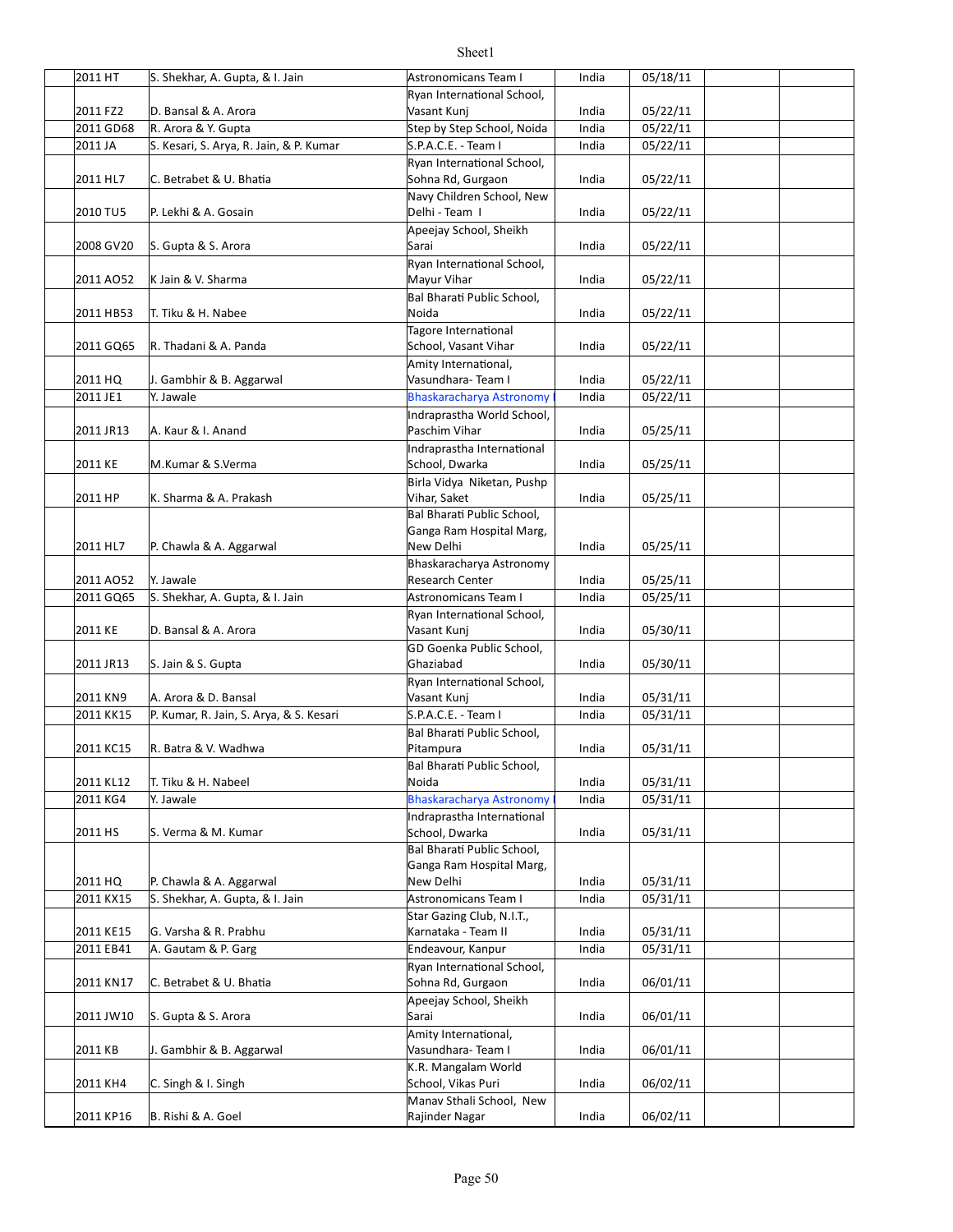|             |                                         | Ryan International School,                              |       |          |  |
|-------------|-----------------------------------------|---------------------------------------------------------|-------|----------|--|
| 2011 HC36   | K. Jain & V. Sharma                     | Mayur Vihar                                             | India | 06/02/11 |  |
| 2011 KN17   | R. Thadani & A. Panda                   | Tagore International<br>School, Vasant Vihar            | India | 06/02/11 |  |
|             | A. Kaur & I. Anand                      | Indraprastha World School,<br>Paschim Vihar             | India | 06/02/11 |  |
| 2011 KJ15-1 |                                         | Bal Bharati Public School,                              |       |          |  |
| 2011 KL12   | T. Tiku & H. Nabeel                     | Noida                                                   | India | 06/02/11 |  |
| 2009 BB11   | S. Arya, S. Kesari, R. Jain, & P. Kumar | S.P.A.C.E. - Team I                                     | India | 06/04/11 |  |
|             |                                         | Bal Bharati Public School,                              |       |          |  |
| 2011 JR13   | R. Batra & V. Wadhwa                    | Pitampura                                               | India | 06/04/11 |  |
| 2011 HL7    | A. Gosain & P. Lekhi                    | Navy Children School, New<br>Delhi - Team I             | India | 06/04/11 |  |
|             |                                         | Apeejay School, Sheikh                                  |       |          |  |
| 2011 KU15   | S. Arora & S. Gupta                     | Sarai                                                   | India | 06/04/11 |  |
|             |                                         | Ryan International School,                              |       |          |  |
| 2011 KN9    | C. Betrabet & U. Bhatia                 | Sohna Rd, Gurgaon                                       | India | 06/04/11 |  |
|             |                                         | Tagore International                                    |       |          |  |
| 2011 KF9    | R. Thadani & A. Panda                   | School, Vasant Vihar<br>Bhaskaracharya Astronomy        | India | 06/06/11 |  |
| 2011 KJ15   | Y. Jawale                               | Research Center                                         | India | 06/06/11 |  |
|             |                                         | Ryan International School,                              |       |          |  |
| 2011 LJ1    | A. Arora & D. Bansal                    | Vasant Kunj                                             | India | 06/09/11 |  |
|             |                                         | GD Goenka Public School,                                |       |          |  |
| 2011 LD1    | S. Jain & S. Gupta                      | Ghaziabad                                               | India | 06/09/11 |  |
| 2011 LZ2    | A. Gosain & P. Lekhi                    | Navy Children School, New<br>Delhi - Team I             | India | 06/09/11 |  |
|             |                                         | Apeejay School, Sheikh                                  |       |          |  |
| 2011 KK15   | S. Arora & S. Gupta                     | Sarai                                                   | India | 06/09/11 |  |
|             |                                         | Delhi Public School,                                    |       |          |  |
| 2011 LH     | A. Rawat & A. Lal                       | Mathura Road                                            | India | 06/09/11 |  |
| 2011 KC15   | K. Nanda, D. ronak, & N. Spoorthi       | Star Gazing Club, N.I.T., Karr<br>Salwan Public School, | India | 06/09/11 |  |
| 2011 KJ15   | P. Chawla & A. Aggarwal                 | Rajinder Nagar                                          | India | 06/09/11 |  |
|             |                                         | Bal Bharati Public School,                              |       |          |  |
| 2011 HQ     | T. Tiku                                 | Noida                                                   | India | 06/09/11 |  |
| 2011 KH4    | Y. Jawale                               | <b>Bhaskaracharya Astronomy</b>                         | India | 06/09/11 |  |
|             |                                         | K.R. Mangalam World                                     |       |          |  |
| 2011 KN17   | C. Singh & I. Singh                     | School, Vikas Puri<br>Tagore International              | India | 06/09/11 |  |
| 2007 LQ19   | R. Thadani & A. Panda                   | School, Vasant Vihar                                    | India | 06/09/11 |  |
|             |                                         | Indraprastha World School,                              |       |          |  |
| 2011 LH     | A. Kaur & I. Anand                      | Paschim Vihar                                           | India | 06/09/11 |  |
|             |                                         | Indraprastha International                              |       |          |  |
| 2011 LZ2    | M. Kumar & S. Verma                     | School, Dwarka                                          | India | 06/09/11 |  |
| 2011 GL60   | K. Sharma & A. Prakash                  | Birla Vidya Niketan, Pushp<br>Vihar, Saket              | India | 06/12/11 |  |
|             |                                         | Bal Bharati Public School,                              |       |          |  |
|             |                                         | Ganga Ram Hospital Marg,                                |       |          |  |
| 2011 KN17   | A. Aggarwal & P. Chawla                 | New Delhi                                               | India | 06/12/11 |  |
| 2011 JA8    | S. Shekhar, A. Gupta, & I. Jain         | Astronomicans Team I                                    | India | 06/12/11 |  |
| 2011 KJ15   | G. Varsha & R. Leela                    | Star Gazing Club, N.I.T.,<br>Karnataka - Team II        | India | 06/12/11 |  |
|             |                                         | Ryan International School,                              |       |          |  |
| 2011 LT17   | A. Arora & D. Bansal                    | Vasant Kunj                                             | India | 06/16/11 |  |
|             |                                         | GD Goenka Public School,                                |       |          |  |
| 2011 LA19   | S. Jain & S. Gupta                      | Ghaziabad                                               | India | 06/16/11 |  |
|             |                                         | Bal Bharati Public School,                              |       |          |  |
| 2008 HE     | V. Wadhwa & R. Batra                    | Pitampura<br>Ryan International School,                 | India | 06/16/11 |  |
| 2011 GQ65   | C. Betrabet & U. Bhatia                 | Sohna Rd, Gurgaon                                       | India | 06/16/11 |  |
|             |                                         | Navy Children School, New                               |       |          |  |
| 2011 LJ20   | P. Lekhi & A. Gosain                    | Delhi - Team I                                          | India | 06/16/11 |  |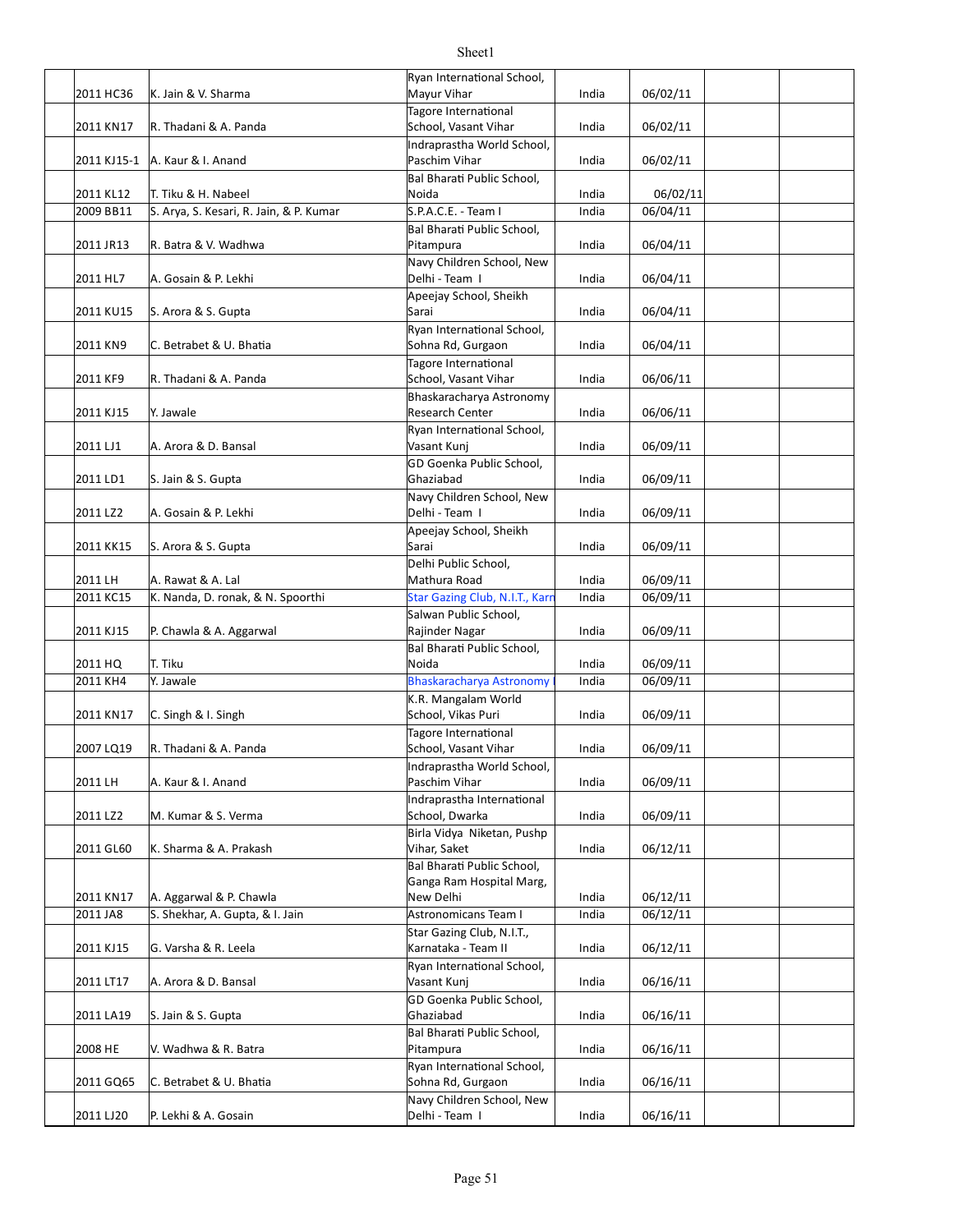#### 2010 JU39 | T.Tiku India | D6/16/11 | India | D6/16/11 2004 LH R. Arora & Y. Gupta Step Step Step School, Noida India 06/16/11 2005 TR15 K. Nanda, D. Ronak, & N. Spoorthi Star Gazing Club, N.I.T., Karn India 06/16/11  $2011$  AO52 C. Singh & I. Singh  $\qquad \qquad$  School, Vikas Puri and india 06/16/11 2003 AL73 A. Goel & B. Rishi India 06/16/11 2011 LJ20 D. Bansal & A. Arora India 06/17/11 2011 GA62 S. Jain & S. Gupta India 1 Communication of the Structure of the United Structure of the United Structure of the United Structure of the United Structure of the United Structure of the United Structure of the Uni 2008 WM64 R. Arora & Y. Gupta Step School, Noida India | 06/17/11 2011 LA19 R. Jain, S. Kesari, S.Arya, & P. Kumar S.P.A.C.E. - Team I India 06/17/11  $2011$  LQ19 |V. Wadhwa & R. Batra  $2011$  LQ19 |V. Wadhwa & R. Batra India  $1$  O6/17/11 2008 HE J. Gambhir & B. Aggarwal **India 18** Vasundhara- Team I andia 1 06/17/11 2011 LC19 C. Betrabet & U. Bha[a India 06/17/11 2011 LJ1 M. Kumar & S. Verma Summan School, Dwarka Numman Midia 06/17/11 2008 TR10 K. Sharma & A. Prakash Nihar, Saket Nihar, Saket India | 06/17/11 2004 JO2 P. Chawla & A. Aggarwal New Delhi New Delhi India | 06/17/11 2011 LD1 S. Shekhar & A. Gupta, & I. Jain Astronomicans Team I India 06/17/11 2011 LC19 G. Varsha & R. Prabhu **India 1998** Karnataka - Team II India | 06/17/11 2011 GQ65 P. Garg Carrell Communication Charles Endeavour, Kanpur India 06/17/11 |2011 LA19 | A. Gosain & P. Lekhi | India | 06/19/11 | 06/19/11 2011 LJ19 S. Arora & S. Gupta **India 19. India** 1.06/19/11 2011 LJ1 A. Rawat & A. Lal **India 1.2011** Mathura Road **COLL 1.1** A. Rawat & A. Lal 2011 LJ1 V. Bhargava & P. Jain India 2011 LJ1 Undia 106/19/11 2011 GL60 T. Tiku India India 196/19/11 Northwest Research Research India 196/19/11 2011 LJ20 C. Singh & I. Singh India india control School, Vikas Puri and India india india 06/19/11 2011 KN9 B. Rishi & A. Goel Sand Rajinder Nagar States and Rajinder Nagar and Hospital Automobile Rajinder Naga |2011 LJ19 M. Kumar & S. Verma School, Dwarka India 06/20/11 2011 KP17 P. Chawla, & A. Aggarwal **India** New Delhi **India** 1 06/20/11 2011 GL62 S. Shekhar, A. Gupta, & I. Jain Astronomicans Team I India | 06/20/11 2011 LJ1 A. Arora & D. Bansal **India 1998** Vasant Kunj *Masant Kunj* India 196/21/11  $|2011$  LD1  $|$ S. Jain & S. Gupta India  $|$  Chaziabad  $|$  India  $|$  06/21/11 2011 LC19 R. Arora & Y. Gupta Step by Step School, Noida India 06/21/11 2011 KN9 S. Kesari, S. Arya, P. Kumar, & R. Jain S.P.A.C.E. - Team I India 06/21/11 | 2011 LJ20 | V. Wadhwa & R. Batra | India | 06/21/11 2011 KN17 C. Betrabet & U. Bhatia **C. Betrabet & U. Bhatia** C. Bhatia C. Communist C. Betrabet & U. Bhatia 196/21/11 2008 GH110 P. Lekhi & A. Gosain **India 1998** Delhi - Team India 196/21/11 Bal Bharati Public School, Noida **Star Gazing Club, N.I.T., Karr** K.R. Mangalam World School, Vikas Puri Manav Sthali School, New Rajinder Nagar Ryan International School, Vasant Kunj GD Goenka Public School, Ghaziabad Bal Bharati Public School, Pitampura Amity International, Vasundhara- Team I Ryan International School, Sohna Rd, Gurgaon Indraprastha International School, Dwarka Birla Vidya Niketan, Pushp **Vihar, Saket** Bal Bharati Public School, Ganga Ram Hospital Marg, New Delhi Star Gazing Club, N.I.T., Karnataka - Team II Navy Children School, New Delhi - Team I Apeejay School, Sheikh Sarai Delhi Public School, Mathura Road Ryan International School, Rohini Bal Bharati Public School, Noida K.R. Mangalam World School, Vikas Puri Manav Sthali School, New Rajinder Nagar Indraprastha International School, Dwarka Bal Bharati Public School, Ganga Ram Hospital Marg, New Delhi Ryan International School, Vasant Kunj GD Goenka Public School, Ghaziabad **Bal Bharati Public School,** Pitampura Ryan International School, Sohna Rd, Gurgaon Navy Children School, New Delhi - Team I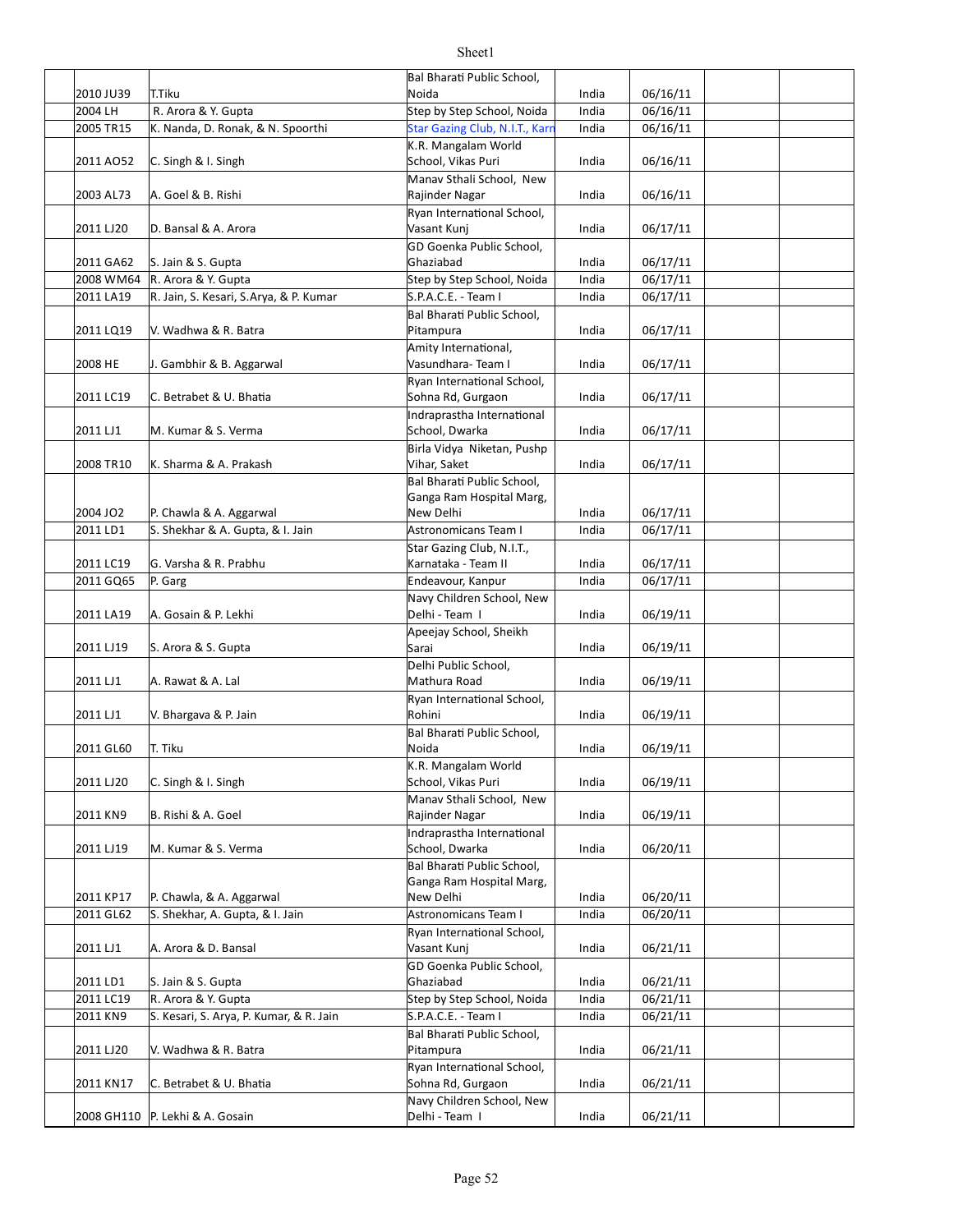|           |                                                | Apeejay School, Sheikh                       |       |          |  |
|-----------|------------------------------------------------|----------------------------------------------|-------|----------|--|
| 2011 GC   | S. Gupta & S. Arora                            | Sarai                                        | India | 06/21/11 |  |
|           |                                                | Delhi Public School.                         |       |          |  |
| 2011 FB29 | A. Rawat & A.Lal                               | Mathura Road                                 | India | 06/21/11 |  |
| 2011 LA19 | Y. Jawale                                      | <b>Bhaskaracharya Astronomy</b>              | India | 06/28/11 |  |
|           |                                                | K.R. Mangalam World                          |       |          |  |
| 2011 ME   | C. Singh & I. Singh                            | School, Vikas Puri                           | India | 06/28/11 |  |
|           |                                                | Manav Sthali School, New                     |       |          |  |
| 2011 MV   | R.A. Goel & B. Rrishi                          | Rajinder Nagar                               | India | 06/28/11 |  |
|           |                                                | Tagore International                         |       |          |  |
| 2011 MJ   | R. Thadani & A. Panda                          | School, Vasant Vihar                         | India | 06/28/11 |  |
|           |                                                | Indraprastha International                   |       |          |  |
| 2011 MX   | S. Verma & M. Kumar                            | School, Dwarka                               | India | 06/28/11 |  |
|           |                                                | Birla Vidya Niketan, Pushp                   |       |          |  |
| 2011 MJ   | R. Thadani & A. Panda                          | Vihar, Saket                                 | India | 06/28/11 |  |
|           |                                                | Ryan International School,                   |       |          |  |
| 2011 MJ   | A. Arora & D. Bansal                           | Vasant Kunj                                  | India | 06/30/11 |  |
|           |                                                | GD Goenka Public School,                     |       |          |  |
| 2011 MW2  | S. Jain & S. Gupta                             | Ghaziabad                                    | India | 06/30/11 |  |
|           |                                                | Bal Bharati Public School,                   |       |          |  |
| 2011 KN9  | V. Wadhwa & R. Batra                           | Pitampura                                    | India | 06/30/11 |  |
|           |                                                | Ryan International School,                   |       |          |  |
| 2011 MV1  | C. Betrabet & U. Bhatia                        | Sohna Rd, Gurgaon                            | India | 06/30/11 |  |
|           |                                                | Navy Children School, New                    |       |          |  |
| 2011 MW1  | A. Gosain & P. Lekhi                           | Delhi - Team I                               | India | 06/30/11 |  |
| 2011 MY2  | R. Arora & Y. Gupta                            | Step by Step School, Noida                   | India | 06/30/11 |  |
|           |                                                | Amity International,                         |       |          |  |
| 2011 MZ2  | J. Gambhir & B. Aggarwal                       | Vasundhara-Team I                            | India | 06/30/11 |  |
|           |                                                | Apeejay School, Sheikh                       |       |          |  |
| 2011 MK   | S. Arora & S. Gupta                            | Sarai                                        | India | 06/30/11 |  |
| 2011 MU   | P. Garg & A. Gautam                            | Endeavour, Kanpur                            | India | 06/30/11 |  |
|           |                                                | Ryan International School,                   |       |          |  |
| 2011 LX10 | A. Arora & D. Bansal                           | Vasant Kunj                                  | India | 07/01/11 |  |
|           |                                                | Ryan International School,                   |       |          |  |
| 2008 SQ   | C. Betrabet & U. Bhatia                        | Sohna Rd, Gurgaon                            | India | 07/01/11 |  |
|           |                                                | Navy Children School, New                    |       |          |  |
| 2010 DP   | P. Lekhi & A. Gosain                           | Delhi - Team I                               | India | 07/01/11 |  |
|           |                                                | Manav Sthali School, New<br>Rajinder Nagar   |       |          |  |
| 2011 LJ1  | B. Rishi & A. Goel                             |                                              | India | 07/01/11 |  |
| 2011 LA19 | R. Thadani & A. Panda                          | Tagore International<br>School, Vasant Vihar | India | 07/01/11 |  |
|           |                                                |                                              |       |          |  |
| 2011 MJ   | A. Kaur & I. Anand                             | Indraprastha World School,<br>Paschim Vihar  | India | 07/01/11 |  |
|           |                                                | Indraprastha International                   |       |          |  |
| 2011 ME   | M. Kumar & S. Verma                            | School, Dwarka                               | India | 07/01/11 |  |
|           |                                                | Bal Bharati Public School,                   |       |          |  |
|           |                                                | Ganga Ram Hospital Marg,                     |       |          |  |
| 2011 MV1  | P. Chawla & A. Aggarwal                        | New Delhi                                    | India | 07/01/11 |  |
| 2011 KC15 | M. McNeely, A. Soisson, S. Hill, & C. Fletcher | Notre Dame QuarkNet                          | India | 07/01/11 |  |
| 2011 LC19 | R. Arora & Y. Gupta                            | Step by Step School, Noida                   | India | 07/01/11 |  |
| 2011 LD19 | P. Garg & A. Gautam                            | Endeavour, Kanpur                            | India | 07/01/11 |  |
|           |                                                | Delhi Public School,                         |       |          |  |
| 2011 MW2  | A .Rawat & A. Lal                              | Mathura Road                                 | India | 07/03/11 |  |
|           |                                                | Bal Bharati Public School,                   |       |          |  |
| 2011 MY2  | T. Tiku                                        | Noida                                        | India | 07/03/11 |  |
|           |                                                | Ryan International School,                   |       |          |  |
| 2011 MW2  | A. Arora & D. Bansal                           | Vasant Kunj                                  | India | 07/05/11 |  |
|           |                                                | GD Goenka Public School,                     |       |          |  |
| 2011 ND   | S. Jain & S. Gupta                             | Ghaziabad                                    | India | 07/05/11 |  |
| 2011 MT   | S. Arya, S. Kesari, P. Kumar, & R. Jain        | S.P.A.C.E. - Team I                          | India | 07/05/11 |  |
|           |                                                | Indraprastha International                   |       |          |  |
| 2011 LK19 | M. Kumar & S. Verma                            | School, Dwarka                               | India | 07/05/11 |  |
| 2011 LA19 | P. Garg & A. Gautam                            | Endeavour, Kanpur                            | India | 07/05/11 |  |
| 2011 LJ1  | S. Hill, A. Soisson, C. Fletcher, & A. McNeely | Notre Dame QuarkNet                          | India | 07/05/11 |  |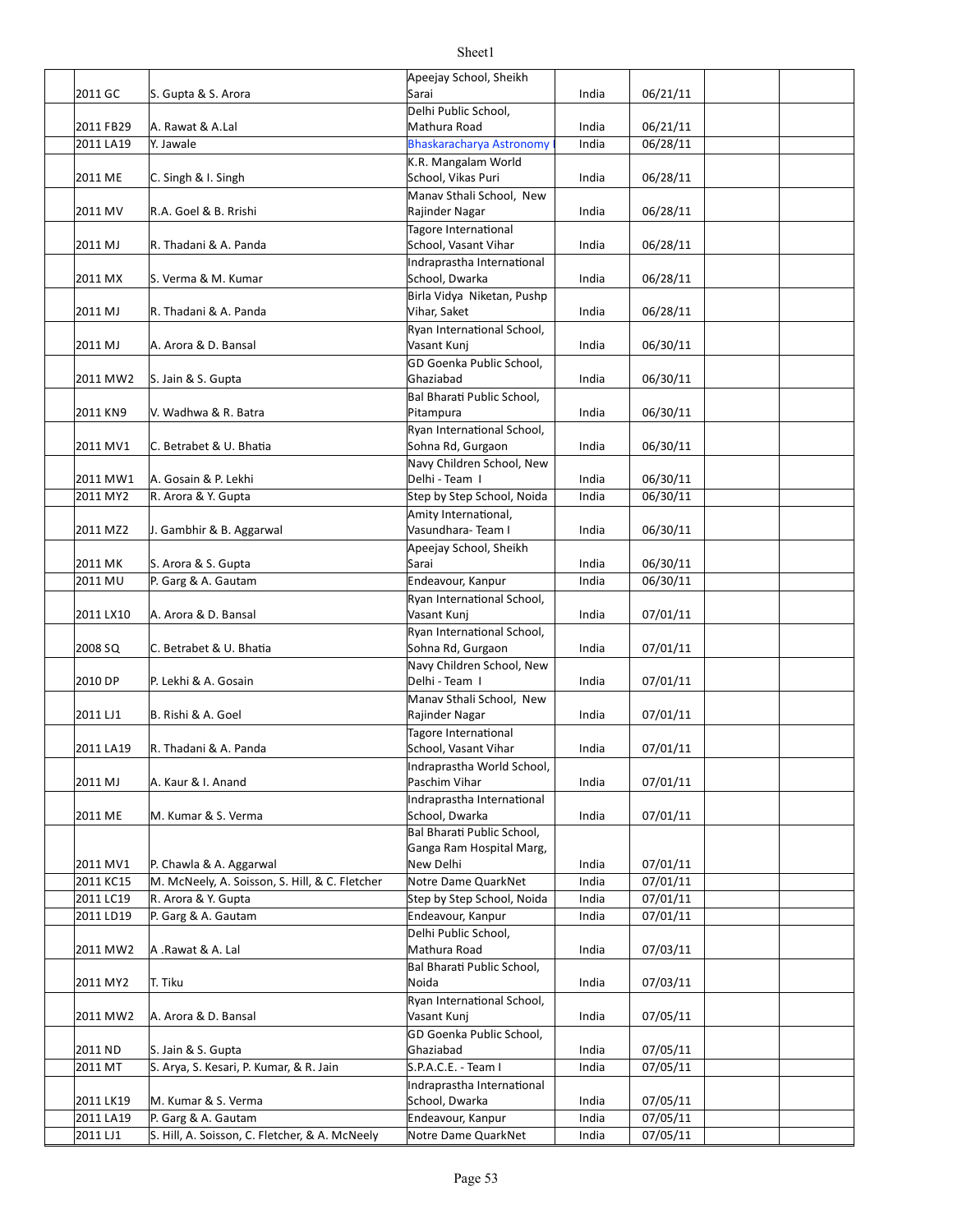|                          |                                         | Apeejay School, Sheikh                       |          |                                       |                      |                |
|--------------------------|-----------------------------------------|----------------------------------------------|----------|---------------------------------------|----------------------|----------------|
| 2011 LA19                | S. Arora & S. Gupta                     | Sarai                                        | India    | 07/06/11                              |                      |                |
|                          |                                         | Delhi Public School,                         |          |                                       |                      |                |
| 2011 MU                  | A. Rawat & A. Lal                       | Mathura Road                                 | India    | 07/06/11                              |                      |                |
| 2011 JA8                 | K. Nanda, D. ronak, & N. Spoorthi       | Star Gazing Club, N.I.T., Karr               | India    | 07/06/11                              |                      |                |
|                          |                                         | Ryan International School,                   |          |                                       |                      |                |
| 2002 JE9                 | A. Arora & D. Bansal                    | Vasant Kunj                                  | India    | 07/07/11                              |                      |                |
| 2011 AG5                 | R. Jain, S. Arya, S. Kesari, & P. Kumar | S.P.A.C.E. - Team I                          | India    | 07/07/11                              |                      |                |
|                          |                                         | Bal Bharati Public School,                   |          |                                       |                      |                |
| 2004 LJ                  | V. Wadhwa & R. Batra                    | Pitampura                                    | India    | 07/07/11                              |                      |                |
|                          |                                         | Indraprastha International                   |          |                                       |                      |                |
| 2011 MQ3                 | M. Kumar & S. Verma                     | School, Dwarka                               | India    | 07/07/11                              |                      |                |
| 2011 NQ                  | S. Shekhar, A. Gupta, & I. Jain         | <b>Astronomicans Team I</b>                  | India    | 07/07/11                              |                      |                |
| <b>NEO Confirmations</b> |                                         |                                              |          |                                       |                      |                |
|                          |                                         |                                              |          | Xinlgong, India, 2011 Mar - May - Jun |                      |                |
| <b>Object</b>            | Students                                | School                                       | Location | Date                                  |                      |                |
| BZ27523                  | T. Ji, D. Lu, Y. Wu, & D. Wang          | Tian Yi High School                          | China    | 05/05/11                              |                      |                |
|                          |                                         | Zhongguancun No. 3                           |          |                                       |                      |                |
| BZ27523                  | R.Tao                                   | <b>Elementary School</b>                     | China    | 05/05/11                              |                      |                |
|                          |                                         | Beijing No. 35 Middle                        |          |                                       |                      |                |
| BZ27523                  | Y. Li                                   | School                                       | China    | 05/05/11                              |                      |                |
| 2011 JP29                | S. Arya, R. Jain, S. Kesri, & P. Kumar  | S.P.A.C.E. - Team I                          | India    | 05/30/11                              |                      |                |
| 2011 KN17                | B. Rishi & A. Goel                      | Manav Sthali School, New                     | India    | 05/31/11                              |                      |                |
|                          |                                         | Rajinder Nagar<br>Bal Bharati Public School, |          |                                       |                      |                |
|                          |                                         | Ganga Ram Hospital Marg,                     |          |                                       |                      |                |
| C/2011 L3                | P. Chawla & A. Aggarwal                 | New Delhi                                    | India    | 06/06/11                              |                      |                |
| C/2011 L4                | R. Arora & Y. Gupta                     | Step by Step School, Noida                   | India    | 06/07/11                              |                      |                |
|                          |                                         | Indraprastha International                   |          |                                       |                      |                |
| 2011 LD19                | M. Kumar & S. Verma                     | School, Dwarka                               | India    | 06/08/11                              |                      |                |
|                          |                                         | Navy Children School, New                    |          |                                       |                      |                |
| 2008 GH110               | P. Lekhi & A. Gosain                    | Delhi - Team I                               | India    | 06/21/11                              |                      |                |
|                          |                                         | Ryan International School,                   |          |                                       |                      |                |
| 2008 SQ7                 | C. Betrabet & U. Bhatia                 | Sohna Rd, Gurgaon                            | India    | 07/01/11                              |                      |                |
|                          |                                         |                                              |          |                                       |                      |                |
|                          | <b>Main Belt Asteroid Discoveries</b>   |                                              |          | Xinlgong, India, 2011 Mar - May - Jun |                      |                |
| <b>Object</b>            | <b>Students</b>                         | <b>School</b>                                | Location | <b>Status</b>                         | Date                 | Linked         |
|                          |                                         | Zhongguancun No. 3                           |          |                                       |                      |                |
| <b>TOV418</b>            | Y. Wang, R. Sun, R. Tao, & Y. Wu        | <b>Elementary School</b>                     | China    | Preliminary                           | 05/05/11             | CNC0006        |
|                          |                                         | Beijing No. 35 Middle                        |          |                                       |                      |                |
| <b>TOV418</b>            | Y. Li                                   | School                                       | China    | Preliminary                           | 05/05/11             | <b>CNC0006</b> |
| TOV418                   | Y. Liu                                  | China Hands-On Universe                      | China    | Preliminary                           | 05/05/11             | <b>CNC0006</b> |
|                          |                                         | <b>Zhongguancun No. 3</b>                    |          |                                       |                      |                |
| 2011 JV7                 | Y. Wang, R. Sun, R. Tao, & Y. Wu        | <b>Elementary School</b>                     | China    | <b>Provisional</b>                    | 05/05/11             | <b>CNC0008</b> |
|                          | Y. Li                                   | <b>Beijing No. 35 Middle</b><br>School       |          |                                       |                      |                |
| 2011 JV7                 |                                         |                                              | China    | <b>Provisional</b>                    | 05/05/11             | <b>CNC0008</b> |
| 2011 JV7                 |                                         |                                              |          |                                       |                      |                |
|                          | Y. Liu                                  | <b>China Hands-On Universe</b>               | China    | <b>Provisional</b>                    | 05/05/11             | <b>CNC0008</b> |
|                          |                                         | <b>Zhongguancun No. 3</b>                    |          |                                       |                      |                |
| 2011 JM7                 | Y. Wang, R. Sun, R. Tao, & Y. Wu        | <b>Elementary School</b>                     | China    | <b>Provisional</b>                    | 05/05/11             | <b>CNC0009</b> |
|                          |                                         | <b>Beijing No. 35 Middle</b>                 |          |                                       |                      |                |
| 2011 JM7                 | Y. Li                                   | <b>School</b>                                | China    | <b>Provisional</b>                    | 05/05/11             | <b>CNC0009</b> |
|                          | Y. Liu                                  | <b>China Hands-On Universe</b>               | China    | <b>Provisional</b>                    | 05/05/11             | <b>CNC0009</b> |
|                          |                                         | <b>Zhongguancun No. 3</b>                    |          |                                       |                      |                |
|                          | Y. Wang, R. Sun, R. Tao, & Y. Wu        | <b>Elementary School</b>                     | China    | <b>Provisional</b>                    | 05/05/11             | <b>CNC0007</b> |
| 2011 JN7<br>2011 JN7     |                                         | <b>Beijing No. 35 Middle</b><br>School       | China    | <b>Provisional</b>                    |                      | <b>CNC0007</b> |
| 2011 JN7                 | Y. Li                                   | <b>China Hands-On Universe</b>               | China    | <b>Provisional</b>                    | 05/05/11<br>05/05/11 | <b>CNC0007</b> |
|                          | Y. Liu                                  |                                              |          |                                       |                      |                |
| 2011 JM7<br>TOV413       | Y. Li                                   | Beijing No. 35 Middle<br>School              | China    | Preliminary                           | 05/05/11             | K01XP9P        |
|                          |                                         | Zhongguancun No. 3                           |          |                                       |                      |                |
| TOV413                   | R. Tao, Y. Wu, Y. Zhang, P. Sun         | <b>Elementary School</b>                     | China    | Preliminary                           | 05/05/11             | K01XP9P        |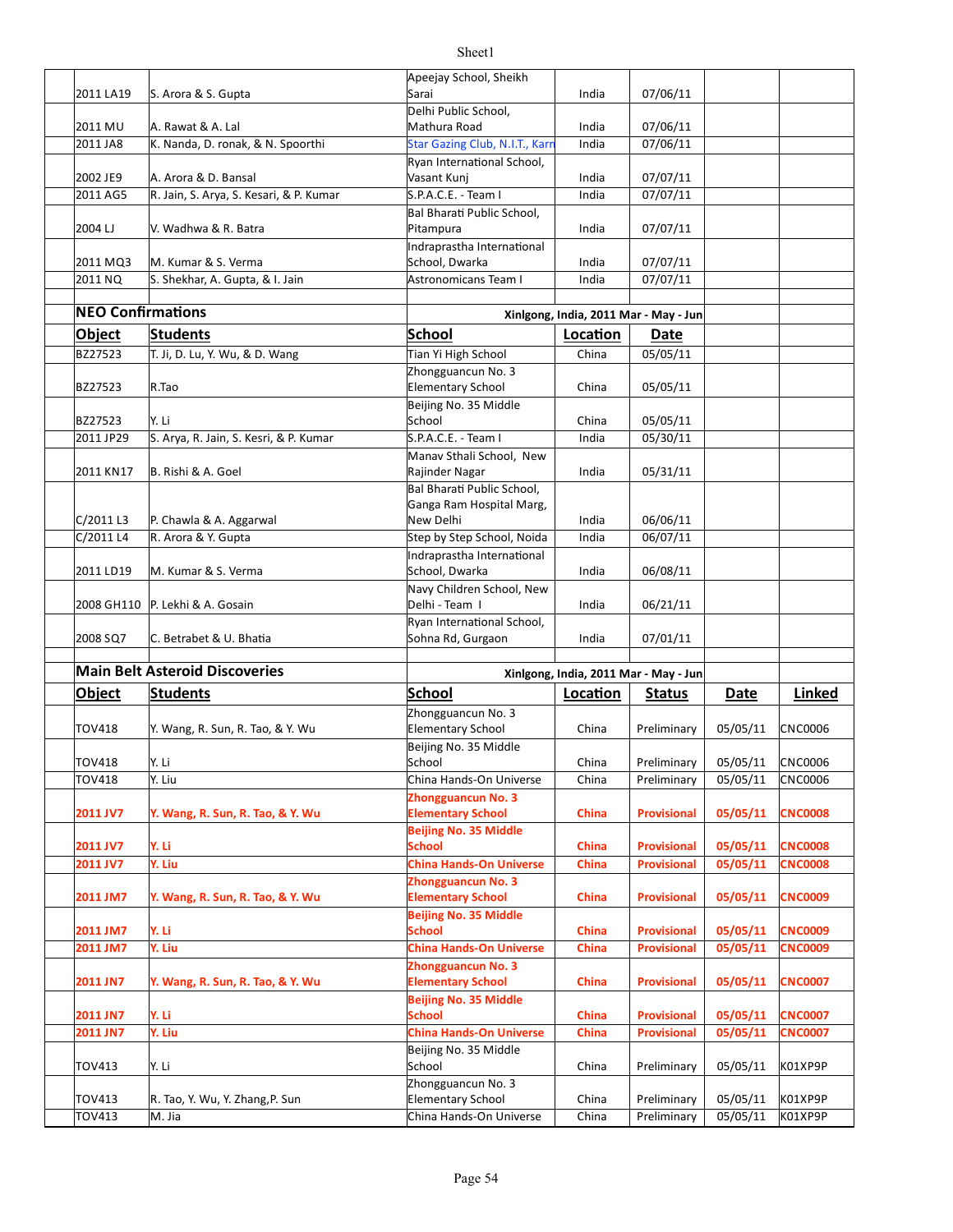| 2011 JJ7                | Y. Li                                                                     | <b>Beijing No. 35 Middle</b><br>School                    | China                  | <b>Provisional</b>         | 05/05/11             | <b>CNC0012</b>     |
|-------------------------|---------------------------------------------------------------------------|-----------------------------------------------------------|------------------------|----------------------------|----------------------|--------------------|
|                         |                                                                           | <b>Zhongguancun No. 3</b>                                 |                        |                            |                      |                    |
| 2011 JJ7                | R. Tao, Y. Wu, Y. Zhang, P. Sun                                           | <b>Elementary School</b>                                  | <b>China</b>           | <b>Provisional</b>         | 05/05/11             | <b>CNC0012</b>     |
| 2011 JJ7                | M. Jia                                                                    | <b>China Hands-On Universe</b>                            | China                  | <b>Provisional</b>         | 05/05/11             | <b>CNC0012</b>     |
|                         |                                                                           | K.R. Mangalam World                                       |                        |                            |                      |                    |
| TOV42C                  | C. Singh & I. Singh                                                       | School, Vikas Puri                                        | India                  | Preliminary                | 06/02/11             | <b>IND0034</b>     |
| TOV42A                  | C. Singh & I. Singh                                                       | K.R. Mangalam World<br>School, Vikas Puri                 | India                  | Preliminary                | 06/02/11             | CSA1004            |
|                         |                                                                           | Bal Bharati Public School,                                |                        |                            |                      |                    |
|                         |                                                                           | Ganga Ram Hospital Marg,                                  |                        |                            |                      |                    |
| <b>TOV421</b>           | P. Chawla & A. Aggarwal                                                   | New Delhi                                                 | India                  | Preliminary                | 06/04/11             | <b>BBP8027</b>     |
| <b>TOV42V</b>           | A. Arora & D. Bansal                                                      | Ryan International School,<br>Vasant Kunj                 | India                  | Preliminary                | 06/07/11             | ABD0003            |
| <b>TOV433</b>           | R. Arora & Y. Gupta                                                       | Step by Step School, Noida                                | India                  | Preliminary                | 06/07/11             | SBS0003            |
|                         |                                                                           | Navy Children School, New                                 |                        |                            |                      |                    |
| <b>TOV431</b>           | A. Gosain & P. Lekhi                                                      | Delhi - Team I                                            | India                  | Preliminary                | 06/07/11             | <b>NCS0014</b>     |
|                         |                                                                           | K.R. Mangalam World                                       |                        |                            |                      |                    |
| <b>TOV436</b>           | C. Singh & I. Singh                                                       | School, Vikas Puri<br><b>Bal Bharati Public School,</b>   | India                  | Preliminary                | 06/08/11             | <b>KRM1009</b>     |
|                         |                                                                           | <b>Ganga Ram Hospital Marg,</b>                           |                        |                            |                      |                    |
| 2011 MV9                | P. Chawla & A. Aggarwal                                                   | <b>New Delhi</b>                                          | <b>India</b>           | <b>Preliminary</b>         | 06/29/11             | <b>BBP8100</b>     |
| <b>TOV44D</b>           | M. McNeely, A. Soisson, S. Hill, & C. Fletcher                            | Notre Dame QuarkNet                                       | USA - Indiana          | Preliminary                | 06/29/11             | K10E44U            |
|                         |                                                                           | <b>Ryan International School,</b>                         |                        |                            |                      |                    |
| 2011 MP4<br>TOV43W      | C. Betrabet & U. Bhatia<br>S. Hill, A. Soisson, A. McNeely, & C. Fletcher | Sohna Rd, Gurgaon<br>Notre Dame QuarkNet                  | India                  | <b>Provisional</b>         | 06/30/11             | <b>RIS0047</b>     |
| <b>TOV440</b>           | R. Arora & Y. Gupta                                                       | Step by Step School, Noida                                | USA - Indiana<br>India | Preliminary<br>Preliminary | 06/30/11<br>06/30/11 | K11J09P<br>SBS0003 |
|                         |                                                                           | Ryan International School,                                |                        |                            |                      |                    |
| <b>TOV454</b>           | A. Arora & D. Bansal                                                      | Vasant Kunj                                               | India                  | Preliminary                | 07/05/11             | ABD0001            |
| <b>TOV457</b>           | S. Arya, S. Kesari, P. Kumar, & R. Jain                                   | S.P.A.C.E. - Team I                                       | India                  | Preliminary                | 07/05/11             | SPA0061            |
|                         |                                                                           | Bal Bharati Public School,                                |                        |                            |                      |                    |
| TOV44M                  | P. Chawla                                                                 | Ganga Ram Hospital Marg,<br>New Delhi                     | India                  | Preliminary                | 07/05/11             | <b>BBP8110</b>     |
|                         |                                                                           | Bal Bharati Public School,                                |                        |                            |                      |                    |
|                         |                                                                           | Ganga Ram Hospital Marg,                                  |                        |                            |                      |                    |
| AHSG06                  | P. Chawla                                                                 | New Delhi                                                 | India                  | Preliminary                | 07/05/11             | <b>BBP8107</b>     |
|                         |                                                                           | Bal Bharati Public School,                                |                        |                            |                      |                    |
| AHSG05                  | P. Chawla                                                                 | Ganga Ram Hospital Marg,<br>New Delhi                     | India                  | Preliminary                | 07/05/11             | <b>BBP8815</b>     |
|                         |                                                                           | Navy Children School, New                                 |                        |                            |                      |                    |
| TOV44T                  | A. Gosain & P. Lekhi                                                      | Delhi - Team I                                            | India                  | Preliminary                | 07/06/11             | <b>NCS0056</b>     |
|                         |                                                                           | Navy Children School, New                                 |                        |                            |                      |                    |
| <b>TOV44W</b>           | A. Gosain & P. Lekhi                                                      | Delhi - Team I                                            | India                  | Preliminary                | 07/06/11             | <b>NCS0057</b>     |
| AHSG08                  | S. Shekhar, A. Gupta, & I. Jain                                           | <b>Astronomicans Team I</b><br>Ryan International School, | India                  | Preliminary                | 07/07/11             | AST0020            |
| CGS1099                 | A. Arora & D. Bansal                                                      | Vasant Kunj                                               | India                  | Preliminary                | 07/07/11             | ABD1001            |
| TOV45L                  | R. Jain, S. Arya, S. Kesari, & P. Kumar                                   | S.P.A.C.E. - Team I                                       | India                  | Preliminary                | 07/07/11             | SPC0063            |
| CGS1098                 | R. Jain, S. Arya, S. Kesari, & P. Kumar                                   | S.P.A.C.E. - Team I                                       | India                  | Preliminary                | 07/07/11             | SPC0062            |
|                         |                                                                           |                                                           |                        |                            |                      |                    |
|                         |                                                                           |                                                           |                        |                            |                      |                    |
| 2011 Jul - Aug          |                                                                           |                                                           |                        |                            |                      |                    |
|                         | <b>India Asteroid Search Campaign - 3</b>                                 |                                                           |                        |                            |                      |                    |
|                         | <b>India Asteroid Search Campaign - 4</b>                                 |                                                           |                        |                            |                      |                    |
| <b>NEO Observations</b> |                                                                           |                                                           |                        | India, 2011 Jul - Aug      |                      |                    |
| <b>Object</b>           | <b>Students</b>                                                           | <b>School</b>                                             | Location               | Date                       |                      |                    |
|                         |                                                                           | The Air Force School,                                     |                        |                            |                      |                    |
| 2011 NP                 | G. Singh                                                                  | Subroto Park, Delhi Cantt.                                | India                  | 07/09/11                   |                      |                    |
|                         |                                                                           | N K Bagrodia Public                                       |                        |                            |                      |                    |
| 2011 ML                 | S. Singh & R. Jajodia                                                     | School, Sec.-9, Rohini                                    | India                  | 07/09/11                   |                      |                    |
|                         |                                                                           | Ryan International School,                                |                        |                            |                      |                    |
| 2011 AG5                | C. Satija & M. Chawla                                                     | Vasant Kunj                                               | India                  | 07/09/11                   |                      |                    |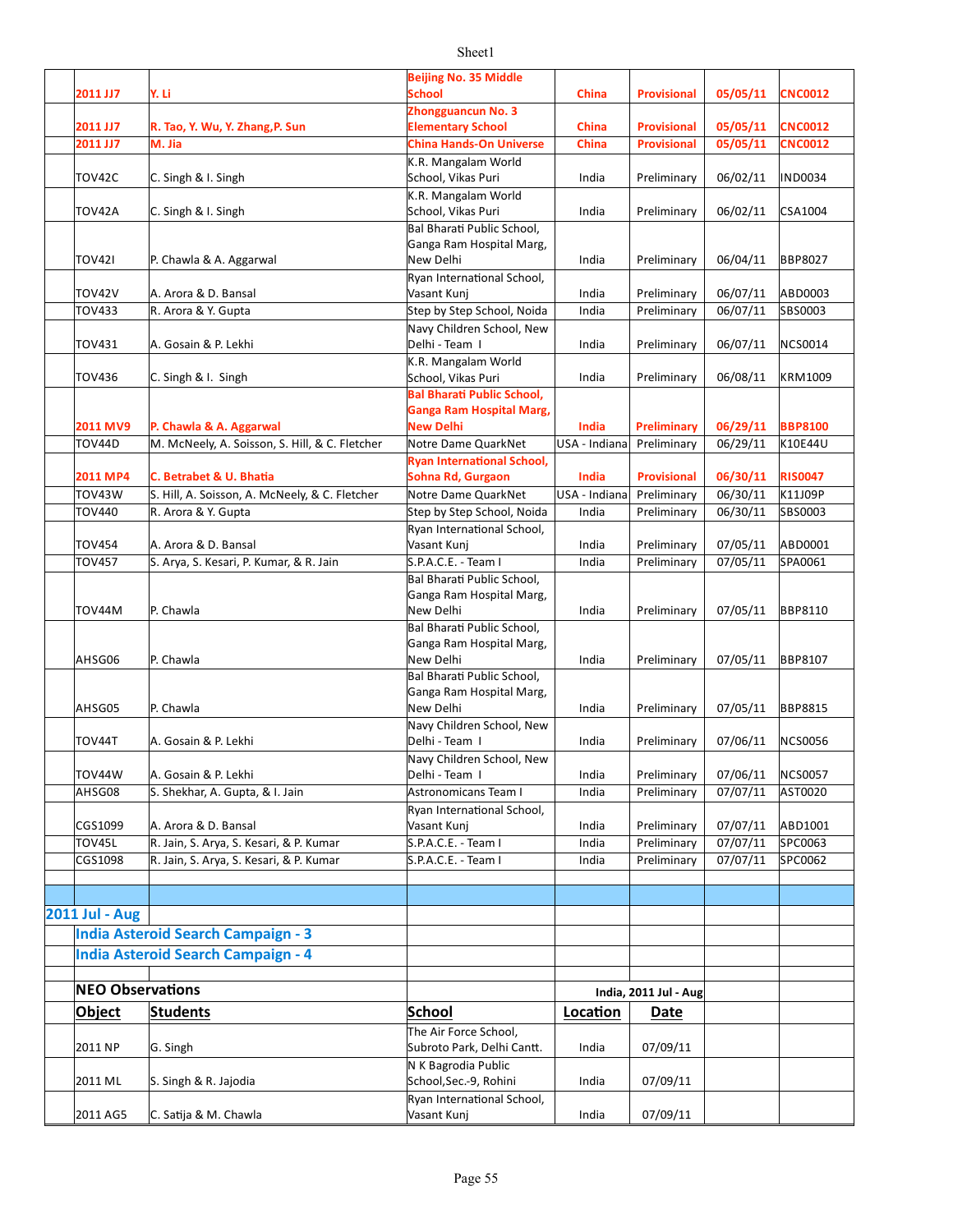| 2011 MY2  | J. Saroha & S. Dey                             | Delhi Public School, Greater<br>Noida | India  | 07/10/11 |  |
|-----------|------------------------------------------------|---------------------------------------|--------|----------|--|
|           |                                                | <b>Bluebells School</b>               |        |          |  |
|           |                                                | International, Kailash, N             |        |          |  |
| 2011 JA8  | A. Sharda & C. Srinivas                        | Delhi                                 | India  | 07/10/11 |  |
|           |                                                | Bal Bharati Public School,            |        |          |  |
| 2011 AO52 | S. Singh & V. Sapra                            | Pitampura                             | India  | 07/10/11 |  |
|           |                                                | Arwachin Bharti Bhawan                |        |          |  |
| 2011 NP   | H. Saxena                                      | Ser. Sec. School, Vivek Viha          | India  | 07/10/11 |  |
| 2011 MO4  | A. Singh, S. Dhawan, & Y. Khera                | Astronomicans - Team III              | India  | 07/10/11 |  |
| 2011 LX10 | A. Garg, P. Sharma, & S. Wadhwa                | Astronomicans - Team II               | India  | 07/10/11 |  |
| 2011 KW19 | S. Hill, A. Soisson, A. McNeely, & C. Fletcher | Notre Dame QuarkNet                   | USA-IN | 07/10/11 |  |
| 2011 LX10 | A. Singh, S. Dhawan, & Y. Khera                | <b>Astronomicans - Team III</b>       | India  | 07/11/11 |  |
|           |                                                | City Montessori School,               |        |          |  |
| 2008 SO   | A. Agarwal & A.K. Singh                        | Chowk Branch, Lucknow                 | India  | 07/11/11 |  |
|           |                                                | G.D. Goenka Public School,            |        |          |  |
| 2011 NP   | M. Chopra & S. Chawla                          | Rohini                                | India  | 07/11/11 |  |
|           |                                                | N K Bagrodia Public                   |        |          |  |
| 2011 MV1  | S. Singh & R. Jajodia                          | School, Sec.-9, Rohini                | India  | 07/11/11 |  |
|           |                                                | <b>Bluebells School</b>               |        |          |  |
|           |                                                | International, Kailash, N             |        |          |  |
| 2004 JO2  | C. Srinevas & A. Sharda                        | Delhi                                 | India  | 07/11/11 |  |
|           |                                                | Indraprastha International,           |        |          |  |
| 2011 ME5  | D. Goel & N. Pandey                            | Dwarka                                | India  | 07/11/11 |  |
|           |                                                | Arwachin Bharti Bhawan                |        |          |  |
| 2011 FB29 | H. Saxena                                      | Ser. Sec. School, Vivek Viha          | India  | 07/11/11 |  |
| 2011 MK   | A. Bhandare & S. Chhabra                       | Fergusson College                     | India  | 07/11/11 |  |
| 2011 MX2  | A. Garg, P. Sharma, & S. Wadhwa                | Astronomicans - Team II               | India  | 07/11/11 |  |
|           |                                                | The Air Force School,                 |        |          |  |
| 2011 MV1  | G. Singh                                       | Subroto Park, Delhi Cantt.            | India  | 07/12/11 |  |
|           |                                                | Ryan International School,            |        |          |  |
| 2009 AV   | G. Singh                                       | Noida                                 | India  | 07/12/11 |  |
| 2011 LA19 | S. Hill, A. Soisson, A. McNeely, & C. Fletcher | Notre Dame QuarkNet                   | USA-IN | 07/12/11 |  |
|           |                                                | Delhi Public School, Greater          |        |          |  |
| 2011 NP   | J. Saroha & S. Dey                             | Noida                                 | India  | 07/12/11 |  |
|           |                                                | N K Bagrodia Public                   |        |          |  |
| 2008 LV16 | R.Jajodia & S. Singh                           | School, Sec.-9, Rohini                | India  | 07/14/11 |  |
|           |                                                | Ryan International School,            |        |          |  |
| 2004 LH   | M. Chawla & C. Satija                          | Vasant Kunj                           | India  | 07/14/11 |  |
|           |                                                | Shri Natesan Vidyasala                |        |          |  |
| 2011 LC19 | Anandhi, Praveni, & Pragadish                  | <b>MHSS</b>                           | India  | 07/14/11 |  |
|           |                                                | Convent of Jesus and Mary             |        |          |  |
| 2011 LA19 | A. Goel & B. Rishi                             | School, New Delhi                     | India  | 07/14/11 |  |
|           |                                                | Ryan International School,            |        |          |  |
| 2006 AK8  | G. Singh                                       | Noida                                 | India  | 07/15/11 |  |
|           |                                                | Bal Bharati Public School,            |        |          |  |
| 2003 AL73 | V. Sapra & S. Singh                            | Pitampura                             | India  | 07/15/11 |  |
|           |                                                | Arwachin Bharti Bhawan                |        |          |  |
| 2011 LJ1  | H. Saxena                                      | Ser. Sec. School, Vivek Viha          | India  | 07/15/11 |  |
| 2008 LV16 | A. Singh, S. Dhawan, & Y. Khera                | Astronomicans - Team III              | India  | 07/15/11 |  |
| 2011 JA8  | T. Makwana                                     | Coinstar                              | India  | 07/15/11 |  |
|           |                                                | Bal Bharti Public School,             |        |          |  |
| 2005 AN26 | P. Chawla & S. Saini                           | Rajinder Nagar                        | India  | 07/16/11 |  |
|           |                                                | Ryan International School,            |        |          |  |
| 2011 KN9  | Y. Baheti & A. Chopra                          | Sec. 218, Faridabad                   | India  | 07/17/11 |  |
| 2006 AK8  | R. Aggarwal, S. Jain, & P. Baldev              | Delhi Public School, Rohini           | India  | 07/18/11 |  |
|           |                                                | Ryan International School,            |        |          |  |
| 2011 MW2  | M. Chawla & C. Satija                          | Vasant Kunj                           | India  | 07/18/11 |  |
|           |                                                | City Montessori School,               |        |          |  |
| 2011 NZ   | A. Agarwal & A.K. Singh                        | Chowk Branch, Lucknow                 | India  | 07/18/11 |  |
|           |                                                | Bal Bharati Public School,            |        |          |  |
| 2011 MT   |                                                |                                       |        |          |  |
|           | V. Sapra & S. Singh                            | Pitampura                             | India  | 07/18/11 |  |
|           |                                                | Arwachin Bharti Bhawan                |        |          |  |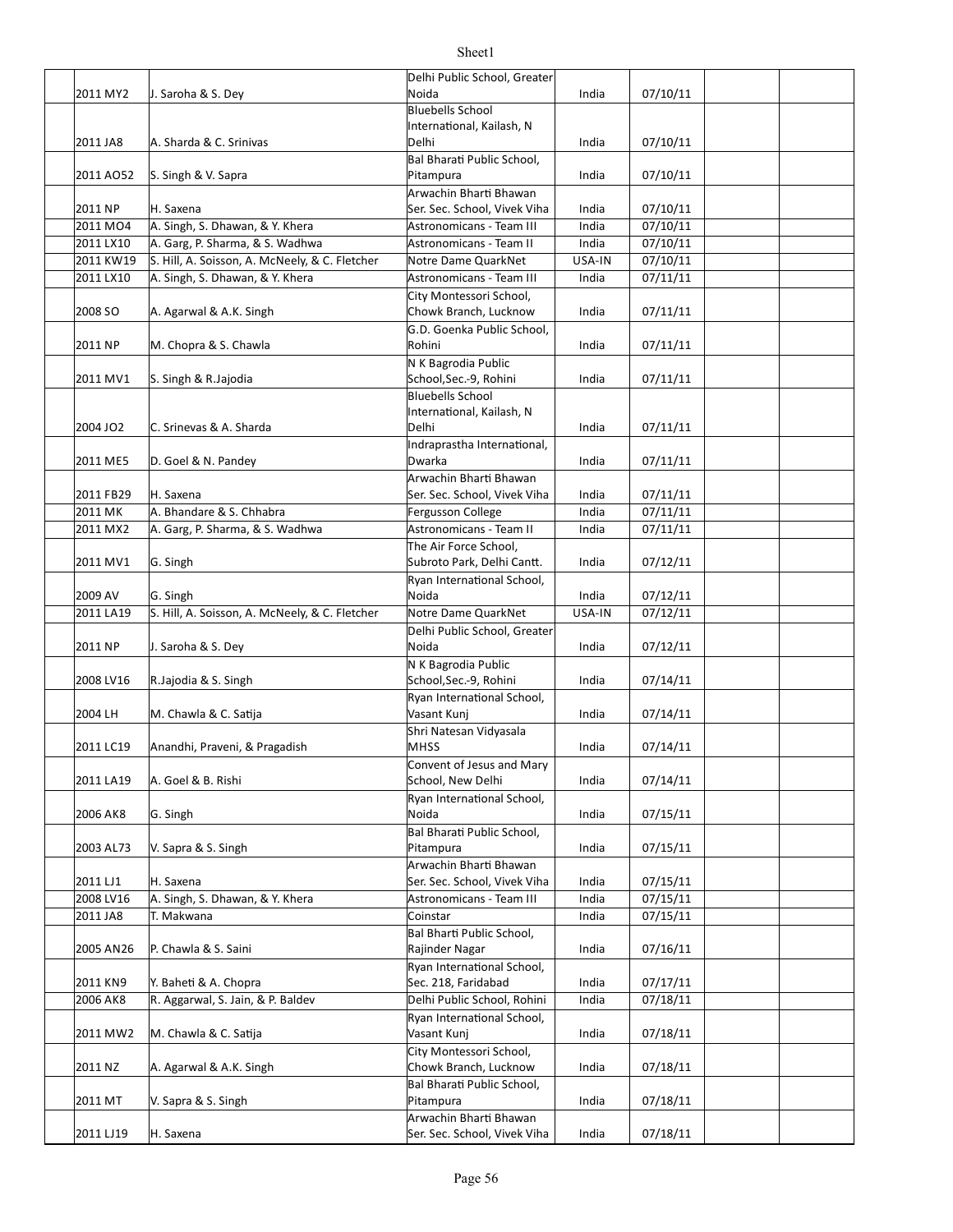| 2011 JP29            | T. Makwana & N. Koralkar                       | Coinstar                            | India  | 07/18/11             |  |
|----------------------|------------------------------------------------|-------------------------------------|--------|----------------------|--|
| 2008 VH              | A. Garg, P. Sharma, & S. Wadhwa                | <b>Astronomicans - Team II</b>      | India  | 07/18/11             |  |
| 2008 RJ1             | A. Singh, Y. Khera, & S. Dhawan                | <b>Astronomicans - Team III</b>     | India  | 07/18/11             |  |
|                      |                                                | Navy Children School -              |        |                      |  |
| 2011 EB41            | K. Ranjan & A. Mathur                          | Team II, New Delhi                  | India  | 07/19/11             |  |
|                      |                                                | Indirapuram Public School,          |        |                      |  |
| 2011 NP              | S. Singh & A. Sivadas                          | Ghaziabad                           | India  | 07/19/11             |  |
|                      |                                                | Bal Bharti Public School,           |        |                      |  |
| 2011 MV1             | P. Chawla & S. Saini                           | Rajinder Nagar                      | India  | 07/19/11             |  |
|                      |                                                | Ryan International School,          |        |                      |  |
| 2011 MQ3             | Y. Baheti & A. Chopra                          | Sec. 218, Faridabad                 | India  | 07/19/11             |  |
|                      |                                                | G.D. Goenka Public School,          |        |                      |  |
| 2011 DL19            | M. Chopra & S. Chawla                          | Rohini                              | India  | 07/19/11             |  |
|                      |                                                | N K Bagrodia Public                 |        |                      |  |
| 2011 MT              | R. Jajodia & S. Singh                          | School, Sec.-9, Rohini              | India  | 07/19/11             |  |
|                      |                                                | Bal Bharati Public School,          |        |                      |  |
| 2011 NY              | S. Singh & V. Sapra                            | Pitampura                           | India  | 07/21/11             |  |
|                      |                                                | Arwachin Bharti Bhawan              |        |                      |  |
| 2011 MT              | H. Saxena                                      | Ser. Sec. School, Vivek Viha        | India  | 07/21/11             |  |
| 2011 MV1             | T. Makwana & N. Koralkar                       | Coinstar                            | India  | 07/21/11             |  |
| 2011 MQ3             | A. Singh, S. Dhawan, & Y. Khera                | Astronomicans - Team III            | India  | 07/21/11             |  |
| 2011 NY              | S. Jain, R. Aggarwal, & P. Baldev              | Delhi Public School, Rohini         | India  | 07/22/11             |  |
|                      |                                                | The Air Force School,               |        |                      |  |
| 2011 MK              |                                                |                                     | India  |                      |  |
|                      | G. Singh & N. Singh                            | Subroto Park, Delhi Cantt.          |        | 07/22/11             |  |
|                      |                                                | Ryan International School,<br>Noida |        | 07/22/11             |  |
| 2011 GZ5             | G. Singh                                       |                                     | India  |                      |  |
|                      |                                                | Bal Bharti Public School,           |        |                      |  |
| 2011 MV1             | P. Chawla & S. Saini                           | Rajinder Nagar                      | India  | 07/22/11             |  |
|                      |                                                | Bal Bharati Public School,          |        |                      |  |
| 2011 KC15            | A. Kaushik & R. Khurana                        | Rohini                              | India  | 07/22/11             |  |
| 2011 JP29            | A .Pati & L. Jyoti                             | DPS Ruby Park, Kolkata              | India  | 07/22/11             |  |
| 2011 LC19            | S. Hill, A. Soisson, A. McNeely, & C. Fletcher | Notre Dame QuarkNet                 | USA-IN | $\frac{1}{07}/22/11$ |  |
|                      |                                                | Ryan International School,          |        |                      |  |
| 2011 ED78            | M. Chawla & C. Satija                          | Vasant Kunj                         | India  | 07/23/11             |  |
|                      |                                                | Bal Bharati Public School,          |        |                      |  |
| 2011 MZ2             | S. Singh & V. Sapra                            | Pitampura                           | India  | 07/26/11             |  |
| 2011 LD19            | A. Garg, P. Sharma, & S. Wadhwa                | Astronomicans - Team II             | India  | 07/26/11             |  |
|                      |                                                | Bal Bharati Public School,          |        |                      |  |
| 2002 RC118           | V. Sapra & S. Singh                            | Pitampura                           | India  | 08/01/11             |  |
| 2011 OQ5             | T. Makwana & N. Koralkar                       | Coinstar                            | India  | 08/01/11             |  |
|                      |                                                | Shri Natesan Vidyasala              |        |                      |  |
| 2011 OK5             | Anandhi & P. Shivmahadev                       | <b>MHSS</b>                         | India  | 08/02/11             |  |
|                      |                                                | Arwachin Bharti Bhawan              |        |                      |  |
| 2011 AO52            | H. Saxena                                      | Ser. Sec. School, Vivek Viha        | India  | 08/02/11             |  |
| 2011 OV4             | R. Aggarwal, S. Jain, & P. Baldev              | Delhi Public School, Rohini         | India  | 08/03/11             |  |
|                      |                                                | The Air Force School,               |        |                      |  |
| 2011 OJ5             | G. Singh & N. Singh                            | Subroto Park, Delhi Cantt.          | India  | 08/03/11             |  |
|                      |                                                | Ryan International School,          |        |                      |  |
| 2011 OX17            | G. Singh                                       | Noida                               | India  | 08/03/11             |  |
| 2011 OW4             | S. Devgun                                      | SPACE Team - II                     | India  | 08/03/11             |  |
|                      |                                                |                                     |        |                      |  |
|                      |                                                | Bal Bharati Public School,          |        | 08/04/11             |  |
| 2011 OY17            | S. Singh & V. Sapra<br>L. Jyoti & A. Pati      | Pitampura                           | India  |                      |  |
| 2011 OB26            |                                                | DPS Ruby Park, Kolkata              | India  | 08/04/11             |  |
|                      |                                                | Navy Children School -              |        |                      |  |
| 2011 OB26            | K. Ranjan & A. Mathur                          | Team II, New Delhi                  | India  | 08/06/11             |  |
|                      |                                                | Bal Bharti Public School,           |        |                      |  |
| 2011 OV4             | P. Chawla & S. Saini                           | Rajinder Nagar                      | India  | 08/06/11             |  |
|                      |                                                | Indirapuram Public School,          |        |                      |  |
| 2011 PS              | A. Sivadas & S. Singh                          | Ghaziabad                           | India  | 08/06/11             |  |
|                      |                                                | City Montessori School,             |        |                      |  |
| 2010 RM64            | A. Agarwal & A.K. Singh                        | Chowk Branch, Lucknow               | India  | 08/08/11             |  |
|                      |                                                | Bal Bharati Public School,          |        |                      |  |
|                      |                                                |                                     |        |                      |  |
| 2011 OY17<br>2011 MT | V. Sapra & S. Singh<br>S. Devgun               | Pitampura<br>SPACE Team - II        | India  | 08/08/11<br>08/08/11 |  |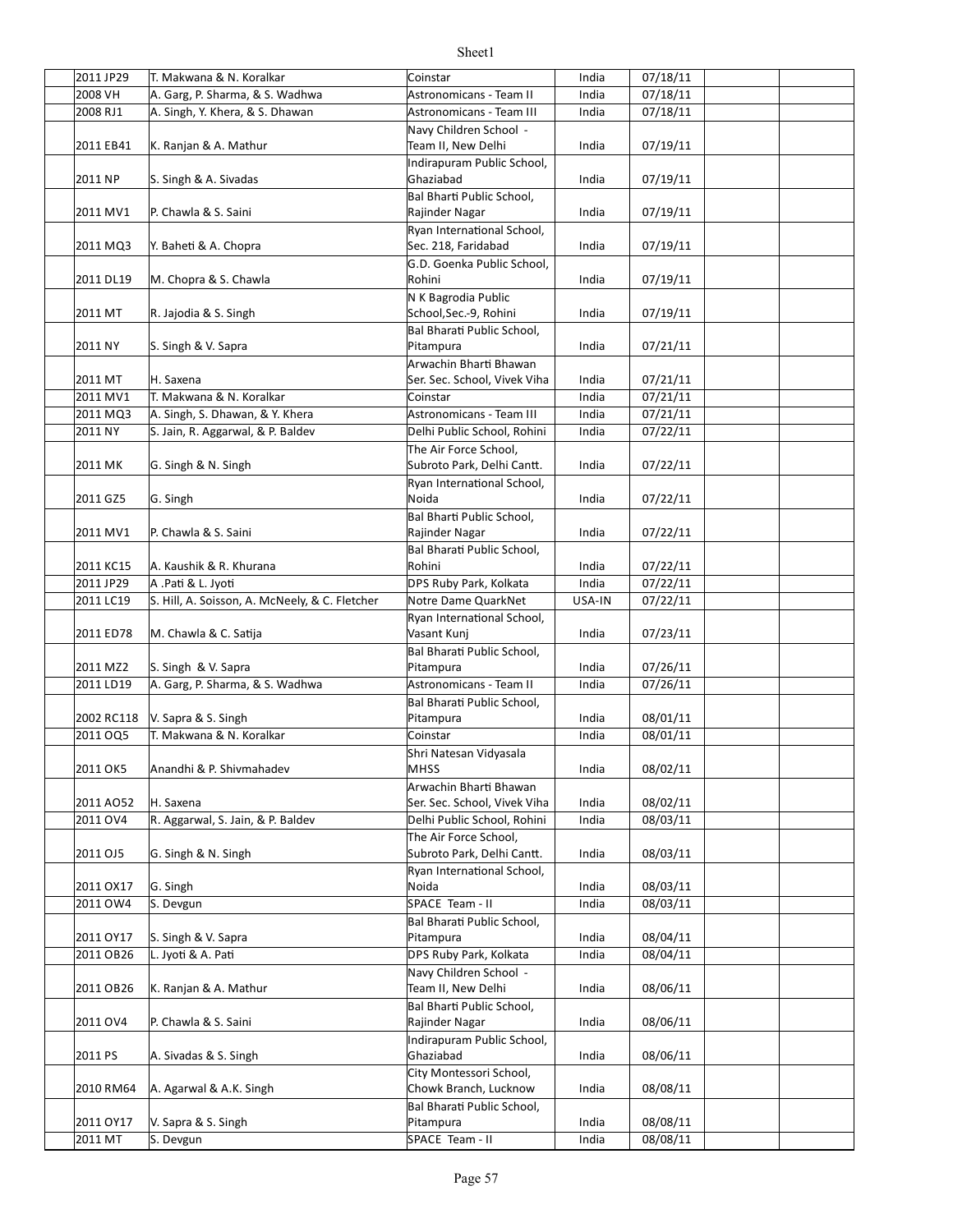|            |                                                | Arwachin Bharti Bhawan                |        |          |  |
|------------|------------------------------------------------|---------------------------------------|--------|----------|--|
| 2011 OC18  | H. Saxena                                      | Ser. Sec. School, Vivek Viha          | India  | 08/09/11 |  |
| 2011 PS    | P. Sharma                                      | Astronomicans - Team II               | India  | 08/09/11 |  |
|            |                                                | Ryan International School,<br>Noida   | India  | 08/10/11 |  |
| 2011 MT    | G. Singh                                       | Indirapuram Public School,            |        |          |  |
| 2011 OE    | A. Sivadas & S. Singh                          | Ghaziabad                             | India  | 08/10/11 |  |
|            |                                                | Bal Bharti Public School,             |        |          |  |
| 2011 PO1   | S. Singh & R. Jajodia                          | Rajinder Nagar                        | India  | 08/10/11 |  |
|            |                                                | Delhi Public School, Greater          |        |          |  |
| 2002 JR100 | J. Saroha & S. Dey                             | Noida                                 | India  | 08/11/11 |  |
|            |                                                | Navy Children School -                |        |          |  |
| 2005 XD1   | K. Ranjan & A. Mathur                          | Team II, New Delhi                    | India  | 08/11/11 |  |
|            |                                                | Shri Natesan Vidyasala                |        |          |  |
| 2011 MK    | Anandhi, Praveni, & Pragadeeshprabhu           | <b>MHSS</b>                           | India  | 08/11/11 |  |
|            |                                                | City Montessori School,               |        |          |  |
| 2011 OP24  | A. Agarwal & A.K. Singh                        | Chowk Branch, Lucknow                 | India  | 08/11/11 |  |
|            |                                                | Bal Bharati Public School,            |        |          |  |
| 2011 OC18  | V. Sapra & S. Singh                            | Pitampura                             | India  | 08/11/11 |  |
|            |                                                | Indraprastha International,           |        |          |  |
| 2011 OV4   | D. Goel & N. Pandey                            | Dwarka                                | India  | 08/11/11 |  |
|            |                                                | Arwachin Bharti Bhawan                |        |          |  |
| 2011 OX4   | H. Saxena                                      | Ser. Sec. School, Vivek Viha          | India  | 08/11/11 |  |
| 2011 MO4   | P. Sharma, A. Garg, & S. Wadhwa                | Astronomicans - Team II               | India  | 08/11/11 |  |
| 2011 JA8   | S. Devgun                                      | SPACE Team - II                       | India  | 08/11/11 |  |
|            |                                                | Indirapuram Public School,            |        |          |  |
| 2000 OM    | A. Sivadas & S. Singh                          | Ghaziabad                             | India  | 08/12/11 |  |
|            |                                                | Bal Bharti Public School,             |        |          |  |
| 2006 SV134 | P. Chawla & S. Saini                           | Rajinder Nagar                        | India  | 08/12/11 |  |
|            |                                                | Shri Natesan Vidyasala                |        |          |  |
| 2008 CM    | Anandhi, Praveeni, & Pragadeesh                | <b>MHSS</b>                           | India  | 08/12/11 |  |
|            |                                                | City Montessori School,               |        |          |  |
| 2005 XY    | A. Agarwal & A.K. Singh                        | Chowk Branch, Lucknow                 | India  | 08/12/11 |  |
|            |                                                | Bal Bharati Public School,            |        |          |  |
| 2011 OY17  | V. Sapra & S. Singh                            | Pitampura                             | India  | 08/12/11 |  |
| 2002 JR100 | D. Goel & N. Pandey                            | Indraprastha International,<br>Dwarka | India  | 08/12/11 |  |
|            |                                                | The Air Force School,                 |        |          |  |
| 2011 PU    | G. Singh & N. Singh                            | Subroto Park, Delhi Cantt.            | India  | 08/15/11 |  |
|            |                                                | Ryan International School,            |        |          |  |
| 2011 JK    | G. Singh                                       | Noida                                 | India  | 08/15/11 |  |
| 2000 CP101 | P. Sharma, A. Garg, & S. Wadhwa                | Astronomicans - Team II               | India  | 08/15/11 |  |
| 2011 JA8   | S. Devgun                                      | SPACE Team - II                       | India  | 08/15/11 |  |
| 2011 CG2   | S. Hill, A. Soisson, A. McNeely, & C. Fletcher | Notre Dame QuarkNet                   | USA-IN | 08/15/11 |  |
|            |                                                | Shri Natesan Vidyasala                |        |          |  |
| 2009 AV    | Anandhi, S. Mahadev, & Praveeni                | <b>MHSS</b>                           | India  | 08/16/11 |  |
|            |                                                | Bal Bharti Public School,             |        |          |  |
| 2006 SC6   | P. Chawla                                      | Rajinder Nagar                        | India  | 08/16/11 |  |
|            |                                                | Bal Bharati Public School,            |        |          |  |
| 2008 SO    | S. Singh & V. Sapra                            | Pitampura                             | India  | 08/16/11 |  |
|            |                                                | Arwachin Bharti Bhawan                |        |          |  |
| 2011 NZ    | H. Saxena                                      | Ser. Sec. School, Vivek Viha          | India  | 08/16/11 |  |
| 2001 BZ39  | T. Makwana & N. Koralkar                       | Coinstar                              | India  | 08/16/11 |  |
| 2011 OM5   | P. Sharma, A. Garg, & S. Wadhwa                | Astronomicans - Team II               | India  | 08/16/11 |  |
| 2009 QZ6   | L. Jyoti & A. Pati                             | DPS Ruby Park, Kolkata                | India  | 08/16/11 |  |
|            |                                                | Indirapuram Public School,            |        |          |  |
| 2011 MZ7   | A. Sivadas                                     | Ghaziabad                             | India  | 08/16/11 |  |
|            |                                                | City Montessori School,               |        |          |  |
| 2011 OW4   | A. Agarwal & A.K. Singh                        | Chowk Branch, Lucknow                 | India  | 08/16/11 |  |
| 2011 OP24  | R. Aggarwal, S. Jain, & P. Baldev              | Delhi Public School, Rohini           | India  | 08/17/11 |  |
|            |                                                | The Air Force School,                 |        |          |  |
| 2011 PE2   | G. Singh                                       | Subroto Park, Delhi Cantt.            | India  | 08/17/11 |  |
|            |                                                | Ryan International School,            |        |          |  |
| 2011 OE    | G. Singh                                       | Noida                                 | India  | 08/17/11 |  |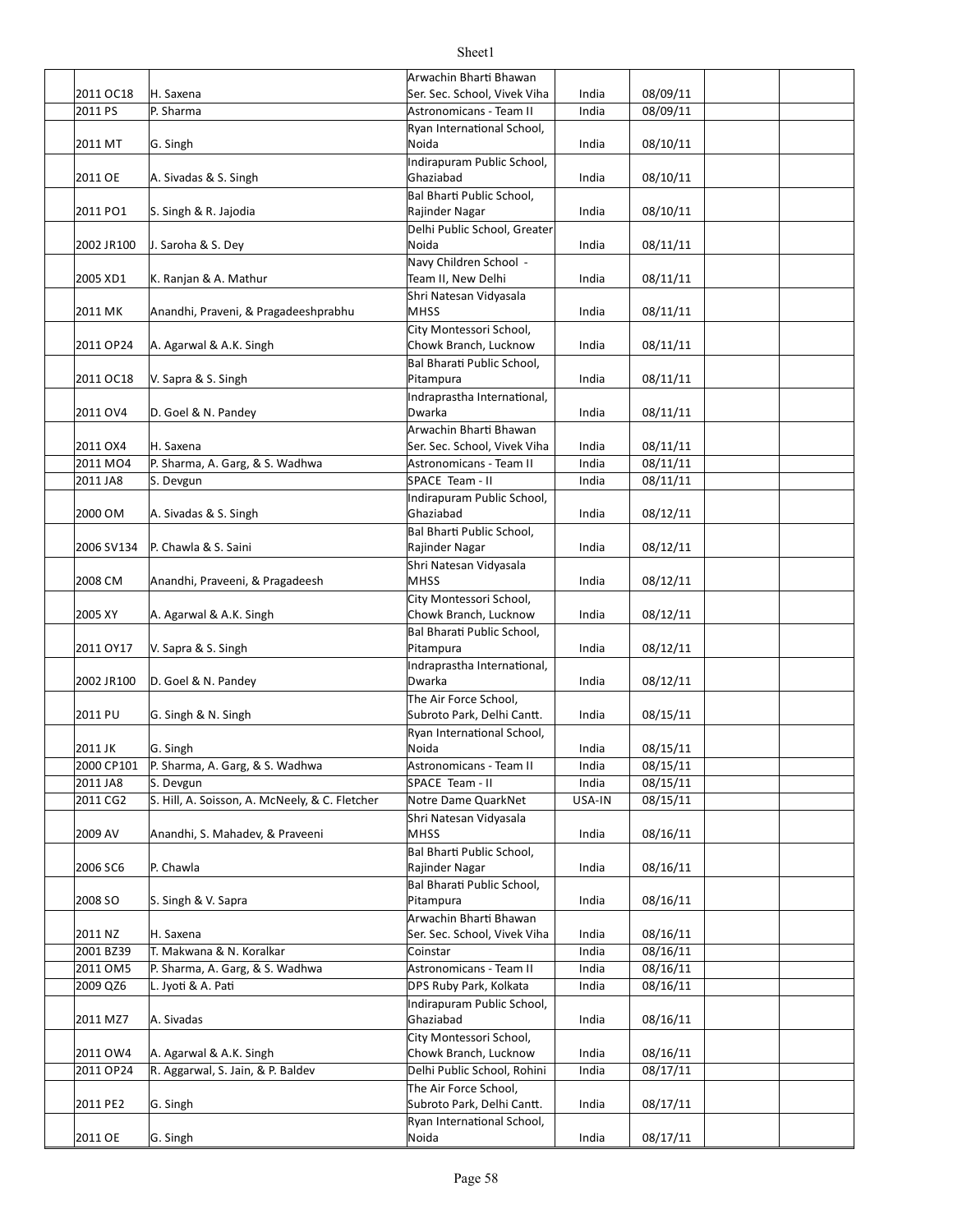|                          |                                                | Bal Bharti Public School,                        |          |                       |          |         |
|--------------------------|------------------------------------------------|--------------------------------------------------|----------|-----------------------|----------|---------|
| 2002 AC2                 | P. Chawla & S. Saini                           | Rajinder Nagar                                   | India    | 08/17/11              |          |         |
|                          |                                                | Ryan International School,<br>Vasant Kunj        | India    | 08/17/11              |          |         |
| 2007 RQ17                | C. Satija & M. Chawla                          |                                                  |          | 08/17/11              |          |         |
| 2008 JO                  | V. Shah & T. Gopalkrishnan                     | Navarachana School, Sama                         | India    |                       |          |         |
| 2011 OM5                 | Anandhi, V.S. Mahadev, & Amruthavarshini       | Shri Natesan Vidyasala<br><b>MHSS</b>            | India    | 08/17/11              |          |         |
|                          |                                                | The Air Force School,                            |          |                       |          |         |
| 2011 MX2                 | G. Singh                                       | Subroto Park, Delhi Cantt.                       | India    | 08/20/11              |          |         |
|                          |                                                | Ryan International School,                       |          |                       |          |         |
| 2011 EW16                | G. Singh                                       | Noida                                            | India    | 08/20/11              |          |         |
|                          |                                                | <b>Bal Bharti Public School,</b>                 |          |                       |          |         |
| 2011 PE2                 | P. Chawla & S. Saini                           | Rajinder Nagar                                   | India    | 08/20/11              |          |         |
| 2011 GD62                | T. Makwana & N. Koralkar                       | Coinstar                                         | India    | 08/20/11              |          |         |
| 2011 PX                  | P. Sharma & S. Wadhwa                          | Astronomicans - Team II                          | India    | 08/20/11              |          |         |
| 2011 NZ                  | S. Devgun                                      | SPACE Team - II                                  | India    | 08/20/11              |          |         |
|                          |                                                | St. Columba's School,                            |          |                       |          |         |
| 2011 PF2                 | S. Shiv & V. Narayan Deo                       | Ashoka Road, CP                                  | India    | 08/20/11              |          |         |
|                          |                                                | N K Bagrodia Public                              |          |                       |          |         |
| 2011 PU1                 | S. Singh & R. Jajodia                          | School, Sec.-9, Rohini                           | India    | 08/21/11              |          |         |
|                          |                                                | Convent of Jesus and Mary                        |          |                       |          |         |
| 2011 NZ                  | A. Goya                                        | School, New Delhi                                | India    | 08/22/11              |          |         |
|                          |                                                | Arwachin Bharti Bhawan                           |          |                       |          |         |
| 2011 QE2                 | H. Saxena                                      | Ser. Sec. School, Vivek Viha                     | India    | 08/22/11              |          |         |
| 2010 XC11                | S. Hill, A. Soisson, A. McNeely, & C. Fletcher | Notre Dame QuarkNet                              | USA-IN   | 08/22/11              |          |         |
| 2007 FK1                 | L. Jyoti & A. Pati                             | DPS Ruby Park, Kolkata                           | India    | 08/22/11              |          |         |
|                          |                                                |                                                  |          |                       |          |         |
| 2011 PE2                 | P. Chawla & S. Saini                           | Bal Bharti Public School,<br>Rajinder Nagar      | India    | 08/23/11              |          |         |
|                          |                                                | N K Bagrodia Public                              |          |                       |          |         |
| 2007 FK1                 | S. Singh & R. Jajodia                          | School, Sec.-9, Rohini                           | India    | 08/23/11              |          |         |
|                          | $\mathbf{1}$                                   |                                                  |          |                       |          |         |
| <b>NEO Confirmations</b> |                                                |                                                  |          |                       |          |         |
|                          |                                                |                                                  |          | India, 2011 Jul - Aug |          |         |
|                          |                                                |                                                  |          |                       |          |         |
| <b>Object</b>            | <b>Students</b>                                | <b>School</b>                                    | Location | <b>Date</b>           |          |         |
|                          |                                                | Indraprastha International,                      |          |                       |          |         |
| 2011 NO1                 | D. Goel & N. Pandey                            | Dwarka                                           | India    | 07/10/11              |          |         |
|                          |                                                |                                                  |          |                       |          |         |
|                          | <b>Main Belt Asteroid Discoveries</b>          |                                                  |          | India, 2011 Jul - Aug |          |         |
| Object                   | <b>Students</b>                                | <b>School</b>                                    | Location | <b>Status</b>         | Date     | Linked  |
|                          |                                                | Arwachin Bharti Bhawan                           |          |                       |          |         |
| TOV46E                   | H. Saxena                                      | Ser. Sec. School, Vivek Viha                     | India    | Preliminary           | 07/10/11 | ABB0001 |
|                          |                                                |                                                  |          |                       |          |         |
| <b>TOV477</b>            | P. Chawla & S. Saini                           | Bal Bharti Public School,<br>Rajinder Nagar      | India    | Preliminary           | 07/12/11 | SOU9903 |
|                          |                                                | Bal Bharati Public School,                       |          |                       |          |         |
| TOV47R                   | A. Kaushik & R. Khurana                        | Rohini                                           | India    | Preliminary           | 07/21/11 | ABC0002 |
|                          |                                                | Ryan International School,                       |          |                       |          |         |
| TOV48A                   | G. Singh                                       | Noida                                            | India    | Preliminary           |          | RIS0010 |
|                          |                                                |                                                  | USA-IN   |                       | 07/26/11 |         |
| <b>TOV484</b>            | S. Hill, A. Soisson, A. McNeely, & C. Fletcher | Notre Dame QuarkNet                              |          | Preliminary           | 07/26/11 | K09A50G |
| <b>TOV486</b>            | S. Hill, A. Soisson, A. McNeely, & C. Fletcher | Notre Dame QuarkNet                              | USA-IN   | Preliminary           | 07/26/11 | QND0001 |
|                          |                                                | Ryan International School,                       |          |                       |          |         |
| TOV49B                   | C. Satija & M. Chawla                          | Vasant Kuni                                      | India    | Preliminary           | 07/27/11 | MAC1001 |
|                          |                                                | Bal Bharti Public School,                        |          |                       |          |         |
| TOV48N                   | P. Chawla & S. Saini                           | Rajinder Nagar                                   | India    | Preliminary           | 07/27/11 | K06QG4O |
|                          |                                                | Ryan International School,                       |          |                       |          |         |
| <b>TOV509</b>            | G. Singh                                       | Noida                                            | India    | Preliminary           | 07/29/11 | RIS0021 |
|                          |                                                | Ryan International School,                       |          |                       |          |         |
| TOV50A                   | G. Singh                                       | Noida                                            | India    | Preliminary           | 07/29/11 | RIS0020 |
| <b>TOV49Y</b>            | R. Aggarwal, S. Jain, & P. Baldev              | Delhi Public School, Rohini                      | India    | Preliminary           | 07/29/11 | DPS0012 |
|                          |                                                | City Montessori School,                          |          |                       |          |         |
| AHSH20                   | A. Agarwal & A.K. Singh                        | Chowk Branch, Lucknow                            | India    | Preliminary           | 08/01/11 | CMS0013 |
|                          |                                                | City Montessori School,                          |          |                       |          |         |
| TOV51D                   | A. Agarwal & A.K. Singh                        | Chowk Branch, Lucknow                            | India    | Preliminary           | 08/01/11 | CMS0012 |
| TOV51C                   | A. Agarwal & A.K. Singh                        | City Montessori School,<br>Chowk Branch, Lucknow | India    | Preliminary           | 08/01/11 | CMS0010 |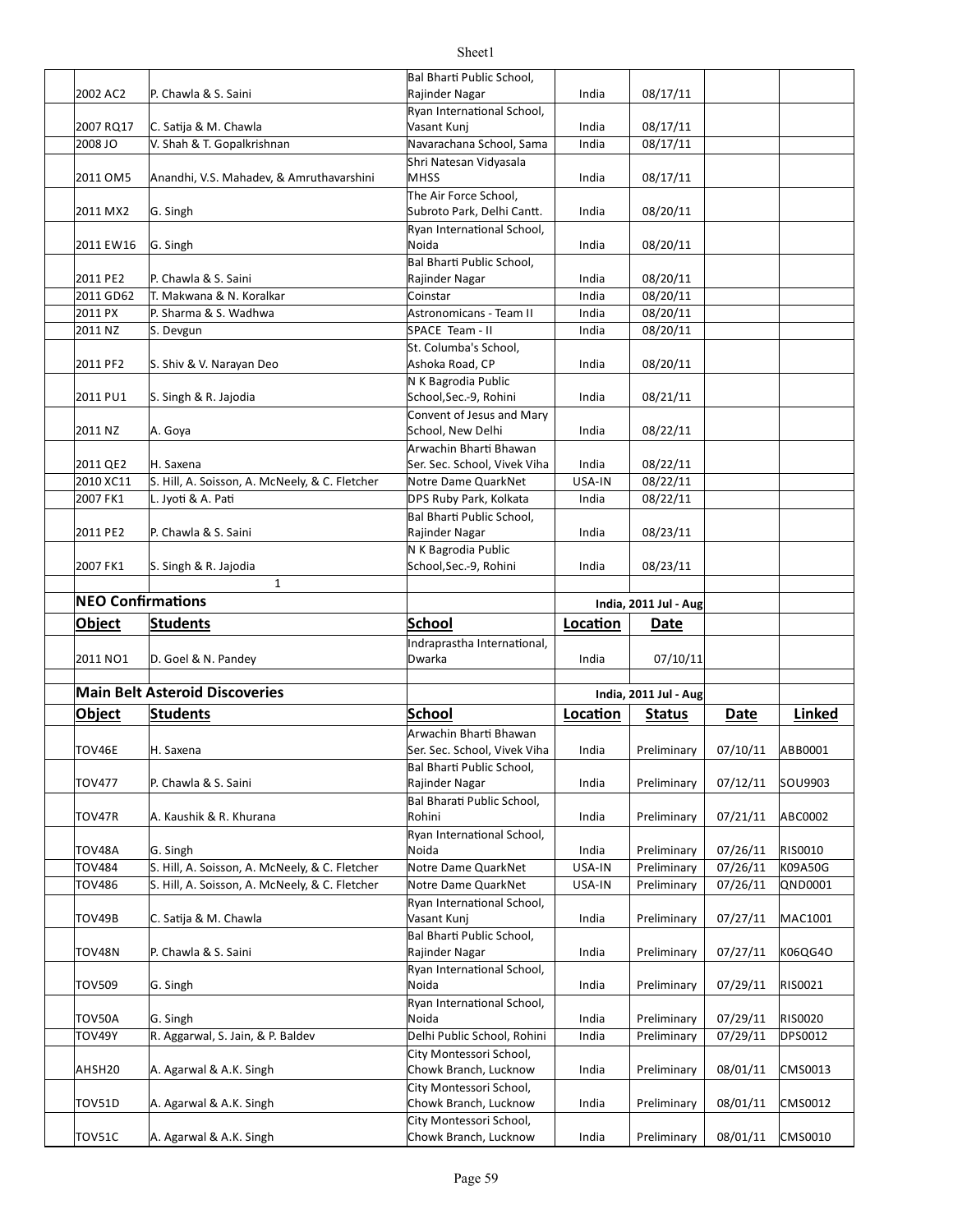| AHSH18                  | A. Agarwal & A.K. Singh                          | City Montessori School,<br>Chowk Branch, Lucknow | India           | Preliminary          | 08/01/11 | CMS0011        |
|-------------------------|--------------------------------------------------|--------------------------------------------------|-----------------|----------------------|----------|----------------|
|                         |                                                  | Arwachin Bharti Bhawan                           |                 |                      |          |                |
| <b>TOV51E</b>           | H. Saxena                                        | Ser. Sec. School, Vivek Viha                     | India           | Preliminary          | 08/01/11 | K08U53L        |
| <b>TOV50U</b>           | S. Hill, A. Soisson, A. McNeely, & C. Fletcher   | Notre Dame QuarkNet                              | USA-IN          | Preliminary          | 08/01/11 | K03QA4F        |
|                         |                                                  | Indirapuram Public School,                       |                 |                      |          |                |
| AHSH23                  | S. Singh & A. Sivadas                            | Ghaziabad                                        | India           | Preliminary          | 08/02/11 | IPS0035        |
| 2011 PA4                | T. Makwana & N. Koralkar                         | <b>Coinstar</b>                                  | India           | <b>Provisional</b>   | 08/02/11 | <b>CTN0018</b> |
| <b>TOV51U</b>           | T. Makwana & N. Koralkar                         | Coinstar                                         | India           | Preliminary          | 08/02/11 | CTN0019        |
|                         |                                                  | Shri Natesan Vidyasala                           |                 |                      |          |                |
| TOV4A9                  | Anandhi, Shivmahadev, & Amruthavarshini          | <b>MHSS</b>                                      | India           | Preliminary          | 08/04/11 | SNV0003        |
|                         |                                                  | Arwachin Bharti Bhawan                           |                 |                      |          |                |
| AHSH32                  | H. Saxena                                        | Ser. Sec. School, Vivek Viha                     | India           | Preliminary          | 08/04/11 | ABB0074        |
| CGS1315                 | S. Devgun                                        | SPACE Team - II                                  | India           | Preliminary          | 08/04/11 | SRI00008       |
|                         |                                                  | Bal Bharti Public School,                        |                 |                      |          |                |
| CGS1321                 | P. Chawla & S. Saini                             | Rajinder Nagar                                   | India           | Preliminary          | 08/06/11 | SOU9807        |
|                         |                                                  | Bal Bharti Public School,                        |                 |                      |          |                |
| CGS1319                 | P. Chawla & S. Saini                             | Rajinder Nagar                                   | India           | Preliminary          | 08/06/11 | SOU9817        |
|                         |                                                  | Bal Bharti Public School,                        |                 |                      |          |                |
| CGS1322                 | P. Chawla & S. Saini                             | Rajinder Nagar                                   | India           | Preliminary          | 08/06/11 | SOU9811        |
| TOV4B1                  | A. Agarwal & A.K. Singh                          | City Montessori School,<br>Chowk Branch, Lucknow | India           | Preliminary          | 08/11/11 | CMS0016        |
|                         |                                                  | N K Bagrodia Public                              |                 |                      |          |                |
| TOV4C7                  | S. Singh & R. Jajodia                            | School, Sec.-9, Rohini                           | India           | Preliminary          | 08/21/11 | <b>HER3933</b> |
|                         |                                                  | <b>Bal Bharati Public School,</b>                |                 |                      |          |                |
| 2011 QM14               | V. Sapra & S. Singh                              | <b>Pitampura</b>                                 | India           | <b>Provisional</b>   | 08/22/11 | <b>BBP0004</b> |
|                         |                                                  | Bal Bharati Public School,                       |                 |                      |          |                |
| TOV4CM                  | V. Sapra & S. Singh                              | Pitampura                                        | India           | Preliminary          | 08/22/11 | <b>BBP0007</b> |
|                         |                                                  | Arwachin Bharti Bhawan                           |                 |                      |          |                |
| TOV4CT                  | H. Saxena                                        | Ser. Sec. School, Vivek Viha                     | India           | Preliminary          | 08/22/11 | K05A74L        |
|                         |                                                  | Delhi Public School, Greater                     |                 |                      |          |                |
| TOV4D3                  | J. Saroha & S. Dey                               | Noida                                            | India           | Preliminary          | 08/23/11 | OLD5977        |
|                         |                                                  | Navy Children School -                           |                 |                      |          |                |
| AHSI07                  | K. Ranjan & A. Mathur                            | Team II, New Delhi                               | India           | Preliminary          | 08/23/11 | <b>NCS6473</b> |
|                         |                                                  | Bal Bharati Public School,                       |                 |                      |          |                |
| TOV4DV                  | S. Singh & V. Sapra                              | Pitampura                                        | India           | Preliminary          | 08/24/11 | <b>BBP0304</b> |
| TOV4DQ                  | P. Sharma, A. Garg, & S. Wadhwa                  | Astronomicans - Team II                          | India           | Preliminary          | 08/24/11 | PAS0077        |
|                         |                                                  |                                                  |                 |                      |          |                |
| <b>2011 Aug - Oct</b>   |                                                  |                                                  |                 |                      |          |                |
|                         | <b>International Asteroid Search Campaign</b>    |                                                  |                 |                      |          |                |
|                         |                                                  |                                                  |                 |                      |          |                |
| <b>NEO Observations</b> |                                                  |                                                  |                 |                      |          |                |
|                         |                                                  |                                                  |                 | IASC, 2011 Aug - Oct |          |                |
| <b>Object</b>           | <b>Students</b>                                  | <b>School</b>                                    | Location        | Date                 |          |                |
|                         | A. Assunção, A. Troche, A. Abello, C. Fiochi, F. | Colégio Miguel de                                |                 |                      |          |                |
| 2011 QX8                | Dalmolim, H. Agnelli                             | Cervantes                                        | <b>Brazil</b>   | 08/26/11             |          |                |
|                         | L. Guardia, P. Moro, P. VAZ, P. Maisonnave, V.   | Colégio Miguel de                                |                 |                      |          |                |
| 2011 QX8                | Barbosa, & F. Kiss                               | Cervantes                                        | Brazil          | 08/26/11             |          |                |
| 2008 WN2                |                                                  | The Language School<br>"Frederic Joilot Curie"   |                 | 08/27/11             |          |                |
|                         | B. Nedelchev & V. Radeva                         |                                                  | <b>Bulgaria</b> |                      |          |                |
| 2009 DN1                | J-M. Biets                                       | Dutch Meteor Society<br>Zespół Szkól nr 10 w     | Belgium         | 08/27/11             |          |                |
| 2011 QF14               | B. Sobczuk                                       | Toruniu                                          | Poland          | 08/27/11             |          |                |
| 2011 PS                 | A.E. Martinez                                    | Secundaria Tlaquiltenango                        | Mexico          | 08/28/11             |          |                |
|                         |                                                  | Secundaria Benito Juarez                         |                 |                      |          |                |
| 2011 OY17               | A.E. Martinez                                    | Jojutla                                          | Mexico          | 08/28/11             |          |                |
| 2011 MO4                | A. Moreno, M. Luque, & L. Bustamante             | Panamerican School                               | Panama          | 08/28/11             |          |                |
| 2011 QE14               | A.E. Martinez                                    | <b>Instituto Morelos</b>                         | Mexico          | 08/28/11             |          |                |
| 2011 QY11               | G. Reagan                                        | Cordova High School                              | USA-CA          | 08/28/11             |          |                |
|                         |                                                  | Zespół Szkól nr 10 w                             |                 |                      |          |                |
| 2011 QG9                | <b>B.</b> Sobzcuk                                | Toruniu                                          | Poland          | 08/28/11             |          |                |
| 2009 US87               | S. Hill, A. Soisson, A. McNeely, & C. Fletcher   | Notre Dame QuarkNet                              | USA-IN          | 08/28/11             |          |                |
|                         |                                                  |                                                  |                 |                      |          |                |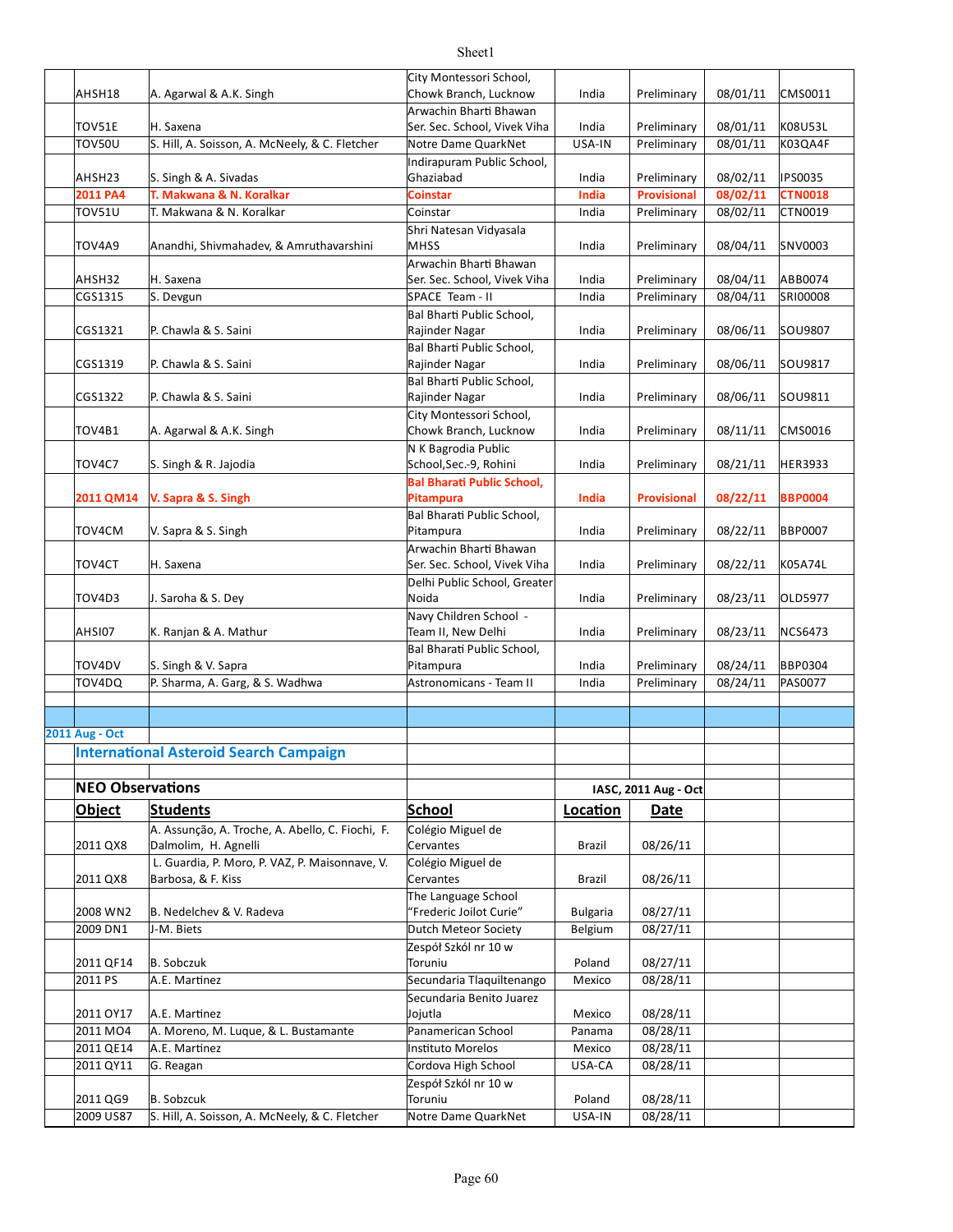|                        | B. Alonso, I.Z. Brandão, R. Bugelli, B. Carvalho,<br>D.T. Moraes, & C.G. Neves |                                                |                 |          |  |
|------------------------|--------------------------------------------------------------------------------|------------------------------------------------|-----------------|----------|--|
| 2011 QF23              | K. Shiguihara, V.S. Petrucelli, M.I. DelPino, & A.L.                           | Colegio Equipe                                 | Brazil          | 08/28/11 |  |
| 2011 QF23              | Serio                                                                          | Colegio Equipe                                 | Brazil          | 08/28/11 |  |
|                        | A. Assumpção, A. Troche, F. Dalmolim, H.                                       | Colégio Miguel de                              |                 |          |  |
| 2011 QX8               | Agnelli, J. Takaoka, & L. Monfort                                              | Cervantes                                      | Brazil          | 08/28/11 |  |
| 2011 QX8               | P. Moro, P. Vaz, P. Maisonnave, & F. Kiss                                      | Colégio Miguel de<br>Cervantes                 | Brazil          | 08/28/11 |  |
| 2011 QF23              | B. Nedelchev & V. Radeva                                                       | The Language School<br>"Frederic Joilot Curie" | <b>Bulgaria</b> | 08/30/11 |  |
|                        | V. Poletto, c Bugelli, Z. Carvalho, B. M. Leite, V.                            |                                                |                 |          |  |
| 2011 QS2               | Petrucelli, & D. Moraes                                                        | Colegio Equipe<br>Zespól Sszkół                | Brazil          | 08/30/11 |  |
| 2011 QG21              | D. Hewelt                                                                      | Ogólnokształcących<br>Poznaniu                 | Poland          | 08/30/11 |  |
|                        |                                                                                | Liceum Ogólnokształcące                        |                 |          |  |
| 2011 QS2               | M. Jaszak & Wojewoda                                                           | <b>Bydgoszcz</b>                               | Poland          | 09/01/11 |  |
| 2010 SG13              | W. Reinhardt & M. Parker                                                       | Senatobia Astronomical<br>Society              | USA-MS          | 09/01/11 |  |
| 2011 PU1               | A.E. Martinez                                                                  | Instituto Morelos                              | Mexico          | 09/02/11 |  |
| 2005 VC                | Spencer, Lin, Bugler, & Olgun                                                  | Meredith College                               | USA-NC          | 09/02/11 |  |
|                        |                                                                                | <b>IASC Astronomer -- Bill</b>                 |                 |          |  |
| 2011 PE2               | <b>B.</b> Collins                                                              | Collins                                        | USA-LA          | 09/02/11 |  |
| 2011 QE23              | G. Reagan                                                                      | Cordova High School                            | USA-CA          | 09/03/11 |  |
|                        |                                                                                | The Language School                            |                 |          |  |
| 2011 PS                | V. Radeva, I. Popov, & B. Nedelchev                                            | "Frederic Joilot Curie"                        | <b>Bulgaria</b> | 09/03/11 |  |
| 2011 QS49              | J-M. Biets                                                                     | Dutch Meteor Society                           | Belgium         | 09/03/11 |  |
|                        |                                                                                | Zespół Szkól nr 10 w                           |                 |          |  |
| 2011 QG9               | W. Sobczuk & J.P. Zolkiewski                                                   | Toruniu                                        | Poland          | 09/03/11 |  |
| 2010 TY53              | J. Jones                                                                       | Young Harris College                           | USA-GA          | 09/03/11 |  |
| 2011 MX2               | D. Moraes, C. Bugelli, A. L. Serio                                             | Colegio Equipe                                 | <b>Brazil</b>   | 09/03/11 |  |
|                        | D. Gizynska, W. Kalinowski, T. Stachurski, & J.                                | Liceum Ogólnokształcące                        |                 |          |  |
| 2011 QF23              | Tyburski                                                                       | Sierpc                                         | Poland          | 09/03/11 |  |
| 2011 QS2               | D. Gizynska, W. Kalinowski, T. Stachurski, & J.<br>Tyburski                    | Liceum Ogólnokształcące<br>Sierpc              | Poland          | 09/03/11 |  |
|                        |                                                                                | The Language School                            |                 |          |  |
| 2011 QE14              | A. Deludis, I. Popov, & V. Radeva                                              | "Frederic Joilot Curie"                        | <b>Bulgaria</b> | 09/06/11 |  |
| 2004 JO2               | F. Bressiani                                                                   | Grupo Escoteiro Harmonia<br>173/RS             | Brazil          | 09/06/11 |  |
|                        |                                                                                | Colegio de Bachilleres                         |                 |          |  |
| 2011 QF23              | A.E. Martinez                                                                  | Tlaltizapan                                    | Mexico          | 09/06/11 |  |
| 2011 OM5               | A.E. Martinez                                                                  | Instituto Morelos                              | Mexico          | 09/06/11 |  |
|                        |                                                                                | Infinite Astronomical                          |                 |          |  |
| 2011 MV1               | A.U. Hag                                                                       | Society of Pakistan                            | Pakistan        | 09/06/11 |  |
| 2010 TY53              | A. Moreno, M. Luque, & L. Bustamante                                           | Panamerican School                             | Panama          | 09/06/11 |  |
|                        |                                                                                | Liceum Ogólnokształcące                        |                 |          |  |
| 2011 MT                | Jaszak, Stocka, Szefler, & Wojewoda                                            | Bydgoszcz                                      | Poland          | 09/06/11 |  |
| 2010 TY53              | J. Jones & K. Sierra                                                           | Young Harris College                           | USA-GA          | 09/07/11 |  |
| 2011 RF                | C. Deaver & H. Manzanares                                                      | Cordova High School                            | USA-CA          | 09/08/11 |  |
| 2011 HD63-5 J-M. Biets |                                                                                | Dutch Meteor Society                           | Belgium         | 09/08/11 |  |
| 2011 OM5               | A. Roy                                                                         | Young Harris College                           | USA-GA          | 09/08/11 |  |
| 2011 QE38              | F. Romero, K. Stroup, J. Calvery, & M. Kukawa                                  | Delta State University                         | USA-MS          | 09/08/11 |  |
|                        |                                                                                | IASC Astronomer -- Bill                        |                 |          |  |
| 2011 QV4               | <b>B.</b> Collins                                                              | Collins                                        | USA-LA          | 09/08/11 |  |
| 2011 OQ5               | Jaszak & Wojewoda                                                              | Liceum Ogólnokształcące<br>Bydgoszcz           | Poland          | 09/08/11 |  |
| 2011 OC18              | W. Reinhardt & A. White                                                        | Senatobia Astronomical<br>Society              | USA-MS          | 09/08/11 |  |
|                        |                                                                                | The Language School                            |                 |          |  |
| 2011 OG9               | J. Keremedchiev, V. Kolev, & V. Radeva                                         | "Frederic Joilot Curie"                        | <b>Bulgaria</b> | 09/12/11 |  |
| 2011 QF23              | B. Nedelchev & V. Radeva                                                       | Student Astronomical<br>Society                | <b>Bulgaria</b> | 09/12/11 |  |
|                        |                                                                                | <b>High Mathematical School</b>                |                 |          |  |
| 2008 SR7               | J. Keremedchiev, V. Kolev, & V. Radeva                                         | 'Dr. Peter Beron"                              | <b>Bulgaria</b> | 09/12/11 |  |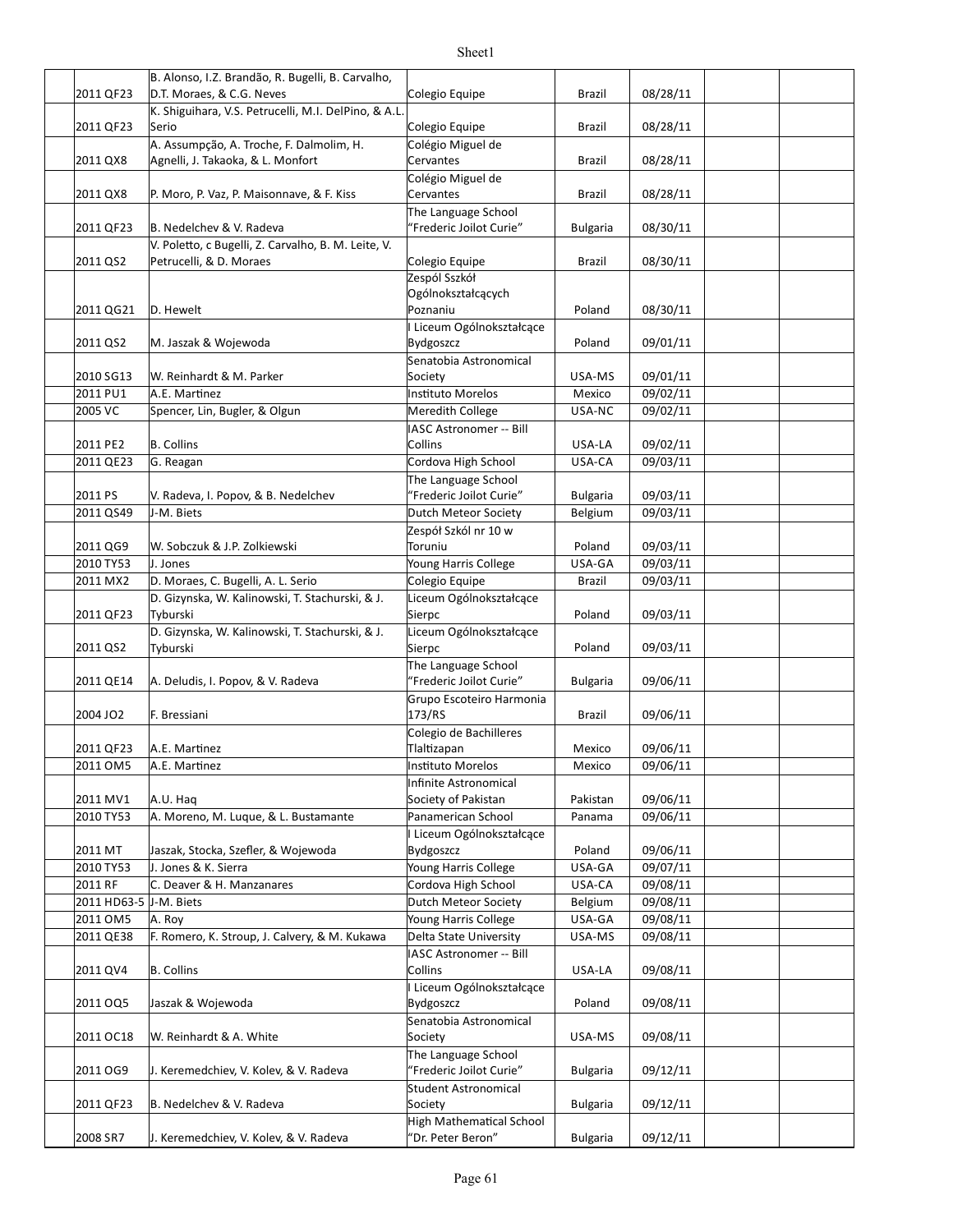|            |                                                              | High School of Natural                    |                 |          |  |
|------------|--------------------------------------------------------------|-------------------------------------------|-----------------|----------|--|
| 2011 RF    | J. Keremedchiev, V.Kolev, & V.Radeva                         | <b>Sciences</b>                           | <b>Bulgaria</b> | 09/12/11 |  |
| 2011 MV1   | J-M. Biets                                                   | Dutch Meteor Society                      | Belgium         | 09/12/11 |  |
|            |                                                              | Universidade Federal de                   |                 |          |  |
| 2009 SK1   | C. Naldoni, L. Peçanha, & C. Melo                            | Alfenas                                   | Brazil          | 09/12/11 |  |
|            |                                                              | Zespól Sszkół                             |                 |          |  |
|            |                                                              | Ogólnokształcących                        |                 |          |  |
| 2011 QS2   | H. Paprzycka, A. Ka <sup>3</sup> ek, M. Labijak, & D. Hewelt | Poznaniu                                  | Poland          | 09/12/11 |  |
|            |                                                              | Grupo Escoteiro Harmonia                  |                 |          |  |
| 2004 QV16  | F. Bressiani                                                 | 173/RS                                    | Brazil          | 09/12/11 |  |
|            |                                                              | Grupo Escoteiro Harmonia                  |                 |          |  |
| 2001 UE5   | F. Bressiani                                                 | 173/RS                                    | Brazil          | 09/12/11 |  |
|            | <b>B.</b> Collins                                            | <b>IASC Astronomer -- Bill</b><br>Collins | USA-LA          | 09/12/11 |  |
| 2004 PX27  |                                                              |                                           |                 |          |  |
| 2011 RR12  | D. Gizynska, W. Kalinowski, T. Stachurski, & J.<br>Tyburski  | Liceum Ogólnokształcące<br>Sierpc         | Poland          | 09/12/11 |  |
|            |                                                              | Liceum Ogólnokształcące                   |                 |          |  |
| 2011 OY17  | M. Jaszak & Wojewoda                                         | Bydgoszcz                                 | Poland          | 09/12/11 |  |
|            |                                                              | Senatobia Astronomical                    |                 |          |  |
| 2002 QY6   | A. White & W. Reinhardt                                      | Society                                   | USA-MS          | 09/12/11 |  |
| 2011 PS    | S. Hill, A. Soisson, A. McNeely, & C. Fletcher               | Notre Dame QuarkNet                       | USA-IN          | 09/12/11 |  |
| 2011 MO4   | M. Leite, M. Rezende, & A. Serio                             | Colegio Equipe                            | <b>Brazil</b>   | 09/12/11 |  |
|            | G. Gonalves, V. Lyra, K. Palaro, G. Ityanagui, G.            | Universidade Federal de                   |                 |          |  |
| 2002 RX211 | Storolli, R. Justino, & T. Lima                              | São Carlos                                | Brazil          | 09/12/11 |  |
| 2011 MV1   | M. Leite, M. Rezende, & A. Serio                             | Colegio Equipe                            | <b>Brazil</b>   | 09/13/11 |  |
|            |                                                              | Zespól Sszkół                             |                 |          |  |
|            |                                                              | Ogólnokształcących                        |                 |          |  |
| 2000 BO28  | H. Paprzycka, A. Ka <sup>3</sup> ek, & M. Labijak            | Poznaniu                                  | Poland          | 09/13/11 |  |
|            |                                                              | Infinite Astronomical                     |                 |          |  |
| 2008 RJ1   | A.U. Haq                                                     | Society of Pakistan                       | Pakistan        | 09/13/11 |  |
| 2001 OP181 | K. Spencer, Z. Lin, F. Bugler, & B. Olgun                    | <b>Meredith College</b>                   | USA-NC          | 09/13/11 |  |
|            |                                                              | Senatobia Astronomical                    |                 |          |  |
| 2011 QE14  | W. Reinhardt, & M. Reinhardt                                 | Society                                   | USA-MS          | 09/13/11 |  |
|            |                                                              | The Language School                       |                 |          |  |
| 2003 QC10  | B. Nedelchev & V. Radeva                                     | "Frederic Joilot Curie"                   | <b>Bulgaria</b> | 09/13/11 |  |
|            |                                                              | <b>Student Astronomical</b>               |                 |          |  |
| 2011 PS    | B. Nedelchev, T. Atanasova, & V. Radeva                      | Society                                   | <b>Bulgaria</b> | 09/13/11 |  |
|            |                                                              | <b>High School of Natural</b>             |                 |          |  |
| 2011 NZ    | B. Nedelchev & V. Radeva                                     | <b>Sciences</b>                           | <b>Bulgaria</b> | 09/13/11 |  |
|            |                                                              | Konstantin Preslavsky                     |                 |          |  |
| 2011 HD63  | B. Nedelchev, T. Atanasova, & V. Radeva                      | University                                | <b>Bulgaria</b> | 09/13/11 |  |
| 2011 QY37  | J-M. Biets                                                   | Dutch Meteor Society                      | Belgium         | 09/13/11 |  |
|            |                                                              | IASC Astronomer -- Bill                   |                 |          |  |
| 2011 QE48  | <b>B.</b> Collins                                            | Collins                                   | USA-LA          | 09/13/11 |  |
|            | D. Gizynska, W. Kalinowski, T. Stachurski, & J.              | Liceum Ogólnokształcące                   |                 |          |  |
| 2011 QS49  | Tvburski                                                     | Sierpc                                    | Poland          | 09/13/11 |  |
|            |                                                              | Liceum Ogólnokształcące                   |                 |          |  |
| 1999 YB    | Jaszak, Stocka, & Wojewoda                                   | <b>Bydgoszcz</b>                          | Poland          | 09/13/11 |  |
| 2011 RJ1   | S. Hill, A. Soisson, A. McNeely, & C. Fletcher               | Notre Dame QuarkNet                       | USA-IN          | 09/13/11 |  |
|            | M. Kendall, F. Romero, J. Blankenship, A.Palmer,             |                                           |                 |          |  |
| 2011 GA55  | & M. Kukawa                                                  | Delta State University                    | USA-MS          | 09/14/11 |  |
|            |                                                              | Universidade Federal de                   |                 |          |  |
| 2001 QP181 | K. Spencer, Z. Lin, F. Bugler, & B. Olgun                    | <b>Alfenas</b>                            | Brazil          | 09/14/11 |  |
| 2011 SG5   | D. Gizynska, W. Kalinowski, T. Stachurski, & J.<br>Tyburski  | Liceum Ogólnokształcące<br>Sierpc         | Poland          | 09/21/11 |  |
|            | A. Koter, E. Plonka, K. Nowakowski, F. Bereza, &             | Zespół Szkól nr 10 w                      |                 |          |  |
| 2011 RF    | K. Frac                                                      | Toruniu                                   | Poland          | 09/21/11 |  |
|            | C. Melo, C. Naldoni, L. Pecanha, & M.                        | Universidade Federal de                   |                 |          |  |
| 2011 SR5   | Cronemberger                                                 | <b>Alfenas</b>                            | Brazil          | 09/22/11 |  |
|            |                                                              | Universidade Federal de                   |                 |          |  |
| 2011 RZ    | G. Gonalves & K. Palaro                                      | São Carlos                                | Brazil          | 09/22/11 |  |
| 2007 OV    | K. Leach                                                     | Sabino High School                        | USA-AZ          | 09/23/11 |  |
| 2011 SF25  | F. Bugler, Z. Lin, & B. Olgun                                | Meredith College                          | USA-NC          | 09/23/11 |  |
|            |                                                              |                                           |                 |          |  |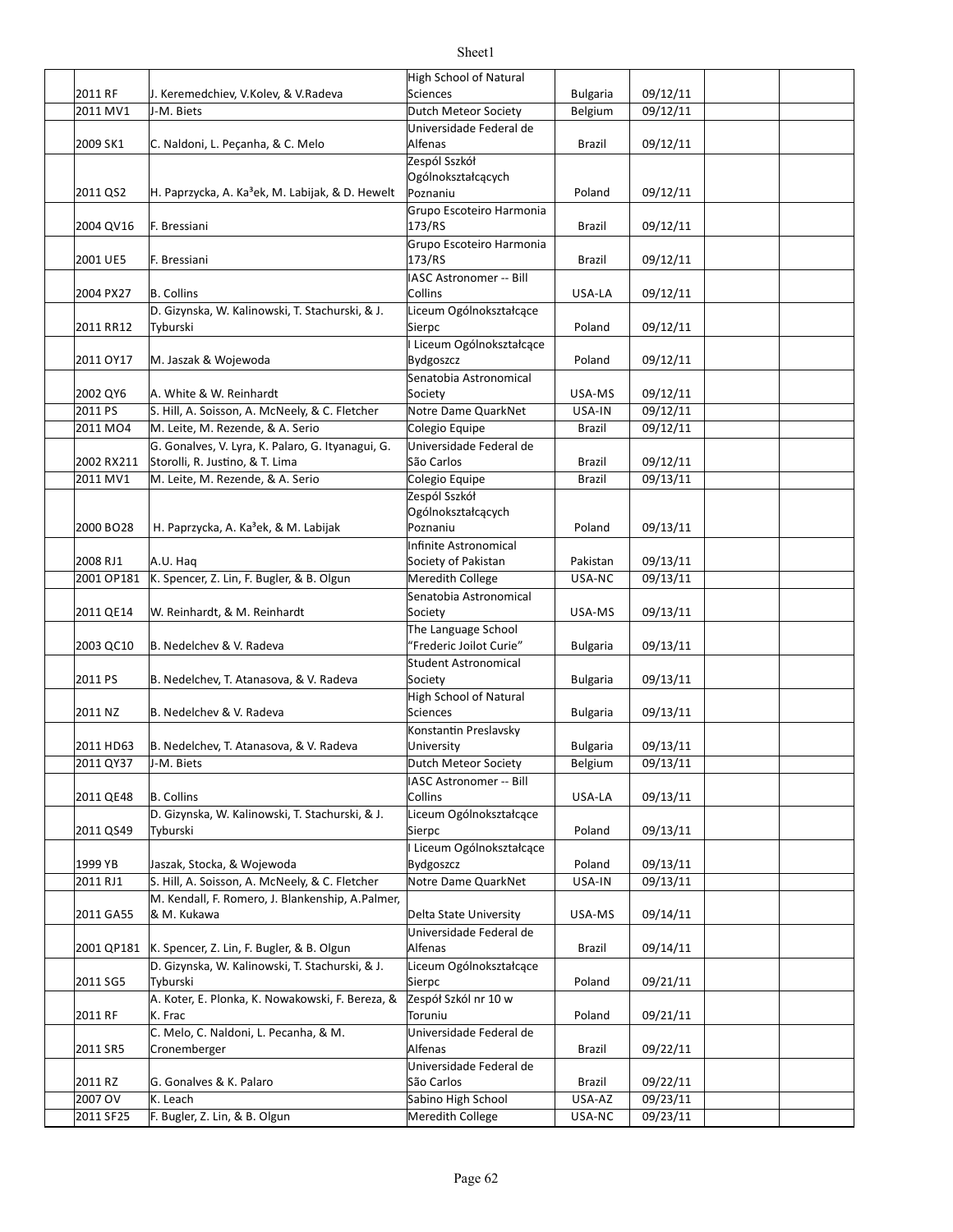|            |                                                | Zespół Szkól nr 10 w                         |                 |          |  |
|------------|------------------------------------------------|----------------------------------------------|-----------------|----------|--|
| 2011 SQ25  | W. Sobczuk, M. Rokita, & J.P. Zolkiewski       | Toruniu                                      | Poland          | 09/23/11 |  |
|            |                                                | Senatobia Astronomical                       |                 |          |  |
| 2011 GR59  | W. Reinhardt & M. Reinhardt                    | Society                                      | USA-MS          | 09/23/11 |  |
| 2010 EK12  | S. Hill, A. Soisson, A. McNeely, & C. Fletcher | Notre Dame QuarkNet                          | USA-IN          | 09/23/11 |  |
|            |                                                | The Language School                          |                 |          |  |
| 2011 SR69  | V. Radeva & A. Antonova                        | "Frederic Joilot Curie"                      | <b>Bulgaria</b> | 09/29/11 |  |
|            |                                                | <b>High Mathematical School</b>              |                 |          |  |
| 2011 SE97  | V. Radeva, A. Antonova, I. Popov, & N. Laskov  | "Dr. Peter Beron"                            | <b>Bulgaria</b> | 09/29/11 |  |
|            |                                                | High School of Natural                       |                 |          |  |
| 2011 SS67  | V. Radeva & A. Antonova                        | <b>Sciences</b>                              | <b>Bulgaria</b> | 09/29/11 |  |
|            | C. Melo, C. Naldoni, L. Pecanha, M.            | Universidade Federal de                      |                 |          |  |
| 2011 SP26  | Cronemberger, & R. Cuzinatto                   | Alfenas                                      | Brazil          | 09/29/11 |  |
|            |                                                | High School of Natural                       |                 |          |  |
| 2011 SG5   | V. Radeva                                      | <b>Sciences</b>                              | <b>Bulgaria</b> | 10/01/11 |  |
|            |                                                | Konstantin Preslavsky                        |                 |          |  |
| 2011 SB25  | V. Radeva & T. Atanasova                       | University                                   | <b>Bulgaria</b> | 10/01/11 |  |
| 2011 HP    | J-M. Biets                                     | Dutch Meteor Society                         | Belgium         | 10/01/11 |  |
| 2011 SO189 | A. Roy                                         | Young Harris College                         | USA-GA          | 10/01/11 |  |
|            | F. Romero, J. Blankenship, M. Kendall, & M.    |                                              |                 |          |  |
| 2011 SD173 | Kukawa                                         | Delta State University                       | USA-MS          | 10/01/11 |  |
|            |                                                | Zespól Sszkół                                |                 |          |  |
| 2011 RR12  | M. Pucha <sup>3</sup> a & I. Senftleben        | Ogólnokształcących<br>Poznaniu               | Poland          | 10/01/11 |  |
|            |                                                |                                              |                 |          |  |
| 2011 SU68  | A.U. Haq                                       | Infinite Astronomical<br>Society of Pakistan | Pakistan        | 10/01/11 |  |
| 2011 SS25  | C. Deaver & H. Manzanares                      | Cordova High School                          | USA-CA          | 10/02/11 |  |
|            |                                                | The Language School                          |                 |          |  |
| 2011 SJ68  | V. Radeva & J. Keremedchiev                    | "Frederic Joilot Curie"                      | <b>Bulgaria</b> | 10/02/11 |  |
|            |                                                | <b>High Mathematical School</b>              |                 |          |  |
| 2010 LJ14  | V. Radeva & N. Laskov                          | "Dr. Peter Beron"                            | <b>Bulgaria</b> | 10/02/11 |  |
| 2011 PX    | J-M. Biets                                     | Dutch Meteor Society                         | Belgium         | 10/02/11 |  |
| 2011 QE23  | A. Roy                                         | Young Harris College                         | USA-GA          | 10/02/11 |  |
|            | J. Blankenship, M. Kendall, F. Romero, & M.    |                                              |                 |          |  |
| 2011 SV71  | Kukawa                                         | Delta State University                       | USA-MS          | 10/02/11 |  |
|            |                                                | Colegio de Bachilleres                       |                 |          |  |
| 2011 QE48  | A.E. Martinez                                  | Tlaltizapan                                  | Mexico          | 10/02/11 |  |
|            |                                                | Secundaria Benito Juarez                     |                 |          |  |
| 2011 SE97  | A.E. Martinez                                  | Jojutla                                      | Mexico          | 10/02/11 |  |
|            |                                                | Infinite Astronomical                        |                 |          |  |
| 2011 SQ12  | A.U. Haq                                       | Society of Pakistan                          | Pakistan        | 10/02/11 |  |
| 2011 SM68  | M. Loiza, J. Padron, & A. Moreno               | Panamerican School                           | Panama          | 10/02/11 |  |
|            | D. Gizynska, W. Kalinowski, T. Stachurski, J.  | Liceum Ogólnokształcące                      |                 |          |  |
| 2011 SR69  | Tyburski, & R. Rosikiewicz                     | Sierpc                                       | Poland          | 10/02/11 |  |
|            |                                                | Zespół Szkól nr 10 w                         |                 |          |  |
| 2011 SO32  | T. Czarkowski, M Pilarski, & B. Sobczuk        | Toruniu                                      | Poland          | 10/02/11 |  |
|            |                                                | Senatobia Astronomical                       |                 |          |  |
| 2011 SQ25  | N. Parker, W. Reinhardt, & M. Reinhardt        | Society                                      | USA-MS          | 10/02/11 |  |
| 2011 SF25  | S. Hill, A. Soisson, A. McNeely, & C. Fletcher | Notre Dame QuarkNet                          | USA-IN          | 10/02/11 |  |
|            |                                                | <b>High School of Natural</b>                |                 |          |  |
| 2011 CG2   | C. Radeva & J. Keremedchiev                    | Sciences                                     | <b>Bulgaria</b> | 10/02/11 |  |
|            |                                                | Zespól Sszkół                                |                 |          |  |
|            |                                                | Ogólnokształcących                           |                 |          |  |
| 2011 SR25  | M. Pucha <sup>3</sup> a & I. Senftleben        | Poznaniu                                     | Poland          | 10/03/11 |  |
|            |                                                | Grupo Escoteiro Harmonia                     |                 |          |  |
| 2011 QY37  | F. Bressiani                                   | 173/RS                                       | Brazil          | 10/03/11 |  |
| 2011 SE191 | F. Bugler & B. Olgun                           | Meredith College                             | USA-NC          | 10/03/11 |  |
| 2011 SJ16  | M. Loiza, J. Padron, & A. Moreno               | Panamerican School                           | Panama          | 10/03/11 |  |
|            |                                                | Zespół Szkól nr 10 w                         |                 |          |  |
| 2011 SL102 | E.Plonka, K.Nowakowski, F.Bereza, & K.Frac     | Toruniu                                      | Poland          | 10/03/11 |  |
|            |                                                | Liceum Ogólnokształcące                      |                 |          |  |
| 2011 SJ68  | M. Jaszak & Wojewoda                           | Bydgoszcz                                    | Poland          | 10/03/11 |  |
|            |                                                | Senatobia Astronomical                       |                 |          |  |
| 2011 SS25  | N. Parker, W. Reinhardt, & M. Reinhardt        | Society                                      | USA-MS          | 10/03/11 |  |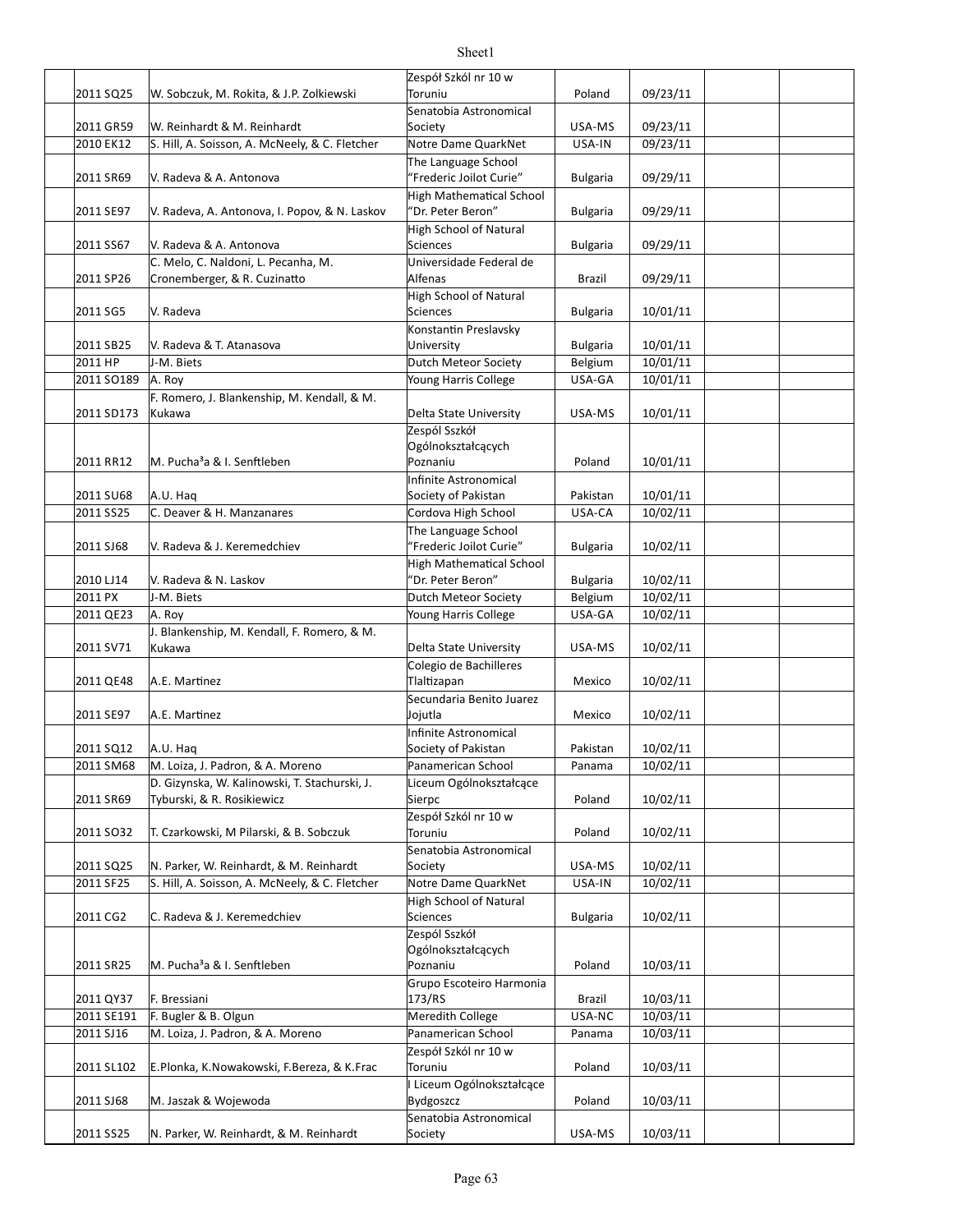| 2011 TP                  | F. Bugler & B. Olgun                                                      |                                   | USA-NC          |                      |  |
|--------------------------|---------------------------------------------------------------------------|-----------------------------------|-----------------|----------------------|--|
|                          |                                                                           | Meredith College                  |                 | 10/04/11             |  |
|                          | D. Gizynska, W. Kalinowski, T. Stachurski, J.                             | Liceum Ogólnokształcące           |                 |                      |  |
| 2008 TR10                | Tyburski, & R. Rosikiewicz                                                | Sierpc                            | Poland          | 10/04/11             |  |
|                          |                                                                           | Senatobia Astronomical            |                 |                      |  |
| 2011 SE25                | G. Parker, N.Parker, & W. Reinhardt                                       | Society                           | USA-MS          | 10/04/11             |  |
|                          |                                                                           | Notre Dame QuarkNet               |                 | 10/04/11             |  |
| 2011 SO189               | S. Hill, A. Soisson, A. McNeely, & C. Fletcher                            |                                   | USA-IN          |                      |  |
|                          |                                                                           | The Language School               |                 |                      |  |
| 2006 HV57                | V. Radeva                                                                 | "Frederic Joilot Curie"           | <b>Bulgaria</b> | 10/04/11             |  |
|                          |                                                                           | <b>Student Astronomical</b>       |                 |                      |  |
| 2011 LC19                | V. Radeva & T. Atanasova                                                  | Society                           | <b>Bulgaria</b> | 10/05/11             |  |
|                          |                                                                           |                                   |                 |                      |  |
|                          |                                                                           | <b>High School of Natural</b>     |                 |                      |  |
| 2011 TK                  | V. Radeva & C. Iordanov                                                   | <b>Sciences</b>                   | <b>Bulgaria</b> | 10/05/11             |  |
| 2011 LX10                | C. Deaver & H. Manzanares                                                 | Cordova High School               | USA-CA          | 10/06/11             |  |
|                          |                                                                           | The Language School               |                 |                      |  |
| 2011 TA4                 | V. Radeva & I. Popov                                                      | "Frederic Joilot Curie"           | Bulgaria        | 10/06/11             |  |
|                          |                                                                           |                                   |                 |                      |  |
|                          |                                                                           | Student Astronomical              |                 |                      |  |
| 2011 TK                  | V. Radeva & T. Atanasova                                                  | Society                           | <b>Bulgaria</b> | 10/06/11             |  |
|                          |                                                                           | <b>High Mathematical School</b>   |                 |                      |  |
| 2011 SR25                | V. Radeva, I. Popov, A. Antonova, & N. Laskov                             | 'Dr. Peter Beron"                 | <b>Bulgaria</b> | 10/06/11             |  |
|                          |                                                                           | Zespól Sszkół                     |                 |                      |  |
|                          |                                                                           |                                   |                 |                      |  |
|                          |                                                                           | Ogólnokształcących                |                 |                      |  |
| 2011 SO32                | I. Senftleben                                                             | Poznaniu                          | Poland          | 10/06/11             |  |
|                          |                                                                           | The Language School               |                 |                      |  |
| 2011 LC19                | V. Radeva                                                                 | "Frederic Joilot Curie"           | <b>Bulgaria</b> | 10/07/11             |  |
|                          |                                                                           | <b>Student Astronomical</b>       |                 |                      |  |
| 2004 JO2                 | V. Radeva & C. Iordanov                                                   | Society                           |                 | 10/07/11             |  |
|                          |                                                                           |                                   | <b>Bulgaria</b> |                      |  |
|                          |                                                                           | Konstantin Preslavsky             |                 |                      |  |
| 2011 SO <sub>25</sub>    | V. Radeva & A. Antonova                                                   | University                        | <b>Bulgaria</b> | 10/07/11             |  |
| 2011 SL102               | J-M. Biets                                                                | Dutch Meteor Society              | Belgium         | 10/07/11             |  |
|                          | D. Gizynska, W. Kalinowski, T. Stachurski, J.                             | Liceum Ogólnokształcące           |                 |                      |  |
|                          |                                                                           |                                   |                 |                      |  |
| 2011 TG2                 | Tyburski, & R. Rosikiewi                                                  | Sierpc                            | Poland          | 10/08/11             |  |
|                          |                                                                           |                                   |                 |                      |  |
|                          |                                                                           |                                   |                 |                      |  |
| <b>NEO Confirmations</b> |                                                                           |                                   |                 | IASC, 2011 Aug - Oct |  |
|                          |                                                                           |                                   |                 |                      |  |
| <b>Object</b>            | <b>Students</b>                                                           | <b>School</b>                     | Location        | Date                 |  |
|                          | B.D. Araújo, L.B. Baruzzi, C.B. Bugelli, & A.F.                           |                                   |                 |                      |  |
| 2011 OC57                | Cabral                                                                    | Colegio Equipe                    | Brazil          | 08/26/11             |  |
|                          |                                                                           |                                   | Brazil          |                      |  |
| 2011 OC57                | B.B. Campos, M.V. Leite, & A. Serio                                       | Colegio Equipe                    |                 | 08/26/11             |  |
| 2011 QD23                | A.E. Martinez                                                             | Secundaria de Tlatizapan          | Mexico          | 08/26/11             |  |
| 2001 SO263               | A. Moreno, M. Luque, & L. Bustamante                                      | Panamerican School                | Panama          | 08/27/11             |  |
|                          | G. Gonalves, V. Lyra, E. Marcal, K. Palaro, & J.                          | Universidade Federal de           |                 |                      |  |
| 2011 QY37                | Seles                                                                     | São Carlos                        | <b>Brazil</b>   | 08/28/11             |  |
|                          |                                                                           |                                   |                 |                      |  |
|                          |                                                                           | High School of Natural            |                 |                      |  |
| <b>P101CHN</b>           | V. Radeva & J. Keremedchiev                                               | Sciences                          | <b>Bulgaria</b> | 09/02/11             |  |
|                          |                                                                           | <b>High School of Natural</b>     |                 |                      |  |
| P101DVG                  | V. Radeva & J. Keremedchiev                                               | Sciences                          | <b>Bulgaria</b> | 09/03/11             |  |
|                          |                                                                           | <b>High Mathematical School</b>   |                 |                      |  |
|                          |                                                                           |                                   |                 |                      |  |
| 2011 RH1                 | B. Nedelchev, A. Antonova, I. Popov, & V. Radeva "Dr. Peter Beron"        |                                   | <b>Bulgaria</b> | 09/07/11             |  |
|                          |                                                                           | <b>High School of Natural</b>     |                 |                      |  |
| 2001 RZ                  | B. Nedelchev, J. Keremedchiev, & V. Radeva                                | <b>Sciences</b>                   | <b>Bulgaria</b> | 09/07/11             |  |
| 2011 SF25                | C. Deaver & H. Manzanares                                                 | Cordova High School               | USA-CA          | 09/21/11             |  |
|                          |                                                                           | The Language School               |                 |                      |  |
|                          |                                                                           |                                   |                 |                      |  |
| 2011 SJ25                | V. Radeva                                                                 | "Frederic Joilot Curie"           | Bulgaria        | 09/21/11             |  |
|                          |                                                                           | <b>High Mathematical School</b>   |                 |                      |  |
| 2011 SF16                | A. Antonova & V. Radeva                                                   | "Dr. Peter Beron"                 | Bulgaria        | 09/22/11             |  |
|                          |                                                                           | <b>High School of Natural</b>     |                 |                      |  |
| 2011 SK25                | V. Radeva                                                                 | Sciences                          | <b>Bulgaria</b> | 09/22/11             |  |
|                          |                                                                           |                                   |                 |                      |  |
|                          |                                                                           | Konstantin Preslavsky             |                 |                      |  |
| 2011 SJ25                | V. Radeva                                                                 | University                        | <b>Bulgaria</b> | 09/22/11             |  |
| 2011 SH25                | M. Leite & A. Serio                                                       | Colegio Equipe                    | Brazil          | 09/22/11             |  |
|                          | W. Kalinowski, P. Nowicki, R. Rosikiewicz, T.                             | Liceum Ogólnokształcące           |                 |                      |  |
| <b>SAR0304</b>           | Stachurski, & J. Tyburski                                                 | Sierpc                            | Poland          | 10/01/11             |  |
|                          |                                                                           |                                   |                 |                      |  |
| SAR0532                  | W. Kalinowski, P.Nowicki, R. Rosikiewicz, T.<br>Stachurski, & J. Tyburski | Liceum Ogólnokształcące<br>Sierpc | Poland          | 10/03/11             |  |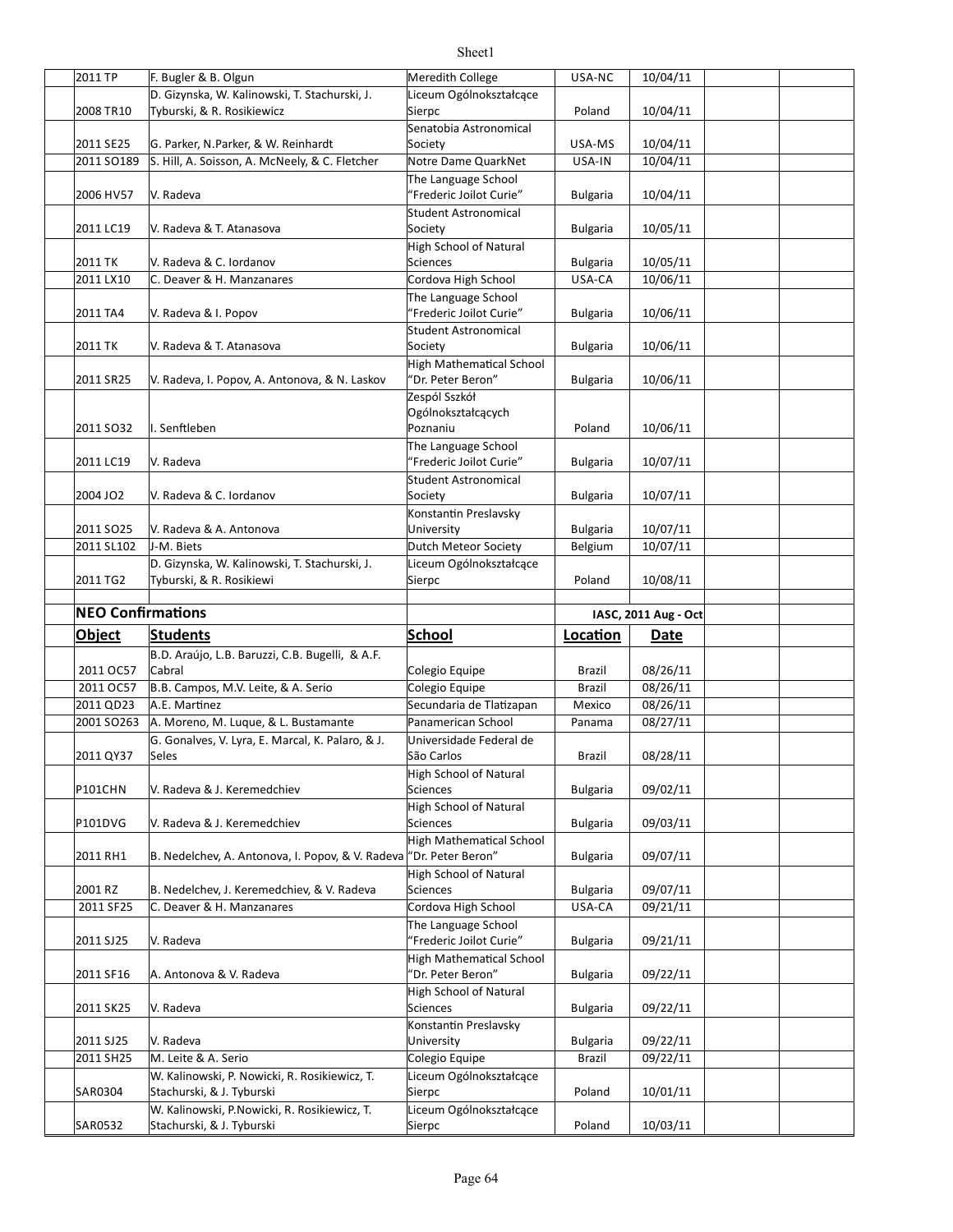| 2011 TP6         | V. Radeva & C. Iordanov                                                                                       | High School of Natural<br><b>Sciences</b>                        | <b>Bulgaria</b>  | 10/06/11                   |                      |                           |
|------------------|---------------------------------------------------------------------------------------------------------------|------------------------------------------------------------------|------------------|----------------------------|----------------------|---------------------------|
|                  |                                                                                                               | <b>High School of Natural</b>                                    |                  |                            |                      |                           |
| 2011 TQ8         | V. Radeva & C. Iordanov<br>E. Plonka, K. Nowakowski, K. Frac, F. Bereza, & B. Zespół Szkól nr 10 w            | Sciences                                                         | <b>Bulgaria</b>  | 10/07/11                   |                      |                           |
| 1A4C321          | Sobczuk                                                                                                       | Toruniu                                                          | Poland           | 10/07/11                   |                      |                           |
|                  |                                                                                                               |                                                                  |                  |                            |                      |                           |
|                  | <b>Main Belt Asteroid Discoveries</b>                                                                         |                                                                  |                  | IASC, 2011 Aug - Oct       |                      |                           |
| Object           | <b>Students</b>                                                                                               | School<br>High School of Natural                                 | Location         | <b>Status</b>              | Date                 | Linked                    |
| <b>TOV4FE</b>    | V. Radeva                                                                                                     | <b>Sciences</b>                                                  | <b>Bulgaria</b>  | Preliminary                | 08/26/11             | VSR01                     |
| <b>AHSI10</b>    | J-M. Biets                                                                                                    | Dutch Meteor Society                                             | Belgium          | Preliminary                | 08/26/11             | JMB0103                   |
| TOV4ER           | R. Cuzinatto, C. Naldoni, & L. Peçanha                                                                        | Universidade Federal de<br>Alfenas                               | Brazil           | Preliminary                | 08/26/11             | OPC0005                   |
| TOV4EU           | R. Cuzinatto, C. Naldoni, & L. Peçanha                                                                        | Universidade Federal de<br>Alfenas                               | Brazil           | Preliminary                | 08/26/11             | OPC0001                   |
| <b>TOV4G7</b>    | M. Santos, N. Maier, & C. Keppler                                                                             | Grupo Escoteiro Harmonia<br>173/RS                               | Brazil           | Preliminary                | 08/26/11             | GEH0001                   |
| TOV4GC           | M. Santos, N. Maier, & C. Keppler                                                                             | Grupo Escoteiro Harmonia<br>173/RS                               | Brazil           | Preliminary                | 08/26/11             | GEH0002                   |
| TOV4GJ           | M. Santos, N. Maier, & C. Keppler                                                                             | Grupo Escoteiro Harmonia<br>173/RS                               | Brazil           | Preliminary                | 08/26/11             | K06R94O                   |
| TOV4F0           | R. Cuzinatto, C. Naldoni, & L. Peçanha                                                                        | Universidade Federal de<br>Alfenas<br>Universidade Federal de    | Brazil           | Preliminary                | 08/26/11             | K06BD9J                   |
| TOV4EZ           | R. Cuzinatto, C. Naldoni, & L. Pecanha                                                                        | Alfenas                                                          | Brazil           | Preliminary                | 08/26/11             | OPC0004                   |
| TOV4F7           | K. Palaro                                                                                                     | Universidade Federal de<br>São Carlos                            | Brazil           | Preliminary                | 08/26/11             | K08A90C                   |
| TOV4F2           | B. Kaczmarek & D. Hewelt                                                                                      | Zespól Sszkół<br>Ogólnokształcących<br>Poznaniu                  | Poland           | Preliminary                | 08/26/11             | K06SW7L                   |
| 2011 QQ35        | B. Nedelchev, I. Popov, & V. Radeva                                                                           | <b>High Mathematical School</b><br>'Dr. Peter Beron"             | <b>Bulgaria</b>  | <b>Provisional</b>         | 08/27/11             | <b>K09U87S</b>            |
| 2011 QW55        | M. Marquez                                                                                                    | <b>Sabino High School</b>                                        | USA-AZ           | <b>Provisional</b>         | 08/27/11             | <b>SAB001</b>             |
| TOV4GQ<br>TOV4GR | A.E. Martinez<br>A.E. Martinez                                                                                | Secundaria Tlaquiltenango<br>Secundaria Benito Juarez<br>Jojutla | Mexico<br>Mexico | Preliminary<br>Preliminary | 08/27/11<br>08/27/11 | TLA0002<br><b>URA0003</b> |
| TOV4GS           | A.E. Martinez                                                                                                 | Secundaria Benito Juarez<br>Jojutla                              | Mexico           | Preliminary                | 08/27/11             | URA0007                   |
| TOV4H3           | M. Jaszak & Stocka                                                                                            | Liceum Ogólnokształcące<br>Bydgoszcz                             | Poland           | Preliminary                | 08/27/11             | J99U33R                   |
| TOV4H4           | M. Jaszak & Stocka                                                                                            | Liceum Ogólnokształcące<br><b>Bydgoszcz</b>                      | Poland           | Preliminary                | 08/27/11             | LOB0001                   |
| TOV4H5           | M. Jaszak & Stocka                                                                                            | Liceum Ogólnokształcące<br><b>Bydgoszcz</b>                      | Poland           | Preliminary                | 08/27/11             | LOB0002                   |
| CGS1283          | A.E. Martinez                                                                                                 | <b>Instituto Morelos</b>                                         | Mexico           | Preliminary                | 08/27/11             | MOR0001                   |
| TOV4GW           | A.E. Martinez                                                                                                 | <b>Instituto Morelos</b>                                         | Mexico           | Preliminary                | 08/27/11             | MOR0002                   |
| TOV4IJ           | A. Moreno, M. Luque, & L. Bustamante                                                                          | Panamerican School                                               | Panama           | Preliminary                | 08/28/11             | K05Q37X                   |
| TOV4IL           | W. Reinhardt & M. Parker                                                                                      | Senatobia Astronomical<br>Society                                | USA-MS           | Preliminary                | 08/28/11             | SAS0001                   |
| <b>TOV4IK</b>    | <b>B. Sobzcuk</b>                                                                                             | Zespół Szkól nr 10 w<br>Toruniu                                  | Poland           | Preliminary                | 08/28/11             | K02Q40H                   |
| <b>TOV411</b>    | G. Gonalves, V. Lyra, E. Marcal, K. Palaro, & J.<br>Seles                                                     | Universidade Federal de<br>São Carlos                            | Brazil           | Preliminary                | 08/28/11             | K09B70Q                   |
| TOV4HZ           | G. Gonalves, V. Lyra, E. Marcal, K. Palaro, & J.<br>Seles<br>G. Gonalves, V. Lyra, E. Marcal, K. Palaro, & J. | Universidade Federal de<br>São Carlos<br>Universidade Federal de | Brazil           | Preliminary                | 08/28/11             | K09C62P                   |
| TOV4HY           | Seles<br>C. Naldoni, L. Peçanha. M. Figueiredo, R.                                                            | São Carlos<br>Universidade Federal de                            | Brazil           | Preliminary                | 08/28/11             | <b>UFS0002</b>            |
| 2011 RB1         | Matsumoto, & C. Melo                                                                                          | Alfenas                                                          | Brazil           | <b>Provisional</b>         | 08/30/11             | <b>OPC0021</b>            |
| TOV4JQ           | G. Reagan                                                                                                     | Cordova High School                                              | USA-CA           | Preliminary                | 09/01/11             | CHS002                    |
| TOV4JS           | G. Reagan                                                                                                     | Cordova High School                                              | USA-CA           | Preliminary                | 09/01/11             | <b>CHS001</b>             |
| TOV4JG           | A.E. Martinez                                                                                                 | Secundaria Benito Juarez<br>Jojutla                              | Mexico           | Preliminary                | 09/01/11             | URA0012                   |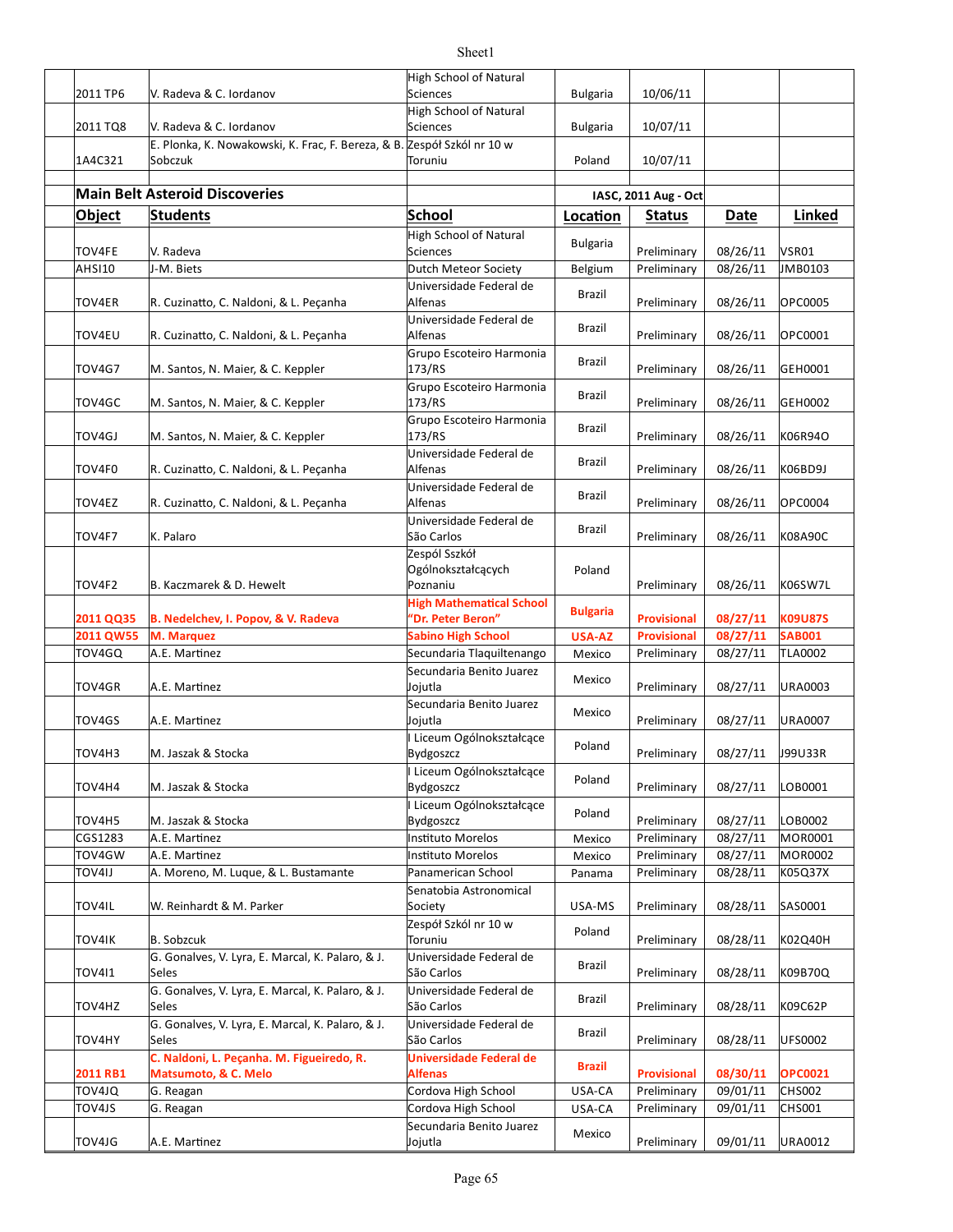| <b>TOV4JF</b>  | A.E. Martinez                                              | Secundaria Benito Juarez<br>Jojutla            | Mexico          | Preliminary                | 09/01/11             | URA0014                   |
|----------------|------------------------------------------------------------|------------------------------------------------|-----------------|----------------------------|----------------------|---------------------------|
| TOV4JM         | <b>B.</b> Collins                                          | IASC Astronomer -- Bill<br>Collins             | USA-LA          | Preliminary                | 09/01/11             | K02P73Y                   |
|                |                                                            | High Mathematical School                       | <b>Bulgaria</b> |                            |                      |                           |
| <b>HVD2257</b> | V. Radeva, N. Laskov, & I. Popov                           | "Dr. Peter Beron"                              |                 | Preliminary                | 09/02/11             | PNR02                     |
| <b>TOV4JX</b>  | V. Radeva & J. Keremedchiev                                | High School of Natural<br>Sciences             | <b>Bulgaria</b> | Preliminary                | 09/02/11             | K03SU5P                   |
| CGS1332        | J-M. Biets                                                 | Dutch Meteor Society                           | Bellgium        | Preliminary                | 09/02/11             | JMB0123                   |
|                |                                                            | Secundaria Benito Juarez                       | Mexico          |                            |                      |                           |
| TOV4K9         | A.E. Martinez                                              | Jojutla                                        |                 | Preliminary                | 09/02/11             | URA0015                   |
| TOV4KA         | A.E. Martinez                                              | <b>Instituto Morelos</b><br>Instituto Morelos  | Mexico          | Preliminary<br>Preliminary | 09/02/11<br>09/02/11 | <b>MOR0009</b><br>MOR0011 |
| TOV4KB         | A.E. Martinez                                              | Konstantin Preslavsky                          | Mexico          |                            |                      |                           |
| TOV4LB         | T. Atanasova & V. Radeva                                   | University                                     | <b>Bulgaria</b> | Preliminary                | 09/03/11             | <b>VSR01</b>              |
|                |                                                            | Universidade Federal de                        |                 |                            |                      |                           |
| TOV4K7         | K. Palaro & J. Seles                                       | São Carlos                                     | Brazil          | Preliminary                | 09/02/11             | K01U11Y                   |
|                |                                                            | I Liceum Ogólnokształcące                      | Poland          |                            |                      |                           |
| TOV4KX         | M. Jaszak & Wojewoda                                       | Bydgoszcz                                      |                 | Preliminary                | 09/03/11             | K10H23X                   |
| TOV4KW         | M. Jaszak & Wojewoda                                       | I Liceum Ogólnokształcące<br>Bydgoszcz         | Poland          | Preliminary                | 09/03/11             | K08FB8A                   |
|                |                                                            | Senatobia Astronomical                         |                 |                            |                      |                           |
| <b>TOV4KY</b>  | W. Reinhardt, M. Reinhardt, & M. Parker                    | Society                                        | USA-MS          | Preliminary                | 09/03/11             | SAS0003                   |
|                |                                                            | Senatobia Astronomical                         | USA-MS          |                            |                      |                           |
| TOV4KZ         | W. Reinhardt, M. Reinhardt, & M. Parker                    | Society                                        |                 | Preliminary                | 09/03/11             | SAS0004                   |
| TOV4M2         | W. Reinhardt, M. Reinhardt, G. Parker, & J. Parker Society | Senatobia Astronomical                         | USA-MS          | Preliminary                | 09/06/11             | K03U24B                   |
|                |                                                            | Senatobia Astronomical                         |                 |                            |                      |                           |
| TOV4M3         | W. Reinhardt, M.Reinhardt, G.Parker, & J. Parker Society   |                                                | USA-MS          | Preliminary                | 09/06/11             | SAS0007                   |
|                |                                                            | Senatobia Astronomical                         |                 |                            |                      |                           |
| TOV4M7         | W. Reinhardt, M. Reinhardt, G. Parker, & J. Parker Society |                                                | USA-MS          | Preliminary                | 09/06/11             | SAS0005                   |
|                |                                                            | Konstantin Preslavsky                          | <b>Bulgaria</b> |                            |                      |                           |
| TOV4MI         | V. Radeva & T. Atanasova                                   | University                                     |                 | Preliminary                | 09/07/11             | K10C69C                   |
| TOV4MY         | W. Sobczuk & J.P. Zolkiewski                               | Zespół Szkól nr 10 w<br>Toruniu                | Poland          | Preliminary                | 09/08/11             | K05V89B                   |
| CGS1352        | A.E. Martinez                                              | Secundaria de Tlatizapan                       | Mexico          | Preliminary                | 09/22/11             | LAZ0006                   |
| TOV4NG         | C. Deaver & H. Manzanares                                  | Cordova High School                            | USA-CA          | Preliminary                | 09/23/11             | K06T35U                   |
|                |                                                            | <b>IASC Astronomer -- Bill</b>                 |                 |                            |                      |                           |
| 2011 SV117     | <b>B. Collins</b>                                          | <b>Collins</b>                                 | <b>USA-LA</b>   | <b>Provisional</b>         | 09/23/11             | <b>K07P05F</b>            |
|                | D. Gizynska, W. Kalinowski, T. Stachurski, & J.            | Liceum Ogólnokształcące                        | Poland          |                            |                      |                           |
| TOV4NM         | Tyburski                                                   | Sierpc                                         |                 | Preliminary                | 09/23/11             | K09F18Q                   |
| TOV4NN         | W. Sobczuk, M. Rokita, & J.P. Zolkiewski                   | Zespół Szkól nr 10 w<br>Toruniu                | Poland          | Preliminary                | 09/23/11             | K07RH4K                   |
|                |                                                            | Zespół Szkól nr 10 w                           |                 |                            |                      |                           |
| TOV4NO         | W. Sobczuk, M. Rokita, & J.P. Zolkiewski                   | Toruniu                                        | Poland          | Preliminary                | 09/23/11             | K09F28V                   |
|                |                                                            | Zespół Szkól nr 10 w                           | Poland          |                            |                      |                           |
| CGS1358        | W. Sobczuk, M. Rokita, & J.P. Zolkiewski                   | Toruniu                                        |                 | Preliminary                | 09/23/11             | ZST0002                   |
| 2011 SO53      | A. Moreno, M. Luque, & J. Padron                           | <b>Panamerican School</b>                      | Panama          | <b>Provisional</b>         | 09/23/11             | <b>PAS033</b>             |
| CGS1387        | V. Radeva & A. Antonova                                    | The Language School<br>"Frederic Joilot Curie" | <b>Bulgaria</b> | Preliminary                | 09/29/11             | AAA02                     |
|                |                                                            | High Mathematical School                       |                 |                            |                      |                           |
| TOV4OG         | V. Radeva, A. Antonova, I. Popov, & N. Laskov              | "Dr. Peter Beron"                              | <b>Bulgaria</b> | Preliminary                | 09/29/11             | AAA01                     |
|                |                                                            | High Mathematical School                       | <b>Bulgaria</b> |                            |                      |                           |
| TOV4OC         | V. Radeva, A. Antonova, I. Popov, & N. Laskov              | "Dr. Peter Beron"                              |                 | Preliminary                | 09/29/11             | K03Q10U                   |
|                |                                                            | High Mathematical School                       | <b>Bulgaria</b> |                            |                      |                           |
| TOV4OE         | V. Radeva, A. Antonova, I. Popov, & N. Laskov              | "Dr. Peter Beron"<br>High Mathematical School  |                 | Preliminary                | 09/29/11             | VSR04                     |
| TOV4OF         | V. Radeva, A. Antonova, I. Popov, & N. Laskov              | "Dr. Peter Beron"                              | <b>Bulgaria</b> | Preliminary                | 09/29/11             | VSR03                     |
|                |                                                            | High School of Natural                         |                 |                            |                      |                           |
| <b>CB929A</b>  | V. Radeva & A. Antonova                                    | Sciences                                       | <b>Bulgaria</b> | Preliminary                | 09/29/11             | VSR01                     |
|                |                                                            | High School of Natural                         | <b>Bulgaria</b> |                            |                      |                           |
| <b>CB929B</b>  | V. Radeva & A. Antonova                                    | Sciences                                       |                 | Preliminary                | 09/29/11             | AAA03                     |
| TOV4OP         | J-M. Biets                                                 | Dutch Meteor Society                           | Belgium         | Preliminary                | 09/29/11             | K11SH3H                   |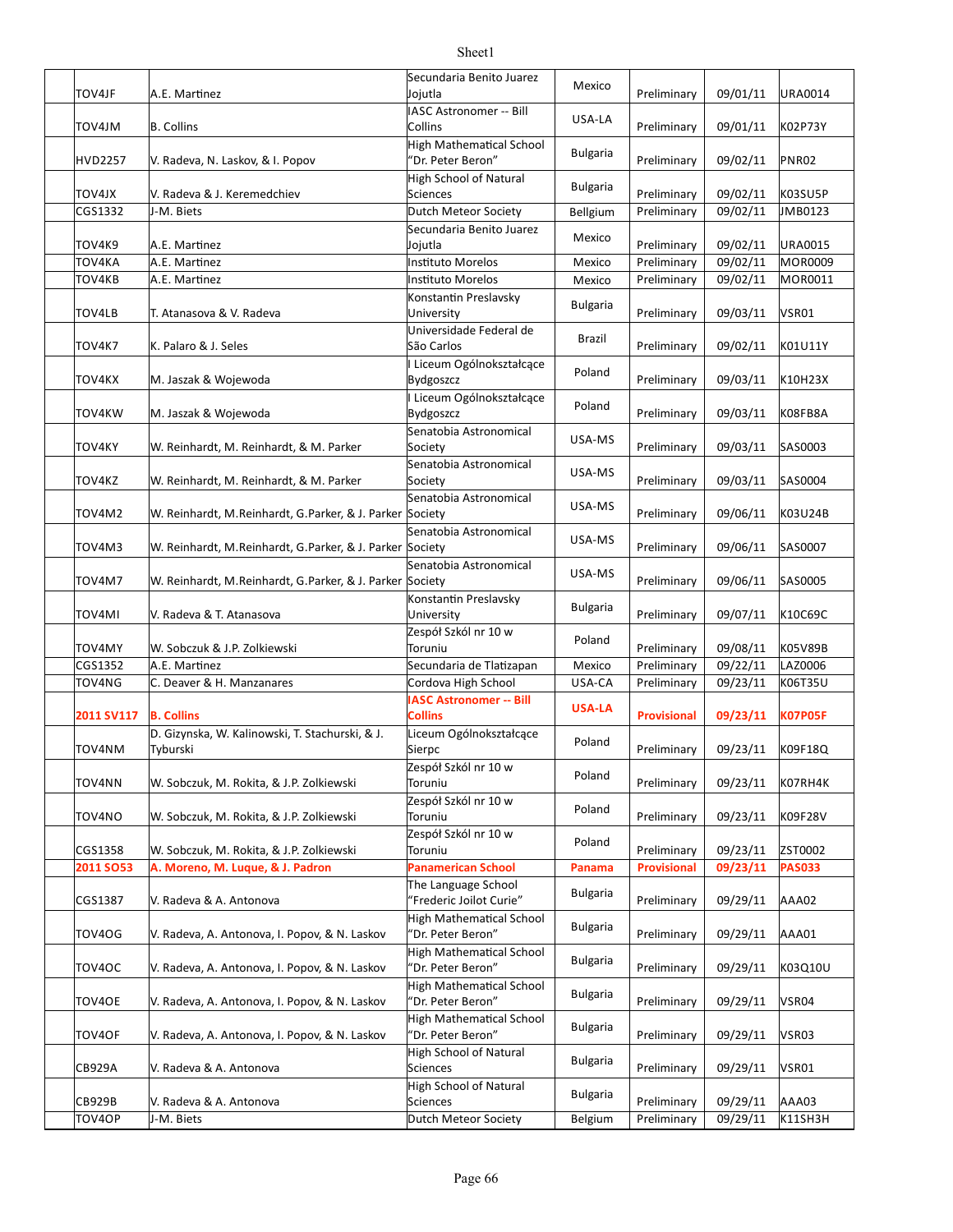|               | F. Romero, J. Blankenship, K. Stroup, M.            |                                 |                 |                    |          |                |
|---------------|-----------------------------------------------------|---------------------------------|-----------------|--------------------|----------|----------------|
| 2011 SB190    | Kendall, & M. Kukawa                                | <b>Delta State University</b>   | <b>USA-MS</b>   | <b>Provisional</b> | 09/29/11 | <b>DSU0005</b> |
|               |                                                     | Zespól Sszkół                   |                 |                    |          |                |
|               |                                                     | Ogólnokształcących              |                 |                    |          |                |
| ALSF05        | M. Pucha <sup>3</sup> a, D. Hewelt, & I. Senftleben | Poznaniu                        | Poland          | Preliminary        | 09/29/11 | POZ0011        |
|               |                                                     | Zespól Sszkół                   |                 |                    |          |                |
|               |                                                     | Ogólnokształcących              |                 |                    |          |                |
| ALSF01        | M. Pucha <sup>3</sup> a, D. Hewelt, & I. Senftleben | Poznaniu                        | Poland          | Preliminary        | 09/29/11 | POZ0012        |
|               | R. Bizarria, K. Palaro, J. Seles, G. Storolli, & V. | Universidade Federal de         |                 |                    |          |                |
| TOV4P0        | Welichan                                            | São Carlos                      | Brazil          | Preliminary        | 09/29/11 | UFS0001        |
| 2011 TE1      | C. Deaver & H. Manzanares                           | <b>Cordova High School</b>      | <b>USA-CA</b>   | <b>Provisional</b> | 10/01/11 | <b>CHS101</b>  |
|               |                                                     | Konstantin Preslavsky           |                 |                    |          |                |
| TOV4PO        | V. Radeva & T. Atanasova                            | University                      | <b>Bulgaria</b> | Preliminary        | 10/01/11 | VSR01          |
| TOV4PX        | A. Roy                                              | Young Harris College            | USA-GA          | Preliminary        | 10/01/11 | <b>YHC0008</b> |
| TOV4PY        | A. Roy                                              | Young Harris College            | USA-GA          | Preliminary        | 10/01/11 | YHC0004        |
|               | F. Romero, J. Blankenship, M. Kendall, & M.         |                                 |                 |                    |          |                |
| TOV4QD        | Kukawa                                              | Delta State University          | USA-MS          | Preliminary        | 10/01/11 | <b>DSU0008</b> |
|               | F. Romero, J. Blankenship, M. Kendall, & M.         |                                 |                 |                    |          |                |
| TOV4QF        | Kukawa                                              | Delta State University          | USA-MS          | Preliminary        | 10/01/11 | <b>DSU0007</b> |
|               | F. Romero, J. Blankenship, M. Kendall, & M.         |                                 |                 |                    |          |                |
| TOV4QE        | Kukawa                                              | Delta State University          | USA-MS          | Preliminary        | 10/01/11 | <b>DSU0006</b> |
|               |                                                     | <b>High Mathematical School</b> |                 |                    |          |                |
| <b>TOV4RE</b> | V. Radeva & N. Laskov                               | 'Dr. Peter Beron"               | <b>Bulgaria</b> | Preliminary        | 10/02/11 | <b>K02E10N</b> |
|               |                                                     | Secundaria Benito Juarez        |                 |                    |          |                |
| TOV4QO        | A.E. Martinez                                       | Jojutla                         | Mexico          | Preliminary        | 10/02/11 | URA0017        |
|               | D. Gizynska, W. Kalinowski, T. Stachurski, J.       | Liceum Ogólnokształcące         |                 |                    |          |                |
| TOV4R4        | Tyburski, & R. Rosikiewicz                          | Sierpc                          | Poland          | Preliminary        | 10/02/11 | LOS0001        |
|               |                                                     | I Liceum Ogólnokształcące       |                 |                    |          |                |
| TOV4R7        | M. Jaszak & Wojewoda                                | Bydgoszcz                       | Poland          | Preliminary        | 10/02/11 | LOB0050        |
|               |                                                     | Senatobia Astronomical          |                 |                    |          |                |
| TOV4R8        | N. Parker, W. Reinhardt, & M. Reinhardt             | Society                         | USA-MS          | Preliminary        | 10/02/11 | K06U75C        |
|               |                                                     |                                 |                 |                    |          |                |
|               |                                                     | <b>High School of Natural</b>   | <b>Bulgaria</b> |                    |          |                |
| <b>TOV4WY</b> | C. Radeva & J. Keremedchiev                         | <b>Sciences</b>                 |                 | Preliminary        | 10/02/11 | K04RI4W        |
|               |                                                     | High School of Natural          | <b>Bulgaria</b> |                    |          |                |
| TOV4X0        | C. Radeva & J. Keremedchiev                         | Sciences                        |                 | Preliminary        | 10/02/11 | VSR01          |
|               |                                                     | Secundaria Benito Juarez        | Mexico          |                    |          |                |
| ALSF10        | A.E. Martinez                                       | Jojutla                         |                 | Preliminary        | 10/03/11 | URA0019        |
| <b>TOV4TJ</b> | C. Deaver & H. Manzanares                           | Cordova High School             | USA-CA          | Preliminary        | 10/04/11 | K04S23W        |
| TOV4TO        | C. Deaver & H. Manzanares                           | Cordova High School             | USA-CA          | Preliminary        | 10/04/11 | K00W51V        |
| TOV4TP        | C. Deaver & H. Manzanares                           | Cordova High School             | USA-CA          | Preliminary        | 10/04/11 | K03SX4C        |
|               |                                                     | Zespól Sszkół                   |                 |                    |          |                |
|               |                                                     | Ogólnokształcących              |                 |                    |          |                |
| <b>TOV4S8</b> | M. Pucha <sup>3</sup> a, D. Hewelt, & I.Senftleben  | Poznaniu                        | Poland          | Preliminary        | 10/04/11 | K02RB9C        |
|               |                                                     | Zespól Sszkół                   |                 |                    |          |                |
|               |                                                     | Ogólnokształcących              |                 |                    |          |                |
| TOV4S9        | M. Pucha <sup>3</sup> a, D. Hewelt, & I.Senftleben  | Poznaniu                        | Poland          | Preliminary        | 10/04/11 | K06SF6P        |
|               |                                                     | Zespól Sszkół                   |                 |                    |          |                |
|               |                                                     | Ogólnokształcących              |                 |                    |          |                |
| <b>TOV4SA</b> | M. Pucha <sup>3</sup> a, D. Hewelt, & I.Senftleben  | Poznaniu                        | Poland          | Preliminary        | 10/04/11 | K06SF6P        |
|               |                                                     | Grupo Escoteiro Harmonia        | Brazil          |                    |          |                |
| AISM07        | F. Bressian                                         | 173/RS                          |                 | Preliminary        | 10/04/11 | GEH0005        |
|               |                                                     | Grupo Escoteiro Harmonia        | <b>Brazil</b>   |                    |          |                |
| AISM10        | F. Bressian                                         | 173/RS                          |                 | Preliminary        | 10/04/11 | K11SH7L        |
|               |                                                     | Grupo Escoteiro Harmonia        | <b>Brazil</b>   |                    |          |                |
| <b>TOV4SE</b> | F. Bressian                                         | 173/RS                          |                 | Preliminary        | 10/04/11 | K01RA3K        |
|               |                                                     | Grupo Escoteiro Harmonia        | Brazil          |                    |          |                |
| TOV4SF        | F. Bressian                                         | 173/RS                          |                 | Preliminary        | 10/04/11 | K04TT5S        |
| TOV4T3        | F. Bugler & B. Olgun                                | Meredith College                | USA-NC          | Preliminary        | 10/04/11 | K06R43M        |
| TOV4T6        | F. Bugler & B. Olgun                                | <b>Meredith College</b>         | USA-NC          | Preliminary        | 10/04/11 | 18318          |
|               |                                                     | I Liceum Ogólnokształcące       | Poland          |                    |          |                |
| CGS1433       | M. Jaszak & Wojewoda                                | <b>Bydgoszcz</b>                |                 | Preliminary        | 10/04/11 | LOB0062        |
| TOV4TH        | S. Hill, A. Soisson, A. McNeely, & C. Fletcher      | Notre Dame QuarkNet             | USA-IN          | Preliminary        | 10/04/11 | K05QA4B        |
| AISM14        | A.E. Martinez                                       | Secundaria de Tlatizapan        | Mexico          | Preliminary        | 10/04/11 | LAZ0008        |
| AISM16        | A.E. Martinez                                       | Secundaria de Tlatizapan        | Mexico          | Preliminary        | 10/04/11 | LAZ0007        |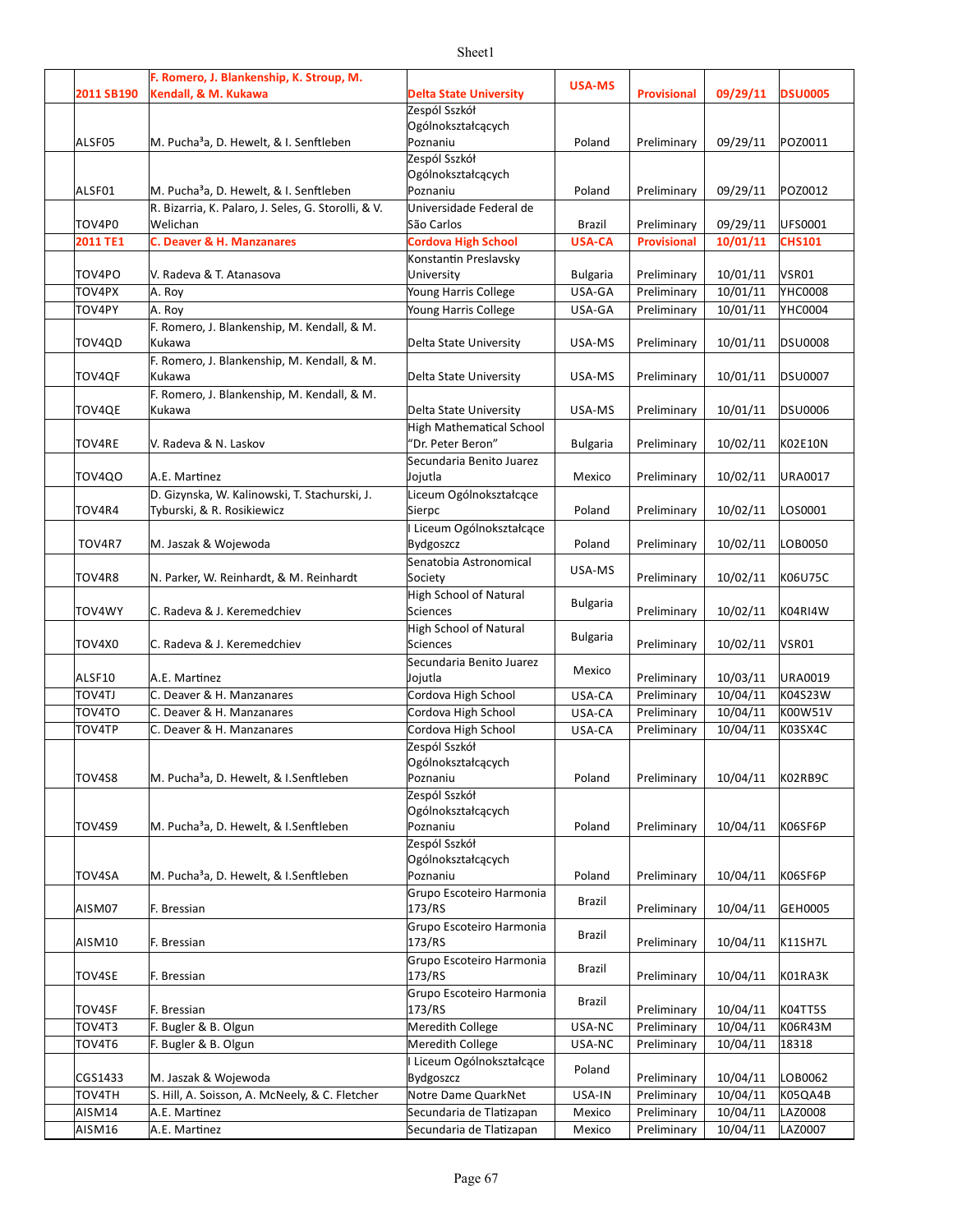| 2011 TG5                | A.E. Martinez                                                                          | <b>Colegio de Bachilleres</b><br><b>Tlaltizapan</b>           | <b>Mexico</b>   | <b>Provisional</b>                      | 01/04/11 | <b>BAC0008</b> |
|-------------------------|----------------------------------------------------------------------------------------|---------------------------------------------------------------|-----------------|-----------------------------------------|----------|----------------|
|                         |                                                                                        | Secundaria Benito Juarez                                      |                 |                                         |          |                |
| TOV4SV                  | A.E. Martinez                                                                          | Jojutla<br>Secundaria Benito Juarez                           | Mexico          | Preliminary                             | 10/04/11 | <b>URA0023</b> |
| TOV4SZ                  | A.E. Martinez                                                                          | Jojutla                                                       | Mexico          | Preliminary                             | 10/04/11 | URA0021        |
| AISM24                  | <b>B.</b> Collins                                                                      | IASC Astronomer -- Bill<br>Collins                            | USA-LA          | Preliminary                             | 10/05/11 | E0708          |
| TOV4VG                  | G. Parker, W. Reinhardt, & M. Reinhardt                                                | Senatobia Astronomical<br>Society                             | USA-MS          | Preliminary                             | 10/05/11 | K04XH1M        |
| AISM26                  | V. Radeva & C. Iordanov                                                                | High School of Natural<br><b>Sciences</b>                     | <b>Bulgaria</b> | Preliminary                             | 10/06/11 | K02RB7D        |
| TOV4VX                  | J-M. Biets                                                                             | Dutch Meteor Society                                          | Belgium         | Preliminary                             | 10/06/11 | K02R70L        |
| TOV4W5                  | I. Senftleben                                                                          | Zespól Sszkół<br>Ogólnokształcących<br>Poznaniu               | Poland          | Preliminary                             | 10/06/11 | K06SX2A        |
| TOV4W3                  | I. Senftleben                                                                          | Zespól Sszkół<br>Ogólnokształcących<br>Poznaniu               | Poland          | Preliminary                             | 10/06/11 | POZ0062        |
| TOV4W4                  | I. Senftleben                                                                          | Zespól Sszkół<br>Ogólnokształcących<br>Poznaniu               | Poland          | Preliminary                             | 10/06/11 | POZ0062        |
| TOV4XN                  | V. Radeva & A. Antonova                                                                | Konstantin Preslavsky<br>University                           | <b>Bulgaria</b> | Preliminary                             | 10/07/11 | K05E41V        |
| <b>TOV4XK</b>           | D. Gizynska, W. Kalinowski, T. Stachurski, J.<br>Tyburski, & R. Rosikiewicz            | Liceum Ogólnokształcące<br>Sierpc                             | Poland          | Preliminary                             | 10/07/11 | LOS0002        |
| TOV4XL                  | D. Gizynska, W. Kalinowski, T. Stachurski, J.<br>Tyburski, & R. Rosikiewicz            | Liceum Ogólnokształcące<br>Sierpc                             | Poland          | Preliminary                             | 10/07/11 | LOS0001        |
| TOV4XO                  | E. Plonka, K. Nowakowski, K. Frac, F. Bereza, & B. Zespół Szkól nr 10 w<br>Sobczuk     | Toruniu                                                       | Poland          | Preliminary                             | 10/07/11 | <b>K02R70L</b> |
|                         |                                                                                        |                                                               |                 |                                         |          |                |
| 2011 Oct 17 - Dec 2     |                                                                                        |                                                               |                 |                                         |          |                |
|                         | <b>International Asteroid Search Campaign</b>                                          |                                                               |                 |                                         |          |                |
|                         | Pan-Bulgaria Asteroid Search Campaign                                                  |                                                               |                 |                                         |          |                |
| <b>NEO Observations</b> |                                                                                        |                                                               |                 | IASC, Pan-Bulgaria, 2011 Oct 17 - Dec 2 |          |                |
| <b>Object</b>           | <b>Students</b>                                                                        | School                                                        | Location        | Date                                    |          |                |
| 2011 OV4                | J. Marcinkowska, M. Mysera, B. Golebiewski, I.<br>Ikier, & W. Peplinski                | Gimnazjum Miejskie                                            | Poland          | 10/14/11                                |          |                |
|                         |                                                                                        | Zespół Szkół                                                  |                 |                                         |          |                |
| 2011 TA4                | T. Skowron, M. Oczeretko, & F. Lysakowski                                              | Ogólnokształcących nr 7                                       | Poland          | 10/14/11                                |          |                |
| 2011 TG2                | W. Ogloza                                                                              | Cracow Pedagogical<br>University                              | Poland          | 10/14/11                                |          |                |
|                         |                                                                                        | Senatobia Astronomy                                           |                 |                                         |          |                |
| 2011 TC4                | W. Reinhardt & M. Reinhardt                                                            | Society<br>Carmen Martin Gaite                                | USA-MS          | 10/14/11                                |          |                |
| 2011 SM68               | J.L. García-Herrero & R. Iglesias-Buendía<br>S. Martin, M. Cocorocchia, A. Radecki, J. | School<br>Collège Jean Jacques                                | Spain           | 10/14/11                                |          |                |
| 2011 OQ5                | Christian, & S. Amhadi                                                                 | Soulier                                                       | France          | 10/14/11                                |          |                |
| 2011 KF4                | P. Kolarczyk, L. Rosicki, & A. Underowicz                                              | Liceum Ogólnokształcące<br>im. Marii Curie                    | Poland          | 10/14/11                                |          |                |
| 2011 SJ16               | J. Kowalczyk, W. Gatnar, & M. Krzeminska                                               | Gimnazjum im. Ks.<br>Walentego w Jankowicach                  | Poland          | 10/14/11                                |          |                |
| 2004 JO2                | A.E. Martinez                                                                          | Secundaria Benito Juarez<br>Jojutla                           | Mexico          | 10/14/11                                |          |                |
|                         | J. Vieira, B. Igreja, B. Soares, J. Rodrigues, & J.                                    | Escola Secundária D. Maria<br>IΓ                              | Portugal        | 10/14/11                                |          |                |
| 2011 NZ                 | Pinto                                                                                  |                                                               |                 |                                         |          |                |
| 2011 TK                 | V. Radeva & C. Iordanov                                                                | High School of Natural<br>Sciences                            | <b>Bulgaria</b> | 10/14/11                                |          |                |
| 2011 ST232              | G. Borisova, N. Vasilev & M. Dimitrova                                                 | Astronomical Club "Orion",<br>Language School<br>Zespół Szkół | <b>Bulgaria</b> | 10/14/11                                |          |                |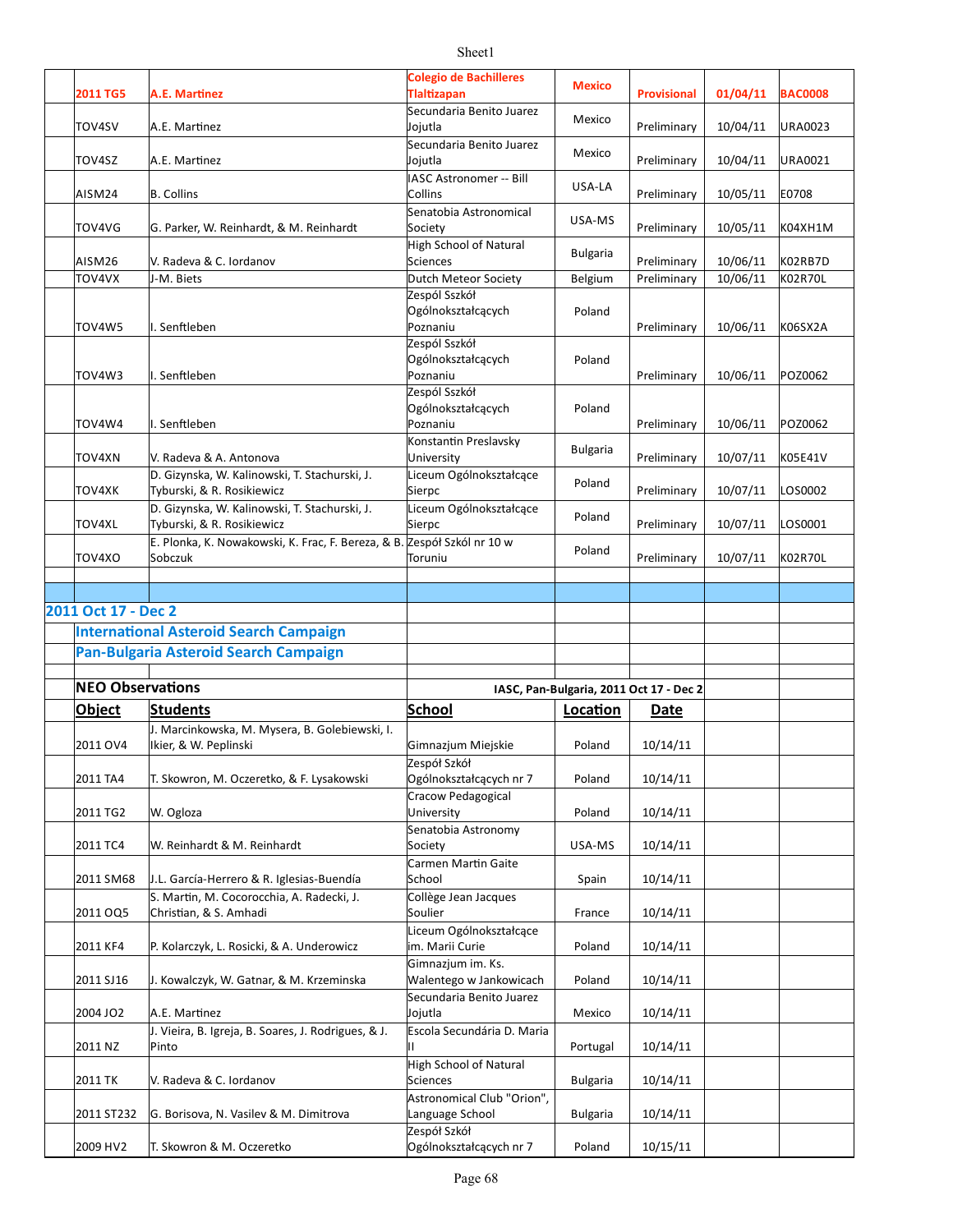|                         |                                                                         | Senatobia Astronomy                              |                 |                      |  |
|-------------------------|-------------------------------------------------------------------------|--------------------------------------------------|-----------------|----------------------|--|
| 2011 QD48               | W. Reinhardt & M. Reinhardt                                             | Society<br>Carmen Martin Gaite                   | USA-MS          | 10/15/11             |  |
| 2011 TX8                | J.L. García-Herrero & R. Iglesias-Buendía                               | School                                           | Spain           | 10/15/11             |  |
|                         | S. Martin, M. Cocorocchia, A. Radecki,                                  | Collège Jean Jacques                             |                 |                      |  |
| 2011 QY37               | J.Christian, & S. Amhadi                                                | Soulier                                          | France          | 10/15/11             |  |
|                         |                                                                         | TianYi High School of                            |                 |                      |  |
| 2011 SR25               | D. Lu, J. Huang, M. Xue, J. Zhang, W. Xu, & S. Zhu JiangSu              |                                                  | China           | 10/15/11             |  |
| 2011 TP6                | A.E. Martinez                                                           | Secundaria Benito Juarez<br>Jojutla              | Mexico          | 10/15/11             |  |
|                         |                                                                         | Escola Secundária D. Maria                       |                 |                      |  |
| 2001 GR2                | J. Vieira, B. Lopes, P. Oliveira, & S. Fernandes                        | Ш                                                | Portugal        | 10/15/11             |  |
|                         |                                                                         | The Language School                              |                 |                      |  |
| 2011 TA4                | V. Radeva, C. Iordanov, & N. Laskov                                     | "Frederic Joilot Curie"                          | <b>Bulgaria</b> | 10/15/11             |  |
|                         |                                                                         | National High School for                         |                 |                      |  |
| 2011 SU68               | I. Grudev, D. Pencheva, & P. Markishki                                  | Nature & Mathematics<br>Student Astronomical     | <b>Bulgaria</b> | 10/15/11             |  |
| 2011 OV4                | V. Radeva & T. Atanasova                                                | Society                                          | <b>Bulgaria</b> | 10/15/11             |  |
|                         |                                                                         | TianYi High School of                            |                 |                      |  |
| 2011 TA4                | D. Lu, J. Huang, M. Xue, J. Zhang, W. Xu, & S. Zhu JiangSu              |                                                  | China           | 10/16/11             |  |
|                         |                                                                         | TianYi High School of                            |                 |                      |  |
| 2011 TG2                | D. Lu, J. Huang, M. Xue, J. Zhang, W. Xu, & S. Zhu JiangSu              |                                                  | China           | 10/16/11             |  |
|                         |                                                                         | TianYi High School of                            |                 |                      |  |
| 2011 TC4                | D. Lu, J. Huang, M. Xue, J. Zhang, W. Xu, & S. Zhu JiangSu              |                                                  | China           | 10/16/11             |  |
| 2011 TX8                | V. Radeva & C. Iordanov                                                 | High School of Natural<br>Sciences               | <b>Bulgaria</b> | 10/16/11             |  |
| 2011 TL5                | V. Radeva & C. Iordanov                                                 | 5th Language School                              | <b>Bulgaria</b> | 10/16/11             |  |
|                         |                                                                         | Astronomical Club "Orion",                       |                 |                      |  |
| 2011 TK                 | G. Angelova, M. Osman & M. Dimitrova                                    | Language School                                  | <b>Bulgaria</b> | 10/16/11             |  |
|                         |                                                                         | Konstantin Preslavsky                            |                 |                      |  |
| 2011 SQ12               | V. Radeva & T. Atanasova                                                | University                                       | <b>Bulgaria</b> | 10/16/11             |  |
|                         |                                                                         | Astronomical School,<br>Astronomical Observatory |                 |                      |  |
| 2011 SM68               | N. Laskov & V. Radeva                                                   | & Planetarium                                    | <b>Bulgaria</b> | 10/16/11             |  |
|                         |                                                                         | Student Astronomical                             |                 |                      |  |
| 2011 MT                 | V. Radeva & T. Atanasova                                                | Society                                          | <b>Bulgaria</b> | 10/16/11             |  |
| 2000 DQ110              | M. Onishi, Y. Suzuki, & K. Maeda                                        | Shizuoka University                              | Japan           | 10/16/11             |  |
| 2005 CJ                 | Y. Ariga, M. Kawanaka, R. Suzuki, & M. Mori                             | Shizuoka University                              | Japan           | 10/16/11             |  |
|                         | S. Martin, M. Cocorocchia, A. Radecki, J.                               | Collège Jean Jacques                             |                 |                      |  |
| 2011 UJ10<br>2011 UP20  | Christian, & S. Amhadi<br>S. Ikemoto, Y. Ariga, & M. Ishiguro           | Soulier<br>Shizuoka University                   | France<br>Japan | 10/21/11<br>10/21/11 |  |
|                         |                                                                         | TianYi High School of                            |                 |                      |  |
| 2011 UN20               | T. Ji, K. Zheng, Z. Shao, X. Guo, M. Xu                                 | JiangSu                                          | China           | 10/21/11             |  |
|                         |                                                                         | TianYi High School of                            |                 |                      |  |
| 2011 UU                 | T. Ji, K. Zheng, Z. Shao, X. Guo, & M. Xu                               | JiangSu                                          | China           | 10/21/11             |  |
|                         |                                                                         | Gimnazjum im. Ks.                                |                 |                      |  |
|                         | 2011 SM102 M. Krzeminska & M. Krakowczyk                                | Walentego w Jankowicach                          | Poland          | 10/21/11             |  |
| 2011 UK21               | J. Marcinkowska, M. Mysera, B. Golebiewski, I.<br>Ikier, & W. Peplinski | Gimnazjum Miejskie                               | Poland          | 10/22/11             |  |
|                         |                                                                         | Cracow Pedagogical                               |                 |                      |  |
| 2011 UA                 | W. Ogloza, W. Koziolek, & A. Szczurek                                   | University                                       | Poland          | 10/22/11             |  |
|                         |                                                                         | Senatobia Astronomy                              |                 |                      |  |
| 2011 SB25               | W. Reinhardt, C. Parker, & N. Parker                                    | Society                                          | USA-MS          | 10/22/11             |  |
|                         |                                                                         | Carmen Martin Gaite                              |                 |                      |  |
| 2011 SQ26               | J.L. García-Herrero & R. Iglesias-Buendía                               | School                                           | Spain           | 10/22/11             |  |
| 2011 OE                 | S. Martin, M. Cocorocchia, A. Radecki, J.<br>Christian, & S. Amhadi     | Collège Jean Jacques<br>Soulier                  | France          | 10/22/11             |  |
|                         |                                                                         | TianYi High School of                            |                 |                      |  |
| 2011 UK10               | T. Ji, K. Zheng, Z. Shao, X. Guo, & M. Xu                               | JiangSu                                          | China           | 10/22/11             |  |
|                         | P. Szafraniec, M. GoŸdzikowski, S. Stanbridge, &                        | Liceum Ogólnokształcące                          |                 |                      |  |
| 2011 SO32               | M. Kopiec                                                               | im. Marii Curie                                  | Poland          | 10/22/11             |  |
|                         |                                                                         | Gimnazjum im. Ks.                                |                 |                      |  |
| 2011 SD191 J. Kowalczyk |                                                                         | Walentego w Jankowicach                          | Poland          | 10/22/11             |  |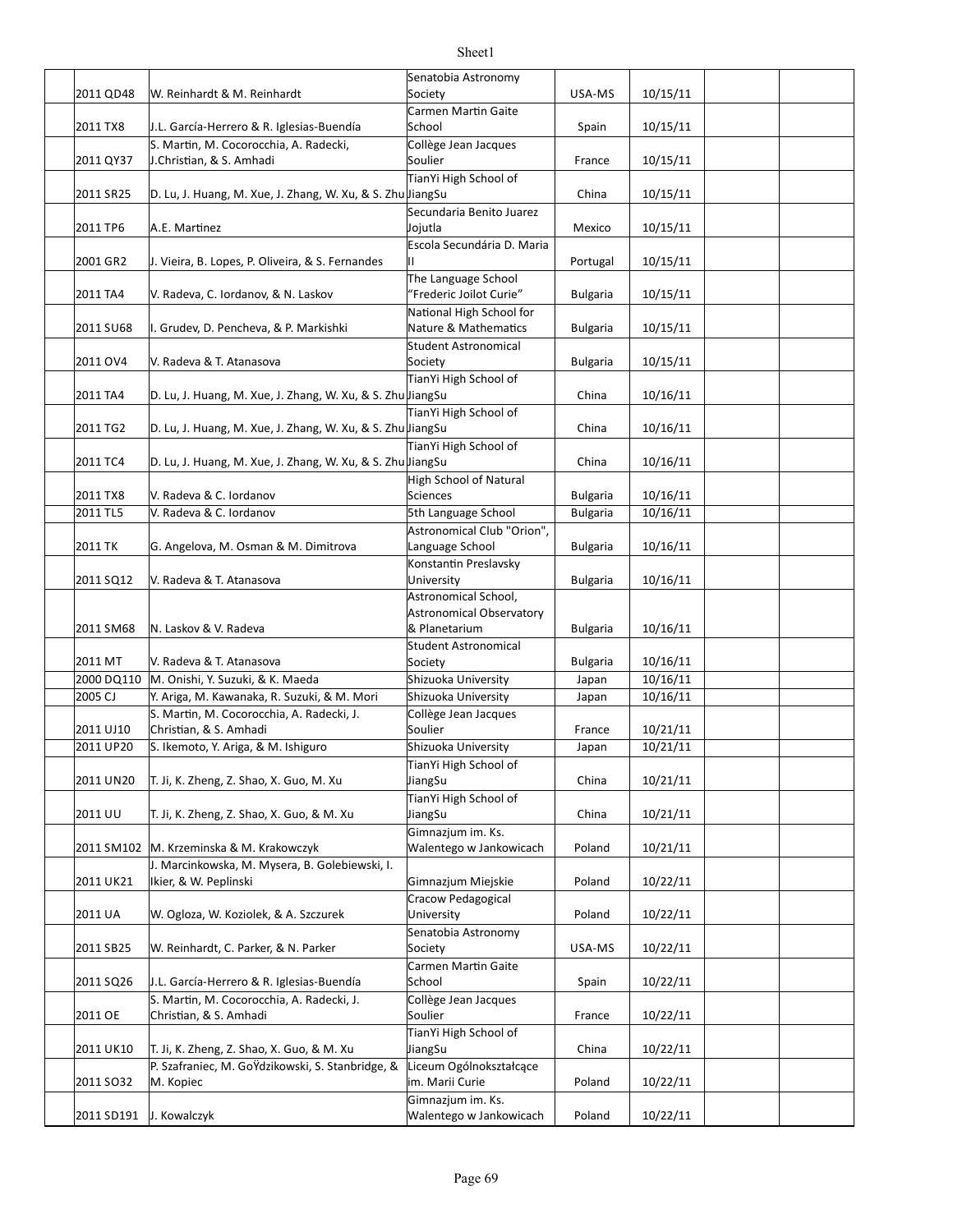|                      |                                                    | <b>Student Astronomical</b>     |                 |          |  |
|----------------------|----------------------------------------------------|---------------------------------|-----------------|----------|--|
| 2011 UJ21            | V. Radeva, C. Jordanov, & T. Atanasova             | Society                         | <b>Bulgaria</b> | 10/22/11 |  |
|                      |                                                    | <b>High Mathematical School</b> |                 |          |  |
| 2011 UG20            | V. Radeva, I. Popov, & N. Laskov                   | 'Dr. Peter Beron                | <b>Bulgaria</b> | 10/23/11 |  |
|                      |                                                    | <b>High School of Natural</b>   |                 |          |  |
| 2011 UA              | V. Radeva & C. Jordanov                            | <b>Sciences</b>                 | <b>Bulgaria</b> | 10/23/11 |  |
| 2011 UE21            | V. Radeva & N. Laskov                              | 5th Language School             | <b>Bulgaria</b> | 10/23/11 |  |
|                      |                                                    | Astronomical School,            |                 |          |  |
|                      |                                                    | <b>Astronomical Observatory</b> |                 |          |  |
| 2011 UE10            | V. Radeva & C. Jordanov                            | & Planetarium                   | <b>Bulgaria</b> | 10/23/11 |  |
| 2011 RR12            | P. Zhendova & A. Marinova                          | Vaptzarov Language School       | <b>Bulgaria</b> | 10/23/11 |  |
|                      |                                                    | National High School for        |                 |          |  |
| 2004 HC2             | I. Grudev, D. Pencheva, & P. Markishki             | Nature & Mathematics            | <b>Bulgaria</b> | 10/23/11 |  |
|                      |                                                    | <b>Student Astronomical</b>     |                 |          |  |
| 2011 UH20            | V. Radeva & T. Atanasova                           | Society                         | <b>Bulgaria</b> | 10/23/11 |  |
|                      | J. Krakowski, M. Mysera, B. Golebiewski, I. Ikier, |                                 |                 |          |  |
| 2011 UG20            | & W. Peplinski                                     | Gimnazjum Miejskie              | Poland          | 10/25/11 |  |
|                      |                                                    | Senatobia Astronomy             |                 |          |  |
| 2011 SQ12            | W. Reinhardt & M. Reinhardt                        | Society                         | USA-MS          | 10/25/11 |  |
|                      |                                                    | Carmen Martin Gaite             |                 |          |  |
| 2011 UQ91            | J.L. García-Herrero & R. Iglesias-Buendía          | School                          | Spain           | 10/25/11 |  |
| 2011 SA16            | P. Hu, C. Zhang, Y. Zhang, N. Wang, & H. Tu        | Beijing No. 35 Middle<br>School | China           | 10/29/11 |  |
|                      |                                                    | Beijing No. 35 Middle           |                 |          |  |
| 2011 UO91            | P. Hu, C. Zhang, Y. Zhang, N. Wang, & H.Tu         | School                          | China           | 10/29/11 |  |
|                      | M. Gozdzikowski, S. Stenbridge, M. Kopiec, & P.    | Liceum Ogólnokształcące         |                 |          |  |
| 2011 TQ8             | Szafraniec                                         | im. Marii Curie                 | Poland          | 10/29/11 |  |
|                      | J. Krakowski, J. Marcinkowska, M. Mysera, B.       |                                 |                 |          |  |
| 2011 TQ8             | Golebiewski, & W. Peplinski                        | Gimnazjum Miejskie              | Poland          | 10/30/11 |  |
|                      |                                                    | Secundaria Benito Juarez        |                 |          |  |
| 2011 US91            | A.E. Martinez                                      | Jojutla                         | Mexico          | 10/30/11 |  |
|                      | J. Vieira, S. Lopes, B. Soares, P. Oliveira, & S.  | Escola Secundária D. Maria      |                 |          |  |
| 2011 UD115 Fernandes |                                                    |                                 | Portugal        | 10/30/11 |  |
|                      |                                                    | Konstantin Preslavsky           |                 |          |  |
| 2011 SF25            | T. Atanasova                                       | University                      | <b>Bulgaria</b> | 10/30/11 |  |
|                      |                                                    | The Language School             |                 |          |  |
| 2011 NZ              | V. Radeva, N. Caneva, & I. Popov                   | "Frederic Joilot Curie"         | <b>Bulgaria</b> | 10/30/11 |  |
| 2011 PU              | P. Zhendova, R. Zidarova, & A. Marinov             | Vaptzarov Language School       | <b>Bulgaria</b> | 10/30/11 |  |
|                      |                                                    | National High School for        |                 |          |  |
| 2011 RX              | I. Crudev, D. Pencheva, & P. Markishki             | Nature & Mathematics            | Bulgaria        | 10/30/11 |  |
|                      |                                                    | Student Astronomical            |                 |          |  |
| 2011 UR91            | T. Atanasova                                       | Society                         | <b>Bulgaria</b> | 10/30/11 |  |
| 2011 UC190           | K. Nakamura, A. Sone, & R. Suzuki                  | Shizuoka University             | Japan           | 10/31/11 |  |
|                      |                                                    | Beijing No. 35 Middle           |                 |          |  |
| 2011 SQ32            | Y. Zhang, N. Wang, P. Hu, C. Zhang, & H. Tu        | School                          | China           | 10/31/11 |  |
| 2011 UY192           | C. Balkaran & L. Brown                             | Connecticut College             | USA-CT          | 10/31/11 |  |
|                      | W. Ogloza, K. Sala, A. Szczurek, B. Blus, & E.     | Cracow Pedagogical              |                 |          |  |
| 2011 TG2             | Kosturkiewicz                                      | University                      | Poland          | 11/01/11 |  |
|                      |                                                    | Senatobia Astronomy             |                 |          |  |
| 2011 RZ              | W. Reinhardt & M. Reinhardt                        | Society                         | USA-MS          | 11/01/11 |  |
|                      |                                                    | Beijing No. 35 Middle           |                 |          |  |
| 2004 PJ2             | P. Hu, C. Zhang, Y. Zhang, N. Wang, & H.Tu         | School                          | China           | 11/01/11 |  |
|                      |                                                    | Beijing No. 35 Middle<br>School |                 |          |  |
| 2006 HV57            | P. Hu, C. Zhang, Y. Zhang, N. Wang, & H. Tu        | Escola Secundária D. Maria      | China           | 11/01/11 |  |
| 2011 US63            | J. Vieira, P. Oliveira, S. Lopes & S. Fernandes    | Н.                              | Spain           | 11/01/11 |  |
|                      |                                                    | <b>High Mathematical School</b> |                 |          |  |
| 2011 UP20            | V. Radeva & N. Laskov                              | "Dr. Peter Beron                | <b>Bulgaria</b> | 11/01/11 |  |
| 2011 UT              | V. Radeva, & N. Laskov                             | 5th Language School             | <b>Bulgaria</b> | 11/01/11 |  |
|                      |                                                    | Astronomical Club "Orion",      |                 |          |  |
| 2011 UA193           | G. Angelova, G. Borisova, & M. Dimitrova           | Language School                 | Bulgaria        | 11/01/11 |  |
|                      |                                                    | <b>Student Astronomical</b>     |                 |          |  |
| 2011 UZ255           | V. Radeva & T. Atanasova                           | Society                         | <b>Bulgaria</b> | 11/01/11 |  |
|                      |                                                    |                                 |                 |          |  |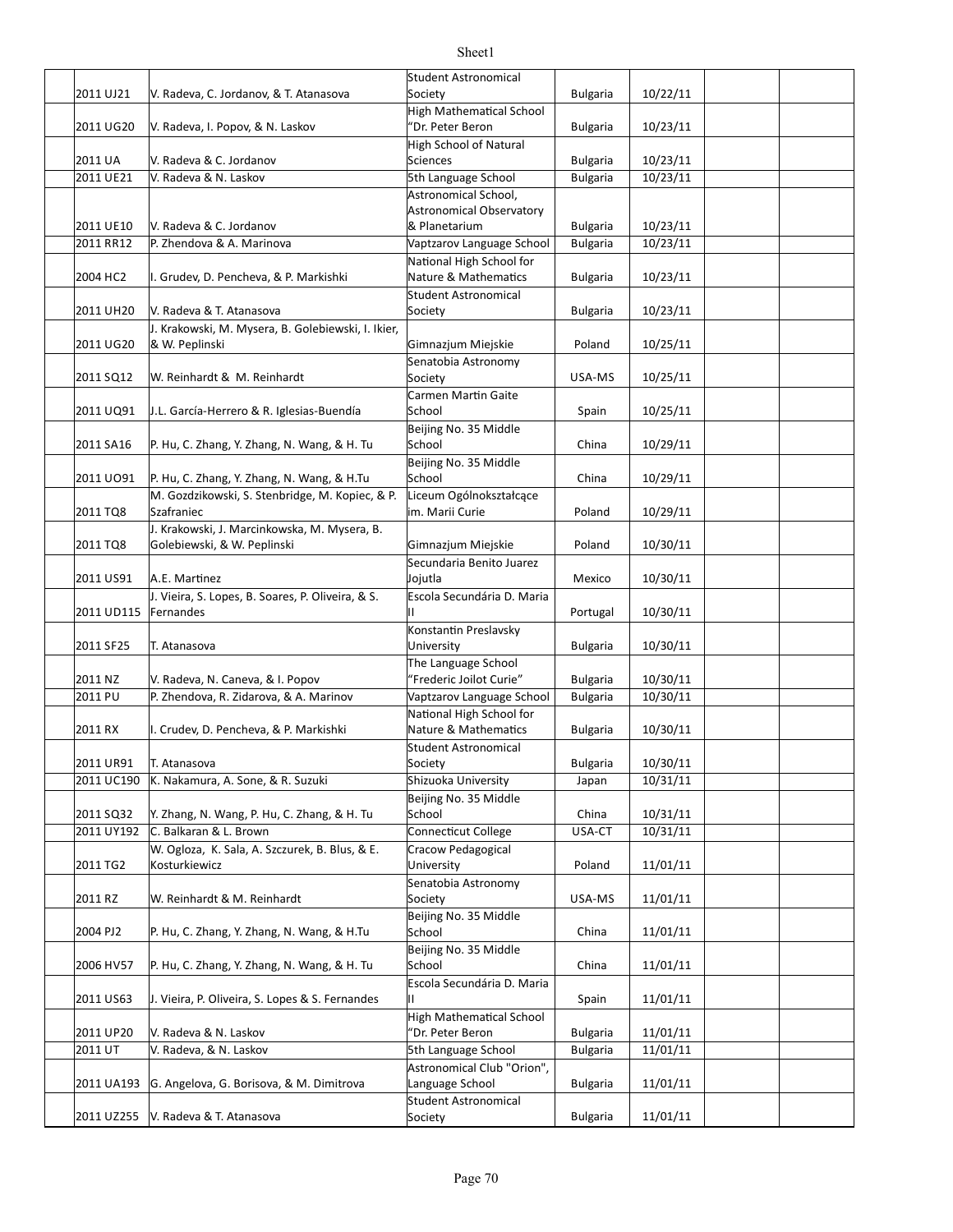|            | I. Ikier, J. Krakowski, M. Mysera, B. Golebiewski,                      |                                                     |                 |          |  |
|------------|-------------------------------------------------------------------------|-----------------------------------------------------|-----------------|----------|--|
| 2011 TA4   | & W. Peplinski                                                          | Gimnazjum Miejskie                                  | Poland          | 11/02/11 |  |
|            |                                                                         | Zespół Szkół                                        |                 |          |  |
| 2011 RF    | M. Oczeretko, F. Lysakowski, & T. Skowron                               | Ogólnokształcących nr 7                             | Poland          | 11/02/11 |  |
| 2011 UA193 | Y. Yatsuyanagi                                                          | Shizuoka University                                 | Japan           | 11/02/11 |  |
|            |                                                                         |                                                     |                 |          |  |
| 2011 UN20  | D. Lu, S. Zhu, W. Xu, J. Zhang, M. Xue, & J. Huang Tian Yi High School  |                                                     | Poland          | 11/02/11 |  |
| 2011 OV4   | J. Gerstel, M. Snow, M. Moody, & T. Carr                                | Lee County High School                              | USA-GA          | 11/02/11 |  |
|            |                                                                         | Astronomical Club "Orion",                          |                 |          |  |
| 2011 UF256 | G. Borisova & M. Dimitrova                                              | Language School                                     | <b>Bulgaria</b> | 11/02/11 |  |
| 2011 UZ255 | V. Radeva & K. Cheschemdzhiev                                           | Konstantin Preslavsky<br>University                 | <b>Bulgaria</b> | 11/02/11 |  |
|            |                                                                         | Astronomical School,                                |                 |          |  |
|            |                                                                         | <b>Astronomical Observatory</b>                     |                 |          |  |
| 2011 RR12  | V. Radeva & K. Cheschmedzhiev                                           | & Planetarium                                       | <b>Bulgaria</b> | 11/02/11 |  |
|            |                                                                         | The Language School                                 |                 |          |  |
| 2011 UD    | V. Radeva & N. Laskov                                                   | "Frederic Joilot Curie"                             | <b>Bulgaria</b> | 11/02/11 |  |
|            | K. Pavlova, I. Petkova, I. Dimitrova, &                                 |                                                     |                 |          |  |
| 2011 UA    | A.Marinova                                                              | Vaptzarov Language School                           | Bulgaria        | 11/02/11 |  |
|            |                                                                         | National High School for                            |                 |          |  |
| 2011 TG2   | II. Crudev, D. Pencheva, & P. Markishki                                 | Nature & Mathematics                                | <b>Bulgaria</b> | 11/02/11 |  |
|            |                                                                         | <b>Student Astronomical</b>                         |                 |          |  |
| 2011 KN9   | V. Radeva & K. Cheschmedjiev                                            | Society                                             | <b>Bulgaria</b> | 11/02/11 |  |
| 2011 UP63  | T. Ji, K. Zheng, Z. Shao, X. Guo, & M. Xu                               | Tian Yi High School                                 | China           | 11/05/11 |  |
|            |                                                                         | Beijing No. 35 Middle                               |                 |          |  |
| 2011 US63  | D. Lu, S. Zhu, W. Xu, J. Zhang, M. Xue, & J. Huang School               |                                                     | China           | 11/05/11 |  |
|            | J. Vieira, S. Lopes, S. Fernandes, P. Oliveira &                        | Escola Secundária D. Maria<br>н.                    |                 |          |  |
| 2011 UF256 | Igreja                                                                  |                                                     | Portugal        | 11/05/11 |  |
| 2011 RR12  | V. Radeva, N. Laskov, I. Popov, & A. Antonova                           | <b>High Mathematical School</b><br>"Dr. Peter Beron | <b>Bulgaria</b> | 11/05/11 |  |
| 2011 GD60  | V. Radeva & I. Popov                                                    | 5th Language School                                 | <b>Bulgaria</b> | 11/05/11 |  |
|            | J. Krakowski, J. Marcinkowska, M. Mysera, B.                            |                                                     |                 |          |  |
| 2011 UG256 | Golebiewski, & W. Peplinski                                             | Gimnazjum Miejskie                                  | Poland          | 11/06/11 |  |
|            | W. Ogloza, A. Czarnul, K. Komedera, & A.                                | Cracow Pedagogical                                  |                 |          |  |
| 2007 VQ4   | Pietraszko                                                              | University                                          | Poland          | 11/06/11 |  |
|            |                                                                         | Senatobia Astronomy                                 |                 |          |  |
| 2011 SL102 | W. Reinhardt, J. Reinhardt, & M. Reinhardt                              | Society                                             | USA-MS          | 11/06/11 |  |
|            |                                                                         | Carmen Martin Gaite                                 |                 |          |  |
|            | 2007 VH186 J.L. García-Herrero & R. Iglesias-Buendía                    | School                                              | Spain           | 11/06/11 |  |
|            |                                                                         |                                                     |                 |          |  |
| 2011 UP63  | N. Wang, Y. Zhang, P. Hu, C. Zhang, H. Tu, & J. Jia Tian Yi High School |                                                     | China           | 11/06/11 |  |
|            |                                                                         | Beijing No. 35 Middle                               |                 |          |  |
| 2011 VB    | P. Hu, C. Zhang, H. Tu, J.Jia, N. Wang, & Y. Zhang                      | School                                              | China           | 11/06/11 |  |
|            |                                                                         | Gimnazjum im. Ks.                                   |                 |          |  |
| 2011 UZ275 | A. Goralczyk & W. Gatnar                                                | Walentego w Jankowicach                             | Poland          | 11/06/11 |  |
| 2009 VO24  | D. Williamson, J. Laird, W. Ormand, J.<br>Mooreman, & M. Murphy         | Ravenscroft School                                  | USA-CT          | 11/06/11 |  |
|            |                                                                         | The Language School                                 |                 |          |  |
| 2011 UW63  | V. Radeva & N. Laskov                                                   | "Frederic Joilot Curie"                             | Bulgaria        | 11/06/11 |  |
| 2011 VS5   | P. Zhendova & A. Marinova                                               | Vaptzarov Language School                           | <b>Bulgaria</b> | 11/06/11 |  |
|            |                                                                         | National High School for                            |                 |          |  |
| 2011 UQ91  | II. Grudev, D. Pencheva, & P. Markishki                                 | Nature & Mathematics                                | <b>Bulgaria</b> | 11/06/11 |  |
|            |                                                                         | <b>Student Astronomical</b>                         |                 |          |  |
| 2011 TN9   | V. Radeva & C. Jordanov                                                 | Society                                             | Bulgaria        | 11/06/11 |  |
|            |                                                                         | Collège Jean Jacques                                |                 |          |  |
| 2011 PW6   | M. Cocorocchia                                                          | Soulier                                             | France          | 11/06/11 |  |
|            |                                                                         | Senatobia Astronomy                                 |                 |          |  |
| 2003 FH    | W. Reinhardt & M. Reinhardt                                             | Society                                             | USA-MS          | 11/10/11 |  |
|            |                                                                         | Carmen Martin Gaite                                 |                 |          |  |
| 2011 OQ5   | J.L. García-Herrero, R. Iglesias, & S. Gussoni                          | School                                              | Spain           | 11/10/11 |  |
| 1990 UA    | S. Ikemoto, Y. Ariga, & M. Ishiguro                                     | Shizuoka University                                 | Japan           | 11/10/11 |  |
|            | J. Vieira, P. Oliveira, S. Lopes, S. Fernandes,                         | Escola Secundária D. Maria                          |                 |          |  |
| 2011 UA    | Igreja & C. Miranda                                                     | П.                                                  | Portugal        | 11/10/11 |  |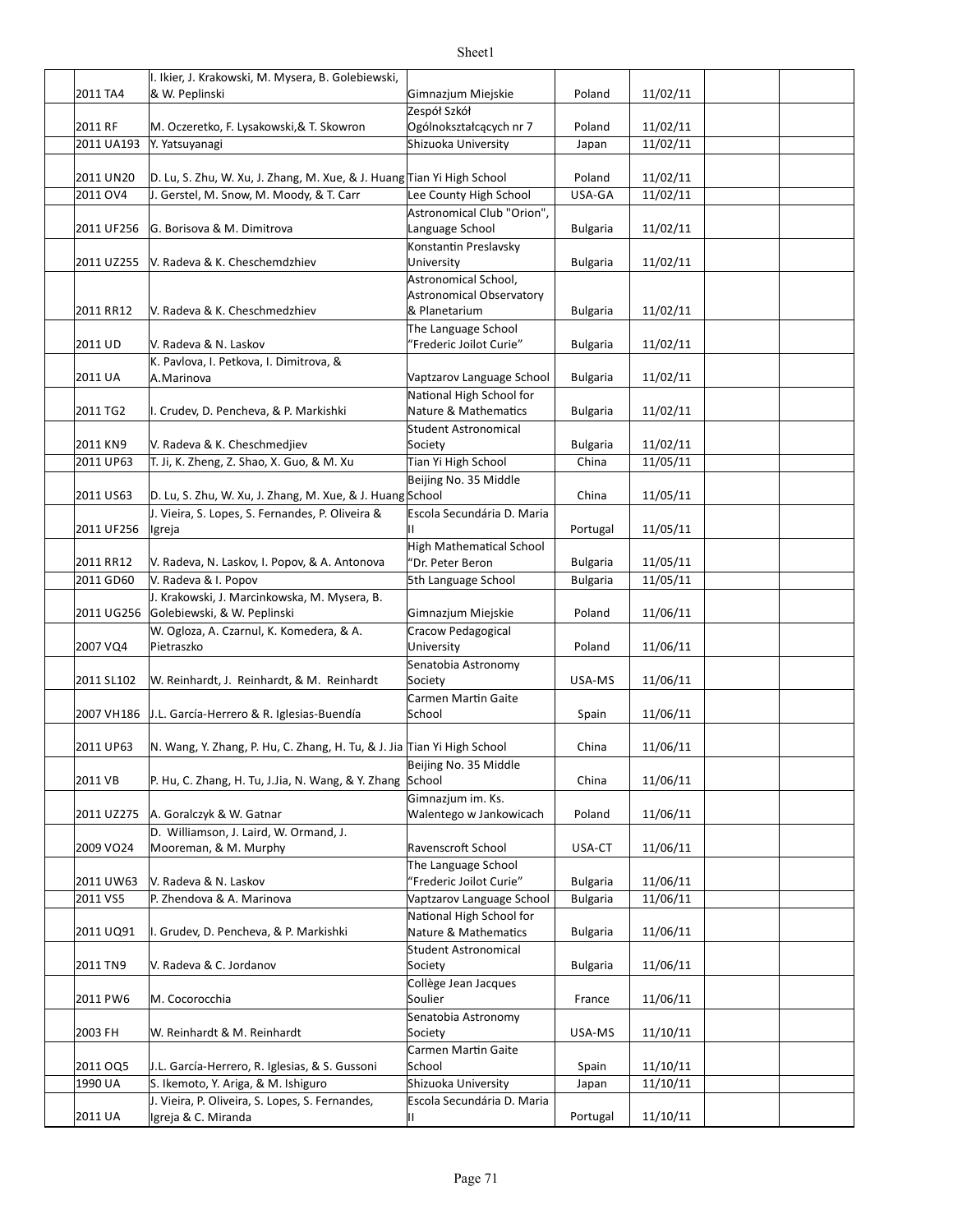|             | J. Krakowski, J. Marcinkowska, M. Mysera, B.               |                                                     |                 |          |  |
|-------------|------------------------------------------------------------|-----------------------------------------------------|-----------------|----------|--|
| 2011 US63   | Golebiewski, & W. Peplinski                                | Gimnazjum Miejskie                                  | Poland          | 11/11/11 |  |
|             |                                                            | Senatobia Astronomy                                 |                 |          |  |
| 2011 KF4    | W. Reinhardt & M. Reinhardt                                | Society                                             | USA-MS          | 11/11/11 |  |
|             |                                                            | Carmen Martin Gaite                                 |                 |          |  |
| 2005 YU55   | M. Krzeminska                                              | School                                              | Spain           | 11/11/11 |  |
|             |                                                            | Collège Jean Jacques                                |                 |          |  |
| 2004 QJ7    | J. Christian                                               | Soulier                                             | France          | 11/11/11 |  |
|             |                                                            | Collège Jean Jacques                                |                 |          |  |
| 2011 UZ275  | S. Amhamdi                                                 | Soulier                                             | France          | 11/11/11 |  |
| 2004 JO4    | L. Ward & M. Kelly<br>M. Kawanaka, Y. Kuboyama, & S. Genma | Chaparral High School                               | USA-CO          | 11/11/11 |  |
| 2011 SR69   |                                                            | Shizuoka University<br>Beijing No. 35 Middle        | Japan           | 11/11/11 |  |
| 2006 SQ78   | C. Zhang, P. Hu, Y. Zhang, N. Wang, & H. Tu                | School                                              | China           | 11/11/11 |  |
|             |                                                            | Beijing No. 35 Middle                               |                 |          |  |
| 2011 KN9    | C. Zhang, Y. Zhang, N. Wang, H. Tu, & P. Hu                | School                                              | China           | 11/11/11 |  |
|             | J. Vieira, P. Oliveira, S. Lopes, S. Fernandes & &         | Escola Secundária D. Maria                          |                 |          |  |
| 2006 WN3    | C. Miranda                                                 | н.                                                  | Portugal        | 11/11/11 |  |
|             |                                                            | <b>High School of Natural</b>                       |                 |          |  |
|             | 2011 UU158   N. Laskov & V. Radeva                         | <b>Sciences</b>                                     | <b>Bulgaria</b> | 11/11/11 |  |
|             |                                                            | Astronomical Club "Orion",                          |                 |          |  |
| 2011 RR12   | G. Borisova, G. Angelova, & M. Dimitrova                   | Language School                                     | <b>Bulgaria</b> | 11/11/11 |  |
|             |                                                            | Konstantin Preslavsky                               |                 |          |  |
| 2011 LC19   | V. Radeva & T. Atanasova                                   | University                                          | <b>Bulgaria</b> | 11/11/11 |  |
|             |                                                            | The Language School                                 |                 |          |  |
| 2011 VW5    | N. Laskov & V. Radeva                                      | "Frederic Joilot Curie"                             | <b>Bulgaria</b> | 11/11/11 |  |
|             |                                                            | National High School for                            |                 |          |  |
| 2011 VU5    | I. Crudev, D. Pencheva, & P. Markishki                     | Nature & Mathematics                                | <b>Bulgaria</b> | 11/11/11 |  |
| 2011 UA     | V. Radeva & T. Atanasova                                   | <b>Student Astronomical</b><br>Society              | <b>Bulgaria</b> | 11/11/11 |  |
|             | J. Krakowski, J. Marcinkowska, M. Mysera, B.               |                                                     |                 |          |  |
| 2011 OQ5    | Golebiewski, & W. Peplinski                                | Gimnazjum Miejskie                                  | Poland          | 11/12/11 |  |
|             |                                                            | Senatobia Astronomy                                 |                 |          |  |
| 2011 UQ91   | W. Reinhardt, M. Reinhardt, & J. Reinhardt                 | Society                                             | USA-MS          | 11/12/11 |  |
|             |                                                            | Carmen Martin Gaite                                 |                 |          |  |
| 2011 KF4    | J.L. García-Herrero, & R. Iglesias-Buendía                 | School                                              | Spain           | 11/12/11 |  |
|             |                                                            | Collège Jean Jacques                                |                 |          |  |
| 2005 YU55   | S. Cocorocchia                                             | Soulier                                             | France          | 11/12/11 |  |
| 2011 LC19   | Y. Ito, M. Otu, & M. Onishi                                | Shizuoka University                                 | Japan           | 11/12/11 |  |
|             | M. GoŸdzikowski, S. Stenbridge, M. Kopiec, & P.            | Liceum Ogólnokształcące                             |                 |          |  |
| 2010 JF     | Szafraniec                                                 | im. Marii Curie                                     | Poland          | 11/12/11 |  |
|             |                                                            | Gimnazjum im. Ks.                                   |                 |          |  |
| 2011 RR12   | M. Krakowczyk                                              | Walentego w Jankowicach                             | Poland          | 11/12/11 |  |
| 2011 LC19-1 | C. Balkaran & L. Brown                                     | Connecticut College                                 | USA-CT          | 11/12/11 |  |
| 2011 KP17   | K. Constable                                               | Lee County High School                              | USA-GA          | 11/12/11 |  |
| 2011 UA     | V. Radeva, I. Popov, & N. Laskov                           | <b>High Mathematical School</b><br>"Dr. Peter Beron | <b>Bulgaria</b> | 11/12/11 |  |
|             |                                                            | <b>High School of Natural</b>                       |                 |          |  |
| 2004 QJ7    | N. Laskov & V. Radeva                                      | <b>Sciences</b>                                     | Bulgaria        | 11/12/11 |  |
|             |                                                            | Astronomical Club "Orion",                          |                 |          |  |
| 2008 UX     | G. Angelova & M. Dimitrova                                 | Language School                                     | Bulgaria        | 11/12/11 |  |
|             |                                                            | Konstantin Preslavsky                               |                 |          |  |
| 2011 UB276  | V. Radeva & T. Atanasova                                   | University                                          | <b>Bulgaria</b> | 11/12/11 |  |
|             |                                                            | Astronomical School,                                |                 |          |  |
|             |                                                            | <b>Astronomical Observatory</b>                     |                 |          |  |
| 2005 YU55   | V. Radeva, N. Laskov, & I. Popov                           | & Planetarium                                       | <b>Bulgaria</b> | 11/12/11 |  |
|             |                                                            | The Language School                                 |                 |          |  |
| 2011 UA115  | V. Radeva & N. Laskov                                      | "Frederic Joilot Curie"                             | <b>Bulgaria</b> | 11/12/11 |  |
| 2011 UU158  | R. Zidarova & A. Marinova                                  | Vaptzarov Language School                           | <b>Bulgaria</b> | 11/12/11 |  |
|             |                                                            | National High School for                            |                 |          |  |
|             | 2011 UW114 II. Crudev, D. Pencheva, & P. Markishki         | Nature & Mathematics                                | Bulgaria        | 11/12/11 |  |
| 2011 QZ13   | V. Radeva & T. Atanasova                                   | <b>Student Astronomical</b><br>Society              | <b>Bulgaria</b> | 11/12/11 |  |
|             |                                                            |                                                     |                 |          |  |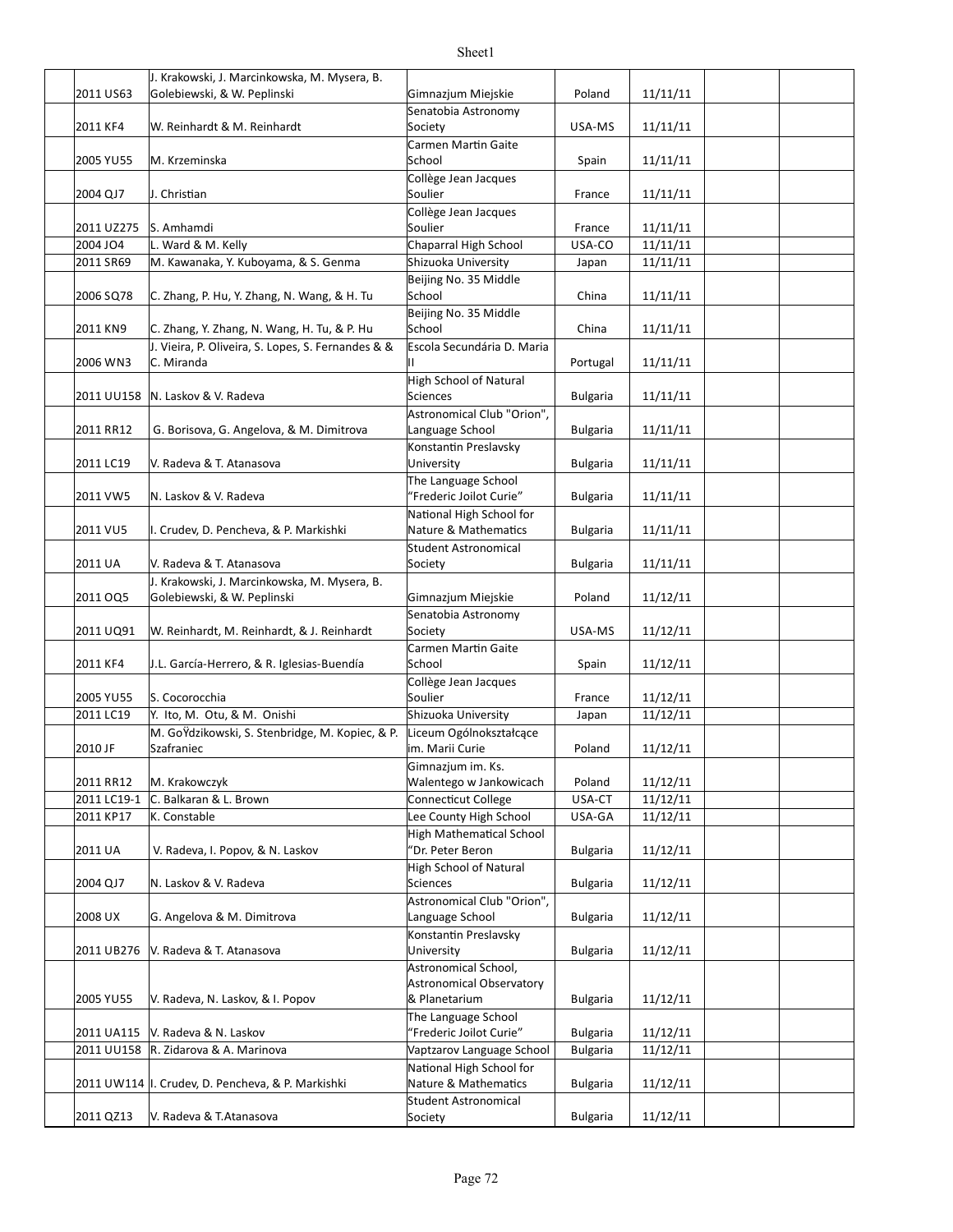|                          | J. Krakowski, J. Marcinkowska, M. Mysera, B.                                      |                                                     |                 |                                         |  |
|--------------------------|-----------------------------------------------------------------------------------|-----------------------------------------------------|-----------------|-----------------------------------------|--|
| 2011 WA                  | Golebiewski, & W. Peplinski                                                       | Gimnazium Miejskie                                  | Poland          | 11/18/11                                |  |
| 2011 KP17                | A. Sinmura, H. Sugimura, & Y. Suzuki                                              | Shizuoka University                                 | Japan           | 11/18/11                                |  |
| 2011 UD21                | J. Vieira, P. Oliveira, S. Lopes, S. Fernandes, B.<br>Igreja, & c. Miranda        | Escola Secundária D. Maria<br>Ш                     | Portugal        | 11/18/11                                |  |
| 2011 QD48                | V. Radeva & N. Laskov                                                             | <b>High Mathematical School</b><br>'Dr. Peter Beron | <b>Bulgaria</b> | 11/18/11                                |  |
| 2011 UC115               | V. Radeva & N. Laskov                                                             | <b>High Mathematical School</b><br>'Dr. Peter Beron | <b>Bulgaria</b> | 11/18/11                                |  |
| 2011 GD62                | V. Radeva, N. Laskov, & V. Iordanov                                               | <b>High School of Natural</b><br><b>Sciences</b>    | <b>Bulgaria</b> | 11/18/11                                |  |
| 2011 UC292               | V. Radeva, N. Laskov, & C. Iordanov                                               | <b>High School of Natural</b><br><b>Sciences</b>    | <b>Bulgaria</b> | 11/18/11                                |  |
| 2011 US63                | V. Radeva & N. Laskov                                                             | 5th Language School                                 | <b>Bulgaria</b> | 11/18/11                                |  |
| 2011 UX192               | V. Radeva & N. Laskov                                                             | 5th Language School                                 | <b>Bulgaria</b> | 11/18/11                                |  |
| 2011 UZ255               | V. Radeva                                                                         | Konstantin Preslavsky<br>University                 | <b>Bulgaria</b> | 11/18/11                                |  |
|                          |                                                                                   | Astronomical School,<br>Astronomical Observatory    |                 |                                         |  |
| 2011 VB                  | V. Radeva & N. Laskov                                                             | & Planetarium<br>The Language School                | <b>Bulgaria</b> | 11/18/11                                |  |
| 2011 UH21                | V. Radeva & N. Laskov                                                             | "Frederic Joilot Curie"                             | <b>Bulgaria</b> | 11/18/11                                |  |
| SW106E5                  | P. Zhendova & A. Marinova                                                         | Vaptzarov Language School                           | <b>Bulgaria</b> | 11/18/11                                |  |
| 2011 QE38                | R. Zidarova & A. Marinova                                                         | Vaptzarov Language School                           | <b>Bulgaria</b> | 11/18/11                                |  |
| 2008 DG5                 | I. Crudev, D. Pencheva, & P. Markishki                                            | National High School for<br>Nature & Mathematics    | <b>Bulgaria</b> | 11/18/11                                |  |
| 2011 WC                  | V. Radeva & T. Atanasova                                                          | <b>Student Astronomical</b><br>Society              | <b>Bulgaria</b> | 11/18/11                                |  |
| 2011 UZ275               | W. Reinhardt & M. Reinhardt                                                       | Senatobia Astronomy<br>Society                      | USA-MS          | 11/18/11                                |  |
| 2011 VG9                 | J.L. García-Herrero & R. Iglesias-Buendía                                         | Carmen Martin Gaite<br>School                       | Spain           | 11/18/11                                |  |
| 2009 VO24                | J. Moorman, W. Ormand, J. Laird, D. Williamson,<br>& M. Murphy                    | Ravenscroft School                                  | USA-NC          | 11/18/11                                |  |
| 2011 UF305               | A.E. Martinez                                                                     | Secundaria Benito Juarez<br>Jojutla                 | Mexico          | 11/18/11                                |  |
| 2011 WL2                 | J. Krakowski, J. Marcinkowska, M. Mysera, B.<br>Golebiewski, & W. Peplinski       | Gimnazjum Miejskie                                  | Poland          | 11/30/11                                |  |
| 2011 RR12                | J.L. García-Herrero & R. Iglesias-Buendía                                         | Carmen Martin Gaite<br>School                       | Spain           | 11/30/11                                |  |
| 2011 WC39                | T. Ji, K. Zheng, Z. Shao, X. Guo, & M. Xu                                         | Tian Yi High School                                 | China           | 11/30/11                                |  |
|                          | 2011 WM46-1D. Lu, S. Zhu, W. Xu, J. Zhang, M. Xue, & J. Huang Tian Yi High School |                                                     | China           | 11/30/11                                |  |
|                          |                                                                                   | Gimnazjum im. Ks.                                   |                 |                                         |  |
| 2011 WN15                | M. Goszcz                                                                         | Walentego w Jankowicach                             | Poland          | 11/30/11                                |  |
| 2010 UH55                | C. Balkaran & L. Brown<br>B. Baltenberger, K. Constable, N. Allen, & J.           | Connecticut College                                 | USA-CT          | 11/30/11                                |  |
| 2001 XP1                 | Gerstel<br>J. Krakowski, J. Marcinkowska, M. Mysera, B.                           | Lee County High School                              | USA-GA          | 11/30/11                                |  |
| 2011 UF305               | Golebiewski, & W. Peplinski                                                       | Gimnazjum Miejskie<br>Cracow Pedagogical            | Poland          | 12/01/11                                |  |
| 2011 WW4                 | W. Ogloza, E. Kosturkiewicz, & B. Dyduch                                          | University<br>Secundaria Benito Juarez              | Poland          | 12/01/11                                |  |
| 2011 WM2                 | A.E. Martinez                                                                     | Jojutla                                             | Mexico          | 12/01/11                                |  |
| 2011 WC39                | J. Vieira, P. Oliveira, S. Lopes, S. Fernandes, B.<br>Igreja, & C. Miranda        | Escola Secundária D. Maria                          | Portugal        | 12/01/11                                |  |
| 2011 WV4                 | J. Vieira, P. Oliveira, S. Lopes, S. Fernandes, B.<br>Igreja, & C. Miranda        | Escola Secundária D. Maria<br>н.                    | Portugal        | 12/01/11                                |  |
|                          |                                                                                   |                                                     |                 |                                         |  |
| <b>NEO Confirmations</b> |                                                                                   |                                                     |                 | IASC, Pan-Bulgaria, 2011 Oct 17 - Dec 2 |  |
| <b>Object</b>            | <b>Students</b>                                                                   | <b>School</b>                                       | Location        | Date                                    |  |
| 2011 QP96                | N. Laskov & V. Radeva                                                             | <b>High Mathematical School</b><br>"Dr. Peter Beron | <b>Bulgaria</b> | 10/16/11                                |  |
|                          |                                                                                   |                                                     |                 |                                         |  |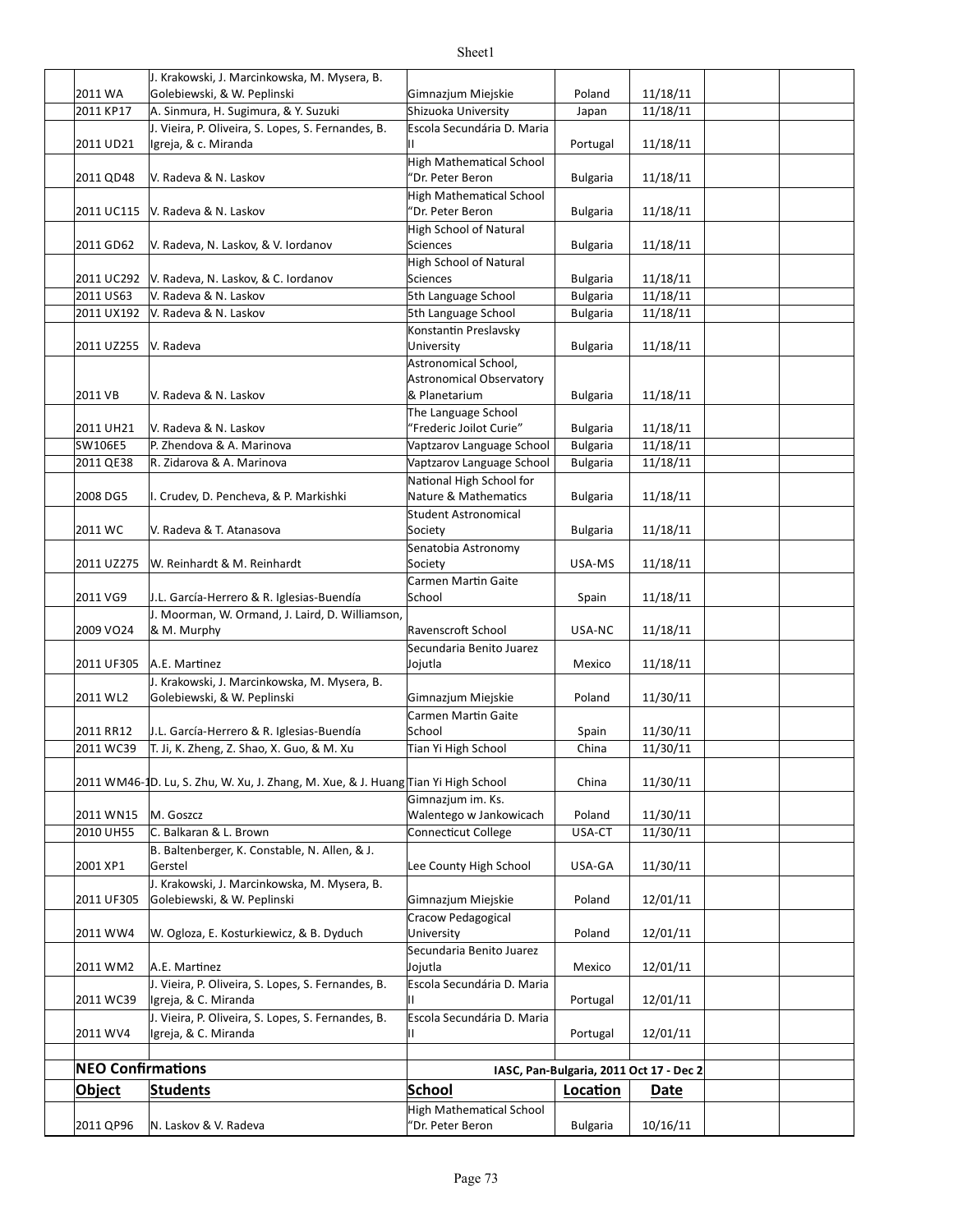|                         |                                                                            | Cracow Pedagogical                             |                                    |                                         |                      |                       |  |
|-------------------------|----------------------------------------------------------------------------|------------------------------------------------|------------------------------------|-----------------------------------------|----------------------|-----------------------|--|
| 2011 UH21               | W. Ogloza & M. Warzyc                                                      | University                                     | Poland                             | 10/21/11                                |                      |                       |  |
| 2011 UU62               | K. Ito, M. Ohtsu, & M. Ohnishi                                             | Shizuoka University                            | Japan                              | 10/22/11                                |                      |                       |  |
|                         |                                                                            | The Language School                            |                                    |                                         |                      |                       |  |
| 2011 UV62               | V. Radeva & I. Popov                                                       | "Frederic Joilot Curie"                        | <b>Bulgaria</b>                    | 10/22/11                                |                      |                       |  |
| 2011 UT90               | M. Kawanaka , Y. Kuboyama, & S. Genma                                      | Shizuoka University                            | Japan                              | 10/24/11                                |                      |                       |  |
|                         |                                                                            | <b>High Mathematical School</b>                |                                    |                                         |                      |                       |  |
|                         | 2011 UM147 V. Radeva, N. Laskov, I. Popov, & A. Kovachev                   | "Dr. Peter Beron                               | <b>Bulgaria</b>                    | 10/25/11                                |                      |                       |  |
| 2011 UP109              | V. Radeva, C. Jordanov, & N. Laskov                                        | 5th Language School                            | <b>Bulgaria</b>                    | 10/25/11                                |                      |                       |  |
|                         |                                                                            | The Language School                            |                                    |                                         |                      |                       |  |
|                         | 2011 UZ114 V. Radeva & A. Deludis                                          | "Frederic Joilot Curie"                        | <b>Bulgaria</b>                    | 10/25/11                                |                      |                       |  |
|                         |                                                                            | <b>Student Astronomical</b>                    |                                    |                                         |                      |                       |  |
|                         | 2011 UX130 V. Radeva & T. Atanasova                                        | Society                                        | <b>Bulgaria</b>                    | 10/25/11                                |                      |                       |  |
|                         | V. Radeva, N. Laskov, I. Popov, A. Fukita, & N.                            | High School of Natural<br>Sciences             |                                    | 10/30/11                                |                      |                       |  |
| 2011 UA193              | Caneva                                                                     |                                                | <b>Bulgaria</b>                    |                                         |                      |                       |  |
| 2011 UB276              | V. Radeva & N. Laskov                                                      | The Language School<br>"Frederic Joilot Curie" | <b>Bulgaria</b>                    | 11/01/11                                |                      |                       |  |
|                         |                                                                            |                                                |                                    |                                         |                      |                       |  |
| 2011 VK1                | V. Radeva, A. Fukita, A. Antonova, S. Turmakova,<br>N. Laskov, & I. Popov  | High Mathematical School<br>'Dr. Peter Beron   | <b>Bulgaria</b>                    | 11/02/11                                |                      |                       |  |
|                         | V. Radeva, C. Jordanov, A. Kovachev, N. Caneva,                            |                                                |                                    |                                         |                      |                       |  |
| 2011 VM1                | & P. Daskalov                                                              | 5th Language School                            | Bulgaria                           | 11/02/11                                |                      |                       |  |
|                         |                                                                            | Gimnazjum im. Ks.                              |                                    |                                         |                      |                       |  |
| 2011 VN5                | M. Krakowczyk                                                              | Walentego w Jankowicach                        | Poland                             | 11/05/11                                |                      |                       |  |
|                         |                                                                            | High Mathematical School                       |                                    |                                         |                      |                       |  |
| 2011 VW5                | V. Radeva, N. Laskov, I. Popov, & A. Antonova                              | "Dr. Peter Beron                               | <b>Bulgaria</b>                    | 11/05/11                                |                      |                       |  |
|                         |                                                                            | Konstantin Preslavsky                          |                                    |                                         |                      |                       |  |
| 2011 VR5                | V. Radeva                                                                  | University                                     | <b>Bulgaria</b>                    | 11/05/11                                |                      |                       |  |
|                         |                                                                            | Astronomical School,                           |                                    |                                         |                      |                       |  |
|                         |                                                                            | Astronomical Observatory                       |                                    |                                         |                      |                       |  |
| 2011 VP5                | V. Radeva, C. Jordanov. & N. Laskov                                        | & Planetarium                                  | <b>Bulgaria</b>                    | 11/05/11                                |                      |                       |  |
| 2011 VU6                | M. Mori & K. Yoshioka                                                      | Shizuoka University                            | Japan                              | 11/06/11                                |                      |                       |  |
|                         |                                                                            | Cracow Pedagogical                             |                                    |                                         |                      |                       |  |
| 2011 WP2                | W. Ogloza, A. Pietraszko, B. Dyduch, & A. Fior                             | University                                     | Poland                             | 11/18/11                                |                      |                       |  |
|                         |                                                                            |                                                |                                    |                                         |                      |                       |  |
| 2011 JV129              | D. Lu, S. Zhu, W. Xu, J. Zhang, M. Xue, & J. Huang China Hands-On Universe |                                                | China                              | 11/18/11                                |                      |                       |  |
|                         |                                                                            | Konstantin Preslavsky                          |                                    |                                         |                      |                       |  |
| 2011 WT2                | V. Radeva & N. Laskov                                                      | University                                     | <b>Bulgaria</b>                    | 11/18/11                                |                      |                       |  |
|                         |                                                                            | Astronomical School,                           |                                    |                                         |                      |                       |  |
|                         |                                                                            | Astronomical Observatory                       |                                    |                                         |                      |                       |  |
| 2011 WO4                | V. Radeva, & N. Laskov                                                     | & Planetarium                                  | <b>Bulgaria</b>                    | 11/18/11                                |                      |                       |  |
| 2011 SK118              | P. Zhendova & A. Marinova                                                  | Vaptzarov Language School                      | <b>Bulgaria</b>                    | 11/18/11                                |                      |                       |  |
|                         |                                                                            | Gimnazjum im. Ks.                              |                                    |                                         |                      |                       |  |
| 2011 WE96               | A. Goralczyk                                                               | Walentego w Jankowicach                        | Poland                             | 12/01/11                                |                      |                       |  |
|                         |                                                                            |                                                |                                    |                                         |                      |                       |  |
|                         | <b>Main Belt Asteroid Discoveries</b>                                      |                                                |                                    | IASC, Pan-Bulgaria, 2011 Oct 17 - Dec 2 |                      |                       |  |
| Object                  | <b>Students</b>                                                            | <b>School</b>                                  | Location                           | <b>Status</b>                           | <b>Date</b>          | Linked                |  |
| 2011 TH12               | <b>A.E. Martinez</b>                                                       | Secundaria de Tlatizapan                       | <b>Mexico</b>                      | <b>Provisional</b>                      | 10/04/11             | <b>LAZ0008</b>        |  |
| 2011 UP21               | V. Radeva & C. Iordanov                                                    | <b>5th Language School</b>                     | <b>Bulgaria</b>                    | <b>Provisional</b>                      | 10/16/11             | <b>VSR01</b>          |  |
| <b>TOV52W</b>           |                                                                            |                                                |                                    |                                         |                      |                       |  |
|                         |                                                                            |                                                |                                    |                                         |                      |                       |  |
|                         | S. Ikemoto, Y. Ariga, & M. Ishiguro                                        | Shizuoka University                            | Japan                              | Preliminary                             | 10/21/11             | K11U42M               |  |
| <b>TOV52X</b>           | S. Ikemoto, Y. Ariga, & M. Ishiguro                                        | Shizuoka University                            | Japan                              | Preliminary                             | 10/21/11             | K11U42O               |  |
| <b>TOV531</b>           | S. Ikemoto, Y. Ariga, & M. Ishiguro                                        | Shizuoka University                            | Japan                              | Preliminary                             | 10/21/11             | K11U45R               |  |
|                         |                                                                            | TianYi High School of                          |                                    |                                         |                      |                       |  |
| <b>TOV532</b>           | T. Ji, K. Zheng, Z. Shao, X. Guo, & M. Xu                                  | JiangSu                                        | China                              | Preliminary                             | 10/21/11             | TYS0024               |  |
|                         |                                                                            | Liceum Ogólnokształcące                        |                                    |                                         |                      |                       |  |
| <b>2011 UO68</b>        | P. Kolarczyk, L. Rosicki, & A. Underowicz                                  | im. Marii Curie                                | <b>Poland</b>                      | <b>Provisional</b>                      | 10/21/11             | <b>KAT0001</b>        |  |
|                         |                                                                            | Gimnazjum im. Ks.                              |                                    |                                         |                      |                       |  |
| CGS1474                 | M. Krzeminska & M. Krakowczyk                                              | Walentego w Jankowicach                        | Poland                             | Preliminary                             | 10/21/11             | KAJ0006               |  |
|                         |                                                                            | Gimnazjum im. Ks.                              |                                    |                                         |                      |                       |  |
| CGS1475                 | M. Krzeminska & M. Krakowczyk                                              | Walentego w Jankowicach                        | Poland                             | Preliminary                             | 10/21/11             | KAJ0007               |  |
|                         |                                                                            | TianYi High School of                          |                                    |                                         |                      |                       |  |
| TOV54L                  | T. Ji, K. Zheng, Z. Shao, X. Guo, & M. Xu                                  | JiangSu                                        | China                              | Preliminary                             | 10/22/11             | JTY0004               |  |
|                         |                                                                            | High School of Natural                         |                                    |                                         |                      |                       |  |
| <b>TOV53Q</b><br>TOV53R | V. Radeva, C. Jordanov, & I. Popov<br>V. Radeva, I. Popov, & N. Laskov     | Sciences<br>5th Language School                | <b>Bulgaria</b><br><b>Bulgaria</b> | Preliminary<br>Preliminary              | 10/22/11<br>10/22/11 | <b>VSR02</b><br>VSR01 |  |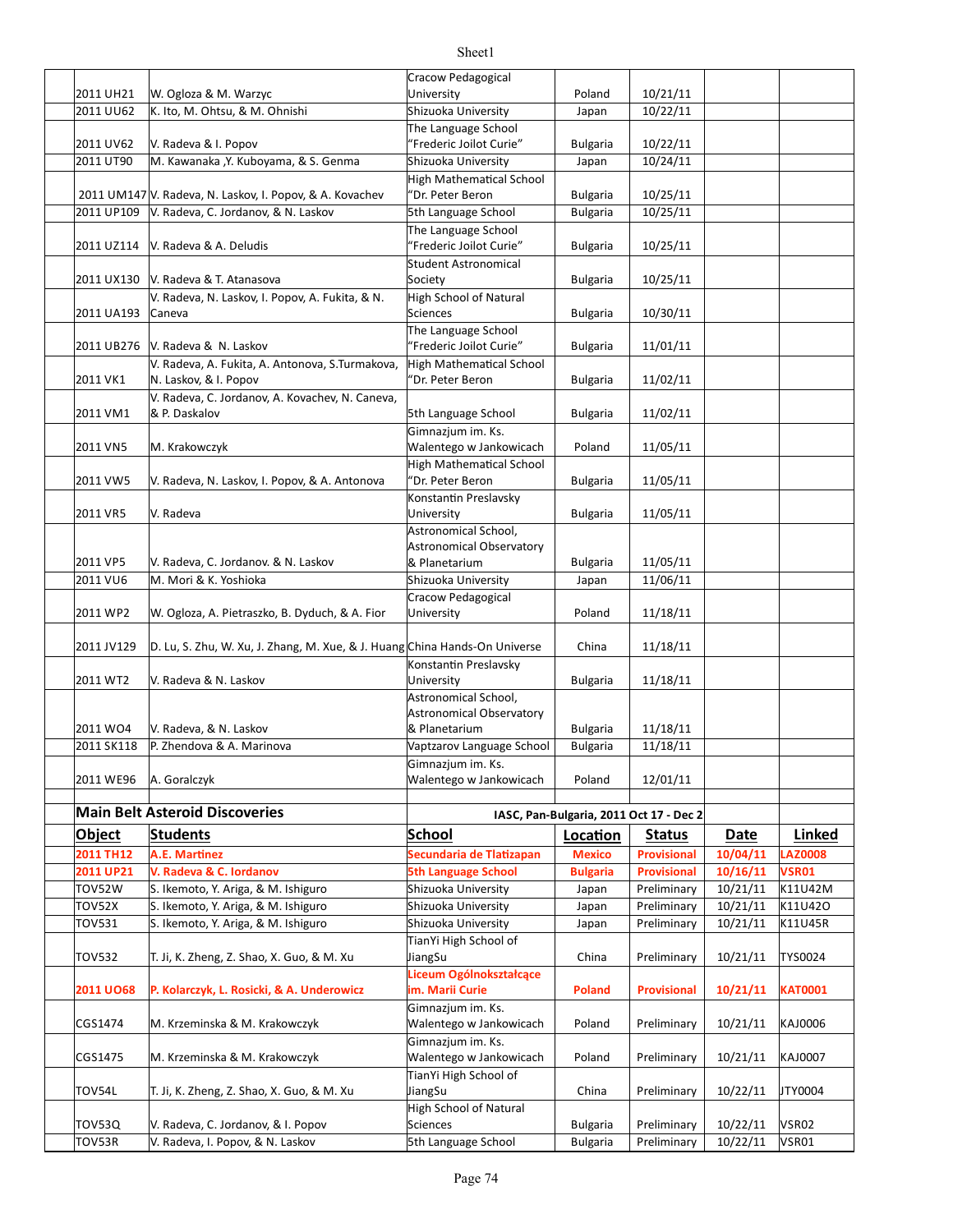|                                                 | Astronomical Club "Orion",                                                                                                                                                                                                                                                                                                                                                                                                                                                                                                                                                                                                                                                                                                                                                                     |                                                                                                                                                                                                                                                                                                                                                                                                                                                                                                                                                                                                                                                                                                                                                           |                                                                                                                                                                                                                                          |                                                                                                                                                                                                                                                             |                                                                                                                                                                                                                                              |
|-------------------------------------------------|------------------------------------------------------------------------------------------------------------------------------------------------------------------------------------------------------------------------------------------------------------------------------------------------------------------------------------------------------------------------------------------------------------------------------------------------------------------------------------------------------------------------------------------------------------------------------------------------------------------------------------------------------------------------------------------------------------------------------------------------------------------------------------------------|-----------------------------------------------------------------------------------------------------------------------------------------------------------------------------------------------------------------------------------------------------------------------------------------------------------------------------------------------------------------------------------------------------------------------------------------------------------------------------------------------------------------------------------------------------------------------------------------------------------------------------------------------------------------------------------------------------------------------------------------------------------|------------------------------------------------------------------------------------------------------------------------------------------------------------------------------------------------------------------------------------------|-------------------------------------------------------------------------------------------------------------------------------------------------------------------------------------------------------------------------------------------------------------|----------------------------------------------------------------------------------------------------------------------------------------------------------------------------------------------------------------------------------------------|
|                                                 |                                                                                                                                                                                                                                                                                                                                                                                                                                                                                                                                                                                                                                                                                                                                                                                                |                                                                                                                                                                                                                                                                                                                                                                                                                                                                                                                                                                                                                                                                                                                                                           |                                                                                                                                                                                                                                          |                                                                                                                                                                                                                                                             | K11U32P                                                                                                                                                                                                                                      |
|                                                 |                                                                                                                                                                                                                                                                                                                                                                                                                                                                                                                                                                                                                                                                                                                                                                                                |                                                                                                                                                                                                                                                                                                                                                                                                                                                                                                                                                                                                                                                                                                                                                           |                                                                                                                                                                                                                                          |                                                                                                                                                                                                                                                             | MMM999                                                                                                                                                                                                                                       |
|                                                 |                                                                                                                                                                                                                                                                                                                                                                                                                                                                                                                                                                                                                                                                                                                                                                                                |                                                                                                                                                                                                                                                                                                                                                                                                                                                                                                                                                                                                                                                                                                                                                           |                                                                                                                                                                                                                                          |                                                                                                                                                                                                                                                             |                                                                                                                                                                                                                                              |
| G. Borisova & M. Dimitrova                      |                                                                                                                                                                                                                                                                                                                                                                                                                                                                                                                                                                                                                                                                                                                                                                                                |                                                                                                                                                                                                                                                                                                                                                                                                                                                                                                                                                                                                                                                                                                                                                           |                                                                                                                                                                                                                                          |                                                                                                                                                                                                                                                             | GGG666                                                                                                                                                                                                                                       |
|                                                 | Astronomical School,                                                                                                                                                                                                                                                                                                                                                                                                                                                                                                                                                                                                                                                                                                                                                                           |                                                                                                                                                                                                                                                                                                                                                                                                                                                                                                                                                                                                                                                                                                                                                           |                                                                                                                                                                                                                                          |                                                                                                                                                                                                                                                             |                                                                                                                                                                                                                                              |
|                                                 | <b>Astronomical Observatory</b>                                                                                                                                                                                                                                                                                                                                                                                                                                                                                                                                                                                                                                                                                                                                                                |                                                                                                                                                                                                                                                                                                                                                                                                                                                                                                                                                                                                                                                                                                                                                           |                                                                                                                                                                                                                                          |                                                                                                                                                                                                                                                             |                                                                                                                                                                                                                                              |
| V. Radeva, I. Popov, & C. Jordanov              | & Planetarium                                                                                                                                                                                                                                                                                                                                                                                                                                                                                                                                                                                                                                                                                                                                                                                  | <b>Bulgaria</b>                                                                                                                                                                                                                                                                                                                                                                                                                                                                                                                                                                                                                                                                                                                                           | Preliminary                                                                                                                                                                                                                              | 10/22/11                                                                                                                                                                                                                                                    | K11SM8E                                                                                                                                                                                                                                      |
|                                                 | Astronomical School,                                                                                                                                                                                                                                                                                                                                                                                                                                                                                                                                                                                                                                                                                                                                                                           |                                                                                                                                                                                                                                                                                                                                                                                                                                                                                                                                                                                                                                                                                                                                                           |                                                                                                                                                                                                                                          |                                                                                                                                                                                                                                                             |                                                                                                                                                                                                                                              |
|                                                 |                                                                                                                                                                                                                                                                                                                                                                                                                                                                                                                                                                                                                                                                                                                                                                                                |                                                                                                                                                                                                                                                                                                                                                                                                                                                                                                                                                                                                                                                                                                                                                           |                                                                                                                                                                                                                                          |                                                                                                                                                                                                                                                             |                                                                                                                                                                                                                                              |
|                                                 |                                                                                                                                                                                                                                                                                                                                                                                                                                                                                                                                                                                                                                                                                                                                                                                                |                                                                                                                                                                                                                                                                                                                                                                                                                                                                                                                                                                                                                                                                                                                                                           |                                                                                                                                                                                                                                          |                                                                                                                                                                                                                                                             | K11SM6H                                                                                                                                                                                                                                      |
|                                                 |                                                                                                                                                                                                                                                                                                                                                                                                                                                                                                                                                                                                                                                                                                                                                                                                |                                                                                                                                                                                                                                                                                                                                                                                                                                                                                                                                                                                                                                                                                                                                                           |                                                                                                                                                                                                                                          |                                                                                                                                                                                                                                                             |                                                                                                                                                                                                                                              |
|                                                 |                                                                                                                                                                                                                                                                                                                                                                                                                                                                                                                                                                                                                                                                                                                                                                                                |                                                                                                                                                                                                                                                                                                                                                                                                                                                                                                                                                                                                                                                                                                                                                           |                                                                                                                                                                                                                                          |                                                                                                                                                                                                                                                             | K11SM7L                                                                                                                                                                                                                                      |
|                                                 |                                                                                                                                                                                                                                                                                                                                                                                                                                                                                                                                                                                                                                                                                                                                                                                                |                                                                                                                                                                                                                                                                                                                                                                                                                                                                                                                                                                                                                                                                                                                                                           |                                                                                                                                                                                                                                          |                                                                                                                                                                                                                                                             |                                                                                                                                                                                                                                              |
|                                                 |                                                                                                                                                                                                                                                                                                                                                                                                                                                                                                                                                                                                                                                                                                                                                                                                |                                                                                                                                                                                                                                                                                                                                                                                                                                                                                                                                                                                                                                                                                                                                                           |                                                                                                                                                                                                                                          |                                                                                                                                                                                                                                                             | 2011 UV62                                                                                                                                                                                                                                    |
| C. Balkaran & L. Brown                          | <b>Connecticut College</b>                                                                                                                                                                                                                                                                                                                                                                                                                                                                                                                                                                                                                                                                                                                                                                     | USA-CT                                                                                                                                                                                                                                                                                                                                                                                                                                                                                                                                                                                                                                                                                                                                                    | Preliminary                                                                                                                                                                                                                              |                                                                                                                                                                                                                                                             | CCO0001                                                                                                                                                                                                                                      |
|                                                 | Secundaria Benito Juarez                                                                                                                                                                                                                                                                                                                                                                                                                                                                                                                                                                                                                                                                                                                                                                       |                                                                                                                                                                                                                                                                                                                                                                                                                                                                                                                                                                                                                                                                                                                                                           |                                                                                                                                                                                                                                          |                                                                                                                                                                                                                                                             |                                                                                                                                                                                                                                              |
| A.E. Martinez                                   | Jojutla                                                                                                                                                                                                                                                                                                                                                                                                                                                                                                                                                                                                                                                                                                                                                                                        | Mexico                                                                                                                                                                                                                                                                                                                                                                                                                                                                                                                                                                                                                                                                                                                                                    | Preliminary                                                                                                                                                                                                                              | 10/23/11                                                                                                                                                                                                                                                    | <b>URA0006</b>                                                                                                                                                                                                                               |
|                                                 | Secundaria Benito Juarez                                                                                                                                                                                                                                                                                                                                                                                                                                                                                                                                                                                                                                                                                                                                                                       |                                                                                                                                                                                                                                                                                                                                                                                                                                                                                                                                                                                                                                                                                                                                                           |                                                                                                                                                                                                                                          |                                                                                                                                                                                                                                                             |                                                                                                                                                                                                                                              |
| A.E. Martinez                                   | Jojutla                                                                                                                                                                                                                                                                                                                                                                                                                                                                                                                                                                                                                                                                                                                                                                                        | Mexico                                                                                                                                                                                                                                                                                                                                                                                                                                                                                                                                                                                                                                                                                                                                                    | Preliminary                                                                                                                                                                                                                              | 10/23/11                                                                                                                                                                                                                                                    | URA0003                                                                                                                                                                                                                                      |
|                                                 | Secundaria Benito Juarez                                                                                                                                                                                                                                                                                                                                                                                                                                                                                                                                                                                                                                                                                                                                                                       |                                                                                                                                                                                                                                                                                                                                                                                                                                                                                                                                                                                                                                                                                                                                                           |                                                                                                                                                                                                                                          |                                                                                                                                                                                                                                                             |                                                                                                                                                                                                                                              |
|                                                 |                                                                                                                                                                                                                                                                                                                                                                                                                                                                                                                                                                                                                                                                                                                                                                                                | Mexico                                                                                                                                                                                                                                                                                                                                                                                                                                                                                                                                                                                                                                                                                                                                                    |                                                                                                                                                                                                                                          |                                                                                                                                                                                                                                                             | <b>URA0004</b>                                                                                                                                                                                                                               |
|                                                 |                                                                                                                                                                                                                                                                                                                                                                                                                                                                                                                                                                                                                                                                                                                                                                                                |                                                                                                                                                                                                                                                                                                                                                                                                                                                                                                                                                                                                                                                                                                                                                           |                                                                                                                                                                                                                                          |                                                                                                                                                                                                                                                             |                                                                                                                                                                                                                                              |
|                                                 |                                                                                                                                                                                                                                                                                                                                                                                                                                                                                                                                                                                                                                                                                                                                                                                                |                                                                                                                                                                                                                                                                                                                                                                                                                                                                                                                                                                                                                                                                                                                                                           |                                                                                                                                                                                                                                          |                                                                                                                                                                                                                                                             | <b>URA0005</b>                                                                                                                                                                                                                               |
|                                                 |                                                                                                                                                                                                                                                                                                                                                                                                                                                                                                                                                                                                                                                                                                                                                                                                |                                                                                                                                                                                                                                                                                                                                                                                                                                                                                                                                                                                                                                                                                                                                                           |                                                                                                                                                                                                                                          |                                                                                                                                                                                                                                                             | K11U28M                                                                                                                                                                                                                                      |
|                                                 |                                                                                                                                                                                                                                                                                                                                                                                                                                                                                                                                                                                                                                                                                                                                                                                                |                                                                                                                                                                                                                                                                                                                                                                                                                                                                                                                                                                                                                                                                                                                                                           |                                                                                                                                                                                                                                          |                                                                                                                                                                                                                                                             |                                                                                                                                                                                                                                              |
|                                                 |                                                                                                                                                                                                                                                                                                                                                                                                                                                                                                                                                                                                                                                                                                                                                                                                |                                                                                                                                                                                                                                                                                                                                                                                                                                                                                                                                                                                                                                                                                                                                                           |                                                                                                                                                                                                                                          |                                                                                                                                                                                                                                                             |                                                                                                                                                                                                                                              |
| V. Radeva & C. Jordanov                         | & Planetarium                                                                                                                                                                                                                                                                                                                                                                                                                                                                                                                                                                                                                                                                                                                                                                                  | <b>Bulgaria</b>                                                                                                                                                                                                                                                                                                                                                                                                                                                                                                                                                                                                                                                                                                                                           | Preliminary                                                                                                                                                                                                                              |                                                                                                                                                                                                                                                             | VSR01                                                                                                                                                                                                                                        |
|                                                 | Collège Jean Jacques                                                                                                                                                                                                                                                                                                                                                                                                                                                                                                                                                                                                                                                                                                                                                                           |                                                                                                                                                                                                                                                                                                                                                                                                                                                                                                                                                                                                                                                                                                                                                           |                                                                                                                                                                                                                                          |                                                                                                                                                                                                                                                             |                                                                                                                                                                                                                                              |
| Christian, & S. Amhadi                          | Soulier                                                                                                                                                                                                                                                                                                                                                                                                                                                                                                                                                                                                                                                                                                                                                                                        | France                                                                                                                                                                                                                                                                                                                                                                                                                                                                                                                                                                                                                                                                                                                                                    | Preliminary                                                                                                                                                                                                                              | 10/29/11                                                                                                                                                                                                                                                    | K11S91J                                                                                                                                                                                                                                      |
| S. Martin, M. Cocorocchia, A. Radecki, J.       | Collège Jean Jacques                                                                                                                                                                                                                                                                                                                                                                                                                                                                                                                                                                                                                                                                                                                                                                           |                                                                                                                                                                                                                                                                                                                                                                                                                                                                                                                                                                                                                                                                                                                                                           |                                                                                                                                                                                                                                          |                                                                                                                                                                                                                                                             |                                                                                                                                                                                                                                              |
| Christian, & S. Amhadi                          | Soulier                                                                                                                                                                                                                                                                                                                                                                                                                                                                                                                                                                                                                                                                                                                                                                                        | France                                                                                                                                                                                                                                                                                                                                                                                                                                                                                                                                                                                                                                                                                                                                                    | Preliminary                                                                                                                                                                                                                              | 10/29/11                                                                                                                                                                                                                                                    | K09B87L                                                                                                                                                                                                                                      |
| M. Gozdzikowski, S. Stenbridge, M. Kopiec, & P. |                                                                                                                                                                                                                                                                                                                                                                                                                                                                                                                                                                                                                                                                                                                                                                                                |                                                                                                                                                                                                                                                                                                                                                                                                                                                                                                                                                                                                                                                                                                                                                           |                                                                                                                                                                                                                                          |                                                                                                                                                                                                                                                             |                                                                                                                                                                                                                                              |
|                                                 |                                                                                                                                                                                                                                                                                                                                                                                                                                                                                                                                                                                                                                                                                                                                                                                                |                                                                                                                                                                                                                                                                                                                                                                                                                                                                                                                                                                                                                                                                                                                                                           |                                                                                                                                                                                                                                          |                                                                                                                                                                                                                                                             | BTS0001                                                                                                                                                                                                                                      |
|                                                 |                                                                                                                                                                                                                                                                                                                                                                                                                                                                                                                                                                                                                                                                                                                                                                                                |                                                                                                                                                                                                                                                                                                                                                                                                                                                                                                                                                                                                                                                                                                                                                           |                                                                                                                                                                                                                                          |                                                                                                                                                                                                                                                             |                                                                                                                                                                                                                                              |
|                                                 |                                                                                                                                                                                                                                                                                                                                                                                                                                                                                                                                                                                                                                                                                                                                                                                                |                                                                                                                                                                                                                                                                                                                                                                                                                                                                                                                                                                                                                                                                                                                                                           |                                                                                                                                                                                                                                          |                                                                                                                                                                                                                                                             | CGS0003                                                                                                                                                                                                                                      |
|                                                 |                                                                                                                                                                                                                                                                                                                                                                                                                                                                                                                                                                                                                                                                                                                                                                                                |                                                                                                                                                                                                                                                                                                                                                                                                                                                                                                                                                                                                                                                                                                                                                           |                                                                                                                                                                                                                                          |                                                                                                                                                                                                                                                             | CGS0004                                                                                                                                                                                                                                      |
|                                                 |                                                                                                                                                                                                                                                                                                                                                                                                                                                                                                                                                                                                                                                                                                                                                                                                |                                                                                                                                                                                                                                                                                                                                                                                                                                                                                                                                                                                                                                                                                                                                                           |                                                                                                                                                                                                                                          |                                                                                                                                                                                                                                                             |                                                                                                                                                                                                                                              |
|                                                 |                                                                                                                                                                                                                                                                                                                                                                                                                                                                                                                                                                                                                                                                                                                                                                                                |                                                                                                                                                                                                                                                                                                                                                                                                                                                                                                                                                                                                                                                                                                                                                           |                                                                                                                                                                                                                                          |                                                                                                                                                                                                                                                             | CGS0001                                                                                                                                                                                                                                      |
| J. Krakowski, J. Marcinkowska, M. Mysera, B.    |                                                                                                                                                                                                                                                                                                                                                                                                                                                                                                                                                                                                                                                                                                                                                                                                |                                                                                                                                                                                                                                                                                                                                                                                                                                                                                                                                                                                                                                                                                                                                                           |                                                                                                                                                                                                                                          |                                                                                                                                                                                                                                                             |                                                                                                                                                                                                                                              |
| Golebiewski, & W. Peplinski                     | Gimnazjum Miejskie                                                                                                                                                                                                                                                                                                                                                                                                                                                                                                                                                                                                                                                                                                                                                                             | Poland                                                                                                                                                                                                                                                                                                                                                                                                                                                                                                                                                                                                                                                                                                                                                    | Preliminary                                                                                                                                                                                                                              | 10/30/11                                                                                                                                                                                                                                                    | CGS0002                                                                                                                                                                                                                                      |
|                                                 | Cracow Pedagogical                                                                                                                                                                                                                                                                                                                                                                                                                                                                                                                                                                                                                                                                                                                                                                             |                                                                                                                                                                                                                                                                                                                                                                                                                                                                                                                                                                                                                                                                                                                                                           |                                                                                                                                                                                                                                          |                                                                                                                                                                                                                                                             |                                                                                                                                                                                                                                              |
| W. Ogloza, A. Czanrnul, I. Wojtycza, & M.Warzyc | University                                                                                                                                                                                                                                                                                                                                                                                                                                                                                                                                                                                                                                                                                                                                                                                     | Poland                                                                                                                                                                                                                                                                                                                                                                                                                                                                                                                                                                                                                                                                                                                                                    | Preliminary                                                                                                                                                                                                                              | 10/30/11                                                                                                                                                                                                                                                    | K11UD1A                                                                                                                                                                                                                                      |
|                                                 | Cracow Pedagogical                                                                                                                                                                                                                                                                                                                                                                                                                                                                                                                                                                                                                                                                                                                                                                             |                                                                                                                                                                                                                                                                                                                                                                                                                                                                                                                                                                                                                                                                                                                                                           |                                                                                                                                                                                                                                          |                                                                                                                                                                                                                                                             |                                                                                                                                                                                                                                              |
| W. Ogloza, A. Czanrnul, I. Wojtycza, & M.Warzyc | University                                                                                                                                                                                                                                                                                                                                                                                                                                                                                                                                                                                                                                                                                                                                                                                     | Poland                                                                                                                                                                                                                                                                                                                                                                                                                                                                                                                                                                                                                                                                                                                                                    | Preliminary                                                                                                                                                                                                                              | 10/30/11                                                                                                                                                                                                                                                    | UPK1102                                                                                                                                                                                                                                      |
|                                                 | Secundaria Benito Juarez                                                                                                                                                                                                                                                                                                                                                                                                                                                                                                                                                                                                                                                                                                                                                                       |                                                                                                                                                                                                                                                                                                                                                                                                                                                                                                                                                                                                                                                                                                                                                           |                                                                                                                                                                                                                                          |                                                                                                                                                                                                                                                             |                                                                                                                                                                                                                                              |
| A.E. Martinez                                   | Jojutla                                                                                                                                                                                                                                                                                                                                                                                                                                                                                                                                                                                                                                                                                                                                                                                        | Mexico                                                                                                                                                                                                                                                                                                                                                                                                                                                                                                                                                                                                                                                                                                                                                    | Preliminary                                                                                                                                                                                                                              |                                                                                                                                                                                                                                                             | <b>URA0008</b>                                                                                                                                                                                                                               |
|                                                 |                                                                                                                                                                                                                                                                                                                                                                                                                                                                                                                                                                                                                                                                                                                                                                                                |                                                                                                                                                                                                                                                                                                                                                                                                                                                                                                                                                                                                                                                                                                                                                           |                                                                                                                                                                                                                                          |                                                                                                                                                                                                                                                             |                                                                                                                                                                                                                                              |
|                                                 |                                                                                                                                                                                                                                                                                                                                                                                                                                                                                                                                                                                                                                                                                                                                                                                                |                                                                                                                                                                                                                                                                                                                                                                                                                                                                                                                                                                                                                                                                                                                                                           |                                                                                                                                                                                                                                          |                                                                                                                                                                                                                                                             | VSR01                                                                                                                                                                                                                                        |
|                                                 |                                                                                                                                                                                                                                                                                                                                                                                                                                                                                                                                                                                                                                                                                                                                                                                                |                                                                                                                                                                                                                                                                                                                                                                                                                                                                                                                                                                                                                                                                                                                                                           |                                                                                                                                                                                                                                          |                                                                                                                                                                                                                                                             | VSR01                                                                                                                                                                                                                                        |
|                                                 |                                                                                                                                                                                                                                                                                                                                                                                                                                                                                                                                                                                                                                                                                                                                                                                                |                                                                                                                                                                                                                                                                                                                                                                                                                                                                                                                                                                                                                                                                                                                                                           |                                                                                                                                                                                                                                          |                                                                                                                                                                                                                                                             |                                                                                                                                                                                                                                              |
|                                                 |                                                                                                                                                                                                                                                                                                                                                                                                                                                                                                                                                                                                                                                                                                                                                                                                |                                                                                                                                                                                                                                                                                                                                                                                                                                                                                                                                                                                                                                                                                                                                                           |                                                                                                                                                                                                                                          |                                                                                                                                                                                                                                                             | PDM0002                                                                                                                                                                                                                                      |
|                                                 |                                                                                                                                                                                                                                                                                                                                                                                                                                                                                                                                                                                                                                                                                                                                                                                                |                                                                                                                                                                                                                                                                                                                                                                                                                                                                                                                                                                                                                                                                                                                                                           |                                                                                                                                                                                                                                          |                                                                                                                                                                                                                                                             |                                                                                                                                                                                                                                              |
|                                                 |                                                                                                                                                                                                                                                                                                                                                                                                                                                                                                                                                                                                                                                                                                                                                                                                |                                                                                                                                                                                                                                                                                                                                                                                                                                                                                                                                                                                                                                                                                                                                                           |                                                                                                                                                                                                                                          |                                                                                                                                                                                                                                                             | SAS0066                                                                                                                                                                                                                                      |
|                                                 |                                                                                                                                                                                                                                                                                                                                                                                                                                                                                                                                                                                                                                                                                                                                                                                                |                                                                                                                                                                                                                                                                                                                                                                                                                                                                                                                                                                                                                                                                                                                                                           |                                                                                                                                                                                                                                          |                                                                                                                                                                                                                                                             |                                                                                                                                                                                                                                              |
|                                                 |                                                                                                                                                                                                                                                                                                                                                                                                                                                                                                                                                                                                                                                                                                                                                                                                |                                                                                                                                                                                                                                                                                                                                                                                                                                                                                                                                                                                                                                                                                                                                                           |                                                                                                                                                                                                                                          |                                                                                                                                                                                                                                                             |                                                                                                                                                                                                                                              |
| T. Ji, K. Zheng, Z. Shao, & X.G uo, & M. Xu     | Tian Yi High School                                                                                                                                                                                                                                                                                                                                                                                                                                                                                                                                                                                                                                                                                                                                                                            | China                                                                                                                                                                                                                                                                                                                                                                                                                                                                                                                                                                                                                                                                                                                                                     | Preliminary                                                                                                                                                                                                                              | 10/31/11                                                                                                                                                                                                                                                    | ZKW0010                                                                                                                                                                                                                                      |
| T. Ji, K. Zheng, Z. Shao, & X.G uo, & M. Xu     | Tian Yi High School                                                                                                                                                                                                                                                                                                                                                                                                                                                                                                                                                                                                                                                                                                                                                                            | China                                                                                                                                                                                                                                                                                                                                                                                                                                                                                                                                                                                                                                                                                                                                                     | Preliminary                                                                                                                                                                                                                              | 10/31/11                                                                                                                                                                                                                                                    | ZKW0009                                                                                                                                                                                                                                      |
| Y. Zhang, N. Wang, P. Hu, C. Zhang, & H. Tu     | Beijing No. 35 Middle<br>School                                                                                                                                                                                                                                                                                                                                                                                                                                                                                                                                                                                                                                                                                                                                                                | China                                                                                                                                                                                                                                                                                                                                                                                                                                                                                                                                                                                                                                                                                                                                                     | Preliminary                                                                                                                                                                                                                              | 10/31/11                                                                                                                                                                                                                                                    | K08F41A                                                                                                                                                                                                                                      |
|                                                 | Beijing No. 35 Middle                                                                                                                                                                                                                                                                                                                                                                                                                                                                                                                                                                                                                                                                                                                                                                          |                                                                                                                                                                                                                                                                                                                                                                                                                                                                                                                                                                                                                                                                                                                                                           |                                                                                                                                                                                                                                          |                                                                                                                                                                                                                                                             |                                                                                                                                                                                                                                              |
|                                                 | G. Borisova & M. Dimitrova<br>G. Borisova & M. Dimitrova<br>V. Radeva, I. Popov, & C. Jordanov<br>V. Radeva, I. Popov, & C. Jordanov<br>I. Grudev, D. Pencheva, & P. Markishki<br>A.E. Martinez<br>A.E. Martinez<br>J. Vieira, S. Lopes, B. Igreja, P. Oliveira, & S.<br>Fernandes<br>S. Martin, M. Cocorocchia, A. Radecki, J.<br>Szafraniec<br>J. Krakowski, J. Marcinkowska, M. Mysera, B.<br>Golebiewski, & W. Peplinski<br>J. Krakowski, J. Marcinkowska, M. Mysera, B.<br>Golebiewski, & W. Peplinski<br>J. Krakowski, J. Marcinkowska, M. Mysera, B.<br>Golebiewski, & W. Peplinski<br>V. Radeva, I. Popov, N. Caneva, & N. Laskov<br>V. Radeva, N. Laskov, I. Popov, A. Fukita, & N.<br>Caneva<br>I. Crudev, D. Pencheva, & P. Markishki<br>W. Reinhardt, M. Reinhardt, & J. Reinhardt | Language School<br>Astronomical Club "Orion",<br>Language School<br>Astronomical Club "Orion",<br>Language School<br><b>Astronomical Observatory</b><br>& Planetarium<br>Astronomical School,<br><b>Astronomical Observatory</b><br>& Planetarium<br>National High School for<br>Nature & Mathematics<br>Jojutla<br>Secundaria Benito Juarez<br>Jojutla<br>Escola Secundária D. Maria<br>н.<br>Astronomical School,<br><b>Astronomical Observatory</b><br>Liceum Ogólnokształcące<br>im. Marii Curie<br>Gimnazjum Miejskie<br>Gimnazjum Miejskie<br>Gimnazjum Miejskie<br><b>High Mathematical School</b><br>"Dr. Peter Beron<br>High School of Natural<br>Sciences<br>National High School for<br>Nature & Mathematics<br>Senatobia Astronomy<br>Society | <b>Bulgaria</b><br>Bulgaria<br><b>Bulgaria</b><br><b>Bulgaria</b><br><b>Bulgaria</b><br><b>Bulgaria</b><br>Mexico<br>Portugal<br>Poland<br>Poland<br>Poland<br>Poland<br><b>Bulgaria</b><br><b>Bulgaria</b><br><b>Bulgaria</b><br>USA-MS | Preliminary<br>Preliminary<br>Preliminary<br>Preliminary<br>Preliminary<br>Preliminary<br>Preliminary<br>Preliminary<br>Preliminary<br>Preliminary<br>Preliminary<br>Preliminary<br>Preliminary<br>Preliminary<br>Preliminary<br>Preliminary<br>Preliminary | 10/22/11<br>10/22/11<br>10/22/11<br>10/22/11<br>10/22/11<br>10/22/11<br>10/23/11<br>10/23/11<br>10/23/11<br>10/23/11<br>10/23/11<br>10/29/11<br>10/30/11<br>10/30/11<br>10/30/11<br>10/30/11<br>10/30/11<br>10/30/11<br>10/30/11<br>10/31/11 |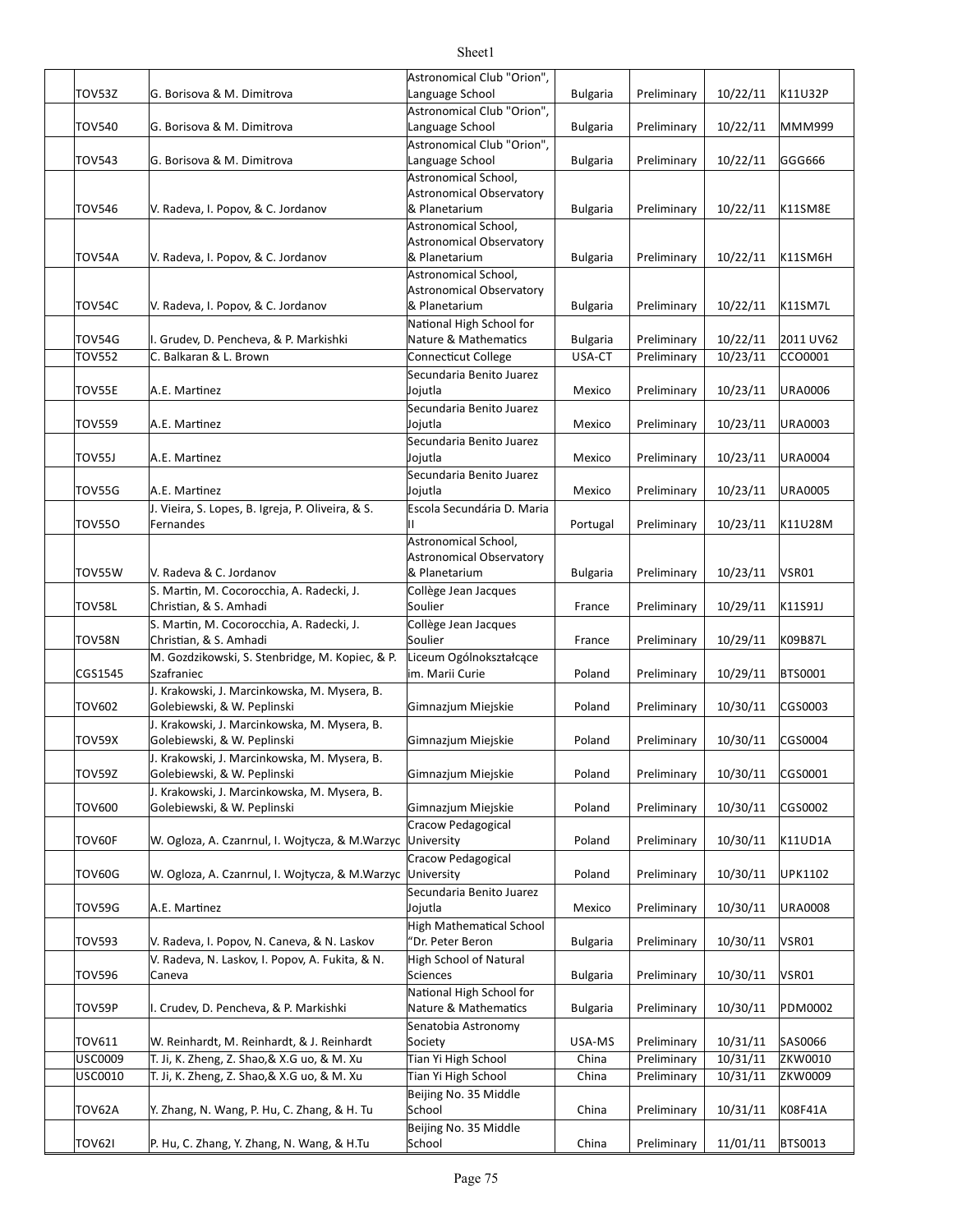|                         |                                                                            | Beijing No. 35 Middle                            |                 |             |                      |                 |
|-------------------------|----------------------------------------------------------------------------|--------------------------------------------------|-----------------|-------------|----------------------|-----------------|
| TOV62J                  | P. Hu, C. Zhang, Y. Zhang, N. Wang, & H.Tu                                 | School                                           | China           | Preliminary | 11/01/11             | BTS0014         |
| TOV62N                  | P. Hu, C. Zhang, Y. Zhang, N. Wang, & H.Tu                                 | Beijing No. 35 Middle<br>School                  | China           | Preliminary | 11/01/11             | <b>BTS0010</b>  |
|                         |                                                                            | Beijing No. 35 Middle                            |                 |             |                      |                 |
| <b>TOV62S</b>           | P. Hu, C. Zhang, Y. Zhang, N. Wang, & H. Tu                                | School                                           | China           | Preliminary | 11/01/11             | <b>BTS0016</b>  |
| TOV62T                  | P. Hu, C. Zhang, Y. Zhang, N. Wang, & H. Tu                                | Beijing No. 35 Middle<br>School                  | China           | Preliminary | 11/01/11             | <b>BTS0017</b>  |
| <b>TOV61J</b>           | V. Radeva, C. Jordanov, & J. Keremedchiev                                  | <b>High School of Natural</b><br><b>Sciences</b> | <b>Bulgaria</b> | Preliminary | 11/01/11             | VSR03           |
| TOV61L                  | V. Radeva, C. Jordanov, & J. Keremedchiev                                  | <b>High School of Natural</b><br><b>Sciences</b> | <b>Bulgaria</b> | Preliminary | 11/01/11             | VSR02           |
|                         |                                                                            | The Language School                              |                 |             |                      |                 |
| <b>TOV61Y</b>           | V. Radeva & N. Laskov                                                      | "Frederic Joilot Curie"                          | <b>Bulgaria</b> | Preliminary | 11/01/11<br>11/01/11 | VSR01<br>RRR111 |
| TOV623                  | R. Zidarova, & A. Marinova                                                 | Vaptzarov Language School                        | <b>Bulgaria</b> | Preliminary |                      |                 |
| <b>TOV628</b>           | V. Radeva & T. Atanasova                                                   | <b>Student Astronomical</b><br>Society           | <b>Bulgaria</b> | Preliminary | 11/01/11             | VSR01           |
| TOV63K                  | M. Oczeretko, F. Lysakowski, & T. Skowron                                  | Zespół Szkół<br>Ogólnokształcących nr 7          | Poland          | Preliminary | 11/02/11             | ZSO0006         |
|                         |                                                                            | Cracow Pedagogical                               |                 |             |                      |                 |
| TOV63M                  | W. Ogloza, B. Blus, A. Chlipala, & K. Dobosz                               | University                                       | Poland          | Preliminary | 11/02/11             | <b>UPK1102</b>  |
|                         |                                                                            | Carmen Martin Gaite                              |                 |             |                      |                 |
| CGS1587                 | J.L. García-Herrero & R. Iglesias-Buendía                                  | School                                           | Spain           | Preliminary | 11/02/11             | K03UF4X         |
|                         |                                                                            | <b>High School of Natural</b>                    |                 |             |                      |                 |
| <b>TOV638</b>           | V. Radeva & C. Jordanov                                                    | <b>Sciences</b><br>Astronomical Club "Orion",    | <b>Bulgaria</b> | Preliminary | 11/02/11             | VSR02           |
| TOV63C                  | G. Borisova & M. Dimitrova                                                 | Language School                                  | <b>Bulgaria</b> | Preliminary | 11/02/11             | AAA333          |
|                         |                                                                            | Astronomical Club "Orion",                       |                 |             |                      |                 |
| TOV63F                  | G. Borisova & M. Dimitrova                                                 | Language School                                  | <b>Bulgaria</b> | Preliminary | 11/02/11             | AAA444          |
|                         | J. Krakowski, J. Marcinkowska, M. Mysera, B.                               |                                                  |                 |             |                      |                 |
| TOV5AB                  | Golebiewski, & W. Peplinski                                                | Gimnazjum Miejskie                               | Poland          | Preliminary | 11/06/11             | CGS0005         |
|                         |                                                                            |                                                  |                 |             |                      |                 |
| <b>TOV5AS</b>           | D. Lu, S. Zhu, W. Xu, J. Zhang, M. Xue, & J. Huang China Hands-On Universe |                                                  | China           | Preliminary | 11/18/11             | K11UC9A         |
| CGS1616                 | V. Radeva, N. Laskov, & C. Iordanov                                        | High School of Natural<br><b>Sciences</b>        | <b>Bulgaria</b> | Preliminary | 11/18/11             | K11SD4C         |
|                         |                                                                            | Astronomical Club "Orion",                       |                 |             |                      |                 |
| TOV5B1                  | G. Borisova & M. Dimitrova                                                 | Language School                                  | <b>Bulgaria</b> | Preliminary | 11/18/11             | K07RV5C         |
|                         |                                                                            | Astronomical Club "Orion",                       |                 |             |                      |                 |
| TOV5B3                  | G. Borisova & M. Dimitrova                                                 | Language School                                  | <b>Bulgaria</b> | Preliminary | 11/18/11             | <b>RRR222</b>   |
|                         |                                                                            | Konstantin Preslavsky                            |                 |             |                      |                 |
| TOV5B6                  | V. Radeva                                                                  | University                                       | <b>Bulgaria</b> | Preliminary | 11/18/11             | VSR03           |
| TOV5B9                  | V. Radeva                                                                  | Konstantin Preslavsky<br>University              | <b>Bulgaria</b> | Preliminary | 11/18/11             | VSR02           |
|                         |                                                                            | Konstantin Preslavsky                            |                 |             |                      |                 |
| TOV5B6                  | V. Radeva                                                                  | University                                       | <b>Bulgaria</b> | Preliminary | 11/18/11             | VSR03           |
| CGS1612                 | P. Zhendova & A. Marinova                                                  | Vaptzarov Language School                        | <b>Bulgaria</b> | Preliminary | 11/18/11             | <b>PPP777</b>   |
|                         |                                                                            | Carmen Martin Gaite                              |                 |             |                      |                 |
| TOV5AN                  | J.L. García-Herrero & R. Iglesias-Buendía                                  | School                                           | Spain           | Preliminary | 11/18/11             | CMG0001         |
|                         |                                                                            | Secundaria Benito Juarez                         |                 |             |                      |                 |
| CBB18A                  | A.E. Martinez                                                              | Jojutla                                          | Mexico          | Preliminary | 11/18/11             | <b>URA0010</b>  |
| CFH1472                 | A. Ekwerike                                                                | Space Science Medicine                           | USA-TX          | Preliminary | 12/01/11             | K09BG4L         |
| CGS1623                 | R. Suzuki, S. Akane, & N. Keisuke                                          | Shizuoka University                              | Japan           | Preliminary | 12/01/11             | K08D60Q         |
|                         |                                                                            |                                                  |                 |             |                      |                 |
| 2011 Dec 5 - 2012 Jan 9 |                                                                            |                                                  |                 |             |                      |                 |
|                         | <b>All-Portugal Asteroid Search Campaign</b>                               |                                                  |                 |             |                      |                 |
|                         |                                                                            |                                                  |                 |             |                      |                 |
|                         | <b>All-China Asteroid Search Campaign</b>                                  |                                                  |                 |             |                      |                 |
| <b>NEO Observations</b> |                                                                            |                                                  |                 |             |                      |                 |
|                         |                                                                            | All-Portugal, All-China, 2011 Dec 5 - 2012 Jan 9 |                 |             |                      |                 |
| <b>Object</b>           | <b>Students</b>                                                            | <b>School</b>                                    | Location        | Date        |                      |                 |
| 2011 UJ10               | A. Olival                                                                  | Escola EB 2,3 do Bairro<br>Padre Cruz            | Portugal        | 12/01/11    |                      |                 |
|                         |                                                                            |                                                  |                 |             |                      |                 |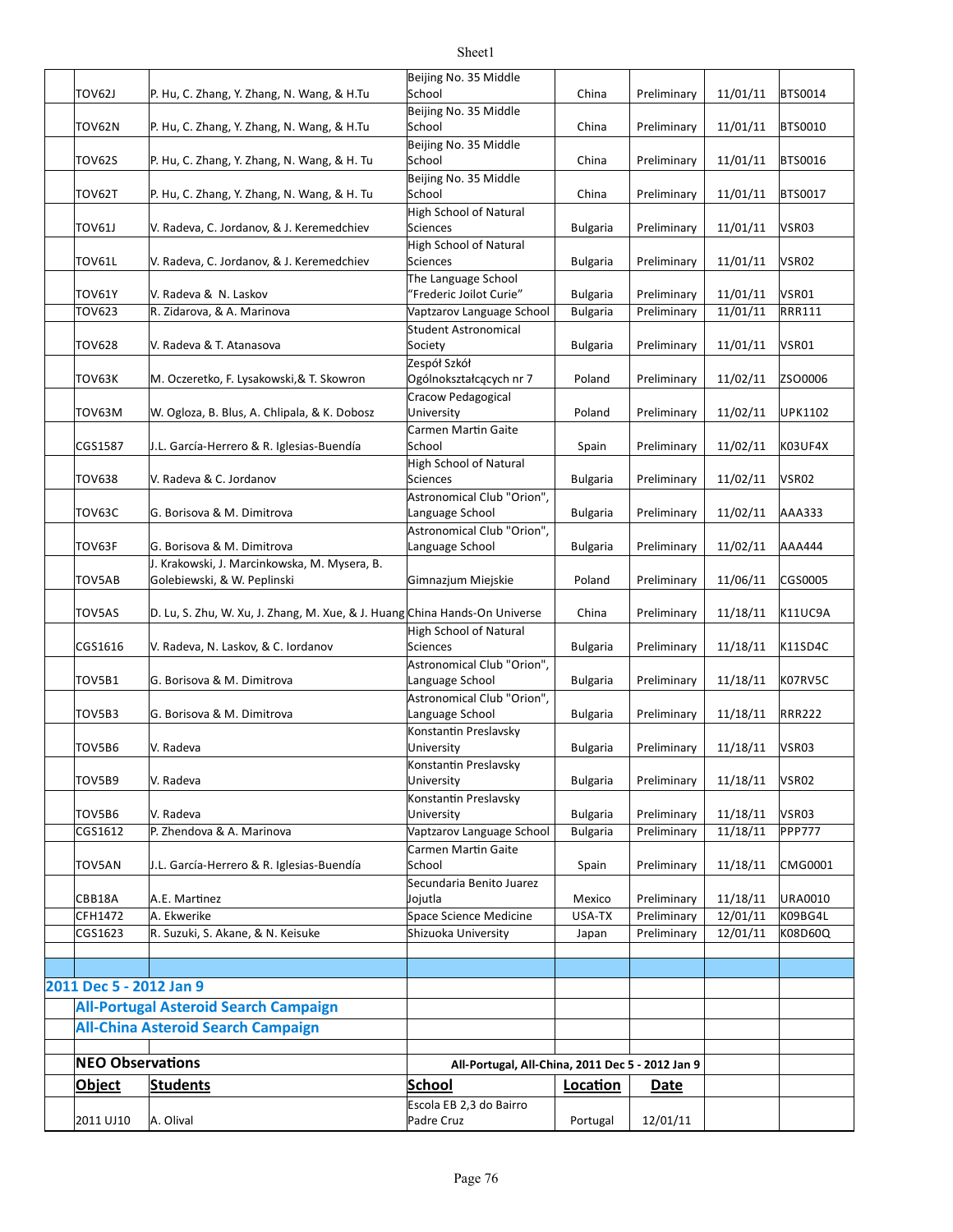| 2011 WP69                | A. Queiroz, A. Mendes, D. Pereira, F. Vassalo, T.<br>Carvalho, & T. Santos                     | Escola Básica e Secundária<br>Ibn Mucana             | Portugal       | 12/01/11             |  |
|--------------------------|------------------------------------------------------------------------------------------------|------------------------------------------------------|----------------|----------------------|--|
|                          | J. Vieira, P. Oliveira, S. Lopes, S. Fernandes, B.                                             | Escola Secundária D. Maria                           |                |                      |  |
| 2011 WC44                | Igreja, & C. Miranda                                                                           | Ш                                                    | Portugal       | 12/01/11             |  |
|                          |                                                                                                | Escola Secundária Maria                              |                |                      |  |
| 1996 FG3                 | N. Correia                                                                                     | Lamas                                                | Portugal       | 12/01/11             |  |
|                          |                                                                                                | Escola Secundária Jerónimo                           |                |                      |  |
| 2011 WS74                | M. Ávila & M. Silva                                                                            | Emiliano de Andrade                                  | Portugal       | 12/02/11             |  |
|                          |                                                                                                | Escola Básica 2,3 Cego do                            |                |                      |  |
| 2011 VB                  | R. Oliveira, N. Andrade, P. Arteiro, & C. Barbosa                                              | Maio                                                 | Portugal       | 12/02/11             |  |
|                          |                                                                                                | Escola Secundária de                                 |                |                      |  |
| 2011 WP69                | P. Gual J. Bernardes & M. Melo                                                                 | Serafim Leite                                        | Portugal       | 12/08/11             |  |
|                          | C. Miranda                                                                                     | Escola Secundária<br>Sebastião e Silva               |                | 12/08/11             |  |
| 2011 WC39                | J. Vieira, P. Oliveira, S. Lopes, S. Fernandes & B.                                            | Escola Secundária D. Maria                           | Portugal       |                      |  |
| 2007 SP6                 | Ilgreja                                                                                        |                                                      | Portugal       | 12/08/11             |  |
|                          |                                                                                                | Escola Básica e Secundária                           |                |                      |  |
| 2004 JO2                 | B. Carapito                                                                                    | da Batalha                                           | Portugal       | 12/08/11             |  |
| 2004 TN                  | Lima, M. Conceição, & Ana                                                                      | Escola Básica Duarte Lopes                           | Portugal       | 12/08/11             |  |
|                          | C. Marques, C. Martinho, C. Silva, M. Silva, & J.                                              | Escola Secundária de                                 |                |                      |  |
| 2011 QG9                 | Codeço                                                                                         | Caldas das Taipas                                    | Portugal       | 12/08/11             |  |
|                          | D. Moutinho, P. Barqueiro, R. Paixão, R. Amaral,                                               |                                                      |                |                      |  |
| 2011 WU95                | & I. Girio                                                                                     | Escola 2,3/S da Belavista                            | Portugal       | 12/08/11             |  |
|                          | S.Santo, M.Viegas, F.Moniz, T.Simões, M.Araújo,                                                | Escola Secundária c/ 3º<br>Ciclo do Ensino Básico de |                |                      |  |
| 2011 FZ2                 | K.Fernandes & M.Pessoa                                                                         | <b>Matias Aires</b>                                  | Portugal       | 12/08/11             |  |
|                          |                                                                                                | <b>ORION - Sociedade</b>                             |                |                      |  |
|                          |                                                                                                | Científica de Astronomia do                          |                |                      |  |
| 2011 WK5                 | B. Ribeiro, T. Araujo, & L. Abreu                                                              | Minho                                                | Portugal       | 12/08/11             |  |
|                          |                                                                                                | Escola Secundária Padre                              |                |                      |  |
| 2011 SL102               | J. Carneiro, F. Pereira, D. Gomes, & J. Gonçalves                                              | Benjamim Salgado                                     | Portugal       | 12/08/11             |  |
| 2011 MD11                | N. Chen, X. Gao, & X. Liu                                                                      | Hainan Middle School                                 | China          | 12/08/11             |  |
| 2011 WL69                | T. Ji, K. Zheng, Z. Shao, X. Guo, & M. Xu                                                      | Tian Yi High School<br>Beijing No. 35 Middle         | China          | 12/08/11             |  |
| 2011 US63                | C. Zhang & N. Wang                                                                             | School                                               | China          | 12/08/11             |  |
| 2011 WA                  | T. Ji, K. Zheng, Z. Shao, X. Guo, & M. Xu                                                      | Tian Yi High School                                  | China          | 12/08/11             |  |
| 2007 SP6                 | T. Ji, K. Zheng, Z. Shao, X. Guo, & M. Xu                                                      | Tian Yi High School                                  | China          | 12/08/11             |  |
|                          |                                                                                                | Escola Secundária                                    |                |                      |  |
| 2005 UJ159               | C. Miranda                                                                                     | Sebastião e Silva                                    | Portugal       | 12/10/11             |  |
|                          | J. Vieira, P. Oliveira, S. Lopes, S. Fernandes, B.                                             | Escola Secundária D. Maria                           |                |                      |  |
| 2011 WC39                | Igreja & C. Miranda                                                                            | Ш                                                    | Portugal       | 12/10/11             |  |
| 2011 WA96                | P. Figueiredo, J. Campos, & L. Fernandes                                                       | Escola Básica D. Duarte                              | Portugal       | 12/10/11             |  |
| 2011 XE1                 | D. Osório, D. Valada, F. Ferreira, & P. Pereira                                                | Escola Salesiana de                                  |                |                      |  |
|                          | A. Ferreira, C. Marques, C. Silva, J. Carvalho, & J. Escola Secundária de                      | Manique                                              | Portugal       | 12/10/11             |  |
| 2006 VY13                | Codeço                                                                                         | Caldas das Taipas                                    | Portugal       | 12/10/11             |  |
|                          |                                                                                                | Escola Secundária Maria                              |                |                      |  |
| 2002 AN11                | N. Correia & A. Faria                                                                          | Lamas                                                | Portugal       | 12/10/11             |  |
|                          |                                                                                                |                                                      |                |                      |  |
|                          |                                                                                                | Escola Secundária Jerónimo                           |                |                      |  |
| 2002 AC3                 | I. Carvalho, M. Silva, & P. Mateus                                                             | Emiliano de Andrade                                  | Portugal       | 12/10/11             |  |
|                          | K. Fernandes, M. Viegas, A. Sousa, B. Imbundé,                                                 | Escola Secundária c/ 3º<br>Ciclo do Ensino Básico de |                |                      |  |
| 2004 JO2                 | H. Silva, C. João & M. Pessoa                                                                  | <b>Matias Aires</b>                                  | Portugal       | 12/10/11             |  |
|                          |                                                                                                | ORION - Sociedade                                    |                |                      |  |
|                          |                                                                                                | Científica de Astronomia do                          |                |                      |  |
| 2001 XD1                 | B. Ribeiro, T. Araujo, & L. Abreu                                                              | Minho                                                | Portugal       | 12/10/11             |  |
|                          |                                                                                                | Escola Secundária Padre                              |                |                      |  |
| 2005 XM4                 | J. Carneiro, F. Pereira, D. Gomes, & A. Barros                                                 | Benjamim Salgado                                     | Portugal       | 12/10/11             |  |
| 2011 SR69                | X. Chen, B. Sun, H. Wang, Y. Yuan, & Y. Jiang                                                  | China Hands-On Universe                              | China          | 12/10/11             |  |
| 2011 LC19                | X. Chen, B. Sun, H. Wang, Y. Yuan, & Y. Jiang                                                  | China Hands-On Universe                              | China          | 12/10/11             |  |
| 2011 SD191<br>2008 SX245 | X. Chen, B. Sun, H. Wang, Y. Yuan, & Y. Jiang<br>X. Chen, B. Sun, H. Wang, Y. Yuan, & Y. Jiang | China Hands-On Universe<br>China Hands-On Universe   | China<br>China | 12/10/11<br>12/10/11 |  |
| 2011 XE1                 | X. Chen, B. Sun, H. Wang, Y. Yuan, & Y. Jiang                                                  | China Hands-On Universe                              | China          | 12/10/11             |  |
|                          |                                                                                                |                                                      |                |                      |  |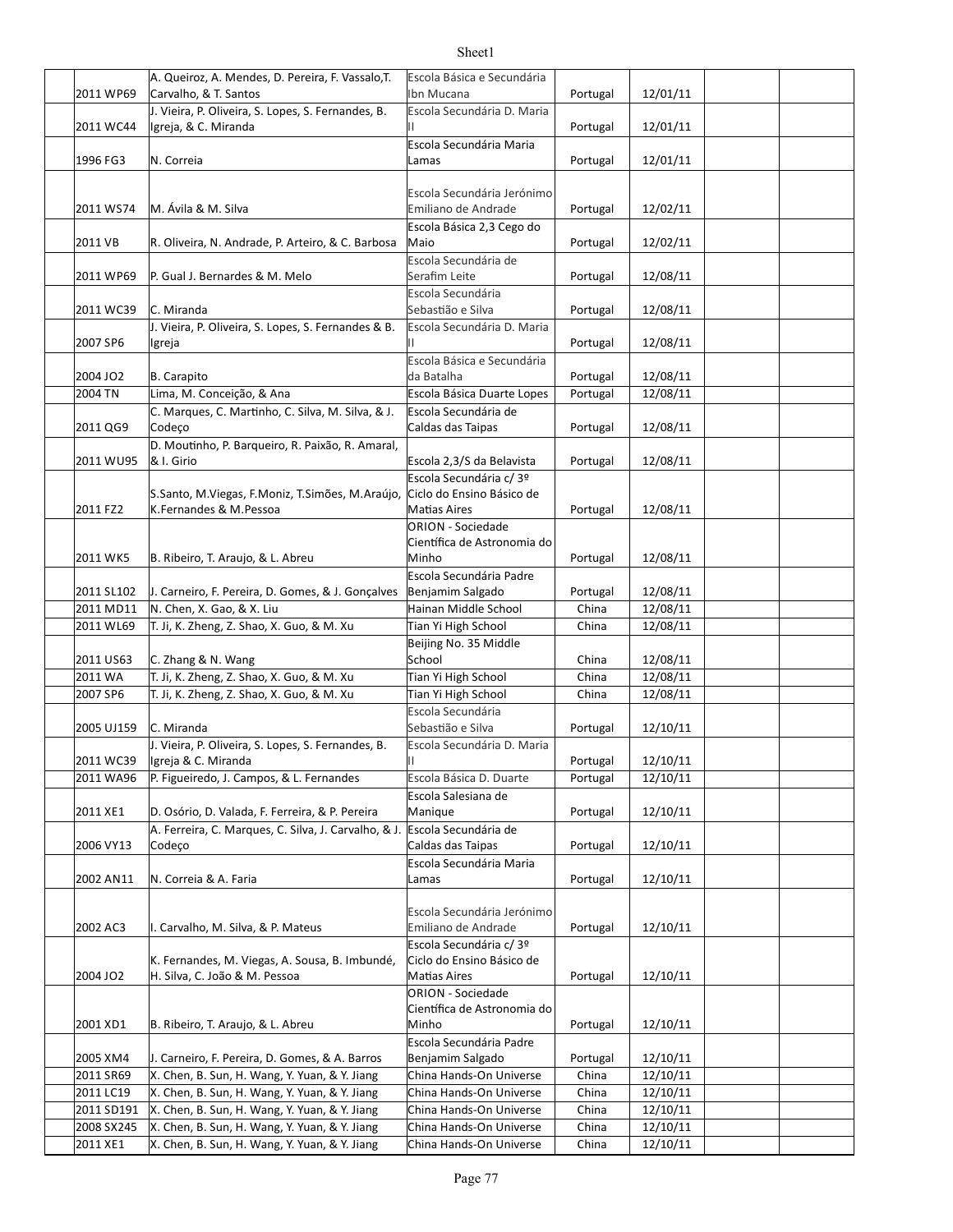| 2011 WM2              | A. Martinho, M. Marques, P. Ribeiro, J. Carvalho, Escola Secundária de<br>A. Ferreira, & J. Codeço | Caldas das Taipas                                                           | Portugal | 12/11/11 |  |
|-----------------------|----------------------------------------------------------------------------------------------------|-----------------------------------------------------------------------------|----------|----------|--|
|                       |                                                                                                    | Escola Secundária Maria                                                     |          |          |  |
| 2011 QB17             | N. Correia & A. Faria                                                                              | Lamas                                                                       | Portugal | 12/11/11 |  |
| 2007 LQ19             | A. Valadao, C. Raposo, E. Gonclaves, F. Silva, M.<br>Silva                                         | Escola Secundária Jerónimo<br>Emiliano de Andrade                           | Portugal | 12/11/11 |  |
|                       | K. Manghnani, T. Rodrigues, R. Silva, M. Borges,                                                   | Escola Básica 2,3 e                                                         |          |          |  |
| 2011 WS2              | C. Martins, R. Costa, & T. Santos<br>K. Manghnani, T. Rodrigues, R. Silva, M. Borges,              | Secundária de Alvide<br>Escola Básica 2,3 e                                 | Portugal | 12/11/11 |  |
| 2006 UQ217            | C. Martins, R. Costa, & T. Santos                                                                  | Secundária de Alvide                                                        | Portugal | 12/11/11 |  |
| 2004 JO2              | C. Ribeirinha, N. Yalias, S. Costa, & M. Baptista                                                  | Escola Secundária c/ 2º e 3º<br>ciclos Prof Ruy Luís Gomes                  | Portugal | 12/11/11 |  |
| 2011 QD48             | D. Moutinho, P. Barqueiro, R. Paixão, R. Amaral,<br>& I. Girio                                     | Escola 2,3/S da Belavista                                                   | Portugal | 12/11/11 |  |
| 2011 FZ2              | D. Moutinuo, R. Paixão, P. Barqueiro, P. Sousa, T.<br>Laureano, J. Costa, & I. Girio               | Escola 2,3/S da Belavista                                                   | Portugal | 12/11/11 |  |
|                       |                                                                                                    | Escola Secundária c/ 3º                                                     |          |          |  |
|                       |                                                                                                    | Ciclo do Ensino Básico de                                                   |          |          |  |
| 2005 YS               | T. Simões, F. Moniz, & M. Pessoa                                                                   | <b>Matias Aires</b>                                                         | Portugal | 12/11/11 |  |
| 2004 YU5              | S. Bruschy                                                                                         | Escola Secundária da<br>Cidadela                                            | Portugal | 12/11/11 |  |
| 2011 RR12             | S. Bruschy                                                                                         | Escola Secundária da<br>Cidadela                                            | Portugal | 12/11/11 |  |
|                       |                                                                                                    | ORION - Sociedade                                                           |          |          |  |
|                       |                                                                                                    | Científica de Astronomia do                                                 |          |          |  |
| 2011 LC19             | B. Ribeiro, T. Araujo, & L. Abreu                                                                  | Minho                                                                       | Portugal | 12/11/11 |  |
| 2011 XC2              | J. Carneiro, D. Gomes, & A. Barros                                                                 | Escola Secundária Padre<br>Benjamim Salgado                                 | Portugal | 12/11/11 |  |
|                       |                                                                                                    | Escola Secundária Padre                                                     |          |          |  |
| 2011 SR69             | Carneiro, A. Barros, & D. Gomes                                                                    | Benjamim Salgado                                                            | Portugal | 12/11/11 |  |
| 2008 GE1              | N. Chen, X. Gao, & X. Liu                                                                          | Hainan Middle School                                                        | China    | 12/11/11 |  |
| 2011 VV5              | X. Chen, B. Sun, H. Wang, Y. Yuan, & Y. Jiang                                                      | China Hands-On Universe                                                     | China    | 12/11/11 |  |
| 2011 XD1              | X. Chen, B. Sun, H. Wang, Y. Yuan, & Y. Jiang                                                      | China Hands-On Universe                                                     | China    | 12/11/11 |  |
| 2011 WP69             | X. Chen, B. Sun, H. Wang, Y. Yuan, & Y. Jiang                                                      | China Hands-On Universe<br>Escola Secundária de                             | China    | 12/11/11 |  |
| 2011 LC19             | P. Gual, J. Bernardes, & M. Melo                                                                   | Serafim Leite                                                               | Portugal | 12/11/11 |  |
|                       | A. Queiroz, A. Mendes, A. Gonçalves, F. Vassallo, Escola Básica e Secundária                       |                                                                             |          |          |  |
| 2004 JO2              | T. Santos, & T. Carvalho                                                                           | Ibn Mucana                                                                  | Portugal | 12/12/11 |  |
|                       | 2005 UJ159 André, Débora, Henrique, Marta, & Tiago                                                 | Escola Salesiana de<br>Manique                                              | Portugal | 12/12/11 |  |
|                       |                                                                                                    | Escola Salesiana de                                                         |          |          |  |
| 2011 SD191            | André, Débora, Henrique, Marta, & Tiago                                                            | Manique                                                                     | Portugal | 12/12/11 |  |
| 2008 GE1              | Ricardo, Hugo, Ribeiro, Ricardo, Lima, & Miguel                                                    | Escola Básica Duarte Lopes                                                  | Portugal | 12/12/11 |  |
| 2005 XM4              | H. Metade, J. Costa, J. Oliveira, M. Costa, & M.<br>Silva                                          | Escola Secundária Jerónimo<br>Emiliano de Andrade                           | Portugal | 12/12/11 |  |
| 2011 VW5              | M. Silva, S. Ventura, & V. Ramos                                                                   | Escola Secundária Jerónimo<br>Emiliano de Andrade                           | Portugal | 12/12/11 |  |
| 2011 RR12             | C. Ribeirinha, N. Yalias, S. Costa, & M. Baptista                                                  | Escola Secundária c/ 2º e 3º<br>ciclos Prof Ruy Luís Gomes                  | Portugal | 12/12/11 |  |
| 2011 WO41             | M. Viegas, A. Mendes, F. Moniz, T. Simões, A.<br>Sousa, N. Ca, & M. Pessoa                         | Escola Secundária c/ 3º<br>Ciclo do Ensino Básico de<br><b>Matias Aires</b> | Portugal | 12/12/11 |  |
| 2011 PW6              | X. Chen, B. Sun, H. Wang, Y. Yuan, & Y. Jiang                                                      | China Hands-On Universe                                                     | China    | 12/12/11 |  |
| 2011 US63             | X. Chen, B. Sun, H. Wang, Y. Yuan, & Y. Jiang                                                      | China Hands-On Universe                                                     | China    | 12/12/11 |  |
| 2011 SE108            | X. Chen, B. Sun, H. Wang, Y. Yuan, & Y. Jiang                                                      | China Hands-On Universe                                                     | China    | 12/12/11 |  |
| 2011 UU158            | B. Figueiredo, M. Martins, P. Eusébio, E. Costa, & Escola Secundária de D.<br>R. Henriques         | Inês de Castro                                                              | Portugal | 12/12/11 |  |
|                       |                                                                                                    | Escola Secundária de                                                        |          |          |  |
| 2011 SO <sub>25</sub> | P. Gual, J. Bernardes, & M. Melo                                                                   | Serafim Leite                                                               | Portugal | 12/12/11 |  |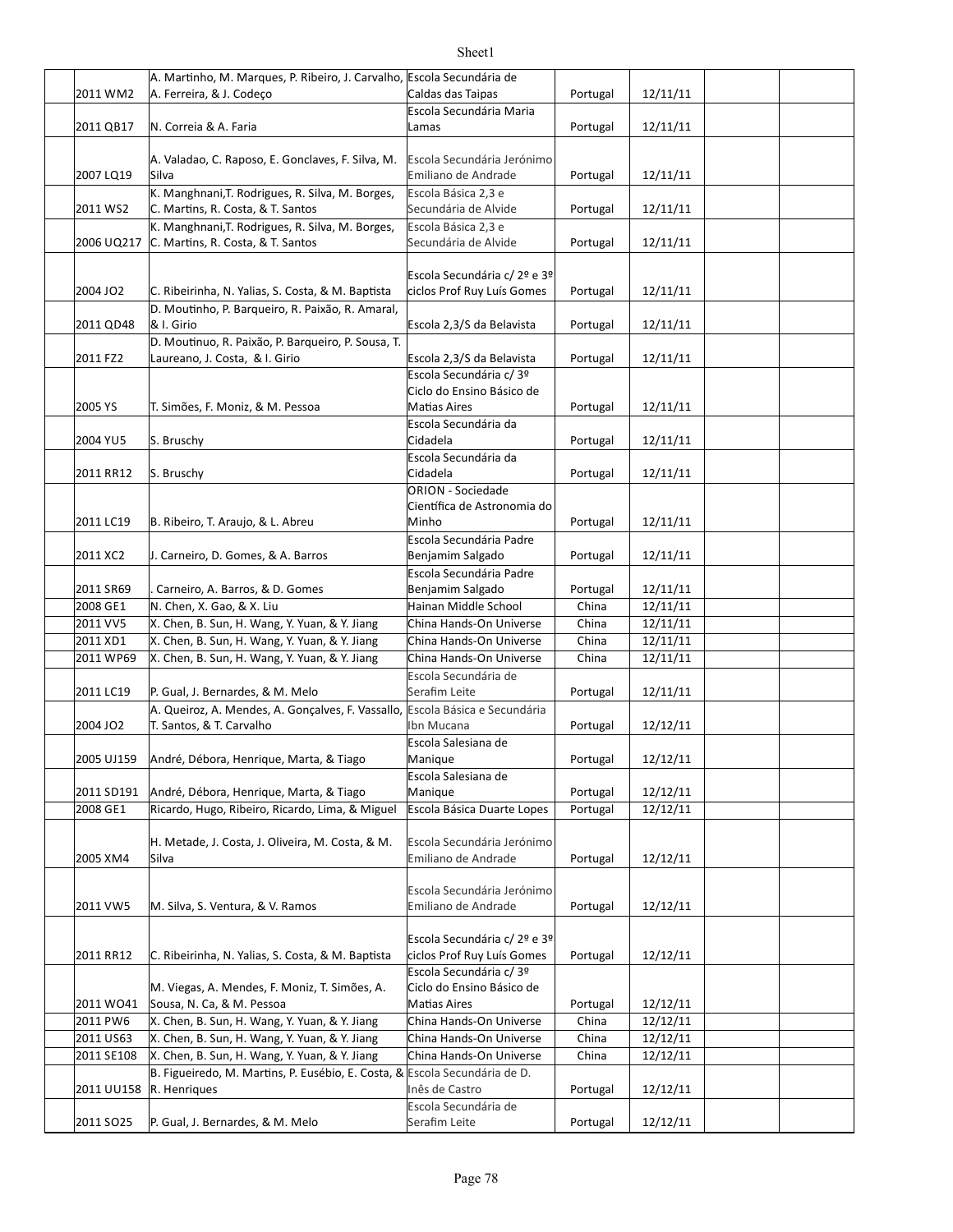|                       |                                                                              | Escola Secundária                                       |                   |          |  |
|-----------------------|------------------------------------------------------------------------------|---------------------------------------------------------|-------------------|----------|--|
| 2011 XD1              | C. Miranda                                                                   | Sebastião e Silva                                       | Portugal          | 12/12/11 |  |
| 2011 WE44             | J. Vieira, P. Oliveira, S. Lopes, S. Fernandes, B.<br>Igreja, & C. Miranda   | Escola Secundária D. Maria<br>Н.                        | Portugal          | 12/12/11 |  |
| 2011 LC19             | P. Figueiredo, J. Campos, & L. Fernandes                                     | Escola Básica D. Duarte                                 | Portugal          | 12/12/11 |  |
|                       |                                                                              | Escola Básica e Secundária                              |                   |          |  |
| 2011 FZ2              | A. Vala, C. Vieira, & B. Carapito                                            | da Batalha                                              | Portugal          | 12/12/11 |  |
|                       |                                                                              | Escola Salesiana de                                     |                   |          |  |
| 2005 UJ159            | D. Osório, D. Valada, F. Ferreira, & P. Pereira                              | Manique                                                 | Portugal          | 12/12/11 |  |
|                       | L. Fabio, M. Tatiana, L. Fabio, E. Diogo, & S.                               | Escola EB 2,3 do Bairro                                 |                   |          |  |
| 2011 KP17             | Claudia                                                                      | Padre Cruz                                              | Portugal          | 12/12/11 |  |
|                       |                                                                              | Escola Básica 2,3 Cego do                               |                   |          |  |
| 2006 VY13             | R. Oliveira, A. Vieira, B. Mateus, & B. Oliveira                             | Maio<br>Escola Secundária da                            | Portugal          | 12/12/11 |  |
| 2011 OV4              | C. Duarte, G. Nascimento, S. Gouveia, J.Jonet, &<br>J. Amaral                | Cidadela                                                | Portugal          | 12/12/11 |  |
|                       |                                                                              | <b>ORION - Sociedade</b>                                |                   |          |  |
|                       |                                                                              | Científica de Astronomia do                             |                   |          |  |
| 2011 QF14             | B. Ribeiro, T. Araujo, & L. Abreu                                            | Minho                                                   | Portugal          | 12/12/11 |  |
|                       | J. Carneiro, A. Barros, D. Gomes, J. Goncalves,                              | Escola Secundária Padre                                 |                   |          |  |
| 2011 WM2              | M. Ribeiro, & B. Leite                                                       | Benjamim Salgado                                        | Portugal          | 12/12/11 |  |
|                       |                                                                              | Escola Secundária                                       |                   |          |  |
| 2011 SL102            | P. Matias                                                                    | Sebastião e Silva                                       | Portugal          | 12/17/11 |  |
|                       | A. Queiroz, A. Mendes, A. Gonçalves, D. Pereira,                             | Escola Básica e Secundária                              |                   |          |  |
| 2011 VH5              | F. Vassallo, & F. Silva                                                      | Ibn Mucana                                              | Portugal          | 12/17/11 |  |
|                       | J. Vieira, P. Oliveira, S. Lopes, S. Fernandes, B.                           | Escola Secundária D. Maria<br>Н.                        |                   | 12/17/11 |  |
| 2011 MO4<br>2011 US63 | Igreja, & C. Miranda<br>X. Chen, B. Sun, H. Wang, Y. Yuan, & Y. Jiang        | China Hands-On Universe                                 | Portugal<br>China | 12/17/11 |  |
| 2011 VS5              | X. Chen, B. Sun, H. Wang, Y. Yuan, & Y. Jiang                                | China Hands-On Universe                                 | China             | 12/17/11 |  |
|                       |                                                                              |                                                         |                   |          |  |
| 2011 WL69             | D. Lu, S. Zhu, W. Xu, J. Zhang, M. Xue, & J. Huang Tian Yi High School       |                                                         | China             | 12/17/11 |  |
| 2011 VO5              | X. Chen, B. Sun, H. Wang, Y. Yuan, & Y. Jiang                                | China Hands-On Universe                                 | China             | 12/17/11 |  |
| 2011 WM2              | T. Ji, K. Zheng, Z. Shao, X. Guo, & M. Xu                                    | Tian Yi High School                                     | China             | 12/17/11 |  |
|                       |                                                                              | Escola Básica e Secundária                              |                   |          |  |
| 2011 WP46             | A. Queiroz                                                                   | Ibn Mucana                                              | Portugal          | 12/18/11 |  |
|                       | J. Vieira, P. Oliveira, S. Lopes, S. Fernandes, B.                           | Escola Secundária D. Maria                              |                   |          |  |
|                       | 2011 UW114 Igreja, & C. Miranda                                              | н                                                       | Portugal          | 12/18/11 |  |
| 2011 XA3              | D. Moutinho, P. Barqueiro, R. Paixão, & I. Girio                             | Escola 2,3/S da Belavista                               | Portugal          | 12/18/11 |  |
|                       |                                                                              | Escola EB 2,3 do Bairro                                 |                   |          |  |
| 2011 XE1              | L. Fabio                                                                     | Padre Cruz                                              | Portugal          | 12/18/11 |  |
| 2011 YA               | R. Oliveira, P. Oliveira, B. Peixoto, P. Arteiro, B.<br>Marques, & B. Mateus | Escola Básica 2,3 Cego do<br>Maio                       | Portugal          | 12/18/11 |  |
| 2011 AW55             | T. Ji, K. Zheng, Z. Shao, X. Guo, & M. Xu                                    | Tian Yi High School                                     | China             | 12/18/11 |  |
|                       |                                                                              | Beijing No. 35 Middle                                   |                   |          |  |
| 2011 XZ1              | P. Hu, C. Zhang, J. Lu, H.Tu, N. Wang, & Q. Jiang                            | School                                                  | China             | 12/18/11 |  |
|                       |                                                                              |                                                         |                   |          |  |
| 2011 UE305            | X. Li, C. Wang, T. Chi, F. Wang, Z. Zhou, & H. Zou                           | Beijing 101 High School                                 | China             | 12/18/11 |  |
|                       |                                                                              | Escola Secundária                                       |                   |          |  |
| 2011 WV4              | P. Matias                                                                    | Sebastião e Silva                                       | Portugal          | 12/18/11 |  |
|                       |                                                                              |                                                         |                   |          |  |
|                       | C. Ribeirinha, L. Pinho, A. Conceição, S. Costa, &                           | Escola Secundária c/ 2º e 3º                            |                   |          |  |
| 2011 YC               | M. Baptista                                                                  | ciclos Prof Ruy Luís Gomes                              | Portugal          | 12/18/11 |  |
|                       |                                                                              | <b>ORION - Sociedade</b><br>Científica de Astronomia do |                   |          |  |
| 2011 SR69             | B. Ribeiro, T. Araujo, & L. Abreu                                            | Minho                                                   | Portugal          | 12/18/11 |  |
|                       | J. Carneiro, F. Brandao, D. Gomes, A. Barros, & J.                           | Escola Secundária Padre                                 |                   |          |  |
| 2011 WC39             | Gonçalves                                                                    | Benjamim Salgado                                        | Portugal          | 12/18/11 |  |
|                       | A. Martinho, M. Marques, P. Ribeiro, J. Carvalho, Escola Secundária de       |                                                         |                   |          |  |
| 2011 WD39             | A. Ferreira, & J. Codeço                                                     | Caldas das Taipas                                       | Portugal          | 12/19/11 |  |
|                       |                                                                              | Escola Secundária Maria                                 |                   |          |  |
| 2011 WC44             | N. Correia & A. Faria                                                        | Lamas                                                   | Portugal          | 12/19/11 |  |
|                       |                                                                              | Escola Básica e Secundária                              |                   |          |  |
| 2911 XE1              | A. Queiroz                                                                   | Ibn Mucana                                              | Portugal          | 12/24/11 |  |
|                       |                                                                              | Escola Básica e Secundária                              |                   |          |  |
| 2011 PO1              | A. Queiroz                                                                   | Ibn Mucana                                              | Portugal          | 12/24/11 |  |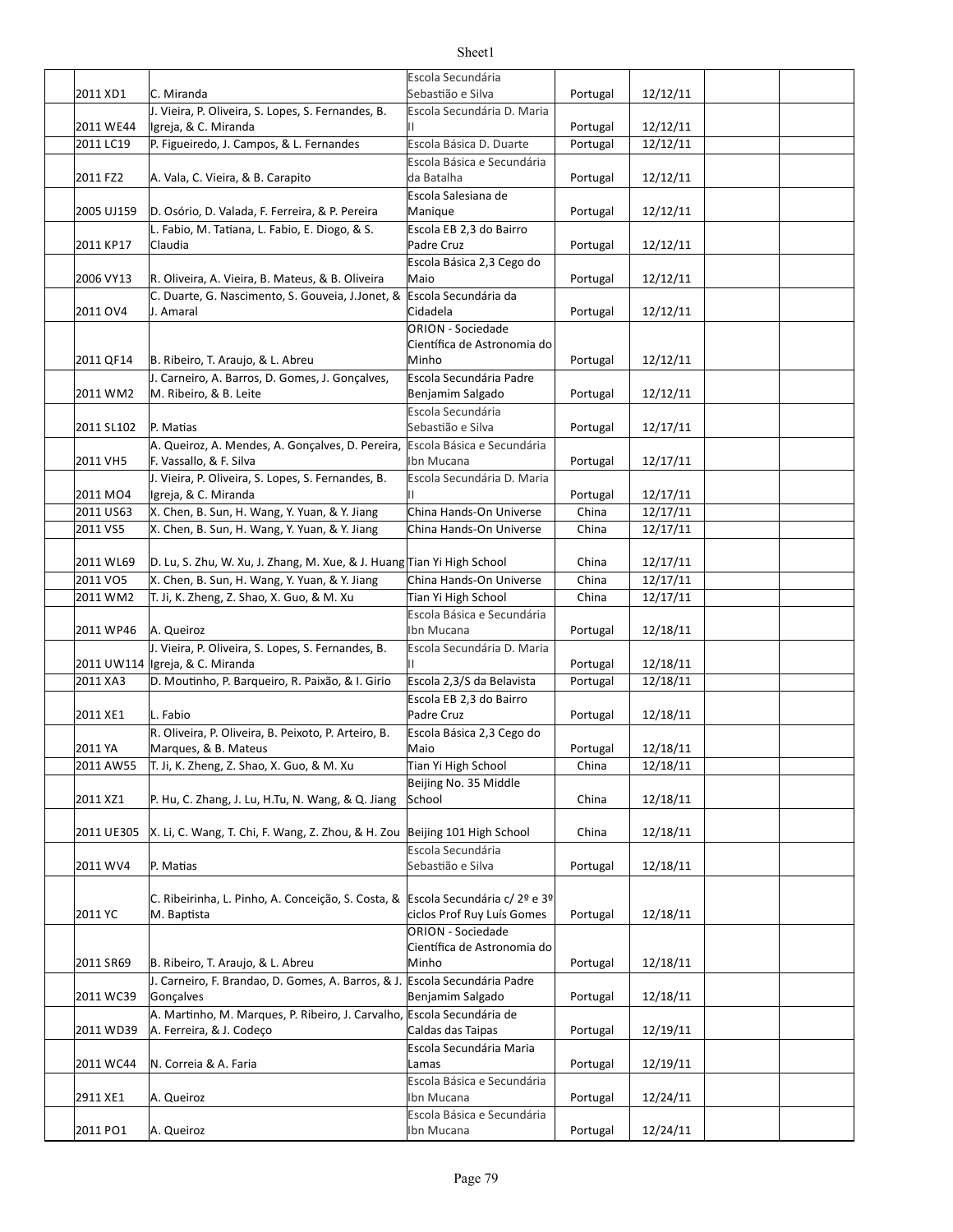|            | J. Vieira, P. Oliveira, S. Lopes, S. Fernandes, B.                           | Escola Secundária D. Maria                                 |          |          |  |
|------------|------------------------------------------------------------------------------|------------------------------------------------------------|----------|----------|--|
| 2011 OR15  | Igreja, & C. Miranda                                                         | Ш                                                          | Portugal | 12/24/11 |  |
| 2008 AF32  | S. Bilbao & F. Bilbao                                                        | Escola Básica Duarte Lopes                                 | Portugal | 12/24/11 |  |
|            | C. Martins, M.Borges, R. Costa, A. Costa, & J.                               | Escola Básica 2,3 e                                        |          |          |  |
| 2011 QY37  | Carolino                                                                     | Secundária de Alvide                                       | Portugal | 12/24/11 |  |
| 2011 LL2   | X. Chen, B. Sun, H. Wang, Y. Yuan, Y. Jiang, & Y. Li China Hands-On Universe |                                                            | China    | 12/24/11 |  |
| 200 UM147  | Q. Tian, K. Zhu, Z. Zhang, J. Li, S. Yu, & H. Wang                           | China Hands-On Universe                                    | China    | 12/24/11 |  |
| 2011 SJ189 | Q. Tian, K. Zhu, Z. Zhang, J. Li, Y. Li, & H. Wang                           | China Hands-On Universe                                    | China    | 12/24/11 |  |
|            | Q. Tian, K. Zhu, Z. Zhang, J. Li, Y. Jiang, & H.                             |                                                            |          |          |  |
| 2011 AW55  | Wang                                                                         | China Hands-On Universe                                    | China    | 12/24/11 |  |
| 2011 YA    | P. Figueiredo, J. Campos, & L. Fernandes                                     | Escola Básica D. Duarte                                    | Portugal | 12/24/11 |  |
|            |                                                                              |                                                            |          |          |  |
| 2011 WM2   | C. Ribeirinha, N.Yalias, & S. Costa                                          | Escola Secundária c/ 2º e 3º<br>ciclos Prof Ruy Luís Gomes | Portugal | 12/24/11 |  |
| 2011 WE32  | L. Fabio                                                                     | Escola EB 2,3 do Bairro<br>Padre Cruz                      | Portugal | 12/24/11 |  |
|            |                                                                              | Escola Secundária Padre                                    |          |          |  |
| 2011 YW1   | J. Carneiro, D. Gomes, J. Goncalves, & F. Brandão Benjamim Salgado           |                                                            | Portugal | 12/24/11 |  |
|            |                                                                              | Escola Básica e Secundária                                 |          |          |  |
| 2011 YC    | B. Carapito & A. Godinho                                                     | da Batalha                                                 | Portugal | 12/24/11 |  |
|            |                                                                              | Escola Secundária Maria                                    |          |          |  |
| 2011 UH21  | N. Correia & A. Faria                                                        | Lamas                                                      | Portugal | 12/24/11 |  |
|            |                                                                              | Escola Salesiana de                                        |          |          |  |
|            | 2006 UQ217 D. Osório, D. Valada, F. Ferreira, & P. Pereira                   | Manique                                                    | Portugal | 12/25/11 |  |
|            |                                                                              | Escola Secundária Padre                                    |          |          |  |
| 2011 WP69  | J. Carneiro & D. Gomes                                                       | Benjamim Salgado                                           | Portugal | 12/25/11 |  |
|            |                                                                              | ORION - Sociedade                                          |          |          |  |
|            |                                                                              | Científica de Astronomia do                                |          |          |  |
| 2011 WC44  | B. Ribeiro, E. Vieira, & T. Araújo                                           | Minho                                                      | China    | 12/25/11 |  |
|            |                                                                              | Escola Secundária c/3º                                     |          |          |  |
|            | N. Cá, M. Araújo, A. Sousa, K. Fernandes, B.                                 | Ciclo do Ensino Básico de                                  |          |          |  |
| 2011 VP12  | Imbundé, & M. Pessoa                                                         | <b>Matias Aires</b>                                        | Portugal | 12/25/11 |  |
|            | A.Ferreira, C.Marques, C.Silva, J.Carvalho, &                                | Escola Secundária de                                       |          |          |  |
| 2011 YW1   | J.Codeço                                                                     | Caldas das Taipas                                          | Portugal | 12/25/11 |  |
|            |                                                                              | Escola Secundária de D.                                    |          |          |  |
| 2009 AS    | B. Figueiredo                                                                | Inês de Castro                                             | Portugal | 12/25/11 |  |
| 2011 VS5   | J. Li, X. Chen, & Y. Yuan                                                    | China Hands-On Universe                                    | China    | 12/26/11 |  |
| 2011 VS5   | Y Hhuang, W. Xu, & Q. Xiao                                                   | Beijing Shi-Jia Primary<br>School                          | China    | 12/26/11 |  |
|            |                                                                              | Escola Básica 2,3 e                                        |          |          |  |
|            | 2011 UH21 A. Costa & J. Carolino                                             | Secundária de Alvide                                       | Portugal | 12/26/11 |  |
|            |                                                                              | Escola Secundária de D.                                    |          |          |  |
| 2008 EC69  | B. Figueiredo                                                                | Inês de Castro                                             | Portugal | 12/26/11 |  |
| 2011 XC2   | A. Conceição & H. Ricardo                                                    | Escola Básica Duarte Lopes                                 | Portugal | 12/26/11 |  |
|            |                                                                              |                                                            |          |          |  |
|            |                                                                              | Escola Secundária c/ 2º e 3º                               |          |          |  |
| 2011 XD1   | A. Conceição & L. Pinho                                                      | ciclos Prof Ruy Luís Gomes                                 | Portugal | 12/26/11 |  |
|            |                                                                              | Escola Secundária da                                       |          |          |  |
| 2011 PT    | S. Bruschy, S. Gouveia, & G. Nascimento                                      | Cidadela<br>ORION - Sociedade                              | Portugal | 12/26/11 |  |
|            |                                                                              |                                                            |          |          |  |
| 2000 JN10  | B. Ribeiro, E. Vieira, & T. Araújo                                           | Científica de Astronomia do<br>Minho                       | Portugal | 12/26/11 |  |
|            |                                                                              | Escola Secundária Padre                                    |          |          |  |
| 2008 AS    | J. Carneiro, J. Gonçalves, D. Gomes, & A. Barros                             | Benjamim Salgado                                           | Portugal | 12/26/11 |  |
|            |                                                                              | Escola Secundária                                          |          |          |  |
| 2011 WL2   | C. Miranda                                                                   | Sebastião e Silva                                          | Portugal | 01/01/12 |  |
|            | J. Vieira, P. Oliveira, S. Lopes, S. Fernandes, B.                           | Escola Secundária D. Maria                                 |          |          |  |
| 2011 YE40  | Igreja, & C. Miranda                                                         | Ш                                                          | Portugal | 01/01/12 |  |
|            |                                                                              | Escola Secundária Maria                                    |          |          |  |
| 2011 YH40  | N. Correia                                                                   | Lamas                                                      | Portugal | 01/01/12 |  |
|            |                                                                              |                                                            |          |          |  |
|            |                                                                              | Escola Secundária c/ 2º e 3º                               |          |          |  |
| 2011 YJ28  | M. Baptista, S. Costa, & N. Yalias                                           | ciclos Prof Ruy Luís Gomes                                 | Portugal | 01/01/12 |  |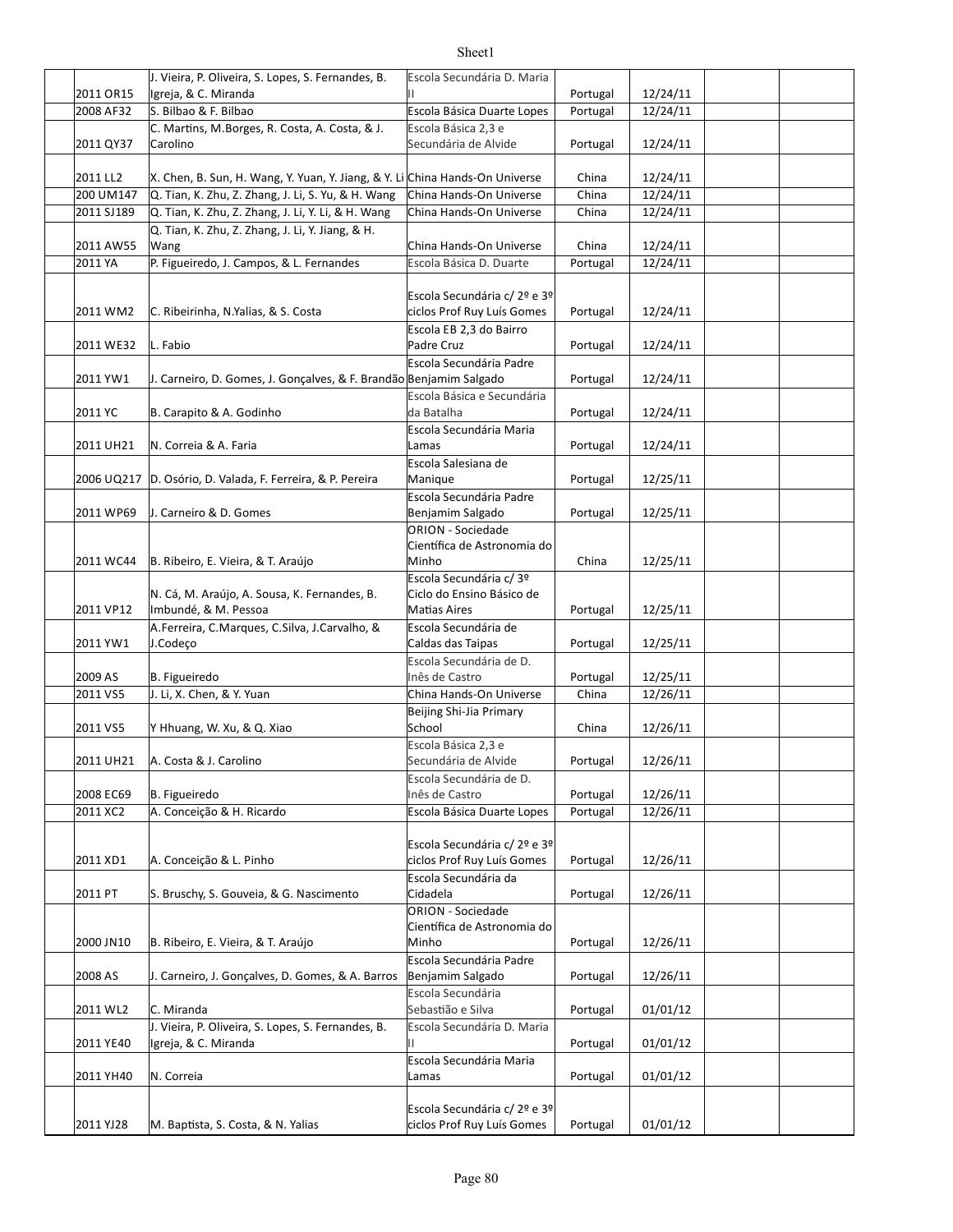|           | D. Moutinho, P. Barqueiro, R. Paixão, P. Sousa, J.                       |                                                  |          |          |  |
|-----------|--------------------------------------------------------------------------|--------------------------------------------------|----------|----------|--|
| 2011 YX15 | Costa, & I. Girio                                                        | Escola 2,3/S da Belavista                        | Portugal | 01/01/12 |  |
|           |                                                                          | Escola EB 2,3 do Bairro                          |          |          |  |
| 2011 YG28 | F. Lopes                                                                 | Padre Cruz                                       | Portugal | 01/01/12 |  |
|           | R. Oliveira, M. Santos, P. Oliveira, F. Peixoto, P.                      | Escola Básica 2,3 Cego do                        |          |          |  |
| 2011 YB40 | Arteiro, & B. Mateus                                                     | Maio                                             | Portugal | 01/01/12 |  |
|           |                                                                          | Escola Secundária c/ 3º                          |          |          |  |
|           | P. Ramos, F. José, M. Ferreira, M. Branco, T. Dias,                      | Ciclo do Ensino Básico de                        |          |          |  |
| 2011 YV15 | & M. Pessoa                                                              | <b>Matias Aires</b>                              | Portugal | 01/01/12 |  |
| 2011 WA96 | D. Fonseca & S. Fonseca                                                  | Escola Básica Duarte Lopes                       | Portugal | 01/01/12 |  |
|           | J. Vieira, P. Oliveira, S. Lopes, S. Fernandes, B.                       | Escola Secundária D. Maria                       |          |          |  |
| 2011 YL6  | Igreja, & C. Miranda                                                     | н                                                | Portugal | 01/03/12 |  |
|           |                                                                          | Escola Salesiana de                              |          |          |  |
| 2011 YG28 | D. Osório, D. Valada, F. Ferreira, & P. Pereira                          | Manique                                          | Portugal | 01/03/12 |  |
|           | C. Martins, R. Costa, M. Borges, R. Silva, T.                            | Escola Básica 2,3 e                              |          |          |  |
| 2011 YW15 | Santos, & K. Manghnani                                                   | Secundária de Alvide                             | Portugal | 01/03/12 |  |
|           |                                                                          | Escola Secundária c/ 3º                          |          |          |  |
|           | F. Moniz, M. Viegas, T. Simões, P. Ramos, M.                             | Ciclo do Ensino Básico de                        |          |          |  |
| 2011 OR15 | Branco, M. Ferreira, & M. Pessoa                                         | <b>Matias Aires</b>                              | Portugal | 01/03/12 |  |
|           |                                                                          | Escola Secundária de                             |          |          |  |
| 2011 YT62 | P. Gual, J. Bernardes, & M. Melo                                         | Serafim Leite                                    | Portugal | 01/03/12 |  |
|           |                                                                          | Escola Secundária                                |          |          |  |
| 2011 YH40 | M. Coelho, P. Matias, & C. Miranda                                       | Sebastião e Silva                                | Portugal | 01/03/12 |  |
|           |                                                                          | Escola Básica e Secundária                       |          |          |  |
| 2011 YA   | A. Queirozc                                                              | Ibn Mucana                                       | Portugal | 01/03/12 |  |
| 2011 YH6  |                                                                          | Escola Básica D. Duarte                          |          | 01/03/12 |  |
|           | A. Queirozc                                                              |                                                  | Portugal |          |  |
|           |                                                                          | Escola Básica e Secundária                       |          |          |  |
| 2011 XE1  | B. Carapito, C. Vieira, & A. Vala                                        | da Batalha                                       | Portugal | 01/03/12 |  |
|           |                                                                          |                                                  |          |          |  |
| 2011 YV15 | P. Malu, J. Guerrinha, C. Ribeirinha, N. Yalias, &<br>S. Costa           | Escola Secundária c/ 2º e 3º                     | Portugal |          |  |
|           |                                                                          | ciclos Prof Ruy Luís Gomes                       |          | 01/03/12 |  |
|           |                                                                          |                                                  |          |          |  |
|           | R. Oliveira, M. Santos, P. Oliveira, F. Fernandes,                       | Escola Básica 2,3 Cego do                        |          |          |  |
| 2011 YH28 | & B. Mateus                                                              | Maio                                             | Portugal | 01/03/12 |  |
|           |                                                                          | <b>ORION - Sociedade</b>                         |          |          |  |
|           |                                                                          | Científica de Astronomia do                      |          |          |  |
| 2011 YB29 | B. Ribeiro, E. Vieira, & T. Araújo                                       | Minho                                            | Portugal | 01/03/12 |  |
|           | J. Carneiro, F. Brandão, D. Gomes, J. Gonçalves,                         | Escola Secundária Padre                          |          |          |  |
| 2011 YX15 | & A. Barros                                                              | Benjamim Salgado                                 | Portugal | 01/03/12 |  |
| 2004 FC32 | N. Chen, X. Gao, & X. Liu                                                | Hainan Middle School                             | China    | 01/03/12 |  |
|           |                                                                          | Escola Secundária                                |          |          |  |
| 2011 YY62 | P. Matias, M. Coelho, & C. Miranda                                       | Sebastião e Silva                                | Portugal | 01/05/12 |  |
|           |                                                                          | Escola Básica e Secundária                       |          |          |  |
| 2011 YW1  | A. Queiroz & F. Vassallo                                                 | Ibn Mucana                                       | Portugal | 01/05/12 |  |
|           |                                                                          | Escola Secundária D. Maria                       |          |          |  |
| 2011 YG6  | J. Vieira, P. Oliveira, S. Lopes, & S. Fernandes                         |                                                  | Portugal | 01/05/12 |  |
|           | A. Ferreira, C. Marques, C. Silva, J. Carvalho, & J.                     | Escola Secundária de                             |          |          |  |
| 2012 AA3  | Codeço                                                                   | Caldas das Taipas                                | Portugal | 01/05/12 |  |
|           |                                                                          |                                                  |          |          |  |
|           |                                                                          | Escola Secundária Jerónimo                       |          |          |  |
| 2012 AB3  | M. Silva & P. Mateus                                                     | Emiliano de Andrade                              | Portugal | 01/05/12 |  |
|           |                                                                          | Escola Básica 2,3 e                              |          |          |  |
| 2011 YA   | A. Costa & J. Carolino                                                   | Secundária de Alvide                             | Portugal | 01/05/12 |  |
|           |                                                                          |                                                  |          |          |  |
|           |                                                                          | Escola Secundária c/ 2º e 3º                     |          |          |  |
| 2012 AE1  | C. Ribeirinha, N. Yalias, S. Costa, & A. Conceição                       | ciclos Prof Ruy Luís Gomes                       | Portugal | 01/05/12 |  |
|           | D. Moutinho, P. Barqueiro, R. Paixão, P.Sousa, J.                        |                                                  |          |          |  |
| 2011 XB29 | Costa, & I. Girio                                                        | Escola 2,3/S da Belavista                        | Portugal | 01/05/12 |  |
|           |                                                                          | Escola EB 2,3 do Bairro                          |          |          |  |
| 2011 YB40 | M. Tatiana, T. Daymara, & M. Wilson                                      | Padre Cruz                                       | Portugal | 01/05/12 |  |
|           | R. Oliveira, M. Santos, A. Vieira, F. Fernandes, &                       | Escola Básica 2,3 Cego do                        |          |          |  |
| 2011 YJ28 | <b>B.</b> Mateus                                                         | Maio                                             | Portugal | 01/05/12 |  |
|           |                                                                          | Escola Secundária c/ 3º                          |          |          |  |
| 2011 YG28 | F. José, S. Santo, T. Dias, B. Imbundé, M. Araújo,<br>N. Cá, & M. Pessoa | Ciclo do Ensino Básico de<br><b>Matias Aires</b> | Portugal | 01/05/12 |  |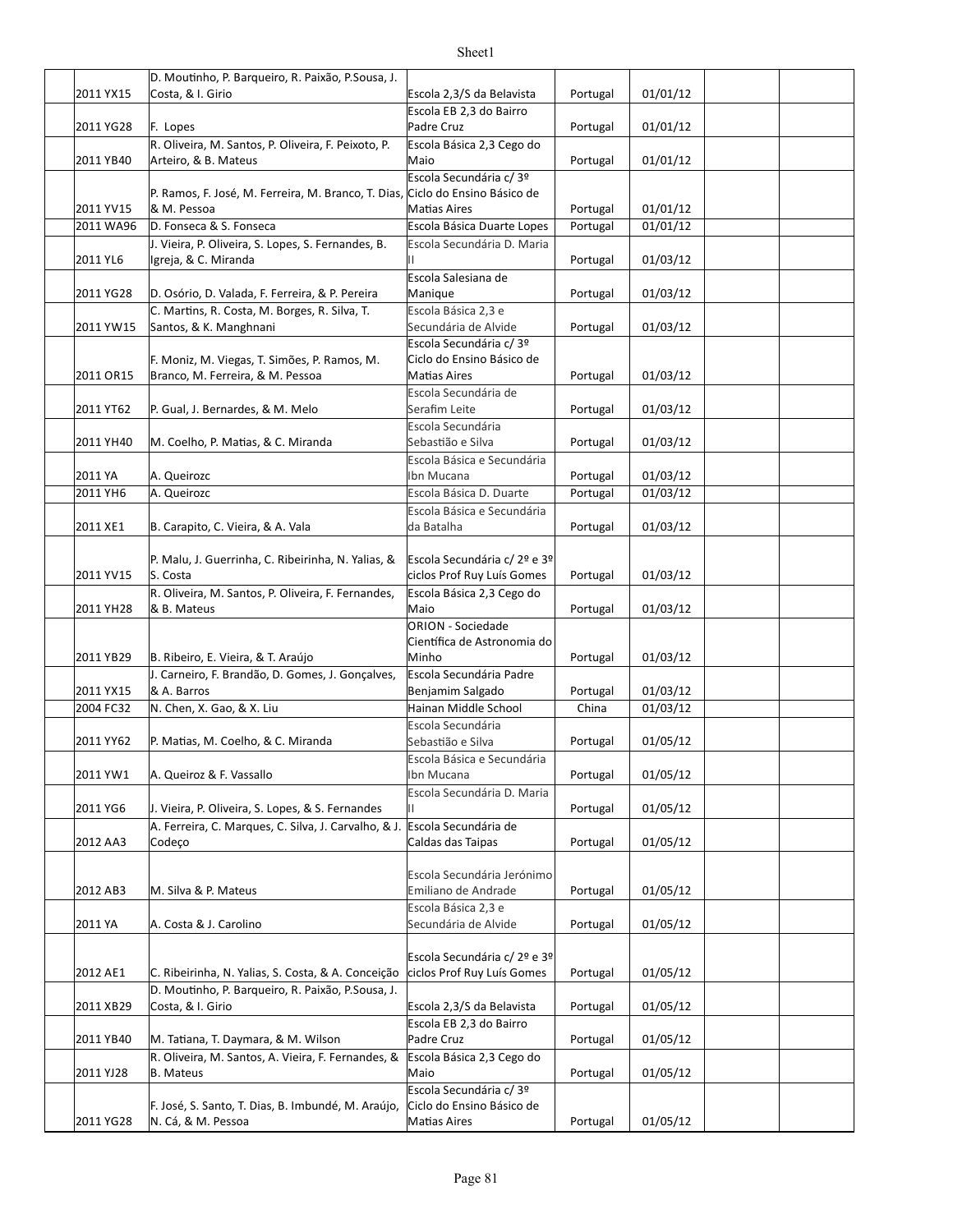|            |                                                                           | Escola Secundária da        |          |          |  |
|------------|---------------------------------------------------------------------------|-----------------------------|----------|----------|--|
|            |                                                                           |                             |          |          |  |
| 2011 YV15  | S. Bruschy & G. Nascimento                                                | Cidadela                    | Portugal | 01/05/12 |  |
|            |                                                                           | <b>ORION - Sociedade</b>    |          |          |  |
|            |                                                                           | Científica de Astronomia do |          |          |  |
| 2011 YW15  | B. Ribeiro, E. Vieira, & T. Araújo                                        | Minho                       | Portugal | 01/05/12 |  |
|            |                                                                           | Escola Secundária Padre     |          |          |  |
| 2011 XD1   | J. Carneiro & D. Gomes                                                    | Benjamim Salgado            | Portugal | 01/05/12 |  |
|            |                                                                           |                             |          |          |  |
|            | H. Zou, N. Zhu, Z. Zhou, X. Li, C. Wang, & F.                             |                             |          |          |  |
| 2004 JO2   | Wang                                                                      | Beijing 101 High School     | China    | 01/05/12 |  |
| 2011 XE1   | T. Ji, K. Zheng, Z. Shao, X. Guo, & M. Xu                                 | Tian Yi High School         | China    | 01/05/12 |  |
|            |                                                                           | Beijing Shi-Jia Primary     |          |          |  |
| 2011 XE1   | Y. Jin                                                                    | School                      | China    | 01/05/12 |  |
|            |                                                                           |                             |          |          |  |
| 2008 GE1   | T. Ji, K. Zheng, Z. Shao, X. Guo, & M. Xu                                 | Tian Yi High School         | China    | 01/05/12 |  |
|            |                                                                           | Beijing Shi-Jia Primary     |          |          |  |
| 2008 GE1   | Y. Jin                                                                    | School                      | China    | 01/05/12 |  |
| 2011 SD191 | B. Sun & Y. Jiang                                                         | China Hands-On Universe     | China    | 01/05/12 |  |
| 2011 SD191 | N. Zhu, Z.Zhou, J. Chen, & H. Zou                                         | Beijing 101 High School     | China    | 01/05/12 |  |
|            |                                                                           |                             |          |          |  |
| 2011 SR69  | T. Ji, K. Zheng, Z. Shao, X. Guo, & M. Xu                                 | Tian Yi High School         | China    | 01/05/12 |  |
|            |                                                                           | Beijing Shi-Jia Primary     |          |          |  |
| 2011 SR69  | Y. Jin                                                                    | School                      | China    | 01/05/12 |  |
| 2012 AY    | T. Ji, K. Zheng, Z. Shao, X. Guo, & M. Xu                                 | Tian Yi High School         | China    | 01/05/12 |  |
|            |                                                                           | Beijing Shi-Jia Primary     |          |          |  |
|            |                                                                           | School                      |          |          |  |
| 2012 AY    | Y. Jin                                                                    |                             | China    | 01/05/12 |  |
|            |                                                                           | Escola Secundária           |          |          |  |
| 2005 YS    | C. Miranda & M. Coelho                                                    | Sebastião e Silva           | Portugal | 01/06/12 |  |
|            |                                                                           | Escola Básica e Secundária  |          |          |  |
| 2011 YS62  | A. Queiroz, F. Vassallo, & C. Santos                                      | Ibn Mucana                  | Portugal | 01/06/12 |  |
|            |                                                                           |                             |          |          |  |
| 2011 FZ2   | P. Fonseca                                                                | Escola Básica D. Duarte     | Portugal | 01/06/12 |  |
|            |                                                                           | Escola Básica e Secundária  |          |          |  |
| 2011 SL102 | B. Carapito & A. Godinho                                                  | da Batalha                  | Portugal | 01/06/12 |  |
|            | A. Almeida, D. Barreiros, H. Silva, M. Pinto, & T.                        | Escola Salesiana de         |          |          |  |
| 2012 AX    | Costa                                                                     | Manique                     | Portugal | 01/06/12 |  |
|            | A. Ferreira, C. Marques, C. Silva, J. Carvalho, & J. Escola Secundária de |                             |          |          |  |
|            |                                                                           |                             |          |          |  |
| 2011 XE1   | Codeço                                                                    | Caldas das Taipas           | Portugal | 01/06/12 |  |
|            |                                                                           | Escola Secundária Maria     |          |          |  |
| 2011 XE    | N. Correia & A. Faria                                                     | Lamas                       | Portugal | 01/06/12 |  |
|            |                                                                           |                             |          |          |  |
|            |                                                                           | Escola Secundária Jerónimo  |          |          |  |
| 2012 AE3   | M. Silva                                                                  | Emiliano de Andrade         | Portugal | 01/06/12 |  |
|            |                                                                           |                             |          |          |  |
|            |                                                                           | Escola Básica 2,3 e         |          |          |  |
| 2011 YH40  | A. Costa & J. Carolino                                                    | Secundária de Alvide        | Portugal | 01/06/12 |  |
|            | D. Moutinho, P. Barqueiro, R. Paixão, P. Sousa, J.                        |                             |          |          |  |
| 2011 SR69  | Costa, & I. Girio                                                         | Escola 2,3/S da Belavista   | Portugal | 01/06/12 |  |
|            |                                                                           | Escola EB 2,3 do Bairro     |          |          |  |
| 2012 AE1   | T. João, C. Daniel, & L. Fabio                                            | Padre Cruz                  |          | 01/06/12 |  |
|            |                                                                           |                             | Portugal |          |  |
|            |                                                                           | Escola Secundária c/3º      |          |          |  |
|            | K. Fernandes, T. Simões, M. Viegas, F. Moniz, A.                          | Ciclo do Ensino Básico de   |          |          |  |
| 2006 VY13  | Sousa, M. Ferreira, & M. Pessoa                                           | <b>Matias Aires</b>         | Portugal | 01/06/12 |  |
|            |                                                                           | Escola Secundária da        |          |          |  |
| 2011 YV15  | S. Bruschy & J. Felix                                                     | Cidadela                    | Portugal | 01/06/12 |  |
|            |                                                                           | <b>ORION - Sociedade</b>    |          |          |  |
|            |                                                                           |                             |          |          |  |
|            |                                                                           | Científica de Astronomia do |          |          |  |
| 2004 JO2   | B. Ribeiro, E. Vieira, & T. Araújo                                        | Minho                       | Portugal | 01/06/12 |  |
|            |                                                                           | Escola Secundária Padre     |          |          |  |
| 2011 SD191 | J. Carneiro & D. Gomes                                                    | Benjamim Salgado            | Portugal | 01/06/12 |  |
|            | D.Lu, S. Zhu, W. Xu, J. Zhang, M. Xue, & J.                               |                             |          |          |  |
| 2012 AB3   |                                                                           | Tian Yi High School         | China    | 01/06/12 |  |
|            | Huang                                                                     |                             |          |          |  |
|            |                                                                           |                             |          |          |  |
| 2011 YJ28  | D. Lu, S. Zhu, W. Xu, J. Zhang, M. Xue, & J. Huang Tian Yi High School    |                             | China    | 01/06/12 |  |
| 2011 YG28  | T. Ji, K. Zheng, Z. Shao, X. Guo, & M. Xu                                 | Tian Yi High School         | China    | 01/06/12 |  |
| 2011 YG28  | B. Sun                                                                    | China Hands-On Universe     | China    | 01/06/12 |  |
|            | B. Sun, Q. Tian, K. Zhu, X. Chen, Y. Yin, & H.                            |                             |          |          |  |
|            |                                                                           |                             |          |          |  |
| 2011 YB29  | Wang                                                                      | China Hands-On Universe     | China    | 01/06/12 |  |
| 2011 YV15  | B. Sun                                                                    | China Hands-On Universe     | China    | 01/06/12 |  |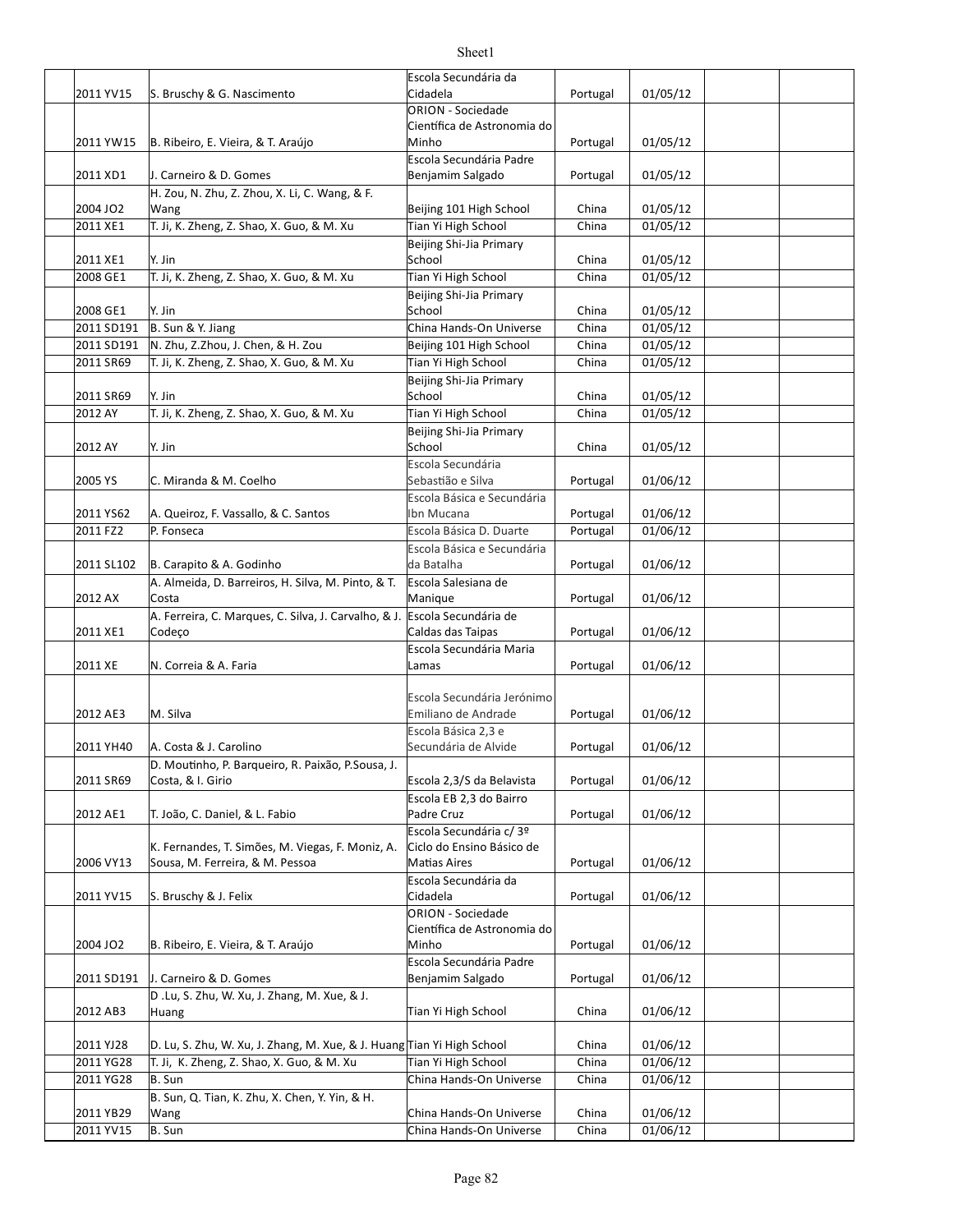| 2011 YV15                | T. Ji, K. Zheng, Z. Shao, X. Guo, M. Xu                                                             | Tian Yi High School                                                              | China           | 01/06/12      |             |                |
|--------------------------|-----------------------------------------------------------------------------------------------------|----------------------------------------------------------------------------------|-----------------|---------------|-------------|----------------|
| 2011 YB40                | K. Zhu, J. Li                                                                                       | China Hands-On Universe                                                          | China           | 01/06/12      |             |                |
| 2011 YB40                | N. Zhu, H. Zou, J. Chen, & Z. Zhou                                                                  | Beijing 101 High School                                                          | China           | 01/06/12      |             |                |
|                          |                                                                                                     |                                                                                  |                 |               |             |                |
| <b>NEO Confirmations</b> |                                                                                                     | All-Portugal, All-China, 2011 Dec 5 - 2012 Jan 9                                 |                 |               |             |                |
| Object                   | <b>Students</b>                                                                                     | School                                                                           | Location        | Date          |             |                |
| 2011 XA                  | D. Fonseca & S. Fonseca                                                                             | Escola Básica Duarte Lopes                                                       | Portugal        | 12/02/11      |             |                |
| 2011 YF                  | B. Figueiredo, M. Martins, P. Eusébio, E. Costa, & Escola Secundária de D.<br>R. Henriques          | Inês de Castro                                                                   | Portugal        | 12/17/11      |             |                |
| 2011 YD                  | B. Ribeiro, T. Araujo, & L. Abreu                                                                   | <b>ORION</b> - Sociedade<br>Científica de Astronomia do<br>Minho                 | Portugal        | 12/17/11      |             |                |
|                          | B. Figueiredo, M. Martins, P. Eusébio, E. Costa, & Escola Secundária de D.                          |                                                                                  |                 |               |             |                |
| 2011 YO                  | R. Henriques                                                                                        | Inês de Castro<br>Escola Secundária Maria                                        | Portugal        | 12/18/11      |             |                |
| 2011 XD3                 | N. Correia, A. Faria, & S. Martins                                                                  | Lamas                                                                            | Portugal        | 12/18/11      |             |                |
| 2011 YJ                  | S. Bilbao & F. Bilbao                                                                               | Escola Básica Duarte Lopes                                                       | Portugal        | 12/18/11      |             |                |
| 2011 YN                  | D. Calçado, M. Gomes, M. Silva, & P. Mateus                                                         | Escola Secundária Jerónimo<br>Emiliano de Andrade                                | Portugal        | 12/18/11      |             |                |
| 2011 YF                  | D. Osório, D. Valada, F. Ferreira, & P. Pereira                                                     | Escola Salesiana de<br>Manique                                                   | Portugal        | 12/19/11      |             |                |
| 2011 YE6                 | S. Bruschy, S. Gouveia, & G. Nascimento                                                             | Escola Secundária da<br>Cidadela                                                 | Portugal        | 12/24/11      |             |                |
| 2011 YU15                | R. Oliveira, P. Oliveira, B. Peixoto, P. Arteiro, B.<br>Marques, & B. Mateus                        | Escola Básica 2,3 Cego do<br>Maio                                                | Portugal        | 12/25/11      |             |                |
| 2011 SV114               | Y. Huang, W. xu, & Q. Xiao                                                                          | Beijing Shi-Jia Primary<br>School                                                | China           | 12/26/11      |             |                |
| 2011 SV114               | X. Chen, Y. Yuan, & J. Li                                                                           | China Hands-On Universe                                                          | China           | 12/26/11      |             |                |
| 2011 VM12                | N. Wang                                                                                             | Beijing No. 35 Middle<br>School                                                  | China           | 12/26/11      |             |                |
| 2011 VM12                | Z. Chi, Y. Wang, F. Wang, X. Li, & H. Zou                                                           | Beijing 101 High School                                                          | China           | 12/26/11      |             |                |
| 2011 WV134 D. Lopes      |                                                                                                     | Escola Básica D. Duarte                                                          | Portugal        | 01/01/12      |             |                |
| 2011 YA63                | C. Marques, C. Silva, L. Mota, & J. Codeço                                                          | Escola Secundária de<br>Caldas das Taipas                                        | Portugal        | 01/01/12      |             |                |
| 2012 AE1                 | C. Oliveira & R. Ribeiro                                                                            | Escola Básica Duarte Lopes                                                       | Portugal        | 01/03/12      |             |                |
| 2012 AO1                 | D. Lu, S. Zhu, W. Xu, J. Zhang, M. Xue, & J. Huang Tian Yi High School                              |                                                                                  | China           | 01/05/12      |             |                |
|                          | <b>Main Belt Asteroid Discoveries</b>                                                               |                                                                                  |                 |               |             |                |
|                          |                                                                                                     | All-Portugal, All-China, 2011 Dec 5 - 2012 Jan 9                                 |                 |               |             |                |
| <b>Object</b>            | <b>Students</b>                                                                                     | <b>School</b>                                                                    | Location        | <b>Status</b> | <b>Date</b> | Linked         |
| TOV5CY                   | D. Osório, D. Valada, F. Ferreira, & P. Pereira                                                     | Escola Salesiana de<br>Manique                                                   | Portugal        | Preliminary   | 12/01/11    | ESM02          |
|                          |                                                                                                     | Escola Secundária Jerónimo                                                       |                 |               |             |                |
| CGS1625                  | M. Ávila & M. Silva                                                                                 | Emiliano de Andrade<br>Escola Básica 2,3 e                                       | Portugal        | Preliminary   | 12/02/11    | K11U24F        |
| TOV5D2                   | R. Costa, C. Martins, A. Costa, & J. Carolino<br>J. Vieira, P. Oliveira, S. Lopes, S. Fernandes, B. | Secundária de Alvide<br>Escola Secundária D. Maria                               | Portugal        | Preliminary   | 12/08/11    | <b>ESA0003</b> |
| TOV5D9                   | Igreja, & C. Miranda                                                                                | Ш                                                                                | Portugal        | Preliminary   | 12/11/11    | <b>EDM0002</b> |
| TOV5DE                   | B. Figueiredo, M. Martins, P. Eusébio, E. Costa, & Escola Secundária de D.<br>R. Henriques          | Inês de Castro                                                                   | Portugal        | Preliminary   | 12/12/11    | EIC0001        |
| TOV5DM                   | D. Moutinho, P. Barqueiro, R. Paixão, & I. Girio                                                    | Escola 2,3/S da Belavista<br>Escola Secundária c/2º e<br>3º ciclos Prof Ruy Luís | Portugal        | Preliminary   | 12/17/11    | EBVOO11        |
| 2011 YM69                | C. Ribeirinha, L. Silva, & S. Costa                                                                 | <b>Gomes</b><br>Escola Secundária da                                             | <b>Portugal</b> | Preliminary   | 12/17/11    | <b>RLG1014</b> |
| TOV5DO                   | S. Gouveia, & G. Nascimento                                                                         | Cidadela<br>Escola Básica e Secundária                                           | Portugal        | Preliminary   | 12/17/11    | <b>ESC0003</b> |
| TOV5E5                   | A. Queiroz<br>J. Vieira, P. Oliveira, S. Lopes, S. Fernandes, B.                                    | Ibn Mucana<br>Escola Secundária D. Maria                                         | Portugal        | Preliminary   | 12/18/11    | <b>IBN0004</b> |
| TOV5E8                   | Igreja, & C. Miranda<br>J. Vieira, P. Oliveira, S. Lopes, S. Fernandes, B.                          | Ш<br>Escola Secundária D. Maria                                                  | Portugal        | Preliminary   | 12/18/11    | EDM0002        |
| TOV5EB                   | Igreja, & C. Miranda                                                                                | Ш                                                                                | Portugal        | Preliminary   | 12/18/11    | <b>EDM0001</b> |